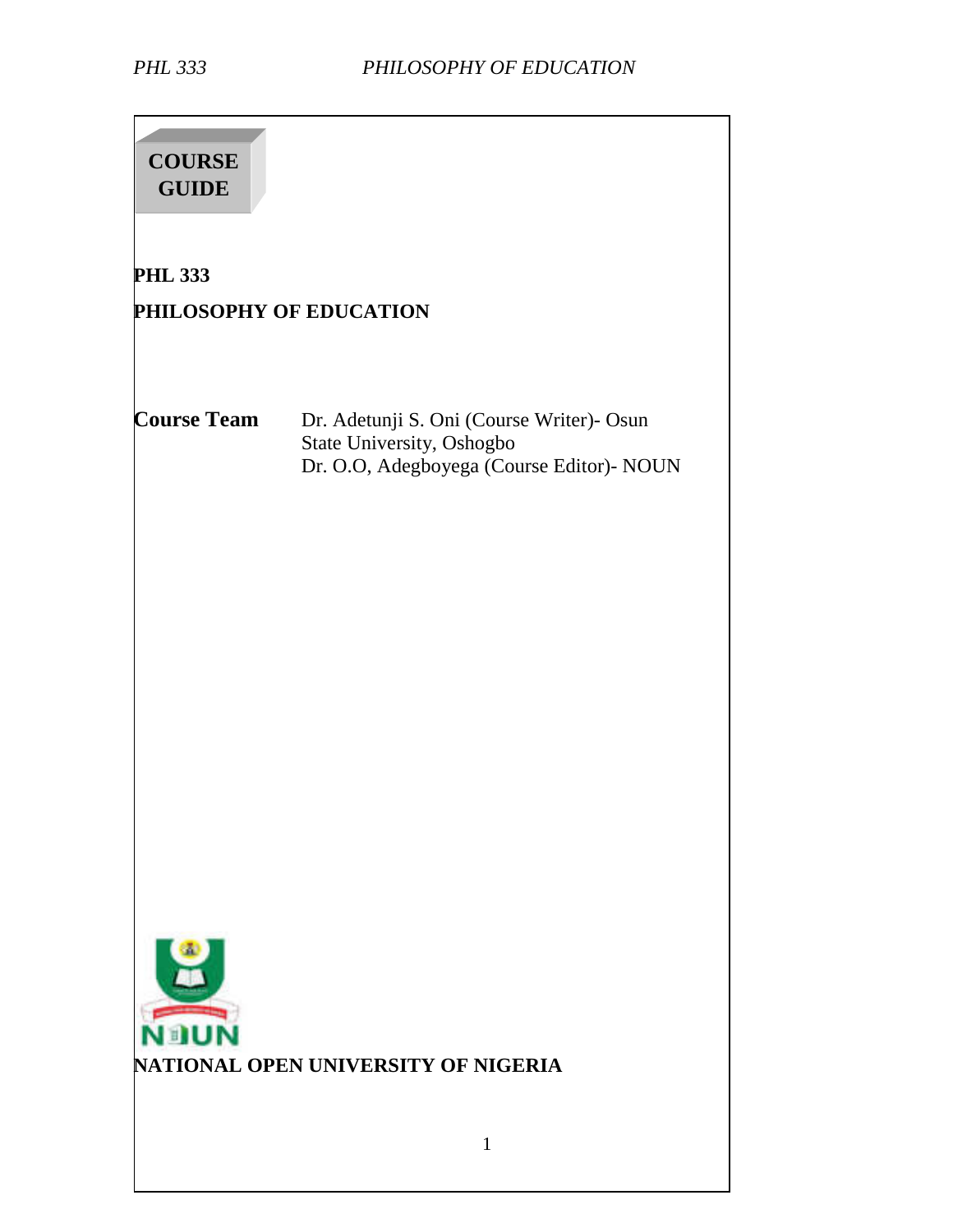© 2022 by NOUN Press National Open University of Nigeria **Headquarters** University Village Plot 91, Cadastral Zone Nnamdi Azikiwe Expressway Jabi, Abuja

Lagos Office 14/16 Ahmadu Bello Way Victoria Island, Lagos

e-mail: centralinfo@nou.edu.ng URL: www.nou.edu.ng

Printed 2022

ISBN: 978-978-058-369-9

All rights reserved. No part of this book may be reproduced, in any form or by any means, without permission in writing from the publisher.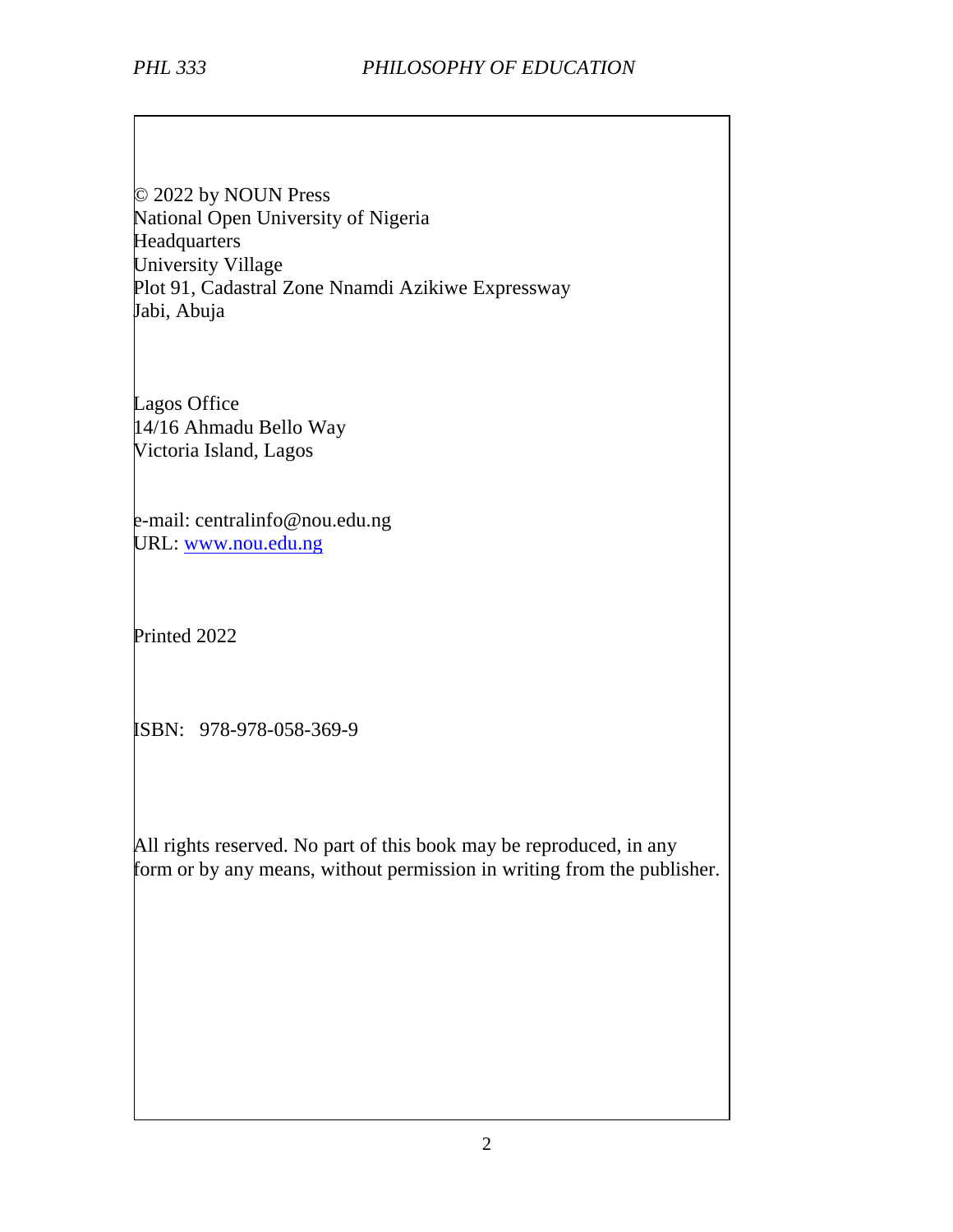# **CONTENT PAGE**

| <b>Module 1</b> |                                                    |
|-----------------|----------------------------------------------------|
| Unit 1          |                                                    |
| Unit 2          |                                                    |
| Unit 3          | Modes and Value of Philosophy 32                   |
| Unit 4          |                                                    |
| <b>Module 2</b> | Nature of Philosophy and Education 54              |
| Unit 1          |                                                    |
| Unit 2          |                                                    |
| Unit 3          |                                                    |
| Unit 4          | Relation of Branches of Philosophy to Education 81 |
| <b>Module 3</b> | <b>Selected Schools of Philosophy in Relation</b>  |
|                 |                                                    |
| Unit 1          |                                                    |
| Unit 2          |                                                    |
| Unit 3          |                                                    |
| Unit 4          |                                                    |
| <b>Module 4</b> | <b>Prominent Philosophers and their</b>            |
|                 | Philosophy of Education 119                        |
| Unit 1          |                                                    |
| Unit 2          | Aristotelian Realism (384-322 B.C) 127             |
| Unit 3          |                                                    |
| Unit 4          | John Dewey's Pragmatism (1859-1952)  141           |
| Unit 5          | Whitehead's Philosophy (1861-1947)  148            |
| <b>Module 5</b> | <b>Philosophy and Educational Issues in</b>        |
|                 |                                                    |
| Unit 1          | Education and Developing World  156                |
| Unit 2          | Impediments to Educational Development in          |
|                 |                                                    |
| Unit 3          | Nigeria Educational Policy and Implication on      |
|                 |                                                    |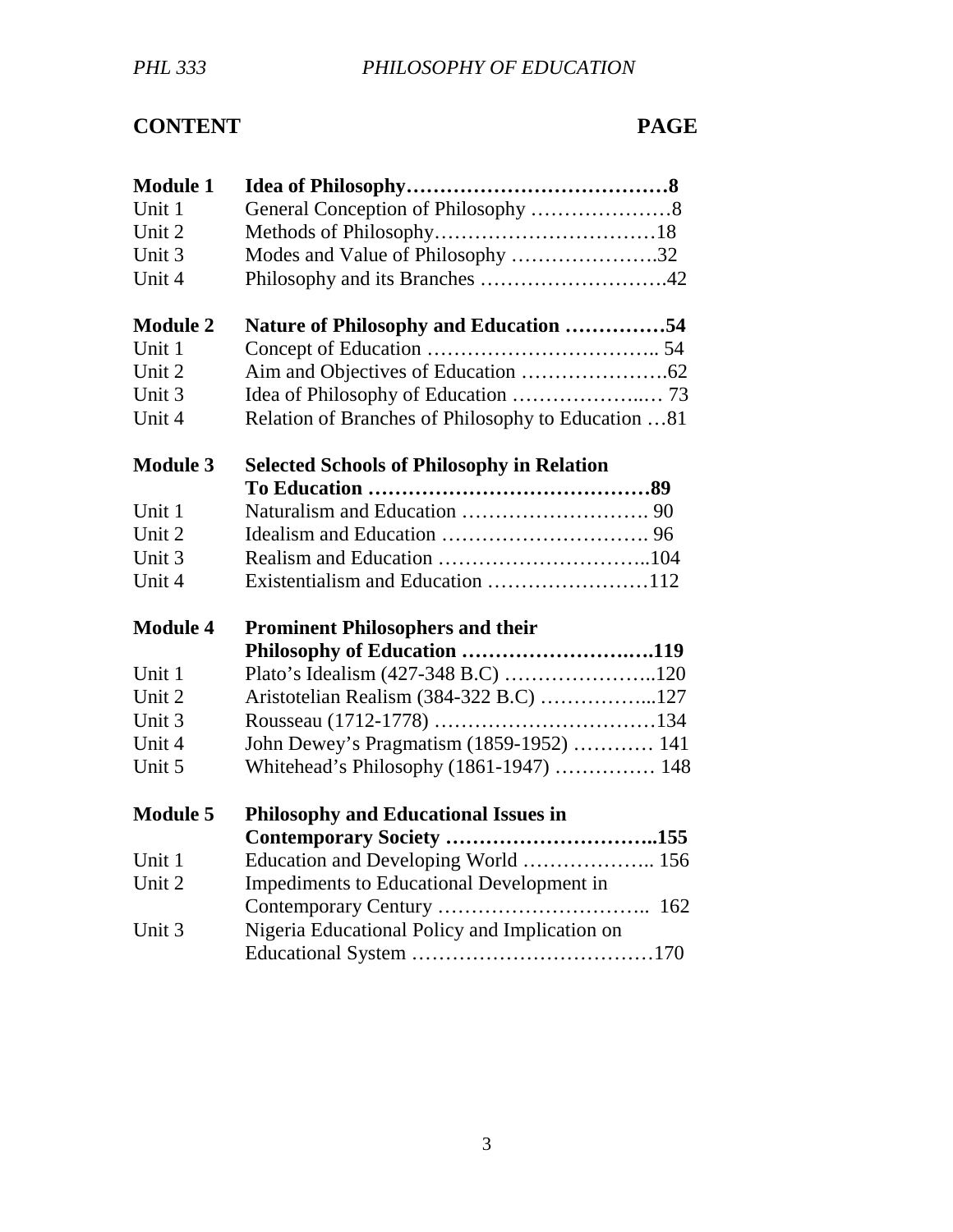## **INTRODUCTON**

This course introduces the student of Philosophy to core issues in philosophy of education, the theme of philosophy of education, the relationship between philosophy and education; an examination of the basic concepts, principles, nature, goal and forms of education; various schools of philosophy, the implications of the various schools of philosophy for education; philosophic study of leading theories of education; the problems of education in Nigeria today and their implications for nationhood and national development.

Philosophy of education as an academic discipline is described as an aspect of field of philosophy which critically examines some philosophical questions in relating to aim, objectives, thesis, and nature of education. It is a practical branch of philosophy. The content generally entails the consideration of philosophy which of course is the parent discipline and it also examines educational practice. It is important for you to know that education, like other academic disciplines, philosophy should interrogate salient concepts in educational system and practice. Thus, philosophy of education as a unique branch of philosophy investigates such problems like aims: that is, questions such as 'what are the proper aims guiding ideals of education?' are raised. Also, is the question 'what are the proper criteria for evaluating educational efforts, institutions, practices, and products?'

Philosophers across ages and other educational theorists have proposed various aims for ideal educational systems. Some of these aims include the 'cultivation of curiosity and the disposition to inquire'; 'the fostering of creativity'; 'the production of knowledge and of knowledgeable students'; 'the enhancement of understanding'; 'the promotion of moral thinking, feeling, and action'; 'the enlargement of the imagination' etc.

The involvement of philosophy in human enterprise developed from the idea that it provides detail interpretation of fundamental issues and the events that are of great concern to humans. Thus, philosophy of education is concerned with the highly relevant task of specifying the ends that education ought to follow as well as the general means toward the attainment of those ends.

On these premises, and aside the first two concerns identified above as the major problems in philosophy of education, other concerns and problems as indicated by many scholars in the area of philosophy of education among which are Akinpelu (1981), Okafor (1988) include but not limited to the following; problems involving the authority of the state and of teachers, the rights of students and parents; the character of purported educational ideals such as critical thinking, and of purportedly undesirable phenomena such as indoctrination; the best way to understand and conduct moral education; a range of questions concerning teaching, learning, and curriculum;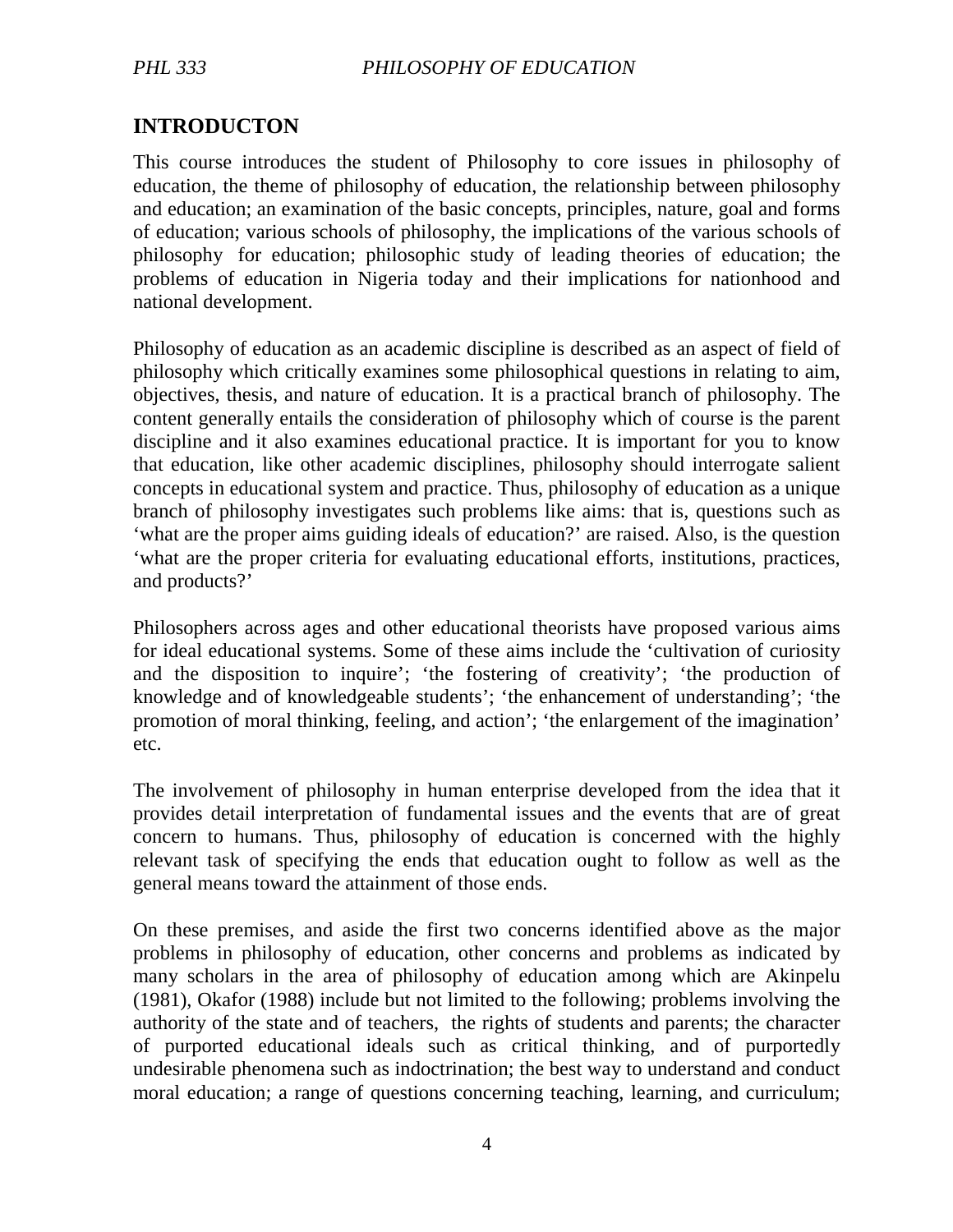and many other ( Randalls:1998). All these are vital issues for assessment in attempt to understanding an ideal educational system. Thus, for better understanding of some of these fundamental problems and other related issues in education, the course shall and more examining some of the key concepts in education such as idea of education, individual' rights to education, education, training and indoctrination etc. These and others are addressed in this course.

# **COURSE AIMS**

The aim of this course is to introduce students to some basic issues that are fundamental in education system. That is:

- i. To sharpen students' mental ability to act out of deep convictions with the good of education.
- ii. To produce critical and creative minds that will be able to generate ideas that will lead to the promotion of educational development.
- iii. To enable students to be able to state the aims of education, methods of education, develop curriculum, and analyse the role of the teacher as entailed in various theories in philosophy of education.

# **COURSE OBJECTIVES**

This course aims to achieve the following objectives:

- (a) Identify some notable schools of thought and their contributions to Education
- (b) Examine the major proponents and theories of philosophies of education and theories of contemporary schooling;
- (c) State the aims of education, methods of education, curriculum, and roles of the teacher as advocated by each theory in philosophy of education and those of contemporary schooling;
- (d) Analyse contemporary policies and practices on educational issues in light of educational philosophies and theories of education.

# **WORKING THROUGH THIS COURSE**

For maximum efficiency, effectiveness and productivity in this course, students are required to have a copy of the course guide, main course material, download the videos and podcast, and the necessary materials for this course. These will serve as study guide and preparation before lectures. Additionally, students are required to be actively involved in forum discussion and facilitation.

# **STUDY UNITS**

This course has 20 study units which are structured into 5 modules. Each module comprises of study units as follows: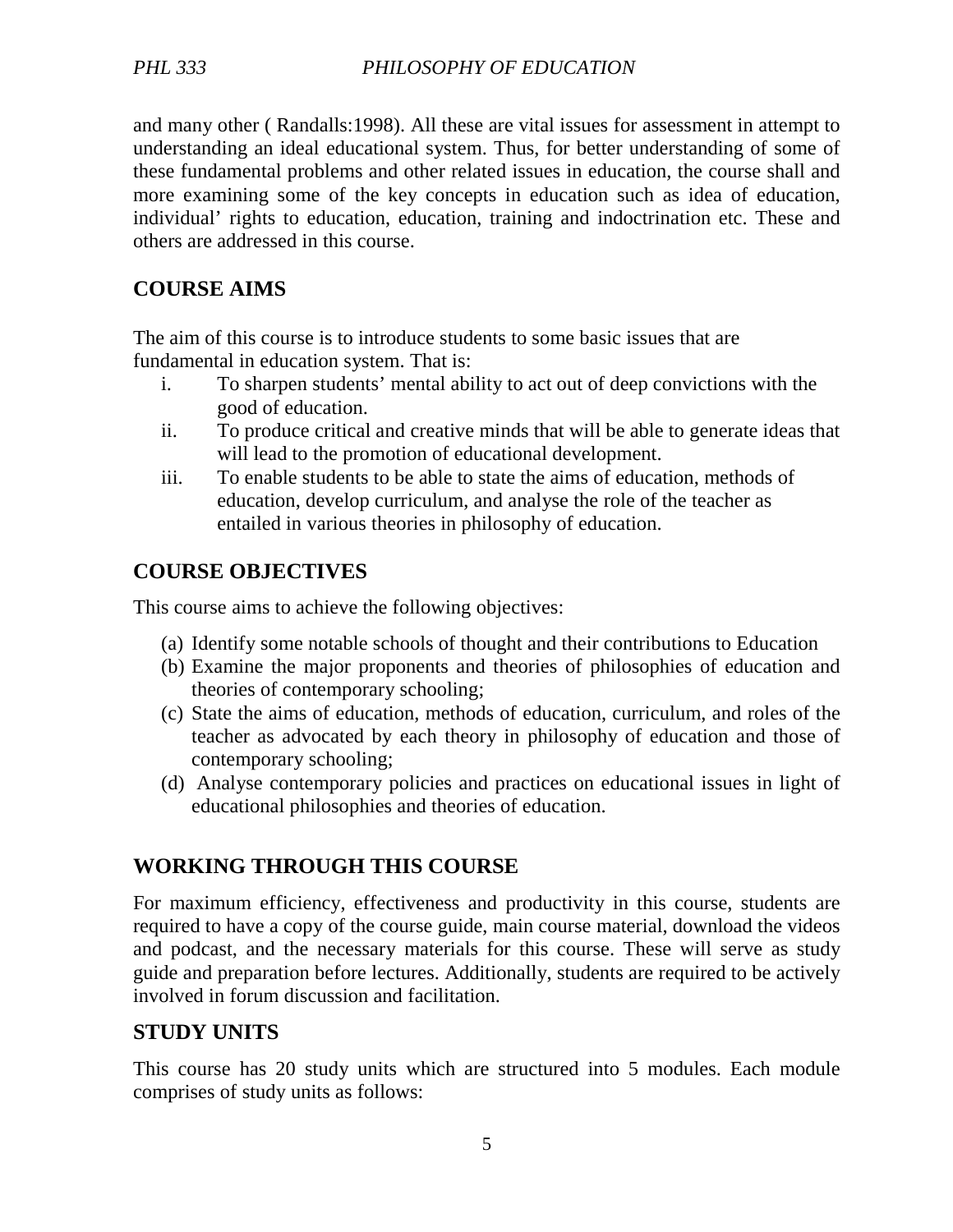## **Module 1 Idea of Philosophy**

- Unit 1 General Conception of Philosophy
- Unit 2 Methods of Philosophy
- Unit 3 Modes and Value of philosophy
- Unit 4 Philosophy and its branches

## **Module 2 Nature of Philosophy and Education**

- Unit 1 Concept of Education
- Unit 2 Aim and Objectives of Education
- Unit 3 Idea of Philosophy of Education
- Unit 4 Relation of branches of Philosophy to Education

## **Module 3 Selected Schools of philosophy in relation to Education**

- Unit 1 Naturalism and Education
- Unit 2 Idealism and Education
- Unit 3 Realism and Education
- Unit 4 Existentialism and Education

## **Module 4 Prominent Philosophers and their Philosophy of Education**

- Unit 1 Plato's Idealism (427-348 B.C)
- Unit 2 Aristotelian Realism (384-322 B.C)
- Unit 3 Rousseau (1712-1778)
- Unit 4 John Dewey's pragmatism (1859-1952)
- Unit 5 Whitehead's philosophy (1861-1947)

#### **Module 5 Philosophy and Educational Issues in contemporary Society**

- Unit 1 Education and Developing World
- Unit 2 Impediments to Educational Development in contemporary Century
- Unit 3 Nigeria Educational policy and implication on Educational System

## **REFERENCES AND FURTHER READING**

Akinpelu, J. A. (1981). *An Introduction to Philosophy of Education*, London: Macmillan Publishers.

Archambault, R. D., (Ed). (1965). *Philosophical Analysis and Education.* London: Routledge & Kegan Paul.

Bamisaiye, O.A. (1989). *A Practical Approach to Philosophy of Education*, Ibadan: AMD Publisher.

Curren, Randall (1998). "Education, History of Philosophy of." In *Routledge Encyclopaedia of Philosophy*. (Ed). E. J. Craig (pp. 222–31). London: Routledge.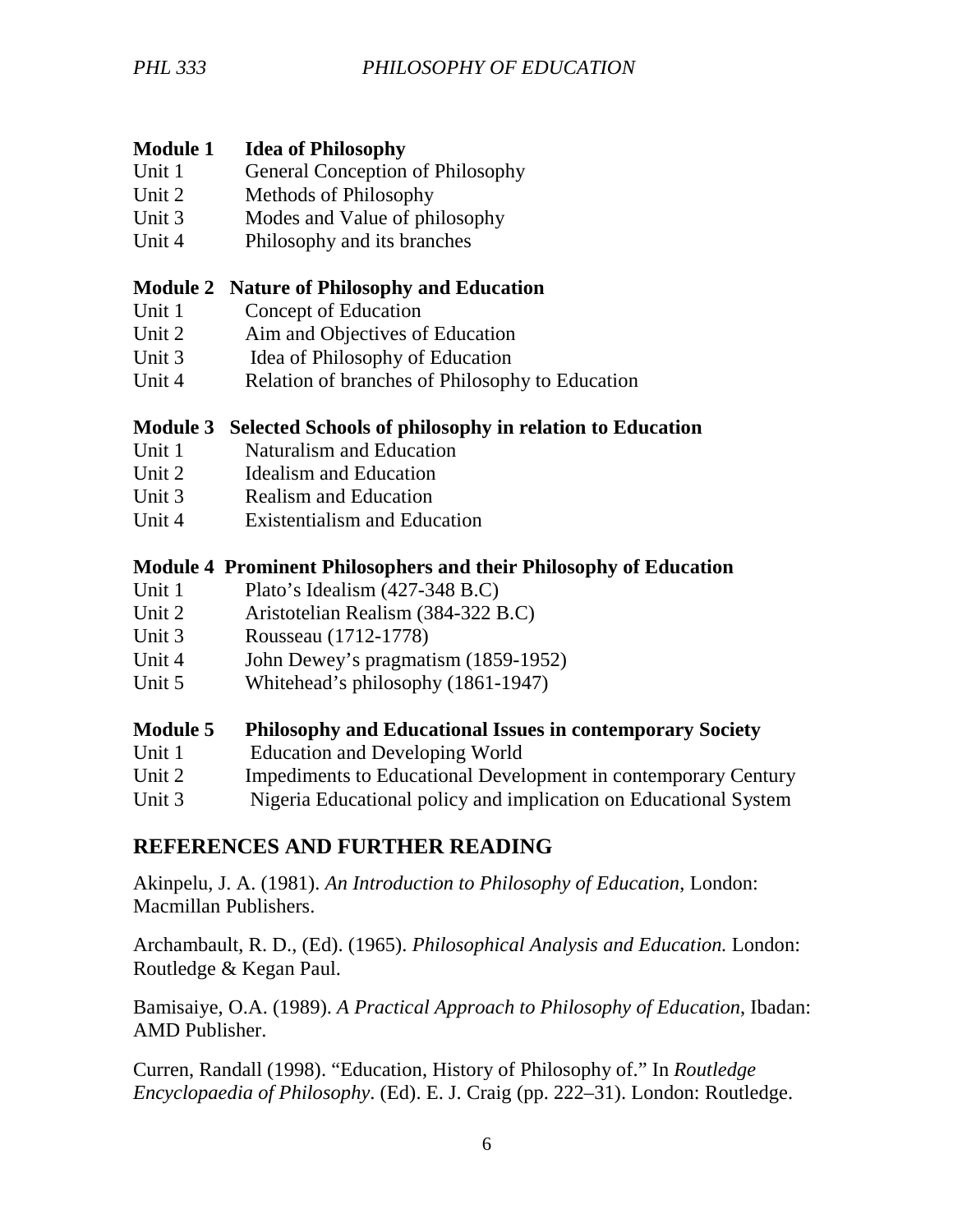Enoh, O.A (2001). *Patterns of Philosophy*, Jos: Saniez Publication.

Kneller, G.F (1971). *Introduction to the Philosophy of Education*. New York: John Wiley and sons inc.

Maheshwari V.K (2019). Concepts of Aims and Objective of Education, New York:

Messerly John (2016). "Reason and Meaning", The Value of Philosophy, http: www. Reason and meaning .com /2016/03/05.

Okafor, F. C (1988). *Philosophy of Education and Third World Perspective*. Enugu: Star Publishing Company.

Phillips, D. C. (2008). "Philosophy of Education." *Stanford Encyclopedia of Philosophy*. June 2008, http://plato.stanford.edu/entries/education-philosophy/

Rorty, A, (Ed). (1998). *Philosophers on Education: New Historical Perspectives*. London: Routledge.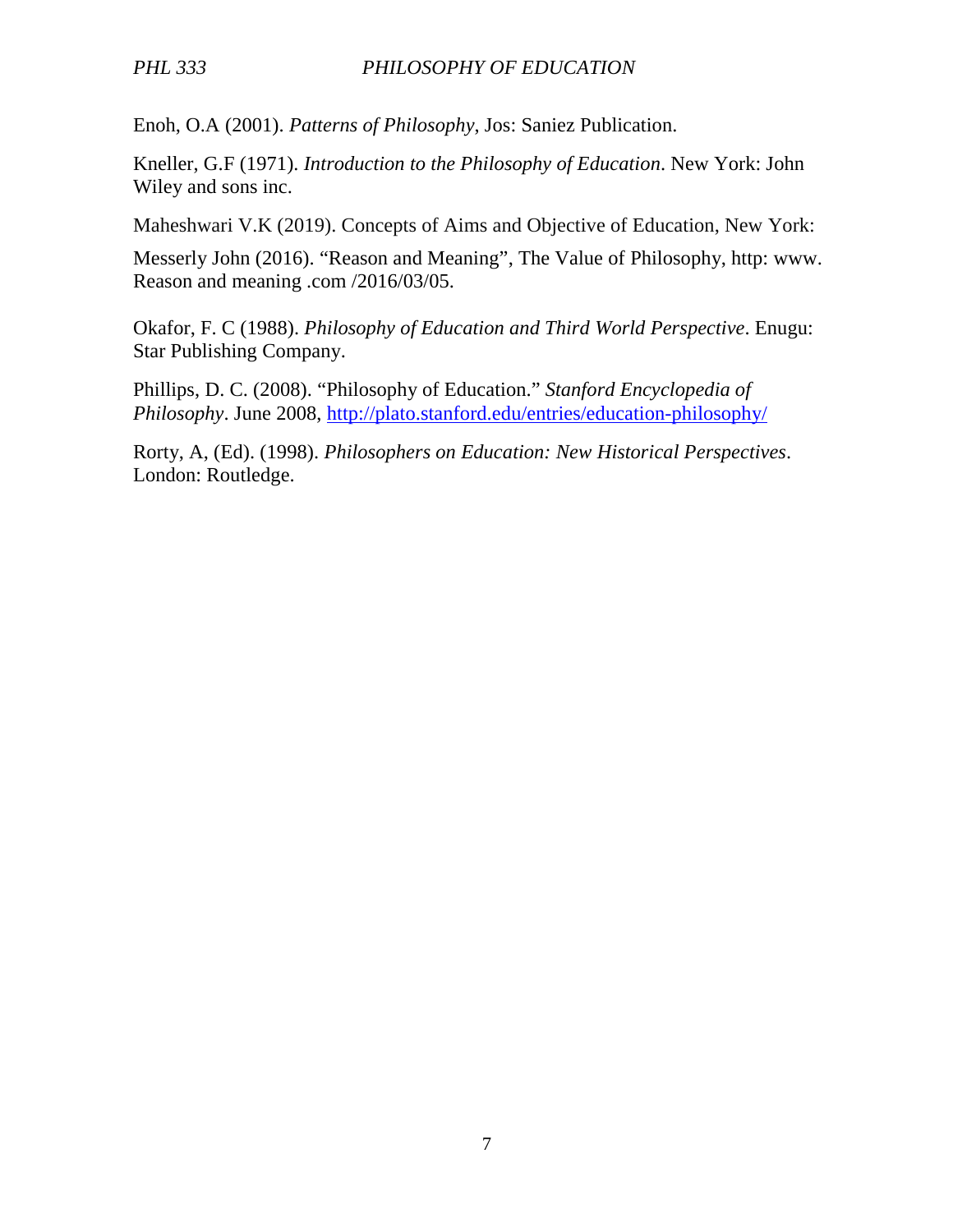## **MODULE 1 IDEA OF PHILOSOPHY**

- Unit 1 General Conception of Philosophy
- Unit 2 Methods of Philosophy
- Unit 3 Modes and Value of Philosophy
- Unit 4 Philosophy and its Branches

## **UNIT 1 GENERAL CONCEPTION OF PHILOSOPHY**

#### **CONTENTS**

- 1.0 Introduction
- 2.0 Intended Learning Outcomes
- 3.0 Main Contents
	- 3.1 Understanding philosophy
	- 3.2 Non philosophy versus philosophy
	- 3.3 Descriptive definition of philosophy
	- 3.4 Distinction between a layman and a philosopher
- 4.0 Conclusion
- 5.0 Summary
- 6.0 Tutor-Marked Assignments
- 7.0 References/Further Reading

## **1.0 INTRODUCTION**

This study unit introduces students of philosophy of education to conceptual understanding of the term philosophy. Bearing in mind that philosophy as an academic discipline is a wide field of study with numerous natures; we shall in this unit focus on the meaning of philosophy. Some definitions of philosophy shall be examined, the general conception of philosophy and its conception as an academic discipline i.e., as a field of study shall be discussed. We shall also pay attention to the various interpretation of philosophy from the technical perspective which is the aspect of philosophy that interests this course.

## **2.0 INTENDED LEARNING OUTCOMES**

By the end of this unit, you will be able to:

discuss the complexities of the nature of philosophy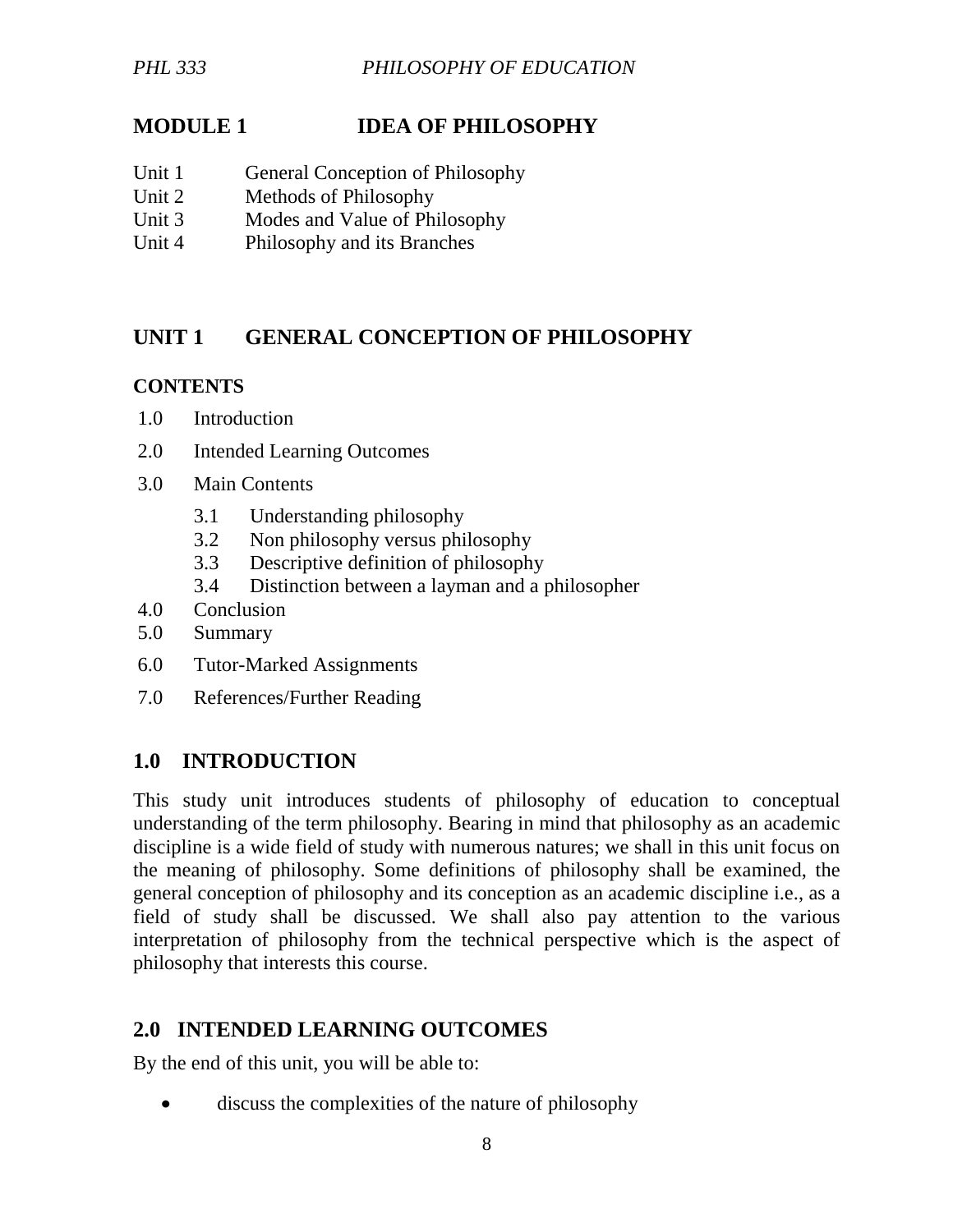- discuss the various ways in which philosophy is interpreted
- discuss the kind of people that are referred to as philosopher
- explain the general understanding of the term philosophy
- distinguish between the general or popular conception of philosophy and the understanding of philosophy as an academic discipline.

## **3.0 MAIN CONTENT**

## **3.1 Understanding Philosophy**

The word 'philosophy' is a simple concept in ordinary people's perception. Most people often think or believe that a straight forward answer can be provided when asked what philosophy is. But, on a second thought, it will be discovered that philosophy is a complex phenomenon when properly reflected on by a critical and rational being. Today the term "Philosophy" is often been misused by many people. As a matter of fact, one is tempted to believe that the term itself has been corrupted due to the wrong usage interpretation of it. Most people think of Philosophy as a "way of life", "view of the world", "theory about life", etc. This is the popular conception of philosophy. Generally speaking, when we wake up from our sleep and look around our environment, seeing the wonders of nature, we often reflect over the wonders displayed by the nature. This leads us into asking some fundamental questions on the display of designs that characterises nature, questions such as, why does the sun rise from the east and set in the west? Who created me and for what purpose? Am l a free being? Who taught me and how do I know what I always claim that I know? Is this the only world known to man or there is another one yet to be discovered? What can we do to improve the quality of man? Is there life after death? These and many more are fundamental questions begging for an answer in our mind as we look around us as human being. These and many others questions resolve to one basic concept which is "philosophy". These also imply that human being often resort to philosophy on fundamental issues of existence. Then the next question that comes to mind on this matter is: why is it that we see everything in life as philosophy, we resort to philosophy when things are wrong. It is obvious that in life things do necessarily not go on smoothly as planned or anticipated. At times we are perplexed, worried, disappointed or fascinated when we find ourselves in any of the states mentioned. It is as a result of this that we raise critical questions with the intention of discovering the truth or reality about our existence and the nature that we see. Also, to see if certain things that are not working out well as planned can be re arranged or reordered to ensure and enhance perfection in life. In doing this, it is believed that we are engaging ourselves in the art of philosophising. The essence of this exercise is to get to take the time to examine our philosophical world view. Socrates famously said 'the unexamined life is not worth living' and so it is not for any unconscious being. If we do not examine our own world views, we run a high risk of mismanaging our lives because we most of the time acting on false information. Thus, philosophy is seen as a way by which we are able to clear our thinking on issues regarding worldview. Plato in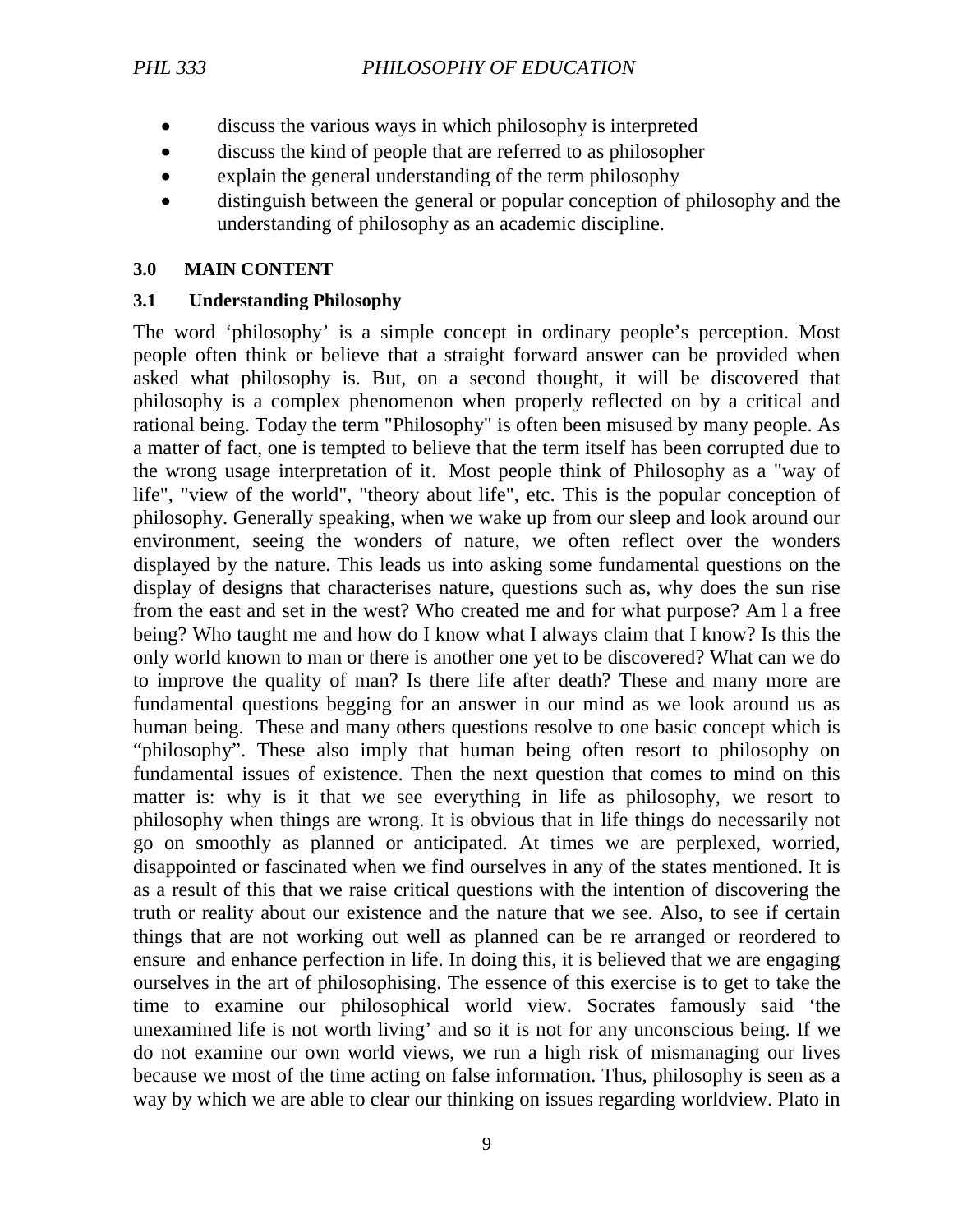his work asserts that philosophy is a gift that gods have bestowed on mortal. This assertion by Plato may reflect man's ability to reason about the world as well as man's life within it.

As mostly recognised by various researchers in this area of study, there can under no circumstances be a dogmatic definition to philosophy, the justification for this is the fact that it is a field of study that asks question. It can be defined as a branch of human inquiry and as such it aims at knowledge and understanding. According to Waismann (2000), he asserts that: From Plato to Schopenhauer, philosophers agreed that the source of their philosophising is wonder, what gives rise to it is nothing rare but precisely those things which stare us in the face: memory, motion, and general ideas.

This implies that philosophy starts from what is called "wonder", thus the first step in philosophical activity is this wonder that accompany man's experimental contact with himself or the world around him. This wonder in turn leads to the various questions which are fundamental and revolve around humans, their existence and the world.

It is important to know that the understanding of philosophy does not contain in the value of the ends that it seeks, the knowledge and understanding it reveals. It is also worthy to note that philosophy does not establish definitive knowledge on the matters it investigates. However, we learn much from doing philosophy. Philosophy often clearly reveals why some initially attractive answers to some critical questions are deeply problematic. It also often frustrates our craving for straightforward convictions. According to Bertrand Russell (1978), the benefits of doing philosophy are immeasurable precisely because it frustrates our desire for quick easy answers to fundamental questions that confronts us. Denying us easy answers to such questions and undermining complacent convictions, philosophy liberates us from narrow minded conventional thinking and opens our minds to new possibilities. Philosophy often provides an antidote to prejudice not by settling big questions, but by revealing just how hard it is to settle those questions **(**Ibid**)**.

The popular use of the word philosophy refers to a term applied to almost any area of human life. It refers to some questions of life that expresses our general attitude or worldview. Examples of such questions are; what is your philosophy of life? What is the philosophy of your business? It also entails questions that bother on your philosophy of the use of money and so on. This popular use is often regarded as the misuse of the term philosophy. If this popular misuse of the word philosophy is accepted, then we may come into conclusion that anyone who thinks seriously about any subject is a philosopher. It also implies that the core academic discipline of study will be ignored and this popular use will also suggest that everyone is a philosopher. Invariably, a philosopher then will be anyone who says he is a philosopher. Paradoxically, to conclude that when everyone is a philosopher implies that no one is a philosopher. It is on this premise that there is need to make a clearer distinction between what is philosophy and what is not.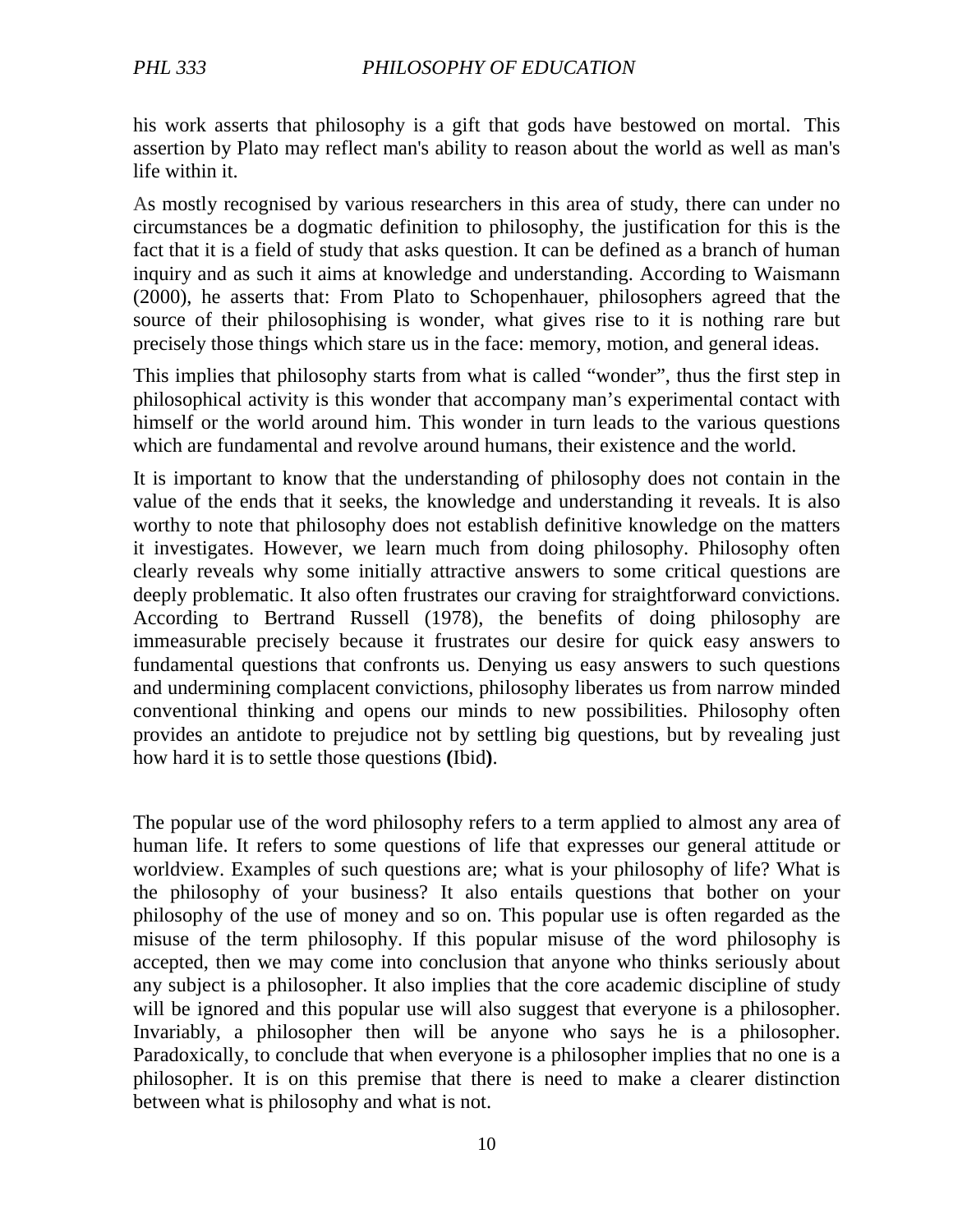## **3.2 Non Philosophy Versus Philosophy**

From what we have discussed in 3.1, philosophy could be seen as a discipline that is generally misconceived and regarded as controversial. It is also believed by some people to be irrelevant to human society. Some people erroneously see philosophy as a discipline that is concerned only with abstract realities as well as a field of study that teaches non-existence of God. For such people, philosophy is mere speculations and has nothing to do with the physical world. Similarly, some people are of the opinion that the study of philosophy, especially in our tertiary institutions has no significant value. Thus, they think that students of philosophy are wasting their precious time in studying philosophy. Also, while some non-students of philosophy do not understand what philosophy students do in their philosophy classes, some other people have rejected philosophy on the ground that it plays no important role to human life and the development of human society. In discussing how some people regard philosophy it can be observed that

> "many men, under the influence of science or practical affairs, are inclined to doubt whether philosophy is anything better than innocent but useless insignificant and controversies on matters concerning which knowledge is impossible". **(**Russell 1978)

What this suggests is that philosophy is seen by some individuals as practically useless discipline that deals with matters which are beyond the physical world.

The important point to note from the above different views is that they do not state what philosophy actually is. These views only state what philosophy is not. While many non-philosophy students are ignorance of what philosophy is all about, many people that is familiar to the word misuse the concept in their daily activity.

Generally speaking, as a field of study, philosophy is not a "Way of Life". Regarding philosophy as a "Way of Life" is a lay man conception. Although, human being may possibly develop his guiding principle as his motto of life, however, this does not translate to what philosophy is in absolute term. This is because, philosophy is more than mere theory about something and it is also more than a belief or a wish. Philosophy is not just deliberating about what could be or might be. It is therefore wrong to view philosophical activities as only guesses and mere speculations as some people would have us to believe. This form of opinion is degrading and absurd. Aside this, philosophy is not for every human being, rather it is an activity for a rational being; a quest after wisdom. It is an activity of thought, a particular unique type of thought or style of thinking. It is not to be confused with its product. What a philosopher provides 'is a body of philosophic thought NOT a Philosophy'. A philosopher develops a philosophy, 'a quest after wisdom'. It is distinguished from mere opinion as there is need for a person's opinion to be supported by good reasoning. When someone makes utterance that will not or cannot be supported with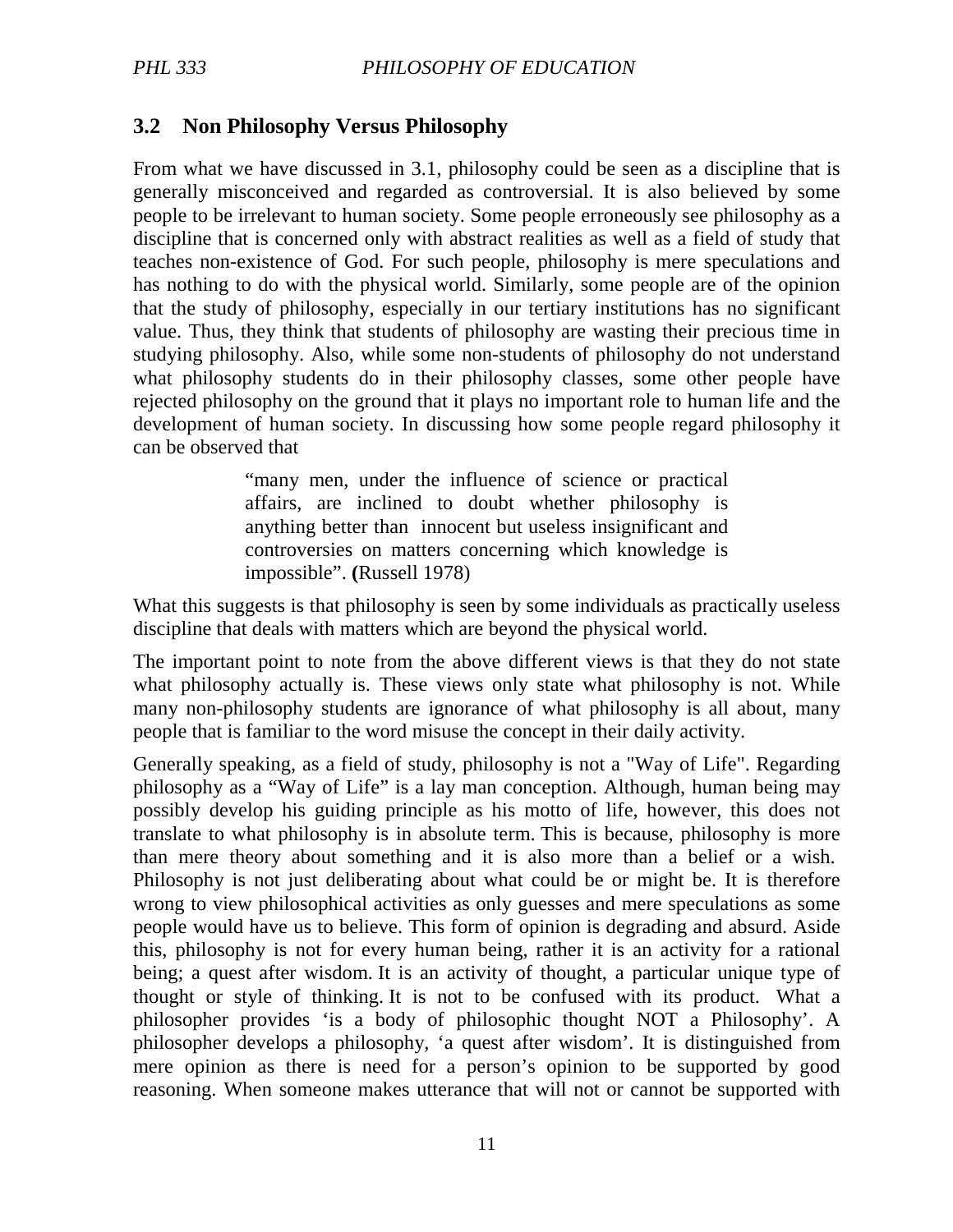good reasoning, such will be regarded as opinion. One can clearly states that Philosophy differs in a fundamental way from any of art, literature or religion, as its etymological meaning is "the love of wisdom," which implies a significant degree of objective knowledge, and this knowledge must be attained on its own terms or else it would be but another branch of science according to naturalist school thought. Hence the following can be itemised as some of what philosophy is not according to Messerly (2016):

- i. **Philosophy is not simply whatever one believes about a matter:** Everyone can have a "believes" about something, of course, but this is not the same as philosophy as a discipline, activity or practice (i.e., approaching something philosophically).
- ii. **Philosophy is not** *just* **concerned with thoughts and ideas:** Actions and behaviour are important, In other words, philosophy is not just interested in "reflection" or "contemplation." It also values putting things to the (practical) test. For example, conclusions drawn from philosophical reflection and contemplation can have a significant impact on the structure and success of our government, legal, educational system.
- iii. **Philosophy is not simply fancy speech or technical writing:** The ability to present an argument clearly and concisely requires a person to have a certain level of command over her speaking (or writing). This may or may not involve "fancy words or "technical speech." But even if it does, this does not mean that philosophy is *n*othing more than its speech or writing. In the end, one should remember that a goal of philosophy (regardless of one's particular style) should be to make the unclear more clear.
- iv. **Philosophy is not concerned with answers:** While questions can certainly arise as a result of a discussion about a matter thereby leading to more questions than answers, the guiding light of philosophy is still always reason and getting closer to truth about an answer still always a motivating factor. An answer that is in line with reason and supported by evidence is a better answer than one that lacks such qualities.
- v. **Philosophy is not interested in telling people what to believe:** Instead, what is of paramount import is helping people discover for themselves what they believe and why (and whether what they believe is justified). While a philosopher may have a particular belief about a matter, and may in the process of discussion share this view, her primary aim is assisting others give labour to thought.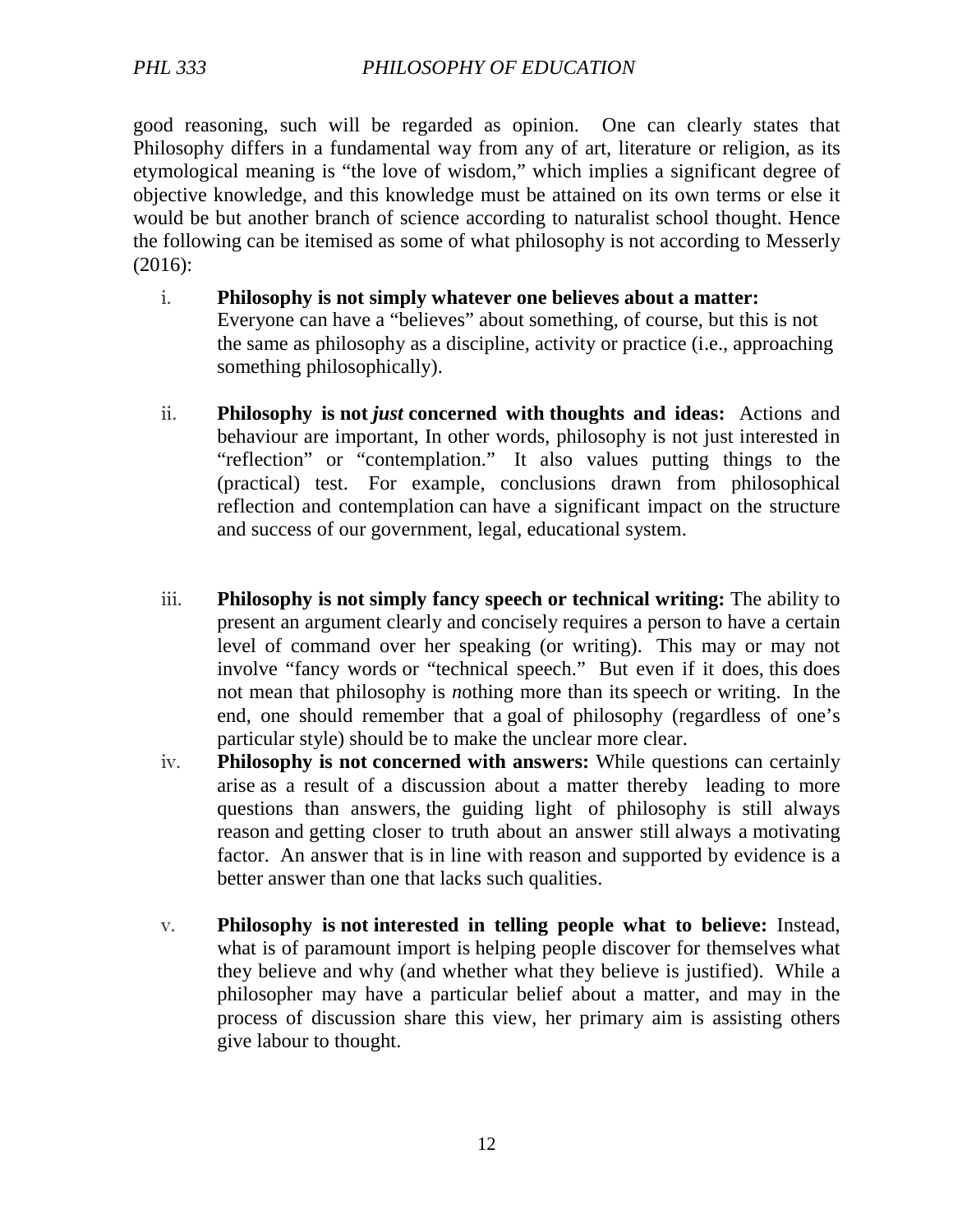vi. **Philosophy is not the same as debating or arguing:** While philosophy involves debate and argumentation, it is not equivalent to such activities. Getting closer to the truth about a matter is an imperative of philosophy. Arguing a position just for the sake of arguing (i.e., engaging in discussion simply to "showcase one's talents of rhetoric" or without regard to getting closer to the truth about something) is not the same as engaging in philosophy or philosophical discussion.

Generally speaking, what differentiate "what philosophy is" from "what it is not" is that philosophy challenges one to construct cogent argument and to evaluate the arguments of others critically. As different philosophical problems are dealt with o daily basis, it may be discovered that there is no indubitable solution to some of these problems. Sometimes, absolute certainty may be achieved and a problem resolved, and at other times this may not be so. It is in this regard rather than asking whether a particular idea or theory is true, we should ask about the rational quality of the argument in favour of such idea or theory. This is because, philosophical problems are not solved vial discoveries of unique answer to them, rather, philosophical problems are solved through the development of best arguments for accepting or rejecting different ways of answering these questions.

## **3.3 Descriptive Definition of Philosophy**

To explain what philosophy is from the academic discipline, we shall employ the descriptive approach. The advantage of descriptive approach of definition for a given concept like philosophy is that it seeks to describe its functions, goals and reason for the discipline.

Historically speaking, going by tradition, the word philosophy was initially invented by Pythagoras, a Greek philosopher as well as a mathematician, who lived during the sixth century B.C. thus, philosophy as an academic field of study started in  $6<sup>th</sup>$  B.C. Pythagoras does not called himself a philosopher, rather whenever he is asked if he was a wise man, he responded in by saying "No I was not wise, but a lover of wisdom". Hence the etymological meaning of the word philosophy is traceable to Pythagoras being a Greek, and from Greek language which are Philo and sophia. The combination of the two words lead to a definition that suggests that philosophy is the love for wisdom.

From time immemorial, there have been attempts to search and understand the mystery of the universe. A number of events and situations are yet to be interpreted and explained, the ultimate truth is yet to be found out. The continuous search for the truth led to the origin of philosophy and according to Aggarwal (1981); a love of wisdom is the essence for any philosophic investigation. Philosophy is an attempt to bring about a consistent explanation of the different realities around us. Philosophy involves the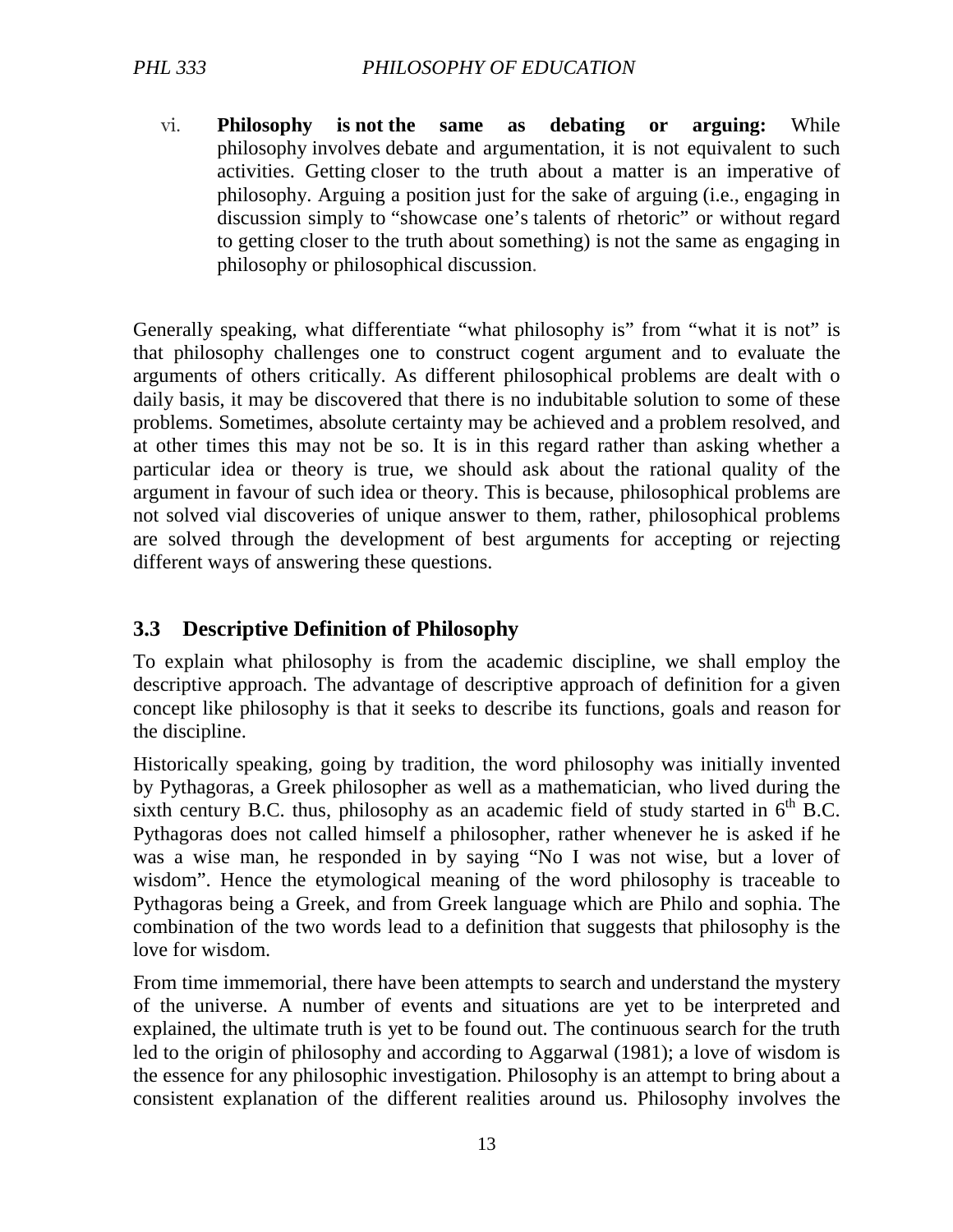persistent effort of people to search for the truth in other to solve world problems. This implies that philosophy is a persistent effort of both ordinary and persistent people to make life as intelligible and meaningful as possible. It involves critical thinking, which is human activity. As a philosopher, one may wish to ask if this thinking is equivalent to those of animals or whether animals do think. But then the fact remains that even if animals do think, they do not operate at the level up to or equal to that of conscious human reasoning. The process of thinking in philosophy is not ordinary thinking, rather meaningful, critical, systematic and logical thinking. Philosophical thinking is usually directed towards solving crucial problems.

Although, it is very difficult to give universal acceptable definition of philosophy, yet there have been many definitions of philosophy suggested by different scholars which simply reflect their background, particular period or age and their understanding of the subject matter. There are three periods or ages of philosophy, and these are ancient, medieval, modern and contemporary periods. One truth about different definition of philosophy according to a particular age and the issue of no consensus definition on what philosophy is, makes the field of study ever living. It can be stated that while other field of disciplines such as science, physics, Economics etc only but exist, philosophy is regarded as the only existing field of study with current issues that relating to human existence and the nature of matters in the universe. While other disciplines or field of study is limited with their definite definition, philosophy is the only discipline with infinite definition. It can thus be deduced that an attempt to come up with a uniform or consensus definition to philosophy will surely be the end of philosophy, more so the end of human thinking. Oxford dictionary put the definition of philosophy as "a system of thought resulting from such a search for knowledge". Thinking along the same line, Angeles (1984) defines it as "a speculative attempt to systematic and complete view of all reality. It is an attempt to determine the limits and scope of our knowledge, its source, nature, validity and value".

However, Oladipo (2008:16) asserts that,

Our knowledge of the world, in spite of the giant strides that has been taken by science in the growth of knowledge is still limited, just as the resources (spiritual, intellectual and moral) available to us for coping with the challenges of life are characteristically inadequate. Given this situation, the ideas and ideals we live by are best regarded as tentative guides, which can be re-examined from time to time in the light of new knowledge or information and our understanding of our sociocultural condition and its existential demands at any given time.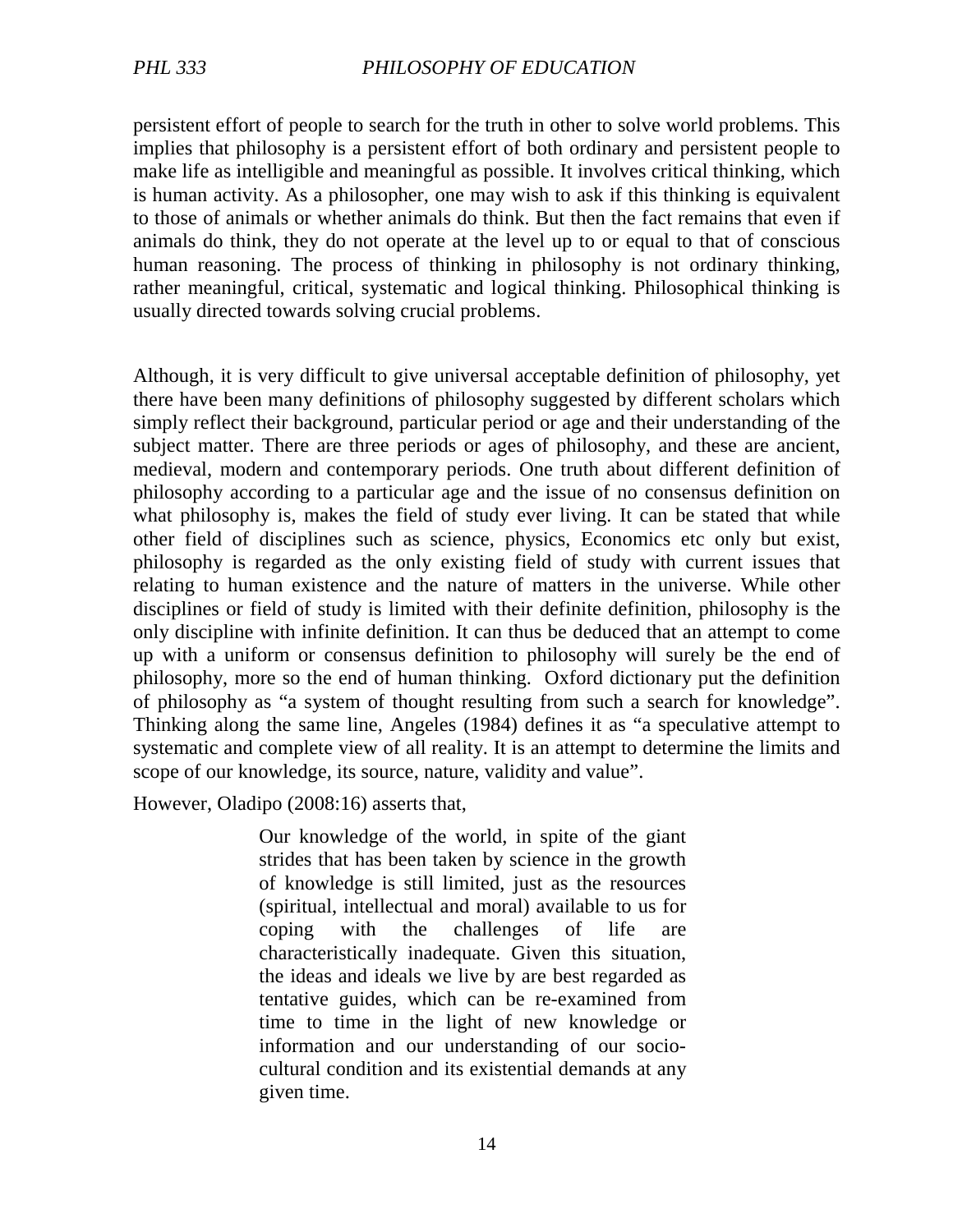Oladipo in his view noticed that our worldview constitutes only a partial and incomplete understanding of the universe and our place as well as our role in it. To him, all these conception does not translate to believing that we live a meaningful and tolerable life. Living a meaningful and tolerable is the result of our critical thinking, constant and rigorously subjecting our beliefs, ideals and others to serious analysis and interrogation, which enables us to determine whether or not they are adequate as a foundation for actions and judgements. Going by Oladipo's position, philosophy is being defined as an activity not a look, an activity that involves human rational aspects of man.

Immanuel Kant also defines philosophy as an activity. In his assertion Kant claims that "you will not learn from me philosophy, but how to philosophise, not thought to repeat, but how to think (Shama and Hyland 1984:1). This shows that Kant defines philosophy as self-motivated enterprise which involves full human participation rather than being passive. In other words, philosophy is a field of study that one learns from it simply by doing it. To buttress this view Makinde (1996) conceive philosophy as an attempt to arrive at a reasoned answer to important questions. His definition shows the work of philosophers as people who attempt to find an answer to issues that confronts them in any field, philosophers begin to philosophise in an attempt to arrive at a reasonable answer on such important issue. Thus, Socrates was considered the wisest man among his contemporary because of his philosophical engagement on some important issues that occurs in within the state. Socrates did not pretend to know what he did not know. Through his philosophical reflection, he was able to show that philosophy is an activity that criticise and clarify the foundation of our belief. This indicates that philosophy by nature is a reflective enterprise as rightly observed by Omoregbe (1985: 1). To him, philosophy is not synonymous with dogmatism. Whosoever that calls himself or herself a philosopher then must be someone that is bound to reflect on things that comes his way. It is on this premise that philosophers are refer to as "Great thinkers" meaning a set of people that engage in reflective activity.

From the above therefore, philosophy can be seen as a way of engaging in rational thinking in relation to reality with a view to evaluate the source, nature, validity and value of those phenomena. This position can be affirmed with Bertrand (1978:11) assertion that even though the questions that philosophy engages are insoluble, they are intrinsically worthwhile on their own. The reason for this is because, these questions enlarge our conception of what is possible, enrich our intellectual imagination, diminish the dogmatic assurance which closes the mind against speculation, but through the greatness of the universe which philosophy contemplate, the mind is rendered great and become capable of that union with the universe which contribute its highest good.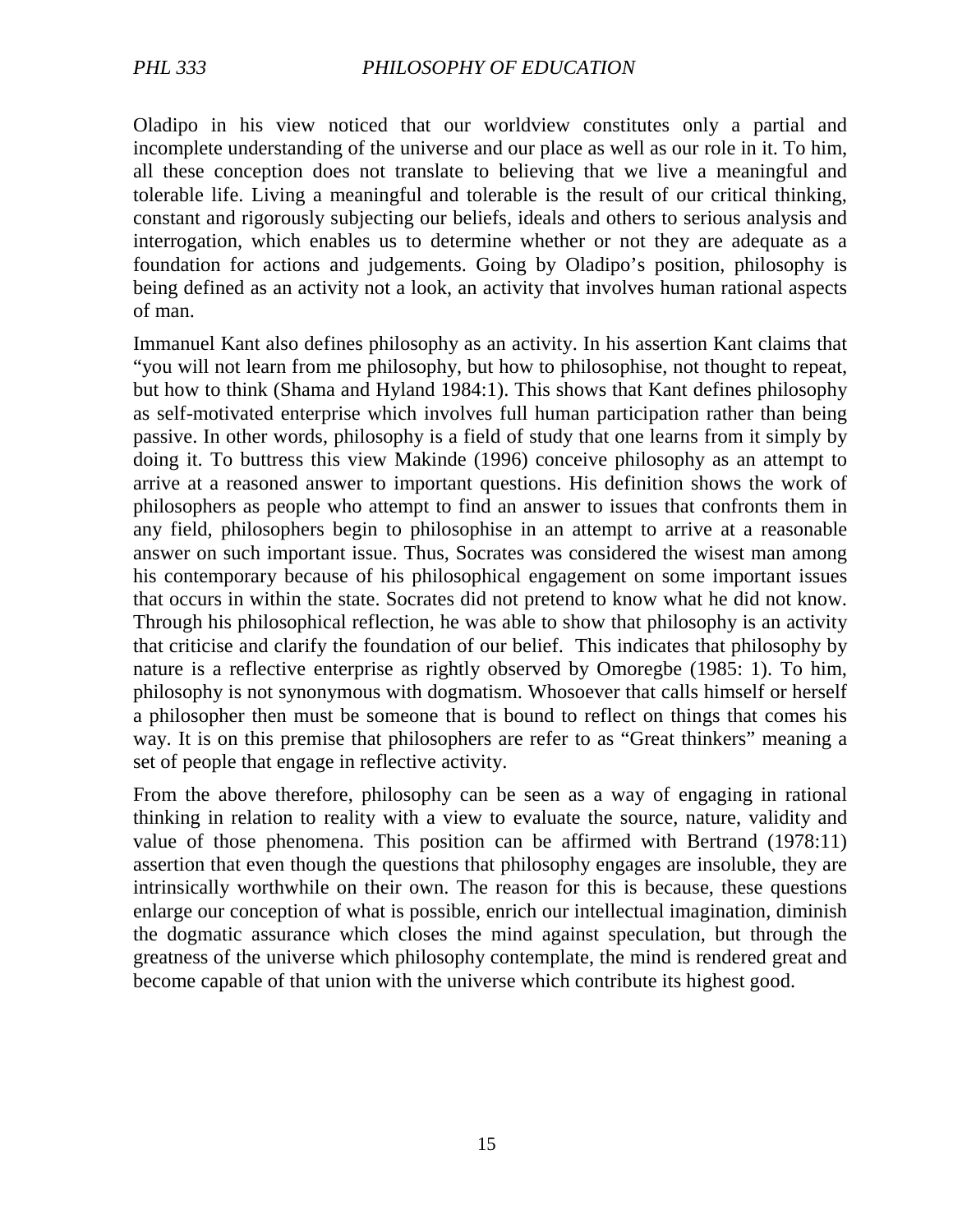## **3.4 Distinction Between a Layman and a Philosopher**

At this juncture, it is necessary to make clear distinction between a layman and a philosopher. We may describe philosophers as those who seek for truth and are concerned with criticising questions and the validity of the answers provided. Philosophers have trained and disciplined mind and do subject everything to rational investigation. They do not accept issues or ideas hook-line and sinker neither do they jump into conclusion or take partial or parochial views. This implies that philosophers are those who engage themselves in arguments in a critical, logical and systematic ways. They are set of people that try to validate their conclusions in order to ascertain their coherence and consistency. Philosophers are not limited to specific profession or discipline. There are several individuals that are philosophers found in various academic disciplines. Also, in the history of philosophy, there are several key philosophers that did something else for a living. For instance, Baruch Spinoza was an optician; Gottfried Leibniz worked – among other things – as a diplomatic; David Hume's was a tutor and historian while John Dewey was a university teacher. Thus, whether you have a systematic worldview or the right attitude, you may aspire to become a 'philosopher'. A really good philosopher would want to interrogate beliefs, and any issues, for the philosopher is a seeker of knowledge and wisdom, and the more determined they are to discover answers for questions that they raise, the more productive they can be in philosophising.

#### **SELF-ASSESSMENT EXERCISE**

Do you agree with the saying that philosophy has no unique definition?

## **4.0 CONCLUSION**

Having examined various definitions and views on the subject matter, we can assert that philosophy is a method of reflective thinking and reasoned inquiry. It is a process by which philosophers consider problems and issues in a systematic manner of asking questions, criticizing, analysing and synthesizing or simply put, interrogating issues.

## **5.0 SUMMARY**

So far in this unit, we have attempted to explain the concept of philosophy and relate it to human rational activity. It is a field that develops out of man's curiosity to understand the source of all things. Been humans with the ability to rationalise, explore, interrogate, the attempt to understand knowledge in its totality gave rise to specialised subject area which came out of the mother of disciplines which is known as Philosophy.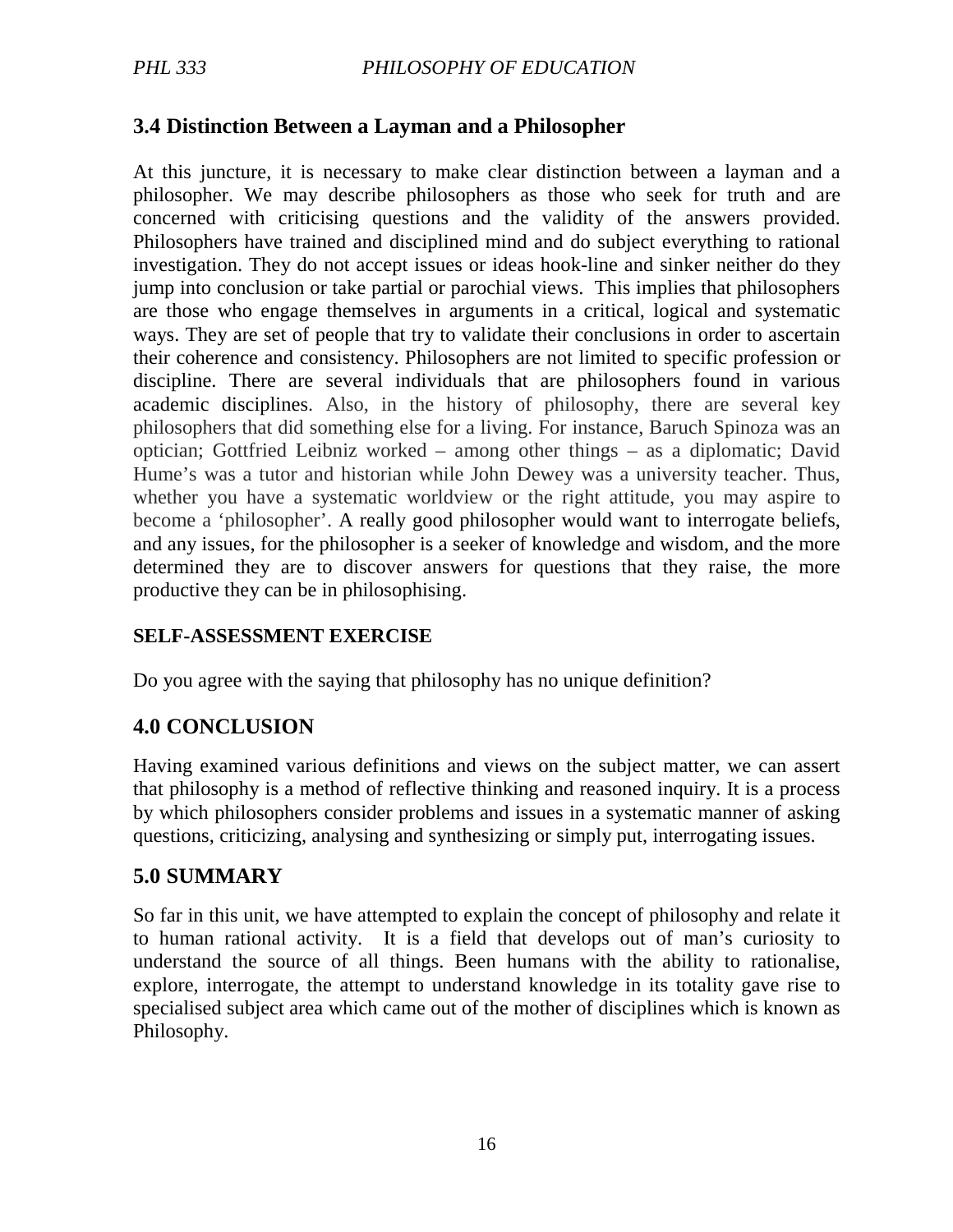## **6.0 TUTOR-MARKED ASSIGNMENT**

- i. How will you differentiate what philosophy is from what it is not?
- ii. Can there be a universal acceptable definition of philosophy.

## **7.0 REFERENCES/FURTHER READING**

Akinpelu, J.A (1995). *An Introduction to Philosophy of Education*, London: Macmillian publishers.

Angeles, P.A (1984). *Dictionary of Philosophy*, New York; Barnes & Nobles Publishers.

Trans. H.D.P. Lee (1965). *Timaeus.* Baltimore: Penguin Books, , p. 64

Russell, Bertrand (1978). the problems of philosophy, London: Oxford University press

Bertrand Russell's Problems of Philosophy, "TheValue of Philosophy."http://www.ditext.com/russell/russell.html.

Makinde, M.A. (1996). *Philosophy and the Question of African Philosophy: A Monograph.* 

Oladipo, O. (2008). *Thinking About Philosophy, A General Guide*, Ibadan: Hope Publications

Omoregbe, J.I. (1985). African Philosophy, Yesterday and Today" Philosophy in Africa, Bodunrin, P (ed), Ife: University Press.

Shama, A.P & Hyland. J. T (1984). Philosophy of Education for Nigeria, Kaduna: Gbabeks Associates.

Messerly, John (2016). "Reason and Meaning", The Value of Philosophy, http: www. Reason and meaning .com /2016/03/05.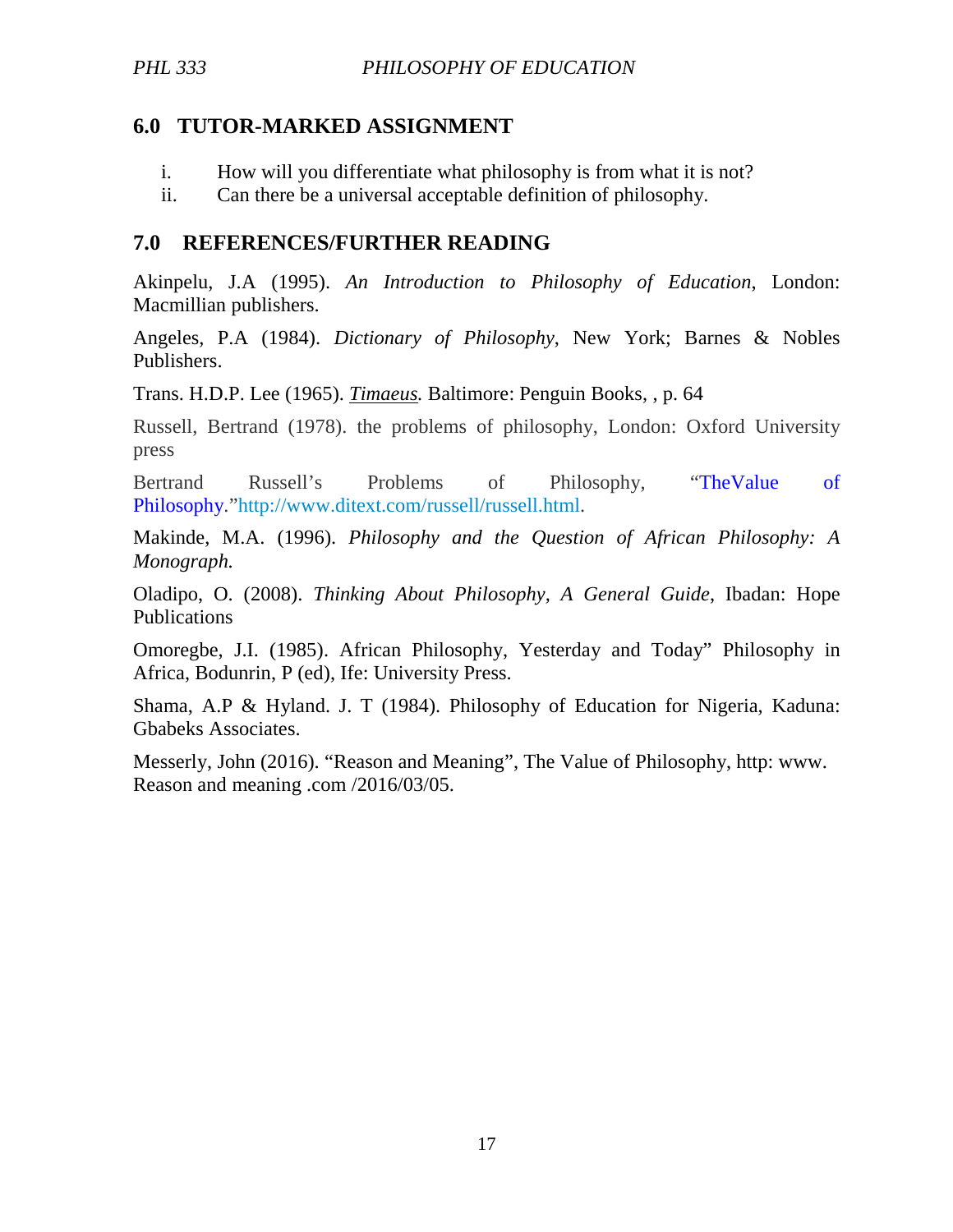# **UNIT 2 METHODS OF PHILOSOPHY**

#### **CONTENTS**

- 1.0 Introduction
- 2.0 Intended Learning Outcomes
- 3.0 Main Contents
	- 3.1. Idea of methodology in Philosophy
	- 3.2. Philosophical Methods
	- 3.3. Characteristics of the Philosophical Method
	- 3.4. Various Philosophical Methods
- 4.0 Conclusion
- 5.0 Summary
- 6.0 Tutor-Marked Assignment
- 7.0 References/Further Reading

## **1.0 INTRODUCTION**

Our main focus in this unit is to identify and discuss various methods of doing philosophy. All discourses have their specific method with which they carry out their activities, be it in natural sciences such as physics, biology and chemistry; or in social sciences like sociology, psychology and even in humanities like history, languages and many others. In the same way, philosophy operates with its unique method different from all the methods of the aforementioned disciplines. A common view among philosophers is that philosophy is distinguished by the ways that philosophers follow in addressing philosophical issues. There is not just one method that philosophers use to approach philosophical issues and questions and it is a fact that each method that may be adopted has its own uniqueness. It is therefore essential to examine various methods of doing philosophy. The unit will further discuss the value of philosophy in general.

# **2.0 INTENDED LEARNING OUTCOMES**

By the end of this unit, you will be able to:

- discuss reasons why there is need to identify philosophical method
- identify various methods of philosophy
- explain the relevance of each method to philosophical development
- enumerate value of philosophy as an academic discipline.

 $\bullet$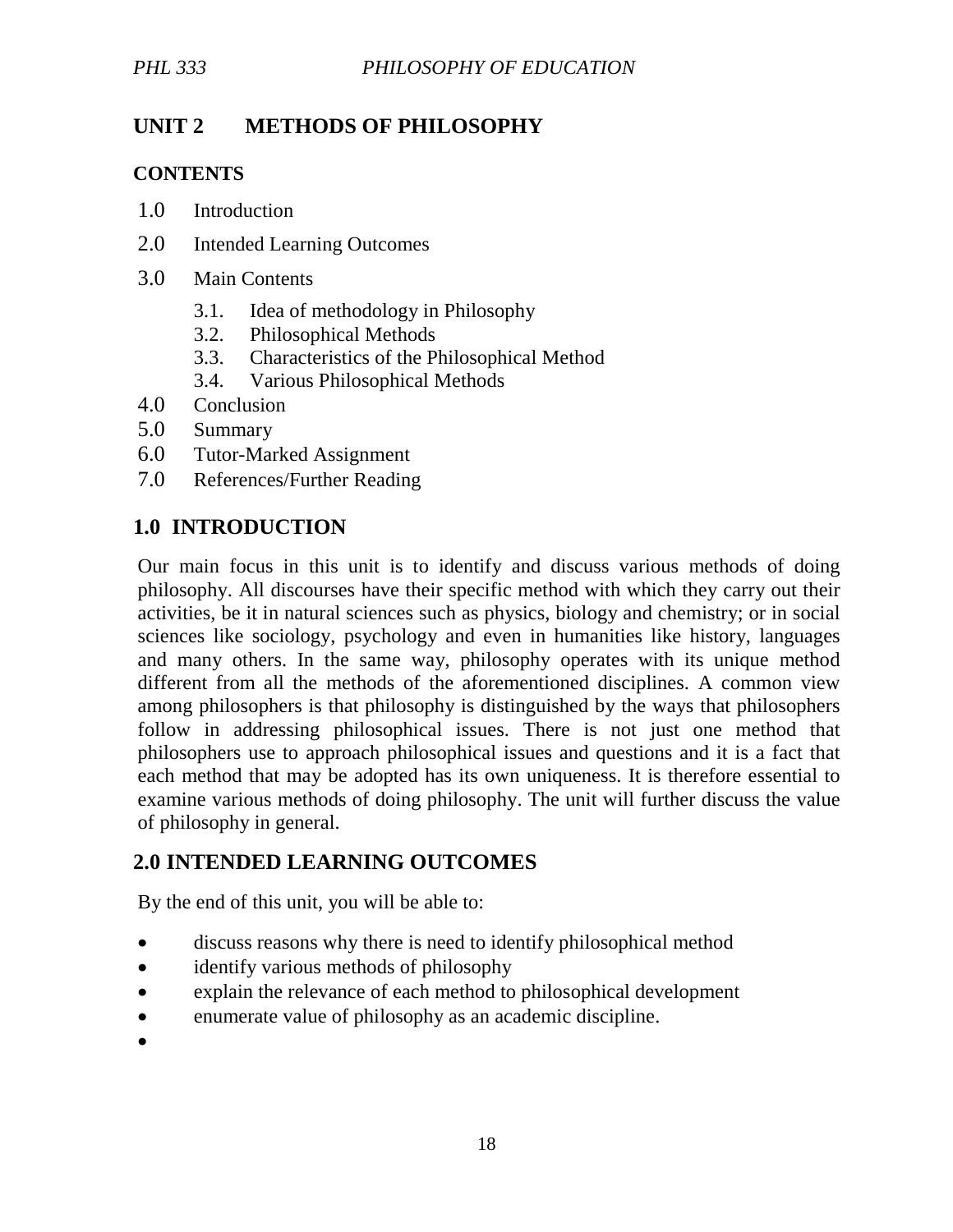# **3.0 MAIN CONTENT**

## **3.1 Idea of Methodology in Philosophy**

Three main approaches have been identified on how human beings have been a handle and understand the world around them. These process or approaches are, experience, reasoning and investigation. Experience involves drawing upon ones individually accumulated body of knowledge and skills derived from encounters and acquaintance with fact and events in the environment. The second that is, reasoning consists of three types which are deductive reasoning, inductive reasoning and the combined inductive (Cohen and Manon 1996). The idea behind this is that every activity of man is designed for success through an identifiable method. Philosophy as an academic discipline does not operate in a vacuum. One important thing to note is, for any meaningful inquiry, there is need for appropriate methodology. It is not possible for a mathematician to solve a given equation except a particular method is followed or adopted and similarly, a scientist cannot perform any meaningful, objective and acceptable experiment outside stipulated method. Therefore, to engage in philosophical activity the need for identification of method is necessary. Therefore, for proper understanding, it is necessary to discuss various methods of philosophy as identified by various philosophers. Before we proceed on this discussion, we recall Owolabi's (2004) assertion that the issue of methodology in philosophy is problematic in the sense that many scholars in science prefer empirical method rather than reflective method that philosophy is familiar with.

 If we go by Owolabi's position, then some idea of what constitutes a specifically philosophical method call for examination. In doing this, it must first be made clear that a method in philosophy is perhaps distinct from methods in other disciplines and activities. Also, you must note that grouping of philosophical positions depend absolutely on 'their respective methodologies or concerns over content'. From inception of philosophy in sixth B.C till this current period, different philosophical questions and inquiry have came into view and different methods have surface in tackling those matters, depending on the schools of philosophy that is concern with the inquiry and the nature of issues under discussion. Identification of various methods of philosophy will help to learn the process of doing philosophy in a systematic way. Before going into the discussion of the proper methods of philosophy, there is need for us to conceptualise the concept of method, because it is an important aspect in philosophical inquiry.

The word method is derived from Greek language 'methodos', meaning "way after" or "road way". This implies that method is conceived as procedure or process to go about a particular activity. According to encyclopedia of philosophy, "methodology is applied to process or art of investigation." "It is a body of knowledge resulting from investigation." Philosophically speaking, Plato was identified as the first philosopher to use the term 'method' in treatise titled *Plato's republic*, while Aristotle gives the word a technical meaning. However, from the two philosophers' connotation the word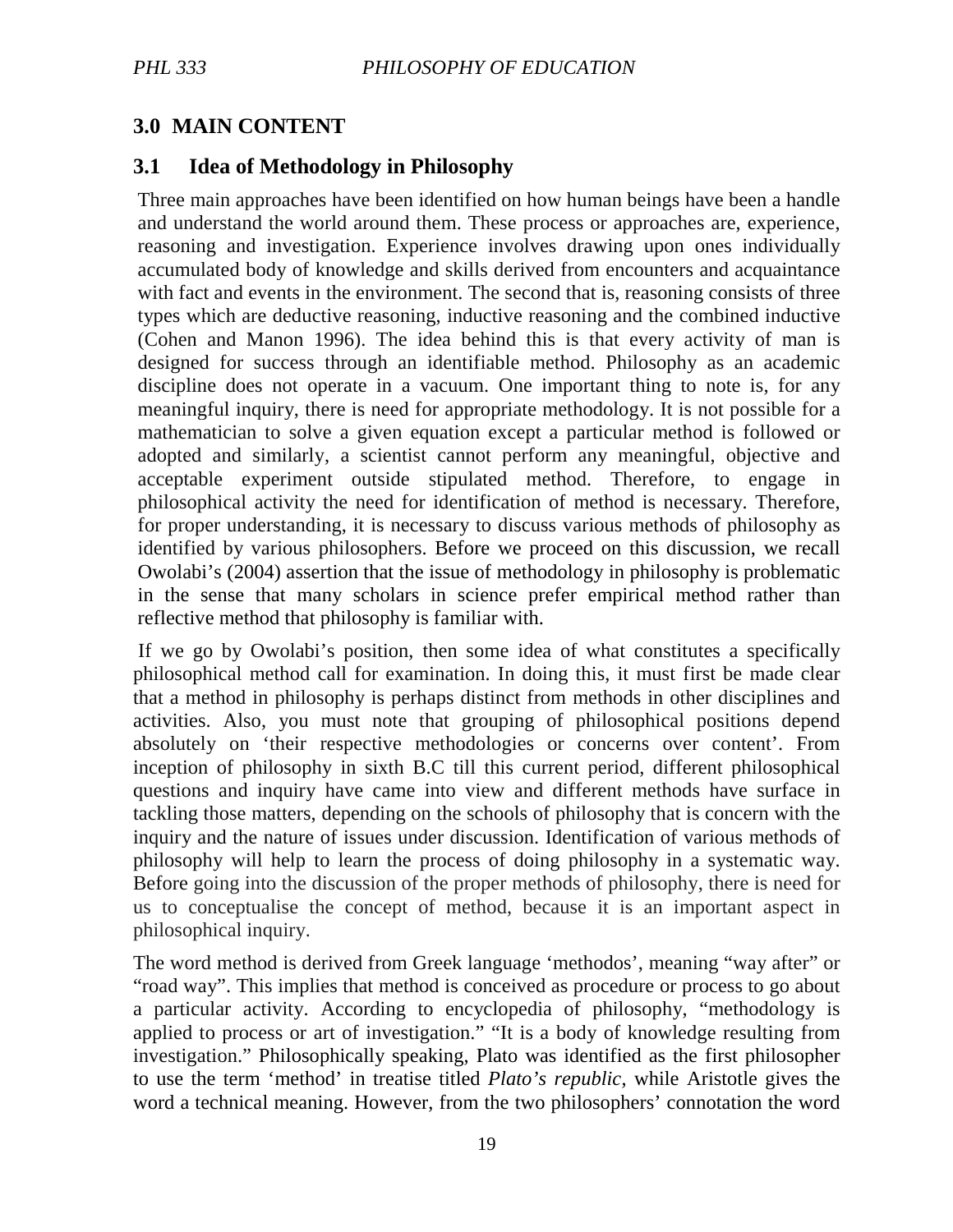'method' connotes; 'way', 'reason', and 'mode'. This indicates that methodology according to these philosophers is used in three but related applications in philosophy:

- i. To logic or parts of logic, as inductive or axiomatic method
- ii. To procedures of the sciences, as mathematical or experimental methods
- iii. To modes of philosophising as Cartesian or phenomenological methods

According to Kaplan (1973), 'methods' are ways of throwing light on issues, clarifying their presupposition and consequences, relating the potentially to the generalisation from the sources of particular techniques and to unfold the specific bearing of logical and metaphysical principles on concrete problem.

In sum, methodology is important in scholastic work simply because it enables one to argue that the selected approach is the most adequate for tackling the problems and objectives. More so methodology is a way of demonstrating that one knows where you are going even from the starting point, which is an indication that one is likely not to get lost in the course of the journey. It is the application of procedure towards acquiring answer to variety of questions in order to make intelligent decisions.

## **3.2 Philosophical Methods**

Philosophical method can be described generally as the study and description of how to do philosophy. In its narrow sense; it is the process or way of getting deeper understanding to philosophical discourse. It is the way of proceeding from the known to the unknown, from a given starting point to final propositions in a determined field of knowledge. Every issue in philosophy is problematic and calls for clarification and it is also subjected to criticism. A single statement or sentence in a philosophical text must be understood in the context of the text, and this particular philosophical concept needs to be understood in terms of the philosophical tradition within which they exist. It is important to note that the way a question is framed determines the possible answer with specific method to it.

Philosophy being the way of the knowledge of Truth, its method must be in agreement with the nature of Truth. For instance, in Aristotle's definition of philosophy as the knowledge of truth; his methodology towards attainment of this truth is experienced based. However, a Greek philosopher called Gorgias is of the view that nothing exists, if it exists, it cannot be known by any means and if it is known it cannot be communicated using any approach (Grayling 1995). His position on the matter of having an agreed method on the nature of knowledge of truth is that there can never be an appropriate and absolute method of arriving at truth. However, Collingwood a British philosopher said that philosophical statements are answers to questions whose significance can be found only in connection with the original circumstance which gave rise to the questions in the first place (D'Oro, Giuseppina, 2002). The implication is that philosophical method is relative depend on the nature of concept under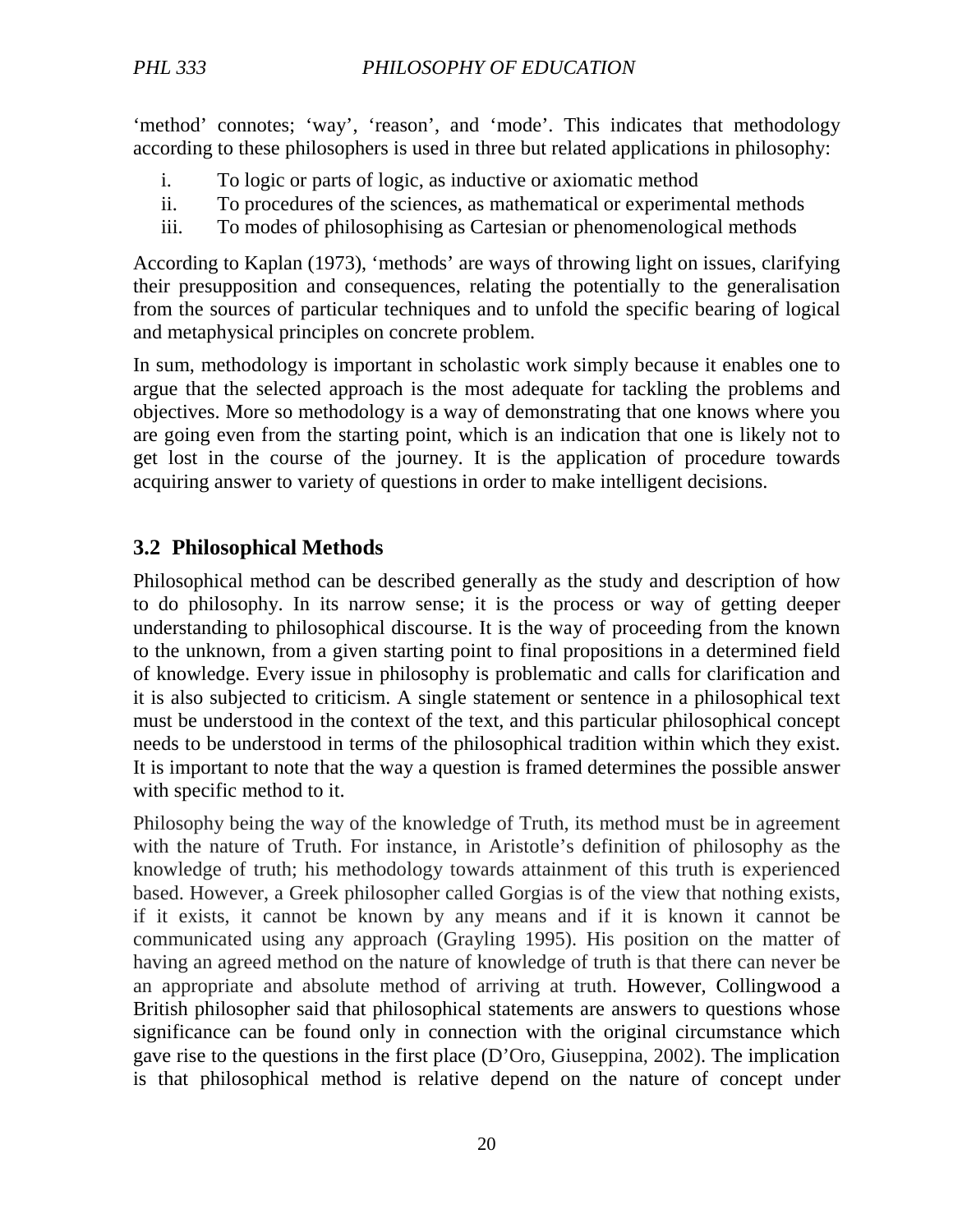investigation. Hence, "there cannot be any absolute method through which philosophical method can be determined".

Mukerji's argument as express by Kaplan, (1973) on the matter is that, despite many real differences between any two thinkers, human limits exist, which do not change, irrespective of the position of the thinker. Liat (1951: 11) followed a similar line of argument when writing that "though the central problems of philosophy may be universally human and timeless, the setting of the problems and their solutions are determined by an appropriate philosophical method which might be historical, philosophical and cultural patterns".

In philosophy, the end always determines the nature of the means. In determining philosophical method, it must be ensured that the method to be adopted should not be lopsided, should not be biased to any particular or special dogma, but comprehend within itself the processes of reflection and speculation and at the same time be able to reconcile the deductive and the inductive methods of reasoning. Descartes (quoting Grayling (1995), gives an outline of the procedure he followed in philosophical enquiry:

- i. The first of these was to accept nothing as true which I did not clearly recognize to be so; that is to say, carefully to avoid precipitation and prejudice in judgments, and to accept in them nothing more than was presented to my mind so clearly and distinctly that I could have no occasion to doubt it.
- ii. The second was to divide up each of the difficulties which I examined into as many parts as possible, and as seemed requisite in order that it might be resolved in the best manner possible.
- iii. The third was to carry on my reflections in due order, commencing with objects that were the most simple and easy to understand, in order to rise little by little, or by degrees, to knowledge of the more complex, assuming an order, even if a fictitious one, among those which do not follow a natural sequence relatively to one another.
- iv. The last was in all cases to make enumerations so complete and reviews so general that I should be certain of having omitted nothing."

From the above therefore, philosophy as an academic discipline is not a discipline with fixed method, as we have in science. Philosophy applies a combination of several methods in order to achieve its ultimate goal which is critical reflection on human experience. For the purpose of this work, the following methods as identified by philosophers will be examined. These include: Socratic method, Inductive method, Deductive method, Dialectical method, Existentialist method, Phenomenological method, Analytical method, among others.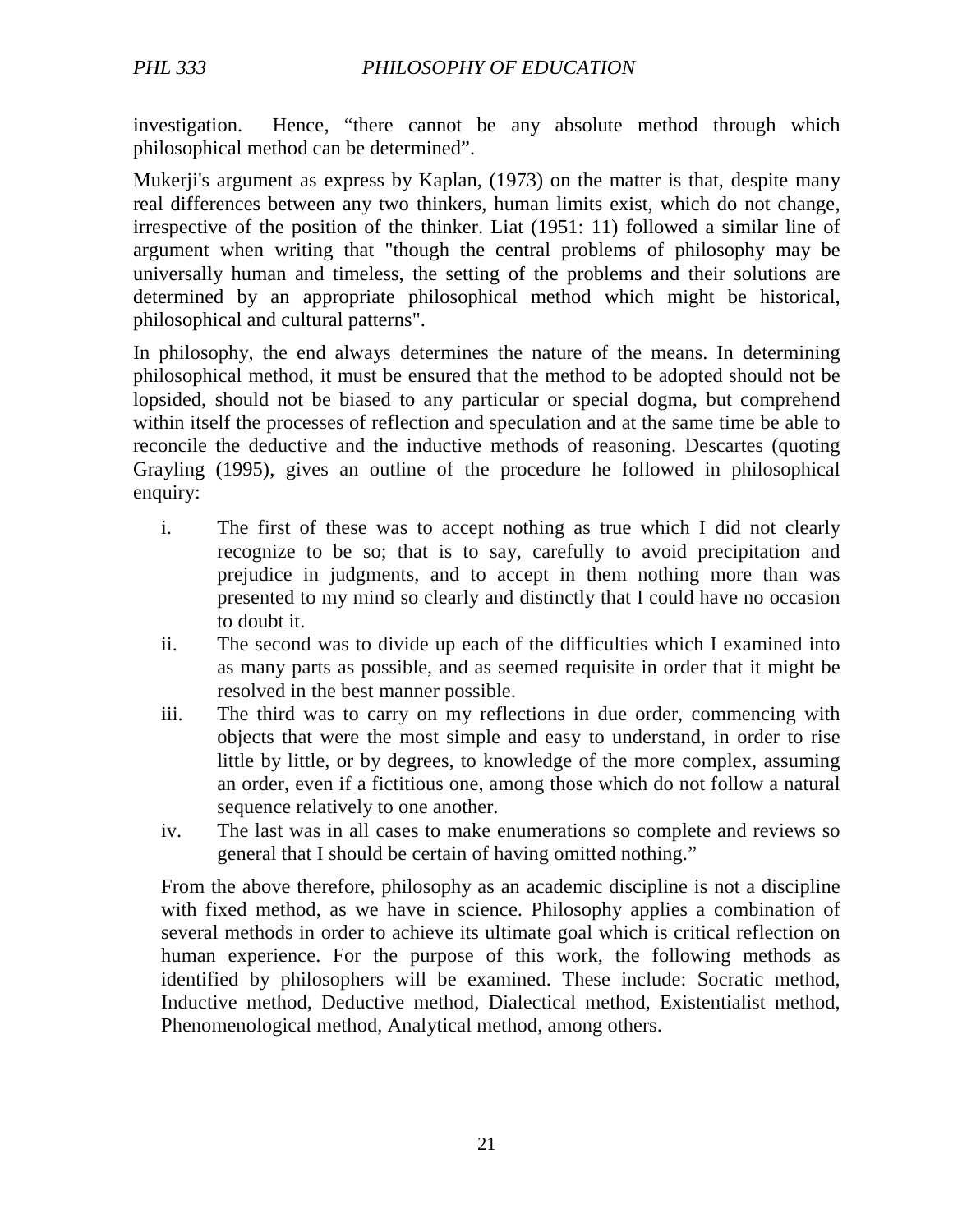## **3.3 Characteristics of the Philosophical Method**

Among the characteristics feature of philosophy are:

- 1. The predominant and most interesting characteristic of method of Philosophy is the promotion of Reason as a way to determine Truth in any field.
- 2. Philosophy is done primarily through reflection and does not tend to rely on experiment, although the methods used to study it may be analogous to those used in the study of the natural sciences.
- 3. Philosophical method helps to correct the commonsense notions of the unreflective mind and thus becomes a great universal remedy for the tribulations of life caused by ignorance and impotency on the part of man.
- 4. Philosophical method is a critical reflection on what is implied in experience, in order to enable man to come in direct contact with it. The common man takes the world to be physical in its constitution, isolated from his own subjective self, and believes in the independence of the laws of Nature over which he seems to have no control, but through philosophical method, a rational man takes critical reflection on those things that a common man takes for granted.

## **3.4 Various Philosophical Methods**

There are varieties of philosophical methods as identified by different schools of philosophy that can be adopted in the process of philosophising, but it must be made cleared that each identified method is traceable to either one school of thought or with a particular age or tradition of philosophy. On this premise, let us examine philosophical method from two broad traditions:

- i. philosophical method from western school of thought and tradition; and
- ii. philosophical method from the African school of thought and tradition.
- iii Philosophical Methods From Western School Of Thought And Tradition Speculative Method

There is no doubt saying that philosophy as an academic discipline started from Athens in Ionia city state of Miletus. The intellectual development reached its pinnacle in Athens as the various outpouring of Greek thought converged there during the fifth century B.C. The age of Pericles saw Athens at the peak of its cultural creativity and political influence. Pre-Socratic philosophers had been relatively isolated in their speculations. Now in Athens such philosophical speculation became more representative of the city's intellectual life as a whole, which continued to move toward conceptual thought, critical analysis, reflection, and dialectic. However, the word speculative is used by Kant and Hegel in different forms, while Kant in his expression used the word negatively as the metaphysical thinking that pretends to know facts beyond the realm of possible experience. He refers by it to the likes of Descartes, Spinoza, Leibniz. Hegel uses the expression "speculative thinking" in a positive sense as a thinking that bridges all the gaps until every item is necessarily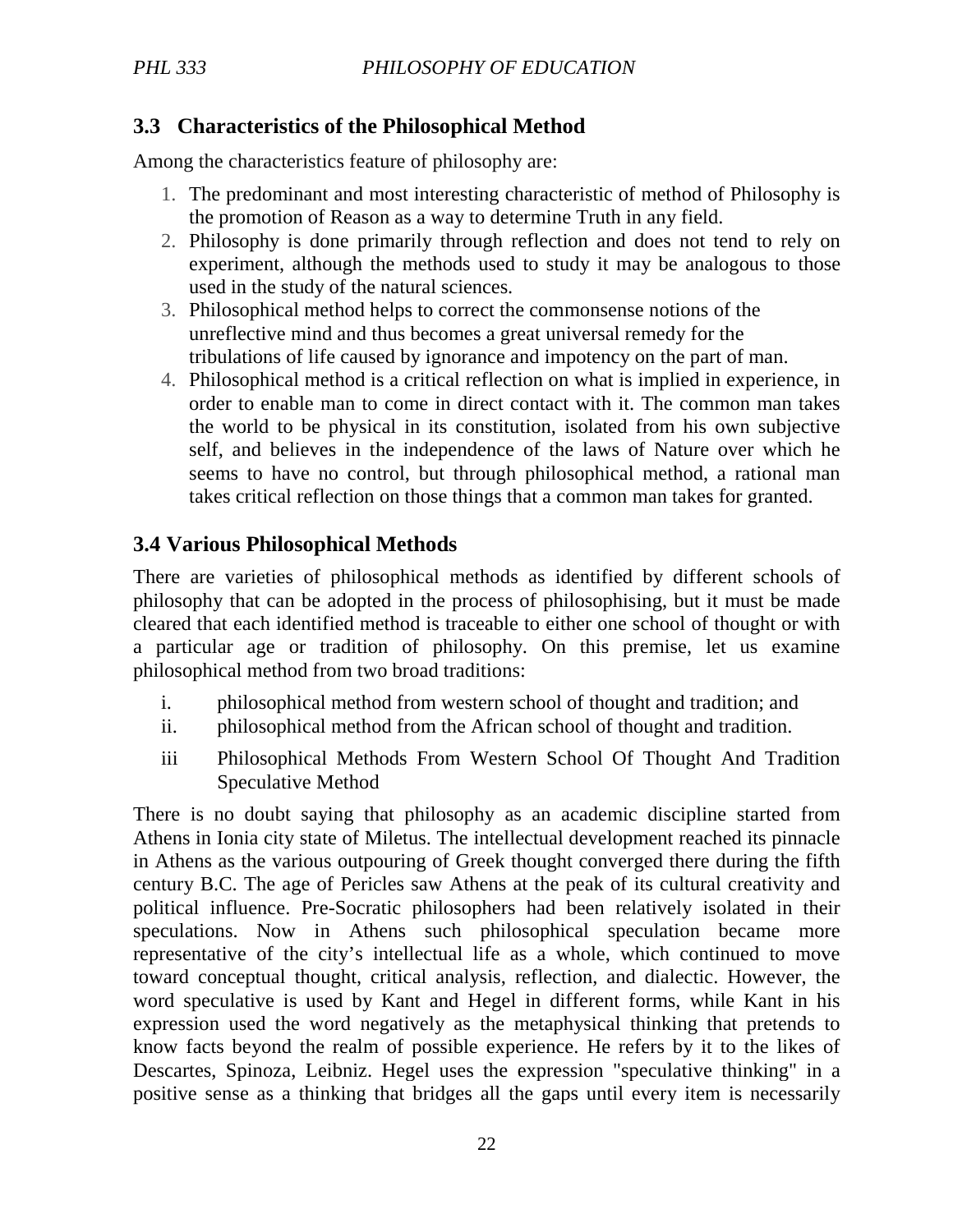connected and explained. Hegel in his assertion described speculative method as a new method of philosophy. To him, "new treatment of philosophy on a new method which will recognized as the only genuine method identical with the content is called speculative method. It is method that comprehends the development of all natural and spiritual life as resting solely on the nature of the pure essentialities which constitute the content of logic (Kenley 1970).

#### i. **Dialectic Method**

This method has to do with reasoning through rigorous dialogue as a method of intellectual investigation intended to expose false beliefs and bring forth truth. The dialectic method was first used by Socrates and Plato and it was essentially a method of discussion and debate. This method entails a situation where the participants in a dialogue progressed from one point to another, each one disputing the point made by the other until they could reach an undisputable point. The strategy is in form of questions and answer. It was to take up chronological leading questions with the person one is holding discussion with, relentlessly analysing one by one the problems associated with each answer provided for the questions asked. The intention behind finding fault in each answer is to bring out the flaws and inconsistencies inherent in a given belief or statement. Every attempt to made known or define the essence of something were rejected one after another as being either too wide or too narrow. Such analysis often ended in complete mystification. Yet such times it was clear that philosophy was concerned less with knowing the right answers than with the demanding attempt to discover those answers. To practice philosophy in the dialectic method was continually to subject one's thoughts to the criticism of reason in earnest dialogue with others. Genuine knowledge was not something that could simply be received from another, but was rather a personal achievement, won only at the cost of constant intellectual struggle and self-critical reflection.

However, in Hegelian philosophy, dialectic takes a different turn. The kind of dialectic in Hegel's philosophy is both epistemological and ontological. The method of dialectic in Hegelian philosophy involves **thesis-antithesis-synthesis.** The thesis, antithesis and synthesis are only different 'moments' in the movement of thought resulting in both continuity and difference. Thus, the very birth of the thesis is the birth of the antithesis as well as the synthesis.

 Dialectic is not a onetime movement. It does not stop once a synthesis is reached out of a thesis and an antithesis. It moves on to a higher level in the next stage to a new moment when the synthesis of the previous level itself becomes the new thesis which generates its antithesis and from which yet another synthesis emerges. This new synthesis is made up of something of the previous synthesis and something from its antithesis which is added to it. This novel synthesis again becomes the thesis for the next level of dialectical movement and it goes on like this.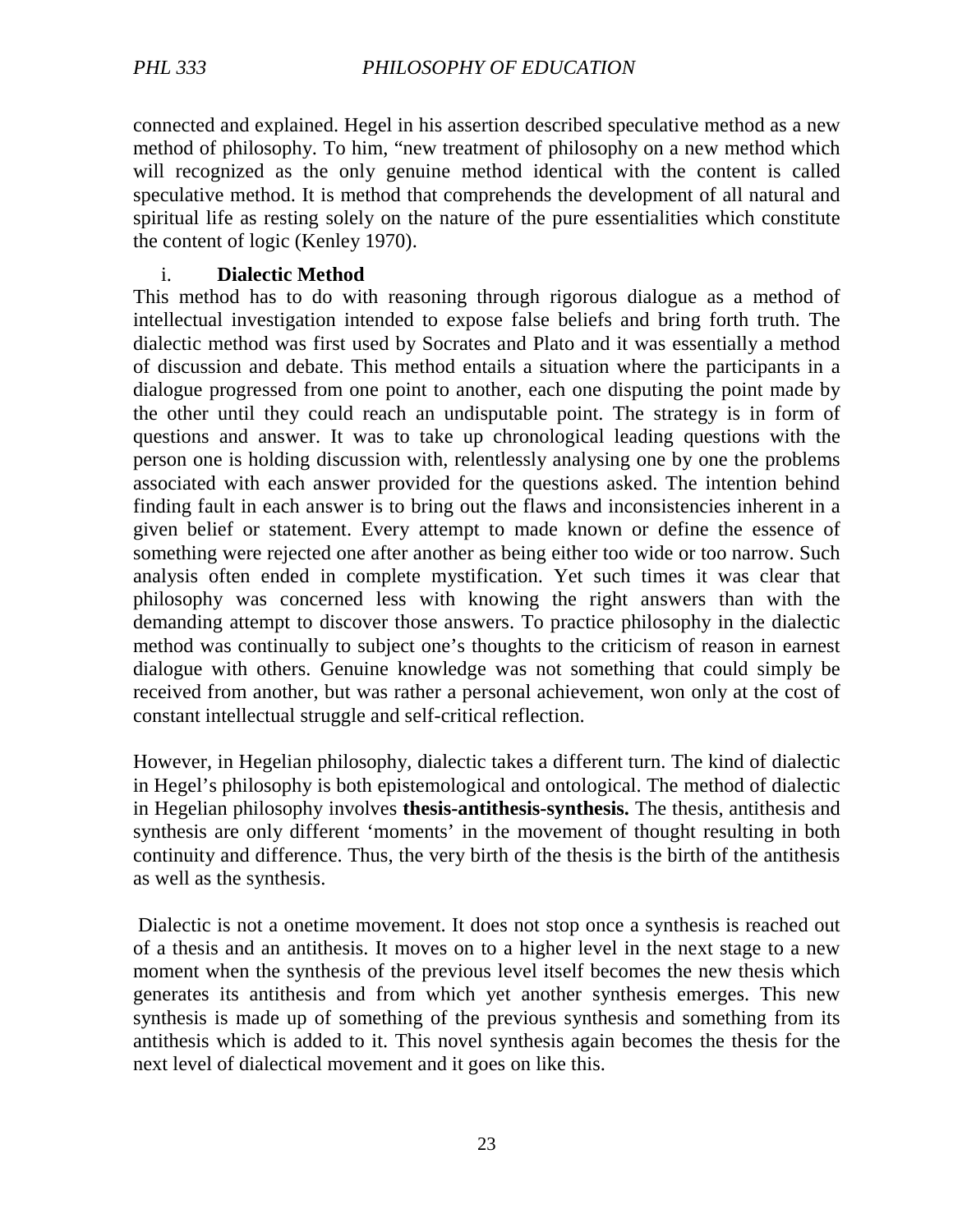#### ii. **Cartesian Method**

 Descartes bothers on the question of certainty. He was fascinated by the question of whether we could know anything for certain. He attempted to distinguish between certainty and truth. For him, certainty is a state of mind, whereas truth is a property of statements which usually relates to the way things are out there in the external world. He was of the opinion that any claim to truth is determined by our being grounded in certainty and that is when one knows that one had hold of the truth. This suggests that the pursuit of truth involves the pursuit of certainty.

His intention was to see that the method he was looking for would be one which not only delivered the goods in the form of worthwhile conclusions but could also defend itself against the criticism of sceptics. So, he engaged himself in what might be called 'pre-emptive scepticism', an 'attempt to put the foundations of knowledge beyond the reach of scepticism'. Rene Descartes did it in three stages.

- 1. First, he laid aside things that just on ordinary commonsensical grounds one might possibly find doubtful. For instance, he reminded himself of such wellknown facts as that straight stick can look bent in water. But he wanted to go beyond such ordinary kind of doubt.
- 2. He doubted that at any given moment he was awake and perceiving anything at all. For he had often dreamt in the past that he perceived things, and when he was dreaming, he had thought that he was seeing people, or tables, or whatever, around him. But, of course, he had woken up and found it was all illusion.
- 3. He imagined a malign spirit whose sole intent was to deceive him as much as it could. However, the point at which the doubt stops is the reflection that he is himself engaged in thinking. No malicious demon can ever make one to believe that one is thinking when one is not. If one has a false thought that is still a thought. So, his fundamental first certainty was 'I think, therefore I am' (Cogito ergo sum).

#### iii. **Empiricist Method**

 The empiricist method of philosophy was advocated by the three British empiricists, Locke, Berkley, and Hume. They held that 'all essential truths about the world were discoverable only by physical or empirical experience'. Thus, reason jettisoned and empirical experience was espoused as the only way by which truth can be discovered. John Locke was the one who set the tone for empiricist method by affirming the foundational principle of empiricism: 'There is nothing in the intellect that was not previously in the senses' (Nihil est in intellectu quod non antea fuerit in sensu). 'All knowledge of the world must rest finally on human's sense experience'. He also contended that through the combining and compounding of 'simple sense impressions' or 'ideas' (defined as mental contents) into more complex concepts, the mind can arrive at sound conclusions. He defended the position that the mind is at first 'a blank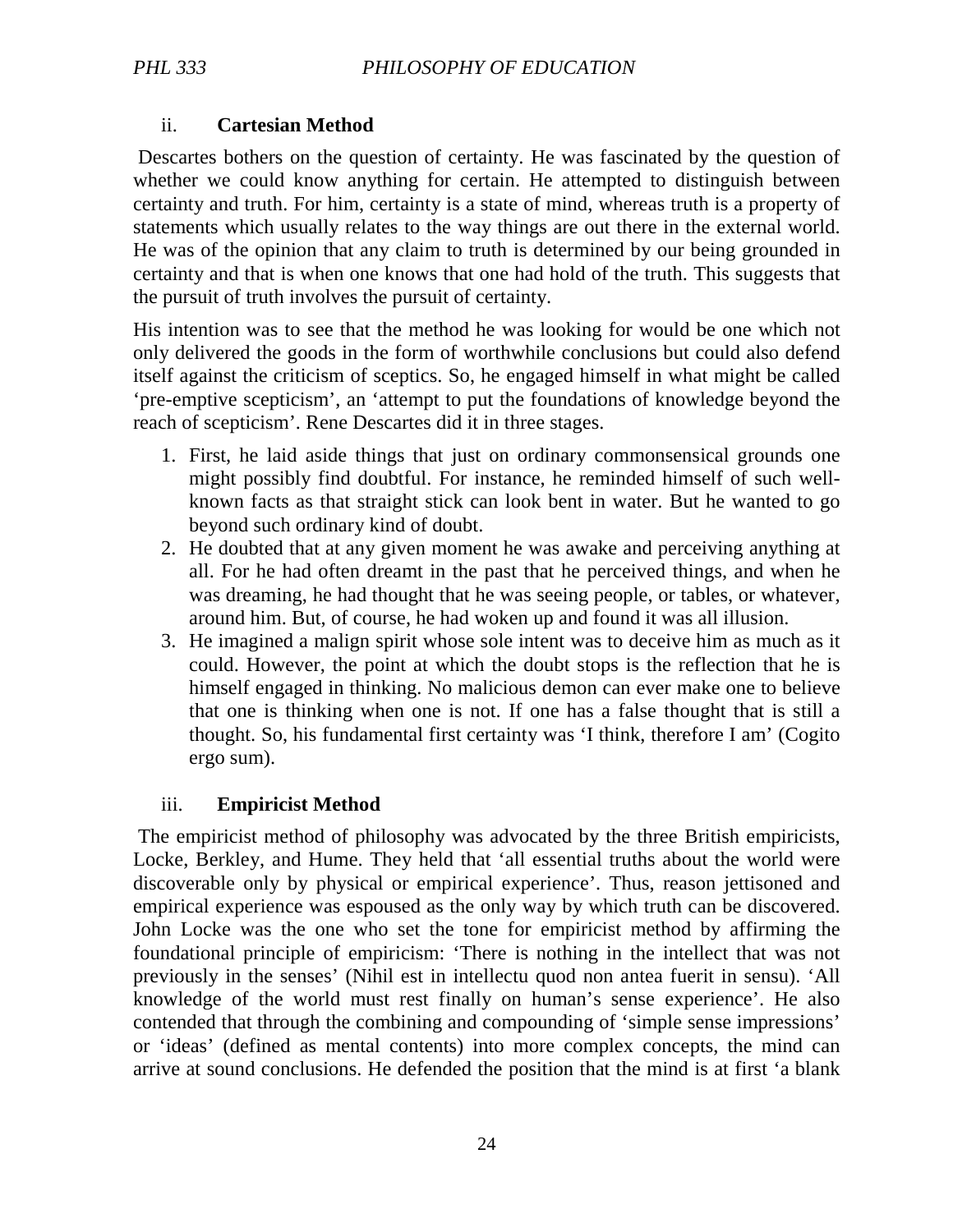tablet, (tabula raza) a passive receptor of its experience'. "The mind possesses innate powers, but a not innate idea as cognition begins only with sensation".

#### iv. **Critical Method**

Immanuel Kant at his time was faced with two intellectual challenges. First, reconciling the scientists claim to certain and genuine knowledge of the world with the claim that experience can never give rise to such knowledge; the second was to reconcile the claim of religion that human beings were morally free with the claim of science that nature was entirely determined by necessary laws. These conflicting claims have generated serious intellectual crisis of profound complexity. These crisis Kant attempted to resolve with his method, which has been described as weighty in its consequences. According to Kant (Grayling (1995:32), the human mind only structures sense data and does not passively receive them. Humans, therefore, knows objective reality to the extent that reality conforms to the fundamental structures of the mind. 'All human knowledge of the world is channelled through the mind's own categories'. The necessity and certainty of scientific knowledge are embedded in the mind's perception and understanding of the world. The mind does not conform to objects; rather, objects conform to the mind. Human can attain certain knowledge of the world, not because one has the power to penetrate to and grasp the world in itself, but because the world is saturated with the principles of one's own mental organisation. Hence, human could know things only as they appear, not as they are in themselves. A genuine philosophical method should investigate the formal structure of the mind and analyse the nature and limits of human reason. Although reason cannot decide matters transcending experience, it can determine what cognitive factors are intrinsic to all human experience and inform all experience with its order. (Grayling 1995).

#### v. **Analytical Method**

 Analytical method of philosophy refers to various contemporary methods of analysing the language of philosophy. This method is associated with the analytic philosophers. Analytic philosophy is also known as; 'philosophical analysis,' 'logical analysis,' and 'scientific philosophy.' The philosophy has various names like 'logical positivism,' 'scientific empiricism,' and 'neo-positivism,' and it develop the 'verification principle,' as the criterion by which can be known. The criterion simply holds that truth consists in its capacity of being verified by sense experience. The second branch of analytical philosophy is 'linguistic analysis', which emphasizes the analysis of the language used in philosophy. The verification principle and la`nguage analysis are not incompatible; both can be found in one movement.

#### vi. **Pragmatic Method**

 Pragmatism is a philosophical method founded by three American philosophers: Charles Sanders Peirce, William James and John Dewey. Peirce argued that the function of inquiry is not to represent reality, but rather enable us to act more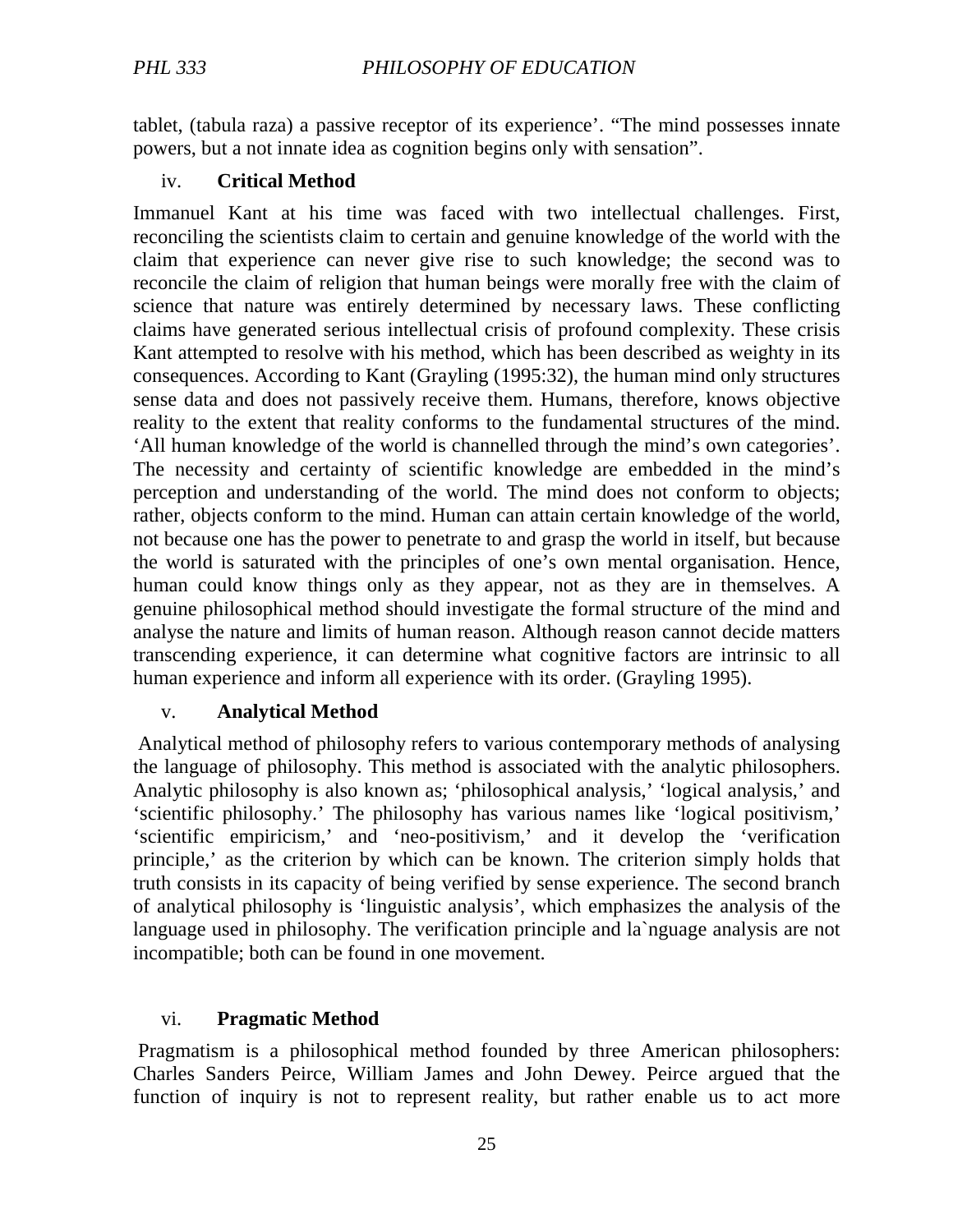effectively. He was critical of the 'copy theory' of knowledge that reigned in philosophy since the time of Descartes. He was one of the first philosophers to show that the use signs are essential to thought. Peirce' thought was further extended by James, whose *The Principles of Psychology* (1890) broke with the associationism of Locke and Hume. To James, 'Truth is what 'works,' and not merely an idea of a harmony between thought and the things, since one could make a judgment about this only by means of thought and the things are accessible only within thought. 'Ideas are true to the extent that they help us to enter into satisfactory relationships with other parts of our experience.' James and Dewey both wanted to reconcile philosophy with Darwin by making human being's pursuit of the true and the good (cultural evolution) continuous with the activities of the lower animals (biological evolution). However, Dewey criticized the Cartesian notion of the self as a substance which existed prior to language and culture, and substituted an account of the self as a product of social practices. Dewey, whose primary interests were in cultural, educational and political reform rather than in specifically philosophical problems, developed the implications of pragmatism for ethics and social philosophy. (Rorty 2000).

#### vii. **Phenomenological Method**

The main objective of the phenomenological method is the enlarging and deepening of the range of our immediate experience under the watchword 'to the things themselves'. Its interpretation may vary; but the common concern is that of giving the phenomena a fuller and fairer hearing than traditional empiricism has accorded them. Negatively it expresses a revolt against an approach in philosophy that takes its point of departure from crystallized beliefs and theories handed down by a tradition which often perpetuates preconceptions and prejudices. In this respect phenomenology stands for a kind of rebellion against the trend in modern science which begins with simplifying abstractions and ends with a minimum vocabulary of scientific concepts.

#### viii. **Deconstructive Method**

In a deconstructive reading the text in question is shown to harbour contradictory logics which are standardly ignored. Very often it is a matter of locating certain clearly-marked binary opposition (as for instance between nature and culture, speech and writing, concept and metaphor, or philosophy and literature) and showing that their order of priority is by no means as stable as the text seeks to maintain. That is to say, there is counter-logic at work whereby those distinctions can be shown to break down, or to generate a reading markedly at odds with author's overt intent. This leaves open the possibility that texts may mean something other and more than is allowed for by any straight-forward appeal to the authorial intention.

#### ix. **Transcendental Method**

Transcendental method is a way of reflecting upon and interpreting the previous conditions of the possibility of an act of knowledge. Such a way of interpreting was espoused by Kant in his *Critique of Pure Reason*: The method aims at discovering and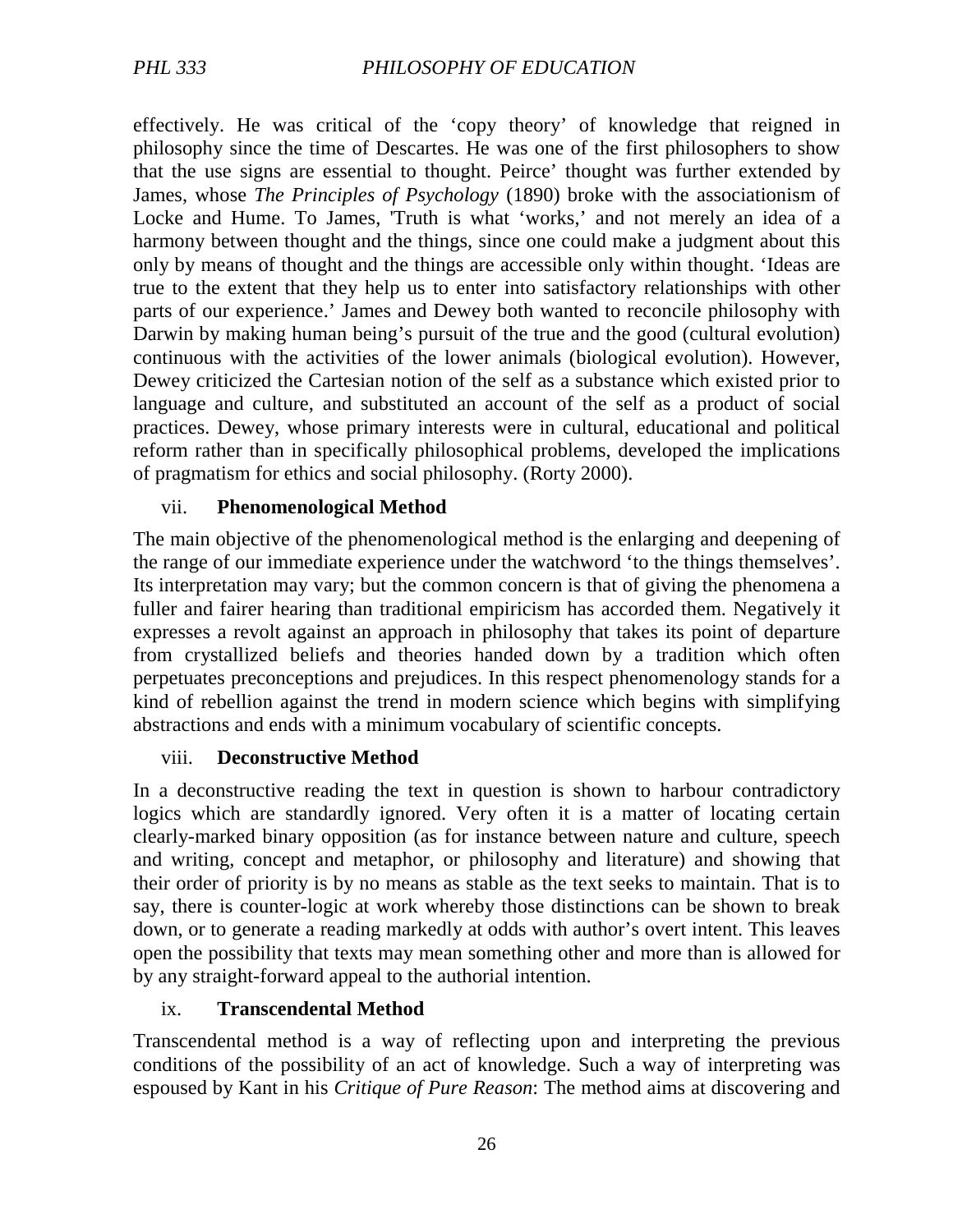explaining the knowledge which is a prior and which makes possible every knowledge of objects. This knowledge is not explicitly available before all other kinds of knowledge. "It is a pre-knowledge, a basic knowledge, which is implicit in every kind of empirical knowledge, and it can be made explicit only thorough a reflection upon the previous conditions of the possibility of empirical knowledge by both transcendental reduction and transcendental deduction'. "Transcendental reduction is a thematic uncovering of the conditions and presuppositions implied in the immediate data of consciousness." It is a return from that which is thematically known to that which is unthematically co-known in the act of consciousness. Transcendental method is a return to that which is pre-known (pre-apprehended) as a condition of the act. In another form, transcendental deduction is the movement of the mind from this previous datum uncovered reductively. In transcendental deduction, the mind deduces *apriori* the empirical act of consciousness, its nature, its possibility and its necessity from the previous datum uncovered reductively. In other words, reduction proceeds from a particular experience to the conditions of its possibility; whereas deduction proceeds from these conditions to the essential structures of the same experience. These movements are in constant interaction, influencing each other.

#### x. **Retortive Method**

This form of method is credited to St Augustine. Augustine tried to answer the problem of certainty with this so-called method of retorsion. He held that the skeptics are mistaken in assuming that certainty of knowledge is impossible and that human can achieve only "probable knowledge," i.e., ideas whose validity is highly probable. Since any degree of probable knowledge implies an approach toward completely certain knowledge, the assumption of probably valid truths presupposes the existence and attainability of absolute truths. If the skeptic argues that no real objects of his sensory experience exist, nevertheless he cannot doubt the fact that his perception does exist. The person who doubts all truths is caught in a logical dilemma, Descartes asserts that one must exist in order to doubt; in fact, no matter what else one doubts, one proves one's own existence through the act of doubting. Thus, Descartes came up with his aphorism "cogito ergo sum" I think therefore I am.

#### xi. **Scholastic Method**

 The scholastic method – this method can be described as a process of synthesizing different methods in attempt to derive unadulterated results. It is a creative synthesis of several previous methods. Thomas Aquinas further supported the Augustinian view of certainty. Srinivasa in his work claims that Thomas was certain of concepts having their foundation in sense perception. He accepted Abelard's view of the relationship between universals and particulars, including the Aristotelian thesis that Plato's universals can be found only in particular things which thus become actualities detectable in sense experience. For Aquinas too, the universal nature, the essence, of a thing exists immanently in the object itself as part of the real world, but this universal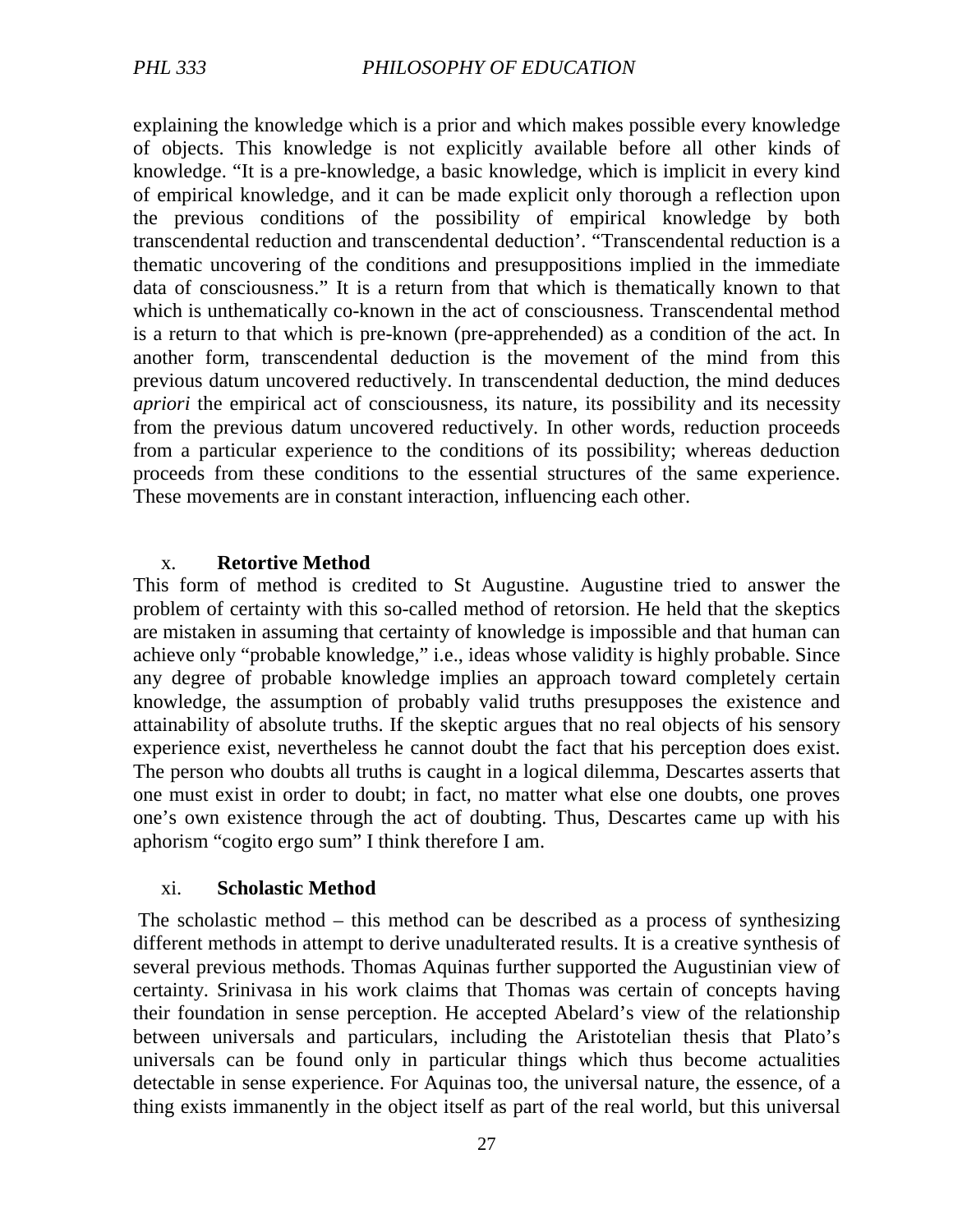characteristic (this substantial form of an object) is also an idea or concept separated from its object when it is abstracted by the human mind. As a part of the real world, the universal essence never exists independently of its object (Srinivasa2004).. Yet, before nature was created, these universals (essences) existed in the mind of God as ideas which God used in creating the universe. Thus, the Moderate Realism of Aquinas accepts not only Aristotle's view that universals exist in individual objects (universalis in re) but also asserts that universals exist in the mind of God prior to the particular objects (universalia ante rem) and in the mind of human (as concepts) after the particular object has been created (universalia post rem). Thus, truth is understood as the conformity between mind and object (Srinivasa2004).

## **3.4.2. Philosophical Method From The African School Of Thought And Tradition**

Since the inception of modern philosophical tradition, several questions have been raised by different scholars on whether there can be a philosophy that is orientated in African tradition. The question of "what is African philosophy?" "Is there any unique method of doing African philosophy?" and many more have developed great challenges confronting African philosophy. The demand for an authentic mode of doing philosophy in African way thus becomes imperative for the African philosophers. Owolabi (2002) asserts that for any enterprise to be sincerely African in orientation, it must manifest the philosophy of indigenous culture of Africa that is laying claim to. Owolabi's position is that there is necessity for African philosophy to be identified with its own methodology before it can be classified as an academic discipline.

The problem of developing a universal acceptable methodology of philosophy is not alien to African philosophers, since issue of methodology is among familiar issues in philosophy; it is even among the persistent issue in western philosophy. Although, what we call western philosophy is the philosophical investigations of the pre-Socratics (Thales, Anaximander, Anaximenes, Pythagoras, Heraclitus and so on), Socrates, Plato, Hegel, Whitehead and so on, yet they were able to come up with an approach of doing their philosophy. But it seems that the same cannot be said of African philosophy. Oladipo (2006:22) summarised the philosophical enterprise in Africa into a collective, and communal framework. However, for African philosophy to have its root on a firm ground, some methodologies have been identified by the African philosophers. For the purpose of this unit, three methodologies shall be discussed.

## **i. Ethno-philosophical method**

Ethno-philosophical method could be understood as a branch of the more general ethno methodology which is a phenomenological approach to interpreting everyday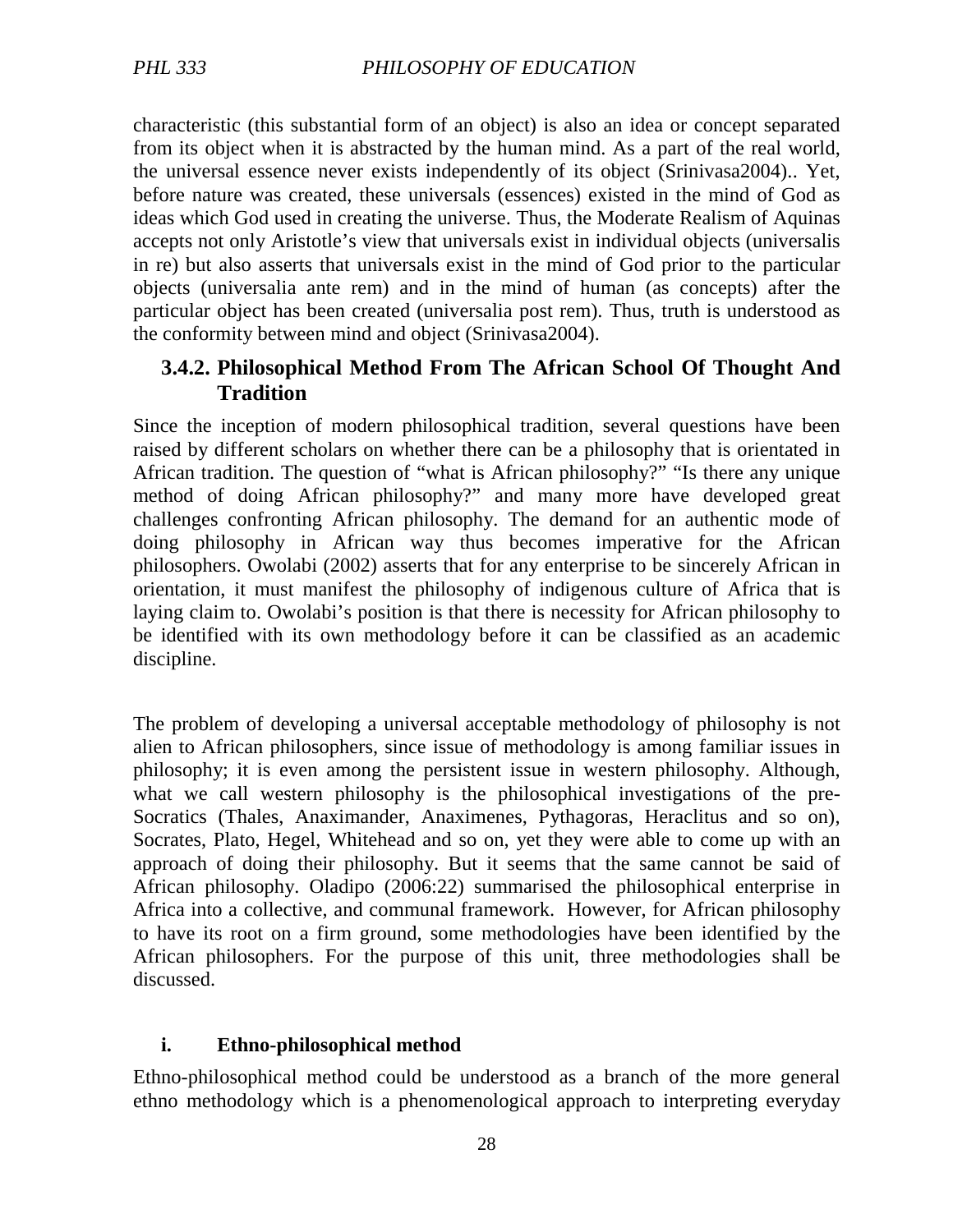cultural expressions as a guide to philosophical research into, and interpretation of, socio‐cultural contexts of participants' practices and speech. For ethno-philosophers, true African philosophy is characterised by traditional African thought and research into or about such traditional views. Thus, the ethno-philosophical method can be described as "the process which involves sifting through pre-colonial or traditional African oral literature such as myths, folklore, proverbs, etc., to derive philosophical elements from them". Placide Tempels (1959) who is identified as the proponent of this method is of the view that African philosophy is somehow interwoven with idioms proverbs and practical cultural life, upon which philosophy is built to derive philosophical elements from them. This position can be identified in his work on Bantu Philosophy. Generally ethno-philosophical method adopts communal thinking system as the appropriate way of carrying out philosophical enterprise.

#### **ii. Philosophical Sagacity**

The method of philosophical sagacity was developed and propagated by scholars such as Odera Oruka, Olubi Sodipo, Barry Hallen and Marcel Griaule.The basic principle of Philosophic Sagacity is that in both traditional and modern Africa there exist women and men, illiterate and literate, who commonly engage in philosophical reflection on various problems of human life and nature in general (Odera 1990). By his philosophical thinking Odera Oruka holds that each an individual is a thinking being but our level of thinking is not equal in the community. The method generally involves identifying individuals who are thought of as repositories of communal history and knowledge, interviewing such individuals and corralling philosophical ideas from their responses to the questions being asked – usually from a philosopher. This method usually involves a lot of field activities as the interviewer must search and reach out to those they have identified as sages. Though, some have often equated "Sage Philosophy" with "Philosophic sagacity," Odera Oruka did not. He distinguished between two wings of Sage Philosophy:

(1) Being the folk or popular sagacity, and

(2) Being the philosophic sagacity. While the former expresses well known communal maxims, aphorisms and general common-sense truths, the latter expresses the thoughts of wise men and women that transcend popular wisdom and attain a philosophic capacity (Odera 1990). Fayemi (2012) identify some uniqueness in this method when he asserts that on the one hand, philosophical sagacity method sought to disprove the negative implication of ethno philosophy (which is that there is the existence of African philosophy without identifiable African philosophical figures). On the other, it sought to affirm that indigenous sages meet the requisite features of philosophy as identified by advocates of the professional or Universalist school in African philosophy.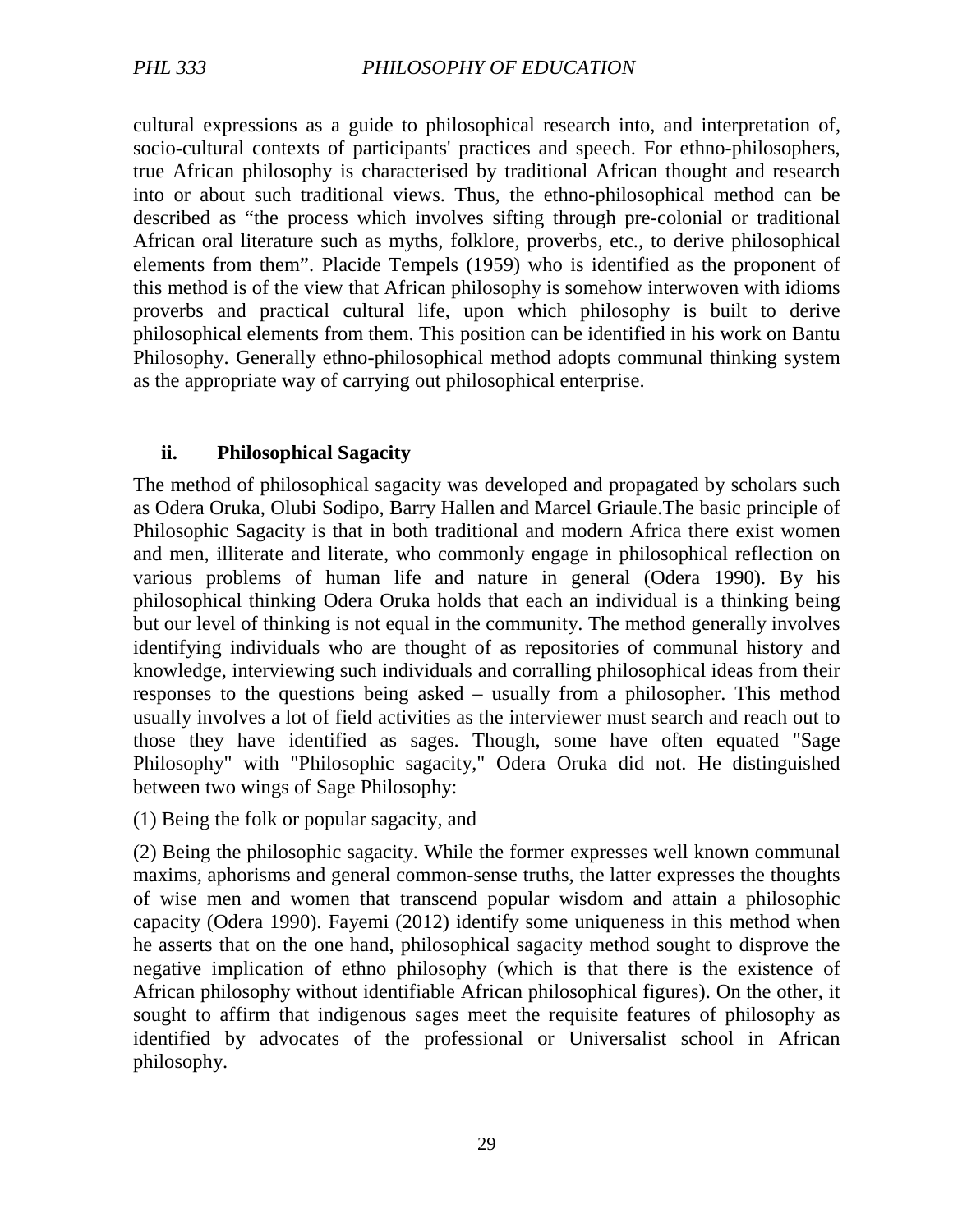#### **iii. Hermeneutics method**

The hermeneutic method was originally developed in Western thought by the German philosopher Hans Gadamer. Although, it is mainly of Western origin, it is also a relevant method in African Philosophy. Hermeneutics seeks to interpret (philosophical) text in such a way as to make clear and meaningful the claims contained in such given text (Gadamer, 1976). It also takes into consideration the intention, context, etc., of the writer of such a text in order to understand the text and the point of view contained therein that was otherwise not explicitly stated. In so doing, the philosopher has a better understanding of literature and the context in which it is to be understood.

#### **SELF-ASSESSMENT EXERCISE**

Identified and discuss four methods of philosophy that you know.

#### **4.0 CONCLUSION**

Philosophy is worth studying as a discipline because it examines some fundamental questions which affect human existence and the existence of others in the world. In an attempt to provide an answer to some of these questions, an appropriate methodology is required**.** As a rational and conscious being, a fix methodology is not adequate for any philosophical inquiry, however different methods identified in this unit has really helps in building the strength of philosophy. Various methods identified have serves as an eyes opener for reason why philosophy should be seen as a rigours field of study.

#### **5.0 SUMMARY**

So far in this unit, an attempt has been made towards identification of various methods of doing philosophy. Conceptual understanding of the word was put into consideration first in the unit; here we gave an attempted definition, characteristics of philosophical methods. Having categorised method into two broad perspectives**;** philosophical method from western school of thought and tradition; and philosophical method from the African school of thought and tradition, some methods under each school of thought were later discussed.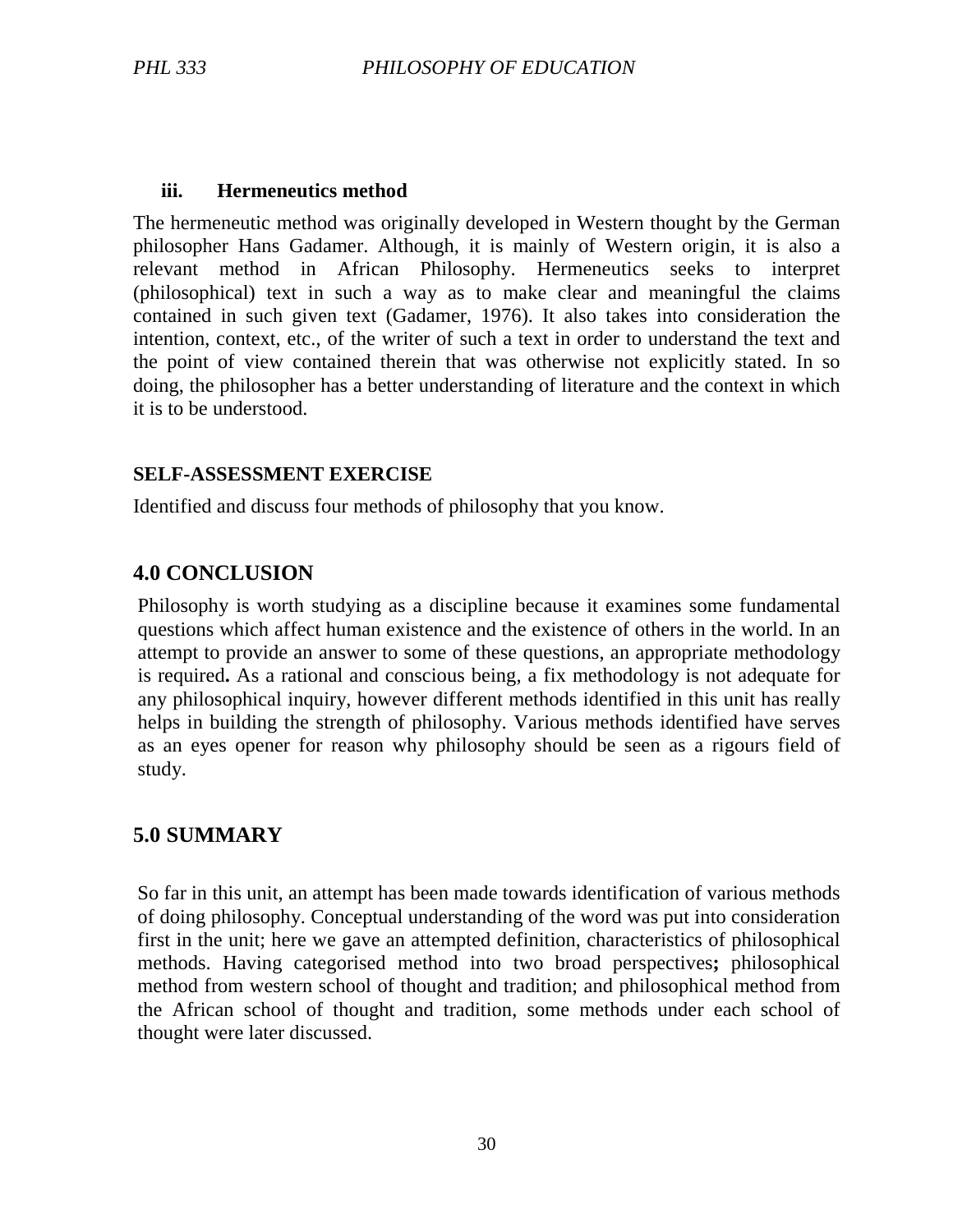#### **6.0 TUTOR-MARKED ASSIGNMENT**

i. Are there any similarities between western methods and African method of philosophy?

## **7.0 REFERENCES/FURTHER READING**

Cohen, L. (1996). *Research in Education* (4<sup>th</sup> ed). London and New York: Routledge.

Fayemi, A.K, (2012). H. Odera Oruka and the Question of Methodology in African Philosophy: A Critique: Thought and Practice: *A Journal of the Philosophical Association of Kenya (PAK) New Series, Vol.4 No.2*, December 2012, pp.185-204

Grayling A.C, (1995), Knowledge and Reality, London: Oxford University press

Heidegger, Martin (1980). *What is Philosophy?* Tr. William Kluback and Jean T. Wilde. Plymouth: Vision.

Kaplan, A (1973). *The Conduct of Enquiry: Methodology For Behavioural Science*, Chandler, San Francisco.

Kenley, R.D (1970). *Hegel's Phenomenological Method, Review of Metaphysics, Vol xxiii no 4,* ff. Google Scholar.

Magee, Bryan (1987). *The Great Philosophers.* Oxford: Oxford University Press.

Norris, Christopher (1998). "Deconstruction," In: *Routledge Encyclopedia of Philosophy*. (Ed.). Edward Craig, Vol.2. London and New York: Routledge.

Odera Oruka, Henry (1990). *Sage Philosophy: Indigenous Thinkers and Modern Debate on African Philosophy* (Philosophy of History and Culture, Vol. 4), E. J. Brill ISBN 90-04-09283-8

Owolabi, K (2002). "The Quest for Method in African Philosophy: A Defense of The Hermeneutic–Narrative Approach" *The Philosophical Forum, Vol xxxii, No 2.*

Owolabi, k.A (2004). How to write Grant-winning proposal in Humanities (special Reference to Philosophy), In: *Repositioning The Arts Faculty For Excellence, A Publication of The Faculty of Arts* Olabisi Onabanjo university, Ago-Iwoye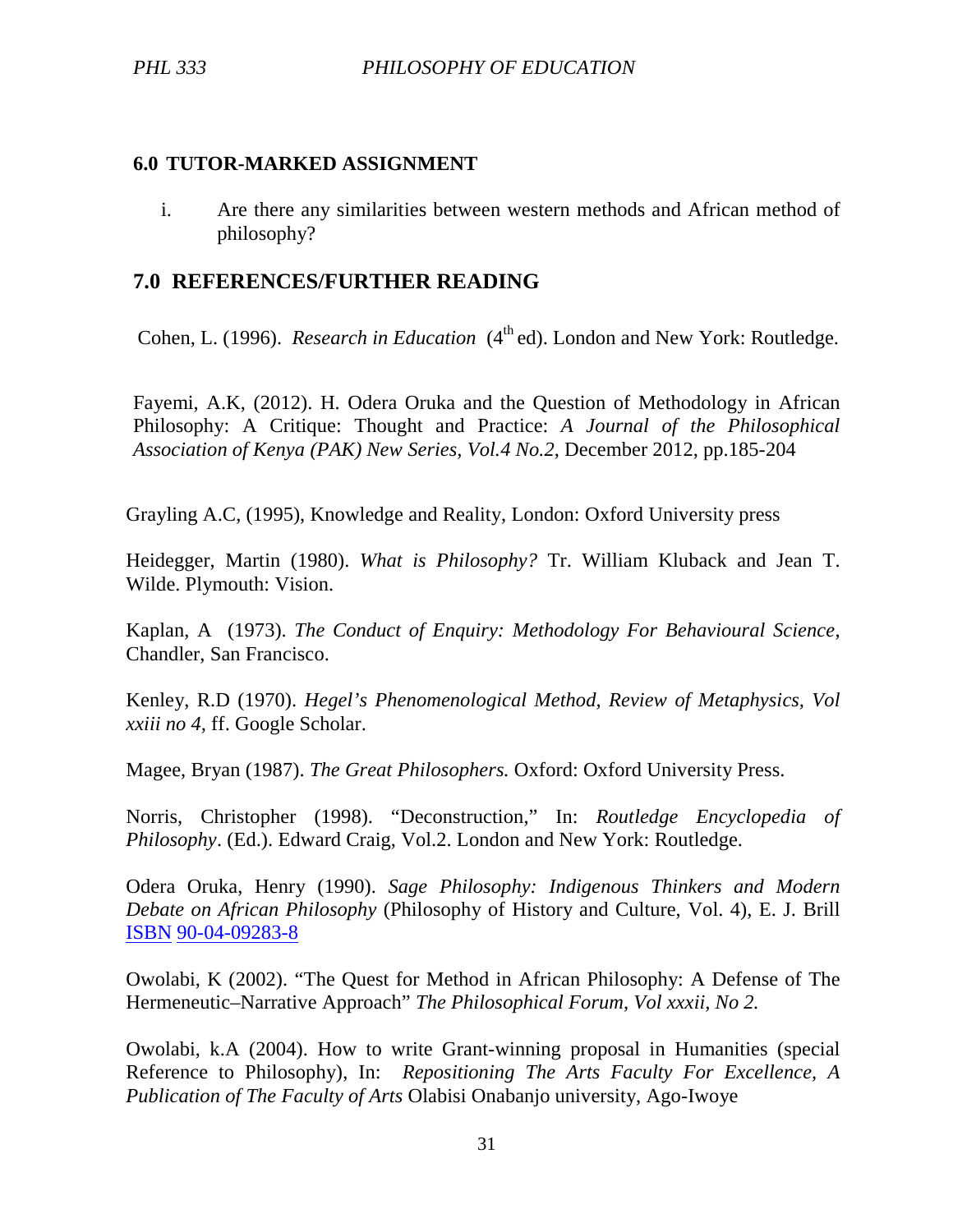Rao, Srinivasa 2004). "Philosophical Method in Indian Philosophy," in Philosophical Methods: Through the Prevalent to a Relevant. ed. Johnson J. Puthenpurackal. Bangalore: Asian Trading Corporation.

Rorty, Richard (2000). "Pragmatism", in Concise Routledge Encyclopedia of Philosophy. London and New York: Routledge.

Spiegelberg, Herbert (1994). The Phenomenological Movement. London: Kluwer Academic Publishers.

D'Oro, Giuseppina (2002). *Collingwood and the Metaphysics of Experience*, London and New York: Routledge.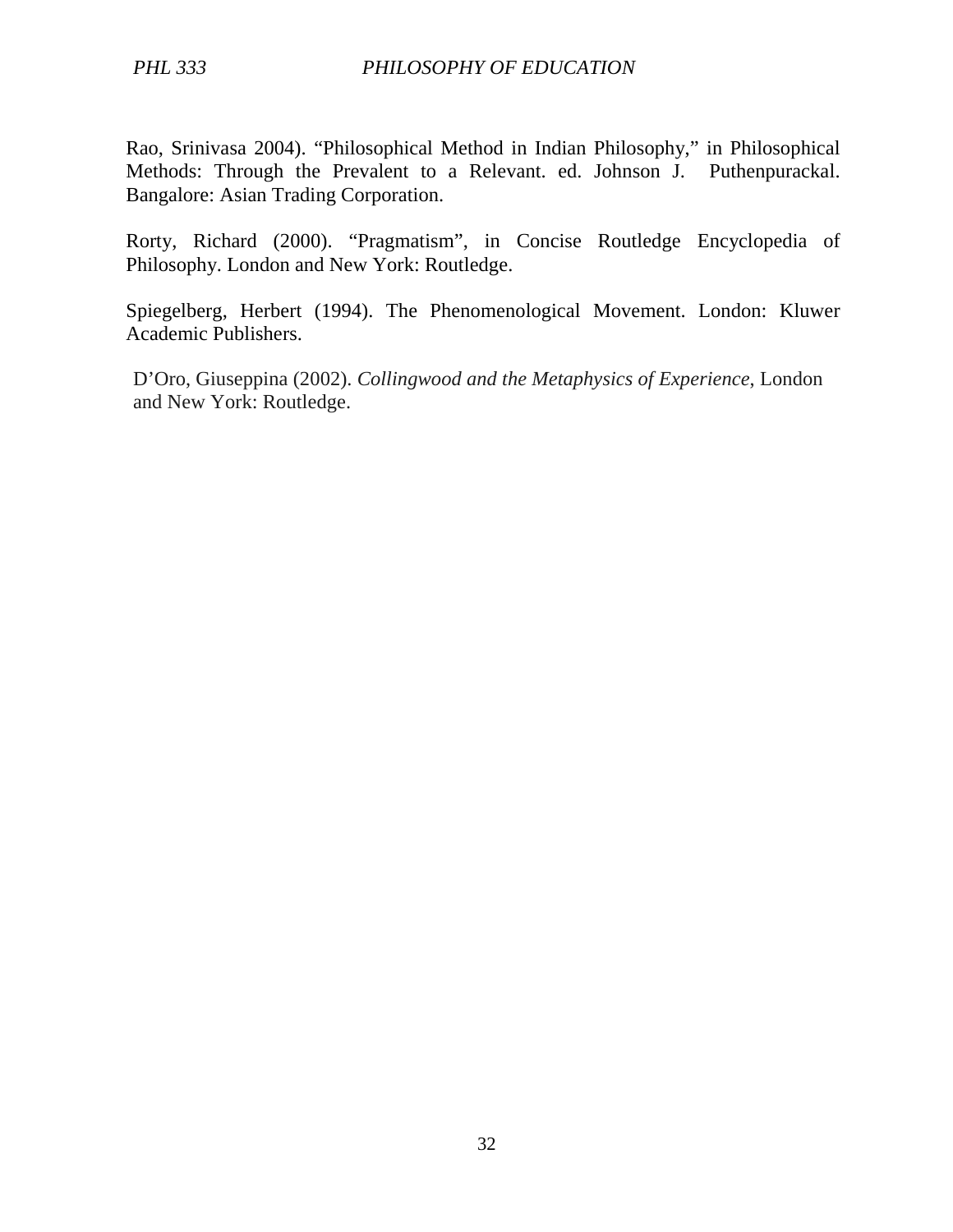# **UNIT 3 MODES AND VALUE OF PHILOSOPHY**

## **CONTENTS**

1.0 Introduction

- 2.0 Intended Learning Outcomes
- 3.0 Main contents
	- 3.1 Idea of Philosophical Modes
	- 3.2 Types of Modes in Philosophy
	- 3.3 Comparative between Analytic and Speculative Mode of Philosophy
	- 3.4 Value of Philosophy

4.0Conclusion

5.0 Summary

- 6.0Tutor-Marked Assignment
- 7.0References/Further Reading

# **1.0INTRODUCTION**

There have been different misconceptions as regard the nature, scope, task and the subject-matter of philosophy by the people and this is calling for further clarification. While some perceive philosophy as merely theoretical field, some agreed that this field of study is an activity that deals with human existence. It is on this premise that our focus in this unit is to bring to limelight the mode of philosophy where we discuss mode and task to philosophical issues. The unit will further discuss the value of this field of study to general life and human existence.

## **2.0INTENDED LEARNING OUTCOMES**

By the end of this unit, you will be able to:

- explain why philosophy is regarded as human activity
- discuss different modes of philosophy
- enumerate some functions of philosophy
- identify and state the utility value of philosophy.

## **3.0 MAIN CONTENT**

## **3.1 Idea of Philosophical Modes**

In our previous unit, an attempted conception of what philosophy 'is not' and 'what it is' was critically discussed. One would have concluded that once the issue of definition is resolved, other matters relation to philosophy is solved. However, this is not the case, on like some other disciplines, which are concerned mainly with close concepts.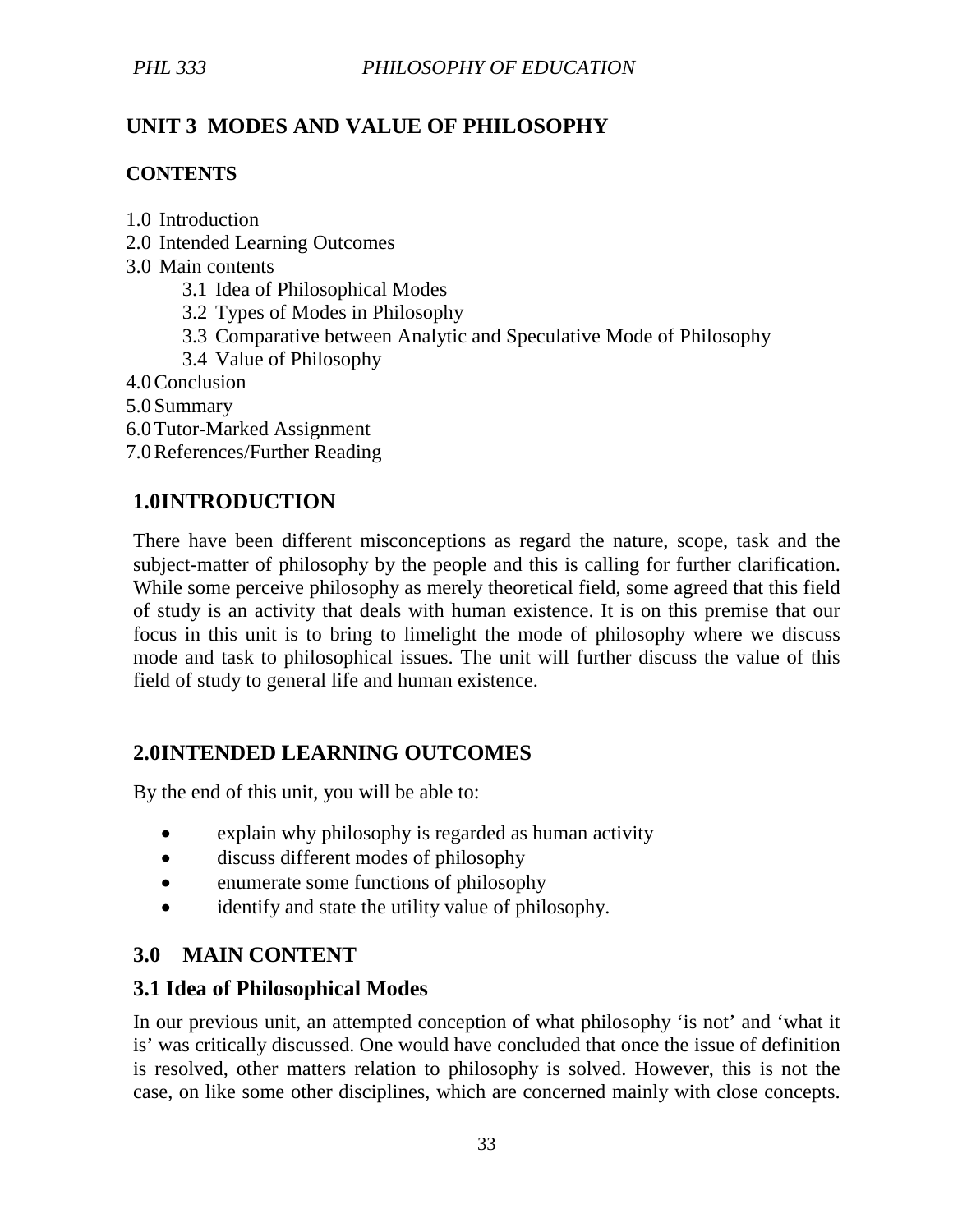Philosophical concept is an open-ended discipline in which an attempted resolution gives birth to further philosophical investigation. This may be due to misuse of language, vagueness in expression, improper analysis which lead to illogical conclusion and many more. This is the basis upon which philosophy is regarded as an activity.

Philosophy as a discipline is more of an activity rather than a body of passive knowledge. In other words, we learn philosophy by philosophising. That is why it is referred to as an activity; one can then raise the question of how to identify the attributes of activity in this field of study. In the expression of a prominent modern philosopher; Whitehead, philosophy is a series of adventures of ideas. The adventures cover all areas of human life and beyond, it employs a variety of approaches, methods and styles with the primary instrument of reasoning. As a reasoned pursuit of fundamental truths, a search for total, complete understanding, and a critical study of principles of conduct, philosophy is of necessity concerned with and relevant to every other branch of learning and every area of life. In other to have wisdom and philosophical knowledge, the philosopher considers everything as subject of study. However, in order to avoid being captive to the frame of reference within which we live and think, every field of study, every view of life, and every picture of reality deserves to be made subject of philosophical study. But this cannot be understood except the mode of philosophy is well formulated. The subject matter of philosophy consists of the concepts, views, modes and techniques.

Generally speaking, mode of philosophy can be described as the property of philosophy. It can be described as attribute or the property of a substance, just as we are aware of property of "matter" or take for instance if we were asked to give mode of say "water" it implies that we are to provide the properties of "water" which include: odourless, colourless and so on. Modes of philosophy therefore, are those attributes or those things in it that make philosophy what it is. As earlier stated, philosophy is not like any other fields, while it gives birth to these fields, yet, it unique modes distinguishes it from others. While Descartes defines the term mode, using substance, as a thing that does not depend on anything else for its existence, it is those attributes in its primary stage, thus is the concept of mode of philosophy. (Han van. 1999). Spinoza on the other hand, formulates the doctrine of Attributes and Modes when he attempted an explanation of existence. He defines attributes as that "which the intellect perceives as constituting the essence of substance" (Elwes 2017).

There is a controversy as to what according to Spinoza is the exact relation between Substance and Attributes; whether the attributes are merely what our understanding ascribes to the substance or do they possess any reality apart from the knowing subject? Does Spinoza mean that the attributes really constitute the essence of substance, or does he mean that the substance is the abstract and indeterminate unity and attributes are ascribed to it by the human intellect?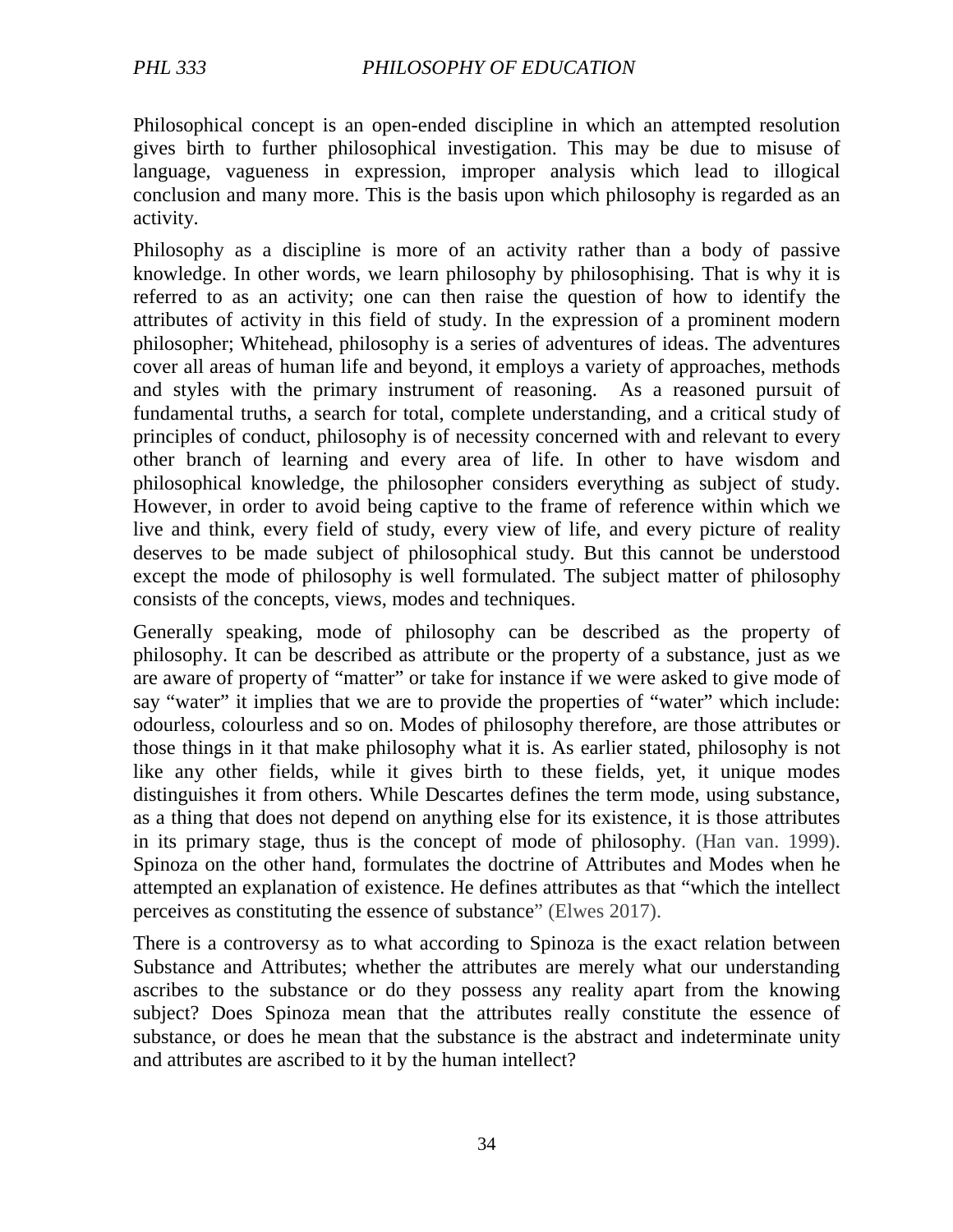By mode, according to Spinoza, "it means the modification of the Substance or that which exists in and is conceived through something other than itself." The modes are, therefore, the actual finite objects of the universe" (Elwes 2017). They exist in the Substance and are conceived through the Substance. They have no independent reality of their own. In fact, Spinoza's theory of modes is founded on a presupposition that the world of modes follows with geometrical necessity from God or substance. But this presupposition is only a baseless imagination.

From an idea, what follows necessarily is also idea of the substance, not the reality. However, in its generic speaking, mode of philosophy is a "how" rather than a "what." Philosophy showcases its qualities. While property like a quantitative determination of something is a "what" or essence. A mode of philosophy is "way" in which philosophy as an academic discipline exists.

## **3.2 Types of Modes in Philosophy**

We can identify three modes of philosophy. These modes are:

- i. Speculative modes of philosophy
- ii. Analytic modes of philosophy
- iii. Prescriptive modes of philosophy

#### **i. Speculative Philosophy**

This is the mode of philosophy which systematically contemplates about and upon all things. It is limitless as it deals with the real things as well as the abstract things. Primarily, speculative mode of philosophy is interested in the search for order, wholeness and linkages in the realm of experience. We can recollect how the first philosophers in the Ionia city state began their philosophy. Their philosophy began with wonder, these philosophers speculate into reality. They wanted to discover the law that governed the universe. Not only that, they also searched for explanation of life and creation. Through their pure reasoning, they were able to come up with result, thus it was a typical example of speculative philosophy. The Ioania philosophers wanted to understand the mystery of creation through speculative means. Generally, Speculative philosophy is the type of philosophy which tries to bring together all the sciences that as biological, physical and social sciences. It starts to inquire about the nature of different phenomena. To speculate is to go beyond the experience, it is guessing in other words. For example, when one asks such questions like: is there an immortal soul? Is there life after death? Speculative concept is something that cannot be examined scientifically. It contains things that no one can see. Speculative modes of philosophy can however be divided into two which are metaphysics speculative, and epistemology speculative.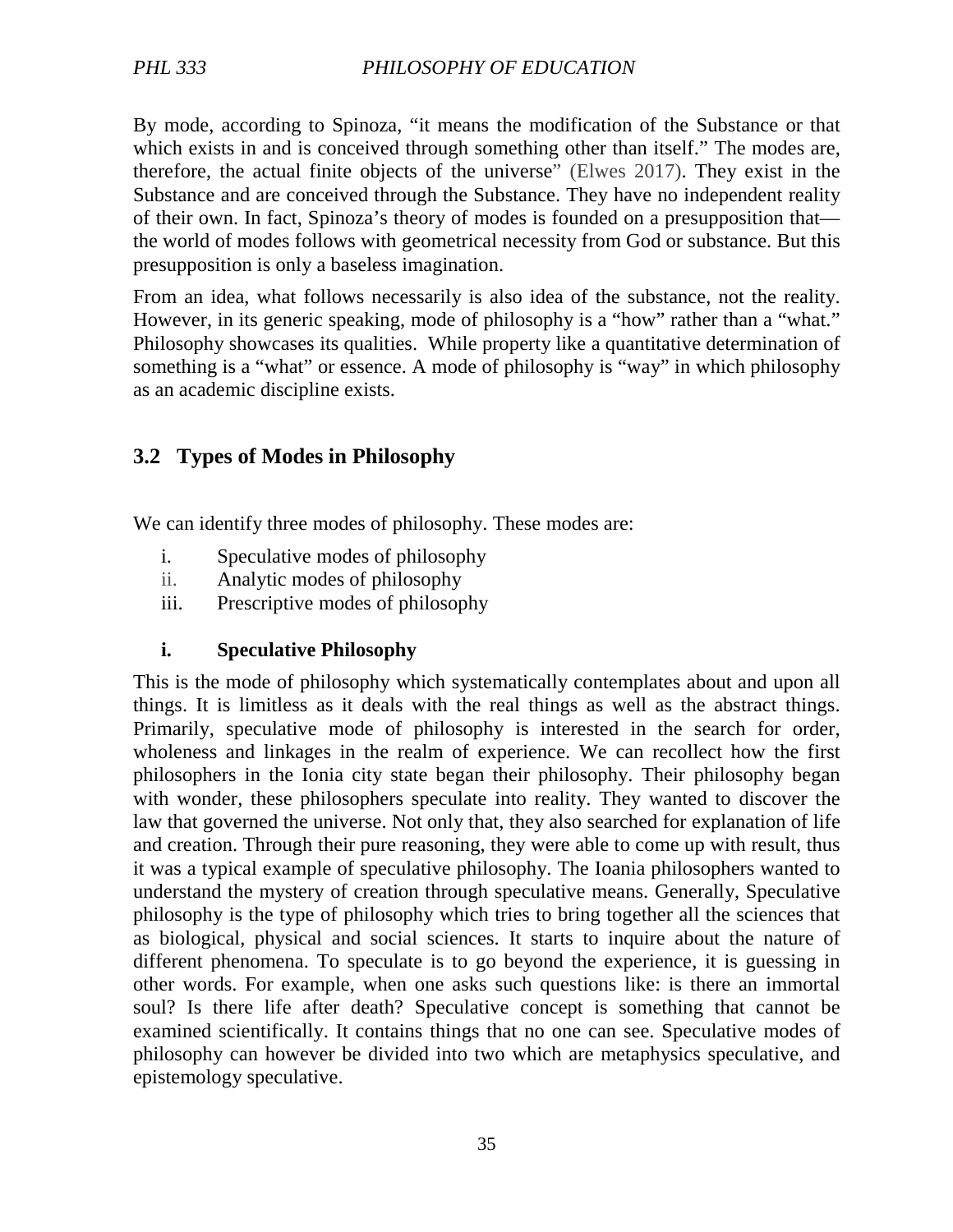#### **ii. Analytic modes of philosophy**

Analysis reminds us that words have more than one meaning, and things called by the same name may really be different concepts. The clarification of concepts is often a prerequisite to a proper understanding of a problem which, in turn, is a prerequisite for dispelling confusion and providing a satisfactory answer to some of philosophy's ultimate questions. Analytics mode of philosophy is thus concerned with the meaning of words. It tries to analyses the meaning of words such as education, teaching, training, indoctrination learning, curriculum, intelligence and many others. In order to separate these into components, an analysis is involved. This aspect of philosophy endeavour to shows where appropriate and how inconsistence may come into logical presentation of matter through the use of certain words. In order words, analytics philosophy examines issues and problems which are discussed in the world of education (Akinpelu 1981).

#### **iii. Prescriptive modes of philosophy**

Prescriptive philosophy is the kind of philosophy that looks to explain how the world is. It is typical of the grand metaphysical systems of Continental philosophy; it rejects sensory evidence and instead seeks to use pure reason to say how the world *must*  logically be

In this place, prescriptive philosophy seeks to set standards, ground or criteria for the judgement of values, conduct and art (Kneller 1971). Prescriptive philosophy seeks to establish the objectivity or subjectivity of concepts such as good and bad, right and wrong, beautiful and ugly and so on. This implies that prescriptive philosophy seeks to establish some fundamental laws judging which actions are worthwhile and which are not. Take for instance, why should education be concerned with judgment of values?

## **3.3 Comparative Between Analytic and Speculative Mode of Philosophy**

Analytic philosophy and Speculative mode of philosophy tends to differ in certain things. The following are the differences between the two modes. While analytic mode of philosophy focus is on logic, language, it aligns itself with the empirical sciences. In analytic philosophy, it inquiries into the meaning of the concept we use and try to avoid to use vague terms that do not fit into their logical, linguistic and empirical methods. For example, square is a figure in equal sides. The language which used is clear and gives us clear meaning of the concept.

But in speculative philosophy, philosophers tend to use terms that do not fit with our simple experience of the world in other words, they use abstract words. For example, 'Is there an immortal soul?' The concept is an abstract one, as it requires one to go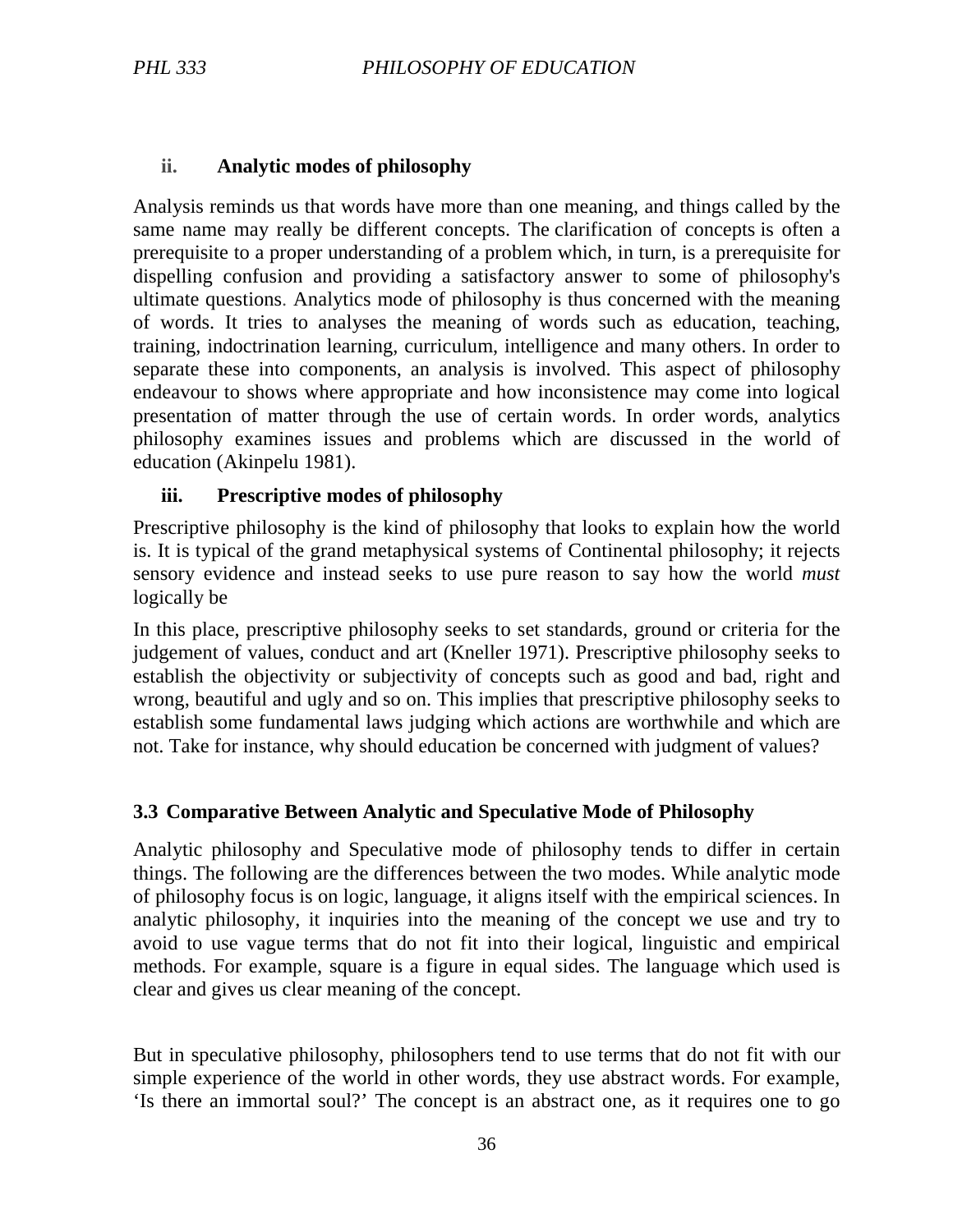beyond experience in order to find the truth of the concept. Another difference is that the concept of analytic philosophy can be examined scientifically, that is, through checking its validity. But in Speculative philosophy, its concept cannot be scientifically examined. , because it contains things that cannot be seen by anyone it is unscientific philosophy for example, is there an immortal soul?

This concept is abstractive because no one can see a soul, and so scientific method cannot be applicable. Also, in speculative philosophy seeking for new observation in the fact that through observing things not that deeply but only observing since there is no why questions in speculative philosophy but in analytic philosophy it analyses statements to break down the philosophical concepts to make clear understanding of the concepts for example husband is a married man, therefore a husband is analysed concept while a married man is the analysis of the concept.

In a way, though the speculative and analytic philosophy differs, but both speculative philosophy and analytic philosophy assemble on helping to bring together the science subjects like physics, biology as well as chemistry and social sciences. Also, it enables the mind to critically reflect on issues before it makes a judgment. It enables man to make clarification of what is right and what is wrong as well as making minds in quick understanding of issues. Analytic philosophy is the type of philosophy which examines the bases claims of religion science and ethics. It is also called linguistic philosophy. The following are the roles and functions of analytic philosophy, its emphasis is on the study of language and logical analysis of concepts.

Analytical philosophy analyses the fundamental assumption of all science. The claim of physical science, social science or religion; for instance, the assertion "All bachelors are unmarried" does not require any knowledge about the world to conclude that this proposition is true because the terms "bachelors" means someone who is unmarried. In analytic philosophy, efforts are directed towards clarification. As human beings, there are needs to clarify various issues in our lives, we need to clarify the ideas, concepts and an assumption that embodies our existence.

Primarily, analytic philosophy is used to describe philosophy that proceeds via analysis by seeking to understand the composition of its subject matter out of simple components. Analytic philosophy provides the statements (analytic statement) that are true merely by virtue of definitions of their terms. Examples of analytic statements are "Frozen ice is water", Bachelors are unmarried men", No addition meaning or knowledge is contained in the predicate that is not already given in the subject. Analytic statements are redundant statements whose clarification relies entirely on definition.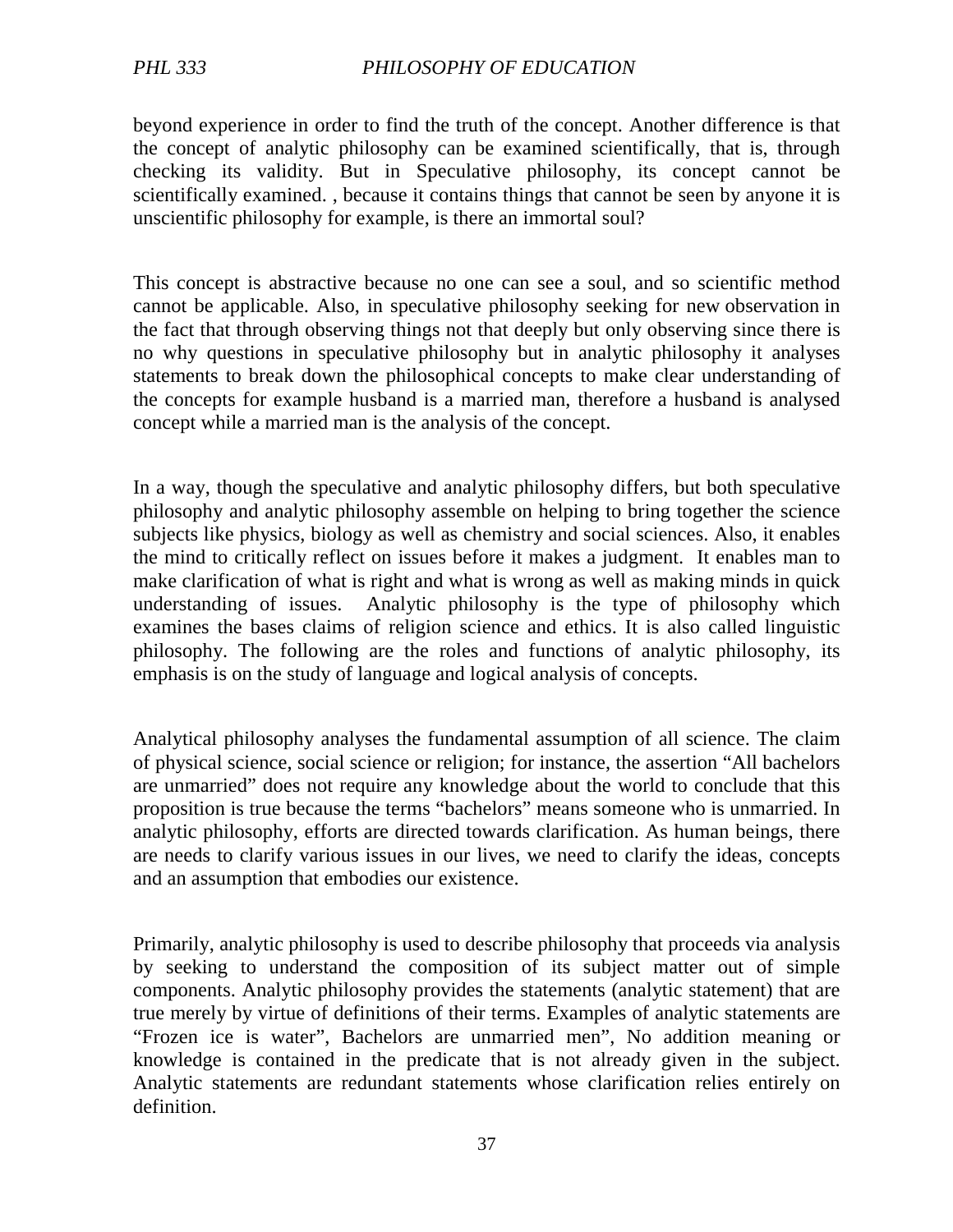### **3.4 Value of Philosophy**

One of the most fundamental questions that have confronted philosophers throughout the ages is the value of their theoretical vocation. Most especially, the question(s) is directed towards the worth and relevance of philosophy to addressing societal problems. This quest for disciplinary relevance is understandable because philosophy itself is traditionally seen as an attempt to provide rational answers to important questions of life and existence. However, there are diverse views on the questions about the value and relevance of the discipline of philosophy. While some scholars contend that philosophy was only relevant in the past and no longer relevant in this contemporary era of ever-growing science and technology, some people on the other hand erroneously see philosophy as a discipline that is concerned only with abstract realities. For such other people, philosophy has nothing to do with the real world. It is seen as mere speculations that have no practical significance. On several occasions, young students of philosophy, other non-students of philosophy and some parents have posed some questions such as: What is the value of philosophy? What role does philosophy play in our contemporary world? Why must I (you) study philosophy? What do I (you) stand to gain by studying philosophy? Can philosophy actually put food on my/our table? The questions are too numerous to mention.

The simple answer we shall give to all the commonly raised questions on the relevance of philosophy is that philosophy has a significant role to play in human life in particular and the society in general. However, it is a great disappointment that a field of study that ought to be the benchmark for human intellectual development has been relegated by many people and the effect of neglecting or relegating it to the background gives room for the many problems Nigerian society (as with some other underdeveloped nations of the world) is battling with. For sure, philosophy brings about authentic human relationship which is needed for national development. This assertion will not be clearer unless we examine the value of philosophy from various perspectives in relation to human existence in the society and to educational development.

## **3.4.1 Philosophy and its Socio-Political Value**

Among some of the fundamental issues and questions that preoccupy human's mind revolves around, the essence of the state, why an individual must obey the government, what should be the role of government to the citizens, and vice versa, can there be a just society, and so on. These and many more are issue that philosophy attempt to investigate in relation to human society. It is so important that Aristotle describes man as a being by nature a political animal living in the community. It is natural for man to live in a state. Thus, for Aristotle as cited by Garuba (2007), "he who lives outside the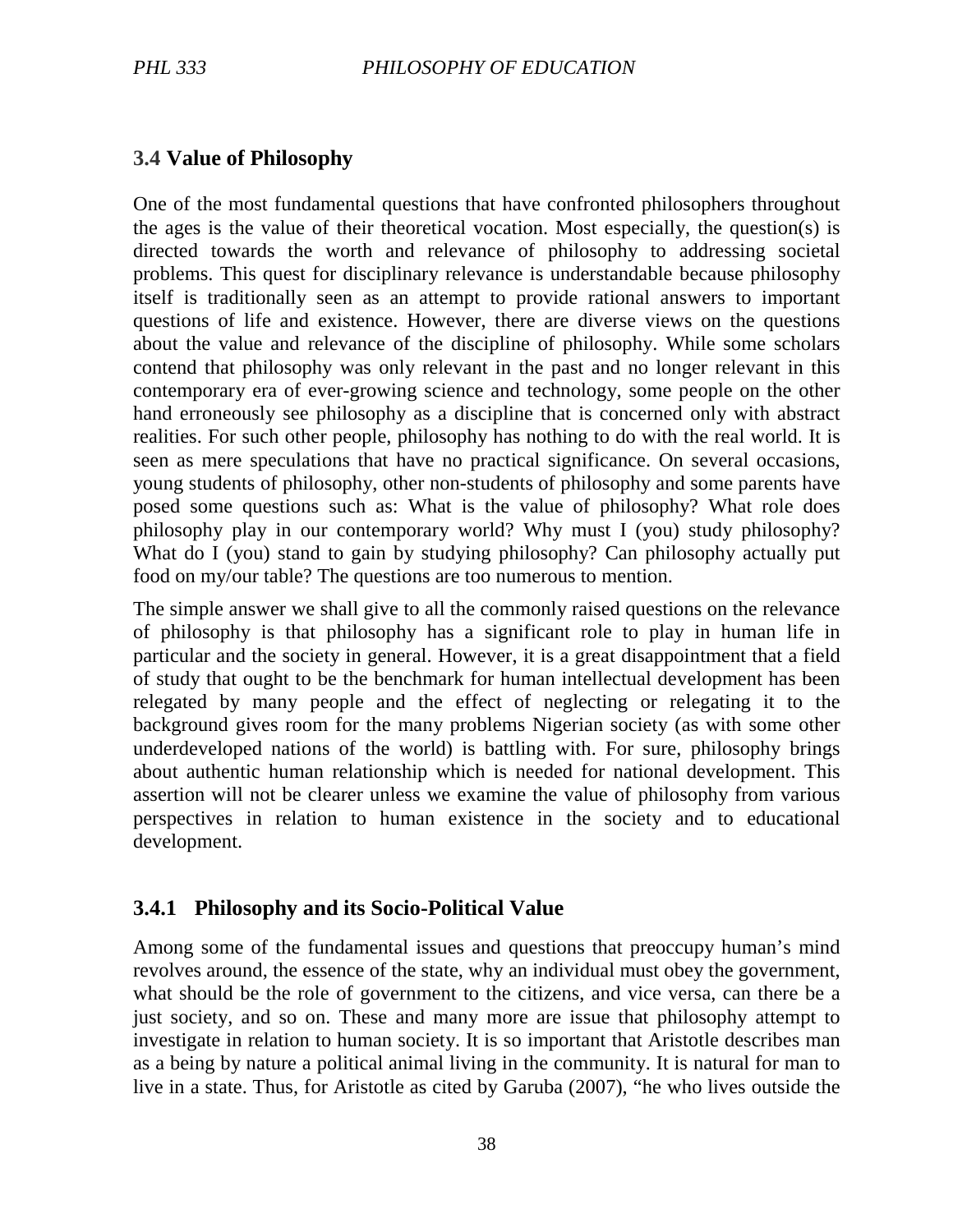state or who doesn't need a state is either a beast or an angel". In regards to this, each and individual is a product of community, where the well being of an individual is mostly based on determinant according to the community well being. The value of philosophy in human socio-political existence cannot be underestimated in human community, as a field of study that is critical by nature; philosophy critically examining process of attainment and keeping an ideal society.

As far back as the time of Plato and Aristotle, philosophers have been concerned with the identification of the ideal political and socio-economic principles that would best enhance the development of society and the promotion of human welfare. This value is still maintained in the enterprise of philosophy till present period. The principle of some of these philosophers serves as the guiding principles of the diverse sectors of society. To a larger extent, philosophy may be rightly described as social architects of the society because it designs the general social framework which condition the structure of societies and the kind of activities embarked upon in the society. Take for instance the works of philosophers like John Locke, Jacques Rousseau, and many more constitutes the theoretical base upon which the liberal democratic institutions of the west are founded

### **3.4.2 Philosophy as an Instrument of Liberation**

Philosophy is valuable for its effects on those desires to know more and those who study it. That is one of the reasons why it is defined as the love of wisdom. Some people often assert that philosophy is "life changing" and that particular philosophers have made such an impression on them that they feel "liberated" by them. Today many people discuss philosophers such as Descartes, Plato Machiavelli and others western philosophers, likewise African scholars like Sophie Oluwole, Julius Nyerere, Olubi Sodipo among others as philosophers that orientate their mind towards life. The most important value of Philosophy is that 'it makes us realise that we are all prisoners of our own comprehensive doctrines'. Much like the prisoners in Plato's allegory of the cave, philosophers may feel that they have only seen shadows of reality prior to their philosophical journey. It is possible that we all believe all that we see around us are real, that the world is black and white or that there is a little substance that make up the world, it is possible for most of us to be dogmatic to every belief system, until we have the courage to ask deep questions about the simplest, but most important questions in life like: "why do we exist?" "What happens when we die?" "What is a good life?" "What is happiness?" "Why does the sun rise every morning and set every evening?" The effect of asking such questions is that it broadens our mind and world. And philosophy is exactly doing that. Omoregbe (1999) affirms that philosophy attempt to rationally find an answer to some of these fundamental and basic issues about the ultimate reality of human existence when we reflect on our experience.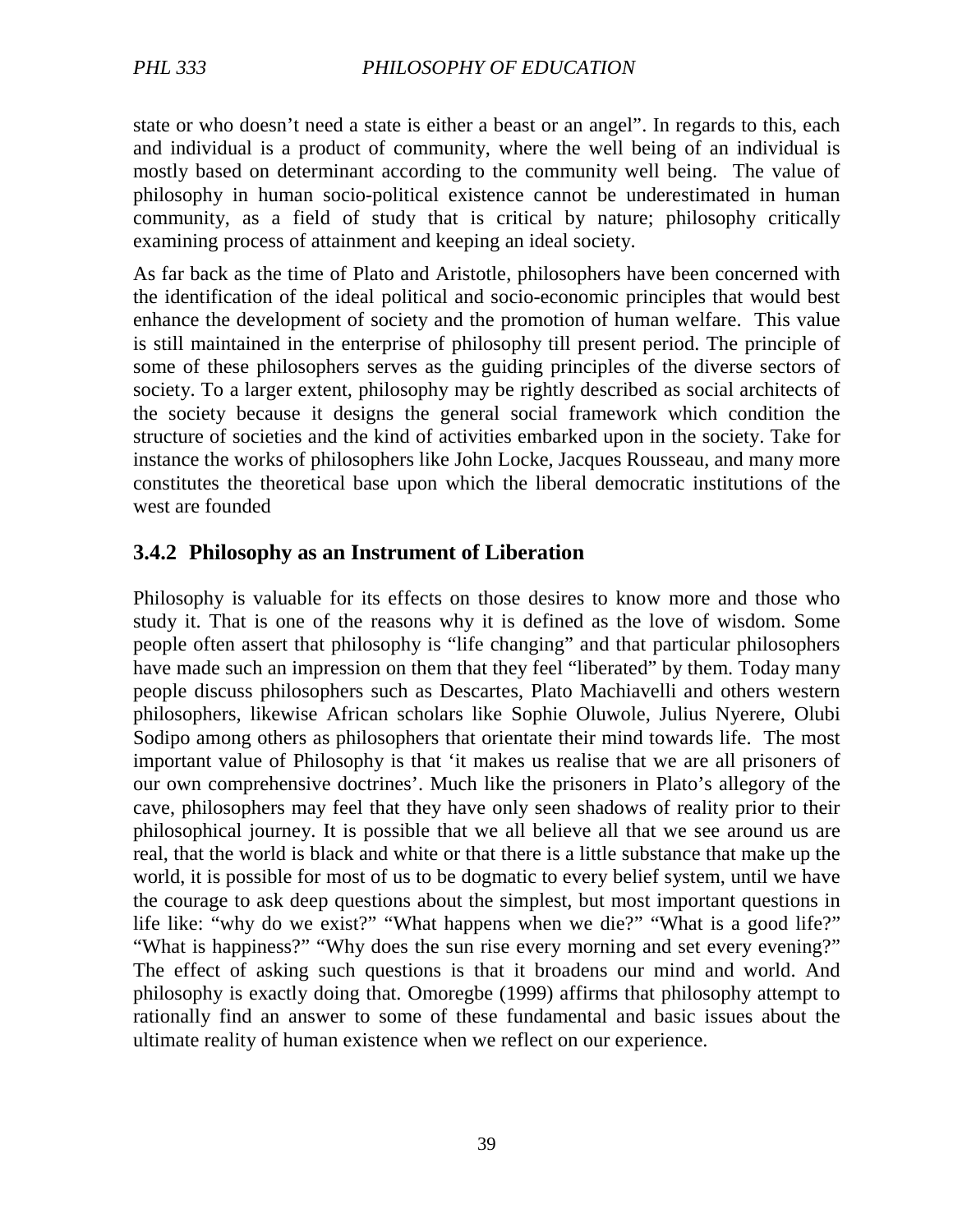### **3.4.3 Philosophy as General Problem-Solving Skills**

 The study of philosophy enhances a person's problem-solving capacities. Although, philosophy is a field of study without a stable answer to any arising question, yet through its tools it attempts to resolve problem identify with skills. Students of philosophy are well equipped with intellectual skills more than a lay man. Through its general solving skills, it tries to expose the pros and cons about an issue to enable the individual attempt solutions to the problem at hand. It helps us to "analyse concepts, definitions, arguments, and problems. It contributes to our capacity to organize ideas and issues, to deal with questions of value, and to extract what is essential from large quantities of information." It helps us, on the one hand, 'to distinguish fine and subtle differences between views and, on the other hand, to discover common ground between opposing positions. Also, the knowledge of philosophy helps us to 'synthesize a variety of views or perspectives into one unified whole.'

#### **3.4.4 Value of Philosophy to the Society**

Philosophy has always played a special role in the establishment and formation of the outlook of a person. It is the main function of the orientation of a person in the world of nature and society. Everyone at some points in their life are faced with the need to choose and thereby exercises their freedom. Philosophy helps man to make the right choice. Engaging the world of values, it creates value theory to solve the problem of choice. It provides a scale for assessing phenomena, establishes a hierarchy of values and promotes their revaluation in a changing world. It is important to know that the history of mankind is knowledge history in itself and world around, which is based on practical activities. Now, there are profound changes in the content of public practice in the conditions of search of the solution of new problems and therefore there is a need for development of the theory which has to not only reflect correctly, but also define an orientation of modern social development. Philosophically minded person imagines the main trends of the development of the world, society and knowledge. The person can also correlate his/her life with these trends and to understand his/her place in this development. Philosophy forms the worldview of people, as it largely determines their behaviour and approaches to decision-making in a particular problem. Philosophy plays a significant role in solving global problems. Its main function is to form a world view and to also have an indirect influence on the development of practical solutions.

#### **3.4.5 Philosophy and Other Disciplines**

 Philosophy cannot e disparaged in our ability to understand other disciplines. Many important questions about a discipline, such as, 'the nature of its concepts' and 'its relation to other disciplines,' are philosophical in nature. Philosophy of science, for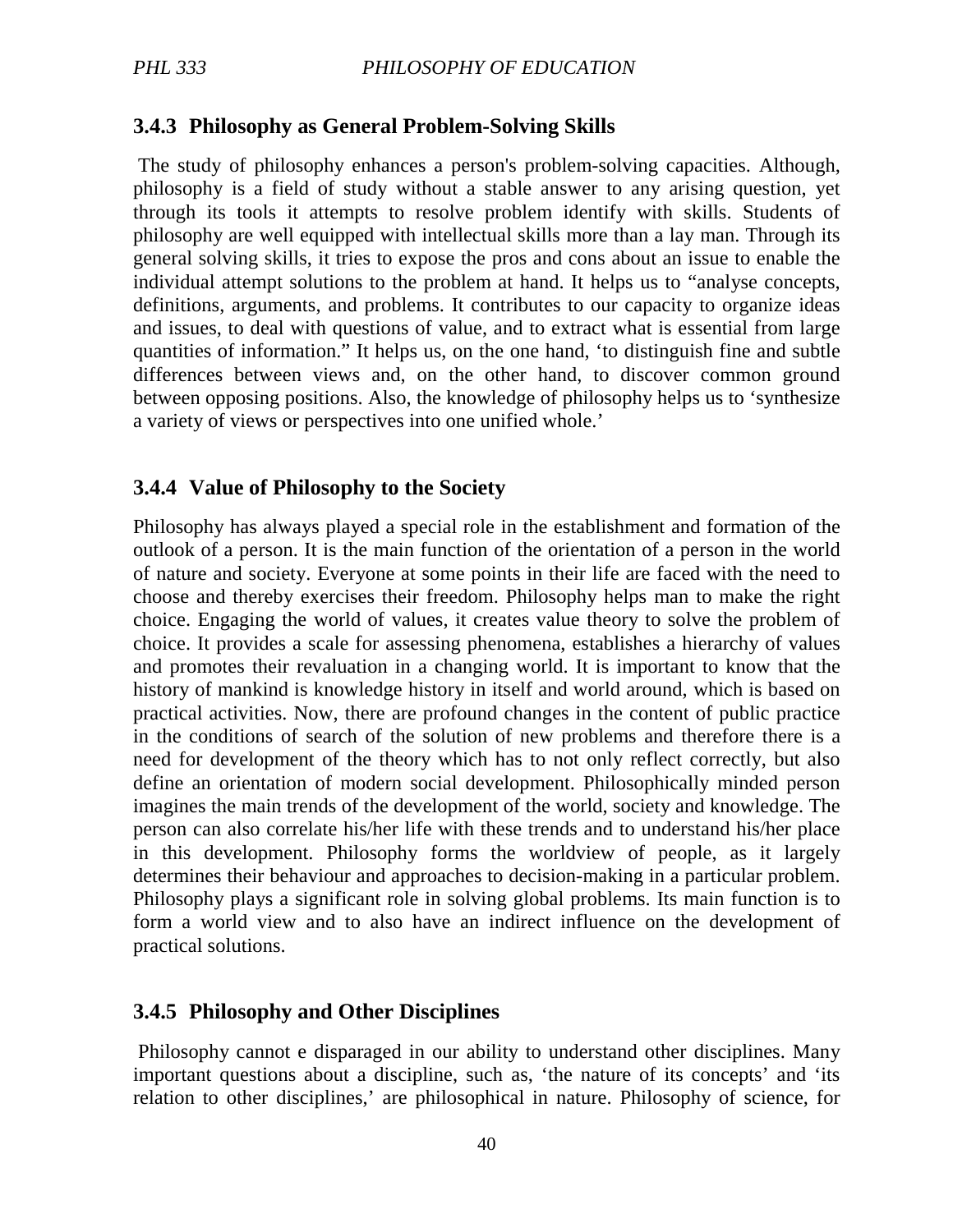example, is needed to supplement the understanding of the natural and social sciences that derives from scientific work itself. Philosophy of literature and philosophy of history are of similar value in understanding the humanities, and philosophy of art (aesthetics) is important in understanding both the visual and the performing arts. Philosophy is, moreover, essential in assessing the various standards of evidence used by other disciplines. Since all fields of knowledge employ reasoning and must set standards of evidence, logic and epistemology have a general bearing on all these fields.

### **SELF-ASSESSMENT EXERCISE**

With concrete examples examine the roles or functions of analytic philosophy?

## **4.0 CONCLUSION**

Philosophy is a field of study that is very unique in nature. It is unique in the sense that it is a field of study that gives room for individual being to determine subject to critical reason, an ideal mode of expression to any philosophical discourse. Its property has given a wider view to see its relevance to all aspect of human existence. The study of philosophy helps us to enhance our ability to solve problems, our communication skills, our persuasive powers, and our writing skills.

## **5.0 SUMMARY**

Our focus in this unit so far has been based on mode and value of philosophy. Attempt was made to clarify the concept of mode which signifies the attribute of philosophy which differentiates it from any other field. Here three modes of philosophy were discussed, which are (i) Analytics, (ii), Prescriptive, and (iii), Speculative modes. More so, value of philosophy was also explained.

## **6.0 TUTOR-MARKED ASSIGNMENT**

- i. What do you think should be the role of philosophy to human society?
- ii. Identify the difference between speculative and prescriptive mode of philosophy.

## **7.0 REFERENCES/FURTHER READING**

Akinpelu, J.A. (1981). *An Introduction to Philosophy of Education,* London: Macmillan Publishers.

Gauba O.P. (2007). *An Introduction to Political Theory*. New Dehli: Macmillan Publisher Ltd.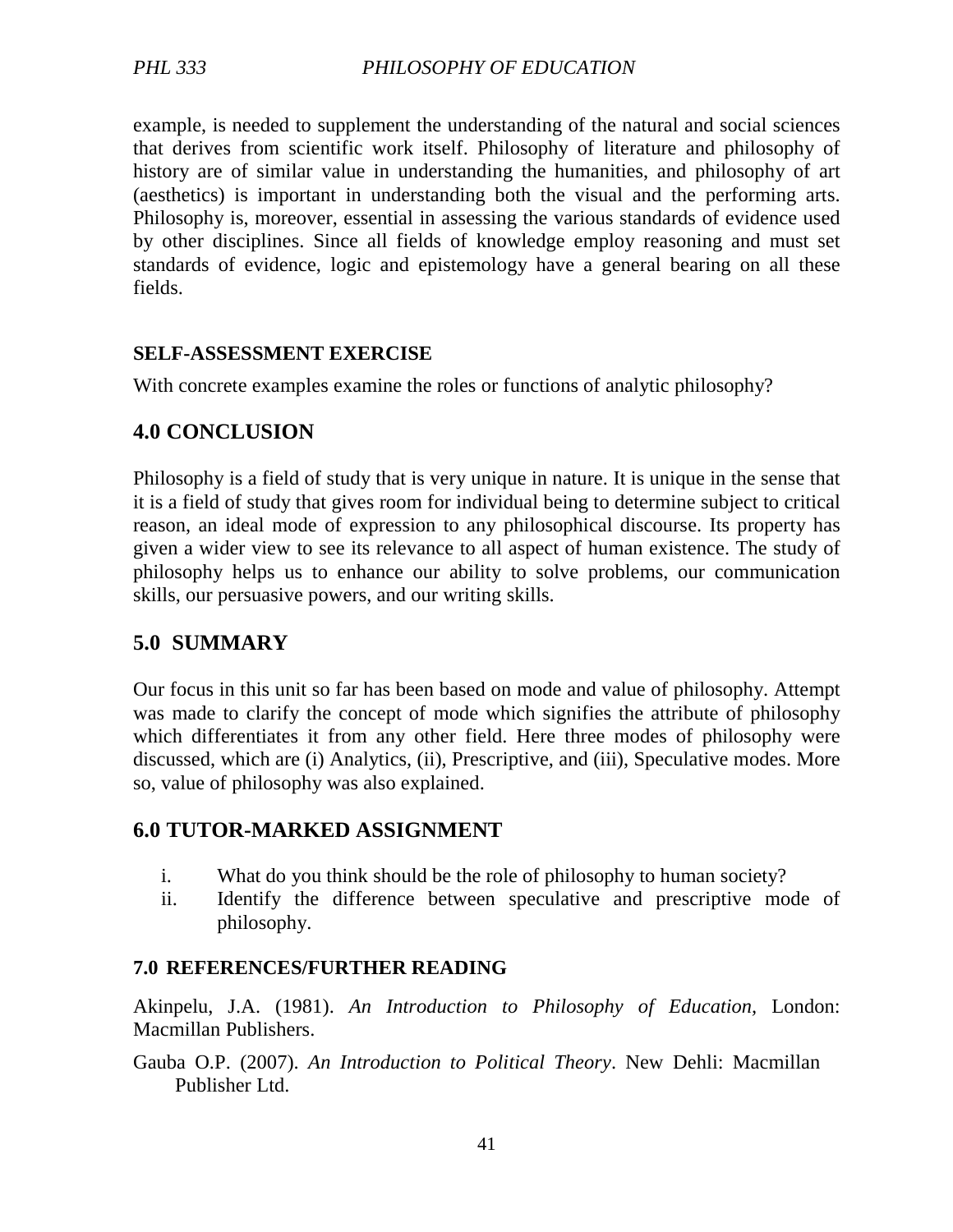Kneller, G.F. (1971). *Introduction to the Philosophy of Education*, New York: John Wiley and Sons inc.

Omoregbe, J. (1999). *Knowing philosophy*, Ikeja: Joja Publication Ltd.

Enoch, O.A. (2001). *Patterns of Philosophy*, Jos: Saniez Publication.

Enoch, O.A. (1995). *Introduction to Philosophy of Education*, Jos: Midland publication.

Ruler, Han van. (1999). "'Something, I Know Not What'. The Concept of Substance in Early Modern Thought." In : *Between Demonstration and Imagination: Essays in the History of Science and Philosophy Presented to John D. North*, (Eds). Lodi Nauta and Arjo Vanderjagt, 365-93. Leiden: Brill.

Elwes R. H. (2017). The Ethics: Ethica Ordine Geometrico Demonstrata by Benedict de Spinoza HTML version.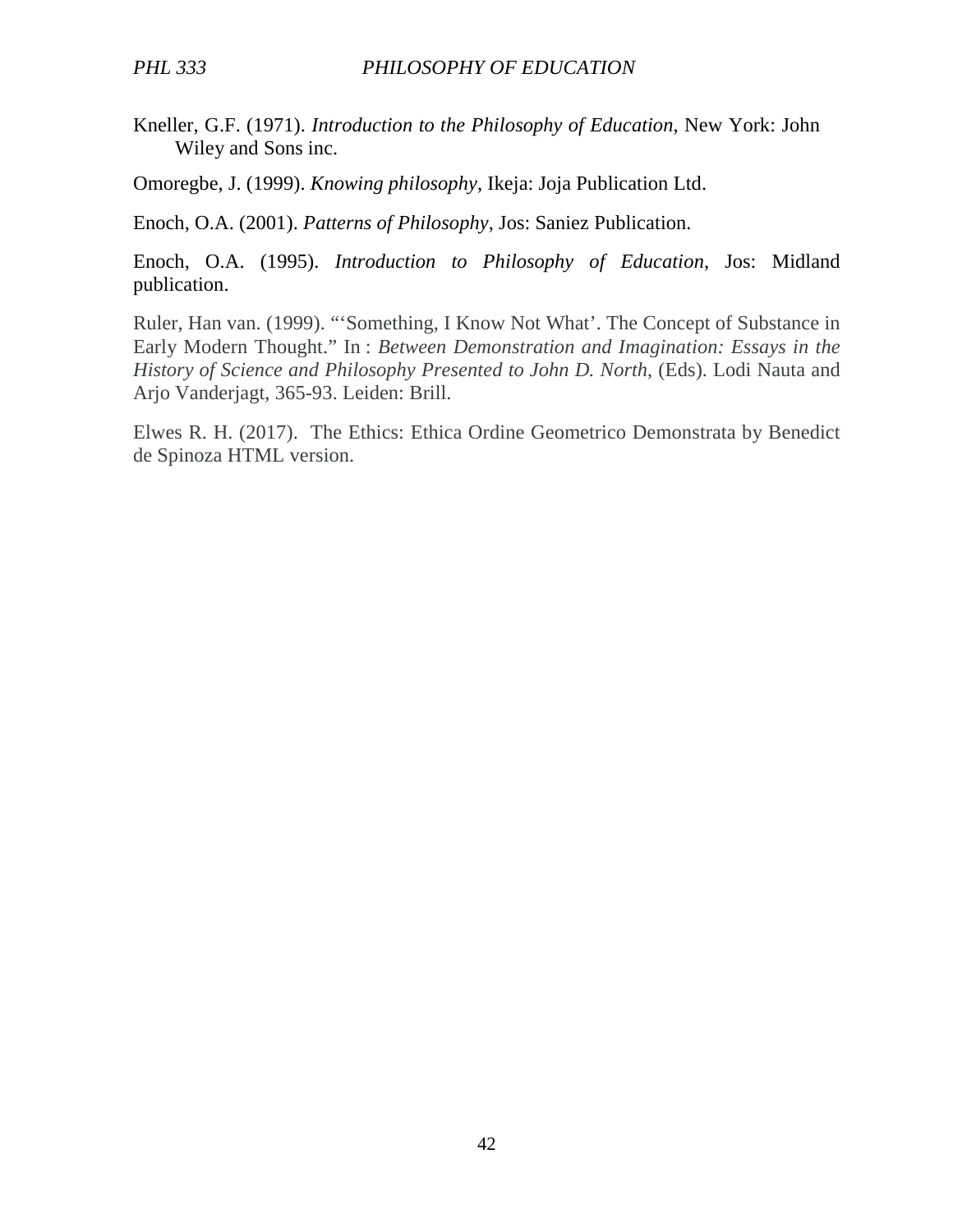# **UNIT 4 PHILOSOPHY AND ITS BRANCHES**

### **CONTENTS**

- 1.0. Introduction
- 2.0. Intended Learning Outcomes
- 3.0. Main contents
	- 3.1. The Subject matter of philosophy
	- 3.2. History of philosophy
	- 3.3. Metaphysics
	- 3.4. Epistemology
	- 3.5. Ethics
	- 3.6. Logics
	- 3.7. Sub-branches of Philosophy
- 4.0. Conclusion
- 5.0. Summary
- 6.0. Tutor-Marked Assignment
- 7.0. References/Further Reading

## **1.0 INTRODUCTION**

Philosophy is an academic discipline that exercises reason and logic in an attempt to understand reality, more so answer fundamental questions about knowledge, life, morality and human nature; this justified the claim that classified philosophy as the root of all knowledge more so the mother of all discipline. As an academic discipline its tentacle spread across all areas of studies. Like a tree, philosophy spreads with different branches; these branches of philosophy shall be discussed in this unit. Knowledge of philosophical branches will add more significant value to our previous knowledge discussed in the last unit where value of philosophy was discussed.

## **2.0 INTENDED LEARNING OUTCOMES**

By the end of this unit, you will be able to:

- identify the main traditional branches of philosophy
- explain the relevance(s) of each of these branches to individual human existence
- discover the contributions of all the branches of philosophy to human knowledge
- state the interconnectivity that exist among all the branches discussed.
- discuss how different views on the major branches of philosophy led to the formulation of world views or philosophical schools of thought.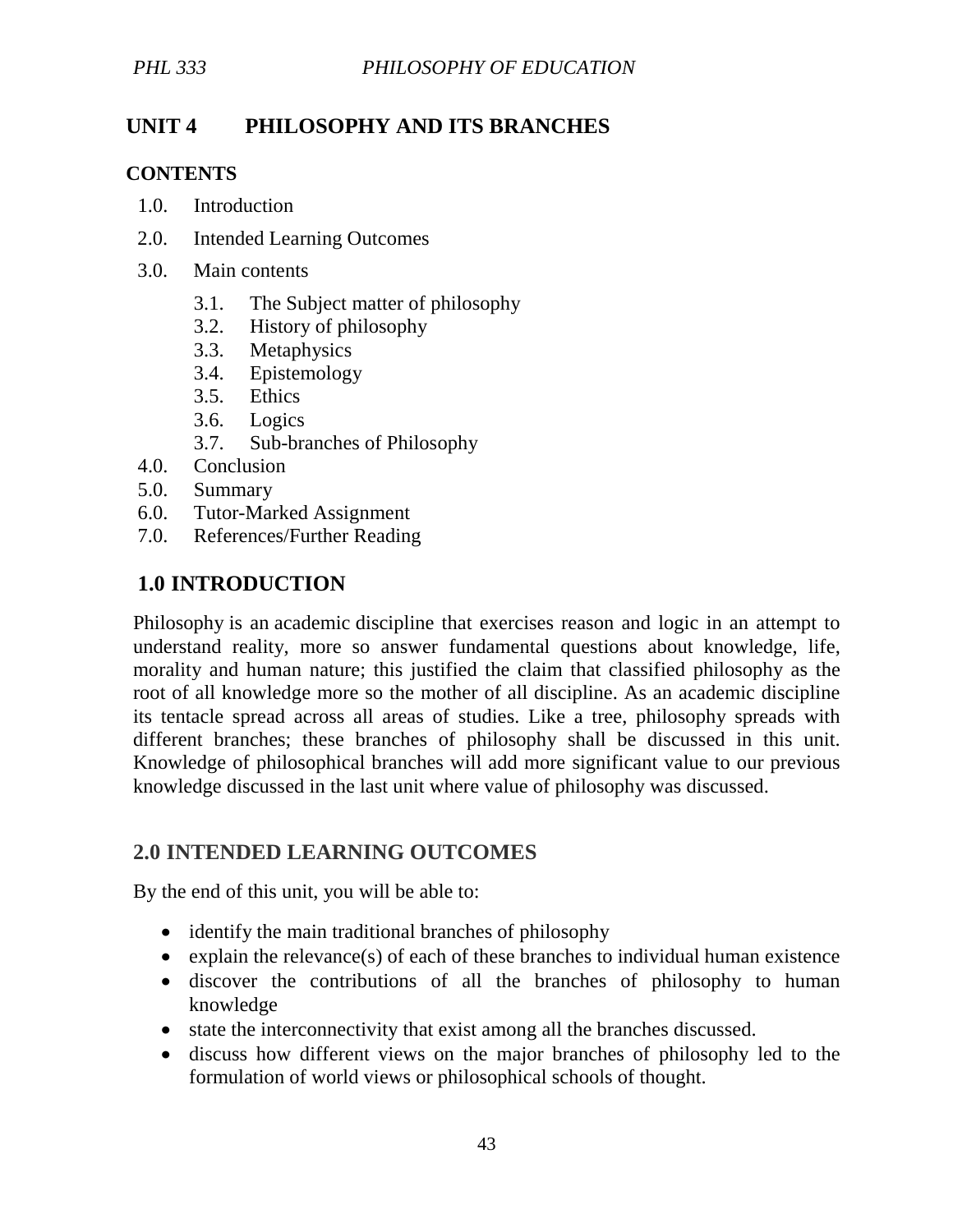## **3.0 MAIN CONTENT**

### **3.1. The Subject Matter of Philosophy**

A prominent modern philosopher; Whitehead described philosophy as a series of "adventures of ideas". The adventures of ideas cover all areas of human life and beyond. (Henning 2015). Philosophy also employs varieties of approaches, methods and styles with the primary instrument of reasoning. As a pursuit of fundamental truths, a search for total, complete understanding and a critical study of principles of conduct, philosophy is of necessity concerned with and relevant to every other branch of learning and every area of life. In order to have a wisdom and philosophical knowledge, philosophers therefore consider everything also as subject matter of study for philosophy. However, since in order to avoid being captives to the frames of reference within which we live and think, every field of study, every view of life, and every picture of reality therefore deserves to be made a subject of philosophical study. Thus, the subject matter of philosophy includes the concepts, views, issues, problems, methods and techniques.

Philosophy as a field of study takes nothing for granted, makes no assumption, and permits no idea to escape critical scrutiny. By making use of its branches, it begins with an investigative curiosity about what things are, why they are, how they came to be, what could become of them and so on. The questions that arise from this searching (e.g. what is democracy, what form of government can be rationally justified, what is the nature and extent of human knowledge, must we always have evidence in order to know, what is life, can we have knowledge of everything, how should one live his or her life and so on) concerning each of the major aspect in human existence. All these and many more are some of the subjects of interest in philosophy and they are identified and resolved by making used of its fields. These issues and interest are treated under various branches and sub-branches of philosophy which often overlap. However, this overlapping is to be expected since the fields are all concerned with the same totality of experience and understanding. However, there are crucial differences in the aims and the approaches of these branches of study.

The main areas of the study in philosophy include metaphysics, epistemology, ethics, logic and aesthetics. There is also History of philosophy; philosophy of mind, philosophy of education, philosophy of law, and so on. These branches of philosophy shall be given elaborate analysis.

#### **3.2. History of Philosophy**

You must understand the history of philosophy as the fundamental part of philosophy. It describes the life bone of philosophy and this is because, it discusses and also keeps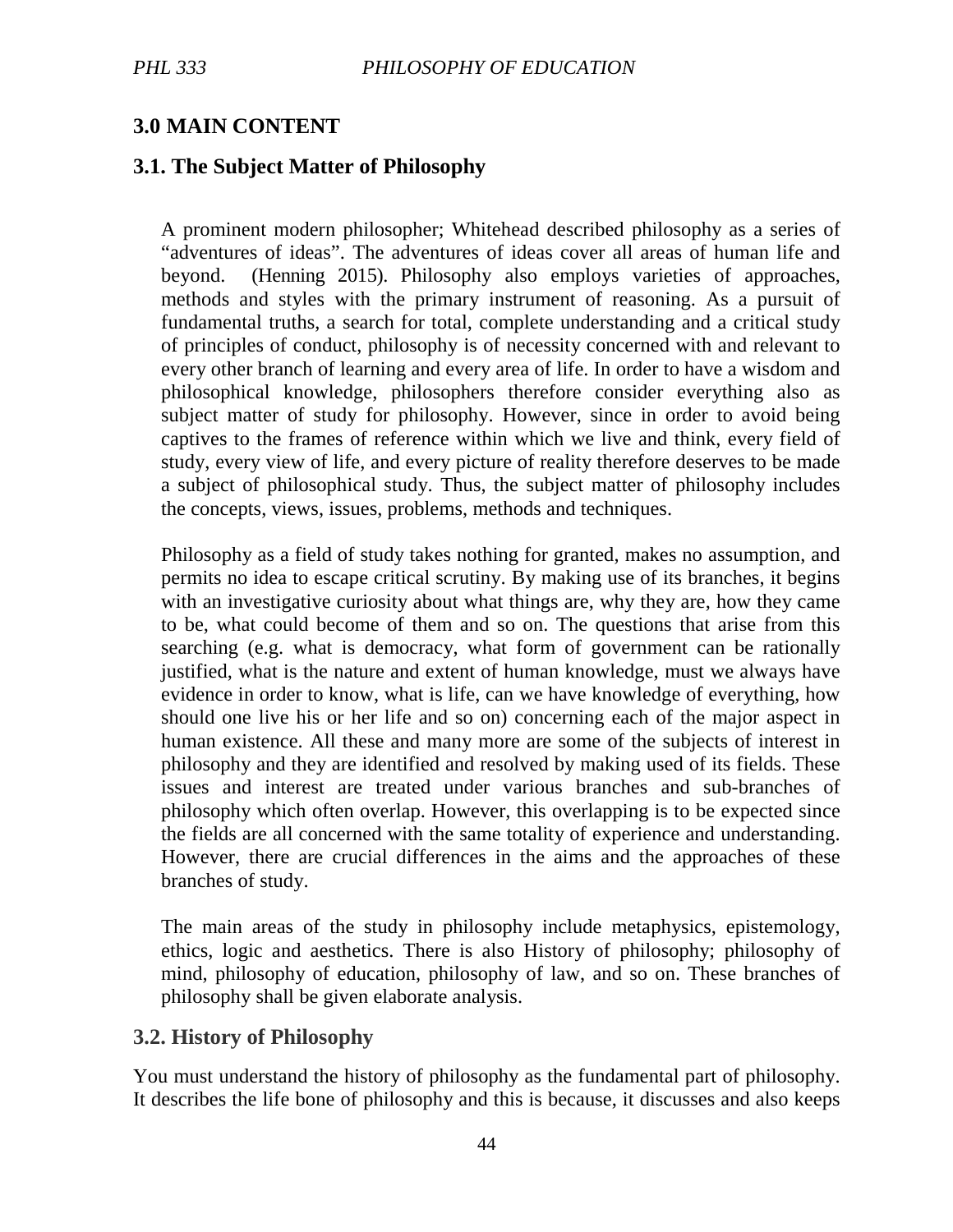record of the beginning and growths or development of philosophical inquiry. Under the history of philosophy, you will study philosophers' works both major and minor and their whole philosophical contributions during their periods in the development of philosophy. This historical period in the history of philosophy is categorise into different epoch which include the Ancient, Medieval, Early Modern, Modern, and Contemporary periods and their notable philosophers. It must be stated clearly that in the history of philosophy, each period is identified with a particular philosophy.

You also need to note that the history of philosophy "seeks to understand great figures, the influences of others on them and their influence on others, their contributions to the intellectual outlook of their time and works as well as their importance and relevance to contemporary issues."You must also understand the history of philosophy to be concerned with separate study of development of philosophy in a single nation and continent, races or from one standpoint or according to the orientation. This is why we talk of Greek philosophy, European philosophy, African philosophy, Eastern philosophy and so on. The history of philosophy provides you the opportunity to know major movements and periods within a nation, race, continent or culture. Examples of these are British empiricism, German idealism, continental rationalism, and African pluralism. The period also includes international movements which have a substantial history such as existentialism, phenomenology, and Marxism.

The central focus of this branch of philosophy is that "the historian of philosophy is interested in the factors that influence the growth and change of ideas." Thus, history of philosophy attempts to show "how philosophy and society are mutually related, how the great debates continue to be kept alive and relevant from age to age among the human race." It also provides 'an insight into the other sub-branches of philosophy'. This is because, "the historian philosophy in his historical study soon becomes exposed to and involved in the substantive issues and problems dealt with by the philosophers or period of his study and he comes to see the various interconnections of such issues and problems in different dimensions in various areas of learning". The history of philosophy reveals many of the foundations of human civilisation and indicates the options and directions available for moving forward, in the struggle to answer satisfactorily the question of human life.

## **3.3. Metaphysics**

According to Encyclopaedia of philosophy, "metaphysics is two Greek words which literally means "after the things of nature", obviously, beyond empirical world". In the cause of your study, you would have read in some literatures that Aristotle is the father of metaphysics, but you need to know also that the word "metaphysics" was not from Aristotle himself, the word was introduced by his pupil Andronicus of Rhodes. This was after his arrangement of all the works of Aristotle under various headings like physics, Logic, politics, etc., and he did not know what to call the other works that cannot be group under these headings because the nature of the works does not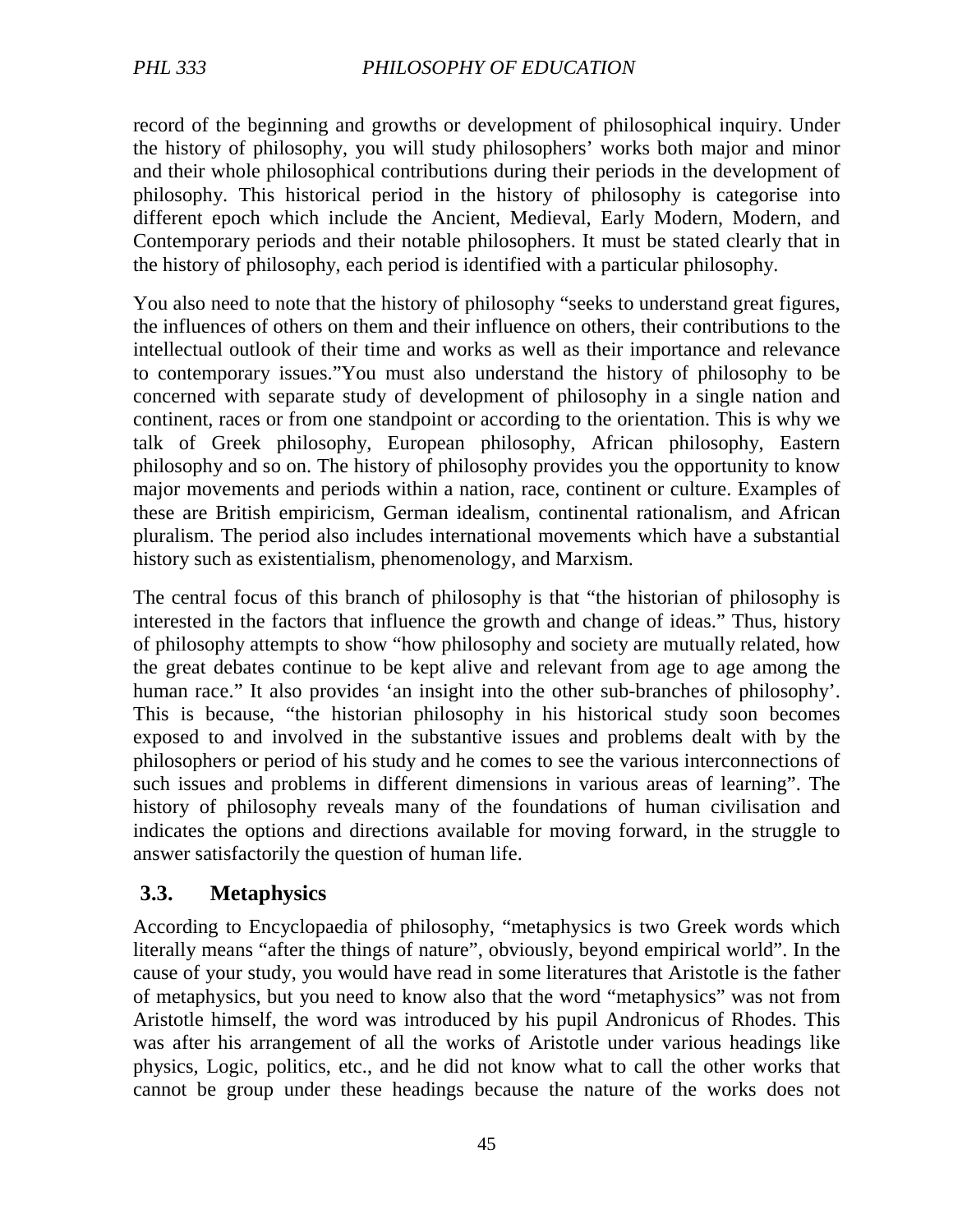conform with those already arranged, he then concluded to call it meta-physics, that is beyond physical or physics. But let me tell you here that metaphysics has many concepts and it is from these concepts that we have various definitions. Critically speaking, metaphysics can be defined as "a philosophical study whose object is to determine the real nature of things, to determine the meaning, structure and principle of whatever is. In order words, it can be summarised as the study of reality". In his view, Munitz (1979) defines metaphysics as the quest for a view of the world and of man's place in it which is arrived at and supported in a critical and logical way. By Munitz's definition of metaphysic you will understand metaphysics to mean the study of empirical world. However, you need to know that metaphysic goes beyond the study of empirical world; it only uses the 'empirical world as the instrument of knowledge for the study of reality'.

Metaphysics is an enigmatic field of study that goes beyond the physical world. According to Tim (2004). Metaphysics is concerned not only with the nature of things that exist in space and time, but also with the nature of things that might not. It is concerned, for example, 'with the nature of so-called abstract entities, entities such as numbers, sets, and propositions'.

Metaphysicists have "traditionally been concerned with making the world intelligible; they have devoted attention to the construction of systems which purport to describe nature of the world as a whole". What you must understand about metaphysicians is that they claim to make ultimate statement about 'reality and nature of things. This is why metaphysics is described as the study of being or reality. Thus, metaphysics attempts to explain the nature of the real world, the nature of existence.

It is also important for you to know that metaphysics allows human beings to think curiously about this world and the world beyond. Perhaps, we should note here that the idea of metaphysics makes us to hold the view that there are two possible worlds; the world of appearance and the world of reality, in order words the world of belief and the world of knowledge. This is why metaphysics is sometimes described as the theory of nature. It is the theory "about the nature of man and the nature of the world in which man find himself". There are lot of questions concerning "the nature of man and his existence", "the purpose of man on earth", "the existence of God and the problem of evil in the world", "where and how soul is located", these and many more are some of the issues metaphysics try to investigate. Viewing it this way, we can say that metaphysics has as its central concern the fundamental structure of reality as a whole. The concerns of its investigations are therefore "not confined to the realm of living things (as are biology's investigations) or to the realm of mental states (as are psychology's) or to the realm of the physical (as are physic's)".

As we discuss the meaning and nature of metaphysics, you need to know that one of the fundamental and crucial issues in metaphysics centred on the legitimacy and relevance of metaphysics. While some have argued that the legitimacy of metaphysics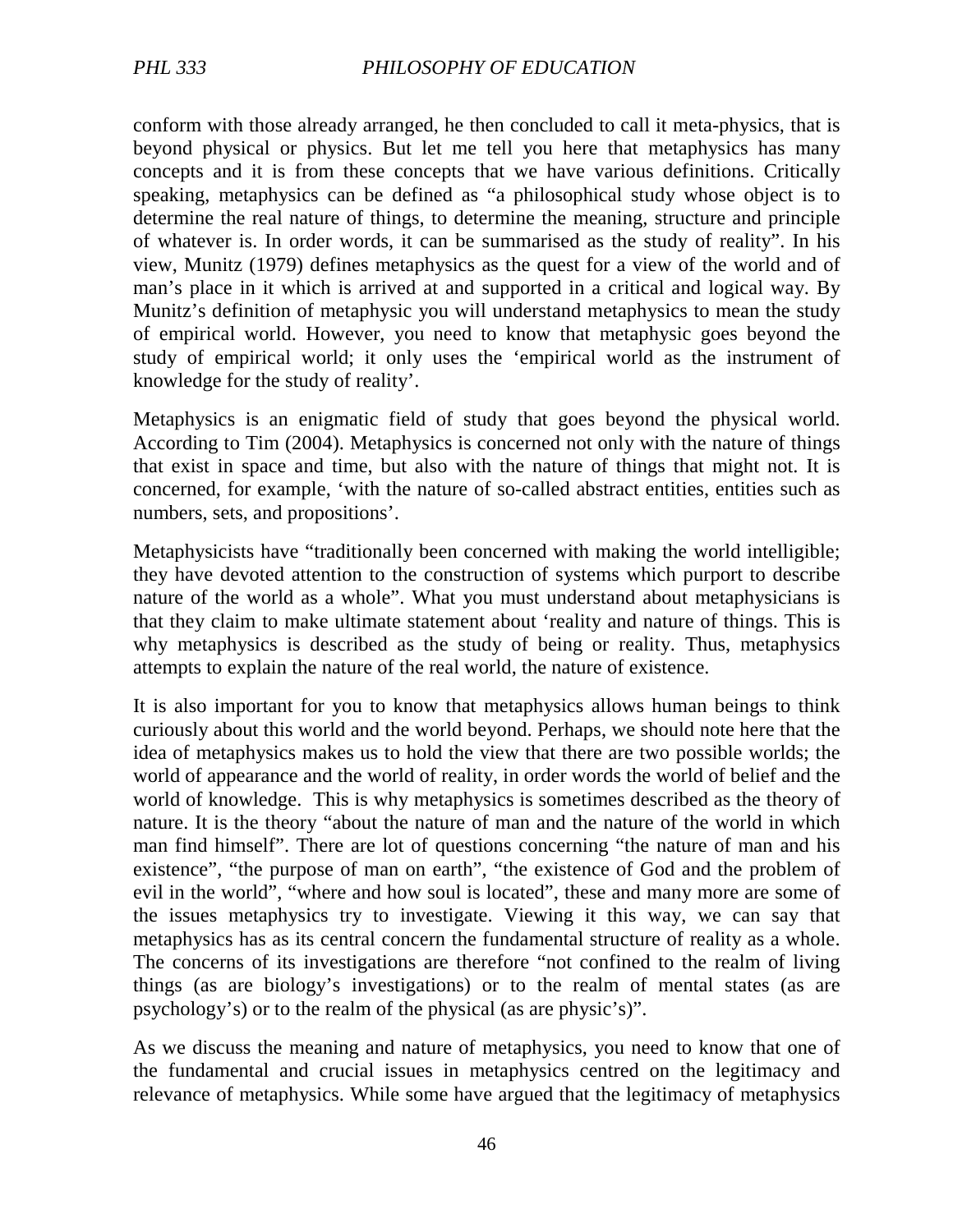rests on a controversial thesis about truth, namely, that truth is, "single and indivisible", in order word, this is the thesis that truth is universal and non-relative, some other people have denied this view. Those who deny this thesis are of the opinion that "what is true for one culture or historical epoch might not be true for another, or that different cultures or historical epochs might have, or find themselves in, different and even incommensurable realities". However, permit me to observe here that this sort of disagreement can also be seen as a metaphysical one. This is because; to have this sort of dispute is to have "a dispute over the fundamental nature of reality". We need not settle the dispute to see that we are doing metaphysics as soon as we have the dispute

Among other issues examine in metaphysics include:

- Concept of space and time
- Concept of appearance and reality
- Concept of permanence and change
- Problem of evil and existence of God
- Universal and particular, etc.

However, in this modern period, the subject matter of metaphysics is being reviewed and philosophers have been focusing on reconstructing metaphysics away from the ancient philosophers' conceptions and analytic philosophy is given birth to from metaphysics which is basically the "anti-metaphysics". Analytical philosophy is known to be "a method of approaching philosophical problems through analysis of the terms in which they are expressed." This is associated with Anglo-American philosophy of the early 20th century who raised three challenges against metaphysics which include:

- Scientific (logical)
- Pragmatical
- Phenomenological

## **3.4. Epistemology**

Generally speaking, Epistemology; one of the traditional branches of philosophy is an umbrella term used to describe the study of philosophical problems that has to do with human acquisition of knowledge. Epistemology attempts to answer important questions such as:

- i. Is knowledge possible or is it just belief?
- ii. Is science truly objective and beyond doubt?
- iii. Are there things we cannot doubt?
- iv. How much evidence is needed for us to be certain of what we claim to know?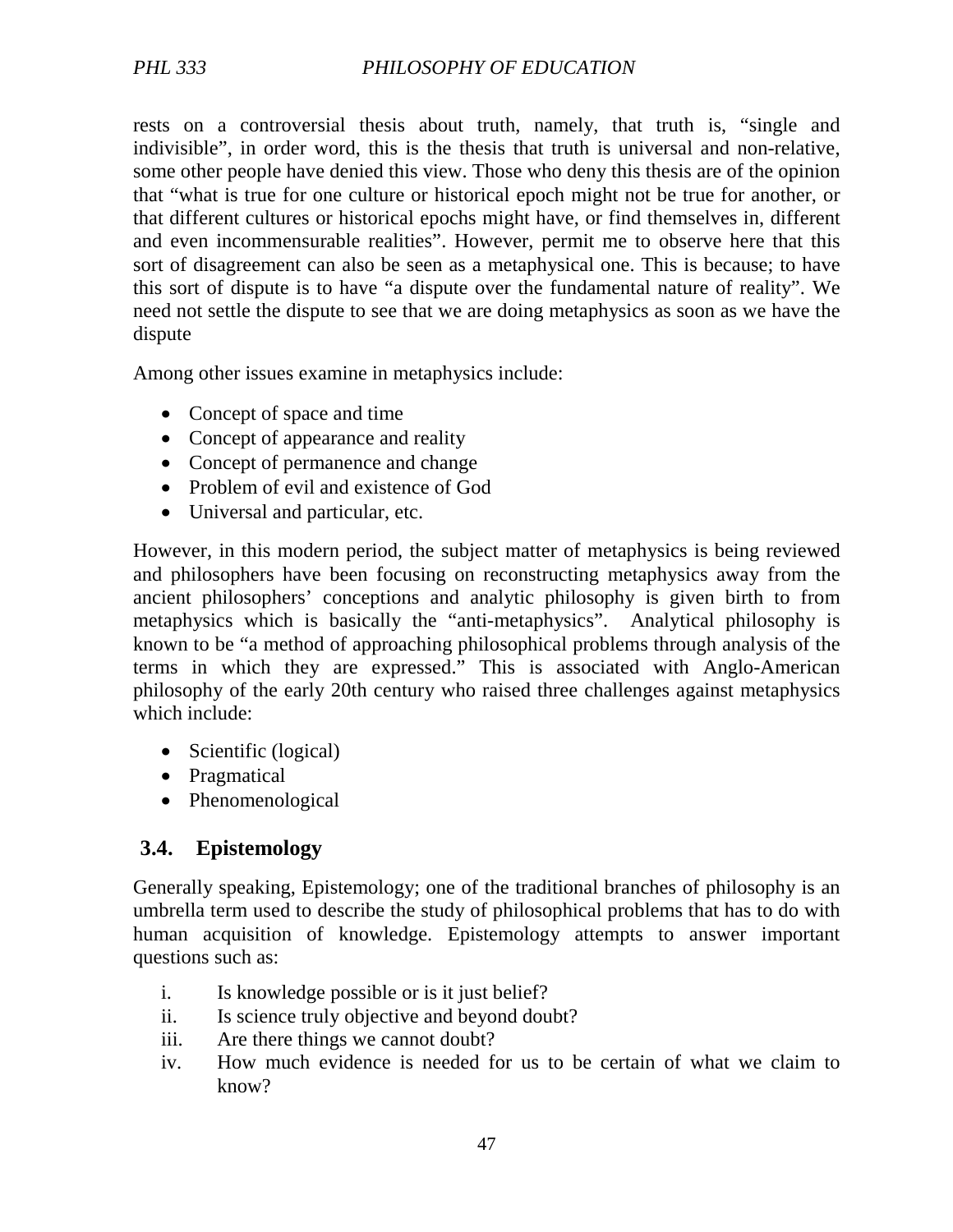v. Can we trust our senses?

The history of epistemology can be dated back to the days of Plato and Aristotle and it is from the Greek words episteme (knowledge) and logos (word/speech/study). "Epistemology is 'the study of how you know, what true knowledge is and what it is founded on', 'what is/are the differences between knowledge, belief and opinion', and 'whether you can know anything at all with certitude". So, you will observe that epistemology as a major branch of philosophy wants us to be continually questioning what you think you "know," and wants every human being to be asking themselves what the basis of the knowledge they lay claim to.

It is important for you to know that every field of human inquiry and knowledge can be traced back to epistemology. Thus, epistemology is a branch of philosophy that that questions the claims to knowledge in any inquiry of knowledge yielding venture with the ultimate aim of eliminating the possibility of error in acclaimed possession of knowledge.

You must also note that several philosophers have come up with different theories about the nature of knowledge, Plato, Aristotle, Francis Bacon, Descartes, Thomas Hobbes, St Augustine, Kant, John Locke and many more have propounded various theories about the nature of knowledge. Plato even came along to discuss what knowledge is and where it can be found. From there philosophical analysis, we deduce that the major issues that are discussed in epistemology can be divided into:

- i. The nature of knowledge and the general conditions that must be satisfied by any genuine claim to knowledge.
- ii. What is the scope, extent, means and avenues to knowledge?
- iii. What is the standard or criteria by which we can reliably judge the truth and falsity of our knowledge?
- iv. Whether it is even possible to acquire knowledge at all, is absolute knowledge possible.
- v. The issue about knowledge in other disciplines.

## **3.5. Ethics**

Ethics is a branch of philosophy that is concerned with actions and behaviour of man in the society. Etymologically, ethics is from the Greek word "ethos", which implies character or personal character. It is the branch of philosophy that deals with an investigation into the nature of a virtuous life or the right way of to live. "Ethics is concerned with understanding and evaluating the character of individuals". It studies "moral values and standards by which we ought to live". It is important for you to know that ethics is sometimes refer to as 'Moral philosophy'. Also, you must understand that the problems of ethics or moral philosophy are one which everybody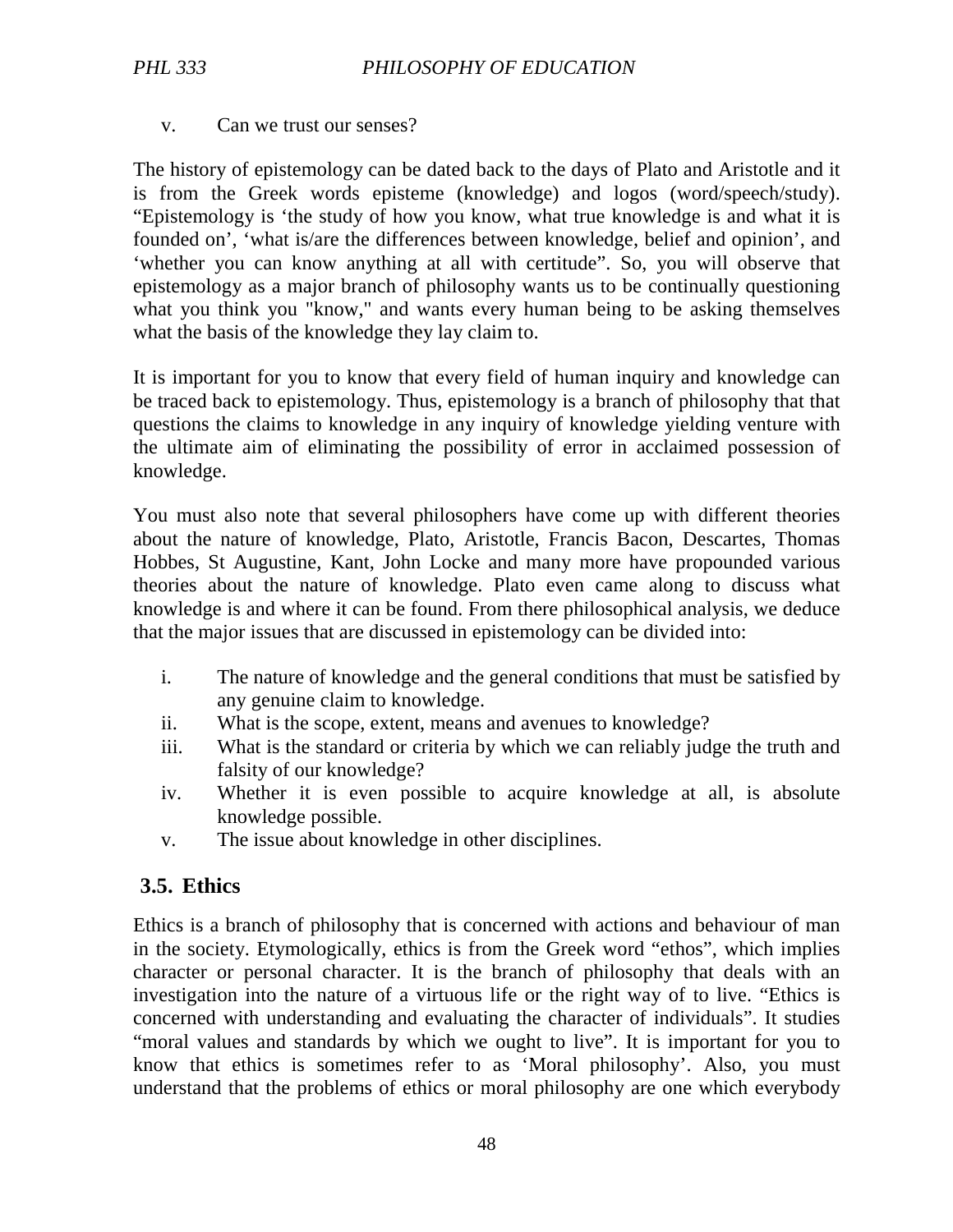seems to be familiar with and these problems arises from questions that relate to human conduct and are usually ask in everyday life. Among the questions it asks are; "is abortion right?" "Should I cheat during examination?" "Should I tell the truth or not in the face of danger?" "What is the good life for man?" "Is there a standard of right by which all human actions can be judged?" "If such a single standard exists, on what basis will it be determined?" "What does goodness or badness of human conduct mean?" "Does right conduct imply curbing our natural desire, or seeking their fulfilment, or some other alternative?" "What is duty?" "What is obligation?" "How should human being conduct themselves in the society?" "What general ideas should they pursue?" These and many other related questions are questions on ethics or moral.

#### **Difference between Morality and Ethics**

Whereas morality concerned with "habits, manners and social manners", "ethics on the other hand is a philosophical study of how human beings should conduct themselves in the society". Hence, we can conclude that ethics is a discipline that studies morality.

#### **Classifications of ethics**

Ethics can be classified into 3, and these are:

- a. Descriptive ethics
- b. Normative ethics
- c. Meta-ethics

1. **Descriptive ethics-**This kind of ethics is concerned with the existing moral behaviour of a community/ society. It basically "relies on what is perceived as good or bad i.e., moral codes-It does not judge; it only describes." It asks the question; "How ought we to act?"-It does not ask; "How do we act?"

2. **Normative Ethics**-Normative ethics seeks to identify and formulate ethical norms and standards. It focuses on articulating the character of good behaviour to be acquired. It is characterized by the "ought". It examines the consequences of human actions.

3. **Meta-Ethics**- this kind of ethics attempts to determine, if moral claims have clear essential meaning. Attempts are made to analyse and explain the norms of ethical claims and values. An example is the philosophers' inquiries into the legality of abortion, the rightness or otherwise of self-killing (euthanasia).

The summary of all I have said above is that ethical action is an action that is performed by a moral agent, i.e. a normal person who can reason correctly and can also take responsibility for his actions. Also, an ethical action is an action that can attract blame or praise.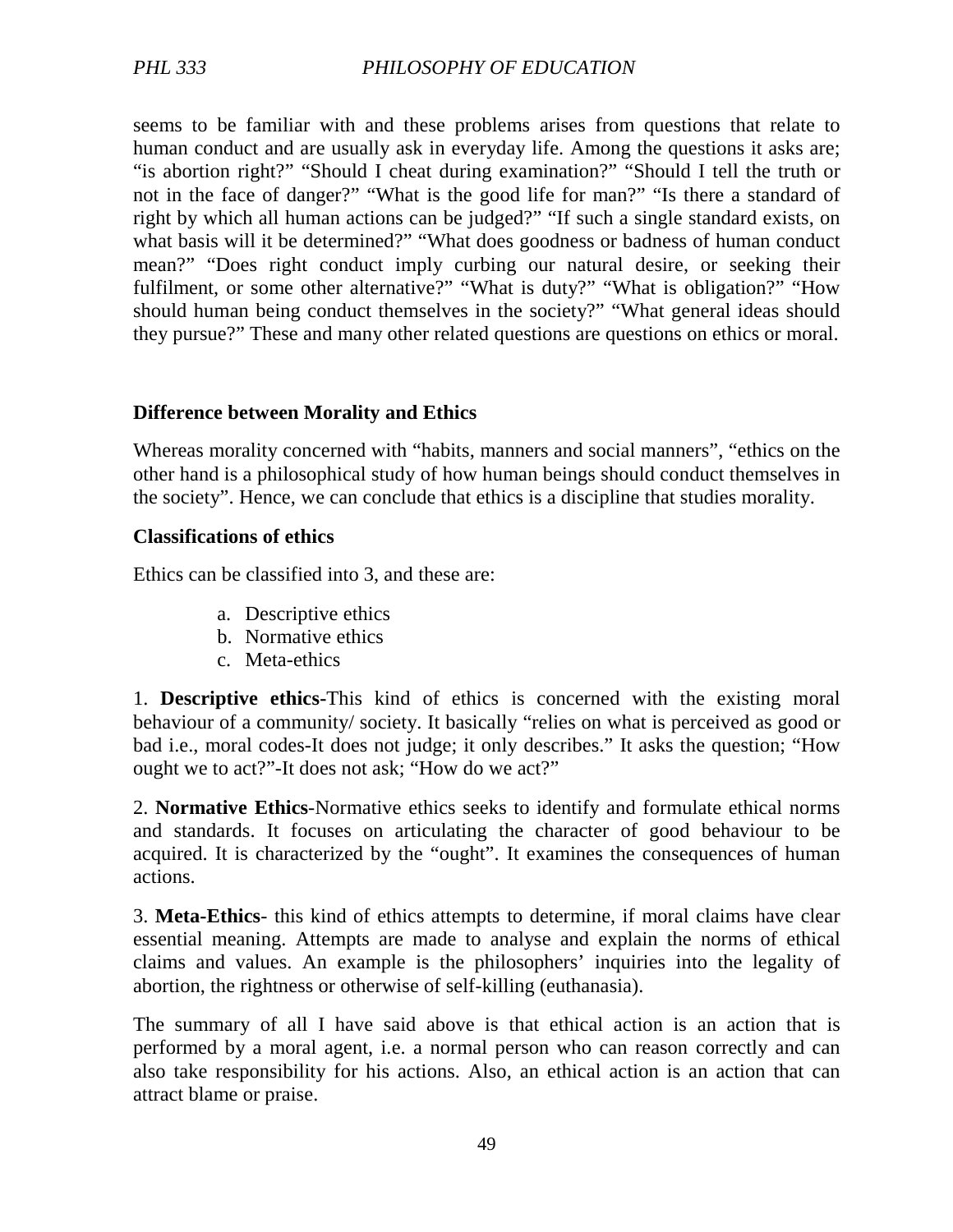# **3.6 Logic**

Etymologically, logic is derived from the Greek word L*ogos* which means study, or discourse. Logic as a branch of philosophy is concerned with the various forms of reasoning and how to arriving at genuine conclusions. It is the science of critical reasoning and explains rules and principles that guide human reasoning or thought. "It is a set of rules and techniques for distinguishing good reasoning from bad". "Logic develops precise criteria for evaluating reasoning and develops methods for applying those criteria to particular instances; it includes the system of statements and arguments". "As one of the major branches of philosophy, Logic tries to avoid the imaginary or assumptions without real logical proof."

Although, there have been arguments among philosophers on whether logic should be a branch of philosophy or not. These arguments have been based on the perception that "critical discussions, analyses, evaluation, appraisal and many others which characterise philosophical field presuppose logical reasoning". What this suggests therefore is that every philosophical enquiry demands logical reasoning and mental processing.

Logic, theoretically, is enunciating the principle of reasoning. Reasoning is about thinking thus, logic is about man's mode thinking as an individual being. It therefore means that logical principles enhance and strengthen man's thinking skills or man's habits of thought. The core of logic has always been the study of inference. Logic is the study of methods and techniques or principles of distinguishing correct and incorrect reasoning Copi, (1978), This imply that the study of the principles of reasoning especially of the structure of propositions as distinguished from their content and of method and validity in deductive reasoning is the major concern of logic

Perhaps, you should be informed that to a great extent, the knowledge of logic will enable you to acquire the art of logical reasoning and judgment. All rational human being thinks, even though not all thinking may be qualified as rational or correct reasoning. The discovery of logic in as an academic field enhanced rational thinking. To share in the word of Copi, if thought refers to any process that occurs in people's mind, not all thought is an object of study for the logician, all reasoning is thinking but not all thinking is reasoning. (Copi,1978: 12),

## **3.6. Sub-Branches of Philosophy**

## **Social Philosophy:**

Social Philosophy is one of the main and important branches of Philosophy. It is the thoughtful consideration of human society. It gives insight into the actual activities of human beings in the society. Social philosophy is the study of questions about social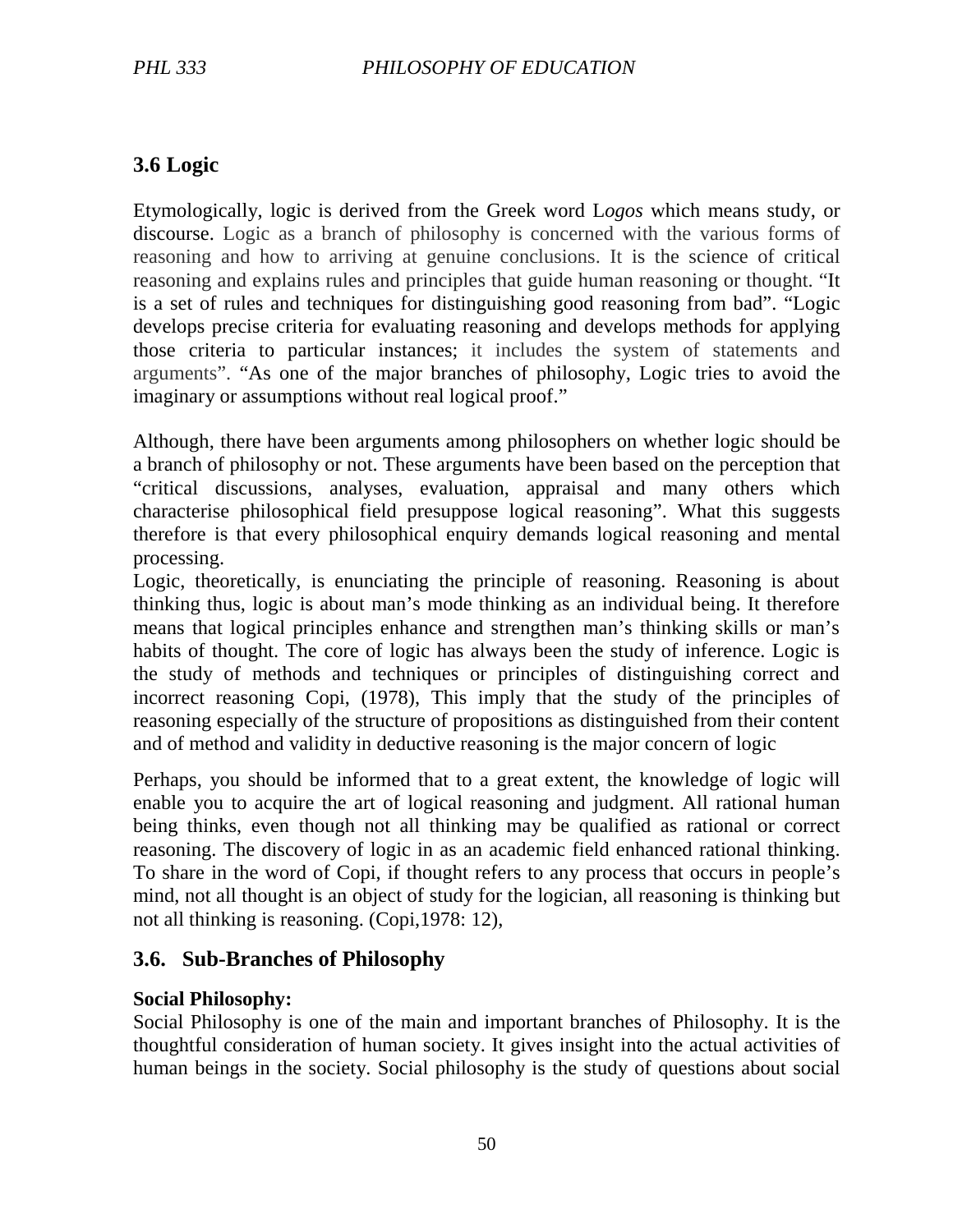behaviour and interpretations of society and social institutions in terms of ethical values.

#### **Aesthetics:**

 Aesthetics is the branch of philosophy which is concerned with definition, structure and role of beauty, especially in the art. More broadly, scholars in the field define aesthetics as "critical reflection on art, culture and nature. The term "aesthetic" has been used to designate an experience, the quality of an object, a feeling of pleasure, classicism in art, a judgment of taste, the capacity of perception, a value, an attitude, the theory of art, the doctrine of beauty, a state of the spirit, contemplative receptivity, an emotion, an intention, a way of life, the faculty of sensibility, a branch of philosophy, a type of subjectivity, the merit of certain forms, or an act of expression. It is more scientifically defined as the study of sensory or sensori-emotional values, sometimes called judgments of sentiments and taste.

**Philosophy of Education**: Fairly self-explanatory. A minor branch mainly concerned with what is the correct way to educate a person.

**Philosophy of History**: Fairly minor branch (not as minor as education), although highly important to philosophers like Hegel and those who followed him, most notably Marx. It is the philosophical study of history, particularly concerned with the question whether history (i.e., the universe and/or humankind) is progressing towards a specific end?

**Philosophy of Law**: Also called Jurisprudence, it is an allied branch of philosophy that study issues in law, attempting to discern what the best laws might be, how laws came into being in the first place, attempting to delimit human laws from natural laws, whether we should always obey the law, and so on. However, it must be clarified that Law isn't often directly dealt with by philosophers.

**Philosophy of Mathematics**: Concerned with issues such as, the nature of the axioms and symbols (numbers, triangle, operands) of mathematics that we use to understand the world, do perfect mathematical forms exist in the real world, and so on. Principia Mathematica is almost certainly the most important work in this field.

**Philosophy of Language: t**his is one of the ancient branches of philosophy which gained prominence in the last century under Wittgenstein. Basically, philosophy of Language is concerned with how our languages affect our thought. Wittgenstein famously asserted that the limits of our languages mark the limits of our thought (McGuniness 1961).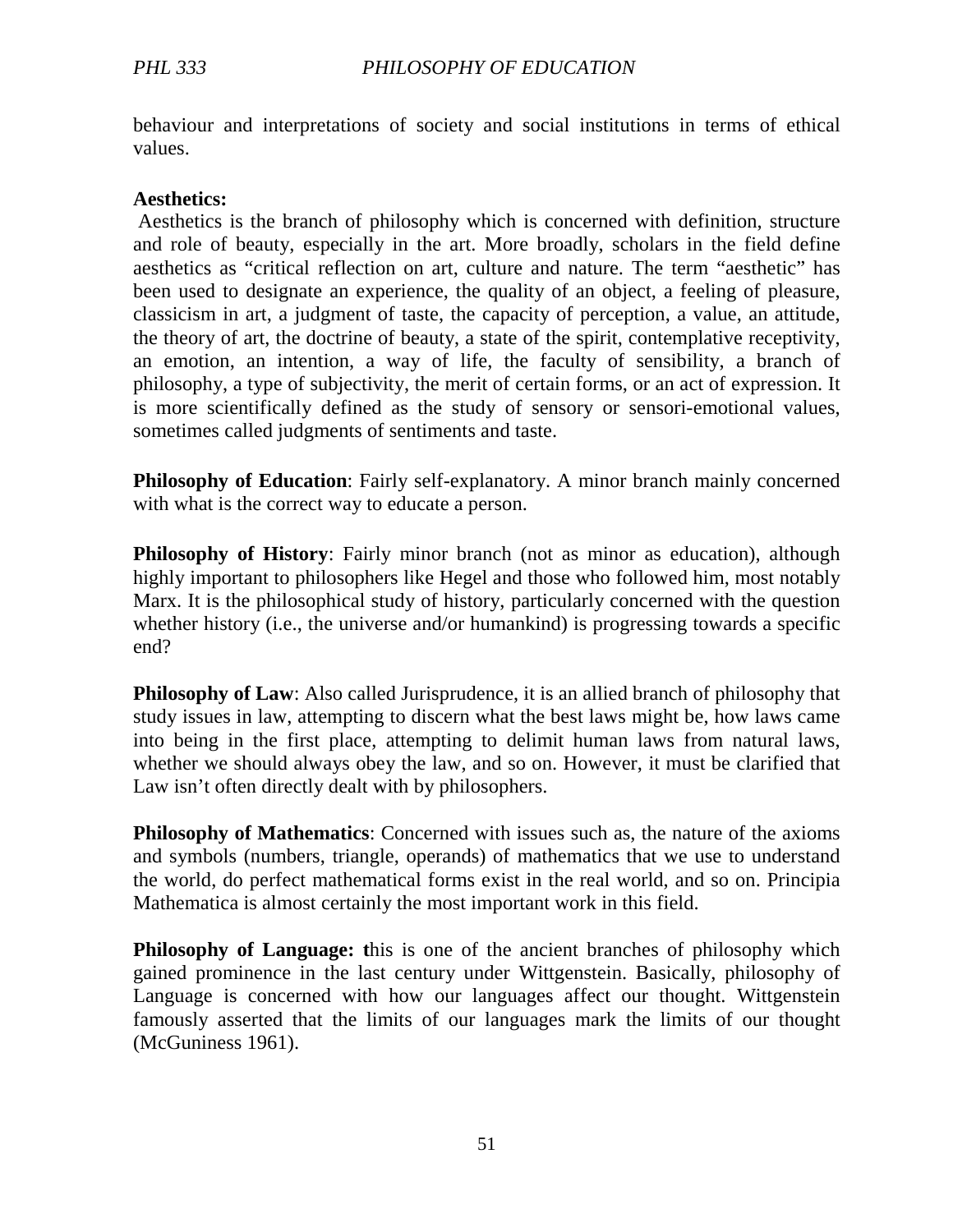**Philosophy of Religion:** Philosophy of religion is concerned with fundamental issues relating to Man and God and the existence of God. Philosophy likes to use reason as the ultimate authority.

**Philosophy of Science:** this is also Sub – branch of Philosophy that focuses on the Study of science and other related issues concern with whether scientific knowledge can be said to be certain. Apart from the study of works of science, philosophy of science deals with some fundamental questions in science such as: (a) can science really explain everything, (b) Does causation really exist, (c) Can every event in the universe be described in terms of physics and so on.

#### **SELF-ASSESSMENT EXERCISE**

Do you agree that history of philosophy should be considered as part of the main branches of philosophy?

## **4.0 CONCLUSION**

In conclusion, we have discussed all the relevant content about branches of Philosophy, along with other important details. To put it exactly, "Philosophy is a comprehensive activity that is undertaken mainly because of the unyielding desire to search for the truth and equally an effort to know the hidden realities truths about themselves". Students who are in Philosophy programs are engaged in a pursuit of asking, answering, and resolving problems traceable to any of the branches of philosophy.

## **5.0 SUMMARY**

This unit has so far examined the main and sub-branches of philosophy and the subject matter of each. It can be stated that all these branches geared towards the same goal of philosophy which is the attainment towards rational, critical, systematic and objective study of man and nature. In short, all the branches of philosophy promise knowledge, wisdom and understanding of things in the universe for the betterment of who seek for it.

## **6.0 TUTOR-MARKED ASSIGNMENT**

- i. Is there any connection between metaphysics and epistemology as branches of philosophy?
- ii. Why do you agree that all the branches of philosophy are closely related to logic?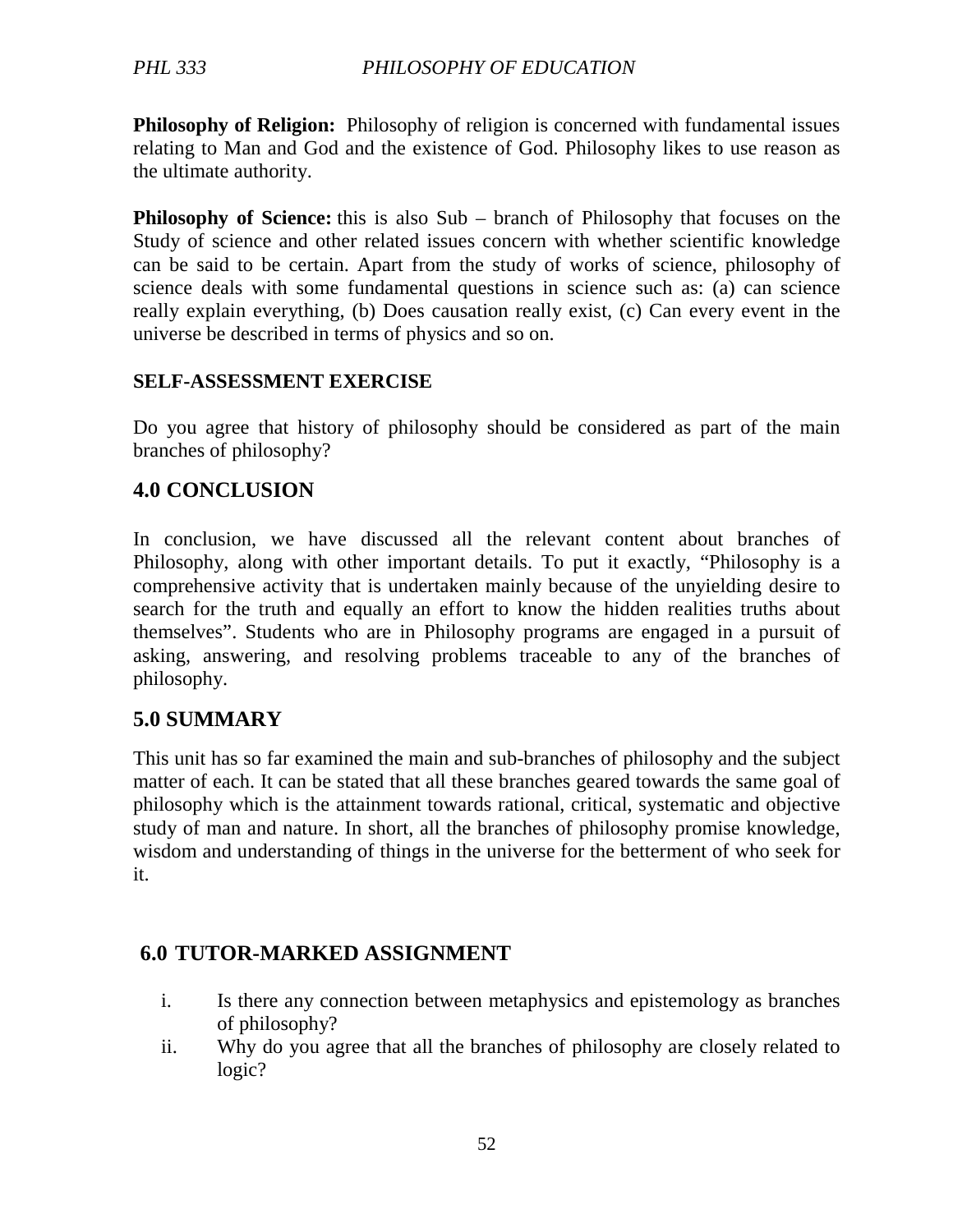## **7.0 REFERENCES/FURTHER READING**

 Copi, I. M. (1978). *Introduction to Logic. (5th ed.).* London: Collier Macmillan Publishers.

Munitz, K. (1979). *The Ways of Philosophy,* London: Macmillan Publisher.

Edward, P. (1967). *Encyclopaedia of Philosophy, vol5 and 6*, London: the Macmillan and Free Press Ltd. .

Kahane, Howard. (1968). *Logic and Philosophy*, California: Wadsworth pub.

Tim, B. (2004). *Philosophy of Mind and Metaphysics,* California State University, Northridge Spring

Nyarwth O. (2010). *Traditional Logic: An Introduction.*

McGuniness.B & Pears D. Trans (1961). *Ludwig Wittgenstein, Tractatus Logico-Philosophicus,* London: Regan Paul, Trench, Trubner & Co

Brian, G. Henning (2015). Recovering the Adventure of Ideas: In Defense of Metaphysics as Revisable, Systematic, Speculative Philosophy The Journal of Speculative PhilosophyVol. 29, No. 4, 2015

http://www.evphil.com/philosophy-101.html https://en.wikipedia.org/wiki/Outline\_of\_philosophy https://www.philosophybasics.com/branch\_logic.html http://www.philosophy.vvrias.com/About-Philosophy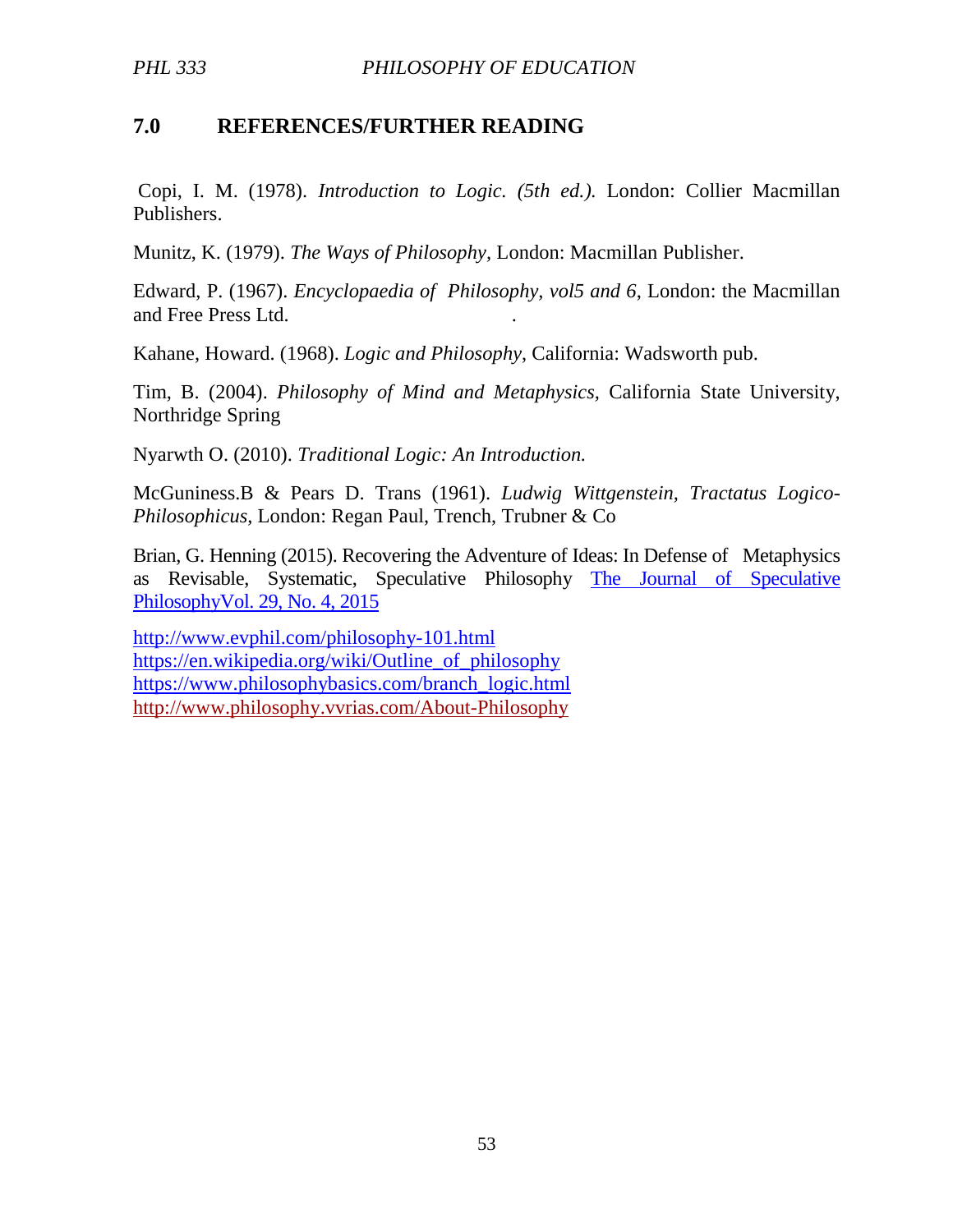# **MODULE 2 NATURE OF PHILOSOPHY AND EDUCATION**

In our previous module, an attempted conceptualisation on the concept of philosophy was done. We explained what constitute philosophy as an academic discipline, what philosophy is not, the mode of philosophy and its value to human knowledge. The last unit of the module focused on the branches of philosophy, where various branches were identified, among which is philosophy of education, identified as one of the subbranches of philosophy. These sub-branches of study deal with the application of philosophical methods and its tools to investigate and synthesis issues discuss in these field of study (philosophy of education, philosophy of Law, philosophy History etc). It is on this premise that the focus of module two will be concerned with nature of philosophy of Education. This module will therefore introduce you to the meaning of education, the aim and goals of education, what philosophy of education entails, the relationship that exist between one main branch of philosophy; which is theory of knowledge (Epistemology) and education.

| Unit 1 | Concept of Education                            |
|--------|-------------------------------------------------|
| Unit 2 | Aim and Objectives of Education                 |
| Unit 3 | Idea of Philosophy of Education                 |
| Unit 4 | Relation of branches of Philosophy to Education |
| Unit 5 | Relationship between Knowledge and Education    |

## **UNIT 1 CONCEPT OF EDUCATION**

#### **CONTENTS**

- 1.0 Introduction
- 2.0 Intended Learning Outcomes
- 3.0 Main Content
	- 3.1 General Overview on the Concept of Education
	- 3.2 Clarification Between Concept of Education and Other Similar Concepts
	- 3.3 Functions of Education
	- 3.4 Attributes of an Educated Person
- 4.0 Conclusion
- 5.0 Summary
- 6.0 Tutor-Marked Assignment
- 7.0 References/Further Reading

#### **1.0 INTRODUCTION**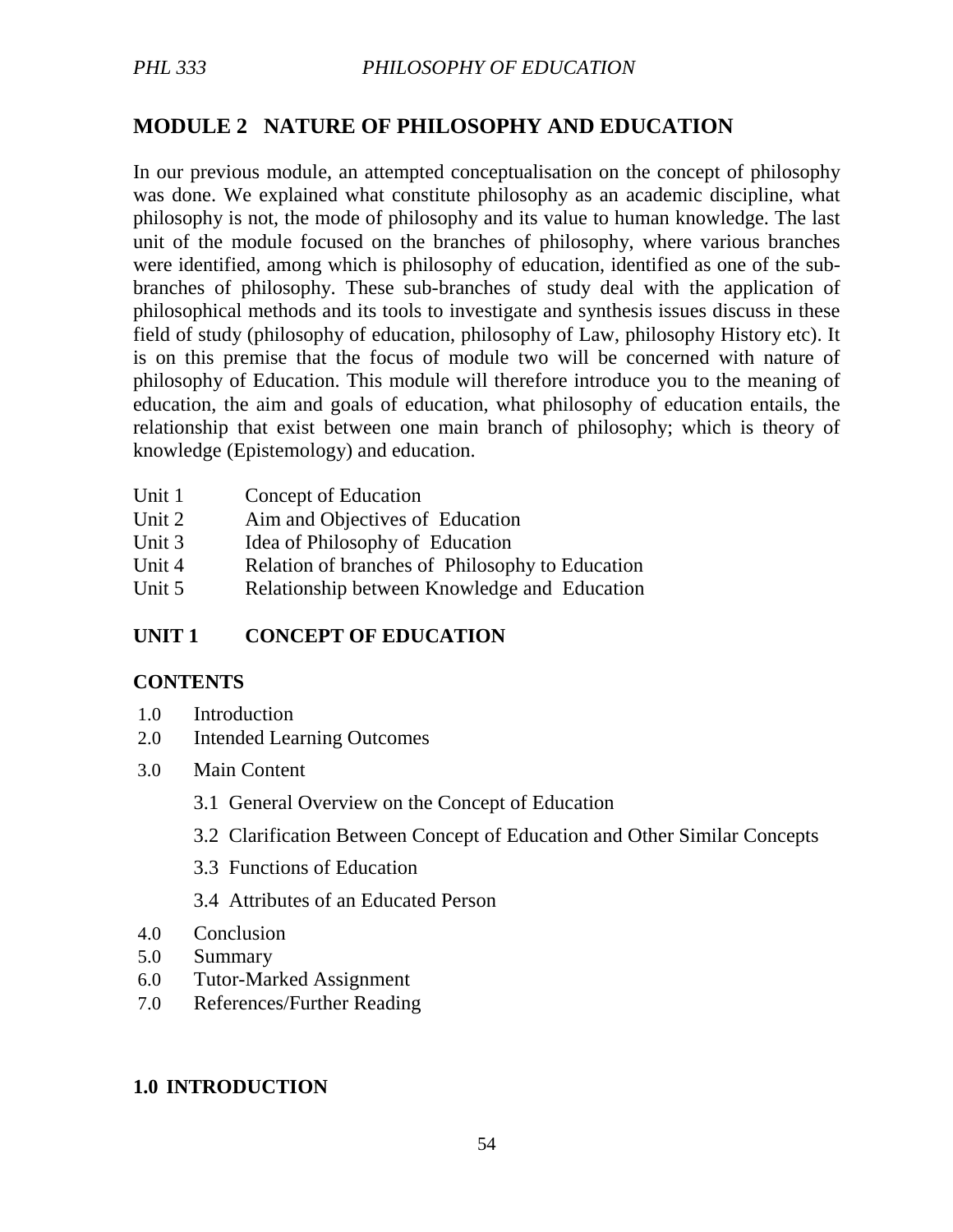Education is an indispensable factor in any human society, whether in term of individual self actualisation, socio-economic exigencies, national development, or international relation. But education like other important enterprises needs philosophy and this also explain the conception of philosophy as under labourer discipline. Philosophy is employed in the field of education to clarify and conceptualize some basic concept relating to the subject matter of education. This unit will therefore introduce to the concept of education as that which goes beyond the narrow view of some people's assumption that education is basically based on what goes on within a four-wall room. The unit will also lead you to the important of specifying the ends that education ought to follow in an attempt to meet up with the its proposed goal in the society

## **2.0 INTENDED LEARNING OUTCOME**

By the end of this unit, you will be able to:

- discuss the meaning of education
- analyse the origin of education
- explain the purpose of education inhuman society
- identify the different forms of education.

## **3.0 MAIN CONTENT**

## **3.1 General Overview on the Concept of Education**

One of the features that differentiate human being and more so, makes him/her unique from any other living creatures is his conscious ability. "Human's consciousness serves as tools for their learning ability to get acquaintance and learn for themselves things around them in their activity, through the process of consciousness come into conclusion to what he calls education". When talking about education people often confuse it or reduce it to mere schooling. To those who thinks or feels this way, what come to mind when the word education is mentioned is places like schools or colleges. The problem with this is that "while looking to help people learn, the way a lot of schools and teachers operate is not necessarily something we can properly call education". Although, different interpretation and misconception has been given to the word "education" by different people. However, you must understand from this beginning that education is not an activity that is undertaking for its own sake. But then, it is an activity that leads to the attainment of certain form of knowledge.

There are quite different views about what education should be for. This does not only depend on peoples' understanding but also and more importantly, depending on the values and conceptions they have about what education ought to achieve. It is actually difficult to make a clear statement about what the purpose of education should be, or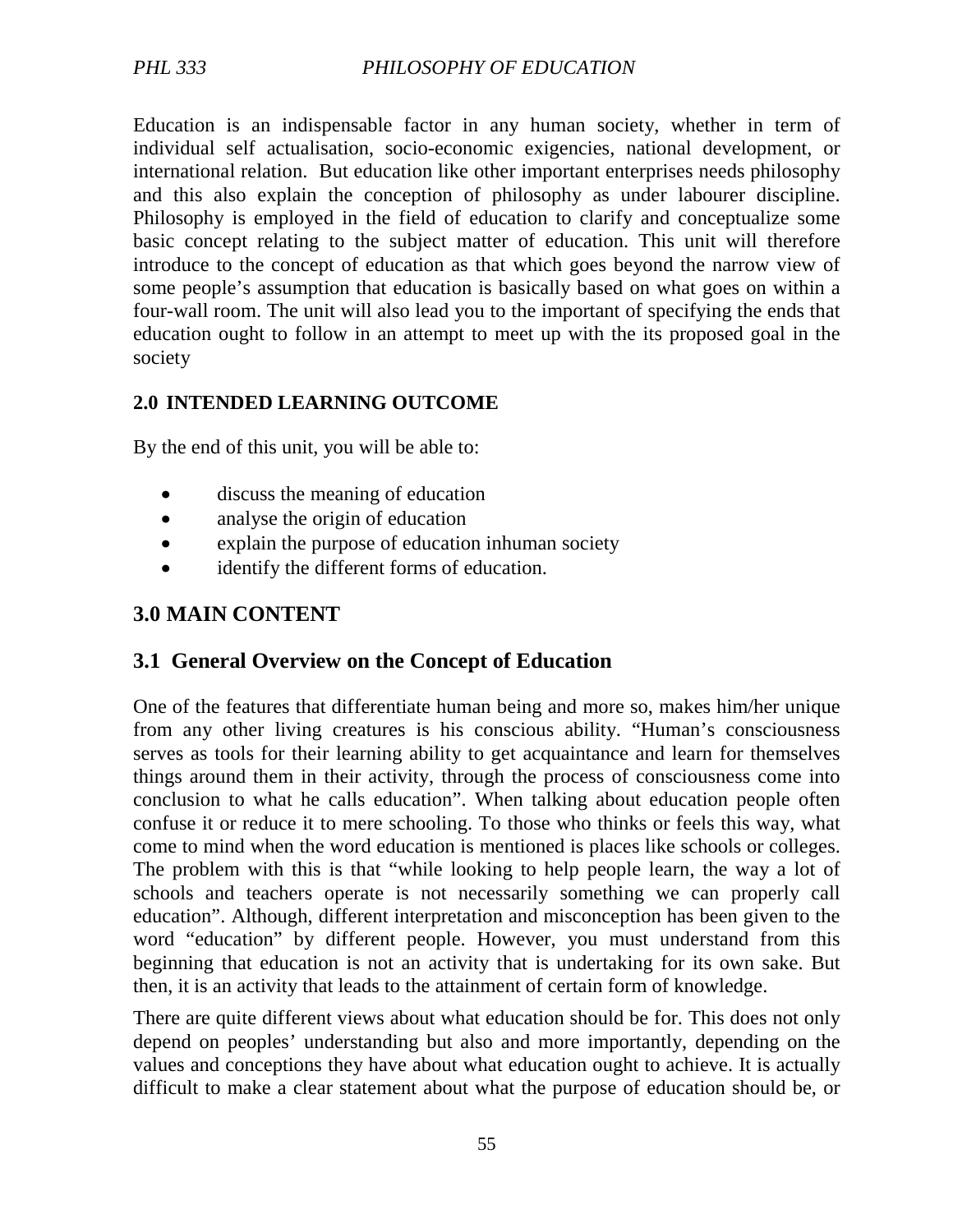what education is? However, for academic purpose and clarity of this unit, as a student of philosophy some clarification on the above purpose can be made.

The word education as a field of study derives its root from the Latin word "educere" (to form or train) and "educare" to lead out. Beyond the etymological definition of education, attempts have been made to define education from different perspectives. Right from Plato's era till date, the definition of education has been very problematic just like the definition of philosophy. Ordinarily, education dominates the whole life of an individual from cradle to the grave or birth to death. Education is a continuous process which goes on throughout one's life. It is an endeavour from the womb to the tomb. Tuijuman (1986) calls it structured learning from cradle to grave, this implies that the concept of education can be view as "a learning process in human life. This learning process must pass on survival skills to individual members of any society". It is those skills learned, which will in turn lead to human development. Like it was mentioned before, the approaches of individual scholars determine the scholars' definition of education. For instance, Education could mean training of the entire person to enable him not only to be able to read, write and calculate or to be proficient in job, but also to enable him to fit himself for a living in a society. In this regard, Akinpelu (2005) viewed education as a process of initiating an individual into the larger society. In another sense, education involves the bringing of a child in the community and constantly training him to adjust himself to the changing world around him (Fasanya 1981). It is a special way or means by which human beings move away from the level of ignorance. You can also view education as the means of "socializing employed by human beings". From the above, education as a process indicates that it is a life process. So, in a way, we can maintain that education begins from birth and only end when one departs from this world.

Education could also refer to any act or any experience that has a formative effect on the mind, character or physical appearance of the individual. In the same sense, it has been asserted that **e**ducation is the art of training a person intellectually, morally and physically. It is described as the best legacy that parents could give to their children. It gives young members of the society the ability to learn about the expected behaviour of the society; "they learn the rule of polity". Education also serves as a means by which the society ensures its stability. Thus, it is the sum total of the culture which a society deliberately gives its younger generation in order to qualify them and raise the level of improvement it has attained' (Fasanya 1981).

What we are saying here is that education is a purposeful activity. It is often carried out with the aid of a teacher or educator who uses a particular method to teach the learner something desirable. "It is a process of inviting truth and possibility, of encouraging and giving time to discovery". It is, as John Dewey (1976:10) put it, a social process that is a process of living and not a preparation for future living'. In this view, educators look to learning and being with others rather than acting upon them. Their task is to train (*educere*), to bring out or develop potential both in themselves and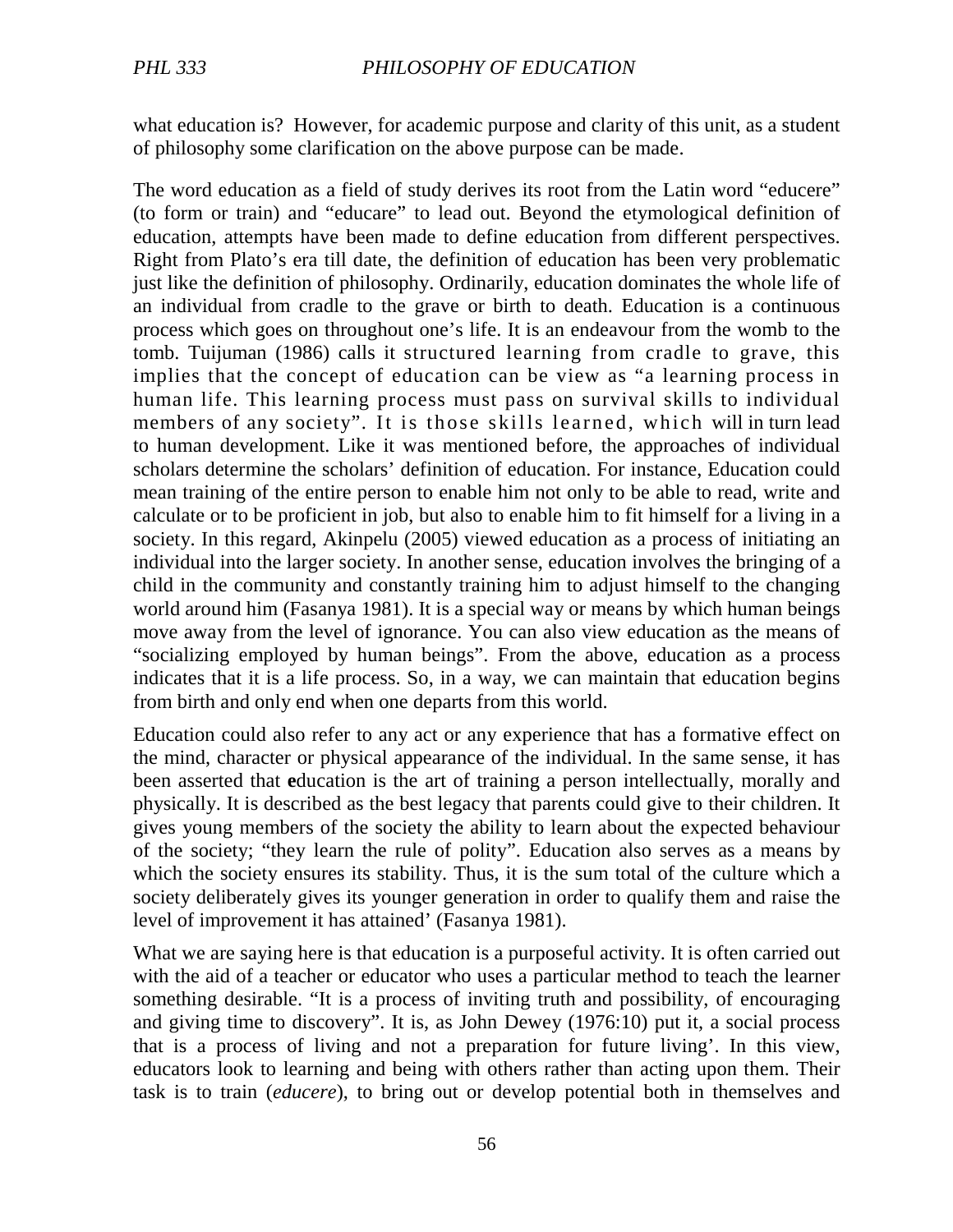others. It is an activity that takes place in the society; as man constitute what is referred to as society. According to Durkheim (1956) claimed that:

> It is society as a whole and each particular social milieu that determine the ideal that education realises. Society can survive only if there exist among its members a sufficient degree of homogeneity, education perpetuates and reinforces this homogeneity by fixing in the child from the beginning, the essential similarities that collective life demands. But on the other hand, without certain diversity all cooperation would be impossible; education assumes the persistence of this necessary diversity by being itself diversified and specialized.

If you digest Durkheim's position well, then you will understand his position suggest education to mean "an instrument in man's hand that is use for the purpose of organizing an individual and the social self, the **I** and the **We** into disciplined, stable and meaningful unity". "It is a process by which the individual acquires the many physical, moral, social capacities demanded of him by the group into which one is born and within which one must function".

What you will learn from the above discussion is that education is a broader concept, and attempts to define it goes beyond the activity that goes on in the classroom. It is also more than the process of knowing how to read and write. Each definition will only reflect the perception of the individual on what the subject matter of education is taken to be by such individual. But then, some of the fundamental question that raised by philosophers of education include:

- a. who is an educated person, if the concept of education is not really about reading and writing?
- b. who should teach and what should be learned? if agree that education is solely based on training of the mind to knowing the truth?

It is important to let you know at this point that whatever attempt that we may make to answer the above and other related questions from philosophical point of view, a consensus cannot be reached on the subject matter. This is basically because there are different philosophical views as there are many schools of thought in philosophy of education.

## **3.2 Clarification between Concept of Education and Other Similar Concepts**

An important question you should ask yourself is if education means the same thing as training and learning. First, I would like you to note that **education** is not the same as **training**, although, training is one of the ingredients of education. "A person who has been taught to repair refrigerators, drive an automobile, or play basketball can be said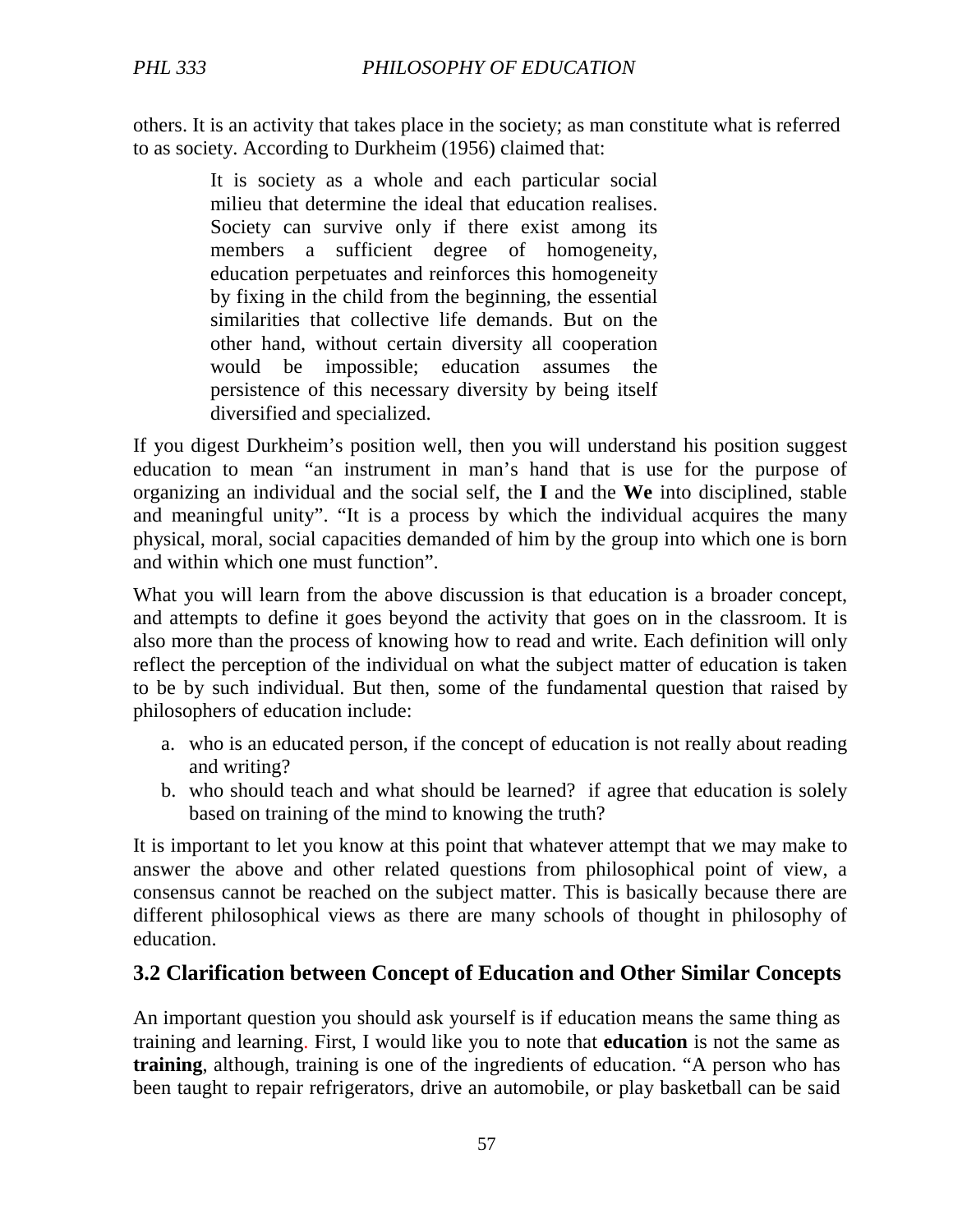to have received training, but such training per se does not constitute education". "Training can be described as scheme designed to generate expertise for skills needed to perform a particular job or series of jobs. It prepares the trainee for work and life". It is attained generally through "practical exposure to job, or informal institutions established for the purpose of providing exposure to required skills. The emphasis in training is on practical work and demonstration".

 Similarly, while **learning** is a necessary part of education, not all forms of learning lead to education. Monkeys, birds, and rats can learn from experience, and they can even be trained, but we would not say they can be educated. This is probably because they lack the form of intelligence unique to human beings that is crucial for learning the kinds of things that are central (Mohanan 2010). Isaac Asimov, as quoted by Mohanan (2010) sums up the distinction between humans and animals as follows:

Man … has certain attributes that no animal has. He has the capability to remember the past in great detail, to foresee possible futures in almost equal detail, to imagine alternatives, to weigh and judge in the light of past experience, to deduce consequences from premises – and to base his behavior upon all of this by an act of 'free will'

Education is therefore the process of actualizing what is unique to the human mental potential.

## **3.3 Functions of Education**

The role of education in a meaningful human society cannot be underestimated. Education is essential for every society and individual. It is life itself and not a preparation for life. All persons in the society have their inborn characteristic and qualities that are peculiar to the individual. It is imperative for these qualities to be developed for the improvement of the society. Thus, education plays the vital role of harmonizing individual qualities for overall social and national expansion. It enables an individual to become conscious of his highest self and goal. According to Swift (1969), there are at least four functions of education in society. The key functions and roles of education towards individual, society and country are as discussed below:

- i. education inculcate value and standard of the society
- **ii.** maintenance of social solidarity by developing in children a sense of belonging to the society together with a commitment to its way of life
- **iii.** transmission of value which comprises the social heritage
- iv. development new knowledge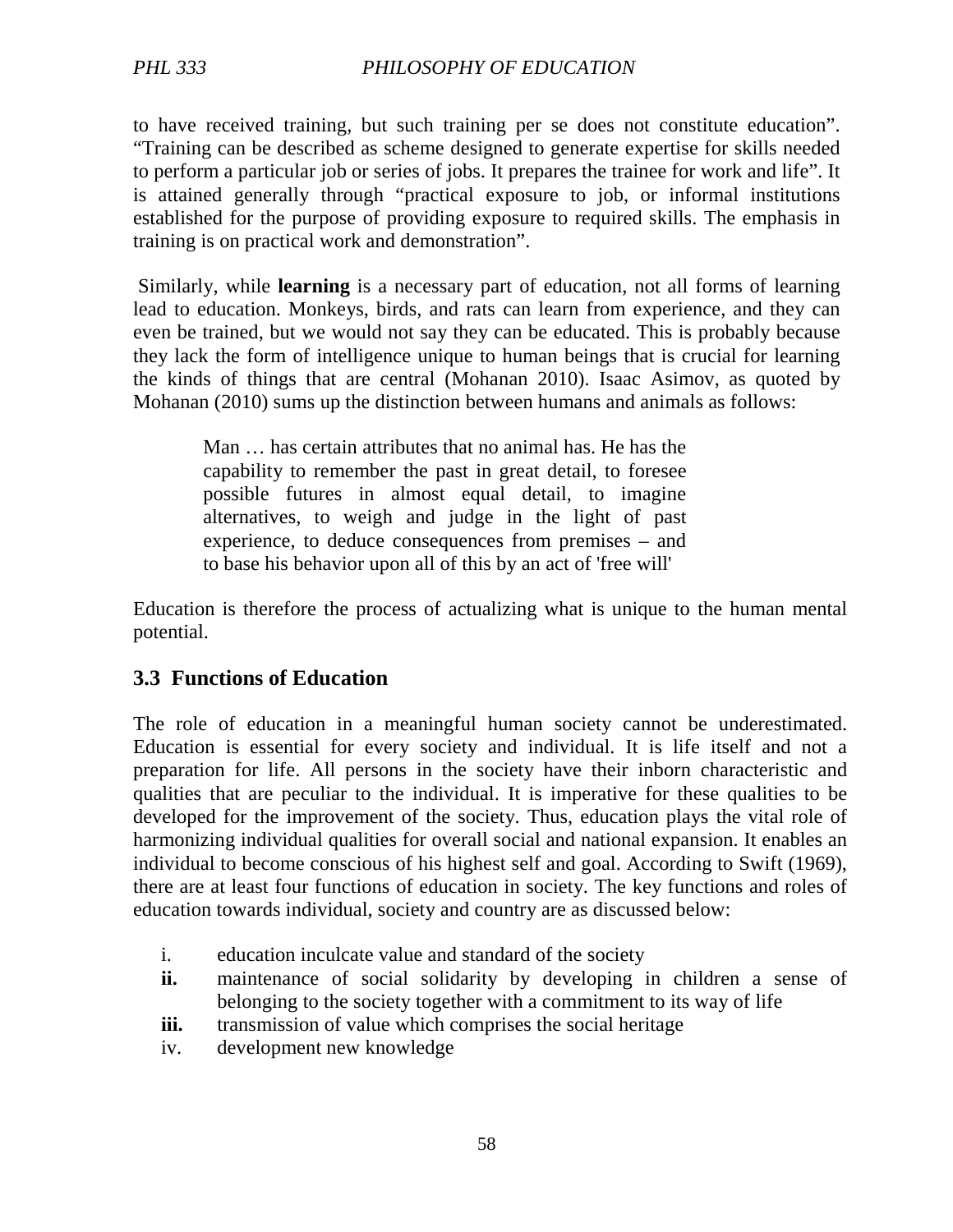Aside these basic functions of education as indicated by Swift, education performs other function to an individual and the society as a whole. Some of these functions also include:

(1) Development of inborn potentialities - Education helps a child to develop the inborn potentialities imbibes in the child.

(2) Modifying behaviour - Education further helps to modify the past behavour through learning and through different agencies of education.

(3) All-round development - Education aims at the all-round development of childphysical, mental, social, emotional, and spiritual.

(4) Preparing for the future - After completion of education the child can earn its livelihood getting proper education, which has productivity. The education should be imparted according to the own interest of the child.

(5) Developing personality - The whole personality of the child is developed physically, intellectually, morally, socially, aesthetically and spiritually through education, He is recognized in the society.

(6) Helping for adjustability - Man differs from beast, Man has reasoning and thinking power. Through education he tries his best to adjust with his own environment.

## **3.4. Attributes of an Educated Person**

The question of 'who is an educated person?' is a fundamental question usually asks by philosophers. To many people in the street, what qualify a person as an educated person is based on the numbers of certificate or the level of one's stages of school the person attended. However, this criterion has shown that all these are not sufficient enough to make the person to be categorized as an educated being. The question that should then be asked is what should a person do to be regarded as an educated person? To answer the question, let us consider the following as some of the attribute of an educated person: Generally speaking, there are attributes that one sees in a person before such is pronounced as an educated person among which include:

- 1. To be considered educated, a person should have undergone a process of learning that results in enhanced mental capability to function effectively in familiar situations in personal and intellectual life.
- 2. The person should possess the general knowledge needed for making informed rational decisions and inferences on familiar and fresh situations in personal and intellectual life.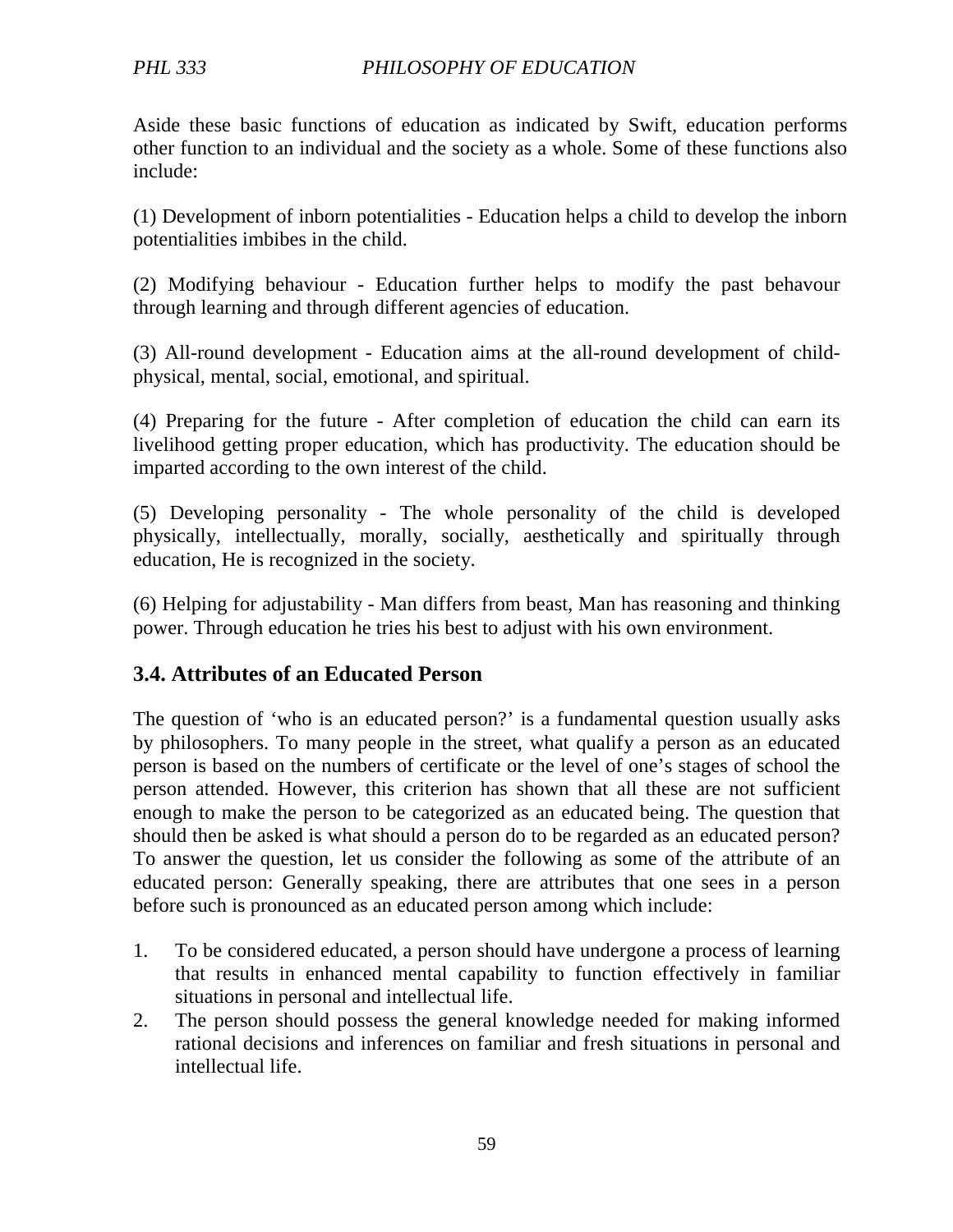### *PHL 333 PHILOSOPHY OF EDUCATION*

- 3. He should possess mastery of the general thinking abilities required for making informed intelligent decisions, estimates, assessments, and inferences
- 4. Such individual should be capable of independent learning that facilitates coping with and adapting to the changing environment
- 5. He should be capable of using language clearly, precisely and effectively for epistemic purposes.

To these ends, we can describe an educated as a person who at least:

- 1. is sensitive to the psychological, physical, moral and social or cultural environment in which they find themselves, showing respect and caring at all times;
- 2. has a clear understanding of his or her own values, wants and preferences without wishing to impose these on others;
- 3. is independent and not under any control or influence in carrying out his actions and thoughts and can take responsibility for his or her total well-being despite that he lives in a community;
- 4. is harmonizing, meaning that the person will be comfortable in their own skin, able to acknowledge their own feelings and the feelings of others without condescension.

But what can you make out of all the above discussion? You will see that to say that a person is educated implies that such person receives training, he or she then possesses both fundamental principles and complementary practical skills and achieves the independent thinking status.

#### **SELF-ASSESSMENT EXERCISE**

What is the relationship that exist among the following?

- i. Learning
- ii. Teaching
- iii. Training

## **4.0 CONCLUSION**

We can conclude this unit with the understanding that education is not solely based on formal form of knowledge acquired in the classroom with some people described as indoctrination, but a combination of both formal and informal process in human life. Education is about liberation and not indoctrination.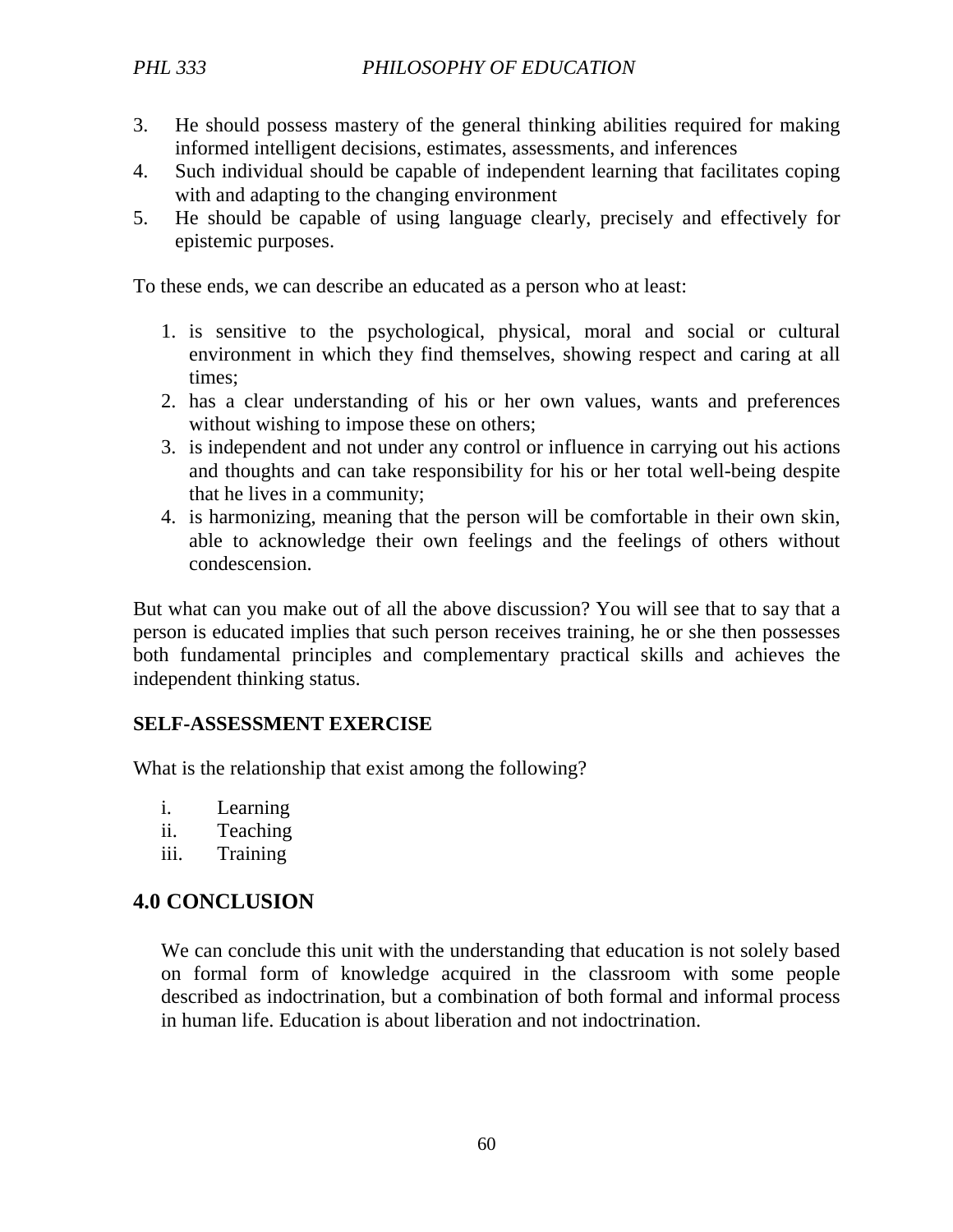## **5.0 SUMMARY**

In the study unit, the concept of education was discussed. We asserted that education is not synonymous with indoctrination or teaching process. Rather it has to do with any act or any experience that has a formative effect on the mind, character or physical appearance of the individual. We further identified functions and some features of an educated person.

## **6.0 TUTOR-MARKED ASSIGNMENT**

Why do you think that it is inappropriate to refer to someone who knows how to read and write as an educated person?

## **7.0 REFERENCES/FURTHER READING**

Akinpelu, J.A. (2005). Themes in philosophy of Education for Teachers, Ibadan: Tafak Pubications.

Dewey, J. (1976). *Experience and Education.* New York: Collier Books.

Durkheim, Emile (1956). Education and Sociology. New York: Free Press.

Fasanya, Moses (1981). "*Education in Nigeria*" in Adaralegbe (ed). A philosophy for Nigeria Education, Ibadan: Heinemann educational Book Ltd.

Mohanan, K.P (2010). Who is an Educated person, Ingredient of Educatedness, New York: Collier Books.

Swift, D (1969). The Sociology of Education. London: Routledge and Kegan Paul.

Tuijuman (1986). Recurrent Education and Social Economics Success Institute of International Education, Stockholm: University of Stockholm.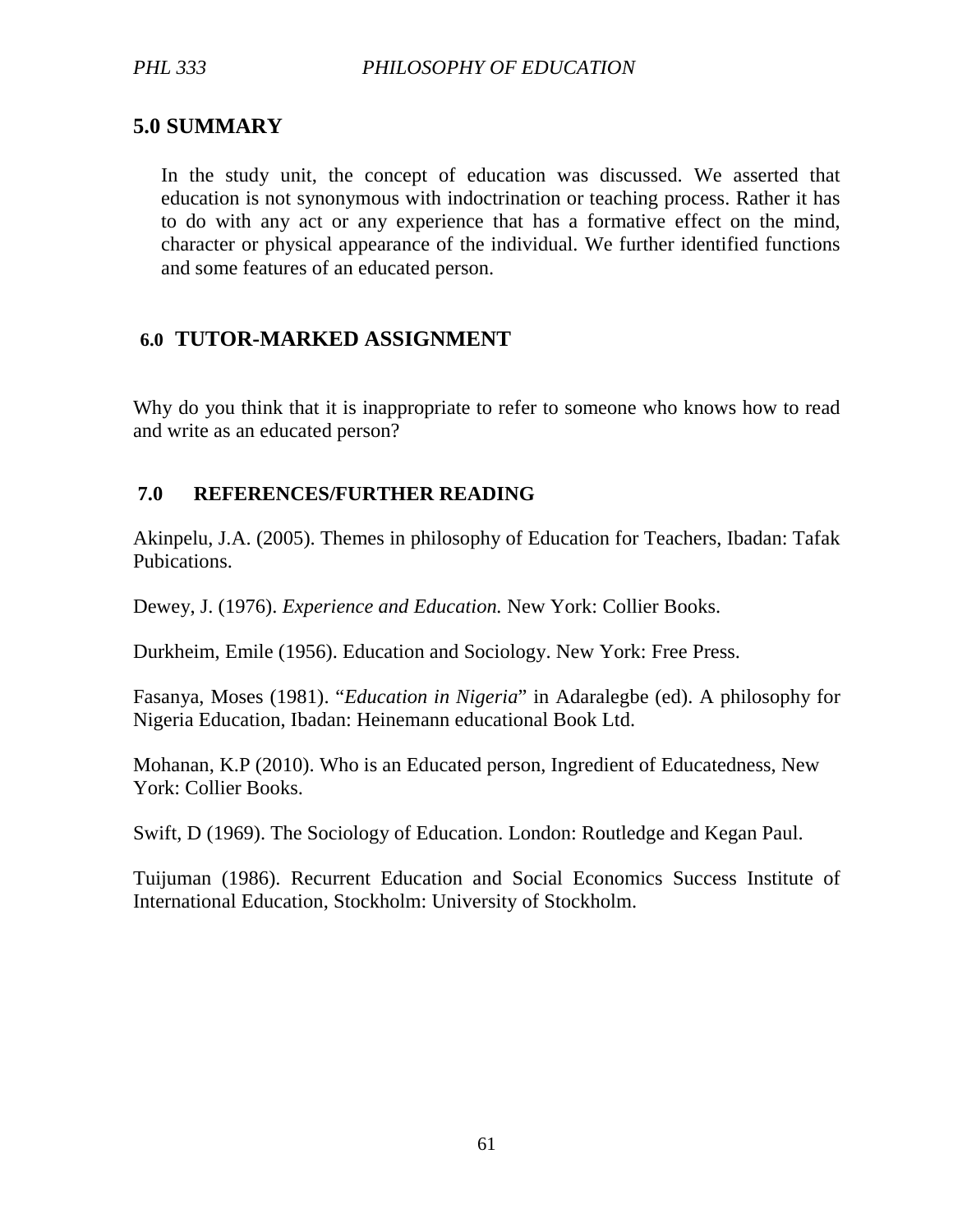## **UNIT 2 AIM AND OBJECTIVE OF EDUCATION**

#### **CONTENTS**

- 1.0 Introduction
- 2.0 Intended Learning Outcomes

### 3.0 Main Content

- 3.1. Concept of Aim and Objective of education
- 3.1.2. Difference between Aim and Objective
- 3.2. Historical development of Education
	- 3.2.1. The Stone Age concept
		- 3.2.2. The Ancient Greek Education
		- 3.2.3. The Roman Education
		- 3.2.4. The Middle Ages Education
		- 3.2.5. Aim and Objectives of Western Education
- 4.0 Conclusion
- 5.0 Summary
- 6.0 Tutor-Marked Assignment
- 7.0 References/Further Reading

# **1.0 INTRODUCTION**

Concept of education does not come into limelight without having its desire goal. The purpose of this unit is to examine the aim and objective of education as it is well known that philosophical questions are so much focus on justification. Our concern in this unit shall be guided with the question 'why education?' To answer this question, we shall examine the justification for education. We shall also attempt critical analysis of the aims and objectives of education using historical and developmental analysis to discuss how education achieves these objectives.

## **2.0 INTENDED LEARNING OUTCOMES**

By the end of the unit, you will be able to:

- the historical stages of education
- the aim and objective of each historical period
- the convergence and divergence view on the objectives of each education period
- rationale for educating people.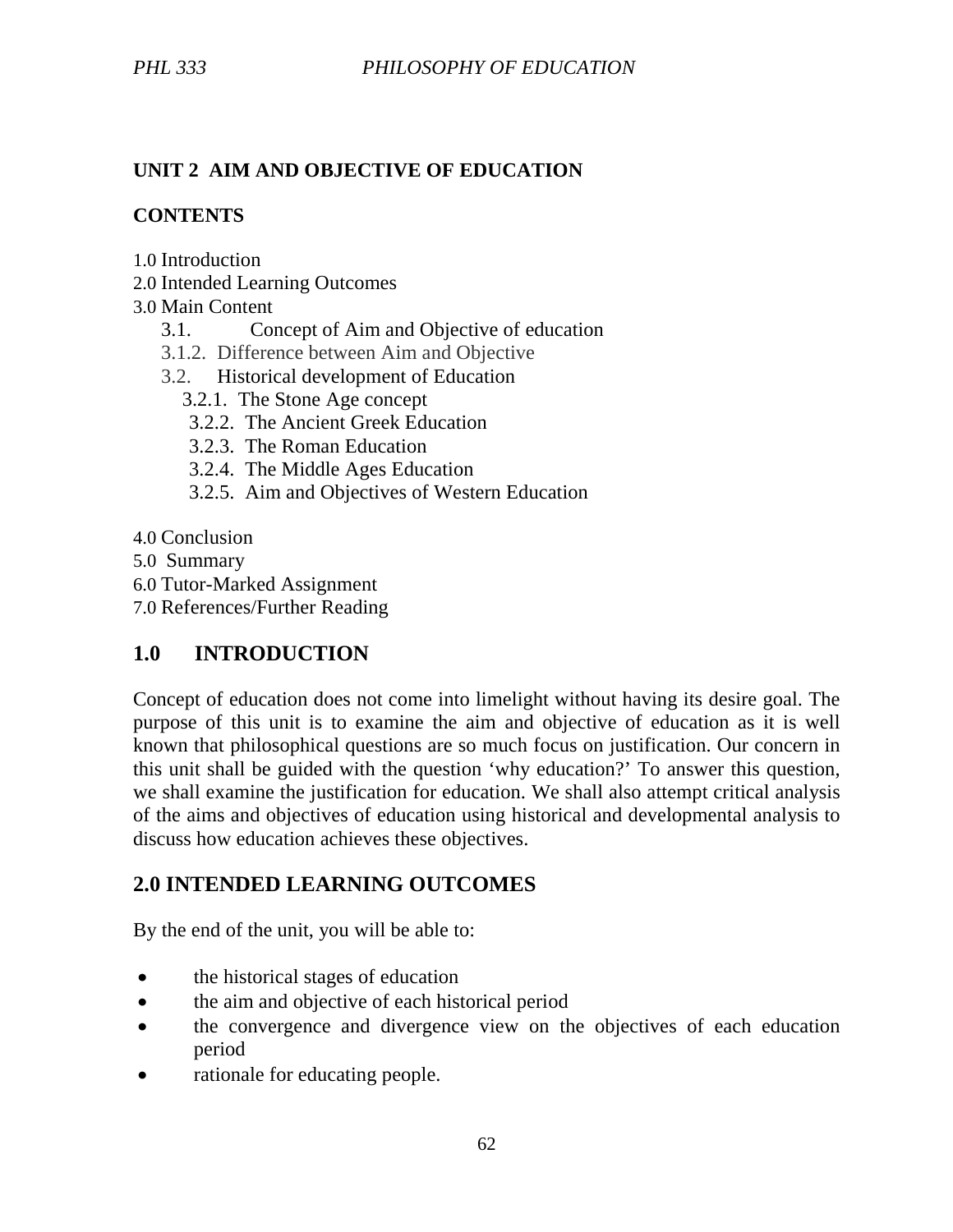## **3.0 MAIN CONTENT 3.1 Aim and Objectives of Education**

Generally speaking, aim and objectives are two separate concepts that are interconnected. In some cases, people use these concepts together with the belief that they both signified same mission. But the truth of the matter is that the two concepts complement each other. While objectives in its simple term means "tense towards an immediate or short-term interest or outcome, the aim on the other hand is a long term or futurist goal". Education is a purposeful activity it started or instituted for a reason, describing education as an activity implies that each aspect of it has some aim that it pursues. This means that there is a close relationship between an activity and its aim. The question that follows is the question on the idea of "aim" how do we define aim as a concept in education.

By 'aim' in this context, we mean a conscious purpose which we set before us, while launching upon any activity. Before man takes any plan, the determination of an aim is essential, that is why Socrates in his aphorism even asserts that "an unexamined life is not worth living". Socrates is of the opinion that when man examine his existence on earth, he will be able to work towards his reason for existence which is his aim for existence. This means that when man do not set aim for himself, his life will lack any sense of initiative and direction. Such life will remain unthinkable. In the same vein, education is also unthinkable without aim. If there are no aims "the educational process would not take place because an aim is a pre-determined goal which inspires the activity of education". Aim in actual sense is its basic directions; "it has a longrange perspective which reflects aspirations and ambition of the entity". In the word of John Dewey (1976: 15), "An aim is a foreseen end that gives direction to an activity or motivates behaviour". Ignorance of right aims destroy or demoralize educational system and this in all cases has effect on the result in the physical, intellectual and moral weaknesses of human society. Therefore, there is a great necessity of aims in education in order to:

- i. Keep the teacher and the taught on the right direction
- ii. Measure our success and failure. It is necessary to assess the outcome
- iii. Provide efficient administration and equipping.

## **3.1.2 Difference between Aim and Objective**

The word aim is often misconstrued with objective, as they talk about what an individual or entity may want to achieve. However, the following points are important as identified by Maheshwari (2019), so far as the difference between aim and objective is concerned: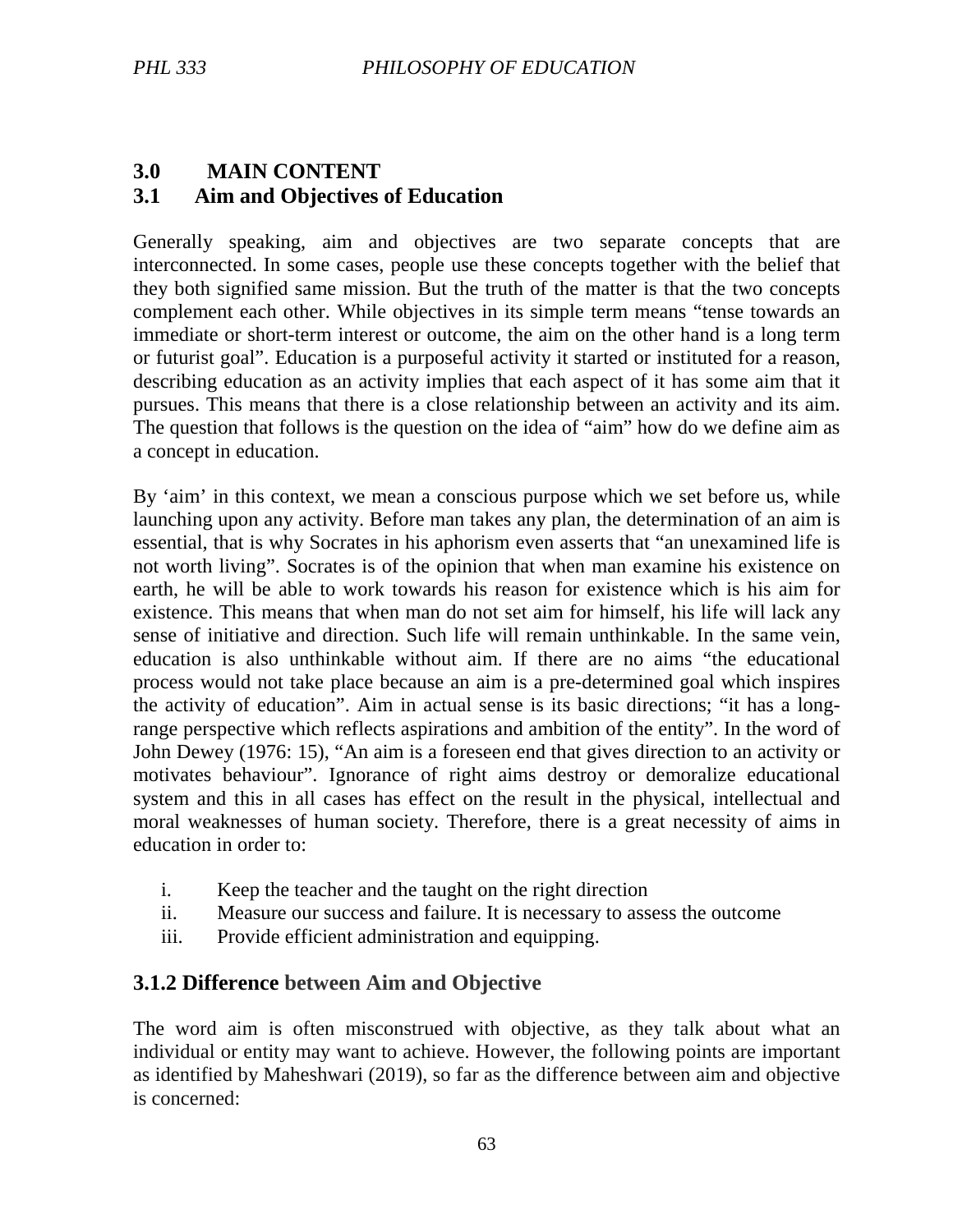- i. The term aim can be described as the ultimate goal, which an individual or the entity strives to achieve. The objective is something a person or entity seeks to achieve, by continuously chasing it.
- ii. The aim of the entity reflects its long-term outcomes while its objectives indicate the short-term targets of the entity. This indicates that Aim is long term statement of purpose that may be achieved over a long period of time, say one or more years. Objectives on the other hand are bound in a short and specified time say one teaching learning period or during teaching learning of one chapter.
- iii. Philosophy provides base to aims, while psychology provides base to objectives.
- iv. Aims are broader in sense. It implies that one may need to state a number of objectives to achieve one aim. In this sense objectives are narrower.
- v. Aims relates with general direction or intent of an individual or institution. Objectives are specific goal of an individual or institution.
- vi. Aim is a foreseen end. Objectives are influenced by aims the aim is related to the mission and purpose whereas objectives are concerned with the achievements.
- vii. Aim answers the question, what is to be achieved? Unlike objective which answers, how it is to be achieved?
- viii. Aims are not time bound, i.e., there is no time frame within which the aim of the entity must be achieved as it is hard to say accurately, how much time it will take to achieve. On the other hand, objectives are always accompanied with a time frame, within which it must be achieved.
- ix. The most important difference between these two is on measurability. Aims may or may not be easily observable and measurable. (Maheshwari 2019).

## **3.2 Historical Development in Education**

Having examined different perceptions on the concept of education in our previous unit as background to the concept, it will be more rational if will consider the genesis and the nature of education, this will help your understanding of the subject matter. It is important for you to know that since the first era of human society to modernism, postmodernism and metamodernism in contemporary societies, human thought centered on a particular thought and the form of education considered differs. Therefore, a thematic study of the origin of education as an academic field will make you to understand and identify the aims and objective of education from one epoch to the other.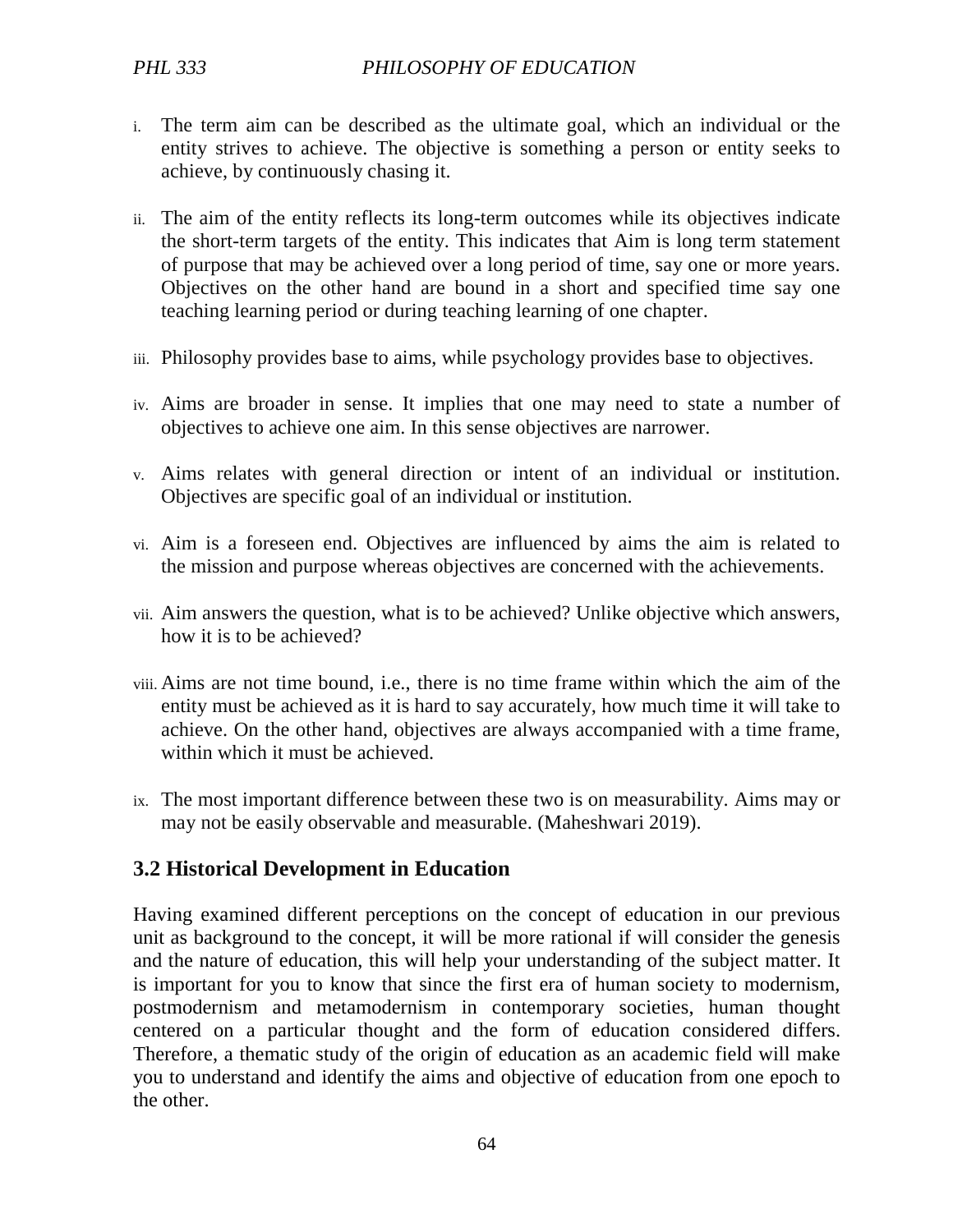### **3.2.1. The Stone Age concept**

The beginning of education can be traced to the Stone Age era. This period the early man had discovered how to express himself in terms of drawing, model and symbols before he developed speech as a means of communication and used words to help in thinking. According to the archeologists' discovery in France and Spain, the early man lives in a cave, and there were remarkable cave drawings of wild animals. The early man was able to do a lot with their hand before he could write or make articulate speech. Thus, the Stone Age was era of pictures and symbol as instrument of education. We can follow the use of pictorial, model and symbolical language in a readily accessible way in the Old Testament of the Bible.

More so, early man started the dance drama depicting the movement of different animals in the bush, which the early man displays during their ceremonies. While the masquerades are fond of wearing masks depicting the spirits and heavenly beings during ritual, counting on the other hand was done with the aid of twigs, pebbles, sticks etc. we can then affirm that education in the Stone Age aims towards familiarisation of man and his mind to things of nature. During this period reading was done only through picture. Thus, education in the period of Stone Age is through simulation which deals with training of the mind.

## **3.2.2. The Ancient Greek Education**

The form of education in the ancient Greek period was divided into two parts; these are Spartan education and the Athenian education. These two parts of Ancient Greek have divergence opinion in relation to education. We must remind ourselves that the origin of philosophy is from this Greek city state. You must also note that while the Spartan education was authoritarian in nature and it is directed towards physical development, the form of education in Athenian on the other hand was democratic in nature and it was centered on mental development of the child.

The purpose of education in Sparta was to produce and maintain a powerful army. This is one of the reasons that Spartans education teaches us to learn one thing and learn it really well. That is exactly how they became such great warriors. Till this day, the famous city-state of Ancient Greece is well-known for their crafting some of the greatest warriors we have ever known. Among the prominent member of this school is the man called **Leonidas** (540-480 BC), the legendary king of Sparta, His name meant either *the son of a lion* or *like a lion*.

Sparta boys entered military school when they were about six years old. They learned how to read and write, but those skills were not considered very important except for messages. Military school was tough, on purpose. Because the Spartan government wanted Spartans to be tough and strong, they weren't given enough food or clothing,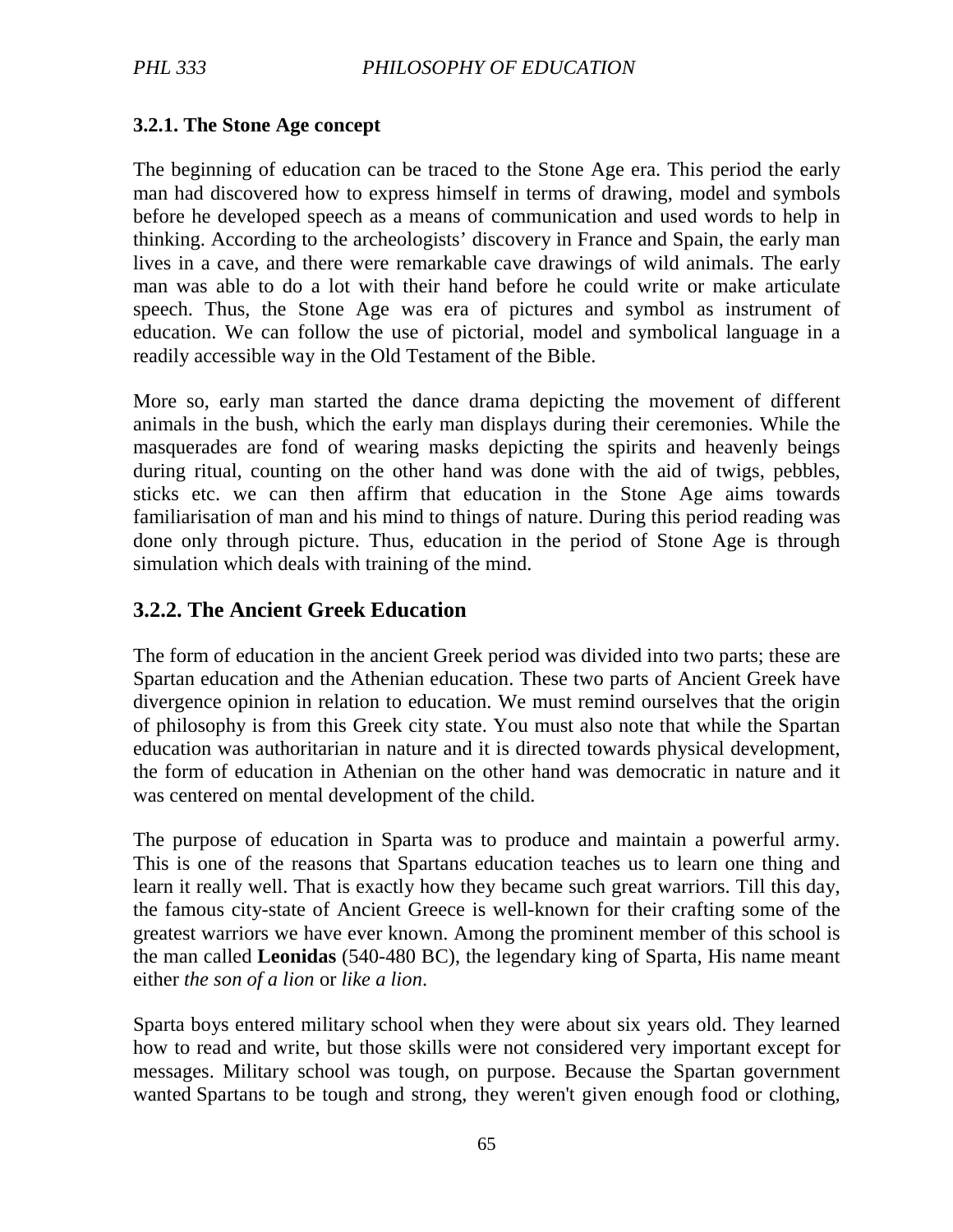so they were encouraged to steal, but if they were caught, they were beaten. That was the Spartan way: Lie, cheat, steal, and get away with it, or else be killed or punished. The boys were often hungry and often beaten. These skills could save their life someday. Nearly everything in the Spartan educational system was about war and battle. While the Spartan girls went to school to learn to be warriors, their school was not as brutal, but all girls in ancient Sparta could wrestle and fist fight and handle a weapon. They were taught how to kill. The Spartans believed that strong women produced strong babies. Besides, the women might have to defend the city if the men were away at war.

One of the most interesting characteristics of the Spartans is that they weren't particularly interested in riches. They felt that a rich and flashy lifestyle didn't necessarily lead to a good life. If the luxury offered some kind of utility, then they would admire and accept it. If not, they often opted for an austere lifestyle. What we can learn from the Spartans is to be a little more determined through to the finish line in pursuit of goals.

#### **Education in Athenian City State**

In the Athenian Greek city-states, the purpose of education was to produce a good citizen which is the opposite of what was going on in Spartan. Athens was the main educational, intellectual and cultural centre of Ancient Greece. The main purpose of education in Ancient Athens was to make citizens trained in the arts, and to prepare them for both peace and war. It was aimed at the cultivation of the students' physical, mental, and moral qualities. Children were trained in music, art, literature, science, math, and politics. In Athens, for example, boys were taught at home until they were about six years old. Then boys went to school, where they learned to read and write. They learned to play a musical instrument, usually the flute or the lyre. They learned the poetry of Homer. They learned how to debate and how to give a persuasive speech. They studied science and math. After high school, they attended military school, where they learned to be good warriors. Boys did not graduate from all the schooling they were required to take until they were about 20 years old. But Greek girls did not go to school. They were taught at home by their mothers. If their mother could read and write, they taught their girls how to do the same, as well as teaching them how to cook and sew and run a household. The objective was to prepare girls for being a stay-athome mum, to look after and educate their children just as they had been educated.

## **3.2.3. The Roman Education**

The idea of education in Rome was purely traditional. This traditional form of educational is also known as informal form of education. It is a form of education that existed before the advent of colonial master. As a matter of fact, this form of education was never organized hence the British called it in all sort of name: they called it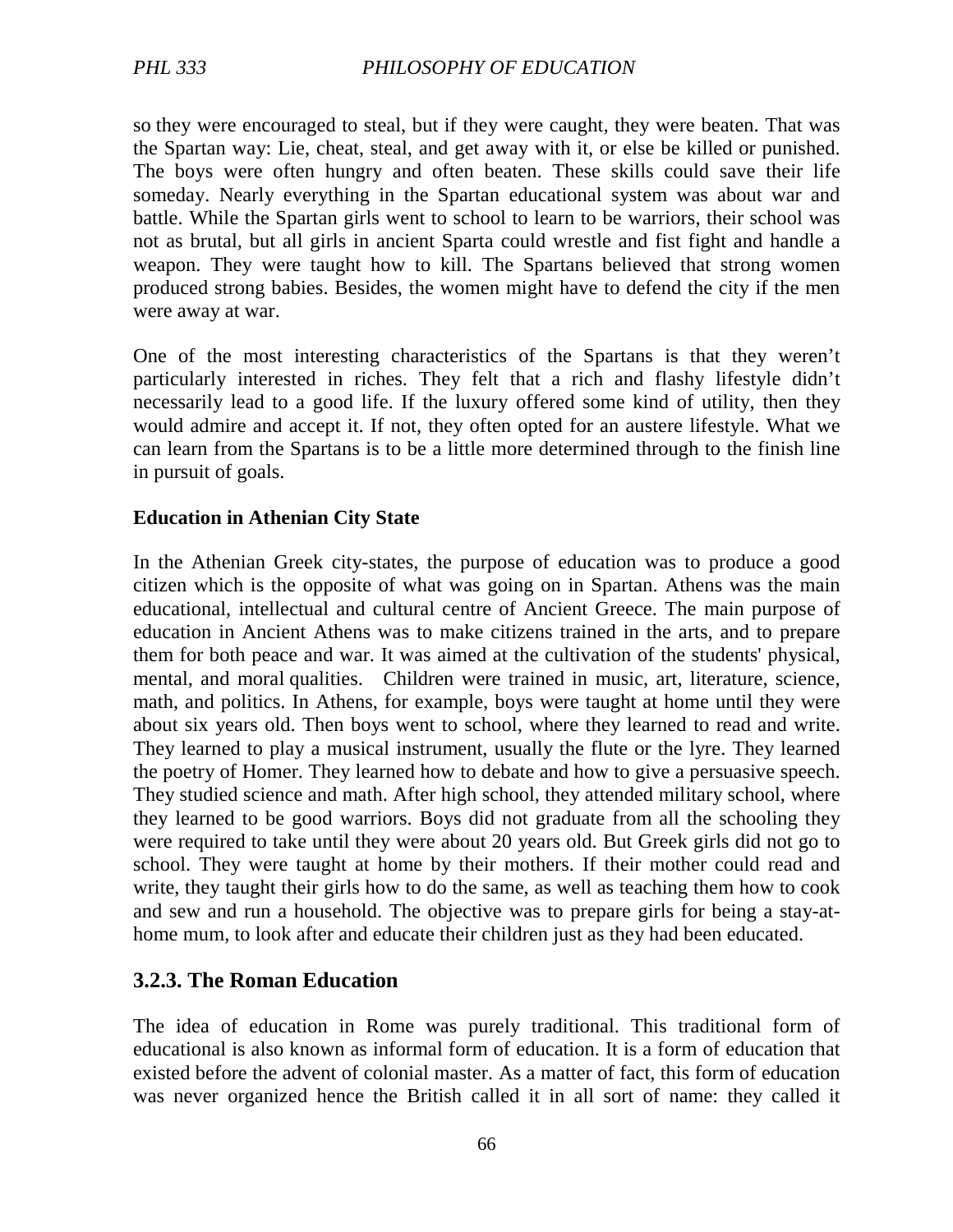primitive education, barbaric, informal etc. we described this traditional system of education as traditional because it relied solely on oral tradition of passing on information or facts from one generation to another. It is also based on parental influence that is, parents were the teachers and homes were the schools. However, in the ancient Roman education, it had in its curriculum the laws of the land, religion and morality. These three things were greatly considered in their traditional education.

The Romans were strong believers in corporal punishment. One popular saying was: "A man who has not been flogged is not trained." (Taiwo, 1980). The main form of punishment was being hit with a leather whip. Terence in his view disagreed with this approach and argued: "The man who keeps to the path of duty through fear of punishment will be honest just as long as he thinks he'll be found out. If he thinks' he can get away with something undetected, then he'll be back to his tricks. But the man who is attached to you by affection is anxious to treat you as you treat him, whether you're there or not. A man who can't do this should admit that he cannot control children." (Maheshwari 2019). Thus, as the head of the family, father is held in high esteem in ancient Rome and therefore had a great role to play in educating the child. According to Barclay (1959), the father had the power of life and death of the child, and indeed when a child was born, it was laid at the feet of the father. In most cases, boys in the Ancient Rome followed the vocations of their father while in rich families boys went to important functions, including state affairs with their father, through this the boy learns and started to take interest in and indeed learn the affairs of the state. The following are what you can deduced as the goals of the Romans form of education that is to prepare the young generation to:

- i. Take over after their parents.
- ii. Education was primarily (but not only) for the male members of the upper classes, the Elite.

In Ancient Rome, education was focused on the 3 R's: reading, 'writing, and rhetoric. They had to study languages (Latin and Greek), history and philosophy. Schools existed, but wealthy Romans would often have private tutors or pedagogues, who were usually Greek, for their sons. They would also learn the Greek Language, if they had any sense, and many would travel to Greece to continue their studies in Rhetoric there. The lesson from this is that education in Ancient Rome directed towards the harmonisation of body, art and soul.

## **3.2.4. The Middle Ages Education**

The middle age education can be described as the period around 500AD to 1500AD.What dominated the teaching of the early ages was an element of the believers' authoritarianism. During the early period, knowledge was preserved by the monasteries; and although the monks did little more than copy Greek and Latin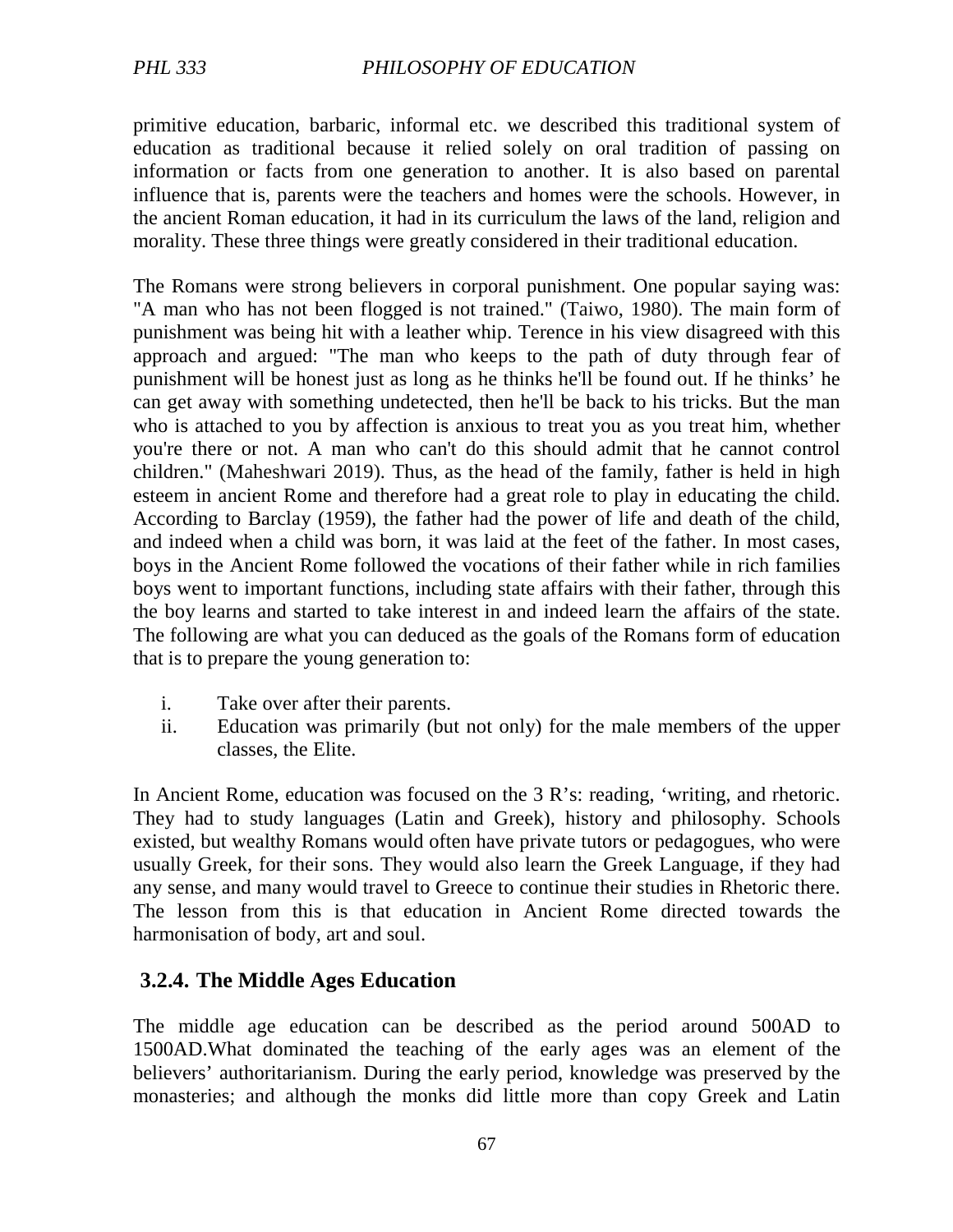manuscripts and especially of the church fathers, they educated the few people who were privileged to be close to them. The believed that monkhood could be the education model was at the fore front of this period, Asceticism, assiduous reading of religious literature, eliminating addiction to the worldly goods, self-control of desire, thought and actions were the crucial human virtues that were inherited by the middle age education.

The art of educating the people during the Middle Ages was generally done by the Churches. A large number of Cathedrals were involved in educating young boys. They were provided free education in the usual educational institutions. But when it comes to educating the girls, they were taught only basic reading and writing at home only. Some of the most popular subjects taught to the students are Liberal Arts, Latin, Grammar, Logic, Rhetoric, Astronomy, Philosophy, and Mathematics. Monks, priests, and bishops of all religions took up the task of teaching and imparting education and its pattern was mainly religious.

During that time, there were no modern pen and papers to write as seen in today's education system. Students and Scholars used a bone or ivory for writing their notes on tablets made up of wood. These tablets were coated with green and black wax. The teachers and propagators of education have first written books. In those times, parchments were used as papers. These parchments were made up of animal hides which were dried before making the parchments. Moreover, a special type of ink was used to write, these inks perfectly set on the parchments which was made from animal hides. During those times, Quill pens were used to write and this is generally made up of bird's feathers.

The education system in the Middle Ages led to the introduction of Algebra and Decimal Number System. During this time, there was also the introduction of Classic Poetry and translation of books from other cultures of the world. This led to the people's quest to get more knowledge, and more and more people from all stages of life wanted to get themselves educated. Education was so much popular in the Middle Ages that some of the world's best invention was made during the time. Also, a large number of medical books and trade books also came into existence during the period. Furthermore, Bishops, Monks, and Priests were the main educators during the time. They prefer to educate the upper-class students while the lower-class students were rarely educated. This was because the entire society was based upon the feudal system of society. Most of the lower-class people and peasant work for the upper-class people for their living, they even engage their young children at work and this proves that at Middle Ages education was also meant for the upper-class students and the children belonging to the peasant class were unable to reap the benefits of education. Moreover, during that period, it is advantageous to have education only for the ruling class, since they were able to rule over the lower-class people. The educational institutions kept the poor class people away from having education so that they get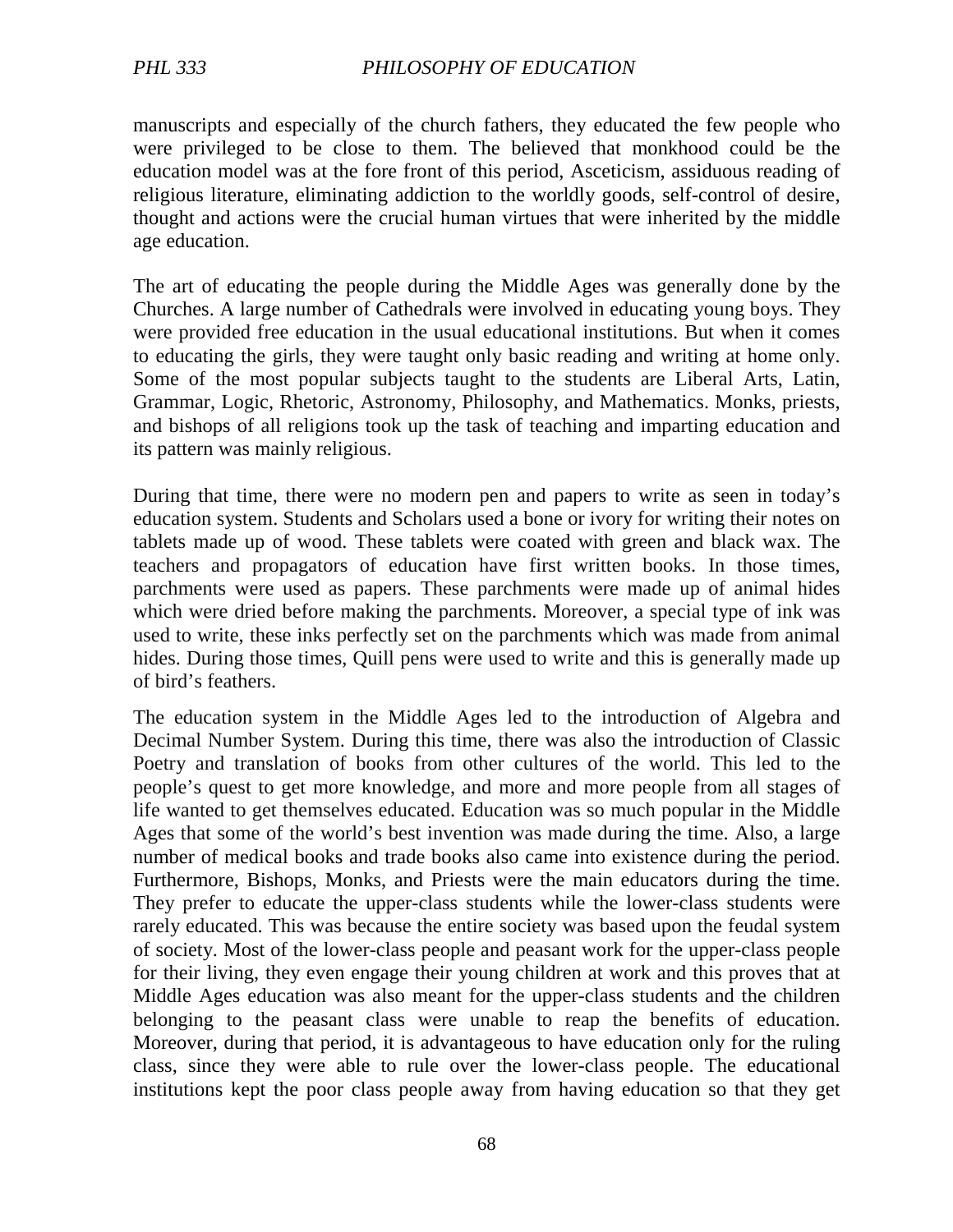subdued by the ruling class people. Moreover, the tuition fees charged for education were very high and it was impossible for the poor class people to even afford it. As a whole, the education system of the Middle Ages was meant to keep the poor class people uneducated and poorer.

Educating people during the Middle Ages was quite a tough task because during the time of wars and battles, the classes were disturbed in monasteries, churches and thus studies were stopped during a particular period of time.

## **3.2.5. Aim and Objectives of Western Education**

For quite some years now, western education is ranked to be the best system of education. Its value and impact can be seeing in all part of the world till this present period. It is regarded as western education because it is an educational system that is derived from the west, which now finds its way to all parts of the universe. Education, according to western thought "is a deliberate and organized activity through which the physical, intellectual, aesthetic, moral and spiritual potentialities of the child are developed, both in the individual as an individual being and also as a member of society so that he may lead the fullest and richest life possible in this world and finally attain his ultimate end in the world to come". Western education aims towards "replacement of primitive African style of learning with modern methods, while that of African emphasis on oral tradition". It emphasises formal method of classroom education for all and sundry and is based on communication in writing, reading and numeric. According to Okafor (1988):

> The call for modern educational aims which must be adequately comprehensive in scope, as well as relevant to the live and aspirations of those whom the school purports to educate becomes precious stone clear (p.122).

However, the history of western education in Nigeria was traceable to Portuguese traders who came to Benin in the early part of the  $15<sup>th</sup>$  century. The early Portuguese taught the children of the Oba of Benin then, but the form of education given aim towards promoting their religion along trade with the people. It was noted that while the early missionaries were attempting to increase introduction of education through evangelical activities, the chiefs most especially around Calabar only want their children to be taught measurement and trading. Within the period of the Portuguese, it must be clearly stated that no meaningful development of western education which was not accepted took root until late  $18<sup>th</sup>$  and  $19<sup>th</sup>$  centuries. However, the history of meaningful western education in Nigeria is traceable to the activities of Christian's missionaries which started around 1842. This was established by different educationist among which include: Taiwo, (1980), Adesina (1988), Fajana (1978), and Fafunwa (1974).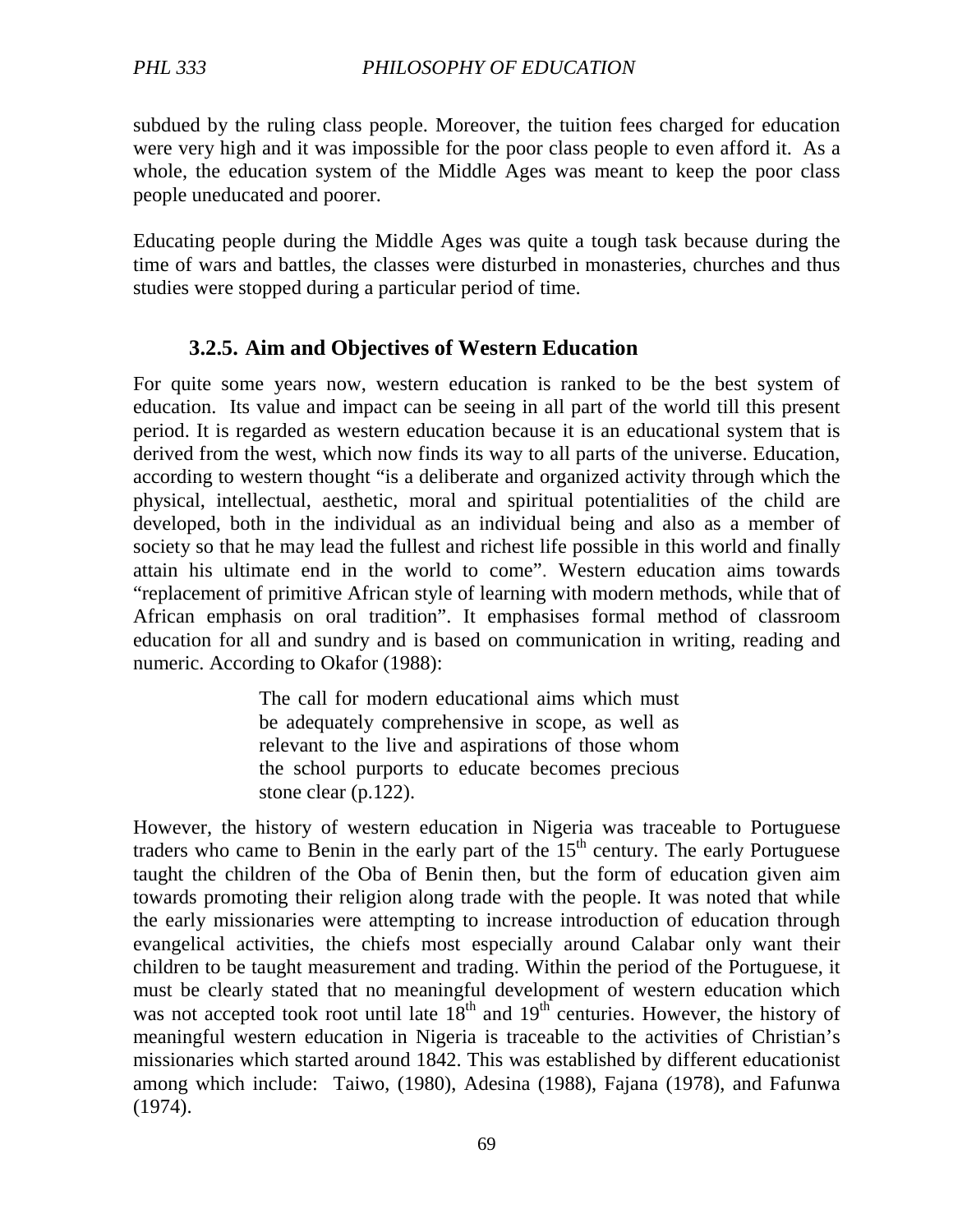The development in Nigeria was highly motivated through the missionaries such as Catholic mission society, church missionary society and Christian missionary society. Fafunwa (1974) affirms that each denomination emphasised its own importance and spread no pain at proving that one denomination was better than the other. The objective of the early missionaries was to covert people to Christianity, but notice that it will be impossible except through formal educational process that will encourage reading and writing. Upon that is the building of mission schools was conceived alongside with the objectives.

To a larger extent, according to Taiwo, (1980), western education has outstanding positive effects in Nigeria educational system among which include:

- i. **Independence**. Quality education helped Nigerians obtain independence from their colonial masters. Our ancestors had to gather enough knowledge before they realised they could fight for their freedom, and this is how Nigeria became an independent republic. This is a very important achievement.
- ii. **Relationship with other states**. Nigeria has found common grounds with the rest of the world and has received universal recognition due to western education. A good example of this is the literary Nobel Prize won by Wole Soyinka. Nigerians can participate in international competitions and show themselves in positive lights thanks to western education.
- iii. **Enhancement of living standards.** The living conditions of modern Nigerians are indeed much better than those of our ancestors from the pre-colonial era. We are not lagging behind the rest of the world because we can now apply modern solutions in our everyday life issues. For example, the use of modern birth control methods; in the past, families grew very large and this did not always come with a lot of advantages.
- iv.**The development of technology and science**. This helps us develop from primitive standards of life. Various technological developments made it possible to make life more comfortable. Bridges, roads and other objects of modern infrastructure are being built thanks to western education.
- v. **Prospects for the future.** Western education has not yet exhausted its potentials; it holds a lot of things that we can use to improve our future. There is a good chance that over time living conditions will become even better and Nigeria will be as improved as the most developed countries of the world.

## **3.3 Can there be a Universal Aim and objectives of Education**?

Having examined various aim and objectives of education according to different epoch, one fundamental question that philosophy will be interested to ask here is whether there can be only one aim of education will be acceptable to all people for all time. As an answer to this question, we can say that there may not be any possible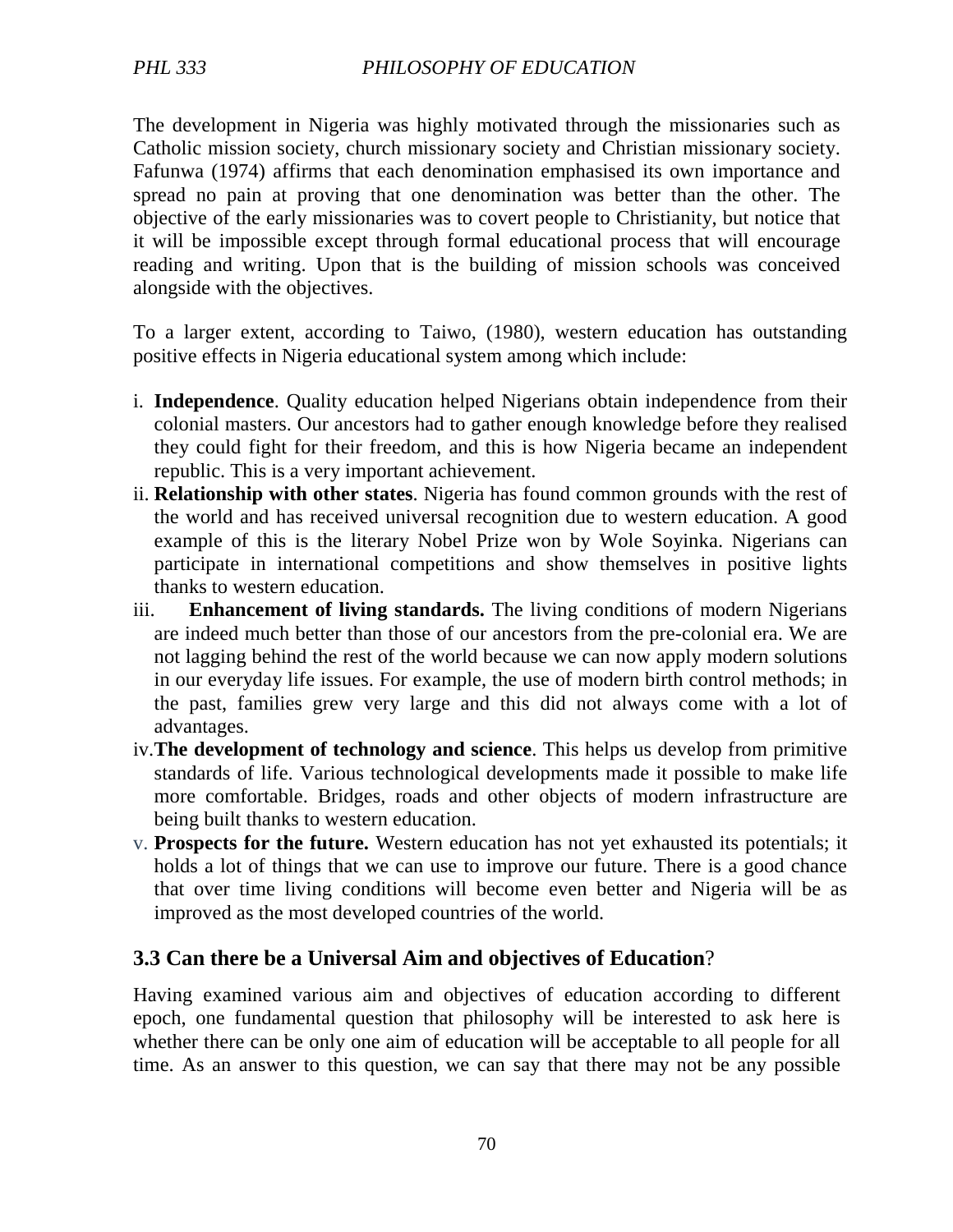universally acceptable aim of education. However, there are certain factors affecting the educational aims that need to be considered. Some of which include:

- There is individual difference in ability, aptitude, needs, and prospects for which educational aims are to be determined accordingly.

- Ideological differences exist with respect to man's life and its work. It builds up different philosophies of life and the aim of education is to be adopted accordingly.

- The socio-economic situation of a country urges people to emerge educational aims differently to solve their problems. Educational aims are socio-economically needbased.

- Political ideology adopted by the government and the principle of people's administration worked out may give their setting of the educational aim. The state is to determine the aim of education accordingly.

Furthermore, man's world of thought and action is greatly influenced by the geographical and topographical situation in which we live and develop. Such a situation can create, sustain, and direct man's way of life and vocation quite differently.

Time is a powerful factor in bringing about changes in educational aim. With the changes in time human values, outlook and need use to change that give effect to changing educational aim.

The above points are the determining factors of what the aims of education could be in any human society. Thus, it is obvious that there can be no universally acceptable aim in education. Aside, man's world of thought and action cannot be guided in the same direction towards a single aim. As a result, many educationists have advocated various types of education for the overall development of an individual.

#### **SELF-ASSESSMENT EXERCISE**

What are the convergence and divergence view between aim and objectives of education?

## **4.0 CONCLUSION**

The concepts of 'aim' in education are not static but dynamic in nature. Changes in time and situation bring about changes in human knowledge, experience, needs, values, and attitudes. New values and attitudes emerge as a consequence, based on a new philosophy of life. Aim and objectives of education from historical development should, therefore, be viewed as the dynamic and progressive concepts in the continuous process of human development.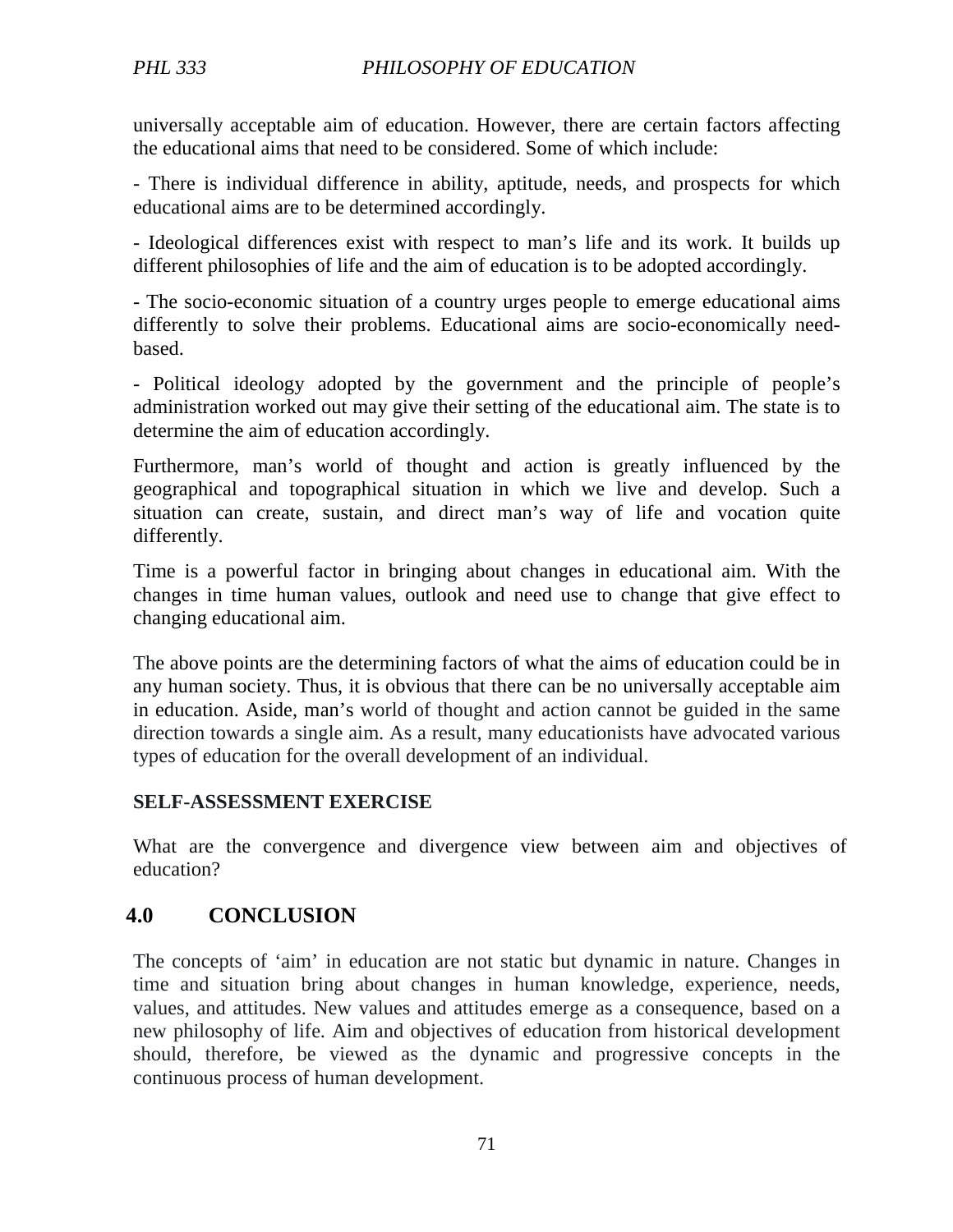## **5.0 SUMMARY**

The unit has so far considered an important issue in education which focuses on the aim and objectives of education. In the unit, we attempted definitions of the two concepts. Historical method was also used to state the objectives of education starting from the Stone Age till the Modern period. We finally conclude the unit with a philosophical question of universality of aim of education, thus the position of impossibility of universality of aim was reached.

#### **6.0 TUTOR-MARKED ASSIGNMENT**

- i. In summary form, discuss the roles of the missionaries toward formal education in Nigeria.
- iii. Is there any similarities and dissimilarities between educations in the Spartan with that of the Athenian?

### **7.0 REFERENCES/FURTHER READING**

Adesina, S. (1988). *The Development of Modern Education in Nigeria,* Ibadan: Heinemann Educational Books Ltd.

Fafunwa, A. (1974). *History of Education in Nigeria,* George Allen & Unwin Ltd, Great Britain.

Maheshwari, V.K. (2019). *Concepts of Aims and Objective of Education*, New York:

Okafor, F. C. (1988). *Philosophy of Education and Third World Perspective*. Enugu: Star publishing Company

Taiwo, C.O. (1980). *The Nigerian Educational System Past, Present and Future,* Lagos: Thomas Nelson nig, Ltd.

www.vkmaheshwari.com/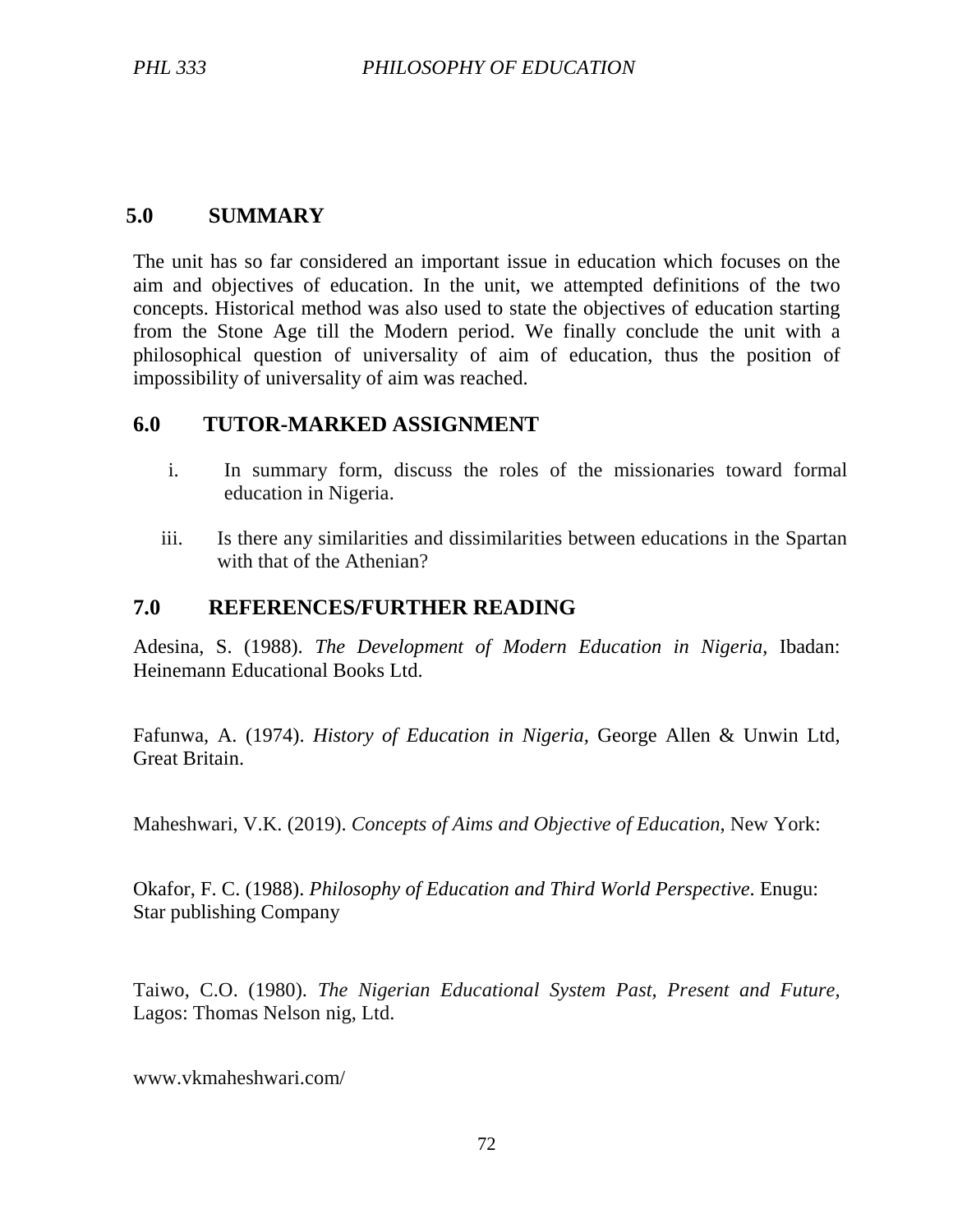https://cactusporpoise.weebly.com/ancient-athens.html

www.spartacus-educational.com

https://www.legit.ng/1133033-western-education-nigeria-advantage-disadvantage.html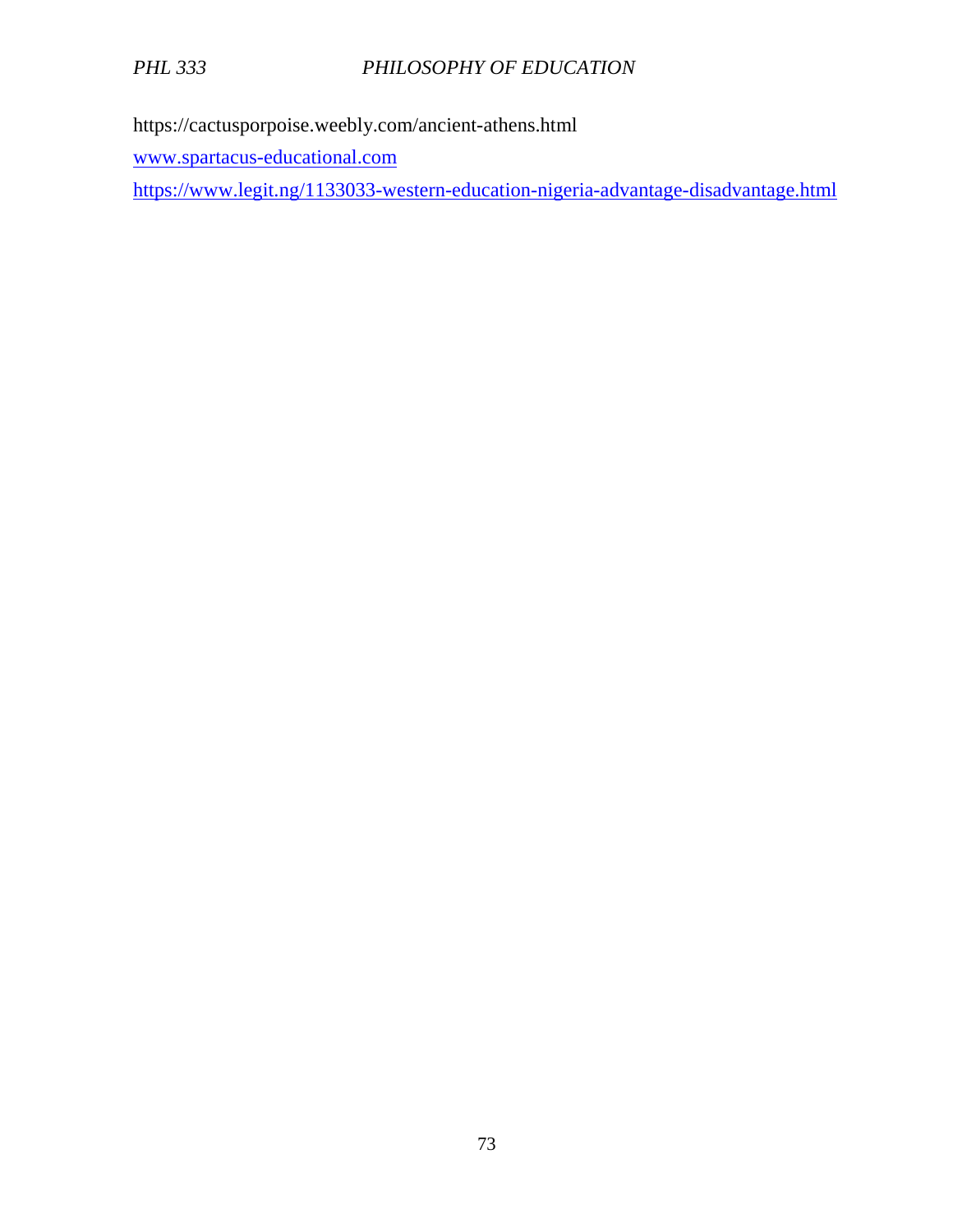# **UNIT 3 THE IDEA OF PHILOSOPHY OF EDUCATION**

### **CONTENTS**

1.0 Introduction

2.0 Intended Learning Outcomes 3.0Main Content 3.1. Idea of Philosophy of education 3.2. Scope of Philosophy of Education 3.3. Relevance of Philosophy of Education 4.0 Conclusion 5.0 Summary 6.0 Tutor-Marked Assignment 7.0 References/Further Reading

# **1.0 INTRODUCTION**

Philosophy and education are two distinct concepts that have been conceptualized in our previous units of this course. These two concepts are so crucial in human intellectual development to the extent that vital issues relating to human understanding of the world and its nature cannot be well treated outside the disciplines; such matters are subjected to these areas of knowledge for evaluation. The synopsis of this is that watertight relationships exist between philosophy and education. There is no doubt saying that education is an indispensable factor in human and societal development, likewise the role of philosophy in human and societal development cannot be undervalued. Philosophy if conceived as an under-labourer field of study as well as second order must attempt a critical examination of issues in education. Our focus in this unit is therefore to critically conceptualize the idea of philosophy of education; as one of the sub-branches of philosophy and also examine the relevance of philosophy to education and some of the issues and challenges relating to philosophy of education.

# **2.0INTENDED LEARNING OUTCOMES**

By the end of this unit, you will be able to:

- distinguish between general perceptions of what philosophy of education is from technical view of philosophy of education
- discuss the scope of philosophy of education
- highlight the importance of philosophy of education to our concrete life
- explain reason(s) for the studying of philosophy of education.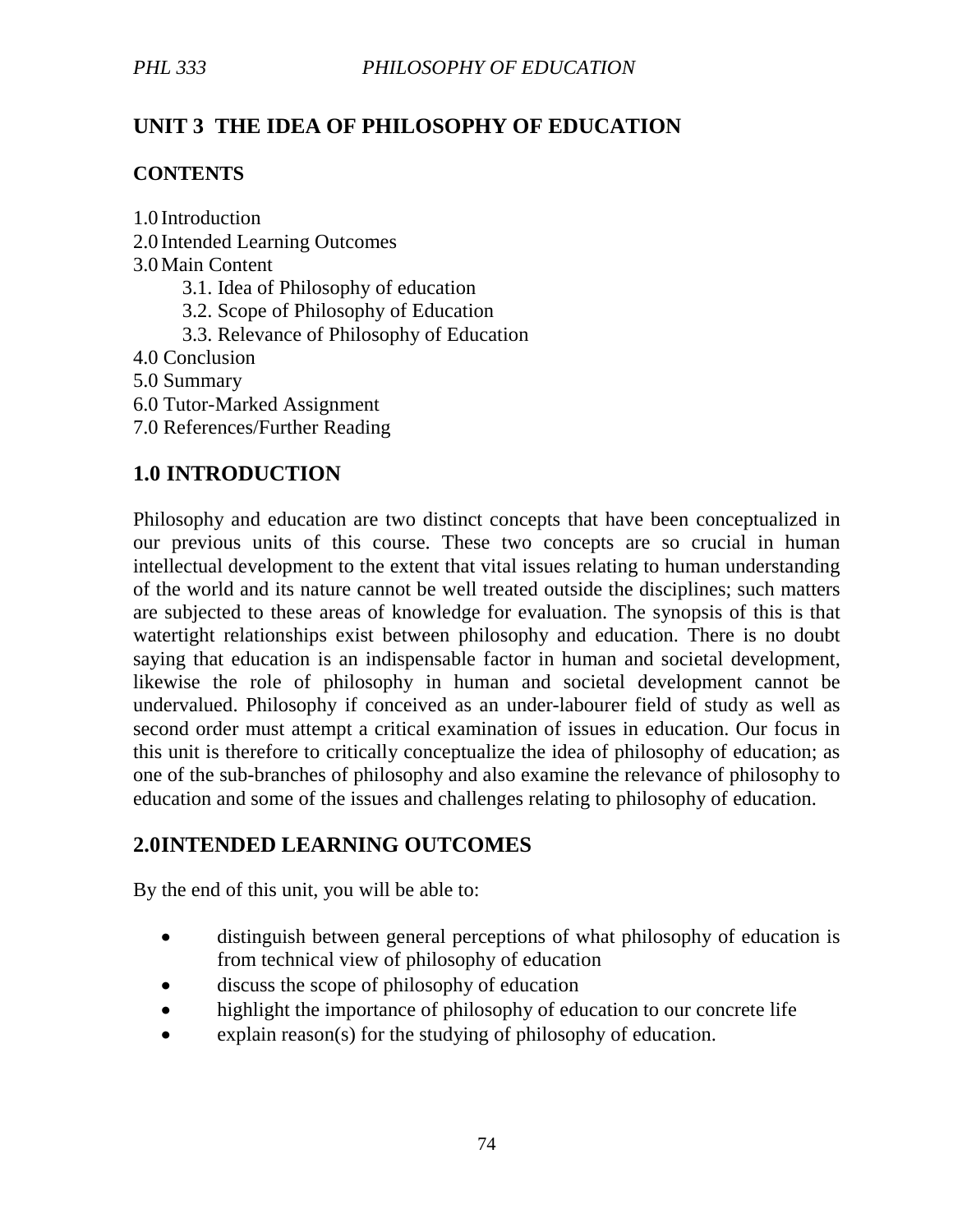# **3.0 MAIN CONTENTS**

## **3.1 Idea of Philosophy of Education**

Whenever the concept philosophy of education is mentioned, two interpretations come to mind; just like the concept of philosophy itself. It is a field of study that can be conceived from two different perspectives. Although, philosophy of education is connected with general philosophy partly by its purposes, it is still more connected more directly with philosophy by its methods. In the first instance, philosophy of education was traditionally developed by philosophers like: Aristotle, Augustine, and John Locke, which reflects as part of their philosophical systems, in the context of their ethical theories.

Philosophy of education can be viewed from general notion which is other wised refer to as common view of philosophy of education. According to Adesina (1988) philosophy of education is regarded as the common-sense notion of what education ought to be. It refers to the personal view or attitude concerning the ideal education. It could also refer to the preferred slogans concerning education such as 'education for self-reliance, education for gender equity' etc. In a school setting, it refers to the school motto, in most cases; these philosophies are varied, vague and are not based on systematic thought of what type of man they want to produce. It could even be referring to as Education commission reports contain general philosophical perspectives about education. This implies that philosophy of education from the commonsense perspective varies and could refer to various principles guiding the establishment of a place (Fafunwa1974). Thus, we hear some people say that philosophy of education of this establishment is that one must greet every passer-by with the word "God bless you" or "Bless you" this means the slogan of their education. It is even common for some teachers or head of some schools to explain the motto of their school as their philosophy of education; thus, we see or hear some expression like: "*for the truth and knowledge", "for academic development and character training"* and so on. All these view fall short of idea of philosophy of education as an embody parts of philosophy. The above expression can be categorized as vague conception of philosophy of education, because they are not based on systematic thought. The common-sense conception on philosophy of education even explains why some people recite the five national policy of education each time the question of philosophy of education of Nigeria is asked.

# **3.1.2. Technical Conception of Philosophy of Education**

The other conception of philosophy of education is that aspect which is technical in nature. It is the aspect of philosophy that "focuses on the application of philosophical analysis in educational thinking and practice". That is philosophy of education serves as "a method of identifying educational problems and a source of suggestions from established relevant branches of philosophy on how to solve these problems". We can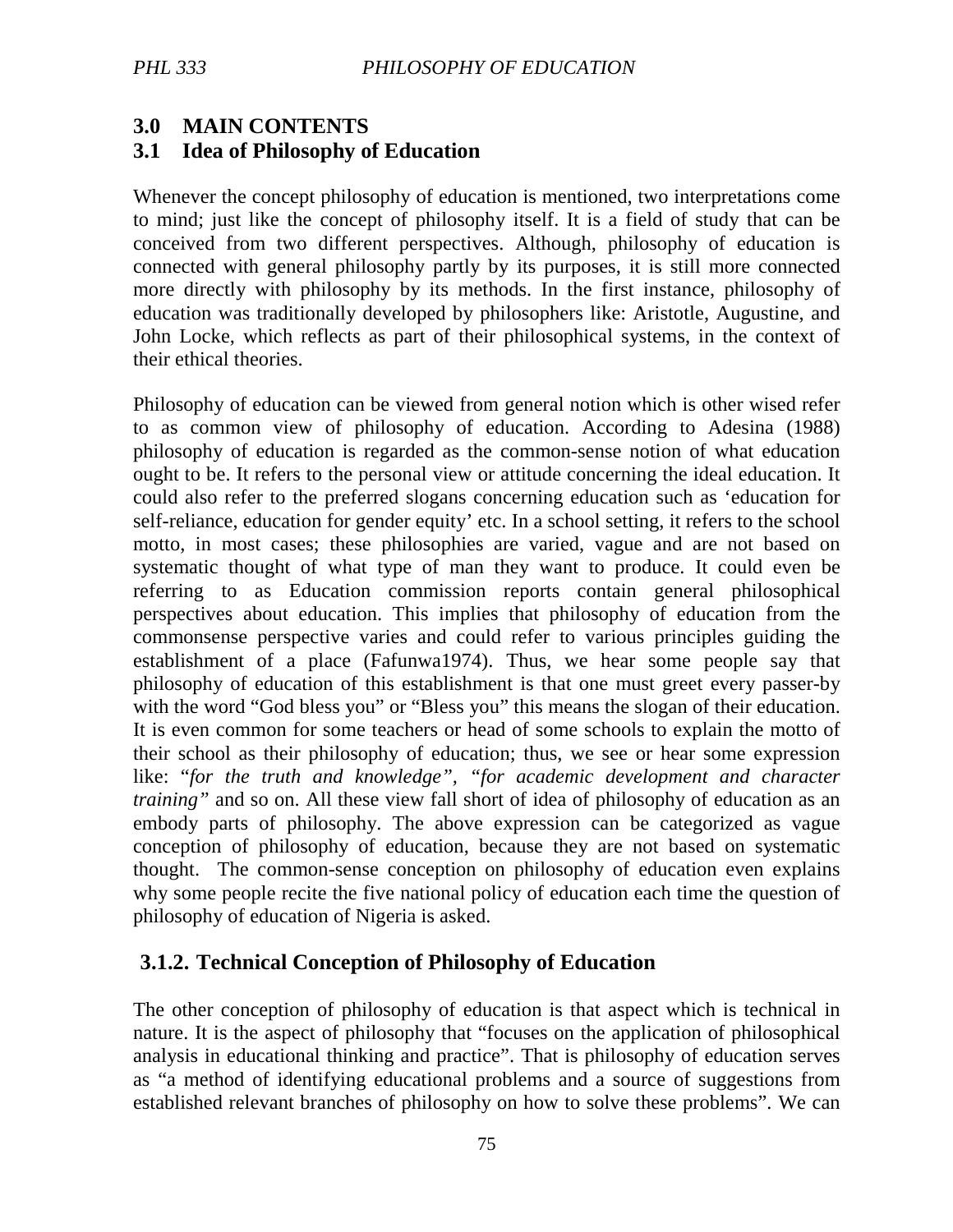also describe Technical or professional philosophy of education as "the aspect that refers to the thorough and in-depth reflection on education". This is done by making use of philosophical methods, tools and techniques in investigating problems of formal schooling. In this case, 'the process' as well as 'the product' amounts to philosophy of education. This means that the process of asking questions and criticizing issues in education as well as development of a clear statement of a positive and more rational alternative in education comprises of philosophy of education.

Technical philosophy of education is an integral part of formal philosophy. It is "the exclusive domain of professional philosophers and of academic scholars concerned with the study of education". It is basically/largely Western in orientation attributed to Western philosophers and educationists such as Comenius, Locke, Rousseau, Pestalozzi, Dewey, etc. Philosophers of education, then, are concerned with a scrutiny of what is said about education by those who practice it and by those who theorize about it.

John Dewey (1976), once said that since education is the process of forming fundamental dispositions toward nature and our fellow human beings, philosophy may even be defined as the most general theory of education. Here Dewey was thinking that philosophy is the most general normative theory of education According to John Dewey in his view, he stresses the central position of educational study and its importance in philosophy thus:

> If we are willing to conceive education as a process of forming fundamental intellectual and emotional dispositions toward nature and fellow men; philosophy may even be defined as the general theory of education. This shows that philosophy and education intimately linked. Philosophy of education as a distinct branch of mainstream philosophy has undergone considerable modifications and developments. Modern philosophy of education combines the analytical approach with more traditional philosophical concerns in education (Dewey1976).

This implies that looking at the concept of philosophy of education from the technical view, it is an attempt to provide thorough and hard looks at the educational system. In his opinion Akinpelu (1981) maintains that both the process of analysis and reflection are what the professional mean by philosophy of education.

In philosophy of education, typical philosophical questions on education are raised. Such questions include the following among many others: what is education? What is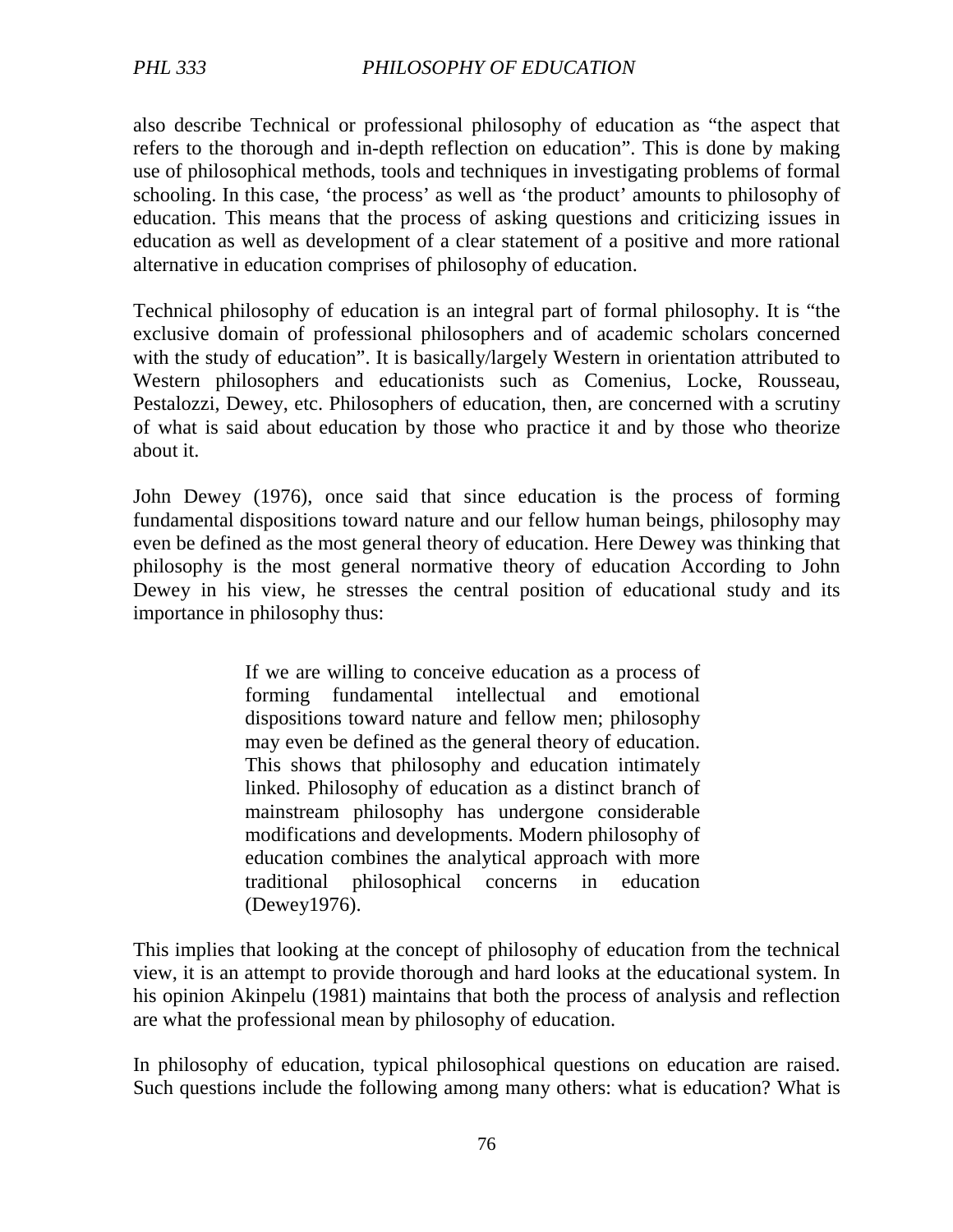the quality of education? Can we have both quality and quantity in education? Should all students learn the same thing? What standards should schools strive to achieve? Should education be: for all people or for some? Is education for intellectual development or for specific skills? Is education for religious or secular aims or for both? What should be the goal of education, for an end in itself or as a means to an end? Is education meant for training of the mind or for applying the mind? How do we determine an educated person?

Philosophy of education is essentially a method of approaching educational experience rather than a body of conclusions. It is the specific method which makes it philosophical. Philosophical method is critical, comprehensive and synthetic. In summary, philosophy of education is a philosophical process of solving educational problems through the use of philosophical method, from a philosophical attitude to arrive at philosophical conclusions and results. Thus, it aims at achieving general as well as comprehensive results.

## **3.1.3. Why Study Philosophy of Education**

Philosophy of education is worth studying like philosophy in the sense that it is a sub branches of philosophy that attempts to expose human intellect to some basic fact that man takes for granted. Among other importance of this field of study include:

- i. It helps educator to develop the ability to think clearly and link education to humanity and society
- ii. Philosophy does not provide all answers but a means of enquiry and see beyond ourselves.
- iii. It helps teachers analyse problems and seek alternatives solutions to them.
- iv. Studying philosophy of education enables teachers recognize the philosophical perspectives of educational theories and practice according to the changing society.
- v. Knowing how to ask and interpret philosophical questions helps teachers build their educational philosophies and defend their philosophical views.
- vi. Philosophy frees the teacher's imagination and controls his intellect to apply his mind systematically to issues of education that have been clarified and refined. He will become an effective teacher.
- vii. Personal educational philosophies and schools of philosophy help teachers plan goals, curricular focus and perceived roles.

We can see from the above points that philosophy of education is a rational enquiry field of study in which philosophical methods are applied to educational matters and related problems in coherent, systematic and consistent way. It is a branch in philosophy that tries to examine the relevance of different schools of philosophy such as realism, idealism, pragmatism, naturalism and others to education.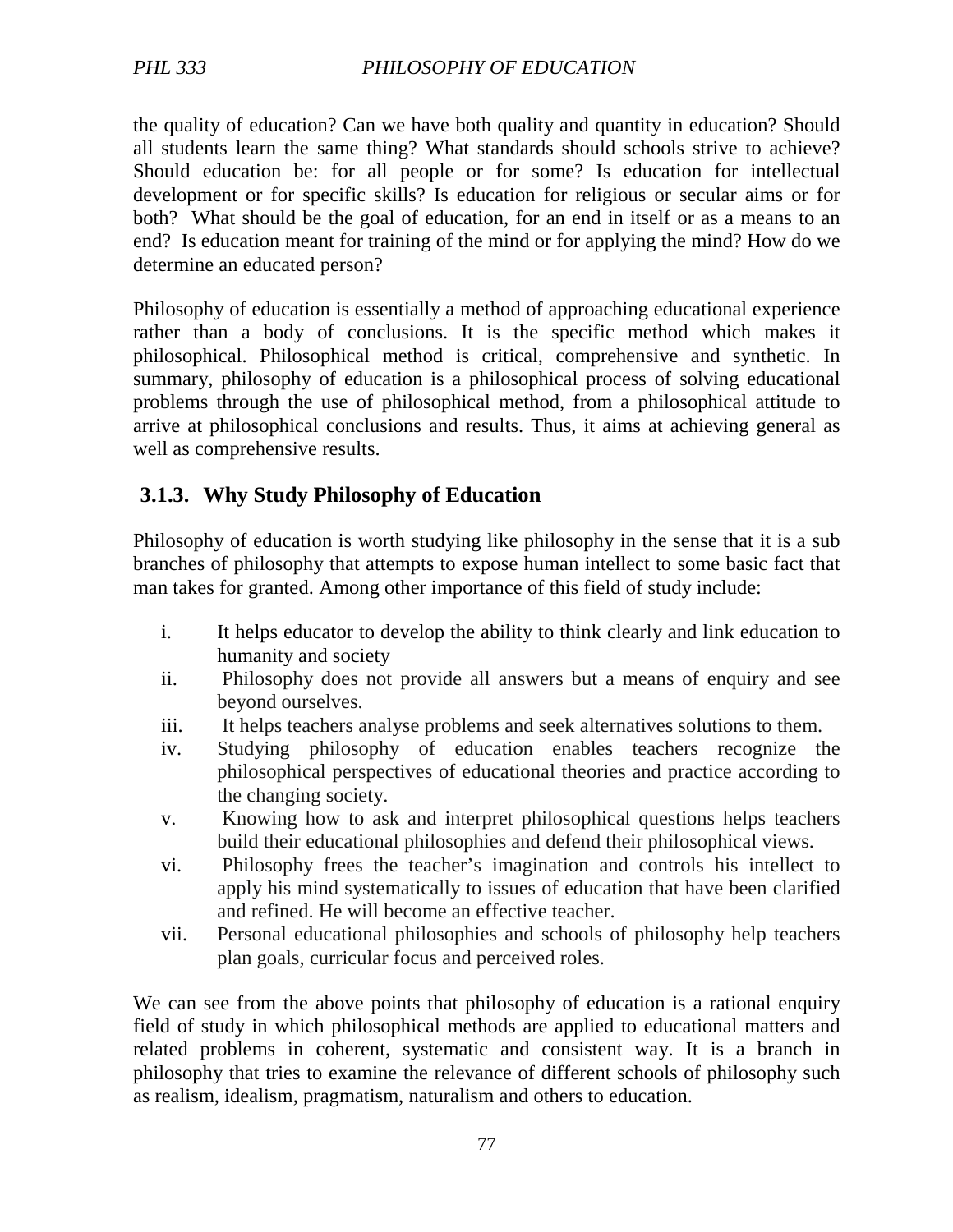# **3.2. Scope of Philosophy of Education**

The scope of philosophy of education is confined to the field of education. It is concerned with the problems of education among which include:

#### a] **Aims and Ideals of Education**

 Philosophy Education critically evaluates the different aims and ideals of education. Just as it was discussed in our previous units, the aim and objectives of education is historically derived. These aims and ideals have been propagated by various philosophers at different times. They are character building, human making, harmonious human development, preparation for adult life, development of citizenship, utilisation of leisure, training for civic life, training for international living, achieving social and national integration, scientific and technological development, education for all, equalizing educational opportunities, strengthening democratic political order and human source development, etc. These and other aims of education presented by educational thinkers at different times and climes are scrutinized and evaluated. Thus, philosophy of education critically evaluates different aims and ideals of education to arrive at.

#### b] **Interpretation of Human Nature**

A philosophical analysis of human nature is a of the synthesis of the facts borrowed from all the human science with the values discussed in different normative, sciences. The philosophical picture, therefore, is broader as compared to the picture of man drawn by biology, sociology, psychology, economics and anthropology and other human science.

#### c) **Educational Values**

Value is typically a philosophical subject since it is more abstract, integral and universal. Philosophy of education not only critically evaluates the values but also systematizes them in a hierarchical order. Educational values are' determined by philosophical values. Educational values propagated by different philosophers have been derived from individual philosophers' own world, view and their outlook on the purpose of human life. Therefore, an examination of the world views, outlook, and beliefs is the specific function of philosophy of education and it is necessary for the analysis of the values.

#### d] **Theory of Knowledge**

 Education is related to knowledge. It is determined by the source, limits, criteria and means of acquiring knowledge. The discussion of all these falls within the jurisdiction of epistemology, one of the branches of philosophy, therefore, an important area of the functions of philosophy of education is related to theory of knowledge.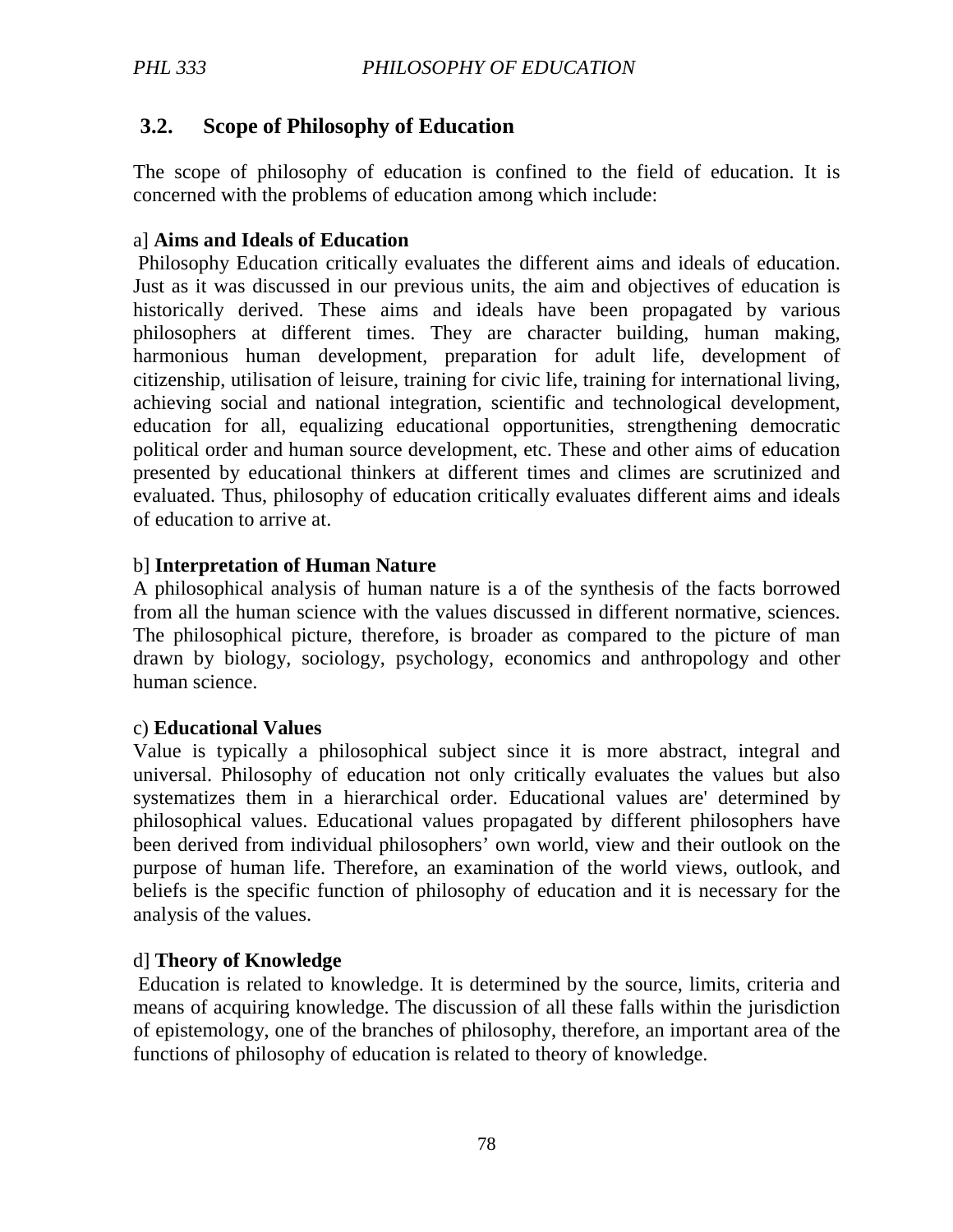e] **Education, national life and the various components of the system of education** One of the most important contributions of the philosophy of education to the cause of education is the provision of criteria for deciding the relationship between, the state and education, economic system and education, curriculum, school organisation and management, discipline etc. These problems have led to the evaluation of different philosophies of education. The criteria of judgment everywhere are determined by philosophy; therefore, philosophy of education provides the criteria for critical evaluation and judgment in these fields.

## **3.3. Relevance of Philosophy of Education**

Philosophy of education as we have discussed earlier is fundamental to educational practice in human society. Some of its values or relevance are discussed below:

## i. **Determining the Aims of Education**

Philosophy of education provides original ideas regarding all aspects of education particularly educational aims and policies. It is said that "educational philosophy gives different views, but this situation is not harmful, rather it helps in providing education according to the need of society". The difference in the ideas of philosophy of education reflects the multiplicity and diversities of human life. Philosophy of education guides the process of education by suggesting suitable aims from the diversities of life and selecting the means accordingly.

## **ii. Harmonizing old and new traditions in the field of education**

As a result of social development, the old traditions become outdated for the people in the society. These old traditions are replaced with new traditions. But this process of replacement is not always smooth. It is usually confronted with opposition from certain orthodox sections of the society. At the same time, it must be kept in mind that every 'old' is not outdated and every 'new' is not perfect, therefore, there is the to coordinate the two in order to maintain harmony between the old and the new traditions. This function can be performed by philosophy of education

#### **iii. Providing the educational planners, administrators and educators with the progressive vision to achieve educational development**

Spencer has rightly pointed that only a true philosopher can give a practical shape to education. Philosophy of education provides the educational planners, administrators and educators with the right vision which guides them to attain the educational goals efficiently (Burbules 2000).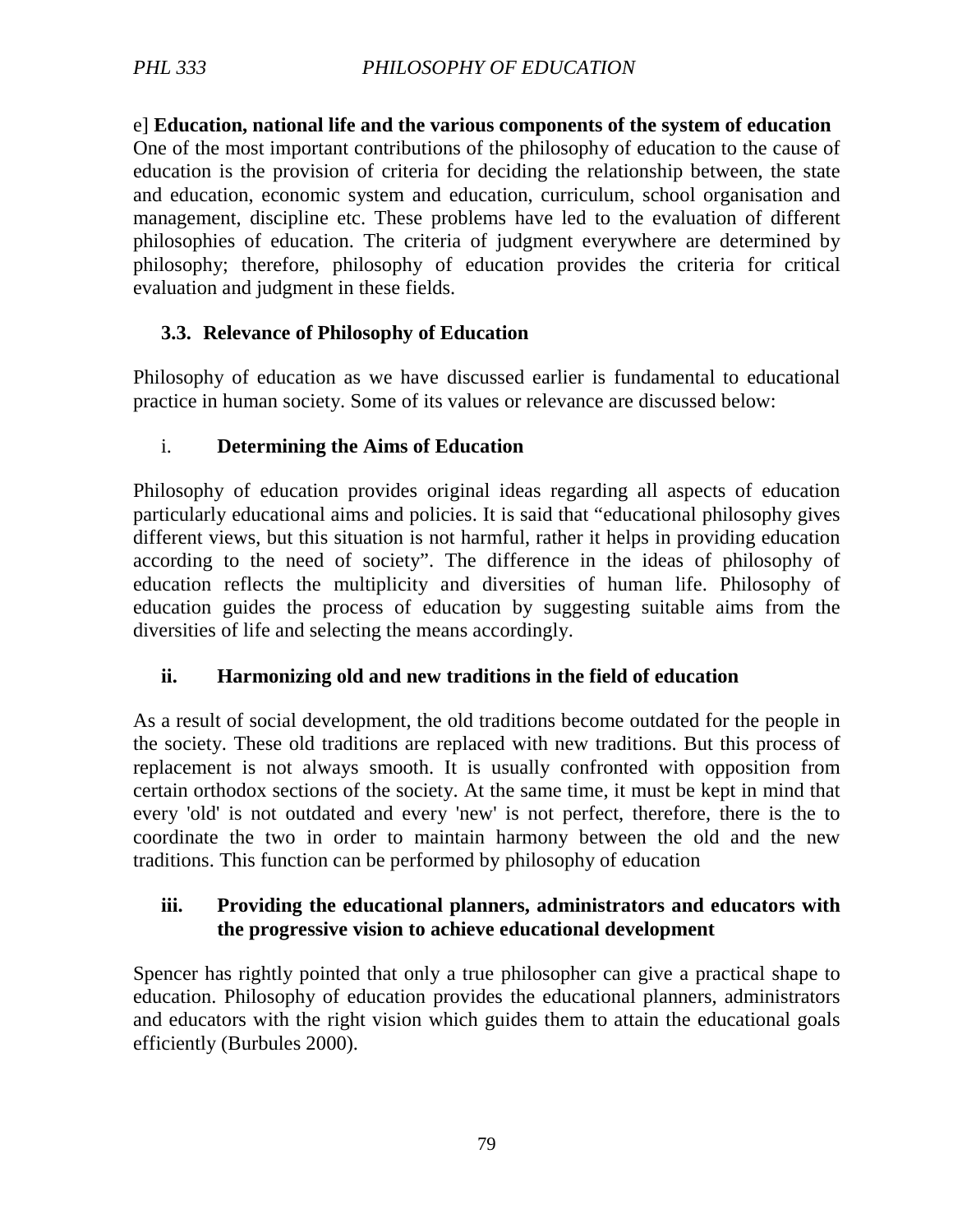#### **iv. Preparing the young generation to face the challenges of the modern time:**

 Social commentators have represented the present period of history with different names. For some, it is the information age and for others it is post modernity, high modernity or even the age of uncertainty. One more addition to this list may be that 'present age is an age of Globalisation. This watchword has had its implications in the social political, economic fabric of the society of which education is a part. Philosophy of education is a guiding, steering and liberating force that helps young people and society at large to face the challenges that are introduced by the various ages of development up to the modern time.

#### **SELF-ASSESSMENT EXERCISE**

Why do you think that the study of philosophy of education is important?

#### **4.0 CONCLUSION**

From what you have learnt in this unit, philosophy of education can simply be seen as an applied field of study that makes use of the tools, methods and scope of philosophy in solving and resolving those fundamental issues in education. Philosophy of education by its nature helps in the development of critical mind. It is that sub-branch of philosophy that harps on the use of logical reasoning in the development of education. It is a vital tool for the survival of man and national development and reconstruction.

## **5.0 SUMMARY**

In this unit you have learnt about the two notions of philosophy of education. In the cause of our discussion, we explained the commonsense view and the technical view of philosophy of education. You have also been introduced to, the reasons why philosophy of education should be studied. You also learnt about the scope of philosophy of education and the relevance of philosophy of education. The next units of this course will focus on the relationship between other branches of philosophy and education, from where the relevance of philosophy of education will further be made clearer.

#### **6.0 TUTOR-MARKED ASSIGNMENT**

- i. Discuss the position that, "All educational questions are ultimately questions of philosophy"
- ii. The scope of philosophy of education is unlimited‖ critically evaluate this statement.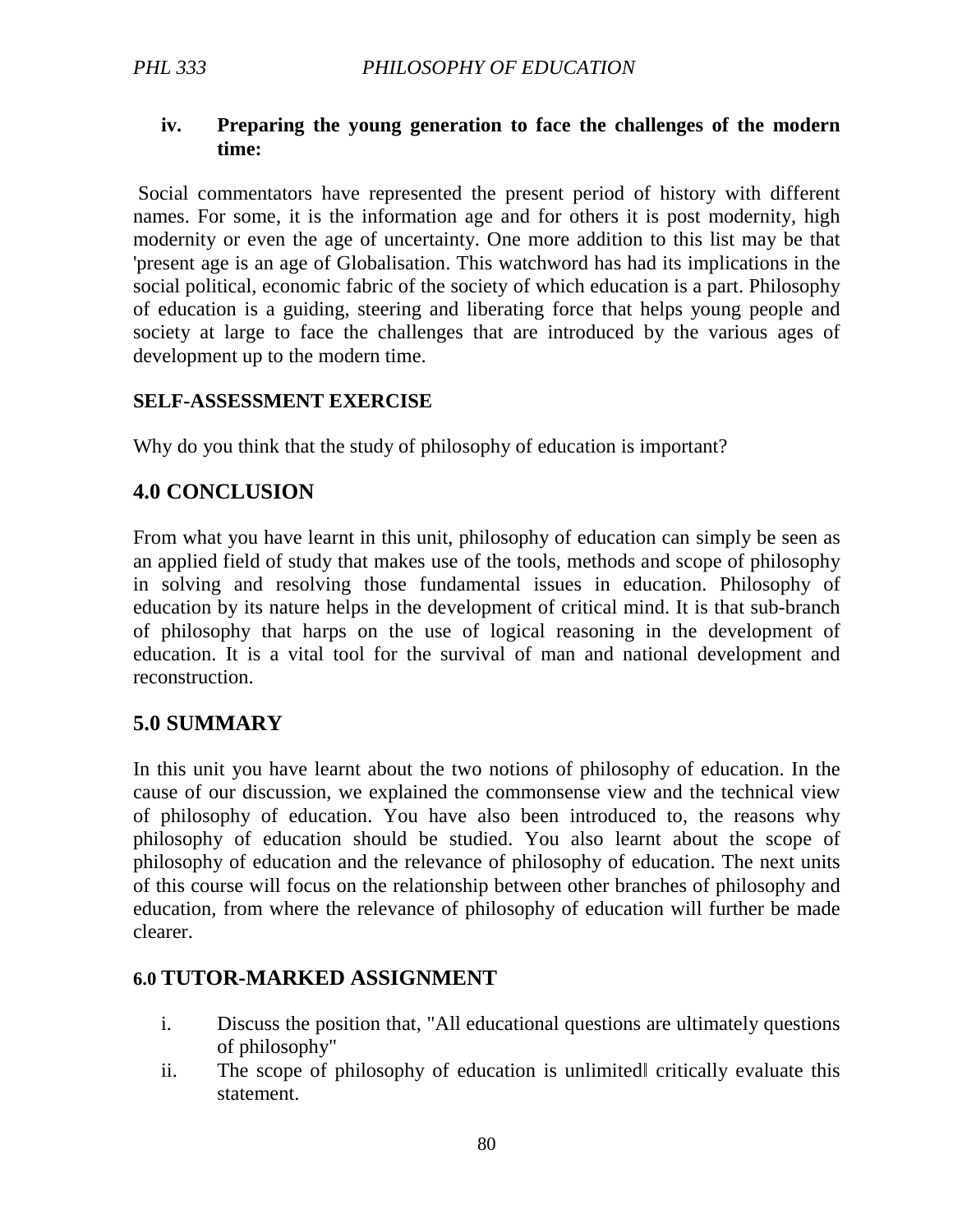## **7.0 REFERENCES/FURTHER READING**

Adesina, S. (1988). *The Development of Modern Education in Nigeria,* Ibadan: Heinemann Educational Books Ltd.

Burbules, N.C. (2000). "Philosophy of Education." In *Routledge International Companion to Education,* (Ed.).. Bob Moon, Miriam Ben-Peretz, and Sally Brown. New York: Routledge.

Chandra S. S., R. Sharma & Rejendra K. (2002). "Philosophy of Education." New Delhi, Allantic Publishers.

Chakraborty, A. K. (2003). "Principles and Practices of Education." Meerut, Lal Book Depot.

Dewey, J. (1976). *Experience and Education*, New York. Horace Loveright

*Encyclopedia of Philosophy* of Ed.: www.educao.pro.br/;links.htm

Fafunwa A (1974). History of Education in Nigeria, George Allen & Unwin Ltd, Great Britain.

The Center for Dewey Studies: www.siu.edu/~dewyctr/

Stanford Encyclopedia of Philosophy: www.plato.stanford.edu/ http://www.objectivistcenter.org/cth--409-FAQ\_Philosophy.aspx

Maheshwari V.K. (2019). *Concepts of Aims and Objective of Education,* New York:

Okafor, F. C (1988), *Philosophy of Education and Third World Perspective*. Enugu: Star publishing company.

Taiwo, C.O. (1980). *The Nigerian Educational System Past, Present and Future,* Lagos: Thomas Nelson nig, Ltd.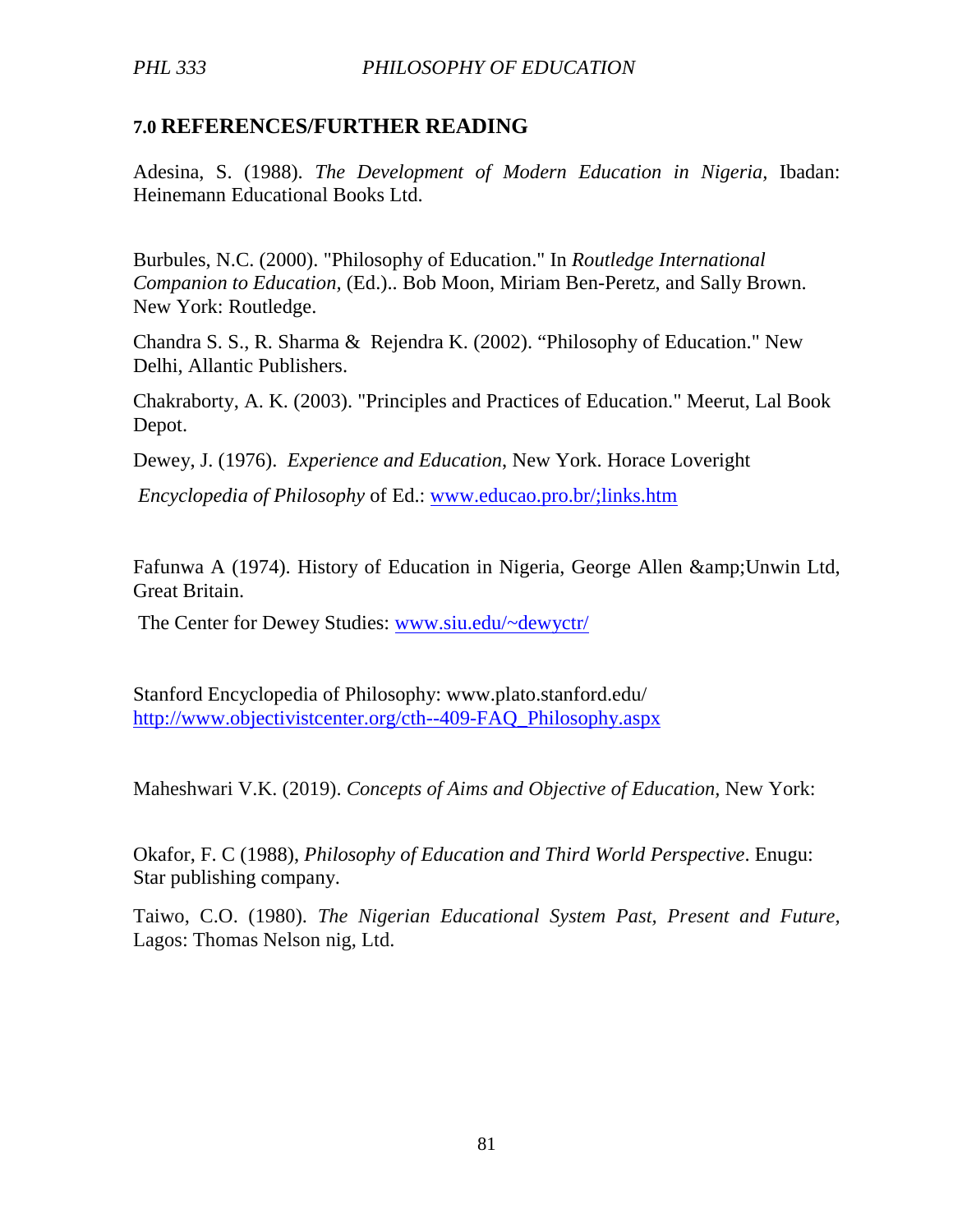## **UNIT 4 PHILOSOPHY TO EDUCATION AND OTHER BRANCHES OF PHILOSOPHY**

#### **CONTENTS**

1.0 Introduction

2.0 Intended Learning Outcomes

3.0 Main Content

- 3.1 Metaphysics and education
- 3.2 Epistemology and education
- 3.3 Ethics and Education
- 3.4 Axiology and education
- 4.0 Conclusion
- 5.0 Summary
- 6.0 Tutor-Marked Assignment
- 7.0 References/Further Reading

## **1.0 INTRODUCTION**

By now you would have seen the role that philosophy plays in education and more importantly as it affects the aim of education, the objectives of education and all that education entails. Therefore, there is no doubt in saying that Education is the best means for the propagation of a Philosophy, more so is the fact that educational matters are subject matters of philosophical enquiry. John Adams says, "Education is the dynamic side of Philosophy (Prichard,1976). It is the active aspect of philosophical belief, a practical means of realising the ideals of life. This indicates that philosophy plays a prominent role in educational development. The importance of this field of study is made manifest through its branches. Our focus in this study unit therefore is to examine the relationship between education and other branches of philosophy as well as the impacts of these branches on educational development.

## **2.0 INTENDED LEARNING OUTCOME**

By the end of this unit, you will be able to:

- discuss the contributions of epistemology to education
- the relevance of metaphysics to education
- identify various conditions of knowledge, criteria of knowledge and scope of knowledge
- explain the important aspect of axiology to education.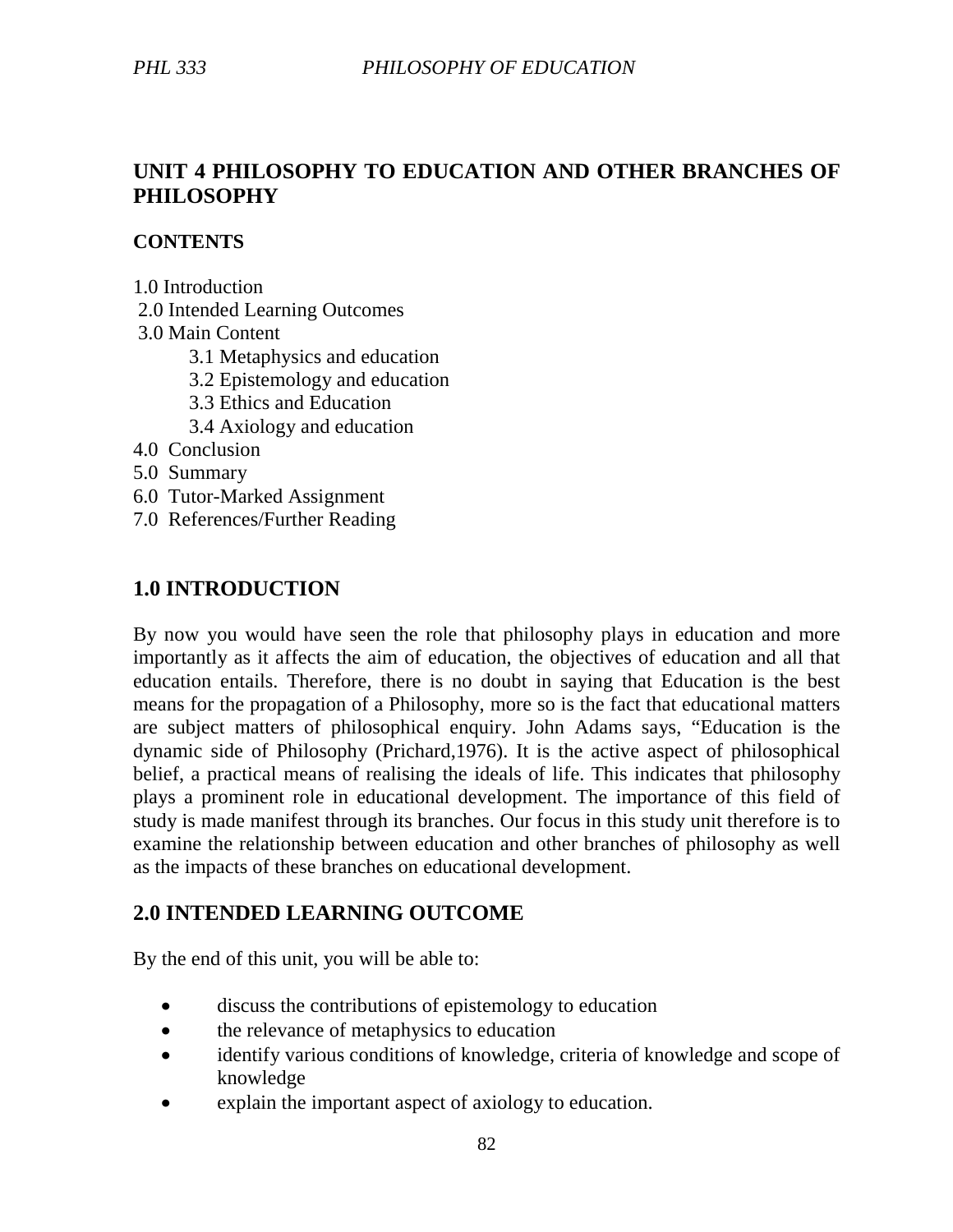# **3.0 MAIN CONTENT**

Philosophy and education are two different fields of studies but closely linked together, because without any rational thinking prior to education, the whole educational process is directionless. In spite of diverse conception on the two concepts, Philosophy and Philosophy of education, we can still legitimately see the significance of philosophy on educational philosophy. Going by the nature of philosophy it is well established that it is a field of study that is based on curiosity in its attempts to acquire an unquestionable knowledge. Its curiosity in gaining more knowledge is what gives birth to all other fields of study. This makes it to be recognized as mother of all disciplines. The relationship between the branches of philosophy and education cannot be undervalued, although it is of the view that both seek for knowledge which is the core value of human, but the reality is that in our society today, education is confronted with diverse problems which is having implication on child and societal development among which include moral laxity, societal intolerance, insecurity, unemployment among others. The relationships between the branches of philosophy to education attempts to re-modify issues in education, and as well provide a limelight to educational philosophy. The various areas which different individual take interest in speculating in philosophy of education are explained as follows:

## **3.1. Metaphysics and Education**

From our previous discussion of metaphysics as one of the traditional branches of philosophy we described it as the study of reality. There are at least four sub-branches of metaphysics that attempt to address the question of the nature of reality. These four branches are: Cosmology, Ontology, Anthropology and Theology Let us examine each of these and then try to see how metaphysics manifest itself in education.

## **3.1.2. Cosmology**

Cosmology deals with the origins of the universe. The main views of the origins of the universe can be seen as "a continuum for the universe was created or design by God or the other extreme that everything about the universe has happened by accident as is commonly viewed by evolution. A middle "ground along this continuum would be theistic evolution, which states that a divine being used evolution to create the world". "The belief an individual has about cosmology affects other aspects of their life, education, and how they interpret what they experience". For example, an atheist scientist sees nature and is awed by the random movement of natural selection to create such beauty. However, a theist would see the same evidence in nature and be led to the conclusion that God has created a beautiful climate. When these two sides meet, they cannot agree because they have different assumptions or beliefs about origins and interpret what they see based on these beliefs (Ruskin. 1989)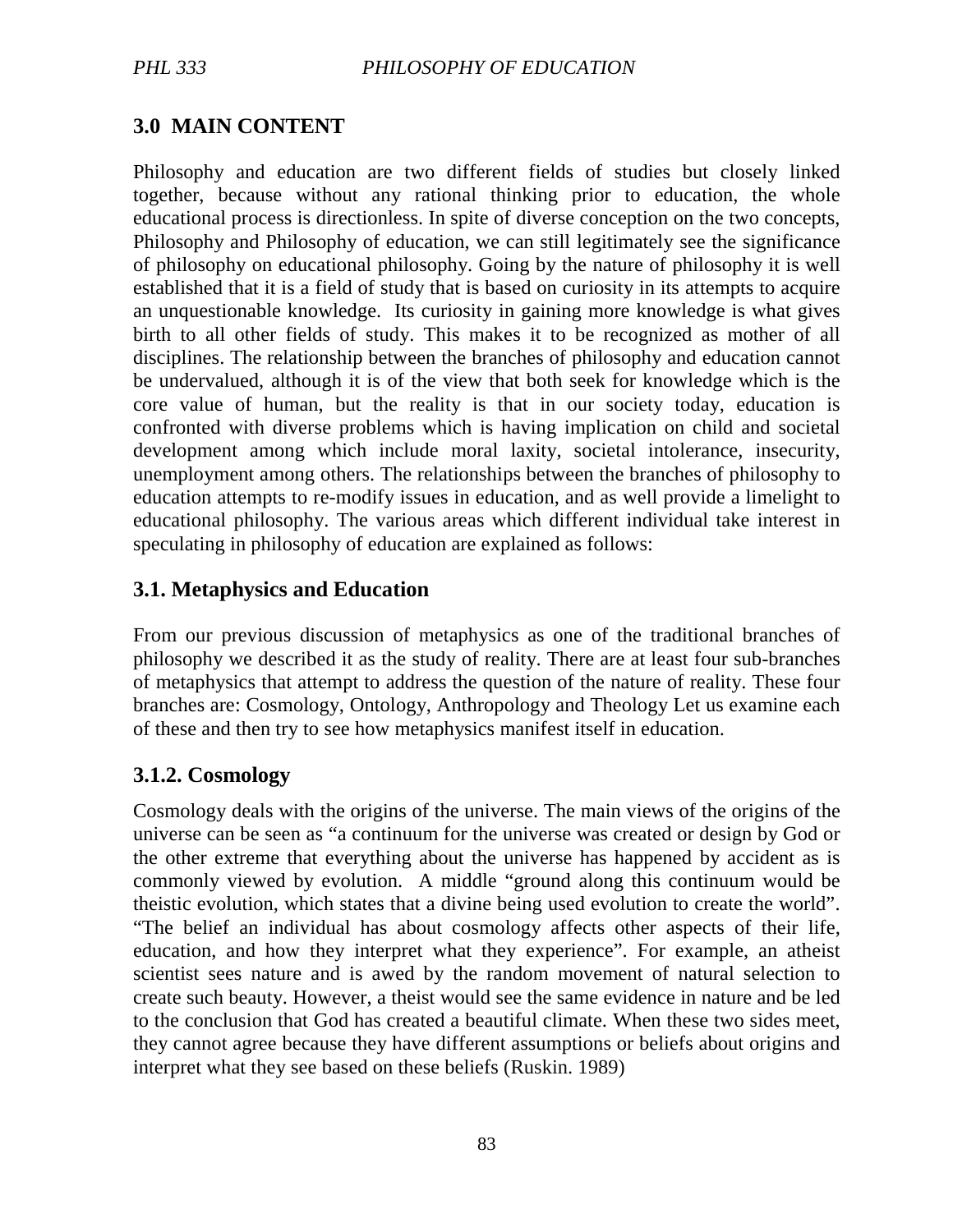# **3.1.3. Ontology**

Ontology is the study of existence. This is probably one of the harder positions to understand. However, ontology deals with such ideas as whether reality is physical or spiritual, or a combination of the two. In addition, Ontology addresses whether reality is orderly and stable. People's beliefs about being can impact on how they approach life. If there is nothing there is no reason to care or do anything. However, if there is something beyond this life and life was created with purpose this will alter a person's behaviour as they consider how they may be held accountable for their actions.

## **3.1.4. Anthropology**

Anthropology is the study of man. Some questions that anthropology focuses on in particular are the relationship between the mind and the body. Is it the mind or the body the primary agent of behaviour? Other questions include examining whether people are good or evil or morally neutral. Lastly, anthropology addresses the question of the freedom people have. Do people have choice or is their behaviour determined by their environment? The nature vs nurture argument is an old argument about the condition of man. The ultimate question is who is responsible for the actions that people take. The answer to this question revolves around views of the will. (Ruskin1989).

## **3.1.5. Theology**

Theology is the study of the nature of God and plays a profound role at least indirectly in all philosophy. Atheists strongly believe there is no God, as such, the support primarily science as a way of understanding reality. Theists believe there is a God or gods and this natural affects how they view realty. Even among theists there is disagreement over how many gods there are. Polytheists believe in many gods while monotheists believe in one God. Pantheists believe god(s) is in everything and that they are gods. The position a person has on God can change how they view the world. Monotheists often believe in having a relationship with one God in order to prepare for the reality of death in this life and the promise of living forever. Polytheists tend to have a contractual quid pro quo relationship with many different gods in order to do better in this world now and smooth the transition to living another life via some form of reincarnation.

## **3.1.6. Relationship between Metaphysics and Education**

Metaphysics manifest itself in many ways in education. In terms of cosmology and theology, most schools support the idea that "the world came about by chance and that life evolved from almost nothing billions of years ago". This is related to theology in that most schools doubt the existence of God being openly atheistic in nature or may at most be agnostic in nature. In a non-Western context, gods or polytheism is acknowledged and accepted in everyday life but traditional science and atheistic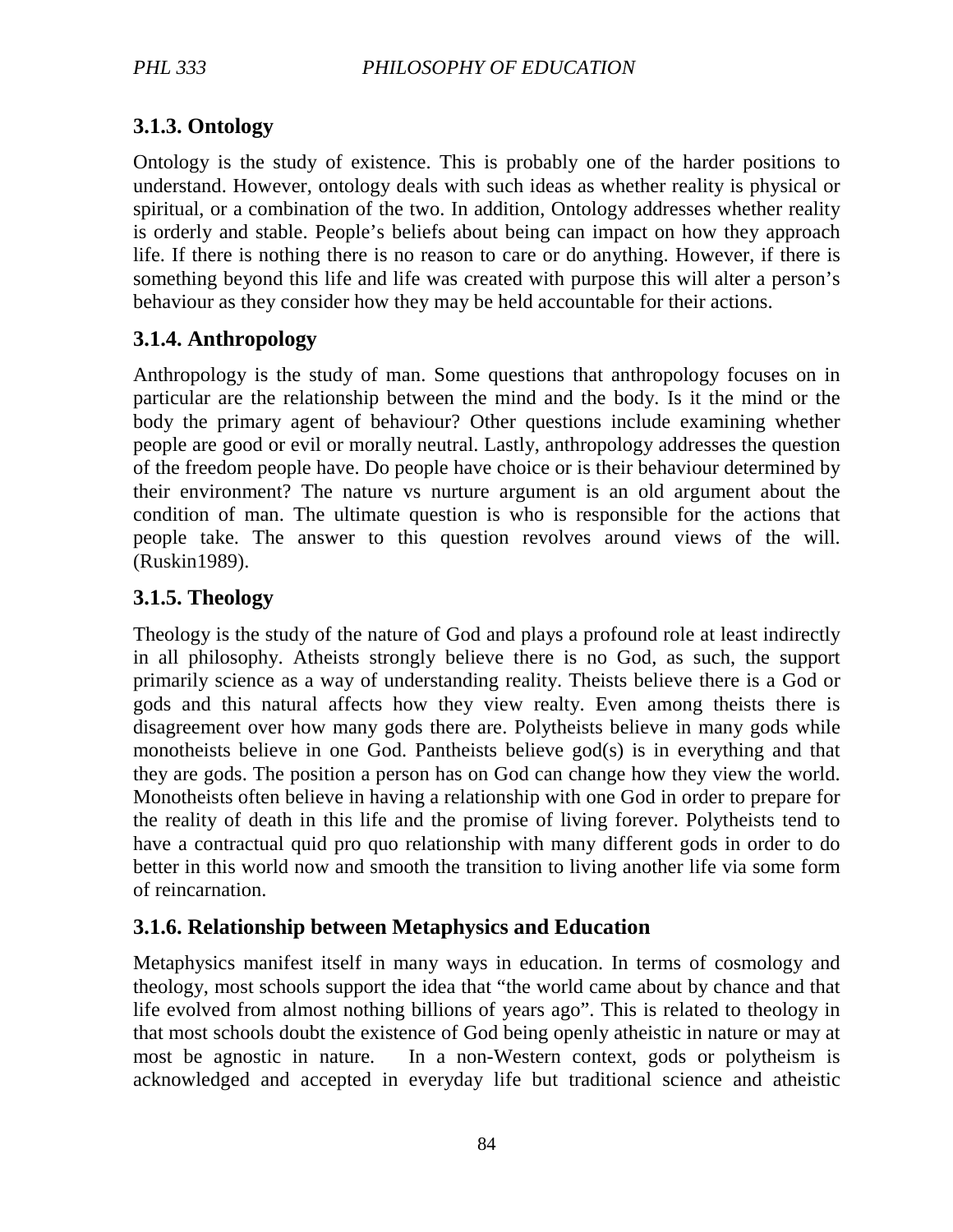origins of the universe are generally taught in school. This can lead to a dual world view at times.

In terms of ontology and anthropology, the views on ontology vary from one culture to another culture in education. In the West, the spiritual aspect of man is not acknowledged in education due to the focus on science. However, this is beginning to change with the emphasis on mindfulness and meditation in public education. In the East, there is a more open view towards the spiritual nature of man. In terms of education, students are generally taught that man is inherently good but may be corrupted by his environment and culture. In the East, education teaches that man is good by nature but may make mistakes.

Thus, Metaphysics allows students to think more abstractly, and besides, it makes them think more critically about life. More so, that metaphysics assists in enriching students' view of life. Metaphysics is not meant to be studied solely as an intellectual pursuit. A student of metaphysics does not attempt to solve all questions materially. They are taught to accept that which happens obviously, even when no scientific explanation can account for it. It is taught as a branch of philosophy in many academic colleges and universities today as "Speculative Philosophy." "It is only through philosophy, that we can truly examine what education actually entails, by so doing philosophy table the way forward for education". Hence "education can only be possible and meaningful by way of metaphysic and intimately through philosophy". Generally, metaphysical theories influence education in several ways. "They influence both the content and methods of teaching; philosophy of education explores these assumptions and establishes their validity or otherwise in education. So, the philosophy of education provides solid foundation for the activities of the educator."

# **3.2. Epistemology and Education**

As earlier discussed in our previous module, the word "epistemology" is derived from the Greek words which are "episteme" and "logos" which are interpreted as theory of knowledge. Prichard (1976) describes knowledge as *sui generis* and as such cannot be explained. This position shows that knowledge is sum total of definition and explanation of phenomena, it cannot be defined. In spite of various arguments on the nature of knowledge, philosophers have come up with an attempted definition. The most commonly accepted definition of knowledge is that which Plato examines the three conditions for knowledge which is then defines as "knowledge as justified true belief" (JTB). The definition of knowledge as justified true belief according to Plato point out three facts which are:

- i. Knowledge relies on perception or sensation
- ii. Knowledge dealS with certain which belief
- iii. Knowledge relies on rational account and ground of itself.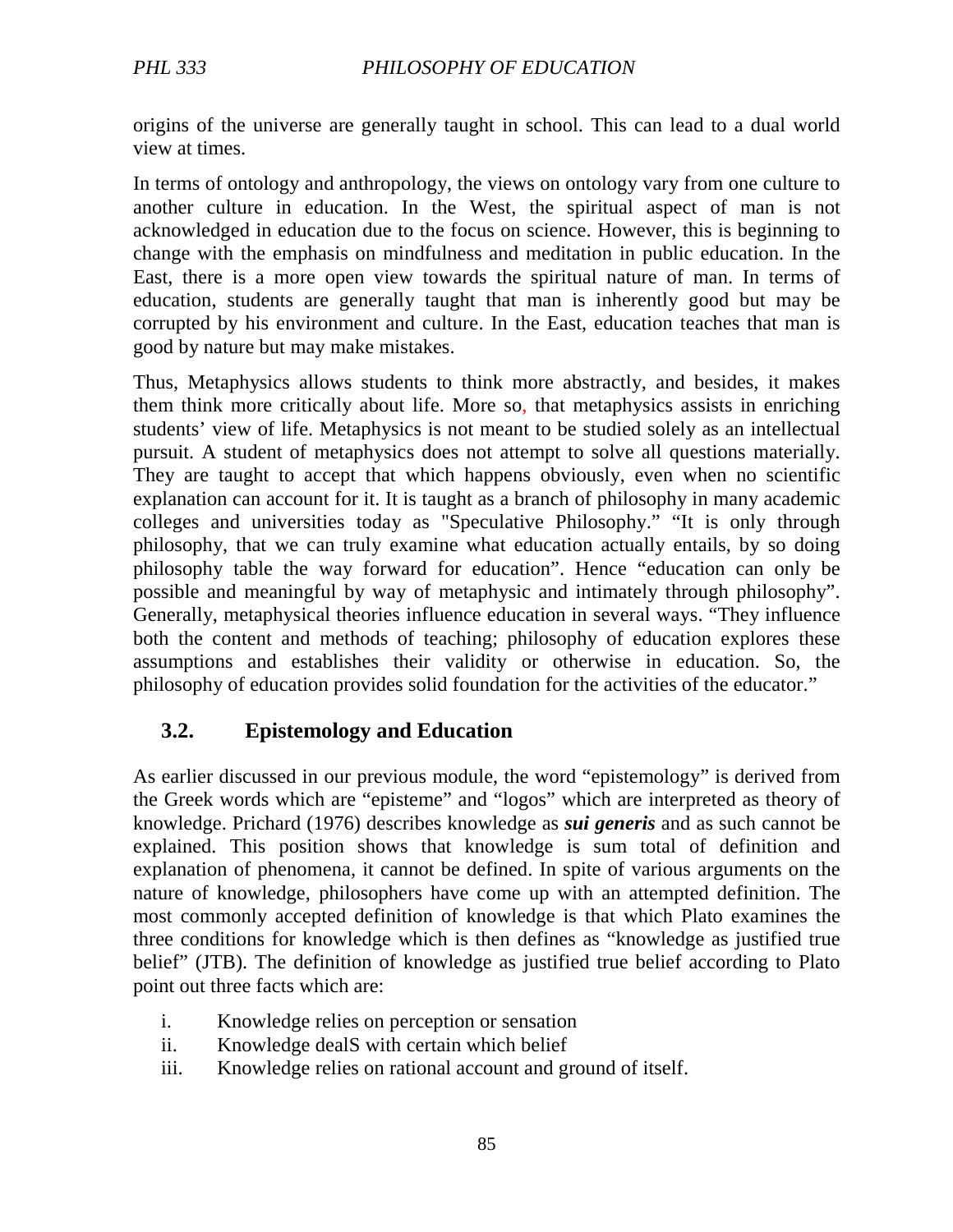Generally, we can summarised the above explanation of the idea of knowledge into three,

- 1. Factual knowledge (propositional knowledge): knowledge that
- 2. Knowledge by acquaintance; knowledge how
- 3. Knowledge by description

There are generally four sources of knowledge; intuition, authority, rational induction, and empiricism.

- i. Intuition is knowledge that is gained through a feeling or thought that might turn out to be true.
- ii. Authority is a source of knowledge that you gain from your parents, or a book that tells you that this is the way things are and that.
- iii. Rational induction is a source of knowledge by reasoning and proofs. This type of knowledge comes about by supposing one thing and then giving a proof of it, or any other way you want to do a proof.
- iv. Empiricism is knowledge gained through careful observation, manipulation of variables through the scientific method, repeating research designs, and taking in data to interpret.

So, epistemology wants us to be continually questioning what we think we "know," and wants us to be asking ourselves what our knowledge is founded on, etc

Like Epistemology, education also presupposes ideas about the sources and nature of knowledge as well as the search for the truth. "Indeed, an educator's main concern is the intellectual development of the student. Even in the area of moral, physical, health, and civic education, the educator must be guided by valid and reliable knowledge". In order for education and especially the educator to make the most use of epistemology, it is important that the educator knows the different types of knowledge. Thus, the relationship between epistemology and education is unseparatable in human search for knowledge. "Epistemology in education focuses on planning, development and organisation of the curriculum which entails the selection and structuring of various domains of knowledge to be transmitted".

# **3.3. Ethics and Education**

Ethics as earlier discussed impacts the behaviour and permit an individual to make the right options. It is the branch of philosophy that study the morality of human action. The significance of ethics cannot be disregard in any level of life it's important that they are practised in the area of Education.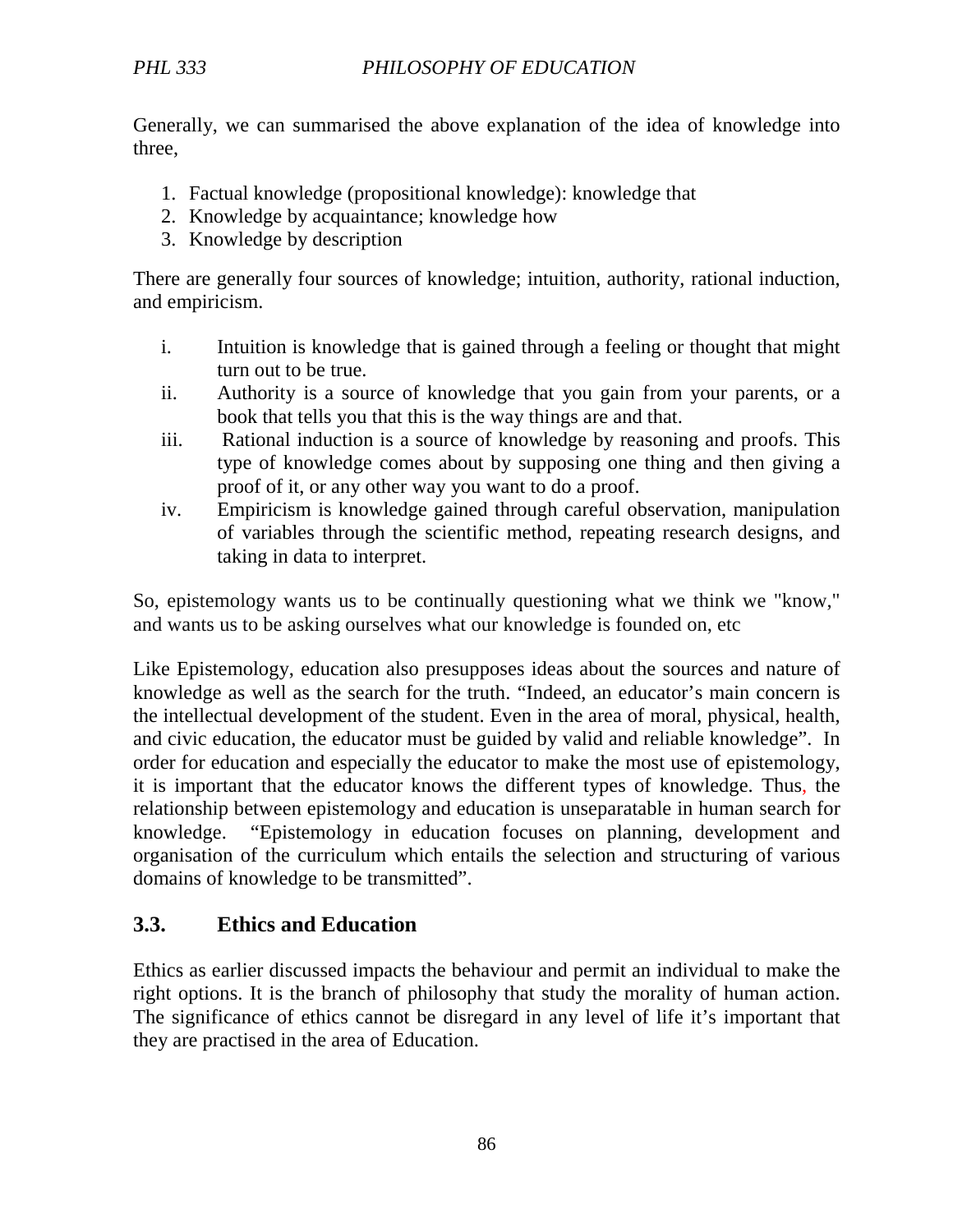Ethics in Education is important because it assists to run the system smoothly. Ethics sets the standards of what is acceptable and what is not, therefore, protecting the interest of both teachers and students. Ethics is appraised as the section of the human right to Education. The motive of ethics education is not directly learning ethics for its purpose. Its objective is to deploy this body of knowledge for two motives. The first motive is to grow intellectual dimensions that will authorize people to recognize ethical dimensions of issues and address ethical issues in the field. The second purpose of ethics in education is important to develop critical thinking skills, intentional on one's purposes, particularly the ability to reflect and the theoretical and practical effect of personal and collective human actions. Nowadays, ethics has an essential place in all fields of life. Education is also a basic method of human life. So, in education, ethics has a very vital and productive role. To become a better citizen, ethics should be put as a way in the educational system. Ethics in Education is a broad term for learning experience deliberate to help students grow ethically, whether in terms of expanded ethical awareness and understanding or greater motivation to act ethically in the whole world.

Ethics in Education is very crucial for all the students and learners because it helps to develop the personality of students. Its roles in Education assists in the management of educational system and help to make sure that these habits positively take part in human well-being. Ethics therefore is concerns with the scope of morality in education and the justification of educational programme and policies.

# **3.4. Axiology and Education**

Axiology is the branch of philosophy that considers the study of principles and values. It is derieved from the Greek word *axia* and it is the field of philosophy that investigate process of making choice. Most of the time we admire or cherish a particular product; such as car, phone, cloth even we admire a particular man or lady than the other. Also, there is something we like and some hated, at times some like watching locally produce film while some prefer foreign movies. All these happen because we value one thing more than others. Value here can be defined as the worth and appreciation given to an objects, things or person. Enoch (2001) describes axiology as that branch of philosophy that is concerned with various criteria, which underlie the choice we make, or factors that affect our desires.

In axiology, education is more than just about knowledge but also quality of life. "It is a value which is appreciated by human being; it is what every human being desire in his life."John Ruskin(1989) maintains that "Education does not mean teaching people to learn what they do not know, but it mean teaching them to behave as they do not behave." - An educated man is a cultured man. A person who has acquired knowledge through education process is "expected to conform to the moral standard of his society and is expected to act with fitness and adhere to the elementary rule of morality to do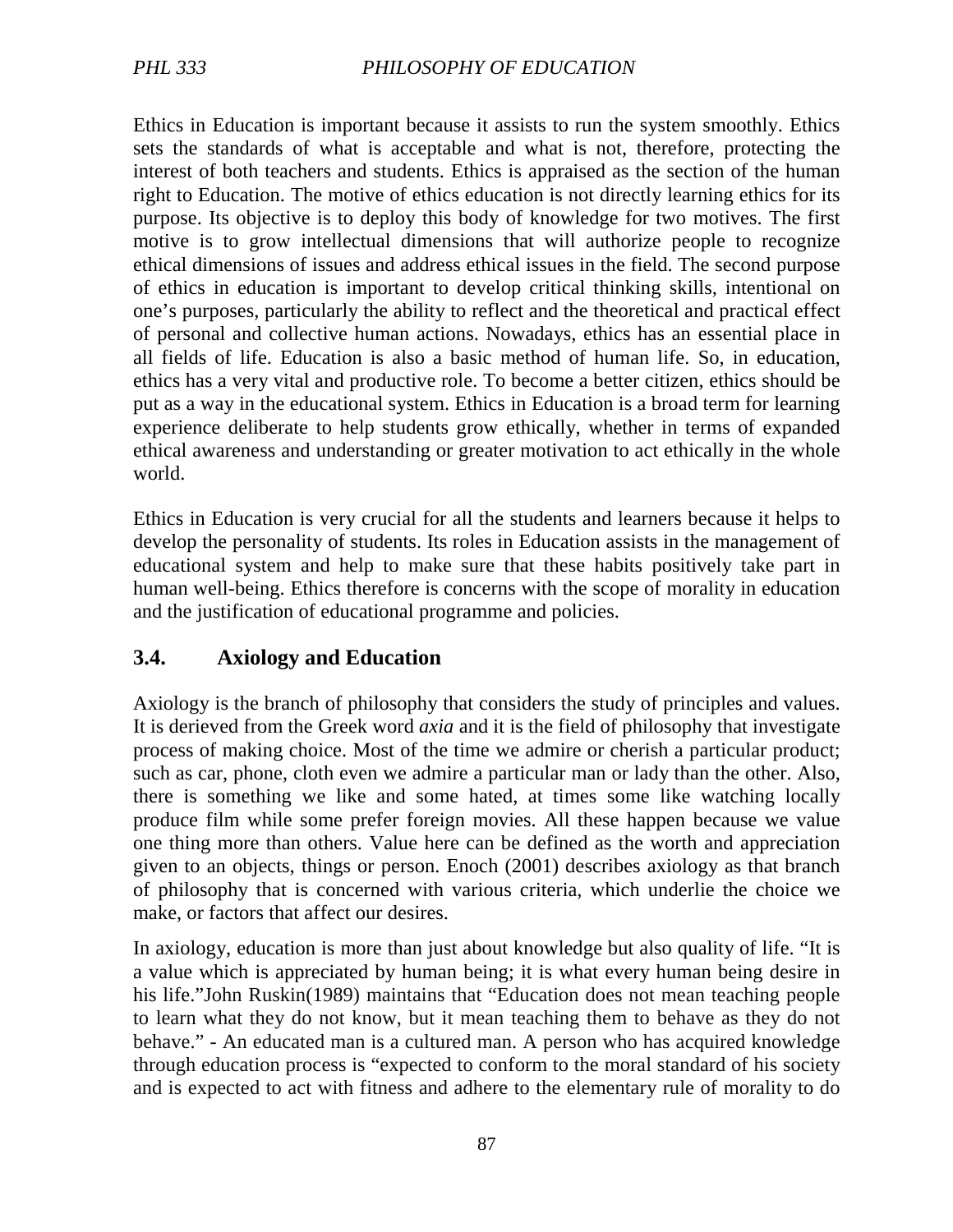well and abhor evil". Education is intrinsic good because it is preferred rather than lack of it. No human being is ready or make sacrifice to be deprive of this. "It is also a value of extrinsic when we view it from the material things or instrumental end."

Generally speaking, the relationship that exists between axiology and education cannot be underestimated; it serves as a core value to educational system without which education will be meaningless. Since education in this modern era is linked with human survival; what makes man relevant in the society, is the value place on the form or status of education that shows the category of his or her worth.

#### **SELF-ASSESSMENT EXERCISE**

State the relationship and the differences between Epistemology and Education.

## **4.0 CONCLUSION**

There is no hesitation in saying that education without philosophy is like setting fire on water. It is these branches of philosophy that are indeed helping in bringing goals of education into limelight on daily basis without which the goal of an educated man and other issues relating to education might be controversial in the society. The links between education and these branches cannot be underrated in gaining new idea. One thing you must note is that philosophy helps an educated person to "develop mind to reason correctly and rationally thereby removing from him the veil of ignorance". This it does through the use of the branches, in the sense that we use our brain to try and make sense of certain things, which gives birth to new ideas. In essence, philosophy is essential not only for proper human development in general whether we like it or not, we cannot escape philosophy; because "on whatever road of knowledge we travel, philosophy lies in wait for us".

## **5.0 SUMMARY**

In this units you have learnt about the relationship between the various branches of philosophy and education. The contributions of all these branches to education and how impactful they are on the educated person and the development of the society were also discussed. Thus, philosophy through its branches is fundamental to the idea of education in any human society.

## **6.0 TUTOR-MARKED ASSIGNMENT**

- 1. Is knowledge the same as education.
- 2. Identify various conditions of knowledge, and scope of knowledge.
- 3. What do you understand by the word Axiology?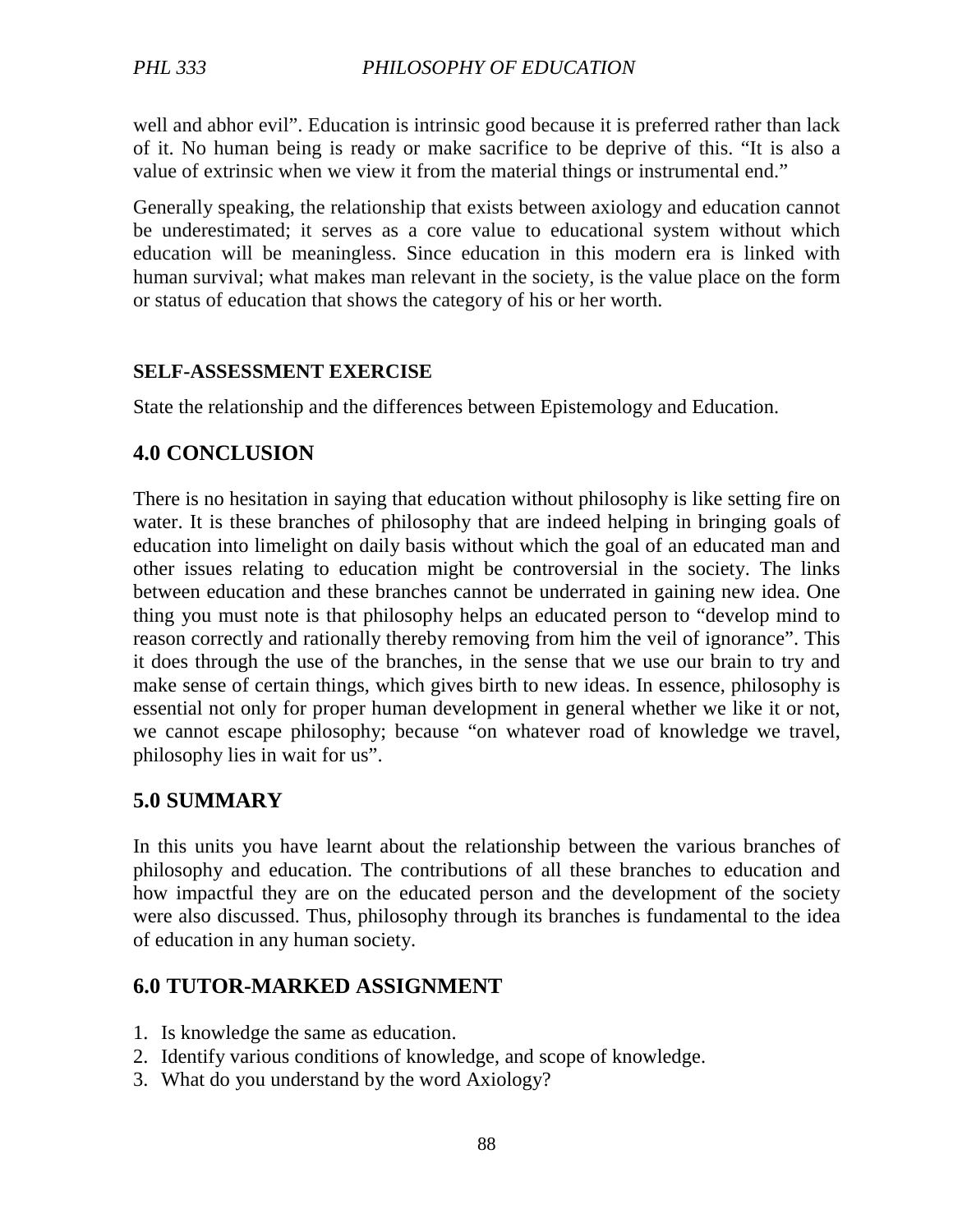.

### **7.0 REFERENCES/FURTHER READING**

Enoch, O.A. (2001). *Patterns of Philosophy*, Jos: Saniez Publication.

Kneller, G.F. (1971). *Introduction to the Philosophy of Education*: (2<sup>nd</sup> ed.). New York: John Wiley and Sons, Inc.

Omoregbe, J.I. (1999). *A Simplified History of Western Philosophy, vol. 1*, Lagos: Joja Educational Research Publication.

Omoregbe J.I. (1999). *Metaphysics without Tears.* Lagos: Joja Educational Research publication.

Omoregbe, J.I. (1999). *Knowing Philosophy*. Lagos: Joja Educational Research Publication.

Prichard, M. (1976). *Doing Philosophy: An introduction through Thought,* USA: McGraw-Hill Higher Education Book Co.

Ruskin. John (1989). *On the Philosophy of Higher Education,* New York: McGraw-Hill Book, Co.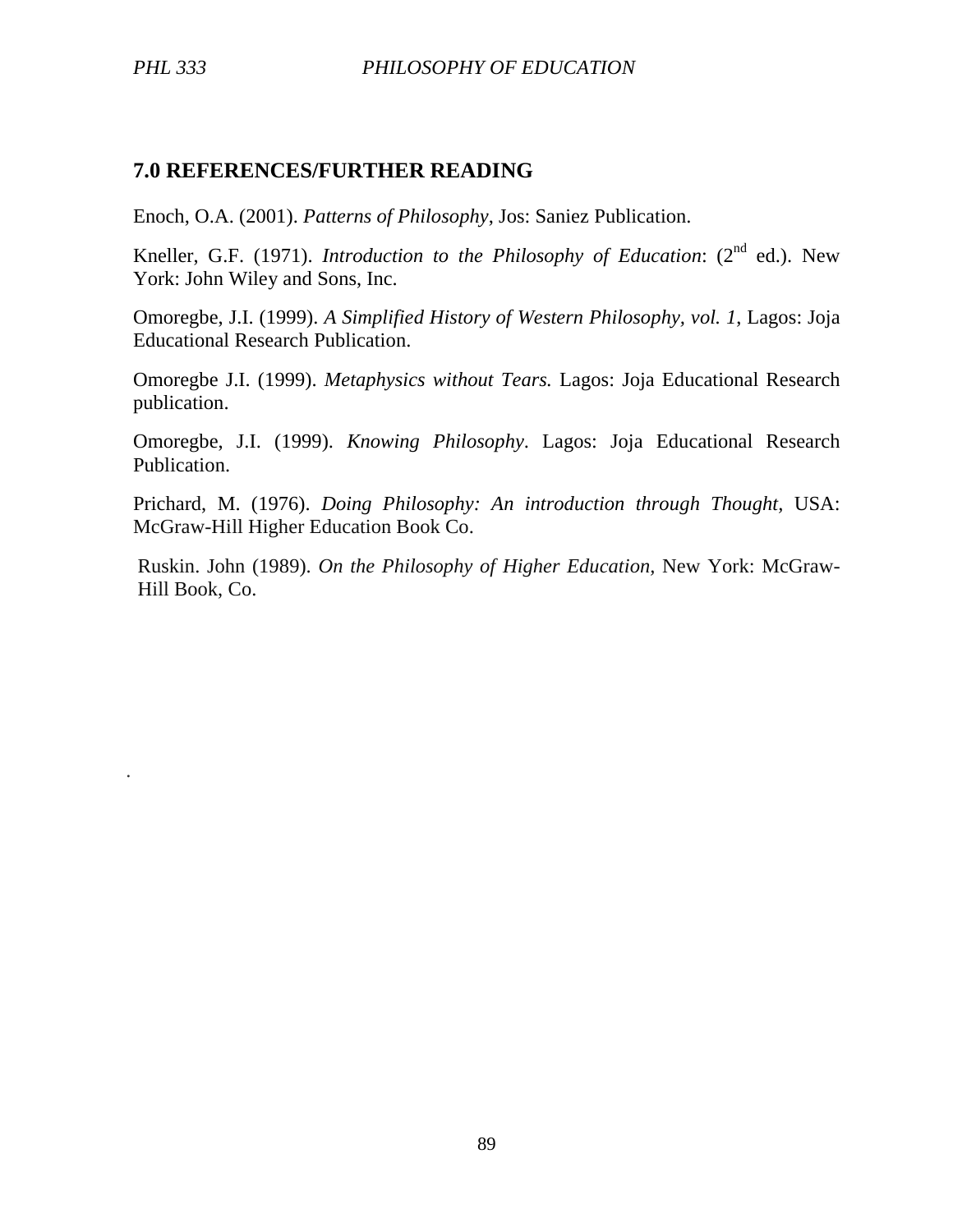# **MODULE 3 SELECTED SCHOOLS OF PHILOSOPHY IN RELATION TO EDUCATION**

This module is in furtherance to our previous discussion on philosophy and education. Having examined the relevance of the branches of philosophy to education, there is still more to discuss on how philosophy and philosophers of different epoch have contributed to discourses on the idea of education. In this view, our discussion in this module shall focus on various schools of philosophy in relation to education. It must be well stated from the onset that it is impossible for us to discuss all schools of thought in philosophy, because philosophy is well known as an open-ended field. For the cause of this course, we shall limit our discussion in this module to the under listed schools of philosophy and see how each school considered philosophy of education; the role of education, the role of individual, the teachers and the goal of education among others.

- Unit 1 Naturalism and Education
- Unit 2 Idealism and Education
- Unit 3 Realism and Education
- Unit 4 Existentialism and Education

# **UNIT 1 NATURALISM AND EDUCATION**

#### **CONTENTS**

- 1.0 Introduction
- 2.0 Intended Learning Outcomes
- 3.0 Main content
	- 3.1. Idea of Naturalism
	- 3.2. Naturalism and Education
	- 3.3. Roles and Importance of Individual in Education
	- 3.4. Relevance of Naturalist Conception of Education
	- 4.0 Conclusion
	- 5.0 Summary
	- 6.0 Tutor-Marked Assignment
	- 7.0 References/Further Reading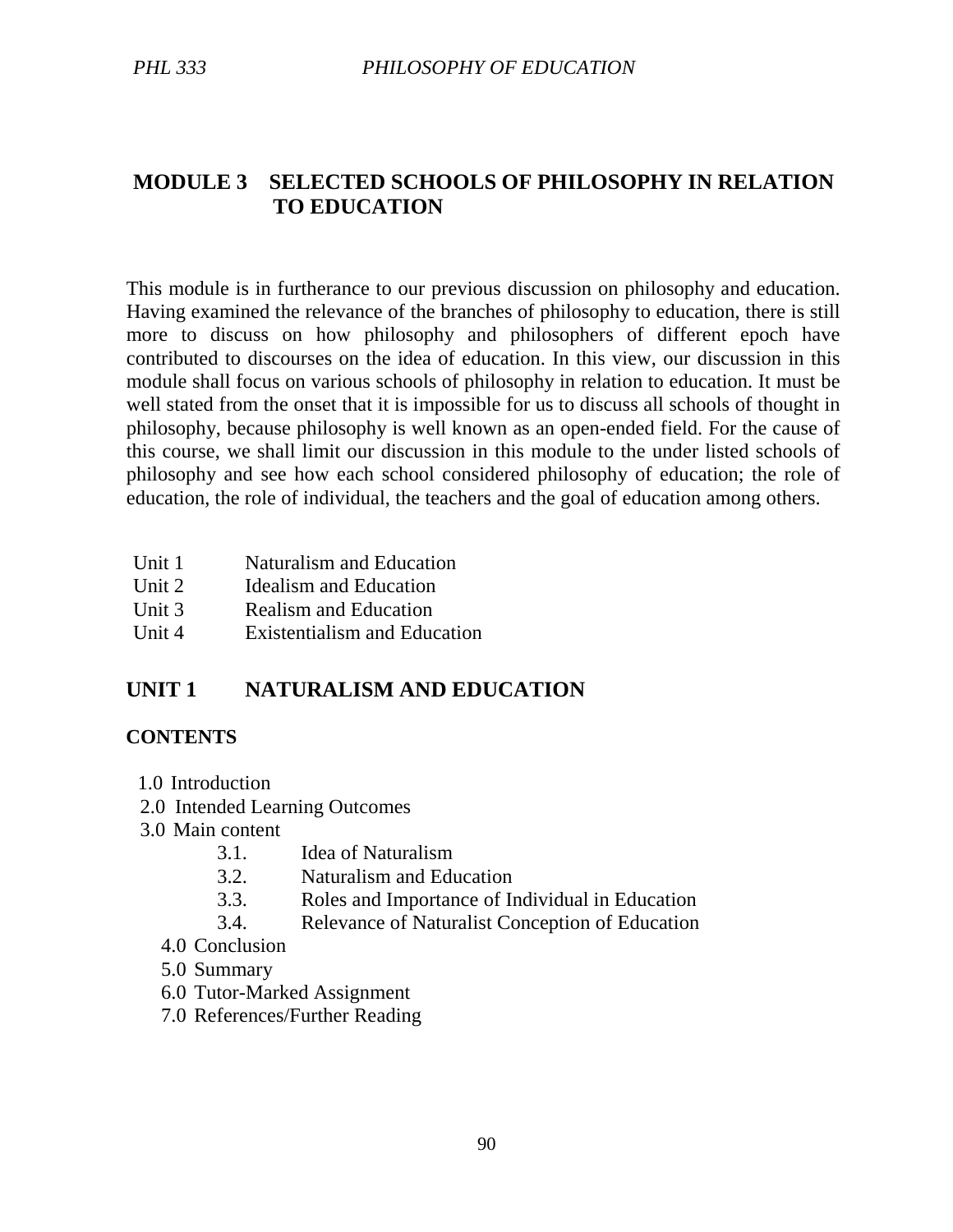# **1.0 INTRODUCTION**

Philosophy of education is never regarded as a contemporary discipline or a mere field in philosophy; it is one of the fields of study that is as old as philosophy itself. From the inception of philosophy to the contemporary time, there have been diverse philosophical perspectives on issues relating to human existence in particular and nature in general. You must understand that groups of philosophers that share or have the same philosophical ideas are regarded as school of thought in philosophy. One of such school of 'naturalism'. Thus, in this unit we shall examine the concept and nature of naturalism and their idea of education.

# **2.0 INTENDED LEARNING OUTCOME**

By the end of this unit, you will be able to:

- identify some of the prominent philosophers that belongs to this school of thought
- explain the philosophy of naturalism
- discuss the subject matter of naturalism on education
- list the relevance of the naturalist's school of philosophy to educational.

# **3.0 MAIN CONTENT**

## **3.1 The Idea of Naturalism**

In philosophy, naturalism is the idea or belief that "only natural laws and forces (as opposed to supernatural or spiritual ones) operate in the universe". But, as the terms nature and natural are themselves used in more than one sense, the term naturalism is also far from having one fixed meaning.

Naturalism has been described as the oldest school of thought as far as western education and philosophy is concerned. Naturalism as a philosophical ideology can be traced to the time of the Ionian philosophers of the  $6<sup>th</sup>$  century B.C. The proponents of naturalism then were Leucippus (500BC), Epicurius (341-279BC), Jean Jacque Rousseau (1712-1778), Jean Henrich Pentallozzi (1746-1827). This school of philosophy separate nature from God. In other words, their idea is that the universe is self-existing, self-explanatory, self-operating and self – directing. This implies that nature does not require any high-power assistance. Naturalism believes that human life is controlled by the operation of nature rather than any superpower or divine force. The naturalist principle is that man's ethical values, compulsions, constraints, restraints and activities can be accounted to super natural sanctions.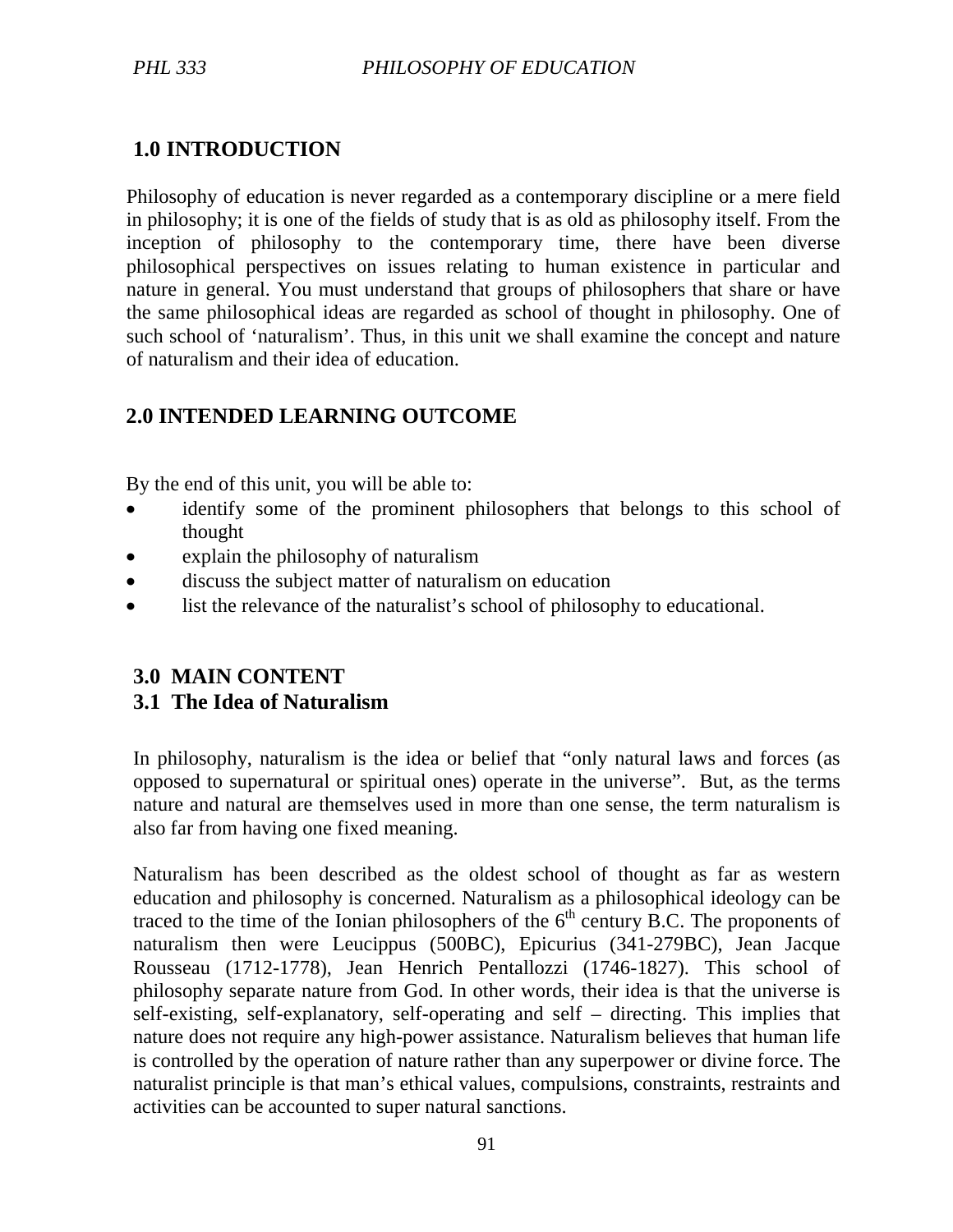They also hold that "man can attain his highest good under natural conditions without expectation of a natural destiny and reward". According to Enoh (1995), naturalist is seen as representing simplicity and order and they declare that true living is only possible to the extent that man aligns himself completely with the simple and peaceful ways of nature.

What should understand as the naturalist theory is that;

- a. nature is the only real thing
- b. nature is the key to life and everything in life owes its existence to the law of nature
- c. individuals are more important than the society
- d. People accepts social system so as to prevent and avert chaos rather than because the system is good or profitable.

## **3.2. Naturalism and Education**

## **3.2.1. Aims of Education**

Naturalism stipulates that education should ensure an adjustment between individual and the society as well as between man and nature. In the modern time, the aim of education is based on the needs, interests and aspirations of the child and the society.

#### **Principles of Naturalism on Education:**

- 1. Nature is the ultimate reality. So, the child should be encouraged to learn with the nature.
- 2. The child is free to learn whatever they want.
- 3. Senses are the gateway of knowledge.
- 4. Negative education should be encouraged and traditional teachings should be discouraged.
- 5. The child centered education should be supported while the bookish knowledge should be opposed.
- 6. Science education is to be supported and promoted while faith in soul is to be abhored.

## **The following are the curriculum framing principles of Naturalism**

- 1. Principle of child centered education that means curriculum should be framed according to the needs, interest, and aptitude of students.
- 2. Principle of flexibility that seeks a flexible curriculum according to the need.
- 3. The principle of activity and play or activity curriculum should relate with the lifebased curriculum.
- 4. Principle of life centeredness that means of the people.
- 5. The principle of scientific study.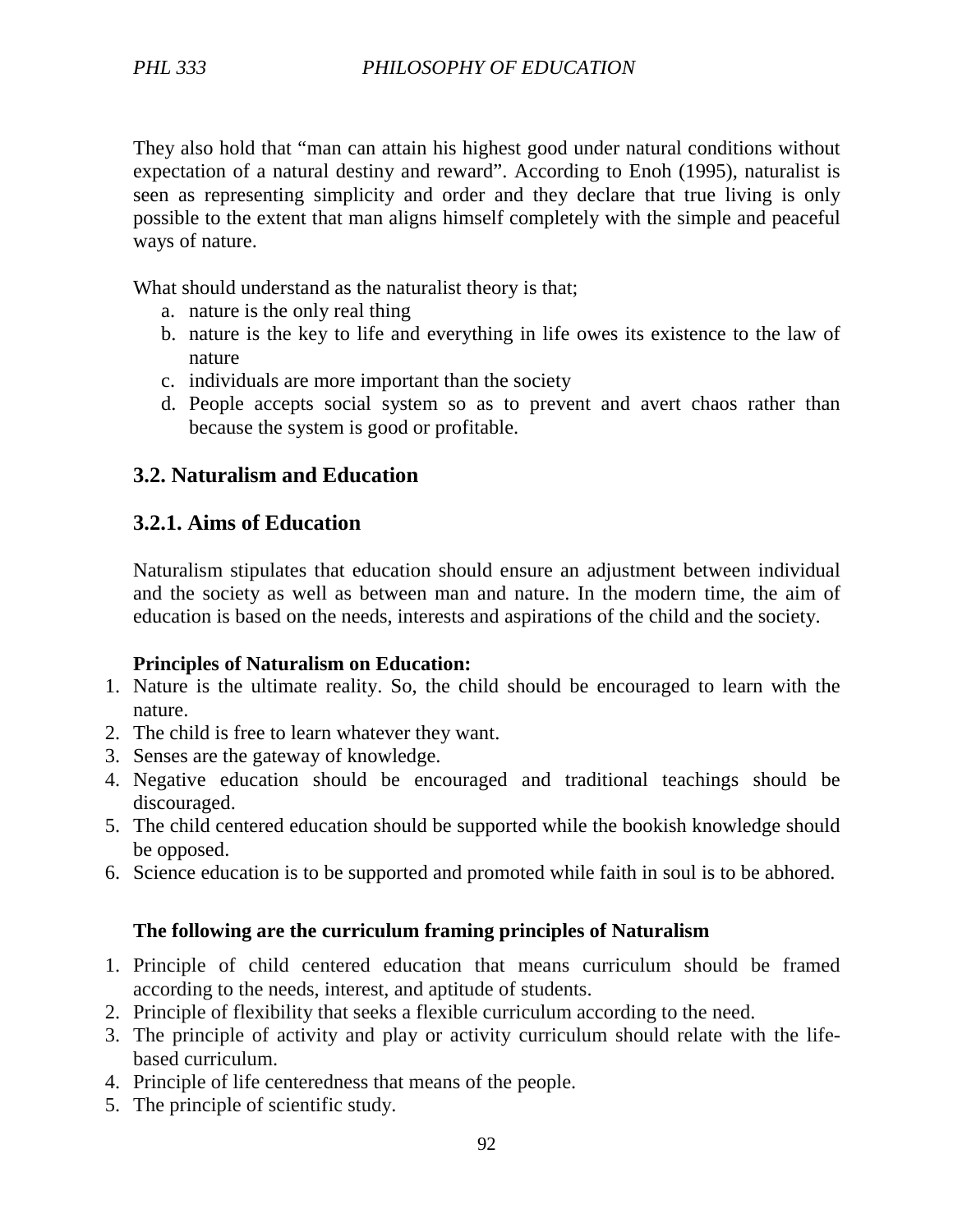- 6. Principle of broad-based curriculum with equal emphasis on past, present and future.
- 7. Moreover, naturalism gives importance to the subjects like Nature study, Agriculture, Gardening, Art, Craft, Botany, Geology, Geography etc. (Akinpelu,1981).

#### **Methods of Teaching in Naturalism:**

 Naturalism condemned the traditional methods of learning which emphasized learning. It rather advocates a more positive method which will expose the child to more practical and actual experiences. Rousseau acknowledged that children grow according to nature's plan, which urges them to develop different capacities and modalities at different stages. Rousseau believes that it is vital for us to give nature the chance to guide the child's growth. (Moore, 1982). Thus, methods of teaching according to naturalists as identifies by Adaralegbe (1992) include:

- 1. Learning by doing method in order to ensure active involvement of students in the teaching learning process.
- 2. Play way method.
- 3. Learning by experience or activity method.
- 4. Self government and self effort of students to learn by themselves.
- 5. Observation method where students observe their surrounding environment, peoples, things and learn from his observation.
- 6. They follow different methods of teaching according to the interests, capacities and aptitude of the child.
- 7. Others: Apart from this method naturalists adopt Dalton Plan, Kindergarten, Excursion method, Montessori method, Experimentation method etc.

## **3.3.Roles and Importance of Individual in Education**

## **3.3.1. Roles of Teachers in Naturalism Education**

- 1. Teacher must be a friend of the child.
- 2. Also, teacher should behave sympathetically and affectionately towards the children.
- 3. Particularly, nature is the Supreme teacher.
- 4. The teacher should understand about the child, his needs, interests etc.
- 5. Teacher is called to be a stage setter who gives the stage to students to learn by themselves.
- 6. Teacher should create and facilitate learning situations or environment so that students learn themselves, (Akinpelu, 1981).

# **3.3.2. Roles of Children in Naturalism Education**

The school of naturalism posits that by nature there are some children that are naturally good. These children should be given maximum freedom to do and learn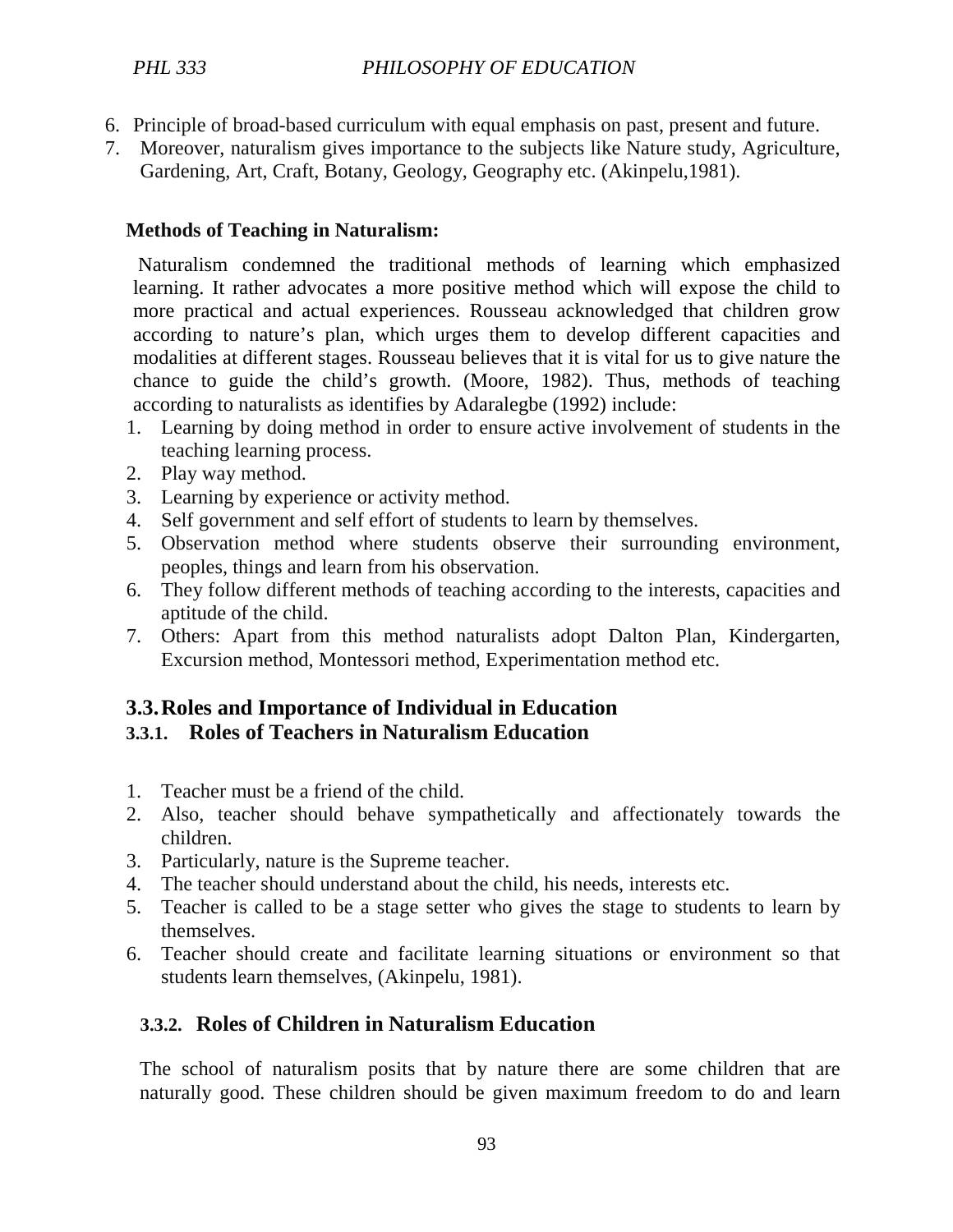whatever they desire and like. They should not be influenced by the teacher or parent. For example, a parent who is a medical doctor may like one of his children to become a medical doctor like him, where as such child may be gifted in agriculture or may desire to be an engineer. Going by naturalist school, the child should not be forced or influenced; they should not also preach to the child the principle of morality or so, because in this situation going by nature a gifted child according to the naturalist, knows better than the parent. Punishment should be out of the way of the process of learning but they also maintain that the child should be allowed to suffer the natural consequence of his action. Thus, children acquire learning by doing and through experience and impulses of nature. To the naturalist, nature is the best guide for the pupils. Therefore, to the naturalist school, education should create a condition under which the natural development of the child can take in a natural way. In this regard, it maintains that education should do away completely with the bookish model of it which hampers the natural development of the child.

## **3.4. Relevance of Naturalist Conception of Education**

From what you have studied about the naturalist conception of education, you would understand that their philosophy exerts some influence on the idea of education. These influences can be seen as advantages and disadvantages on the aim and policies of education. For instance, naturalist gives full freedom to the child to perform as well as learn whatever he likes. This in a way prevents a kind of imposition on a child with respect to what he/she should learn and the desire of the parents. It has been observed many times that some are not impose on their children what they should learn even when it is obvious that the child lacks the ability to cope with what is imposed by the parent. The child therefore is not of himself or herself but rather a reflection of the parent's wills and selfish desire. This depicts the lack of freedom by the child and it also reflects the lack of freedom of the society. Such ideas however, may restrict the principle of punishment and reward both in the child and the society.

Further advantages of Naturalism on Education include the following:

- 1. It gives the child a very important place in the educational process. It treats a child as child, and not as an adult. The child is good and pure at the time of birth.
- 2. Further, it considers nature as the best teacher in whose company the child learns better because society is full of evils.
- 3. Also, it considers individual interests, aptitudes, inclination, needs and capacities while structuring the curriculum.
- 4. It prepares and encourages the child to engage in experimentation, discoveries and inventions.
- 5. It motivates the child to acquire more knowledge in natural environment. However, it is imperative for us to know that the naturalist idea is not free from absurdities. Some of the perceived proble'ms and disadvantages of their philosophical ideology on education are identified by philosophers of education which include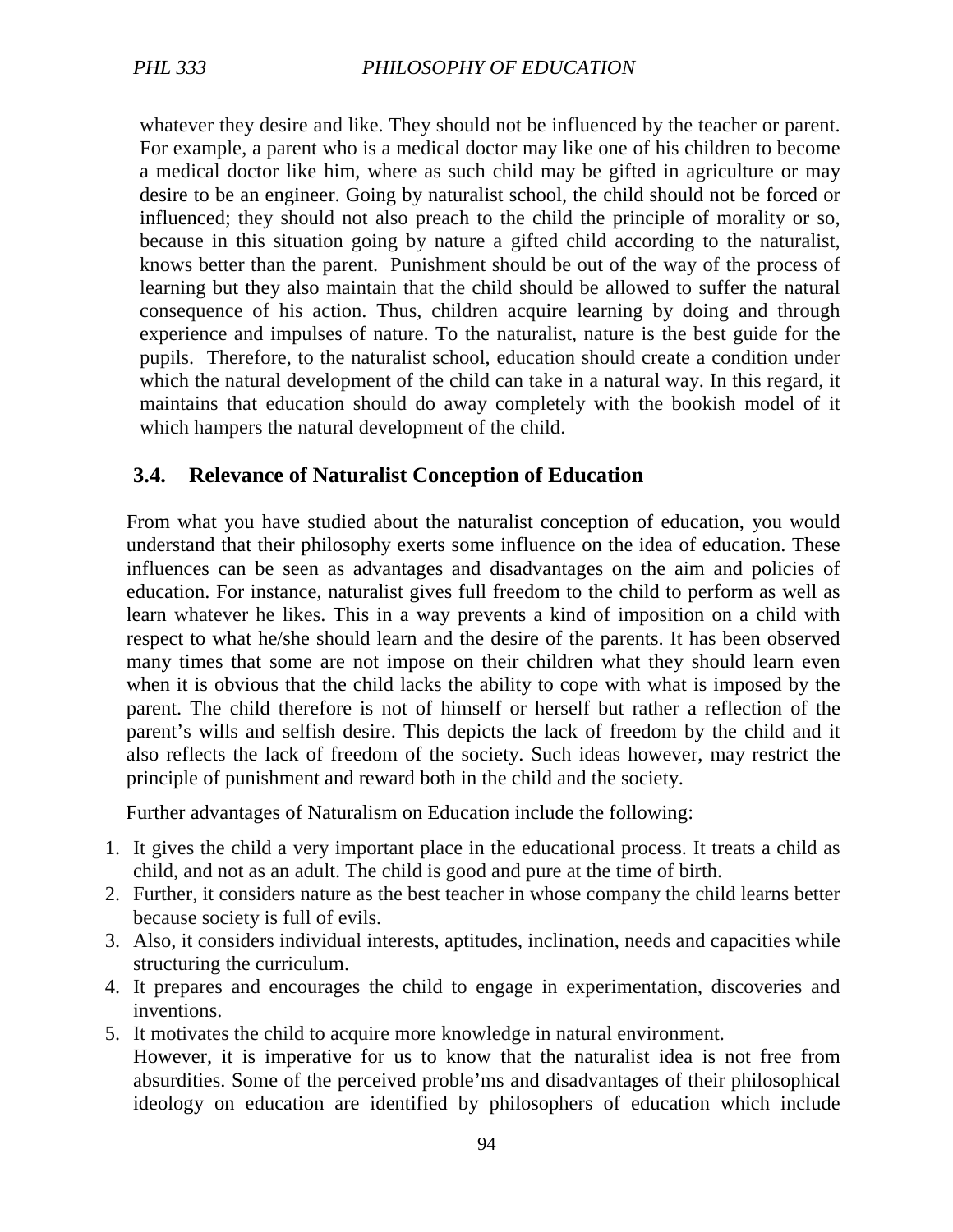Bamisaiye, (1989), Okafor (1988) and the rest. Some of the disadvantages identified are enumerated below:

- 1. Nature centered study makes the child unsocial with no feeling of social service.
- 2. Naturalism ignores the spiritual world and considers the material world only.
- 3. Naturalism lays stress on solution for the present needs and problems of an individual and neglects his future needs and problems. As a result, it has failed to prepare the child for future life.
- 4. Naturalism advocates unrestricted freedom for the child to develop himself naturally. This is undesirable and harmful for the child.
- 5. It minimises the role of the teacher in the educative process. Therefore, the teacher is merely an observer, sympathetic guide and helps in structuring experience for the child.

## **SELF-ASSESSMENT EXERCISE**

Explain the central argument of the naturalism school of philosophy of education

# **4.0 CONCLUSION**

Naturalists' position on education is one of the crucial issues that must not be taken for granted in philosophy of education. It is considered as a school of thought that emphasis that man should go back to nature before he can acquire knowledge of things. For man to understand nature, it is necessary that we must understand the individual. This implies that education should tend towards promoting and satisfying individual needs. The educational program of the society should be determined by nature. Thus, the individual's mental and physical exploit are of equal importance. If man must be helped to develop and conform to his nature, self education should then be natural, education should be natural means, and it must not entail any form of coercion.

# **5.0 SUMMARY**

In this study unit, you have studied naturalism as one of the schools of philosophy of education. Here we tried to define naturalism as that school of philosophy that opines that nature is the key to life. That is, everything in life owns its existence to nature. Other things you have learnt are the aim of education according to the naturalist which claimed that education should ensure an adjustment between individual and the society as well as between man and nature. The unit also introduced you to the many benefits and problems of the naturalists' philosophy on education.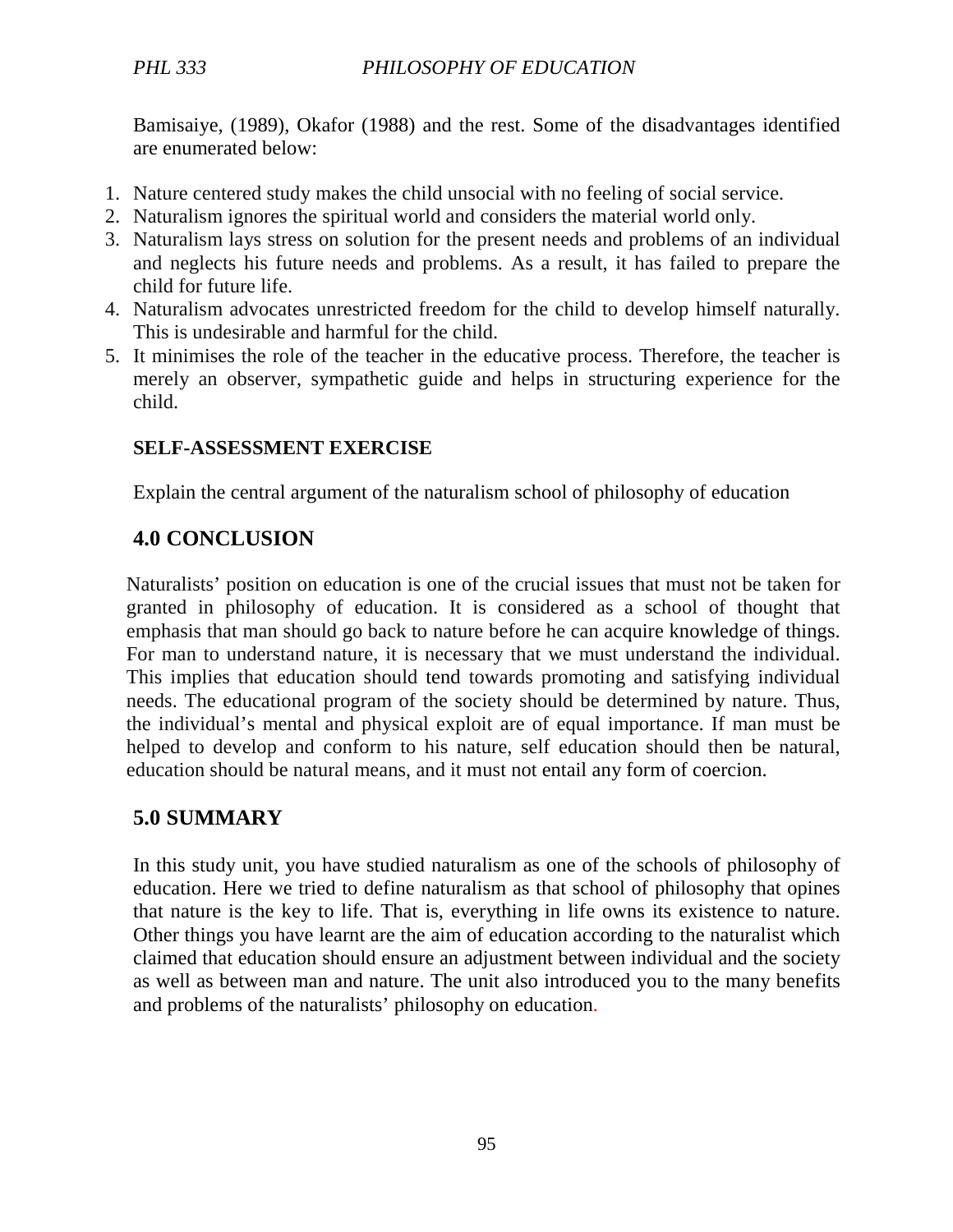## **6.0 TUTOR-MARKED ASSIGNMENT**

- 1. What should be the relevance of the teachers in the learning process of a child in relation to the naturalism philosophy?
- 2. Identify the pros and cons in the naturalists' philosophical analysis of education.

#### **7.0 REFERENCES/FURTHER READING**

Enoh, O.A. (1995). *Invitation to Philosophy of Education,* Jos: Midland Press Nig., Ltd.

Akinpelu, J. A. (1981). *An Introduction to Philosophy of Education*. London. Macmillian Company.

Adaralegbe, A. (1992). *A Philosophy for Nigerian Education*, Ibadan: Heinemann

Okafor, F.C. (1988). *Philosophy of Education and third world perspective*, Enugu: Star Publishing Company.

Moore, T.W. (1982). *Philosophy of Education: An Introduction,* London: Routledge and Kegan Paul.

Bamisaiye, R. (1989). *A Practical Approach to Philosophy of Education*, Ibadan: AMD Publishers.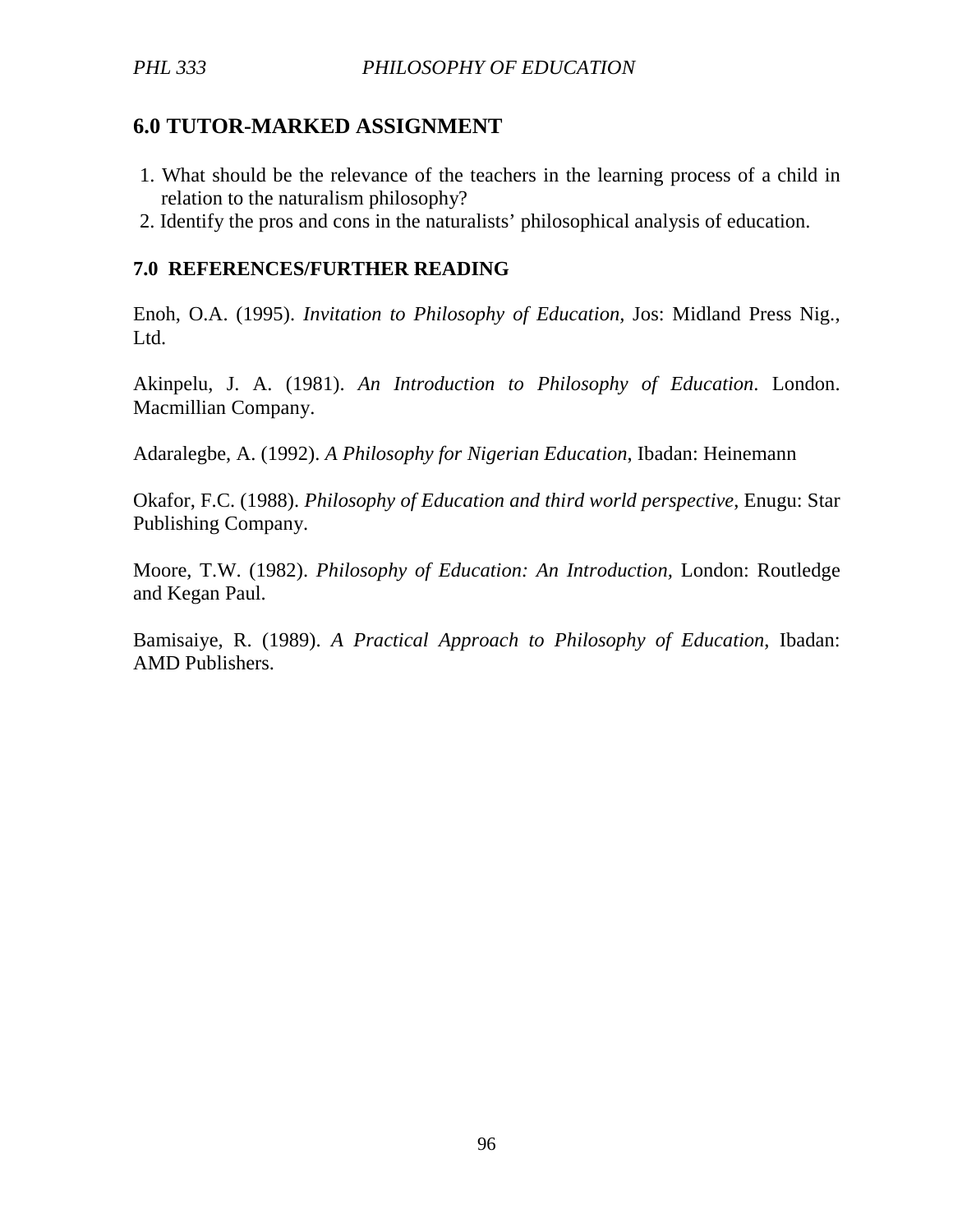# **UNIT 2 IDEALISM AND EDUCATION**

#### **CONTENTS**

- 1.0. Introduction
- 2.0. Intended Learning Outcomes
- 3.0. Main Content
	- 3.1. Philosophical Notion of Idealism
	- 3.2. Idealism and Education
	- 3.3. Roles and Importance of Idealist School to Education
	- 3.4. Members of Idealist School
	- 3.5. Relevance of Idealist Conception on Philosophy of Education
- 4.0. Conclusion
- 5.0. Summary
- 6.0. Tutor-Marked Assignment
- 7.0. References/Further Reading

# **1.0 INTRODUCTION**

One of the schools of epistemology that is as old as philosophy itself is the idealist school of thought. The idealist school, which can be traced back to Plato a Greek philosopher, plays a significant role in the history of philosophy, to the extent that all philosophical inquiry will never be concluded without making reference to this school of thought. In the same vein, the idealist philosophers have greatly contributed to discourses in education in different ways. In this unit therefore we shall be discussing meaning of idealism, the relation between idealism and education. You will also learn about the relevance of their philosophy to education most especially as it affects our current educational system.

# **2.0 INTENDED LEARNING OUTCOMES**

By the end of this unit, you will be able to:

- discuss the divergence between naturalism and idealism schools
- the importance of self-consciousness in educational development
- the significance of class grouping as postulated by the idealist.

## **3.0 MAIN CONTENT**

## **3.1. Philosophical notion of Idealism**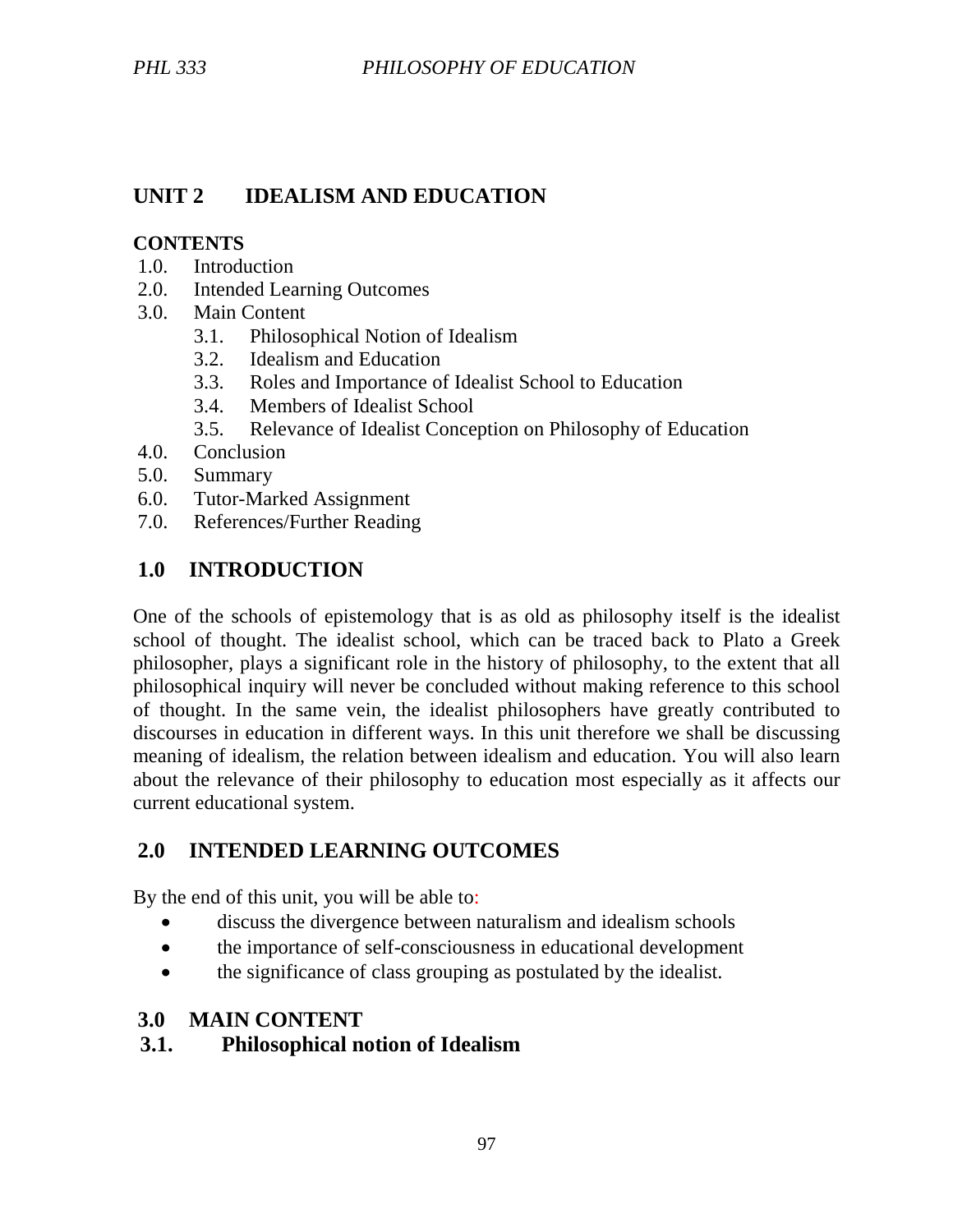Philosophically speaking, idealism is derived from the word "Idea". Thus, to some philosophers "*ideaism*" is more appropriate than idealism. Whichever words being used by the philosophers, idealism as a philosophical school is one of the oldest philosophical systems dated as far back as Plato's days. You will recall from what you have studied under epistemology, Plato's claim that man's knowledge is basically "a recollection of the ideas which the soul had known in the perfect world- of- ideas before it was buried in the human body". This was explained through his concept of "allegory of the cave" in his treatise on the ideal state as explicated in his book "*The Republic*".

Basically, Idealism is the philosophy that tries to explain "all existence in terms of the mind and its working". As some idealists put it; idealism is the name which has come to be used for all philosophical theories that gives priority to mind. By mind, the idealists sometime mean the spiritual elements in man; "a man's personality or the man himself as different from his body". The most common meaning is that of "mental" or "spiritual" element. Given these views, we can summarise idealist views to mean that "the ultimate features and elements of reality are ideas in their most perfect interpretation". The idealist philosophy suggests that "the basic stuff of reality consist of ideas not the physical or material or any kind of object or power". This school of philosophy is also associated with rationalism. Thus, an idealist is much more likely to be a rationalist.

According to Plato, the objects of knowledge are not the things of the material world, but the ideas or Forms in the world of ideas, the things of this world as opine by Plato are simply reflections or shadow of these Forms. That is, "every object of our experience is not in a pure state of its reality, but it is a shadow or replica of the real things which are already exist in the world of idea". Hence, for Plato, there exist two different worlds, which are "world of idea" and world of the "ordinary experience". While the former constitutes "ultimate and absolute reality imbued with perfection, permanence and immutability, the latter is limited, changeable and imperfect manifestation of the real thing".

According to Berkeley, the objects of knowledge are ideas. The things of this world which we think are materials things are in actual fact ideas and they exist only in so far as they are perceived. Hegel holds the same view with the idealists' position, he asserts that the things of this world are appearances or manifestations of the absolute spirit manifesting itself in various forms, and since man himself is also a manifestation of the absolute spirit, human knowledge, especially philosophical knowledge is the selfconsciousness of the absolute spirit becomes conscious of itself, and comes to know itself through human (philosophical) knowledge (Onigbinde, 1999:45). In Hegelian idealism, the subject and the object of knowledge are identical and the subject-object duality is removed.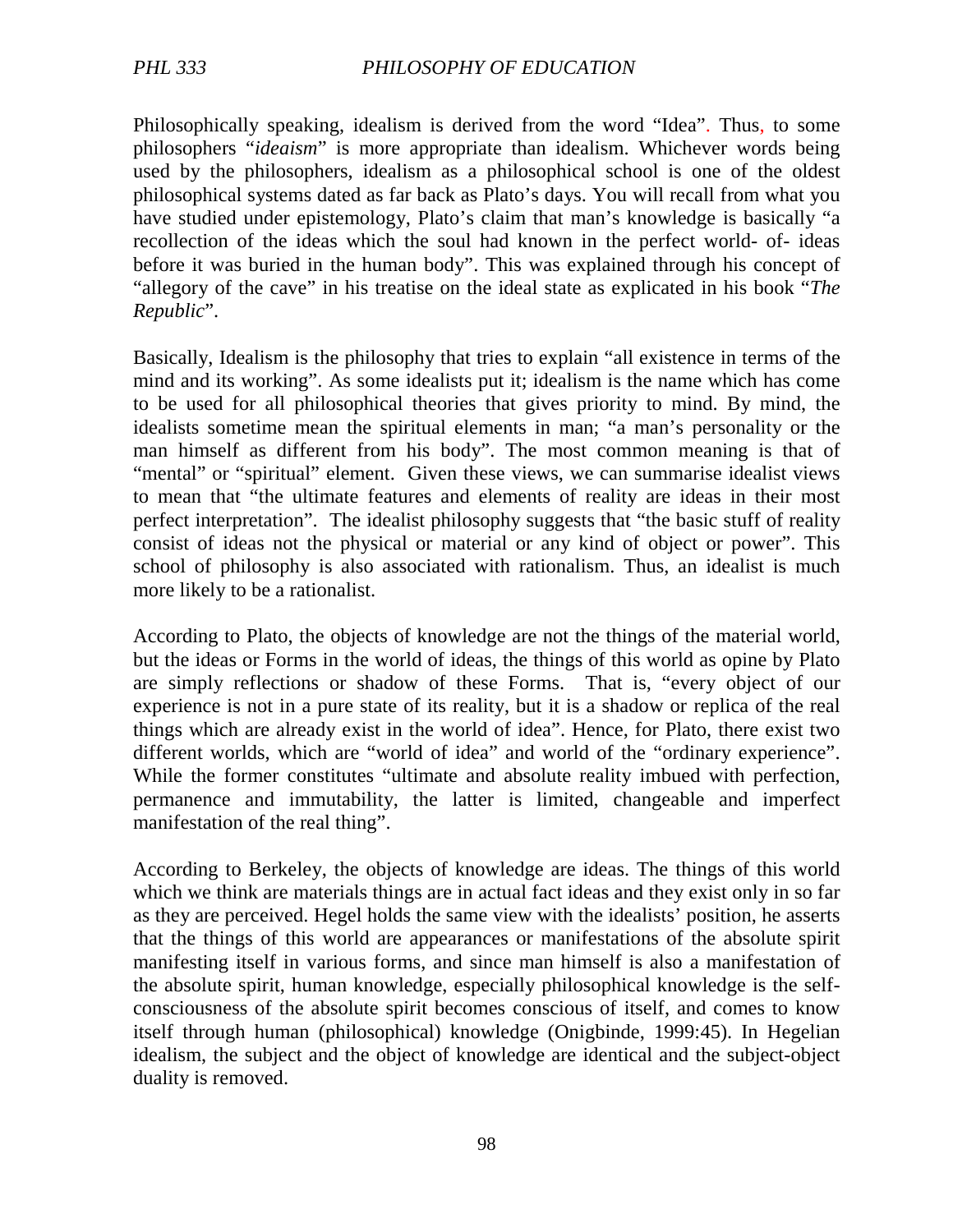According to Okafor (1988) idealism tries to lay emphasis on the primacy of ideas, concepts, the universal and the metaphysical. The idealists believe that "man is a spiritual being who exercises free will and is responsible for all his actions and inactions. Man can therefore not be studied as an object because he is a spiritual being".

## **3.1.2. Forms of Idealism**

Idealism can be viewed from different approaches which include:

- i. **Subjective Idealism**, this expresses those only ideas can be known or have any reality (also known as solipsism).
- ii. **Critical or transcendental idealism**, to them, the phenomenal world, constituted by the human understanding, stands opposed to a world of thingsin-themselves developed by Kant, this theory argues that all knowledge originates in perceived phenomena which have been organized by categories.
- iii. **Absolute Idealism**, this group holds that all objects are identical with some idea and the ideal knowledge is itself the system of ideas. It is also known as Objective Idealism, and is the sort of idealism promoted by Hegel. Unlike the other forms of idealism, this is monistic – there is only one mind in which reality is created.
- iv. **Platonic Idealism**is the view that there exists a perfect realm of Form and Ideas and our world merely contains shadows of that realm.
- v. **Objective Idealists**, such as Plato, think that ideas are essences, which have an independent existence.
- vi. **Religious idealism:** the chief proponent of this group is, Augustine who asserted the idea that learning comes from within and that a person is responsible for his learning.

# **3.2. Idealist and Education**

Idealism is perhaps the oldest systematic philosophy in Western culture, dating back at least to Plato in ancient Greece**.** Of course, philosophy and philosophers existed before Plato, but Plato developed one of the most historically influential philosophies of education. From ancient time to the modern era, "idealism has been a dominant philosophical influence, and even though that influence has waned at times, it is still a major philosophy and stands as an alternative to our contemporary materialist culture". In terms of American philosophical thought, "idealism has a long history, and educational ideology in the nineteenth century was greatly influenced by German idealism".

In the idealists' philosophy of education, education is regarded as "a process of development in a person, particularly his conscious and spiritual self". It is important for you to know that "the self" or the "individual personality" is very important in the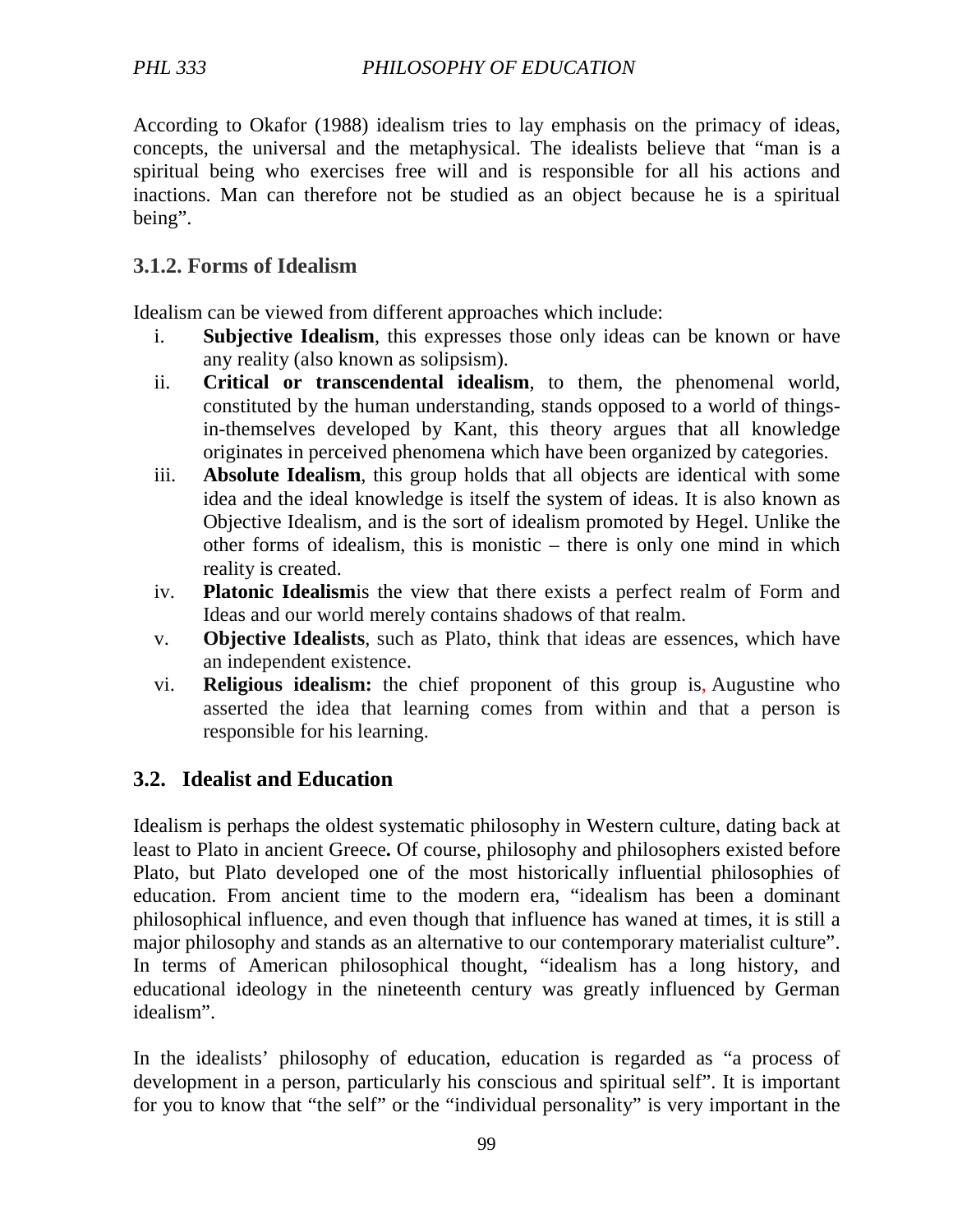idealist's metaphysics; hence "the process of education is very much the efforts of the individual to develop that self. It is what individual learner makes of what is presented to him that constitutes his knowledge and education, the ultimate responsibility for learning rest with the individual learner". This is in agreement with the respect for his individual freedom and dignity.

Education, therefore, is "to focus on the soul with a view to helping it recollect as much of that knowledge as possible". The dialectical or Socratic method of teaching in which the learner responds to suitably framed questions, enables the learners to "discovers" and increases his own knowledge. This original philosophy of Idealism has however been more elaborately developed and systematized over the ages. It reached its peak in the nineteenth century, but its influence on education is still evident in the twentieth century.

# **3.3 Roles and Importance of Idealist School to Education 3.3.1 Roles of the School**

The school as an educational institution according to this school of thought exist "to provide the right atmosphere and proper direction for the growth of the personality of the individual, to enlarge his personality by increasing his knowledge and to cultivate his aesthetic taste". It is meant to 'frame pupil's character, and to equip him with suitable skill'. (Akinpelu 1981) The school is to make available to the tender mind of the child "the best products of the culture which will inspire him to learn them, and to help him to develop the various capacities of the mind such as intelligence, love of knowledge, aesthetic skills". More so, to appreciate beauty and nature , his spiritual nature by which he will move nearer to the divine nature and live a good religious and moral life.

In his view by Okafor (1988), another importance of the school is that it helps individual to see his knowledge as but only an integral part of a much larger whole. If a child reflects that his knowledge is imperfect and incomplete, just as he himself is not perfect, he will be more inclined to be humble and tolerant, and to interpret events in the context of the whole system instead of looking at it from his personal point of view alone.

# **3.3.2 Suggested Curriculum**

In order to achieve the objectives of idealism system of education as indicated by the idealist school of thought, the curriculum is structured to emphasize those subjects that will improve his intelligence and his understanding and enable him to realise his spiritual potentially.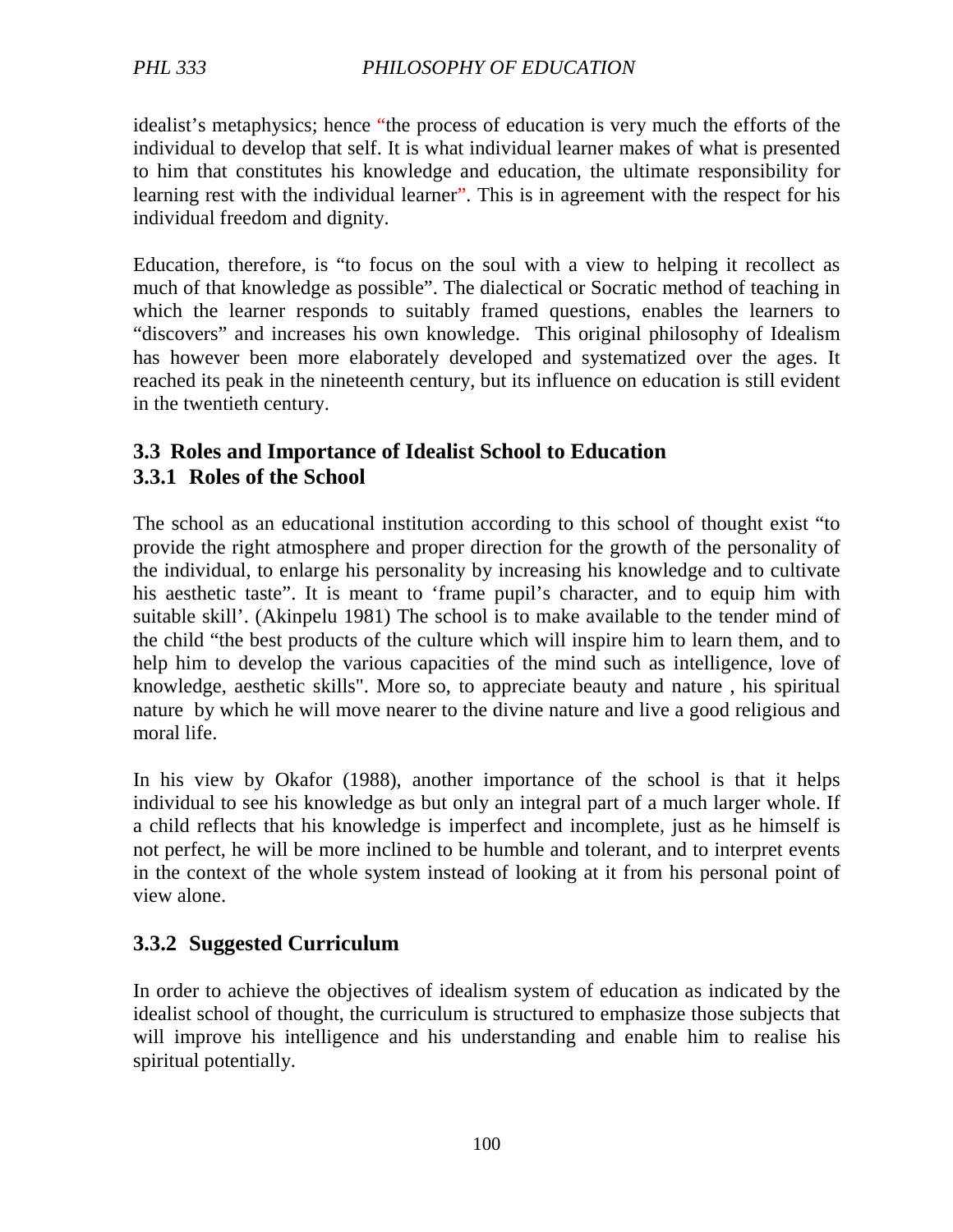Subject that goes beyond immediate vocational and economics use to be the more important subjects since it will bring spiritual development of the person, mostly four basic skills should be represented in the curriculum;

- i. Language skills this will introduce the students to culture
- ii. Scientific skill; this will have to survive physically
- iii. Normative kill; which has to do with moral conduct and proper relationship with his fellow men and religion which relates him to his God.
- iv. Aesthetic skill; this as to do with the appreciation of literature, arts and nature in general.

#### **3.3.3 Roles of Teacher and Students**

Both teacher and pupil are equally important in the idealists' scheme of education. The pupil is regarded as first and foremost, an individual with a personality of his own, though an immature one. The real activity of learning is to be done by him. Therefore, self-learning would seem to be done by him, self learning would seem to be the best for the child which would at first seem to rule out the teacher. But this is not the case, the teacher is inevitable in the system, teachers perform many functions. Teacher must awaken and stimulate the mind of the child until it has acquired self discipline to learn by himself. (Akinpelu:1981).

Teacher must respect the personality of the pupil as the centre of learning and must be a friend and a guide to him.

## **3.3.4 Idealist Method of Teaching**

The best method of teaching according to the idealist has been described as Dialectical Method or Socratic Method (Akinpelu 1981). This is a method of questions and answers in which the mind of the child is exercised. Dialectical system of education is a form of cooperative argumentative dialogue between individuals, based on asking and answering questions to stimulate critical thinking and to draw out ideas and underlying presuppositions. In the Socratic Method, the classroom experience is a shared dialogue between teacher and students in which both are responsible for pushing the dialogue forward through questioning (ibid). The "teacher," or leader of the dialogue, asks probing questions in an effort to expose the values and beliefs which frame and support the thoughts and statements of the participants in the inquiry, the inquiry is open-ended. There is no pre-determined argument or terminus to which the teacher attempts to lead the students.

#### **3.3.5 Importance of Socratic Method**

- **1.** The Socratic method uses questions to examine the values, principles, and beliefs of students.
- **2.** The method focuses on moral education, on how one ought to live.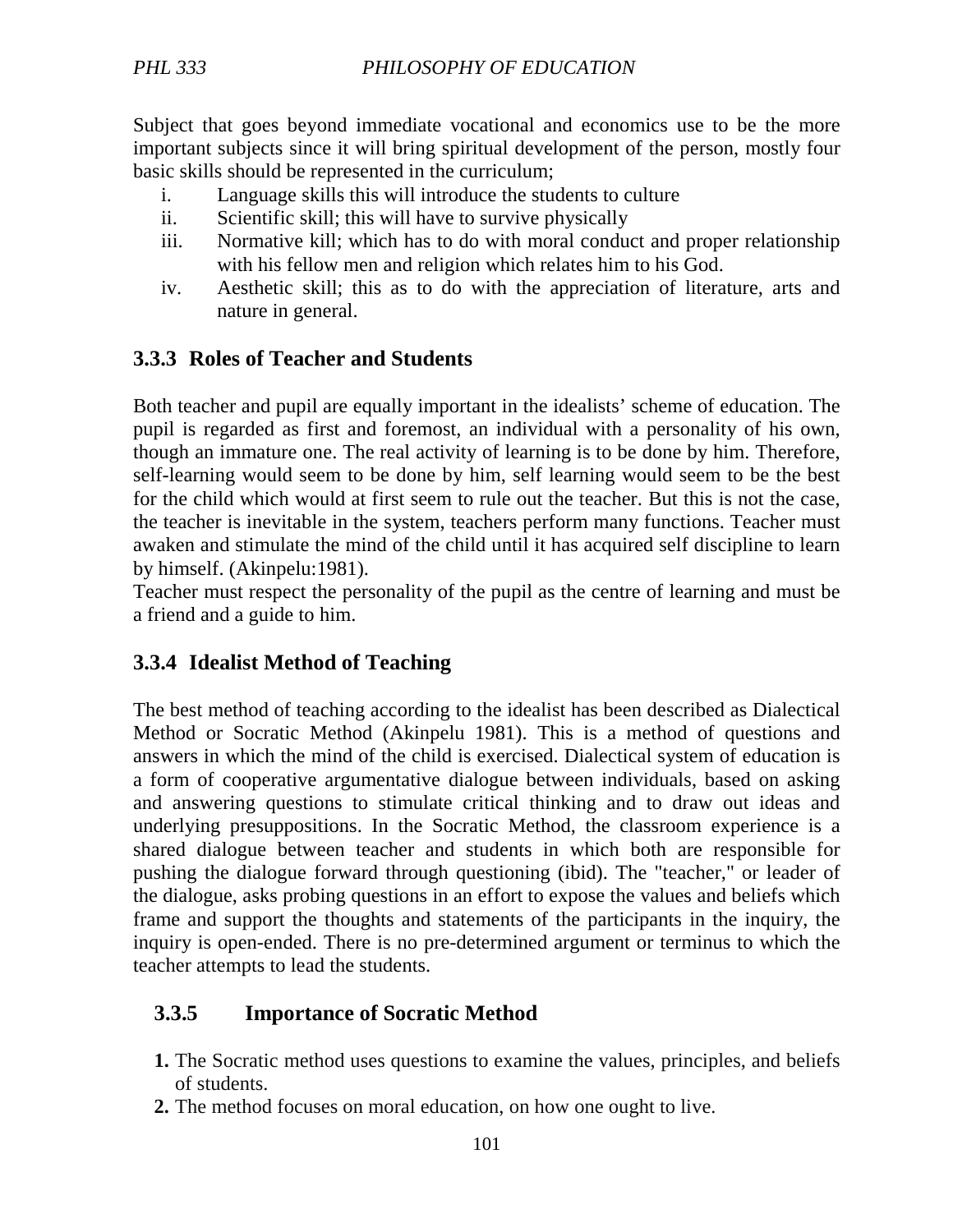- **3.** The method demands a classroom environment characterized by "productive discomfort. Because there will be real tension among the interlocutors.
- **4.** The Socratic method is better used to demonstrate complexity, difficulty, and uncertainty than at eliciting facts about the world.

#### **3.4 Members of Idealist School**

Plato, Socrates, Quintilian, Comenius, Thomas Aquinas, Hegel, etc.

Plato (427- 348 BC) was an Athenians and a disciple of Socrates, the Father of philosophy. He was particularly disturbed by the Athenian care free attitude to education, particularly by the absence of special training for the rulers of the state. He considered the administration of the state a technical matter for which a specialist training is needed, just as a doctor or a lawyer needed to be specially trained to be allowed to practice.

 The task of education according to Plato is to make each person perform competently and efficiently, the functions of division to which each belongs and it is with this in his mind that he set up his educational system which is based on individual ability and competence. Naturally, according to Plato's view education must be state planning, it must made state- financed, controlled and organized; no proprietorship. Also, there is no place for sex-based discrimination, since the allocation of duty is not based on sex criteria. Hence, education is equally for men and women. All children are to be reared together and educated together for nursery, kindergarten and primary education at the end of which they would be streamed according to their talents or natural abilities demonstrated and observed. Thus, Plato's educational policies encourage the following:

- 1. principle of division of labour;
- 2. principle of professionalisation
- 3. principle that education is a powerful instrument for reconstruction of the state and for social, political and economic development
- 4. secularism in education.

#### **3.4.2. Class Grouping According to Plato**

Plato was the first to divide education into the formal levels which we now commonly use, and to assign to them appropriate ages and curricular contents.

The level advocated by Plato were the nursery/ kindergarten for ages three to six which was to be devoted to play and games; followed by elementary stage for seven to ten years of ages, with curriculum made up of games and sports, basic elements of reading and storytelling about the gods of Greek mythology for moral and spiritual development. The secondary level for ages eleven to seventeen was more rigorous, and its curriculum was a good balance of gymnastics and music education. Some of the subjects to be included were; introductory mathematics, literature, and music.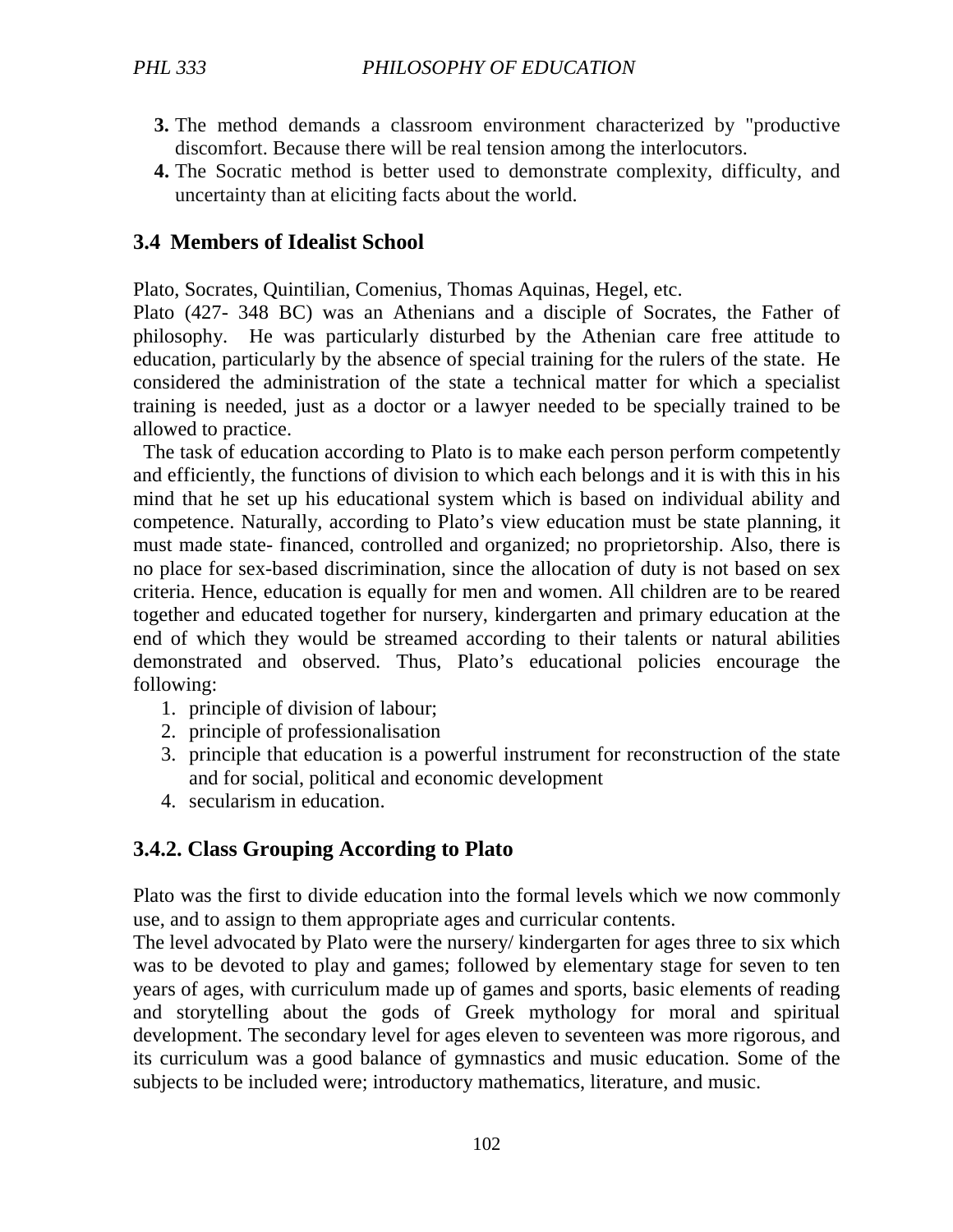The content of the higher education was such as to aid abstract reasoning, and these consist of higher mathematics, astronomy, dialectic and philosophy. This would occupy a student from the age of twenty to thirty-five, and it was only for those whose natural talents had marked them out as predominantly rational, and therefore qualified to be trained as philosopher kings.

## **3.4.3. Role of Education in Plato's Theory**

- 1. the role of education in Plato theory was to develop the child so that he may become the best adult of its types
- 2. it was to promote the reasoning ability of the person since that is the best and highest element in man
- 3. It was to inculcate in all wisdom for practical living, good moral conduct and concern for the social welfare of his fellow citizen.
- 4. To foster in individuals who were capable of it, the ability for intellectual and theoretical engagement.

# **3.5 Relevance of Idealist Conception on Philosophy of Education**

- i. Idealists see man at the central of learning over nature as considered by the naturalist
- ii. It gives importance to man and his intellectual skill.
- **iii.** Idealists give much importance to the 'self' of the individual
- **iv.** Idealists give full support to the principle of Unity in Diversity
- **v.** They have given more importance to ideas over the objects and material or later.
- **vi.** It avoids the present realities and prepares the child for the next world
- **vii.** Idealism lays more emphasis on thinking and mental activities. This increases the importance of intellectualism

#### **SELF-ASSESSMENT EXERCISE**

Discuss the relevance of the teacher in child education according to principle of idealism.

# **4.0 CONCLUSION**

Idealism as a philosophical theory has greatly contributed to education most especially in this present world which is full of stresses, conflict, envies and material struggles. The need for idealistic education is eessential for peaceful living of human being as the emphasis of this school of philosophy is on humanities. The strengths of idealism is that it encourages thinking and cognition, promoting cultural learning, and providing for character development of students. Teachers are considered valuable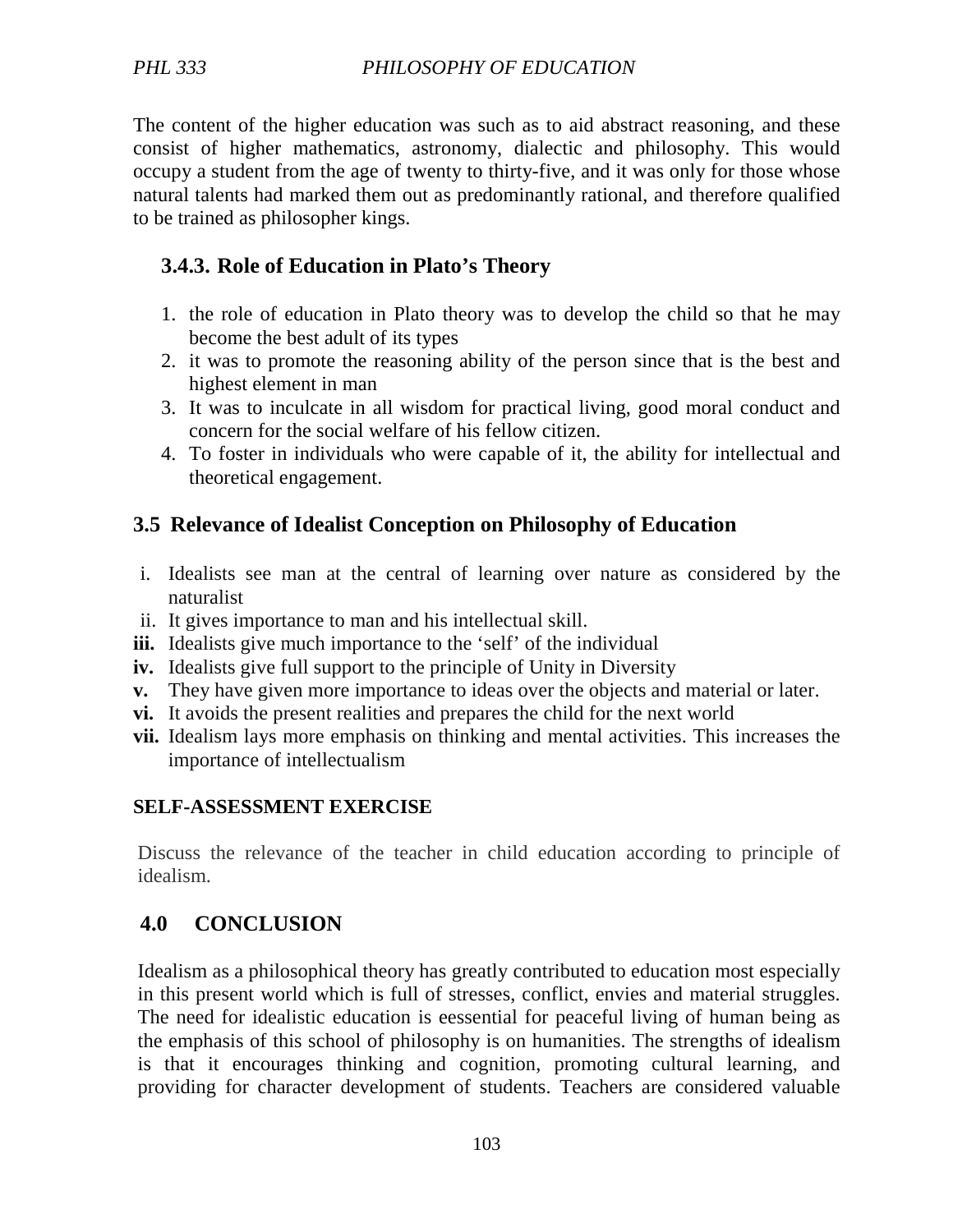parts of the educational process who should strive to provide a comprehensive, systematic, and holistic approach to learning that stresses self-realisation. It is therefore interesting to note that practically all the subjects recommended for study by the idealist are taught at all level of educations which shows the level of relevance of this school of philosophy to education.

## **5.0 SUMMARY**

This unit examined the concept of idealism. We define it as the school of philosophy that tries to explain all existence in terms of the mind and its working, in other word as some idealists put it; idealism is the name which has come to be used for all philosophic theories which give priority to mind. We also discussed the variants of idealism, which are: subjective, platonic, transcendental, objective, religion and absolute idealism. The unit also discussed the philosophical position of the idealist on education as well as the role, group classification and the relevance of idealism to philosophy of education.

## **6.0 TUTOR-MARKED ASSIGNMENT**

2. How will you react to Berkeley position that the objects of knowledge are ideas?

3. Explain what you understand by Socratic Method as it relates to education.

4. Discuss the divergence between naturalism and idealism schools.

5. What would you consider as the relevance of self-consciousness in educational development?

6. Explain the significance of class grouping as postulated by the idealist.

# **7.0 REFERENCES/FURTHER READING**

Adaralegbe, A. (1992). *A Philosophy for Nigerian Education*, Ibadan: Heinemann.

Akinpelu, J.A. (1981). *An Introduction to Philosophy of Education,* London. Macmillian Company.

Heidegger, Martin (1989). *What is Philosophy?* Tr. William Kluback and Jean T.Wilde. Plymouth: Vision.

Kneller. G.F. (1971). *Introduction to the Philosophy of Education*, (2<sup>nd</sup> ed).). New York: John Wiley& Sons, Inc.

Magee, Bryan (1987). *The Great Philosophers. Oxford:* Oxford University Press.

Adejoh, M.J. &Targema, L. (2009). *Introduction to Philosophy of Education*, Benue: Selfers Academic Press Ltd.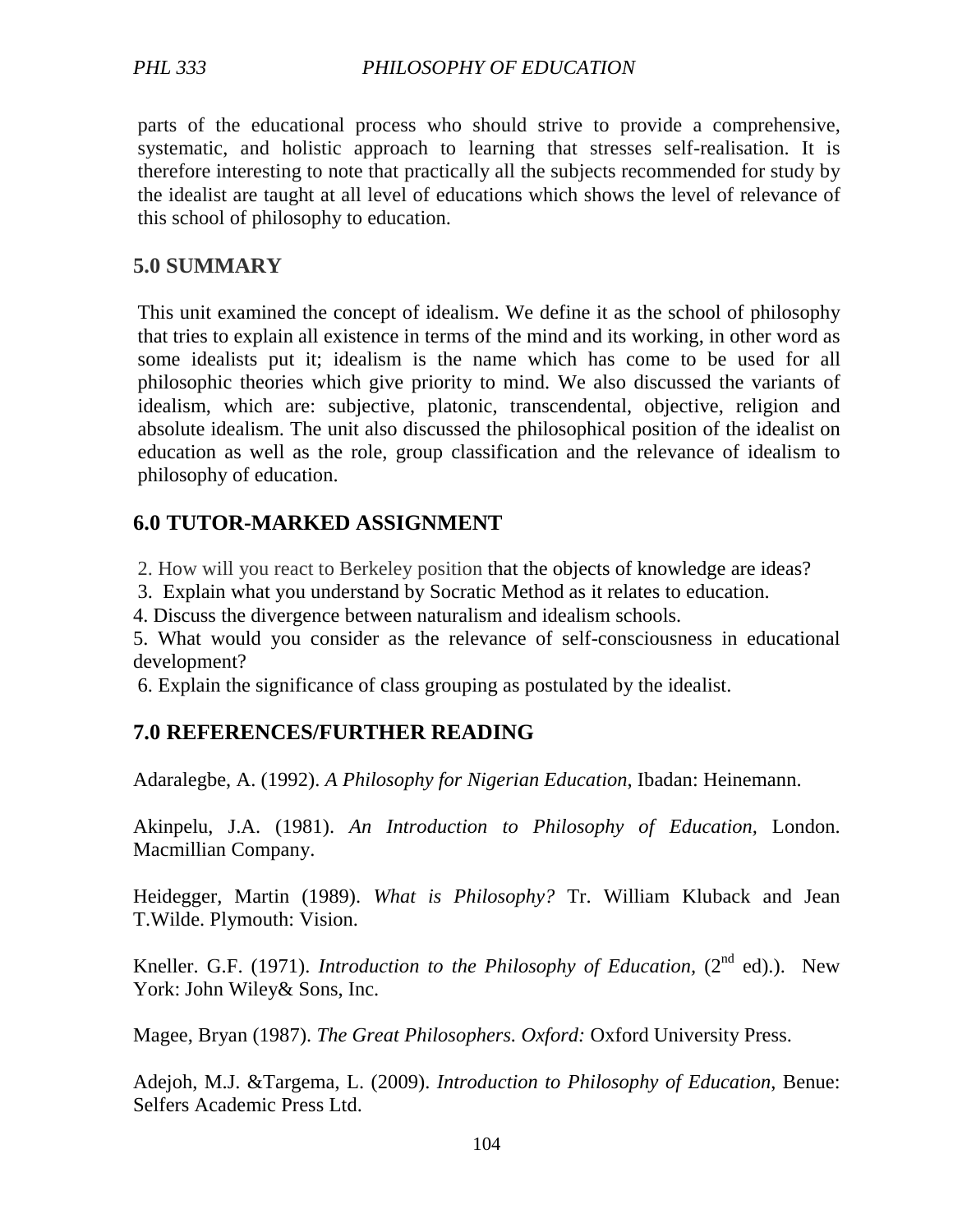Ogbinaka, K (1995). *A Window into philosophy*, Lagos: Obaroh &Ogbinaka publisher.

Onigbinde, A.O. (1999). What is philosophy, Ibadan: Frontline Resource Ltd.

Okafor, F.C (1988). philosophy of Education and third world perspective, Enugu: Star Publishing Company.

Rorty, Richard (2000). "Pragmatism", in Concise Routledge Encyclopedia of Philosophy. London and New York: Routledge.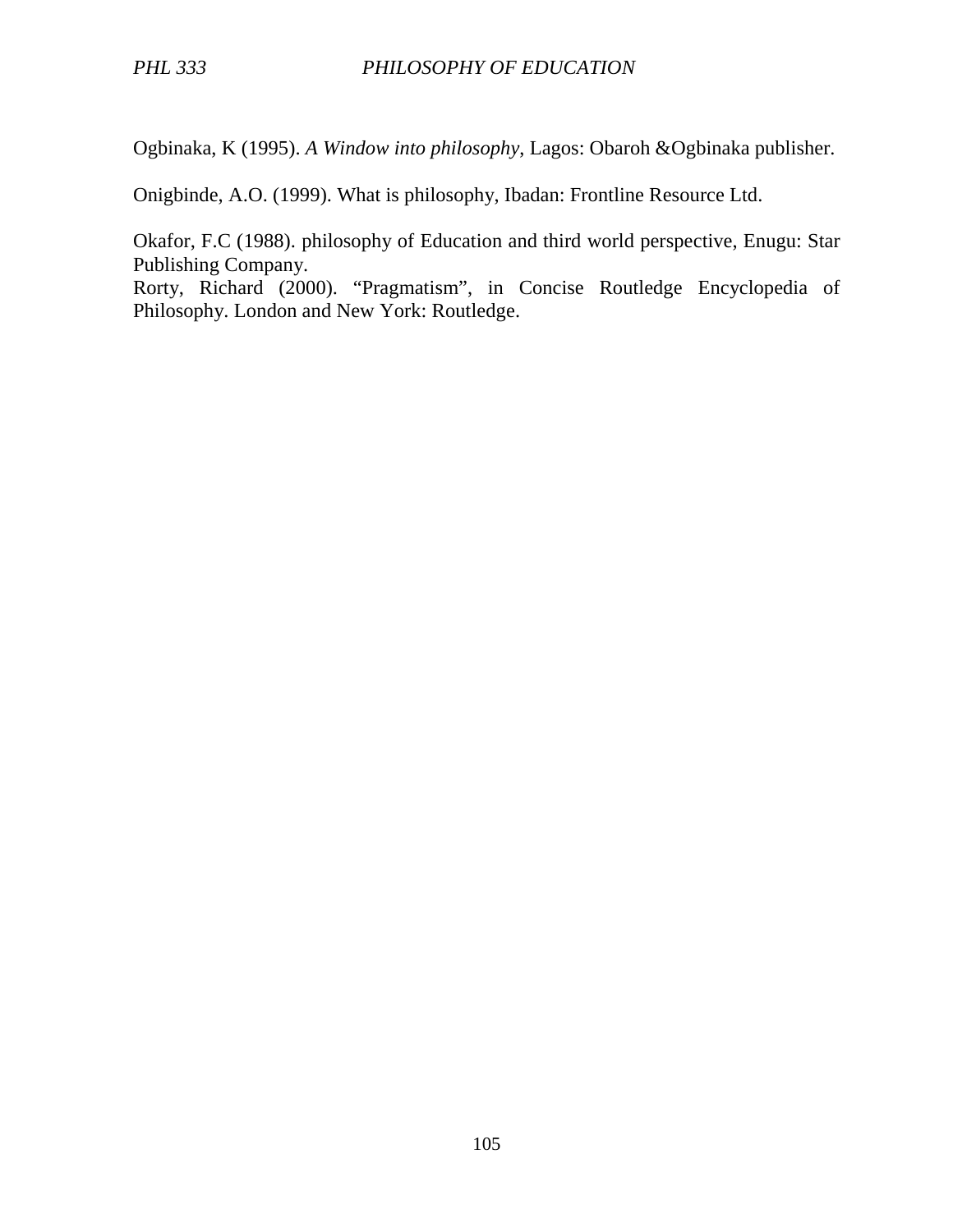# **UNIT 3 REALISM AND EDUCATION**

### **CONTENTS**

- 1.0 Introduction
- 2.0 Intended Learning Outcomes
- 3.0 Main Content
	- 3.1. Philosophical notion of Realism
	- 3.2. Realism and Education
	- 3.3. Roles and importance of Realist school to education
	- 3.4. Members of Realists School
	- 3.5. Relevance of Realist philosophy on philosophy of Education
- 4.0 Conclusion
- 5.0 Summary
- 6.0 Tutor-Marked Assignment
- 7.0 References/Further Reading

# **1.0 INTRODUCTION**

Realism is a school of thought that is directly opposite to idealism in philosophy. Having examined the central argument of the idealist philosophy in the previous unit, there is needed to assess another school of thought in an attempt to differentiate their philosophy of education. In this unit we shall examine the concept of realism and the central argument of the school as well as the relevance and contributions of their doctrine to educational development.

# **2.0 INTENDED LEARNING OUTCOMES**

By the end of this unit, you will be able to:

- discuss the concept of realism as a philosophical idea
- identify some of the prominent members of this school of philosophy
- analyse the realist conception of education
- differentiate the difference between idealism and realism philosophy
- explain the relevance of realism philosophy to education.

# **3.0 MAIN CONTENT**

## **3.1 Philosophical notion of Realism**

Realism is another traditional philosophical thought dated back to the time of Aristotle. It re-originated and retaken to mean different concept as year goes by. The first and the most important principle in the realist's metaphysics is that "matter or objects which we see exist absolutely". As a matter of fact, it is believed that "the world exists by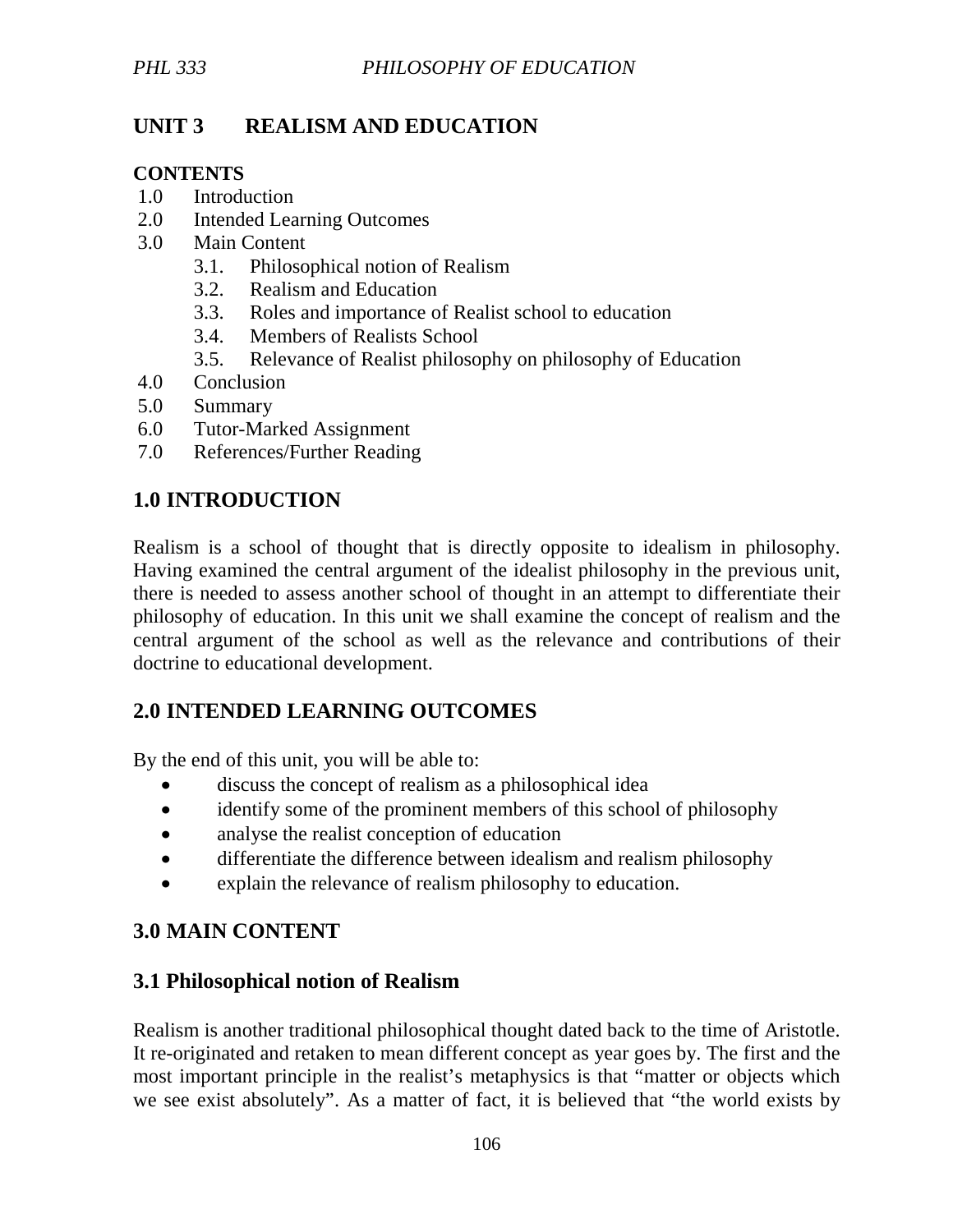itself and as a reality, independent of whether there are human beings to know it or not". The realists assert that for a person to claim that he knows an object, that object must have existed prior to his knowing it. Thus, it is a philosophical doctrine that "the world is real as it is presented to us in experience". In other word, the realists contend that the things of the world are not mere reflections or manifestations of immaterial realities, on the contrary, they are real, they have objective existence and they themselves are the objects of human knowledge.

Aristotle, a student of Plato was the first to propose the idea of reality and this is why he was called father of realist. In his doctrine, Aristotle rejects Plato's theory of the world of form or world of idea and maintains that the things of this world are objects of knowledge and that our idea is formed from them through the process of abstraction (Omoregbe 1999:48). According to realism principle, man in his environment in this cosmos can perceive sharp and clear, the objects of his experience and not just the shadow or replica of the real object (Onigbinde 1999). This assertion by the realists is an antithesis to the idealist perception of the real things in the world. To the idealist theory objects of knowledge are in the world of ideal while thing we claim to be those objects are mere replica. But Aristotle maintains that there is just one world, this world is not a shadow but the real one, a world of genuine reality, made out of composite of matter and form.

Furthermore, the principle of realism affirms the orderliness of the world. Realism maintains that law and orders prevail in the universe. In other word, the world is not chaotic; it is orderly, stable and well-constructed or structured. The night follows the day as regularly as the raining season follows the dry season. (Bryan 1987).

## **3.1.2. Forms of Realism**

Realism is of two types these are:

- i. naive realism
- ii. scientific realism
- i. **Naive realism**: this is a philosophical principle that believes physical objects are as real as they appear to the senses. In other word, "naive realism maintains that the senses provide us with reliable information about external objects".
- ii. **Scientific realism**: this holds that the real goes beyond the physical objects to include the reality of such scientific facts like the existence of theoretical entities like atoms, neutrons, forces etc. To the scientific realism, the school does not believe in the existence of free will, it is of the opinion that individual's actions are determined by the immediate physical and social environment. (Onigbinde 1999).

But there are realists representing the different epochs of philosophy and their types of realism identified are as follow: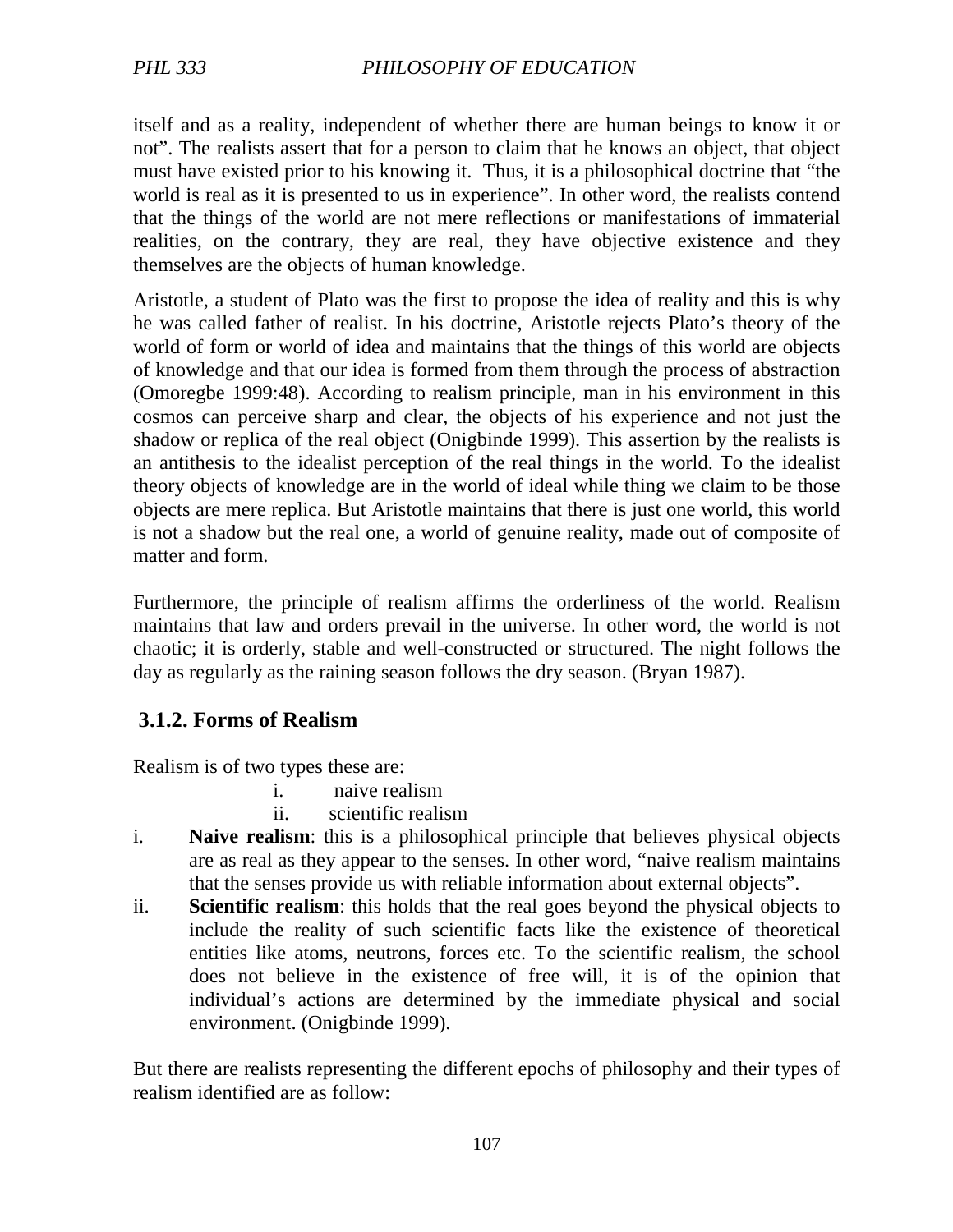- i. Classical realism which is champion by Aristotle
- ii. Religious realism in which St Thomas Aquinas is identified with. This is also referred to as Thomism.
- iii. Scientific realism, which is identified with John Locke.
- iv. Contemporary realism among which we have people like Hebert Spencer, Francis Bacon among others.

It can be well stated that modern realism was fashioned by the philosophers Francis Bacon (1561–1626) and John Locke (1632–1704). In his view, Locke supposition that everything we know comes from experience and from reflecting on that experience. Man is not born with any innate or preconceived ideas, but rather a blank slate. More so, Bacon attempted to change the structure of realism from deductive reasoning to an inductive approach. Bacon is of the opinion that inductive approach would reform realists' thinking from a specific idea in the physical world to a more general assumption, ignoring preconceived notions. Bacon therefore identified the origins of our preconceived notions, encouraging humanity to disregard these ideas.

## **Realism and Education**

There is no doubt saying that Realism has greatest impact on educational philosophy, because it is the foundation of scientific reasoning. Realist educators encourage students to "draw their observations and conclusions from the world around them, rather than confining themselves to an analysis of their own ideas". They are objective, believing in a systematic approach to order and classified knowledge, building on previously learned information. They are less likely to encourage their students to seek the truth in literature and ideas, instead encouraging them to seek the truth by testing learned principles on the world around them.

In the view of the realists, education is in one sense the process of developing the capacities of a man to enable him to know the truth as it is. The ultimate aim of education is the achievement of the knowledge of the nature and the inner workings of the universe, so that the learner may consciously adjust himself to what is real. In more specific term, it is to help the individual learner to form habits, dispositions and tendencies to search for the truth, to grasp it, enjoy it and use it in every aspect of his life. These truths are contained in his culture; they have accumulated over the ages and contain the best of the wisdom of past generations. Thus in another sense, education is essentially the transmission of inherited culture from one generation to another so that there may be cultural continuity.

Realists see education as both the transmission of specific cultural values and the subsequent development of the child's ability for further learning. From the above analyses one can summarises the focus of realist to include:

- i. Cultural communication
- ii. understanding of God
- iii. Inculcation of appropriate skills and knowledge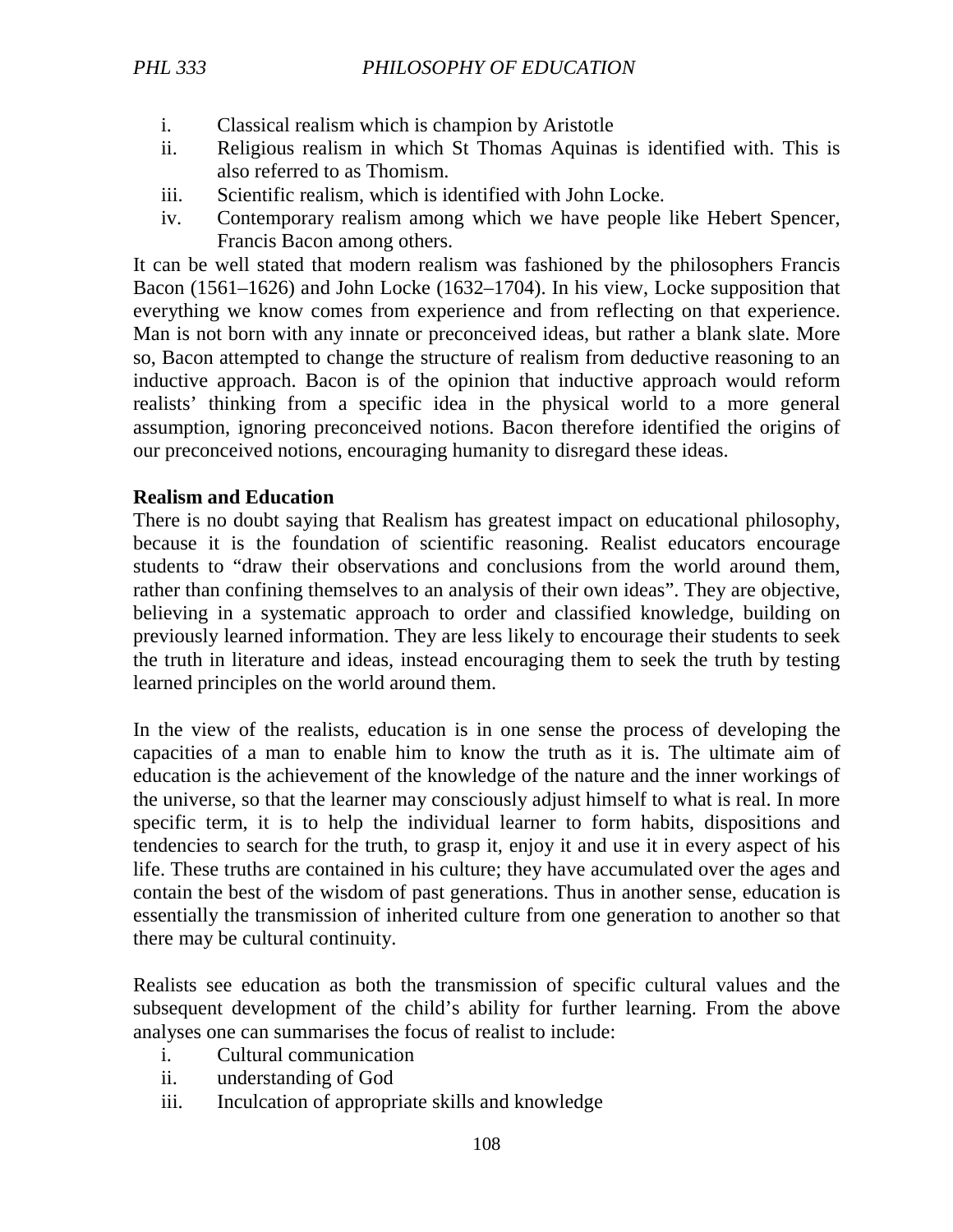- iv. Self-understanding
- v. Scholarly improvement.

Aim of Realist Philosophy to Education:

Education being considered as an endless activities in the society is considered to face and achieve the following aim:

- i. To achieve Basic and essential knowledge with a no-nonsense approach
- ii. To Understand the material world through inquiry
- iii. To Develop the physical and mental powers of the child
- iv. To Prepare the Child for happy and successful life
- v. To Develop and training of senses
- vi. To understand the study of science and the scientific method

In his view, Franklin (quoting Kneller. (1971:18) has given following activities for achieving happiness in life through realism education:

- Activities related to language
- Activities concerned with hygiene
- Citizenship activities
- Social activities
- Leisure activities
- Religious activities
- Vocational activities
- Activities of mental health
- Activities related to vocational behaviour
- Activities related to race-preservation

# **3.2.2. The Role of Curriculum**

The curriculum, according to the realists is essentially the whole scale of the culture of the society, reduced to size and expressed in different disciplines and subject matters. There is what the realists call a basic core curriculum, which contains "the essential truths and to which every child should be exposed in the course of his school education". This core curriculum should be the same for all levels of education only that it should start with the simple, basic principles and increase in details and complexity as the levels rise higher and higher. (Akinpelu: 1981)

The purpose of curriculum is not just the acquisition of information about the culture, but more still the development of the intellectual skills and habits to discover the orderliness and stability that exists in the world. The curriculum contents will consist of literacy and numeracy skills which will enable him to enter into these aspects of his culture that are in written form. (Adaralegbe, 1992).

In the scheme of the realist, education is discipline-centred, and it is also teachercentred. In view of the fact that there are certain basic truths to be transmitted and the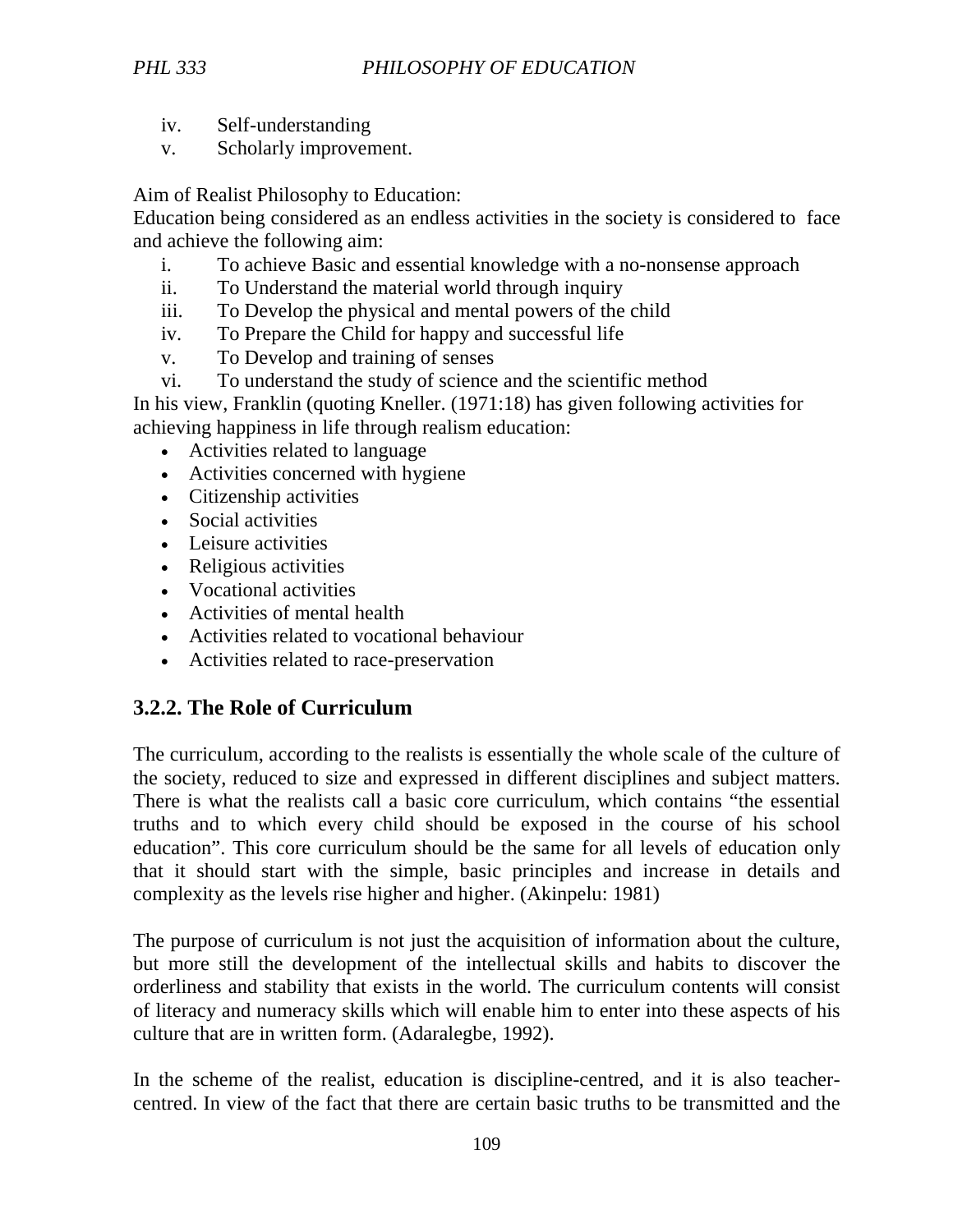teacher has knowledge of some of these truths, his role is very crucial in education. While the developmental stage of child is to be taken note of, the teacher has to be loyal to his discipline and to present the truths of his discipline as faithfully as possible; it is the duty of the learner to assimilate or absorbs the truths presented to him. The child has to learn the habit of self discipline so as to be able to master the subject. (ibid).

### **3.2 Roles and Importance of Realist School to Education 3.2.1 Roles and Importance of Teacher**

The realists describe teacher as public figure and therefore rate high in education. The realist teacher is of a dual personality. As a teacher, he must recognise all the demands of the pupil. He must feel that every aspect of teaching should be dominated by reality. His sole aim as a teacher is to place before the pupil the clear, distinct and systematic knowledge of science in an impersonal manner. The teacher will regard knowledge as one and universal, and religion. The realist teacher then tries to present the knowledge of the subject matter before the pupil in such a way as to make himself one with it, he stands for truth. The teacher has great reverence for fact. Therefore, while presenting the subject, he must keep his personality away from teaching, that he does not express his personal liking or disliking for particular points. The realist teacher desires to make discoveries in his chosen fields and tries to communicate the same to his pupils in an impersonal way. So, in order to be a successful teacher, even on realist lines, a teacher must humanize his science; otherwise, if the subject is left to itself, it may mean one thing to one student and another to another. Thus, Realists emphasize moral and religious education of the child. For this type of education, discipline is essential and a pre-requisite condition. The realist school advocates self-discipline to effect smooth adjustment of the child with external environment, the teacher only inspiring and encouraging sympathetically

### **3.3.2. Roles of School in Realism Philosophy**

Realists have different views about school. Some Realists do not feel any need of school at all. They prescribe wide travelling, tours and teaching by private tutors as the best means of education. On the contrary, other Realists emphasize the importance of school and class teaching. School to the realists is regarded as a mirror of society reflecting its true state of affairs. As such, the school should not only include, in its work, all the activities going on in society, but it should also be well-furnished and equipped with all the necessary aids and device for effective observation and experimentations by children. According to the realist, the school is an agency which meets the needs of the child and the demands of society as well. Insert, it is school only which provides for the fullest development of the child according to his nature and needs.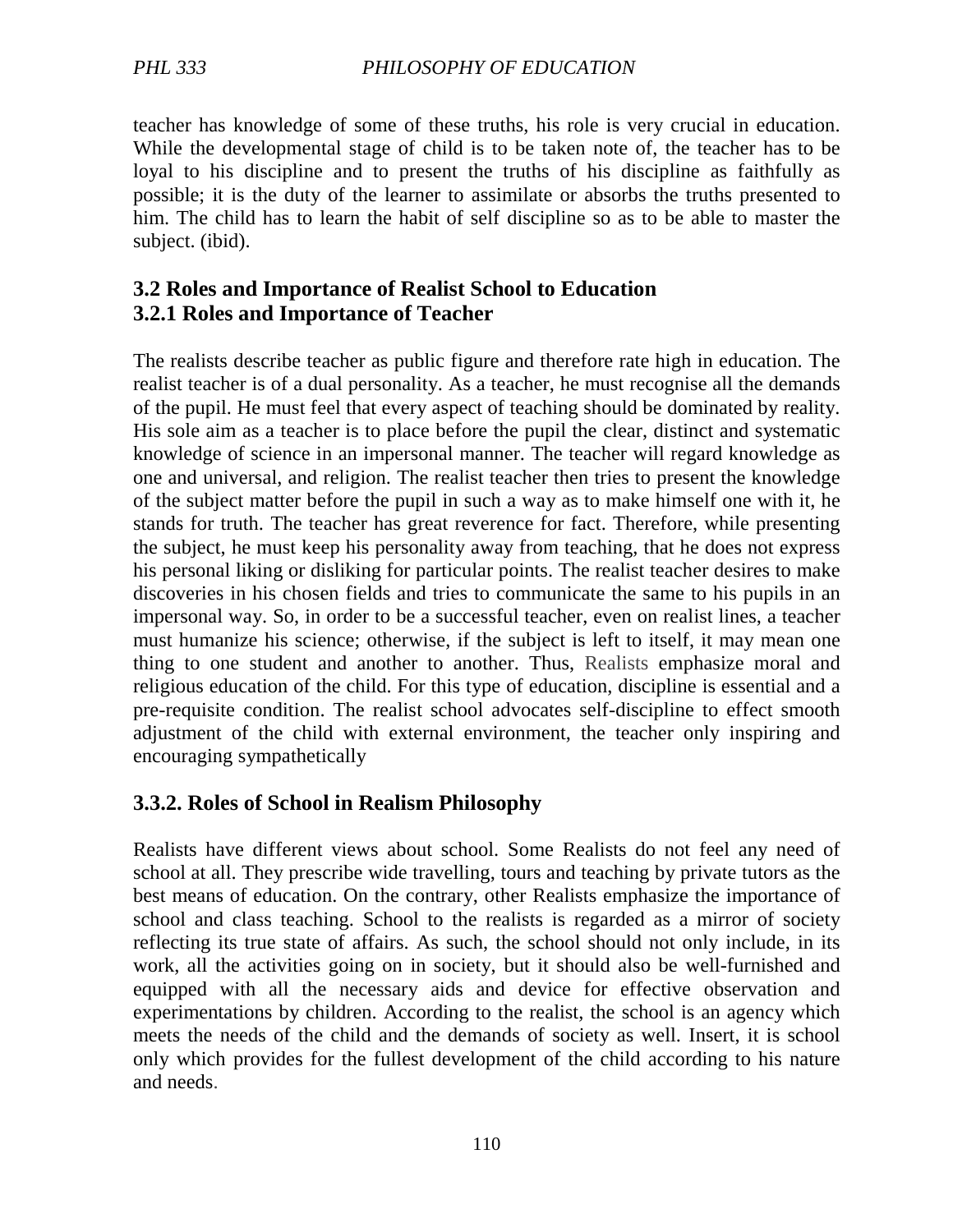# **3.4. Members of Realists School**

Among the philosophers that belong to this school of philosophy include: Aristotle (384-322BC), St. Thomas Aquinas (1225-1274AD), and  $15<sup>th</sup>$  and  $16<sup>th</sup>$  century philosopher among which include: John Locke, David Hume, etc.

## **3.4.1. Aristotle's notion of Philosophy of Education**

Aristotle emphasized that the child must be involved in the action, he must practice what he has learned repeatedly until it becomes a part of him. This was particularly so in the acquisition of practical wisdom. The method of breaking in, enunciated by Aristotle is very important in moral education or education for character and civic duties; it is not enough to tell a child what he should know or do, but the teacher needs to make him do the good act repeatedly until he cultivates the habit of doing it naturally. From his conception, it can be pointed out that his philosophy of education points out that the mind of the child at birth is impressionable and hence that the influence of instruction can make it the best of its type. Also, it was from Aristotle that we got the aim of education as self–realisation, or the realisation of the potentialities of the individual.

# **3.5. Relevance of Realist Philosophy on Philosophy of Education**

To a larger extent, the contributions of realism philosophy to philosophy of education cannot be underestimated both in the society and in individual. This is the school of thought that takes discipline both in the pupils and the teacher sacrosanct. It interests in the intellectual development of individual cannot be over emphasis. There is opportunity for discovery, which promotes specialisation and efficiency in an individual based on the fact that it is scientific and technological oriented. Realism represents the reality of the world; it has truth that is aligned to the knowledge acquired. Realism exists in school in order to reveal the existing reality of the world, while the human mind represent the external world but does not duplicate it. From the above study, the following relevance can be identified:

- i. Education should be geared towards assisting the child in discovering reality.
- ii. Education should enable the child to be intellectually well balanced in harmony with his physical and social environment
- iii. Value is well-known and purpose established by reason.
- iv. School is the mirror of the society. It is a miniature form of society and it presents the real picture of the society. Academic and literary subjects are not sufficient to fulfil the needs of the society.

v.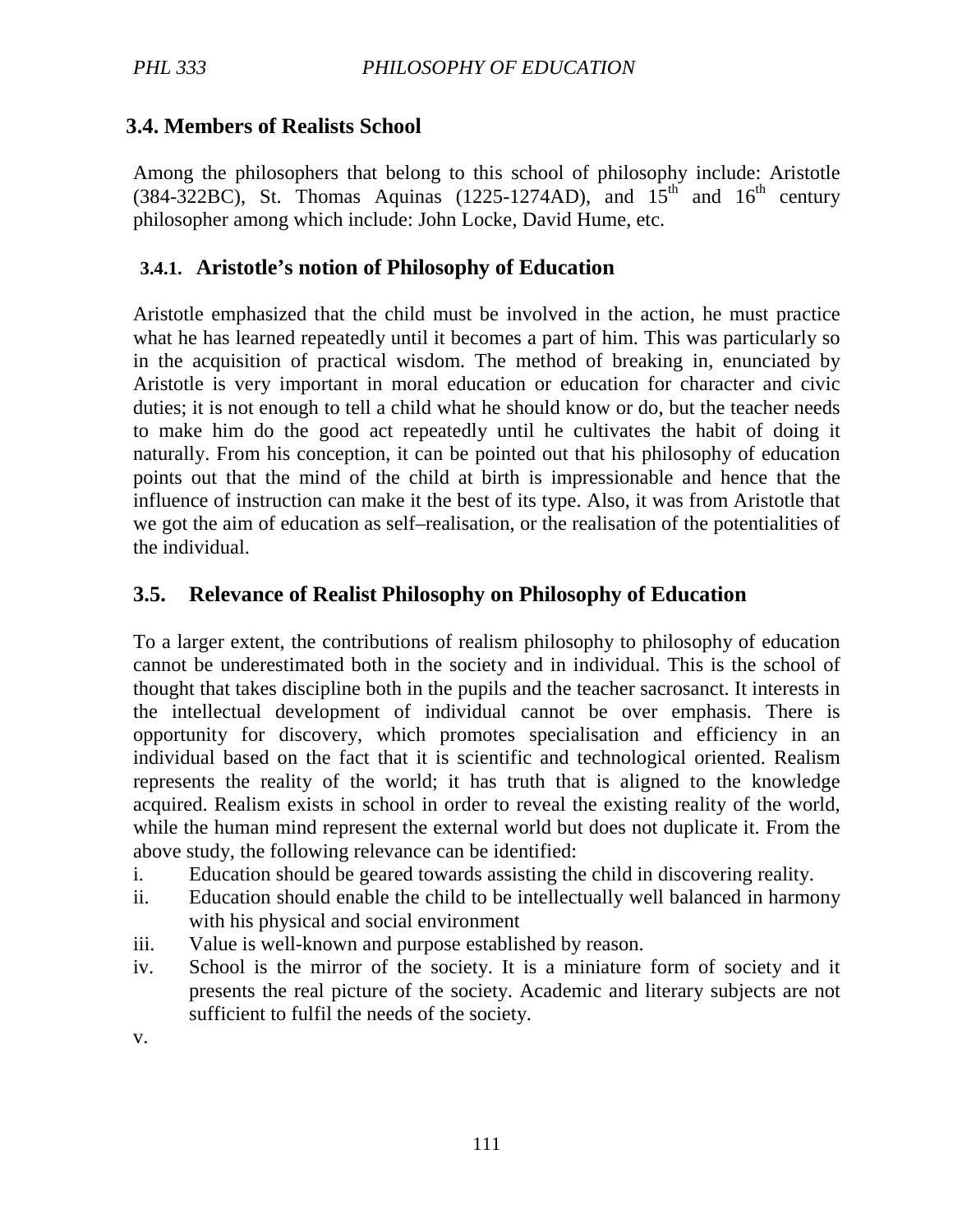#### **SELF-ASSESSMENT EXERCISE**

Critically explain the main focus of realism.

# **4.0 CONCLUSION**

Realism is in favour of training of teachers before they get involve in teaching. It believes that teachers should have full knowledge of the subject matter, psychology of learners and the scientific way of delivering education. The teachers must encourage the learners to observe and experiment the natural objects and phenomena so that learners will be able to find out new facts with respect of construction of knowledge. Teacher should inform learners about the scientific discoveries, inventions and researches in different fields of knowledge.

Realism as one of the major school of philosophy provides a new light and wisdom which produces remarkable changes in the principles and practices of education. It should be mentioned that in the realm of Philosophy, the doctrine of Realism has been pronounced since the time of Aristotle and the notion of Realism is evident in the educational philosophy.

# **5.0 SUMMARY**

Our discussion in this study unit was based on realism school of philosophy and its relation to educational system. Among the topic discussed so far are:

- i. The idea of realism, where different formS of realism were discussed.
- ii. The connection between realism and education.
- iii. The roles and importance of realists philosophy to education.
- iv. Some members of realists school, and
- v. The relevance realist philosophy on philosophy of education.

# **6.0 TUTOR-MARKED ASSIGNMENT**

- i. To what extends would you consider realism philosophy as true source of knowledge?
- ii. Is there any connectivity between idealism and realism?

# **7.0 REFERENCES/FURTHER READING**

Adaralegbe, A (1992). *A Philosophy for Nigerian Education*, Ibadan: Heinemann. Akinpelu, J.A (1981). *An Introduction to philosophy of education,* London. Macmillian Company

Heidegger, Martin (1989). *What is Philosophy?* Tr. William Kluback and Jean T. Wilde. Plymouth: Vision.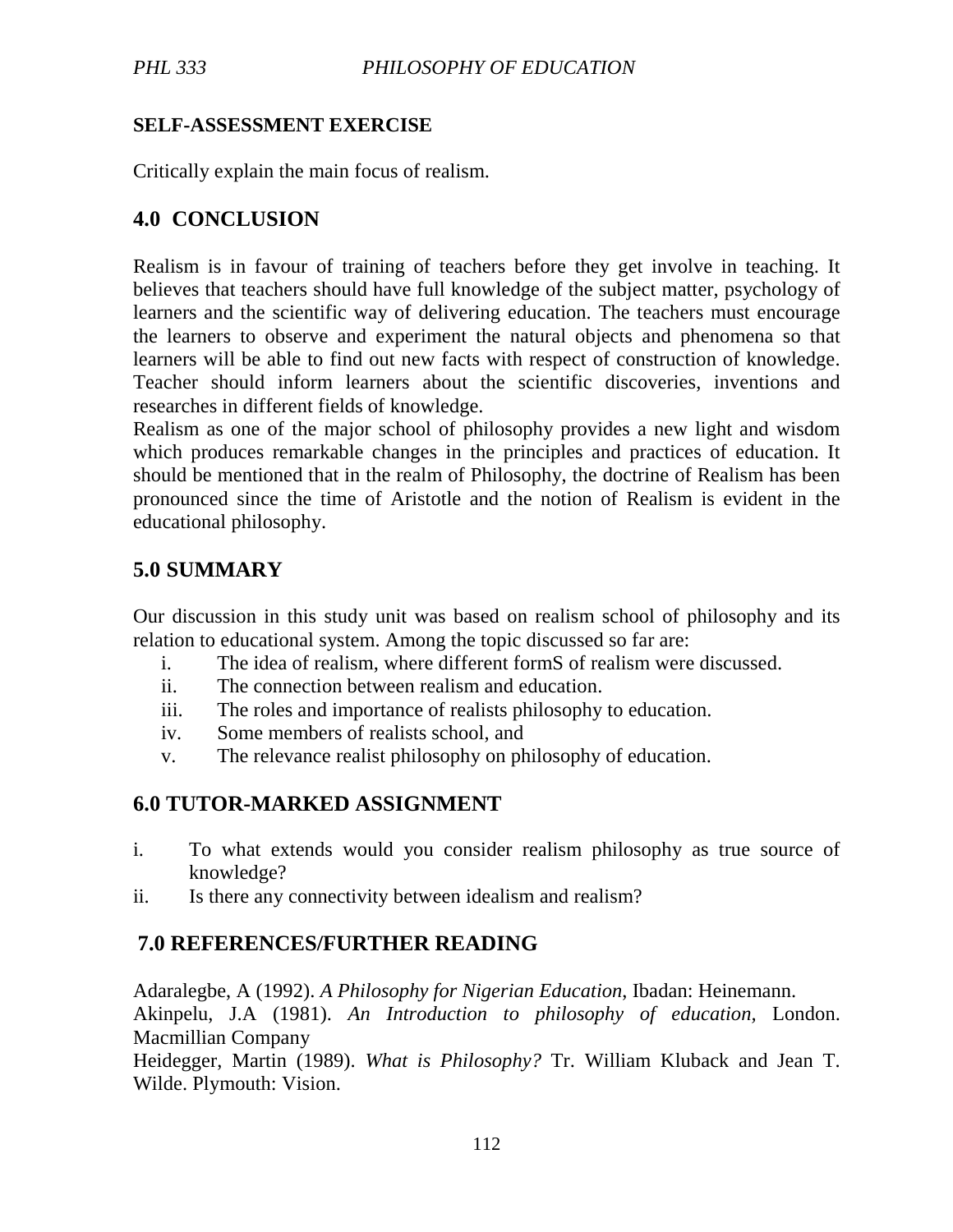Kneller. G.F. (1971). *Introduction to the Philosophy of Education*, (2<sup>nd</sup> ed.)., New York: John Wiley& Sons, Inc.

Magee, B. (1987). *The Great Philosophers.* Oxford: Oxford University Press,

Adejoh, M.J. & Targema, L. (2009). Introduction to Philosophy of Education, Benue: Selfers Academic Press Ltd.

Ogbinaka, K (1995). *A Window into Philosophy*, Lagos: Obaroh &Ogbinaka Publisher.

Omoregbe, J (1999). *Knowing Philosophy,* Ikeja: JoJa Publisher Ltd.

Onigbinde, A.O. (1999). What is philosophy, Ibadan: Frontline Resource Ltd.

Okafor, F.C. (1988), *Philosophy of Education and Third World Perspective*, Enugu: Star Publishing Company.

Rorty, R. (2000). "Pragmatism", In: *Concise Routledge Encyclopedia of Philosophy.* London and New York: Routledge.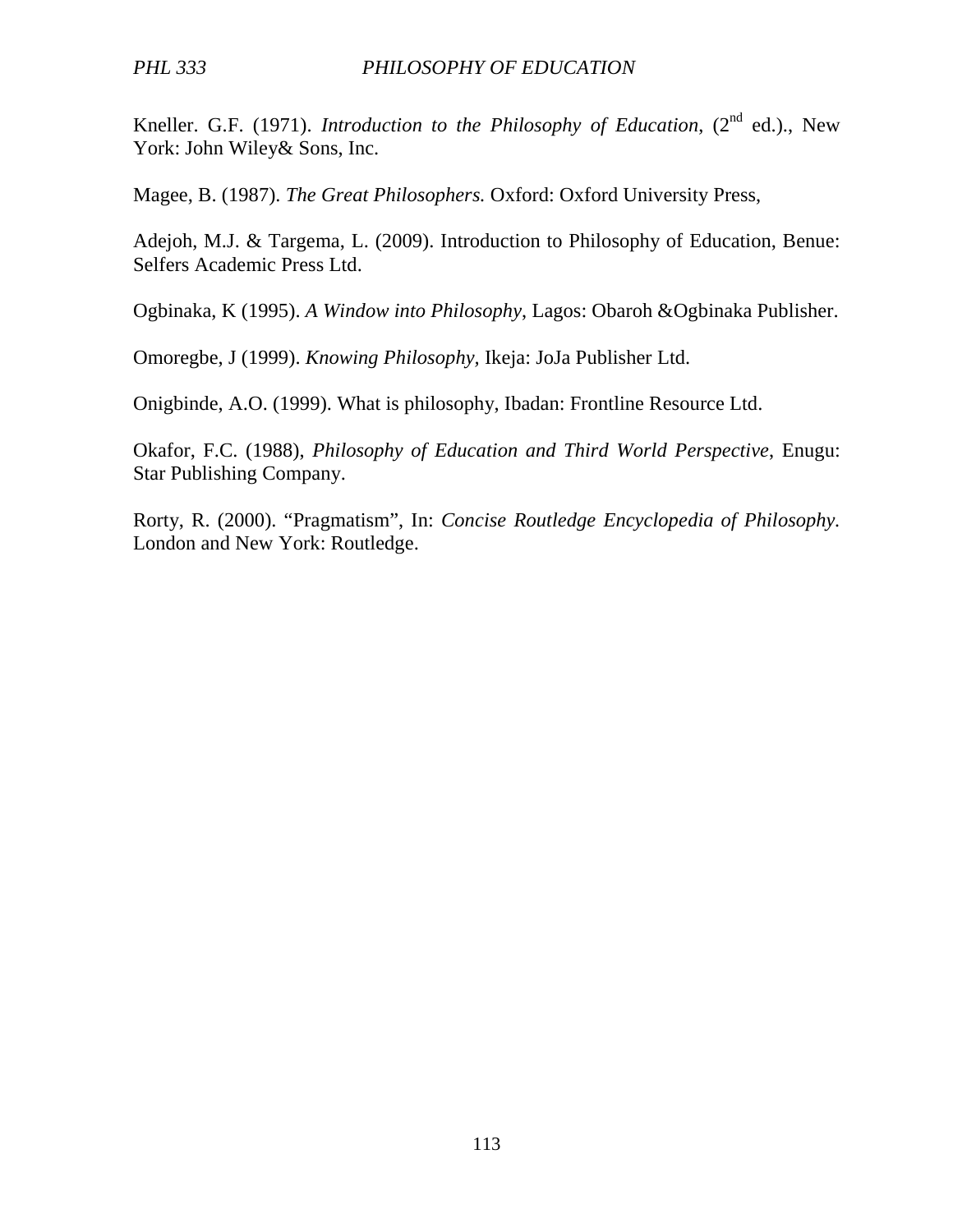# **UNIT 4 EXISTENTIALISM AND EDUCATION**

### **CONTENTS**

- 1.0 Introduction
- 2.0 Intended Learning Outcomes
- 3.0 Main Content
	- 3.1 Idea of Existentialism
	- 3.2 Members of Existentialist School
	- 3.3 Existentialism and Education
	- 3.4 Existentialist Approach to Education
- 4.0 Conclusion
- 5.0 Summary
- 6.0 Tutor-Marked Assignment
- 7.0 References/Further Reading

# **1.0 INTRODUCTION**

This unit attempts to examine another school of philosophy known as Existentialism, although Akinpelu in his work maintains that there are existentialists but no philosophy of existentialism. This might be said to be true, but "only to the extent that there are various filaments of the philosophy and that the existentialist philosophers are generally against labelling people or putting them under general categories". Be that as it may, there are some philosophers that originated this school of thought. It is our concern in this unit to therefore identify the central argument of this school of philosophy, identify some members of this school and their philosophical thought or conception of education in general. Thus, we shall focus on what should be the roles of the teacher, students, society and school in accordance with existentialism philosophy.

### **2.0 INTENDED LEARNING OUTCOMES**

By the end of this unit, you will be able to:

- explain the concept of existentialism
- put in plain words characteristics of existentialism
- categorize the proponents of existentialism & their views
- deliberate on some themes in existentialists' philosophy of education
- describe the problems and the contributions of the existentialism to the discourse of education.

# **3.0 MAIN CONTENT**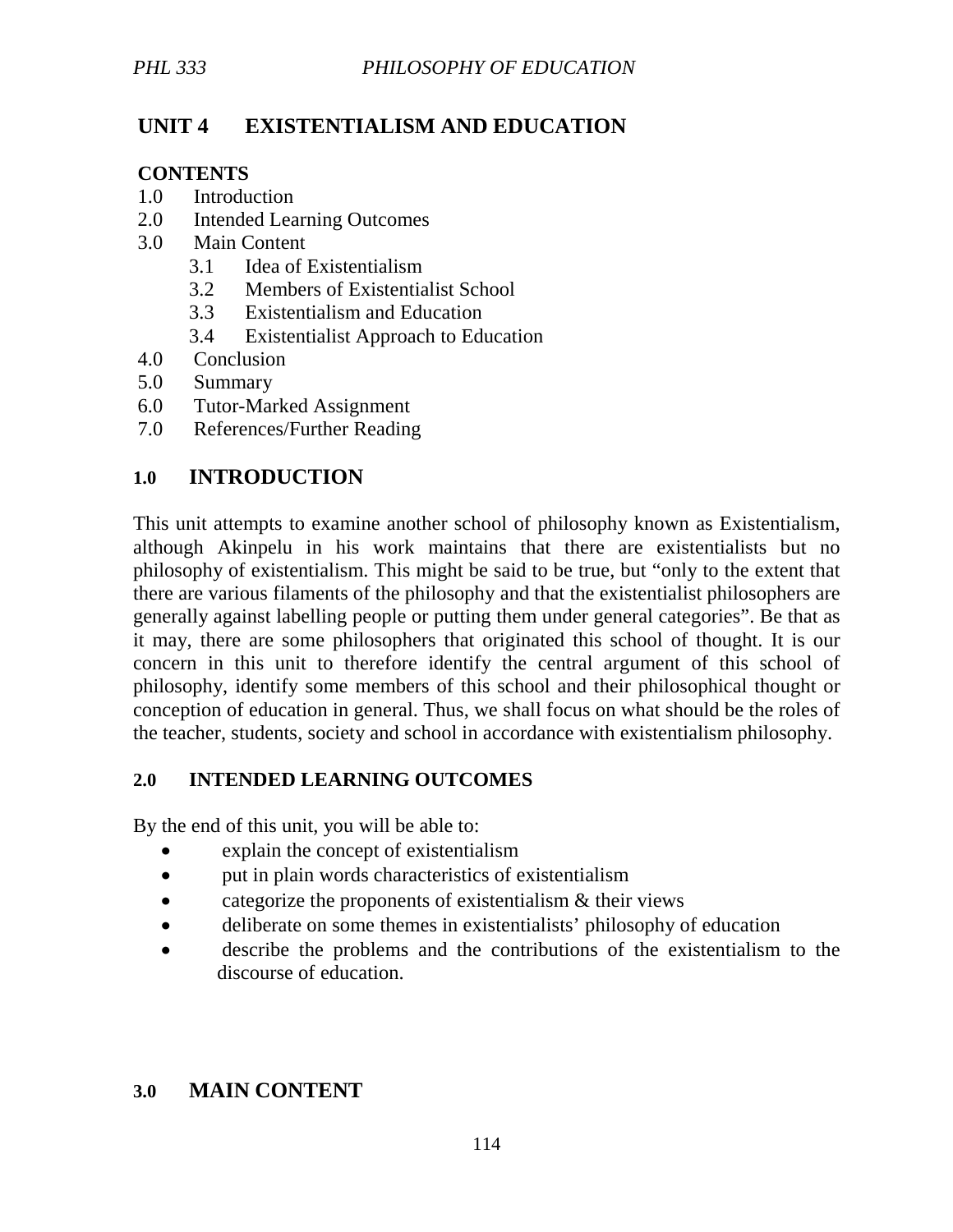# **3.1 Idea of Existentialism**

Existentialism as a philosophical theory is derived from the word "existence", which means 'to be conscious of one's life', and this is one of the reasons it is referred to as philosophy of existence. Existentialism as a philosophical theory "is a way of philosophising in such a process that opens one to different conviction about the world and man's life in it". It is concerned with the way human being live his life individually in this life rather than in abstract. Existentialism is mainly a philosophical thought that emanated in Europe before the turn of the twentieth century, but became popular after World War II (1939 – 45). It is regarded as a current school of thought in philosophy. During the 18th century, "reason and nature" were given more importance, "objectivity" was very much emphasized, and thus leading to "industrial and technological developments and science was given utmost importance as against human". From the scientific viewpoint, man was regarded as an object .in other words, man became a slave to machines in a developing industrial society. Against this backdrop, a group of people now referred to as existentialism emerged as a "protest against the society and asserted the supremacy of individuality of man".

However, existentialist philosophy is not a creation of any single philosopher, and cannot be credited to a particular philosopher. This is suggesting while it is often said that "there are existentialists but no philosophy of existentialism". The existentialist writings are scattered in the works of many philosophers. However, because of some of his philosophical works that influence existential thought, Kierkegaard is considered the 'father of existentialism.

For the existentialists, 'existence' proceeds 'essence'. The existentialist school emphasises on human freedom and responsibility. The school is concerned with human being in their concrete existence and for this reason, the existentialist will emphasis "this man" rather than man in general. Each human person has his unique identity or existence, such that he is thinking, feeling acting and chooses for himself the best values. Knowledge for the existentialist is base on individual or a person's experience. The most authentic knowledge is therefore the self-discovered knowledge, for them the environment, culture, emotion etc are basic source of knowledge. Education for them is the development of our capacity to make choice and to enable the individual to realise himself. Education then is to raise the ego in man that is, to make man develop his will-to-power.

Existentialism has emerged and developed as a reaction against idealism. Existentialist philosophers are highly critical of idealism and conceptualism. They criticize idealist's contention about universal element and man's good being subject to general good. They regard the search for essence a mistaken pursuit and according to them it is not the essence but existence which is real. (Heidegger, 1989) The existentialist argues that existence comes before man is set with value or essence. Man defines himself in his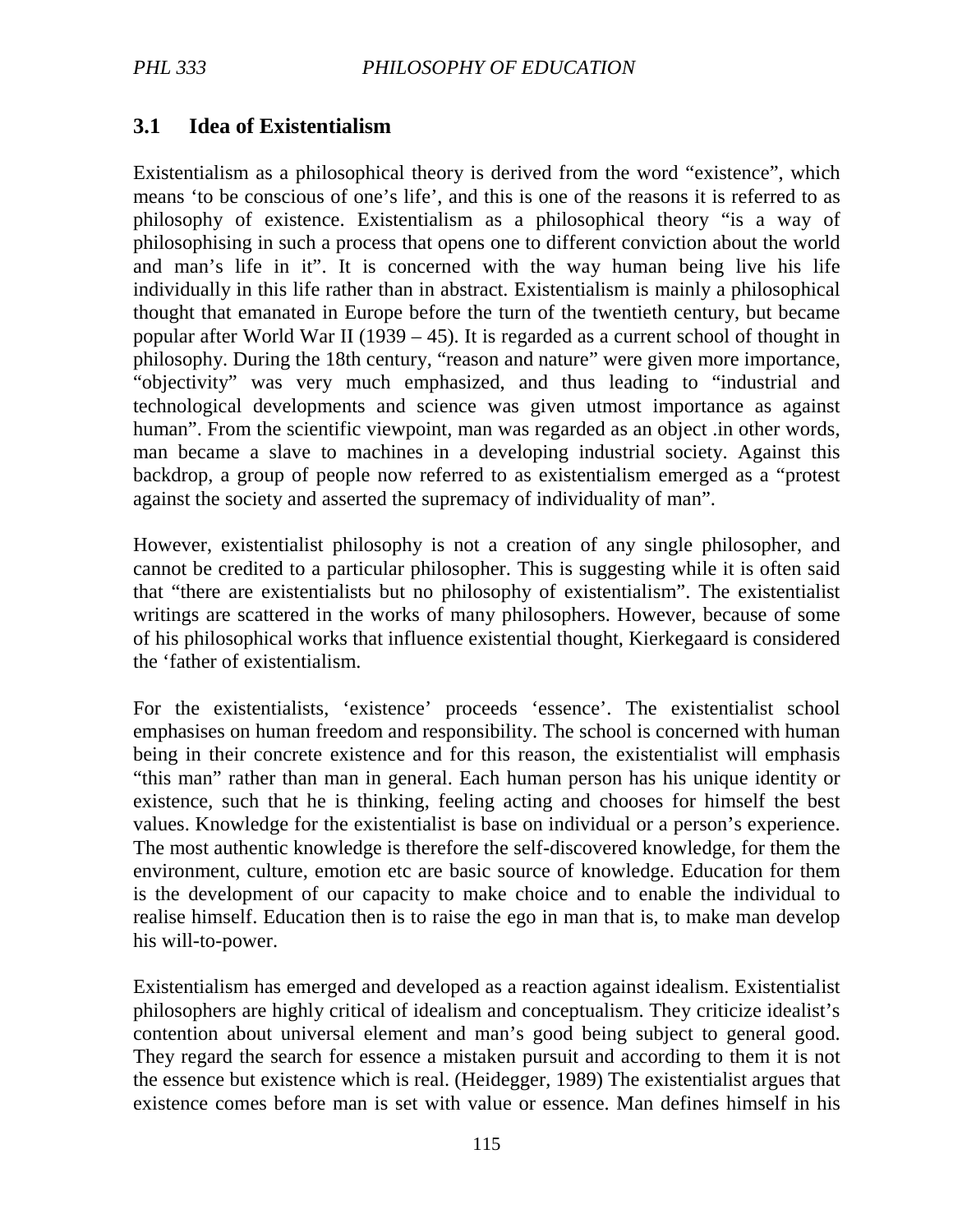own subjectivity, and wanders between choice, freedom, and existential anxiety. Existentialism believes that humans have no pre-ordained purpose. Therefore, each of us is free to choose how we wish to live our life, and what our life's purpose shall be (Duignan, 2011). In his view, Guignon (2013:38) writes that "existentialists hold that humans have no pre-given purpose or essence laid out for them by God or by nature; it is up to each one of us to decide who and what we are through our own actions".

The most fundamental principle in the existentialist philosophy is that man is free and self-determining individual. Man has a unique personality which is not duplicated in any other man. This makes him an individual and what differentiates him from the mass of faceless people. He is a free being; man has the capacity to choose and being free in what he wants to be. To every choice that man makes, there are the inevitable consequences for which he must bear full responsibility since in every conceivable situation man can always choose, he must hold himself fully responsible for whatever consequences follow from his choice.

According to Kneeler (1971), man owes nothing to nature but his existence alone. Thus, his existence precedes his essence in the sense that man must exist before he is to be anything in life. Every experience inside or outside must be interpreted in terms of man as individual. Since every individual determines his own value, therefore education should be an individual process. Every person should be the centre of educative process. Individualism should be encouraged and every individual should be responsible for his action.

#### **3.2 Members of existentialist School**

The existentialist writings scattered in the works of many philosophers, the important ones of which are: Friedrich Nietzsche (1844–1900), Soren Kierkegaard (1815 – 1855), Gabriel Marcel, Martin Heidegger (1889 – 1976), Jean Paul Sartre (1905 – 1980), Karl Jaspers, Abbagnamo, Bardyaev and Albert Camus etc. In American education, such people as Maxine Greene, George Kneeler, and Van Cleve Morris, are well-known existentialists who stress individualism and personal self-fulfilment.

Soren Kierkegaard (1815 – 1855) is considered the 'father of existentialism'. His ideas are outlined below.

- 1. **Rejection of organized religion:** Kierkegaard believed that organized religions tried to assign meaning and order to a disorganized world. He found this to be inauthentic and intellectual overreach. Some things about life cannot be explained because they are simply absurd.
- 2. **Free will:** Kierkegaard also believed all humans have the freedom to choose how to live their lives. These people are obliged to choose how they will live their own lives.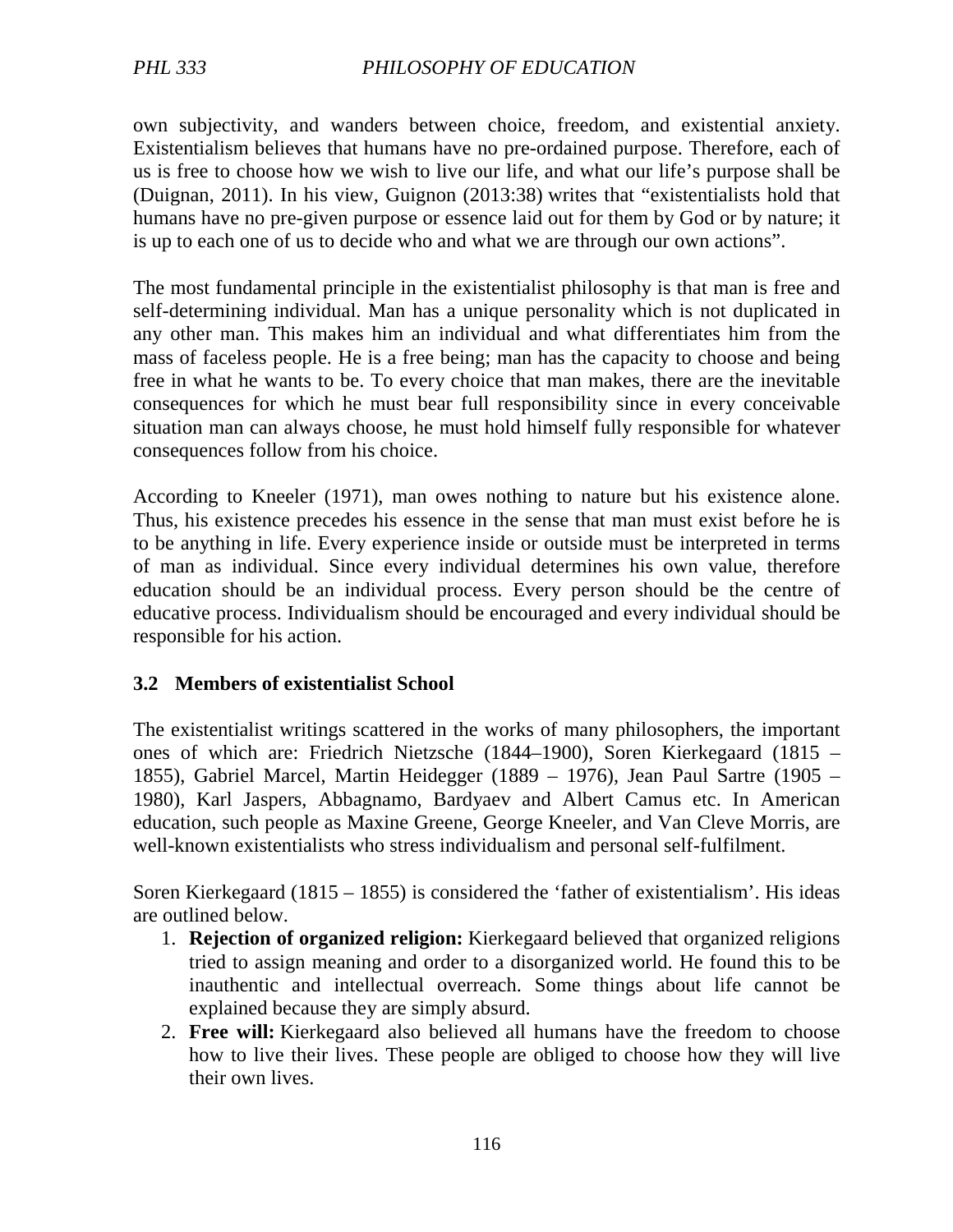3. **Despair and anxiety:** Kierkegaard also believed that the absurdity of life and our responsibility to choose meaning for ourselves will likely lead people into despair.

Jean-Paul Sartre (1905 – 1980), is considered **as** the single biggest existentialist philosopher by the modern philosophers. According to Sartre, "Man is nothing else but what he purposes, he exists only in so far as he realises himself; he is therefore nothing else but the sum of his actions, nothing else but what his life is" (Omoregbe, 1999). One needs to note that themes such as freedom, decision, and responsibility are prominent in all existentialist philosophers and Sartre emphasised more on these in his existentialist philosophy. These matters constitute the core of personal being. It is the exercise of freedom and the ability to shape the future that distinguishes man from all other beings that we know on earth. It is through free and responsible decisions that man becomes authentically himself. (Guignon, 2013). However, Sartre believed:

- 1. **There is no fundamental meaning to life:** Humans were not made for any purpose.
- 2. **Existence precedes essence:** We exist, and now that we exist, we must choose our essence (our purpose and identity).
- 3. **Condemned to be free:** We all must make decisions in our lives. Even making no decision is a choice made out of our own free will.
- 4. **Bad faith:** Bad faith occurs when we lie to ourselves to reassure ourselves. We often tell ourselves that we have no choice in a situation to make ourselves feel better. However, Sartre thinks we always have free will and should acknowledge this at all times (Onigbinde 1999).

# **3.3 Existentialism and Education**

Existentialist argues that knowledge can only be achieved through experience and it is subjective since it is part of the world. According to the existentialist school of philosophy, "education should make a man subjective and make him conscious of his individuality, it is important to recognise the "self" in order to understand his being". The school reject traditional approach to education. It rejects the existence of any source of objectives, authoritative truth about metaphysics and epistemology, instead individual are responsible for determining for themselves the truth or otherwise of any matter.

Existentialism is concerned principally with liberal education, that is, a system of education that sets man free from his isolation and his anonymity; that free his mind from the confusions that prevent him from seeing his situations and his powers. The existentialist proposes a more individualistic notion of education, that is, the "unfolding of the individual as a whole in the situation in which he finds himself. The existentialist emphasizes situations such as "tragedy, guilt, suffering, and, death, which happen to the individual rather than the group". Nietzsche voiced the same view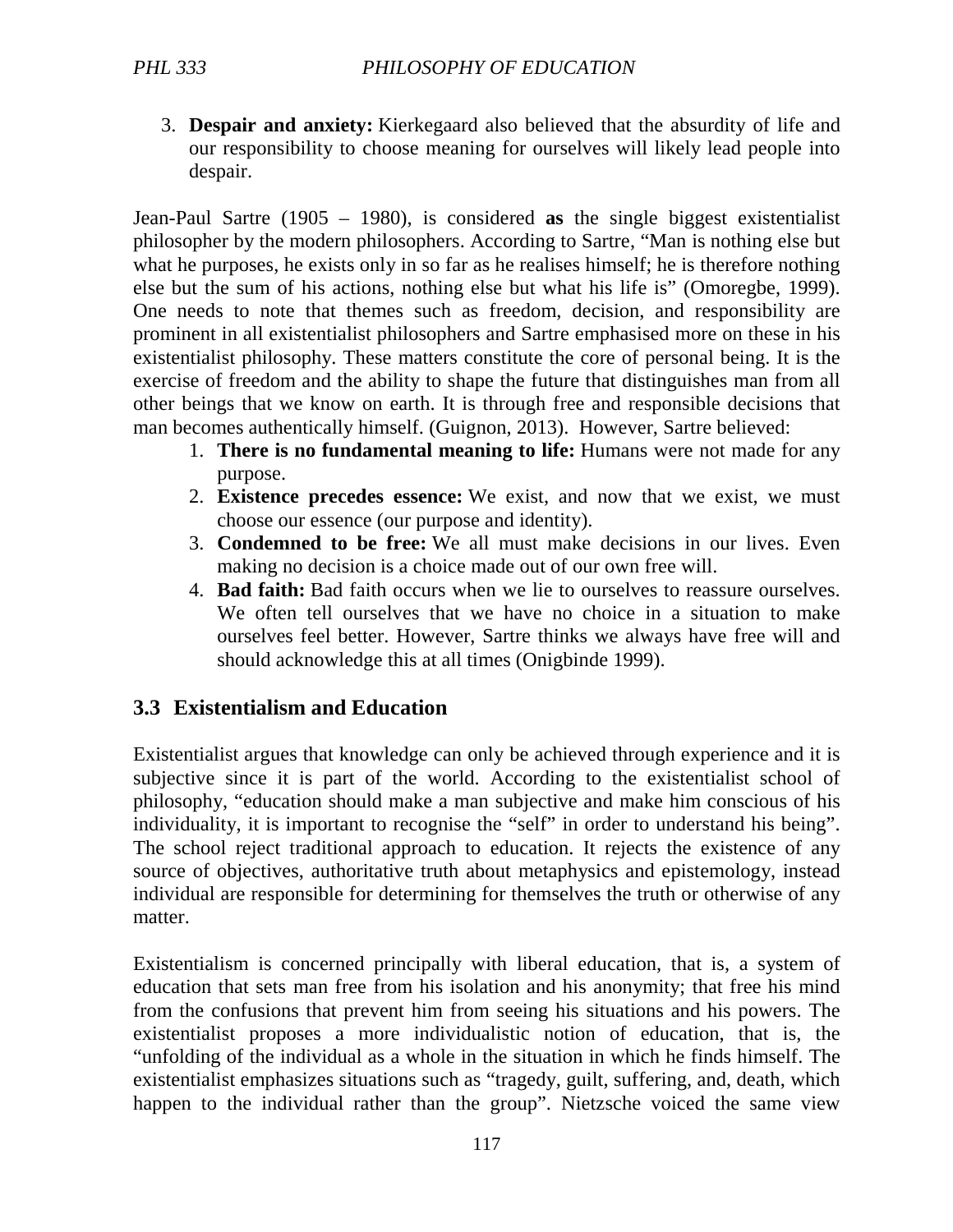against "the general all genuine aims for education" in which the individual is lost sight of as an individual.

According to existentialist, education should make man "subjective and should make him conscious for his individuality or 'self'". Being self conscious, "man will recognize his 'self' and he will get an understanding of his 'being'". Individuality lies on self-realisation, a motivating force, from an existential perspective; a sense of selfidentity is gained by how an individual relates to and values his or her relations. The purpose of education is to build character, to optimise potential and creativity and to enhance the quality of life through knowledge, and then from an existentialist perspective bureaucratisation needs to be replaced by humanisation. Thus, education should be directed towards making the individual person to realise the best that he is capable of. It is to help the individual to realise the contingency of his existence to face the categories of this contingency: dread, anguish, anxiety and fear resolutely and courageously and finally prepare him to meet death with pleasure.

Since man is not equal by nature, every individual is unique. Education must therefore develop in a person this uniqueness. It must cater for individual differences. According to Koirala (2011), Education must make pupil aware of the infinite possibilities of his freedom and the responsibilities he must bear in life. The most important aim in education therefore is the becoming of a human person as one who lives and makes decisions about what he will do and be. "Knowing" in the sense of knowing oneself, social relationship, and biological development, is all the parts of becoming. Human existence and the value related to it is the primary factory in education. In the opinion of existentialist philosophers, Education should train men to make better choices and also give the man the idea that since his choices are never perfect, the consequences cannot be predicted. In short, the objective of education is to enable every individual to develop his unique qualities, to control his potentialities and cultivate his individualities. (Koirala, 2011).

### **3.6 Existentialist Approach to Education**

Existentialists condemn most of the approaches being use in education as barbaric in nature. By their concession, a person is a self-conscious being who should be free to decide for himself or herself. Educator should be friendly in nature that is there mainly to guide the learner in his self-discovery. The existentialists therefore assert the following as the best approach in education.

- i. Educators Should Help Students Find Meaning For Their Lives
- ii. We Should Not Force 'Right' Way To Live on the Students
- iii. Teachers Should Encourage Students To Exercise Individual Choice
- iv. Students Must Learn That Their Choices Have Consequences
- v. Students Need To Accept Responsibility For Themselves Regardless Of Their **Circumstances**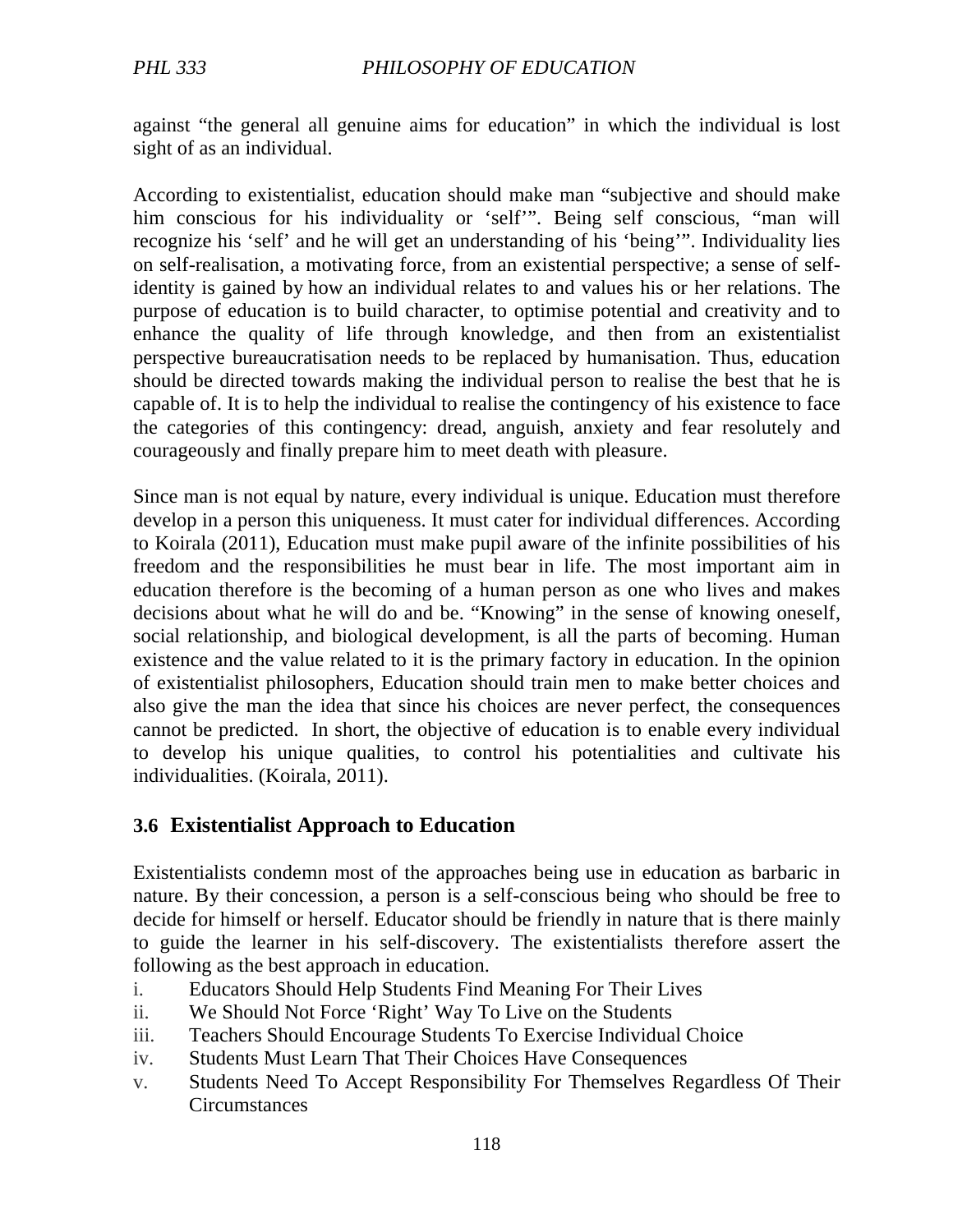vi. Expression of an Authentic Self Should Be Encouraged (Koirala, 2011).

#### **SELF-ASSESSMENT EXERCISE**

Man is nothing else but what he makes of himself. Discuss.

# **4.0 CONCLUSION**

Existentialism as a philosophical idea was revolutionary, dynamic and passionate, it changed the way of thinking and brought to forefront the cause of individualism. Moreover, its views on education may seem dramatic but taken in right sense and moderation is necessary in today's materialistic society.

## **5.0 SUMMARY**

In this unit, we have discussed the philosophy of existentialism and its subject matter which is the self or individualism. The philosophy of existentialism brought man, his existence, his emotions and his subjectivity into forefront; they were forerunners of individualism and uniqueness of each man. The views of various exponents of existentialism and the themes they brought out makes their philosophy better understood. The philosophy of education of existentialism speaks about aims, curriculum, the role of teacher, method of teaching, learning experiences and approaches to education.

# **6.0 TUTOR-MARKED ASSIGNMENT**

- i. Mention and discuss some important contributions of existentialism to educational philosophy.
- ii. What does existentialist mean when saying, "Truth is subjectivity?"

# **7.0 REFERENCES/FURTHER READING**

Ajayi, T. (2004). *Freedom, Choice and Responsibility* (WAJOPS: vol.7, AECAWA Publication (2004).

Curtis S.J. (1968). *Introduction to Philosophy of Education*, London University, Tutorial Press.

Dewey John (1961). *Introduction into Philosophy of Education*, Free Press New York.

Duignan, B. (2011). *The History of Western Ethics.* New York: Encyclopaedia Britannica Publishing. (Google books preview here).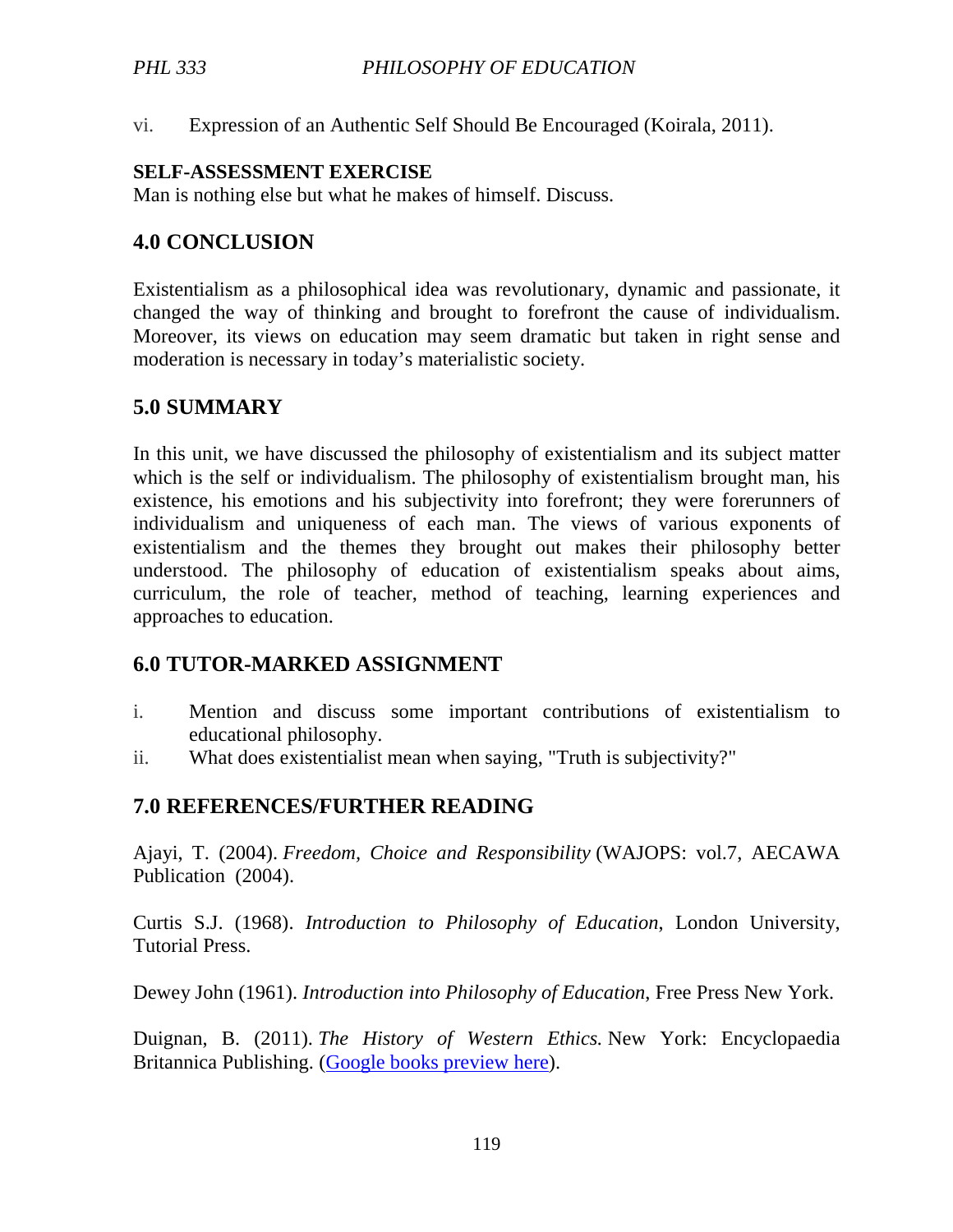Guignon, C. (2013). Existentialism. In: Craig, E. (Ed.) *Concise Routledge Encyclopedia of Philosophy*. London: Routledge. (Google books preview here).

Heidegger, Martin (1989). *What is Philosophy?* Tr.William Kluback and Jean T.Wilde. Plymouth: Vision.

Koirala, M.P (2011). Existentialism in Education, Academic voices*: A Multidisciplinary Journal* 1(1), 39-44. Doi: https://doi.org/10.3126/av.(free access).

Kneeler, G. F(1971), *Introduction to philosophy of Education*, New York: John Wiley and Sons

Sharma R.N. (2001). *Philosophy and Sociology of Education,* Surjeet Publications New Delhi •

http://shodhganga.inflibnet.ac.in/bitstream/10603/63628/7/07\_chapter%202.pdf •

https://www.slideshare.net/renilyntanduyan/philosophy-ofexistentialism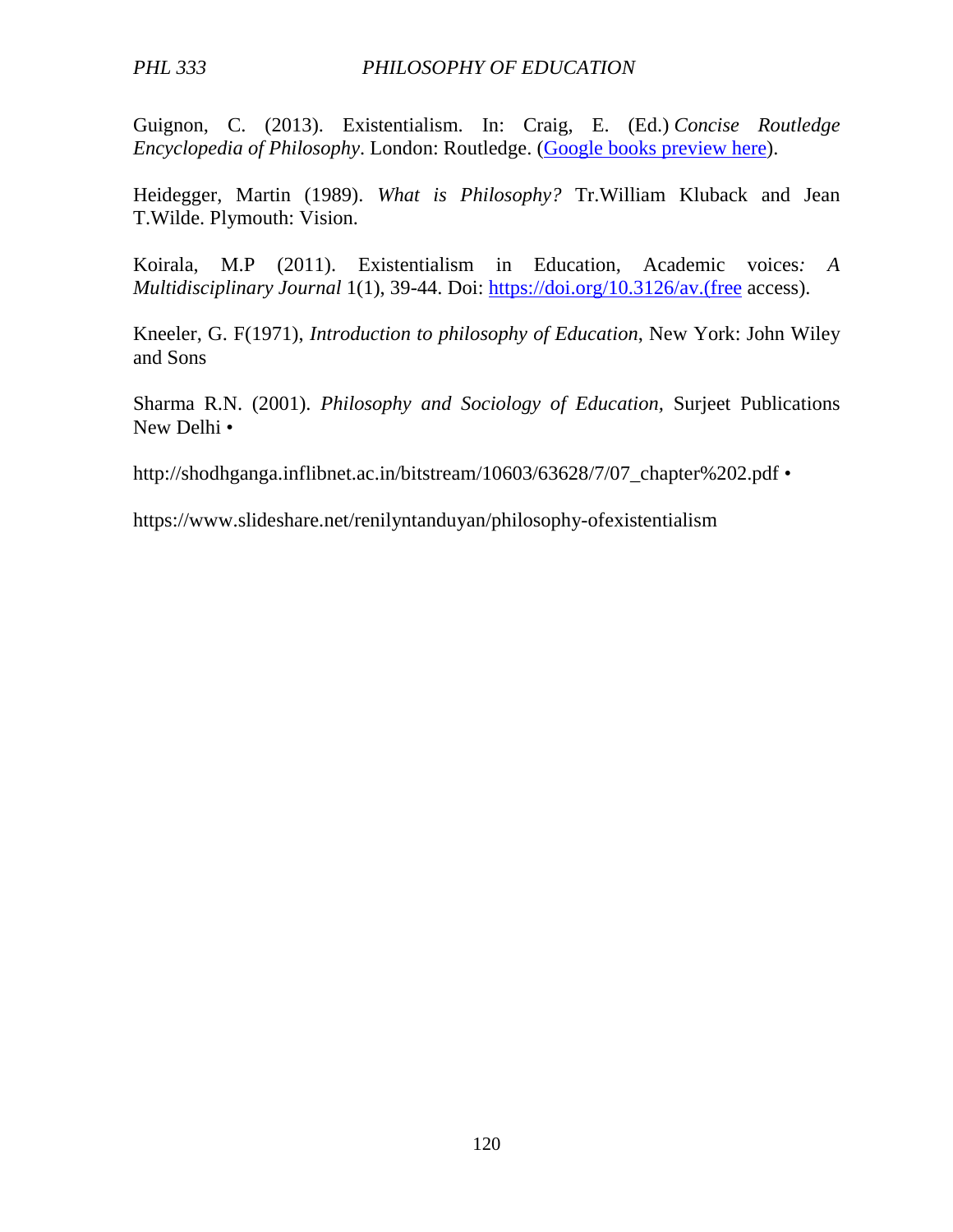## **MODULE 4 PROMINENT PHILOSOPHERS AND THEIR PHILOSOPHY OF EDUCATION**

In this module you will be introduced to some philosophers and the different schools of thought they belong to in philosophy of education. The relevance of their philosophical position to educational development shall also be examined. Some of the prominent philosophers we shall considered in this module are; Plato, Aristotle, Rousseau, John, Dewey and Whitehead.

- Unit 1: Plato's Idealism (427-348 B.C)
- Unit 2 Aristotelian Realism (384-322 B.C)
- Unit 3 Rousseau (1712-1778)
- Unit 4 John Dewey's Pragmatism (1859-1952)
- Unit 5: Whitehead's Philosophy (1861-1947)

## **UNIT 1 PLATO'S IDEALISM (427 - 348 B.C.)**

#### **CONTENTS**

- 1.0 Introduction
- 2.0 Intended Learning Outcomes (ILOs)
- 3.0 Main Content
	- 3.1 Plato's View of Truth in Relation to Philosophy of Education
	- 3.2 Plato's View of Virtue in Relation to Philosophy of Education
	- 3.3 Plato's View of Knowledge in Relation to Philosophy of Education
	- 3.4 Plato's View of Leadership in Relation to Philosophy of Education
- 4.0 Conclusion
- 5.0 Summary
- 6.0 Tutor-Marked Assignment
- 7.0 References and Further Reading

### 1.0 **INTRODUCTION**

This unit understudies one of the pioneers of idealist school of thought as furtherance to our previous studies in the last module. Plato's idealism principle shade more light on the relevance idealism to education. Taking a philosophical perspective on his theory, this unit takes a deeper look on the relevance of Plato's philosophy to educational system. However, it must be clearly stated that his Idealism can be understood in relation to his theory of Forms or Ideals. This theory states that, in addition to the material world, "there exists an eternal realm which contains immaterial Forms, of which material objects and their qualities are imperfect copies or instantiations". In other words, the material world is a shadow of the world of Forms;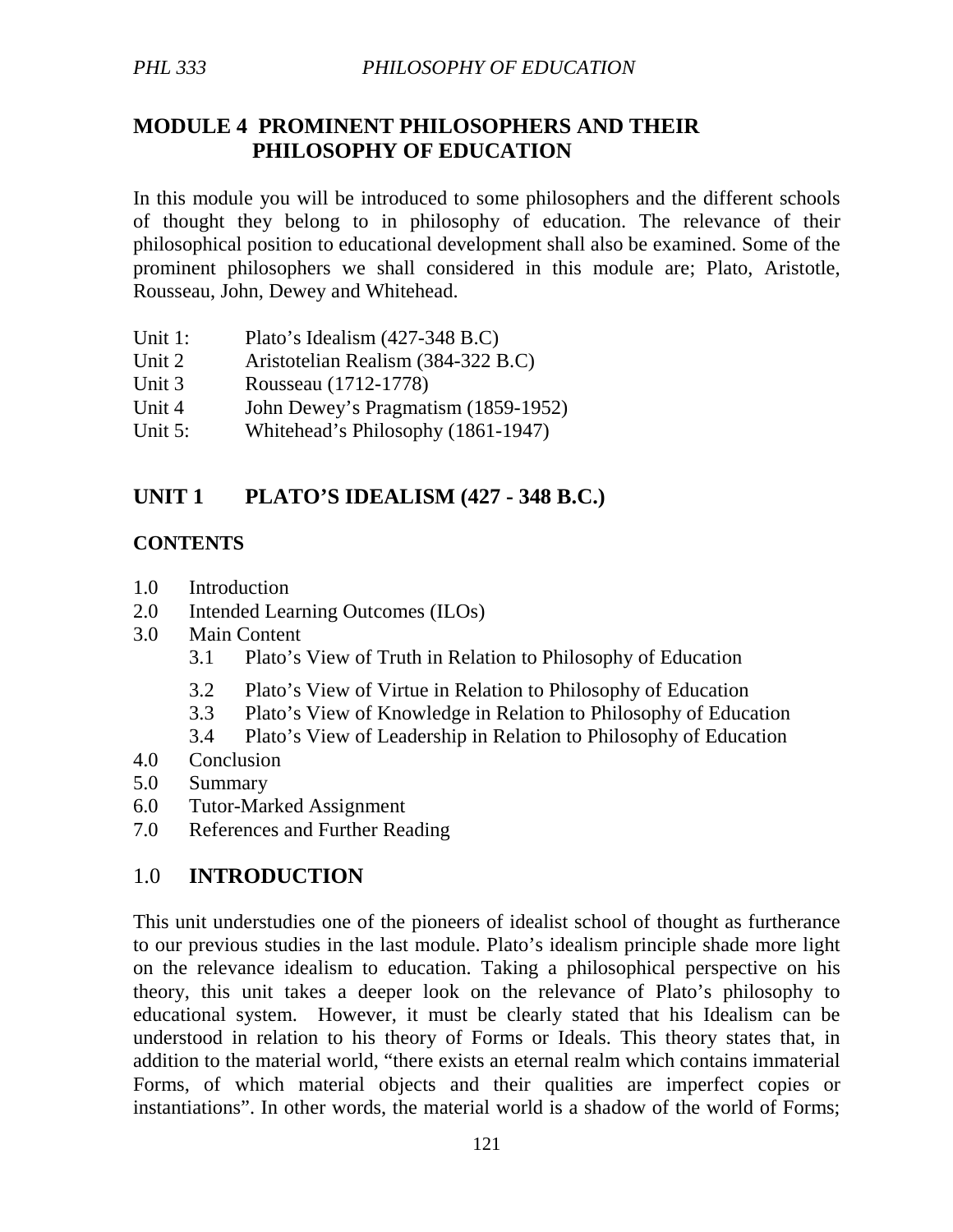participates in the universal idea of beauty in the Forms" (Kotsonis, 2019). This view of reality which incorporates both the material and immaterial or the eternal realm of Forms or Ideals is what is referred to as Platonic Idealism.

### **2.0 INTENDED LEARNING OUTCOMES (ILOS)**

By the end of this unit, you will be able to:

- state plato's view of truth in relation to the philosophy of education
- explain plato's view of virtue in relation to the philosophy of education
- evaluate plato's view of knowledge in relation to the philosophy of education
- express Plato's view of leadership in relation to the philosophy of education.

# **3.0 MAIN CONTENT**

# **3.1Plato's View of Truth in Relation to Philosophy of Education**

Plato in his very famous works 'The Republic' expounded on the notion of truth. According to him, people should concern themselves primarily with the search for truth. His reason for this is because "truth is perfect and eternal, it cannot be found in the world of matter, which is imperfect and constantly changing". Plato is of the opinion that "Mathematics demonstrates that eternal truths are possible and that such concepts as  $2 + 2 = 4$  or that all points of a perfect circle are equidistant from the centre, are said to have always been true even before people discovered them and always will be true". Mathematics shows that universal truths with which everyone can agree may be found, but mathematics constitutes only one field of knowledge. Plato believed that we must search for other universal truths in such areas as politics, society, and education; hence, the search for absolute truth should be the quest of the true philosopher.

Truth is a very important subject-matter in philosophy. Its epistemological status has been a matter of debate for a very long time. Some philosophers believe truth is 'relative'- meaning that it differs from people to people and culture to culture. While others claim that truth is 'objective'- meaning that it is never changing and remains the same for all people. For Plato who is an idealist, "our thoughts and claims are about that world. We think and talk about the world". He believes that the world exists objectively and independently of the ways we think about it or describe it. This means that truth is objective and it is not dependent on individual opinions. In fact, holds truth to be more or less like mathematics that present facts and nothing more.

The above claim shows that eternal truths exist in the realm of Ideas and not in physical world. This is why Truths can exist in the mind, but they cannot be perceived by the senses in the physical world. "Truth is not subject to the 'sensible' world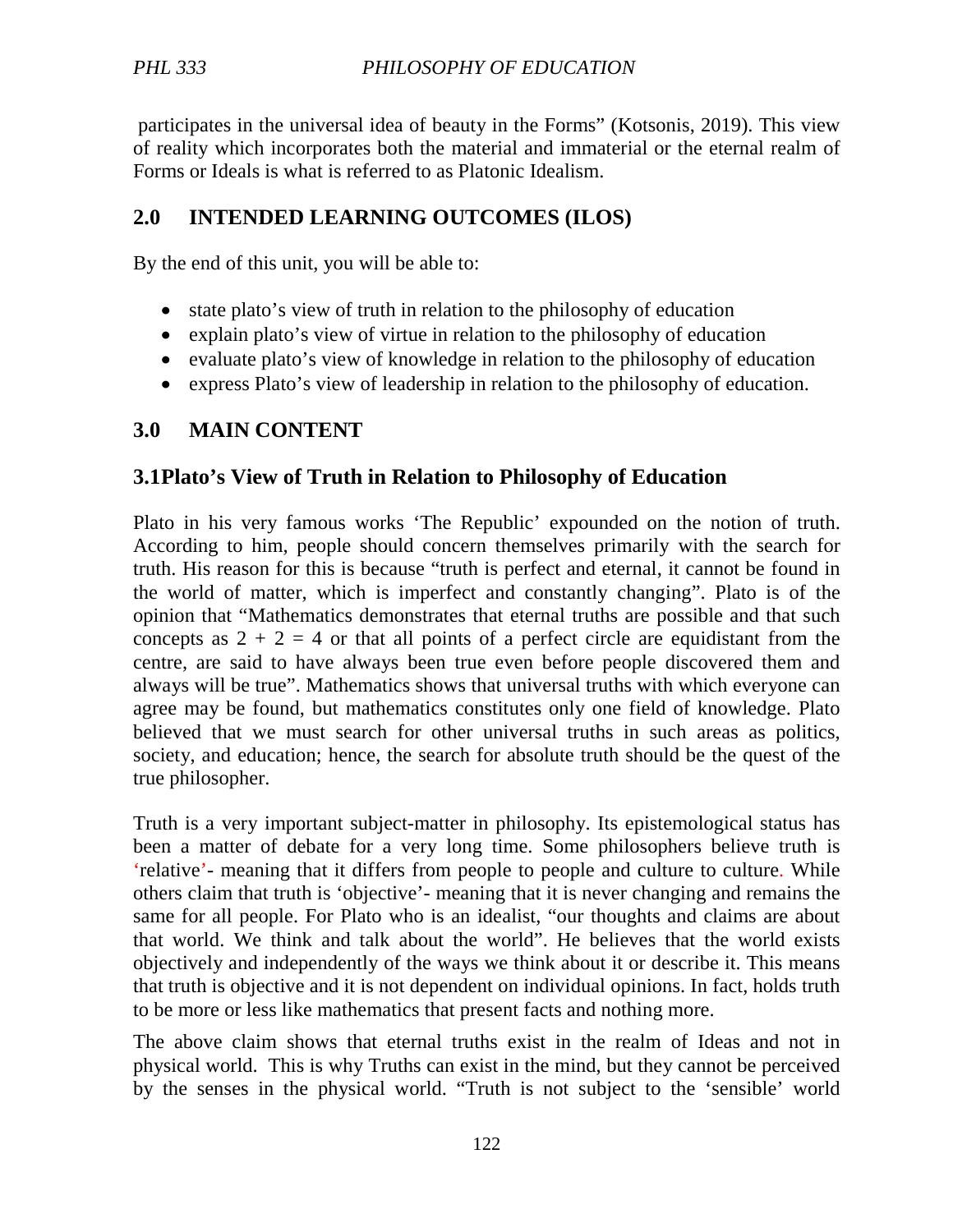because it is eternal and unchanging whereas things in the sensible world are constantly changing and even going out of existence". Thus, we can think of a particular object 'tree' and still retain in our minds the universal idea of tree (treeness). We can think about an individual person we know and still have that universal idea of person (personess). To this effect, there is"no single person who encapsulates the entire concept or idea of a person or 'human being', yet the idea 'human being' describes all human beings: so the idea is more complete and thus 'truer' and everlasting, compared to the people who live and die in the natural world". Plato believes that the sensible world we perceive through our senses can only present shadows, corrupted photocopies or incomplete versions of Truth. (Avendano,2020).

In The Republic, Plato wrote about the separation of the world of ideas from the world of matter. The world of ideas has the Good as its highest point and the source of all true knowledge. The world of matter which is the ever-changing world of the senses is not to be trusted. People need to free themselves from any attachment with matter so that they can advance toward the Good. This, Plato believes can be done by transcending matter through the use of what he calls 'the dialectic'.

Dialectic is a form of critical discussion in which one moves from mere opinion to true knowledge. The dialectic is a situation where all thinking begins with a thesis, or point of view, such as 'War is bad or unjustifiable and immoral.' This view can be supported by pointing out that war causes people to be killed, disrupts families, destroys cities, and has adverse moral effects. As long as we encounter only people of beliefs like our own, we are not likely to alter our point of view. When we encounter the antithesis or opposite point of view that 'War is good,' however, we are forced to re-examine and defend our position. Arguments advanced to support the notion that war is good might include the belief that war promotes bravery, helps eliminate evil political systems, and produces many technical benefits through war-related research. Simply put, the dialectic looks at both sides of an issue. Whoever that is interested in getting at the truth of the problem of whether war is good or bad, then will engage in a dialogue in which both advancement and retrenchment or the giving up of ideas might occur. Plato believed that given ample time to argue their positions, the two discussants would come closer to agreement, or synthesis, and therefore closer to truth which might be that war has good and bad aspects. Those who simply argued to win or who did not maintain a critical perspective could not accomplish this kind of dialectic. For this reason, Plato thought that preparation in the dialectic should involve a lengthy period of education.

Truth in relation to education from Plato's perspective must be objective and should not be dependent on individual opinion. This is why the curriculum must represent this truth where education must be tailored to suit the mental capability of every child. In like manner, the quality of education given to members of the society must be one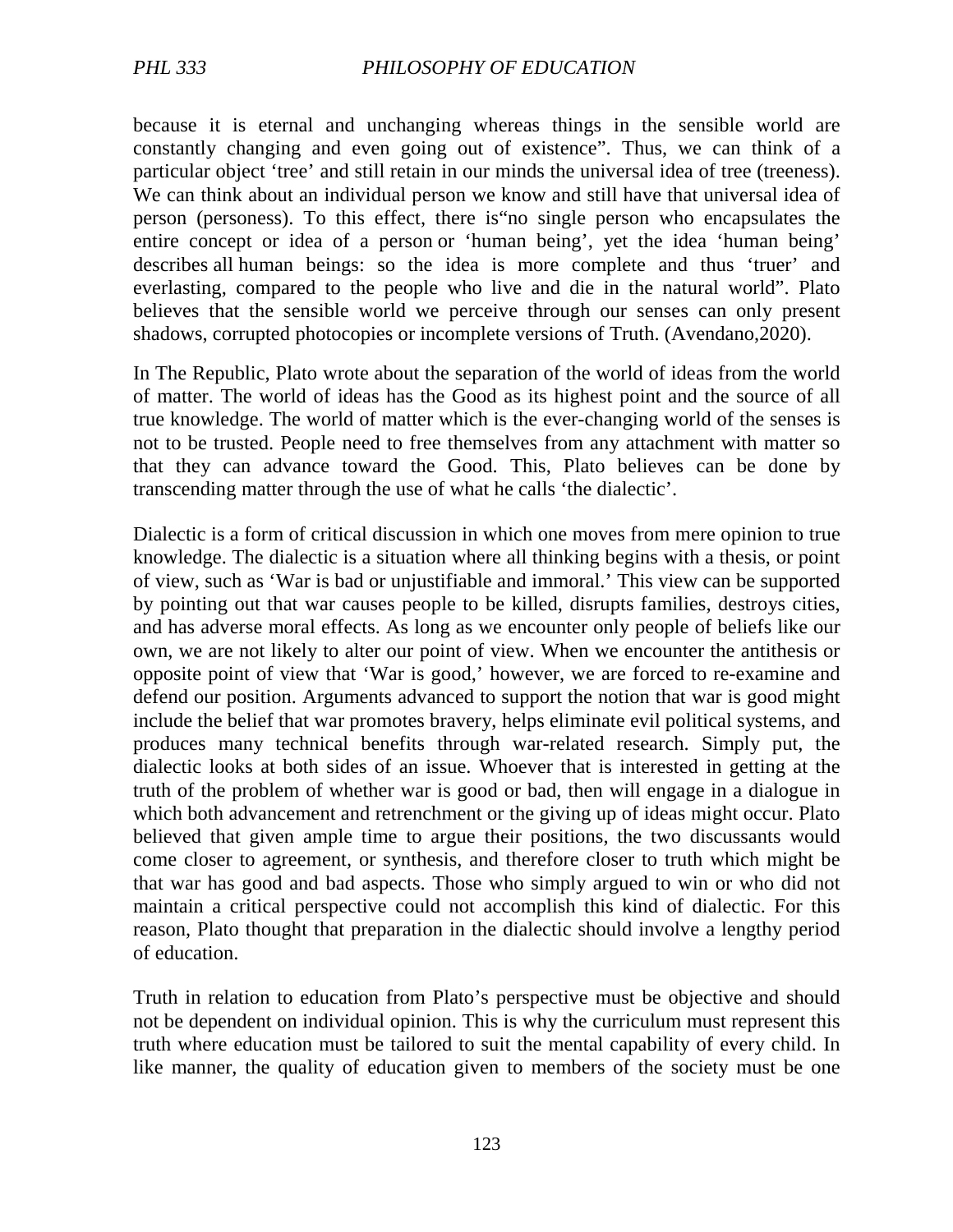where standard is not compromised in favour of the privileged ones in the society. This form of education must therefore be without discrimination.

### **3.2 Plato's View of Virtue in Relation to Philosophy of Education**

Plato provides his account of virtue in two different works, 'The Protagoras' and 'The Republic'. In the Protagoras Plato, through Socrates, argues that virtue is knowledge. The argument begins with the premise that 'everyone wants what he or she believes to be good'. From this it follows that when a person does something wrong or bad it cannot be because they want to do it, knowing it is bad, it must be that they want to do it, believing it to be good.

Plato's argument here is that people do evil out of ignorance. What separates the virtuous person from the un-virtuous person is not a desire for what is good because everyone desires what they think to be good. Rather, the knowledge of what the good really is, is the distinguishing factor. On this account, Plato's conception of human virtue is reducible to knowing the good, and being able to correctly choose the actions that bring about the most good.

When viewed on the surface level, Plato's other account of virtue, as presented in 'The Republic' seems to have nothing in common with the view offered in the Protagoras, but after careful review, it can be seen to be in agreement with the concept of virtue as knowledge. Plato begins with an argument concerning the human soul. He argues that there are at least three distinct components of the soul which he calls; reason, appetite, and spirit. "Appetite is the part of the soul that is animal like, lusting for bodily pleasures and itches, reason that which is concerned with calculation and rational thought, and spirit the part associated with emotions". After having established the various parts of the soul, Plato then makes the claim that virtue lies in keeping the components of the soul in the correct relations. Reason should guide the soul, making decisions and determining what is wrong and right, spirit should follow reason and provide motivation, and appetite should obey. Virtue on this account seems to be "nothing but a magic proportion or some sort of balance of the soul, having nothing to do with knowledge or decision making".

Earlier on in this study, we stated that Plato distinguishes three different kinds of conflicting desires in the human psyche that the soul has three parts such as; the rational, the spirited and the appetitive parts. The rational part was said to desires epistemic goods such as; truth and wisdom, the spirited part desires honour and reputation and the appetitive part has desires of a bodily nature such as the desire to eat and drink. Plato's description of the rational part of the soul is an indication that he was the first to think of intellectual virtues. Rational desires are dispositions to pursue rational goods and thereupon constitutive of intellectual virtues. In order to reach the object of their rational desires one must excel intellectually; that means that one must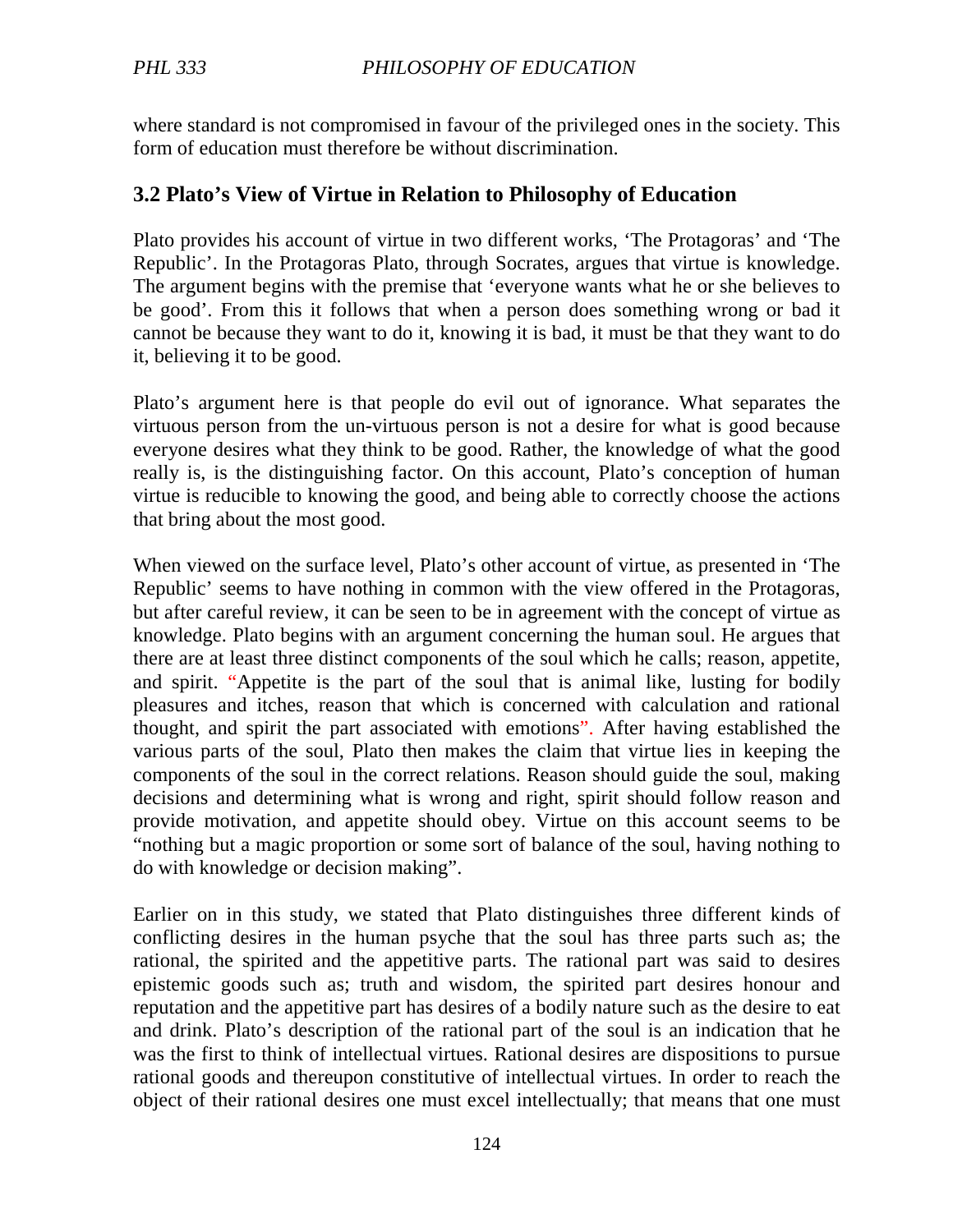develop intellectual virtues. According to Plato, if an agent lacks rational desires, then he or she cannot excel intellectually. Consider, for example, an agent who has no rational desires and is solely interested in pursuing ways to satisfy his or her unnecessary appetitive desires. Such an agent cannot be intellectually virtuous; such an agent is not motivated to excel intellectually.

## **3.3 Plato's View of Knowledge in Relation to Philosophy of Education**

Plato's doctrine of 'Knowledge is Reminiscence'. It is closely connected with his theory of the soul. This theory affirms that the soul of the human being is immortal and knows the truth before entering the body. This is why man gradually remembers what the soul already knew when it inhabited the world of ideas, but which the soul, already being in the human body, buries in the depths of being the knowledge, which is gradually remembered with the physical realities or objects of the sensible world. (Omoregbe, 1999).

Plato's conception is that the soul is immortal and that it is capable of transmigration from one body to another until it finally gains liberation. The soul remembers what it knew before, this means that the soul exists before the birth of the human being and will not cease to exist after his death. According to Plato, true knowledge must come from the soul as a necessary truth that cannot be denied without running into contradiction. An example of this is "mathematical truth, such as two plus two equals four" or "a triangle is not a rectangle". These truths are not subject to individual opinions. (ibid).

According to Plato, the immortal soul, on its own, once had knowledge of certain concepts prior to its 'imprisonment' in the human body. He also conceives of the soul as having had access to the world of Forms and thus, as having knowledge of the perfect objects in that world. This knowledge is regarded by Plato as true, eternal and perfect, taking after the attributes of the Forms (Onigbinde 1999). It is this knowledge that a person recollects anytime he or she reaches to the soul as demonstrated by Plato with the uneducated slave-boy who was able to solve mathematical problems using such appropriate methods as the dialectics (Majeed, 2014).

# **3.4 Plato's View of Leadership in Relation to Education**

Plato is famously known for the saying that, "the wise shall lead and rule, and the ignorant shall follow". He introduced a systematic model for administering a state. In his view, the purpose of the state is to educate people to become 'good'. Thus, the State has mainly a moral function in people's life (Kotsonis. 2019). According to Plato, the State is like a human body where the parts complement each other and act in harmony (ibid).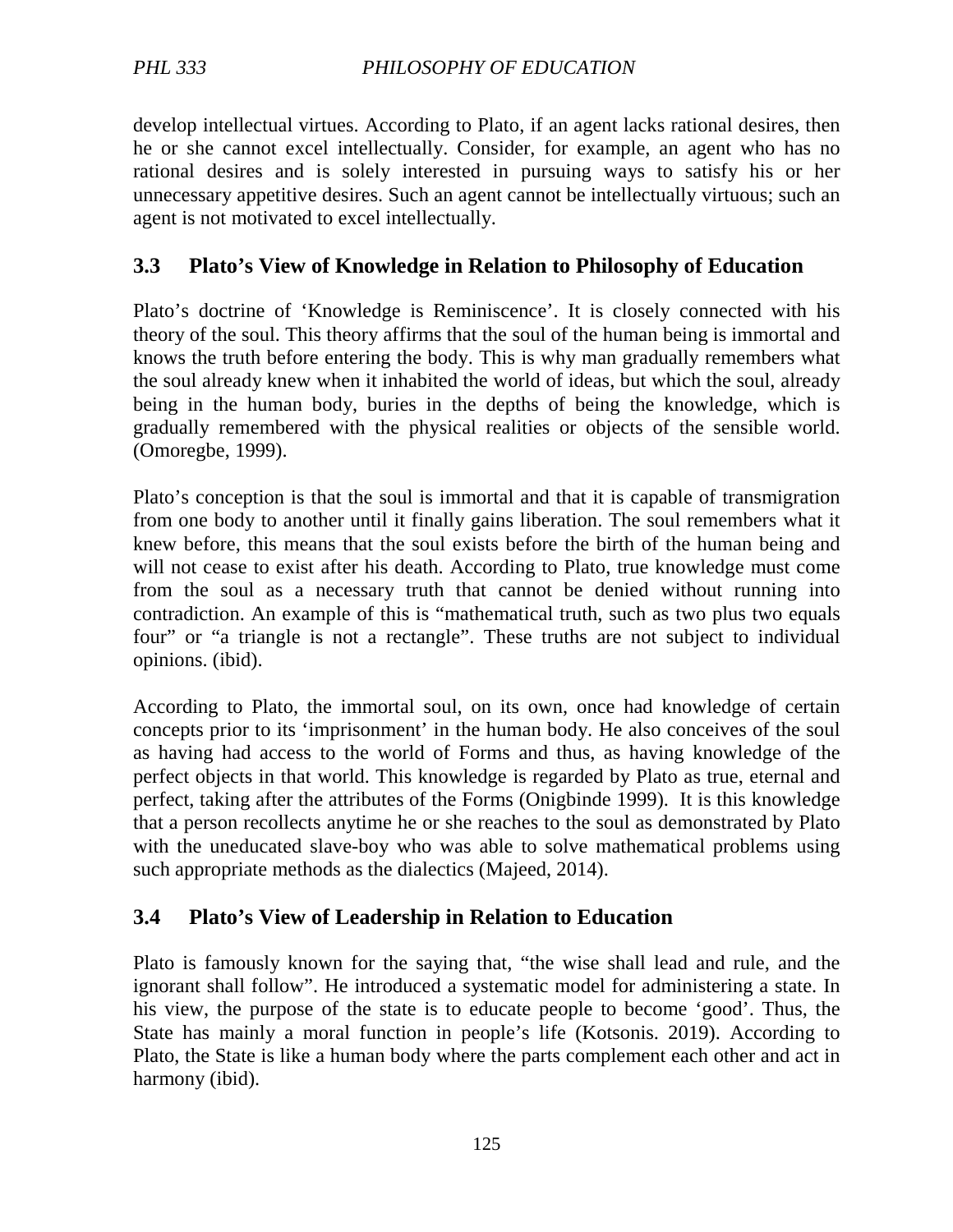Plato believes that one of the reasons why states appear to be useless is the lack of competent leaders. In his view, only a philosopher knows what is best for the State and also has the strength to act according to that knowledge. So, the philosophers have to be Rulers, philosopher-kings. Plato defines a philosopher by setting out an account of knowledge and belief and then contrasting the philosopher who has knowledge with the non-philosophical man who at his best has only a true belief or opinion. Plato was disappointed in the way states are managed because their leaders do not have any knowledge about the ultimate purposes of the state, neither do they have moral strength to act according to common good. A good leader, Plato believes is beneficial to his subjects in the same way a good doctor is to his patients. One of the most important tasks on the leader is to take care of the education of the people. The ideal sate, according to Plato, shall have four main virtues which are; prudence, courage, temperance and justice. Plato was dissatisfied with rulers who lacked knowledge and moral strength to act according to the common good – in other words, rulers motivated by self-interest were not strong leaders. Plato proposes instead that states should be governed by philosophers and *be a lover of wisdom*, which is the meaning of the Greek word, *philosophia.* 

Leadership is a duty of *philosopher kings* who acquire the techniques and skills for the *art of ruling.* An ideal state, according to Plato, "can never grow into a reality" until "philosophers become rulers in this world or until those we now call kings and rulers really and truly become philosophers, and political power and philosophy thus come into the same hands. Only philosophers are morally and intellectually suited to govern and lead. Morally because they are interested in and have a passion for truth and learning, while showing no interest in the temptations of gaining power for the sake of power. Intellectually because they are able to attain knowledge on the *ideal forms* of virtue, beauty, and the good (Ludert 2017).

#### **SELF-ASSESSMENT EXERCISE**

How would you relate Plato's view of truth in relation to the philosophy of education?

### **4.0 CONCLUSION**

The Dialectical method is very important in education as seen from Plato's conception. We were able to show above that it is a form of critical discussion in which one moves from mere opinion to true knowledge. For this reason, education must be directed towards attaining true knowledge via dialogue. Those who should teach must possess the rational ability to organise themselves and their students to put the appetites under control just like the Philosopher-Kings. So, Plato defines a philosopher by setting out an account of knowledge and belief and then contrasting the philosopher who has knowledge with the non-philosophical man who at his best has only a true belief or opinion.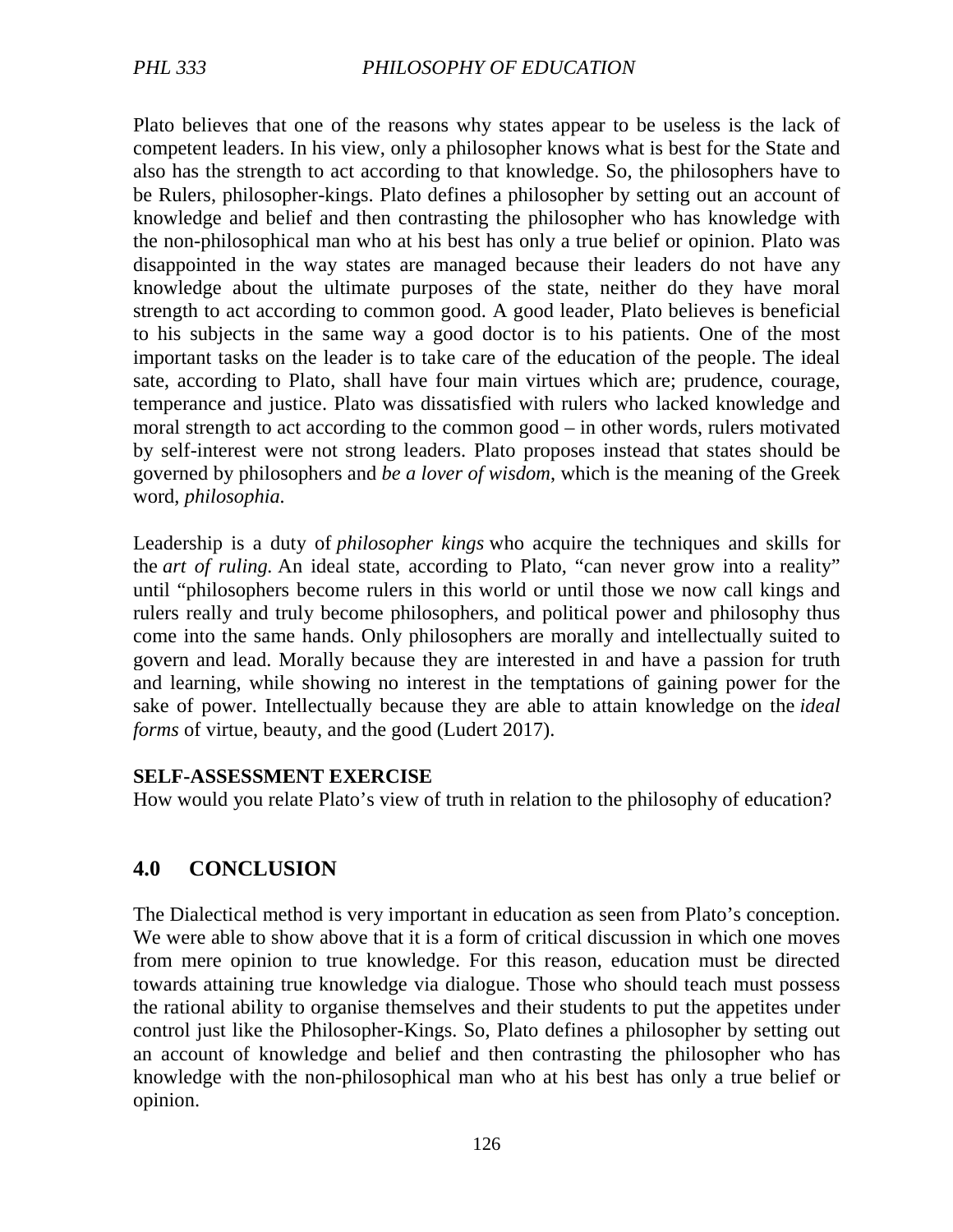#### **5.0 SUMMARY**

You have learnt in this unit, the relationship between Plato used his philosophy to emphasis the relevance of education in the realisation of truth, knowledge, virtue and good political leader in the society. it was pointed out that the basic aim or goal of a political society is to educate the citizens to be good person. Education is to lead the people to acquire the virtue that will in the end profit the society.

## **6.0 TUTOR-MARKED ASSIGNMENT**

- i. Explain Plato's view of virtue in relation to the philosophy of education.
- ii. Evaluate Plato's view of knowledge in relation to the philosophy of education.
- iii. What does Plato mean by Philosopher-King?

# **7.0 REFERENCES/FURTHER READING**

Alkis Kotsonis. (2019.) The Platonic conception of intellectual virtues: its significance for virtue epistemology. *Synthese*. https://doi.org/10.1007/s11229-019- 02189-7

Glanzberg, Michael. "Truth". *The Stanford Encyclopedia of Philosophy,* (Summer  $(2021)$  Edition), Edward N. Zalta (ed.). forthcoming URL = <https://plato.stanford.edu/archives/sum2021/entries/truth/>.

Immanuel, Kant (1960).. *Education*. Translated by Annette Charton. (Ann Arbor: University of Michigan Press) .

- John, Alison .(nd). Human Virtue in Plato and Aristotle. Retrieved: 3/5/2021 from; http://www.hep.upenn.edu/~johnda/Papers/Virtue.pdf
- Ludert, J. (2017). What Plato can Teach Us About Leadership, https://www.cityu.edu/what-plato-can-teach-us-about-leadership-part-1-of-2/
- Majeed*,* H. M. (2014). *Plato's Theories of knowledge and Education*. UJAH: Unizik Journal of Arts and Humanities. Vol. 15. No. 1.
- Ospina Avendano, D. (2020). Plato's Theory of Recollection. Retrieved;2/5/21 from toolshero:https://www.toolshero.com/personal-development/plato-theory-of recollection/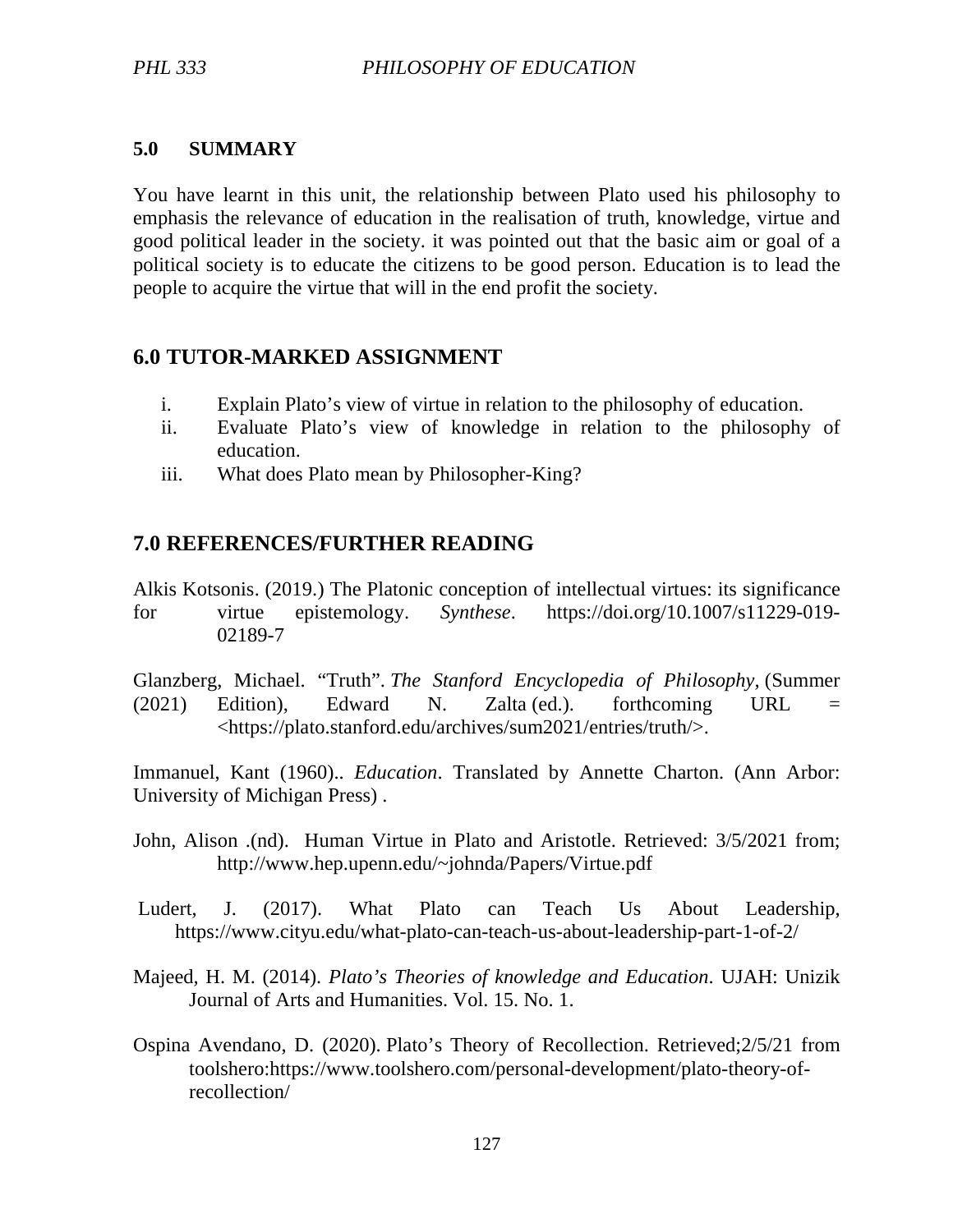Tuomo, Takala. (1998). Plato on Leadership. Journal of Business Ethics. DOI: 10.1023/A:1005789531144.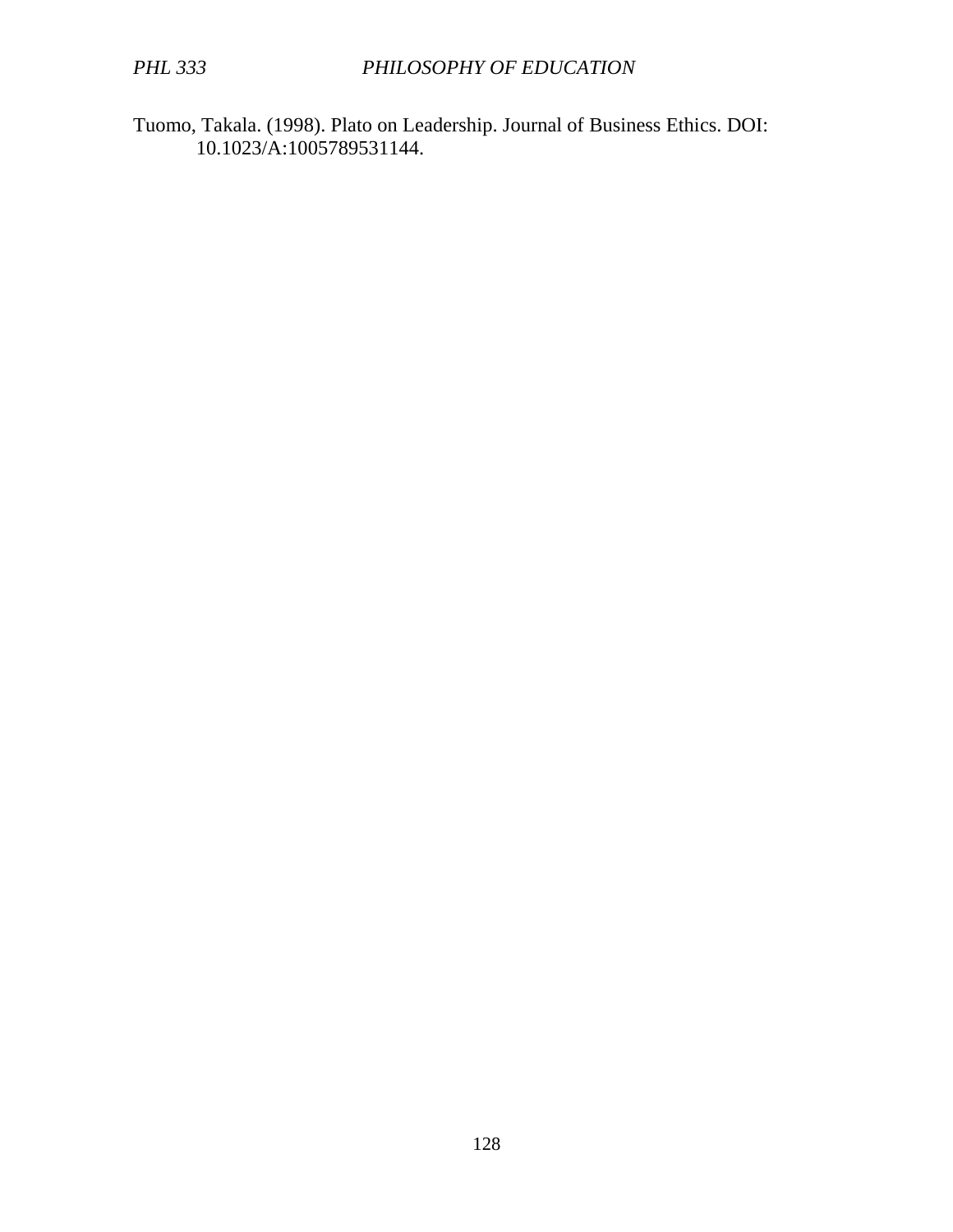# **UNIT 2 ARISTOTLE'S REALISM (384 - 322 B.C)**

### **CONTENTS**

- 1.0 Introduction
- 2.0 Intended Learning Outcomes (ILOs)
- 3.0 Main Content
	- 3.1 Aristotle's idea of Truth in Relation to Philosophy of Education
	- 3.2 Aristotle's idea of Virtue in Relation to Philosophy of Education
	- 3.3 Aristotle's idea of Knowledge in Relation to Philosophy of Education
	- 3.4 Aristotle's idea of Leadership in Relation to Philosophy of Education
- 4.0 Conclusion
- 5.0 Summary
- 6.0 Tutor-Marked Assignment
- 7.0 References/Further Reading

# **1.0 INTRODUCTION**

In Philosophy of Education, realism is known to be a theory which is in favour of learning by direct experiences. "It discourages any mode of learning that involves mechanical repetition of things as a way of remembering them without actually having knowledge of them". In other words, "it prefers hands-on experience for the purpose of learning". It supports the idea of connecting classroom learning with reality on the ground. Aristotle's Philosophy of Education is a form of realism which holds the belief that we should study logic, critical thinking, and the scientific method to teach students to perceive and understand reality. This is because he believes that the job of schools is to teach students about the world around them. In unit therefore, you will be learning about the concepts of truth, virtue, knowledge and political leadership that are fundamental in Aristotle's philosophy and their relationship with education as espoused in Aristotle's philosophical discourse.

### **2.0 INTENDED LEARNING OUTCOMES (ILOS)**

By the end of this unit, you will be able to:

- state aristotle's view of truth in relation to the philosophy of education
- explain aristotle's view of virtue in relation to the philosophy of education
- evaluate aristotle's view of knowledge in relation to the philosophy of education
- express Aristotle's view of leadership in relation to the philosophy of education.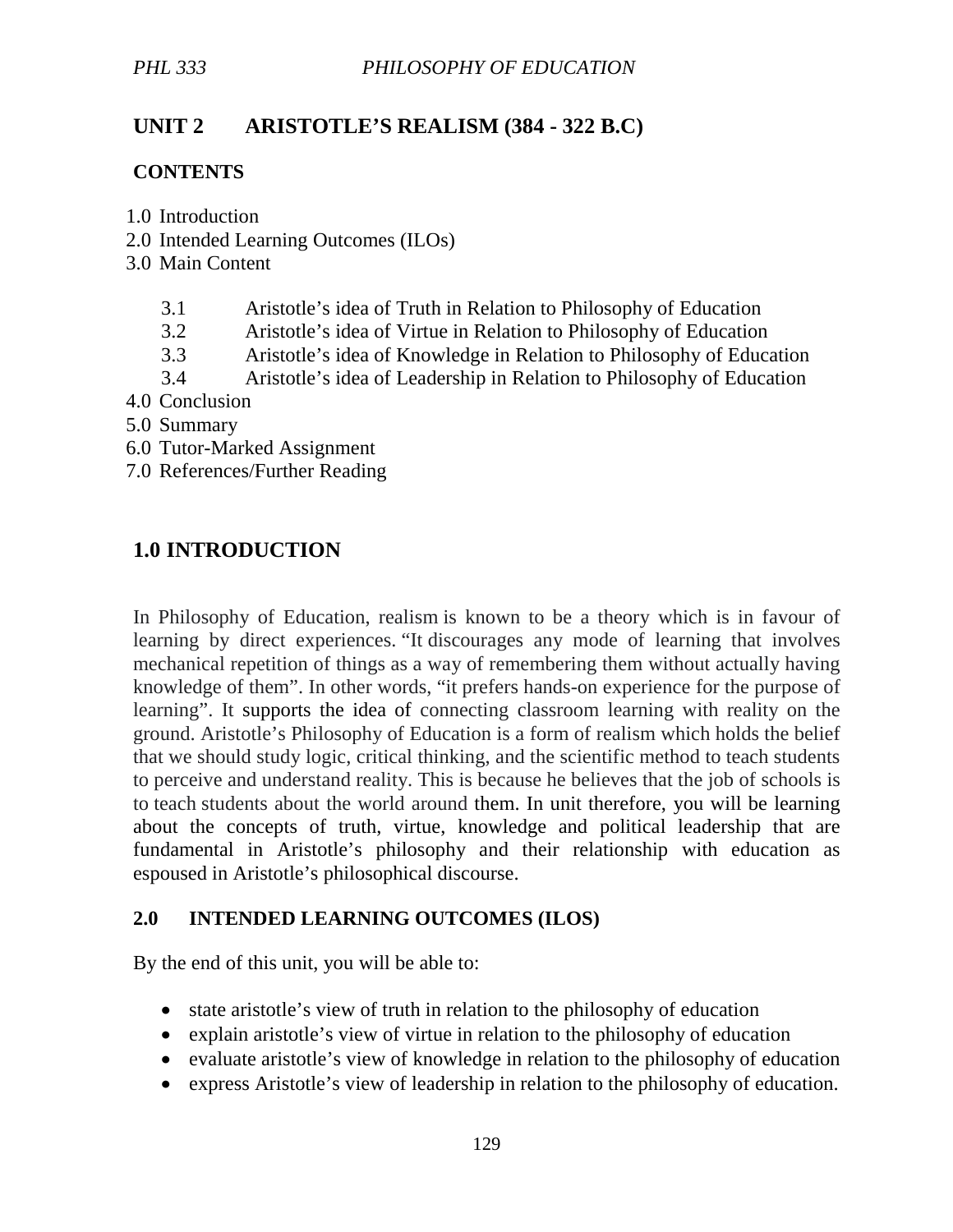# **3.0 MAIN CONTENT**

# **3.1 Aristotle's View of Truth in Relation to the Philosophy of Education**

On truth, Aristotle says that "to state of something which is the case that it is not the case or of that which is not the case that it is the case is false, and to state of that which is the case that it is the case and of that which is not the case that it is not the case is true". (Cohen.1999). Aristotle is known to frequently couch his discussion of truth in terms of linguistic statements and says that, language and thought are closely related. He believes that both can be tied to judgment and naturally emerge together in the cognitive development of humans, and are intentional insofar as assertions purport to indicate something. Aristotle claims that the components of language are signs and symbols of the components of thought (Hestir. 2013).

Realism is the idea that things exist independent of the human mind. Also, ultimate reality exists in the physical world, which is the world of material objects. Truth therefore is that which is observable through the senses. Aristotle's view of truth is aimed at understanding objective reality through the diligent and unsparing scrutiny of all observable data. (Omoregbe 1999). He believed that to understand an object, its ultimate form which is not subject to change had to be understood. For example, a tree exists whether or not a person is aware of it. A tree can exist in the mind of an individual without being physically present, but ultimately, the tree shares properties with all other trees. This shared ideas or properties constitute the Form of a tree which makes it distinguishable from any other thing in such a way that whatever possesses these properties of treeness, is known as a tree (Onigbinde 1999).

Aristotle in his understanding of education followed Socrates and especially his teacher Plato and, accordingly, opposed philosophy to dialectics and sophistry**.** As a means of attaining truth, Aristotle introduced the teaching of logic as a formal discipline in order to be able to reason about physical events and aspects. According to Cohen, the exercise of rational thought is viewed as the ultimate purpose for humankind. For this reason, he stated that the realist educational curriculum emphasizes the subject matter of the physical world, particularly science and mathematics (Cohen 1999).

### **3.2 Aristotle's View of Virtue and the Philosophy of Education**

Aristotle spells out his account of virtue in the Nicomachean Ethics. Beginning with a discussion of what people mean when they use the notion of virtue in their everyday language and then expanding these ideas to the general case, Aristotle reaches several conclusions on virtue, and in particular what it means for a human to be virtuous. The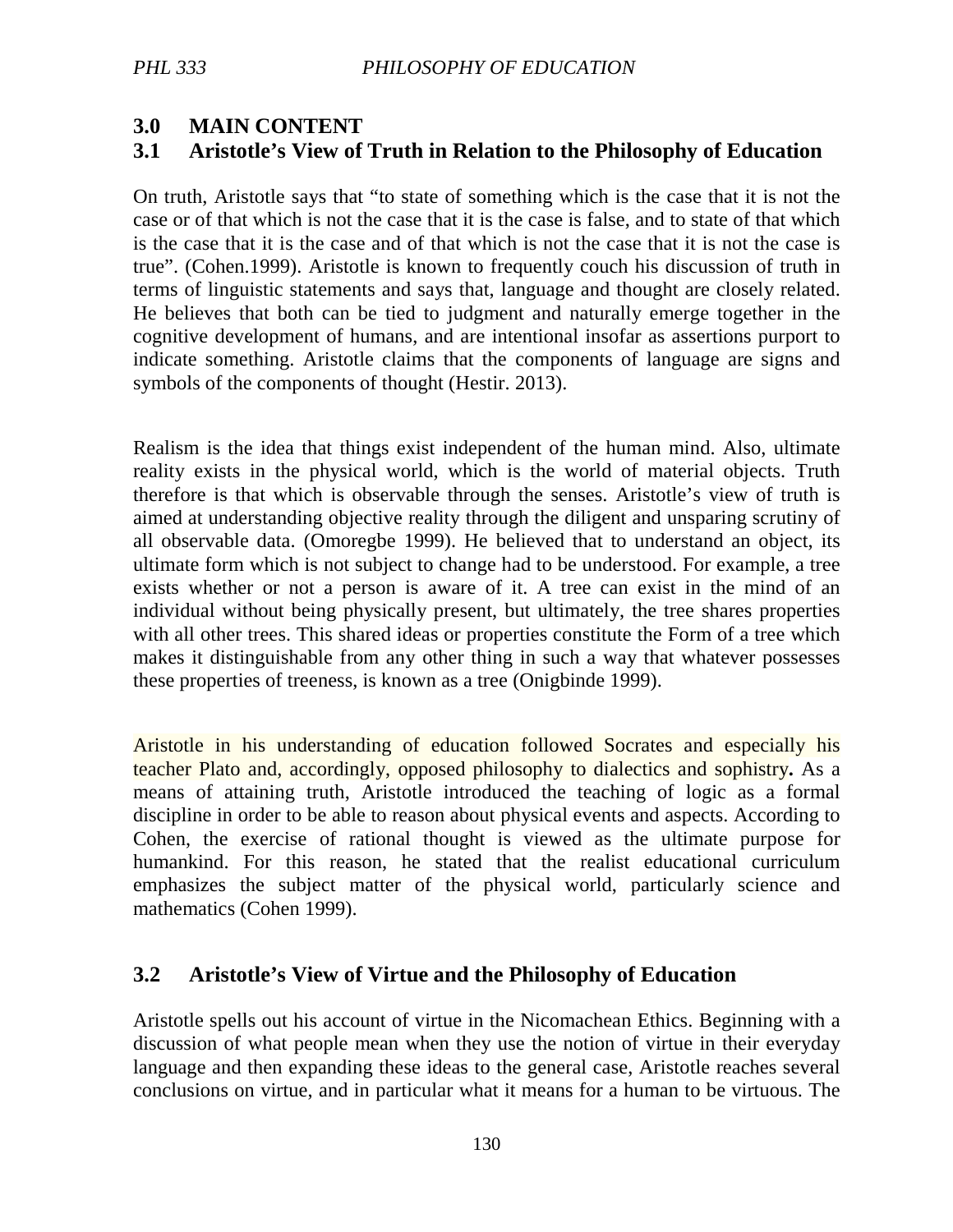virtue of something, Aristotle contends, is whatever makes the thing do its essential action or function, well. "The essential function or action of a particular object is simply that which makes the object what it is" (Rostankowski 1983). For a knife, it is the ability to cut, for a house the ability to provide shelter and security, for a general the ability to win at war. Human virtue is therefore, that which makes humans perform their characteristic function or action well. The characteristic action of humans, the action that is unique and essential to being human, is living a human life in accordance with reason. He goes on to show that what enables a human to perform his action well, that is what enables humans to live in accordance with reason well, is a certain state of being or of character. (Omoregbe 1998). This state of character, according to Aristotle, has to do with a person's responses to pleasures and pains under various situations. "The virtuous person knows the best course of action, takes this course of action, and feels pleasure, or at least no pain, as a result of taking this action" (Alison 2013). Human virtue then, for Aristotle, is this state of the human soul, that is, the state of the human soul such that the person in this state chooses the correct actions, at the correct times, for the correct reasons.

Education serves as a foundation for not only pursuing the political life, but also for any type of profession. Aristotle charges each polis with the responsibility of educating the children because "every state has a single aim [and] there must also be one and the same education for all citizens" (Politics, 1337a22-23). If the citizens of the polis deliberate about certain affairs that may or may not happen within the community, then having an equal and common education for all will help them in achieving a shared conception of morality. Consequently, it is the responsibility of the polis to educate its children. Aristotle argues that governments who do not educate their young weaken the structure of the government. A citizen "should regard himself as belonging not to himself but to the state.

Aristotle mentioned two primary intellectual virtues which are philosophical wisdom and practical wisdom. Practical wisdom involves an awareness of the particulars while philosophical wisdom involves the highest objects of knowledge which are not human affairs. Aristotle made a description of some intellectual virtues which are; technical knowledge, scientific knowledge, philosophical wisdom, practical wisdom etc. All these virtues can be found to a greater or lesser degree in an individual. (Cawthon. 2013).

- i. Technical Knowledge: which is also translated as 'skills' or 'art', is the knowledge of how to make things. It is aimed at producing a good or providing a service, similar to purposive-rational action.
- ii. Scientific Knowledge: is the knowledge of theories and methods, and the ability to make conclusions on the basis of analyses. In modern terms, we can speak of educated people as scientifically knowledgeable. It is worth noting that knowledge of theories and methods and analytical skills does not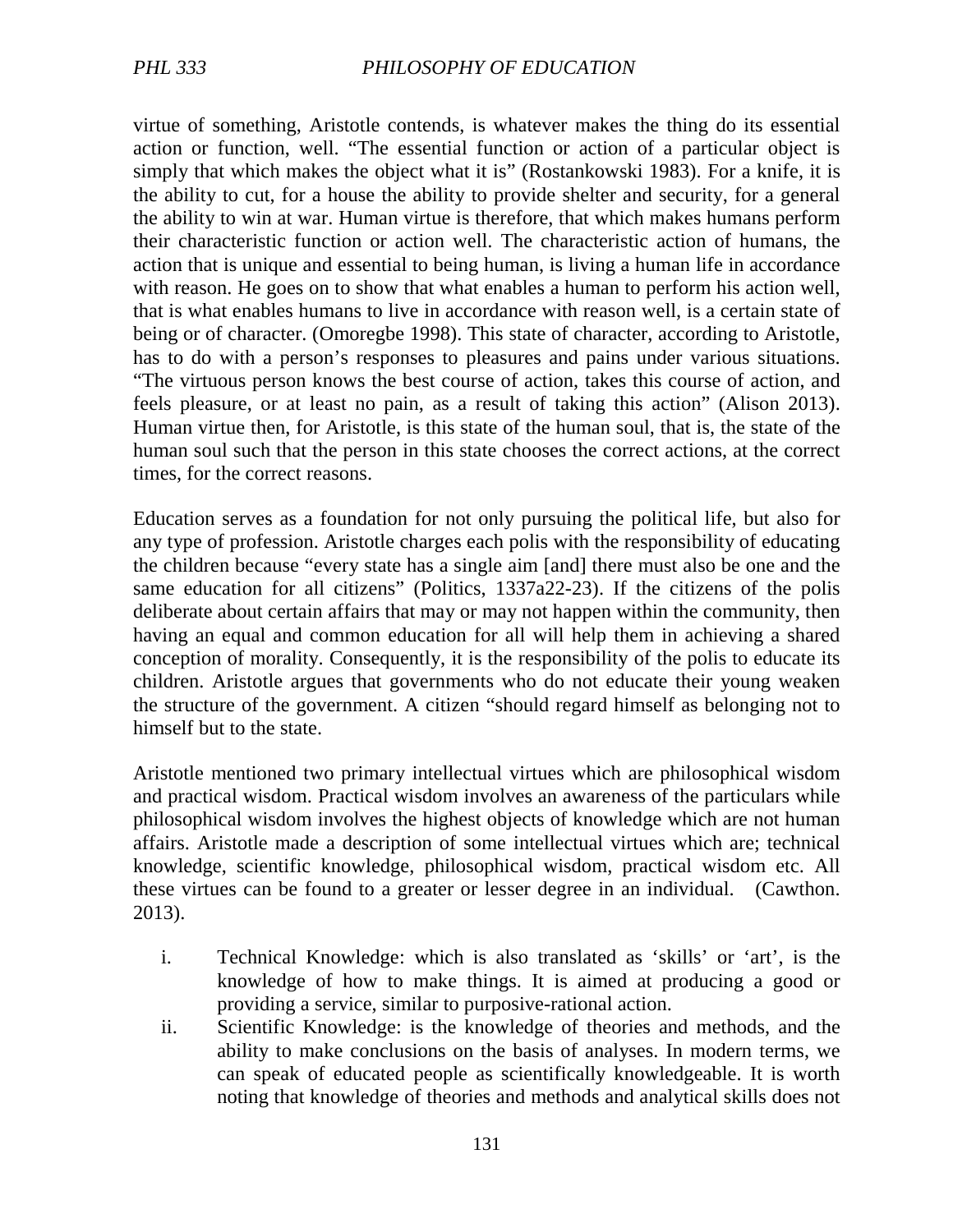imply leadership abilities. A hard-working, skilled, and effective manager, for example, may not be up to task in new situations that require decisionmaking abilities.

- iii. Philosophical Wisdom: is the knowledge of universals and of what follows from them. Aristotle believed that philosophical wisdom is the most finished of the forms of knowledge, yet limited by the fact that it is a state of mind reflecting a person's own view of the world and by the philosophers' lack of interest in practical matters.
- iv. Practical Wisdom: requires special attention because of its significance for understanding the complexity of leadership. Practical wisdom includes a mix of intertwined and equally important layers. It involves knowledge, perception, decision making, purposive action, grasp of the rational and the irrational principles, character, virtue, experience, promotion of one's own personal interests, understanding of others and endorsing their interests, intuition, and transcendence.

# **3.3 Aristotle's View of Knowledge in Relation to the Philosophy of Education**

According to Stanley (2017), Aristotle's theory of knowledge is best understood by examining the treatises called the *Organon.* The treatises in question were called the *Organon* because Logic was thought to be a method or discipline useful as a tool in all inquiries, whatever their subject matter. This is why in the traditional ordering of the Aristotelian corpus the *Organon* comes first. Science is thus for Aristotle a knowledge of the why, the reasons for true statements. It is knowledge of the dependence of true statements on more fundamental truths, on first causes*.*

Science is for Aristotle not the mere observation of facts, it is not mere observation or sensing. The process of acquiring scientific knowledge involves observation of the fact that something is the case. He noted that science brushes aside what is irrelevant, extraneous and incidental. It observes what is accidental about the particular instances observed, and states what is essential to being that kind of thing or event. Science thus states its reason why it states what that kind of thing really is. Science is thus demonstration. It demonstrates its conclusions from the beginnings of demonstration and of explanation, from beginning of demonstration. Hence for Aristotle every science comprises three factors which are; that about which it establishes some theorem or conclusion, what it establishes as conclusions and that from which it demonstrates its conclusions.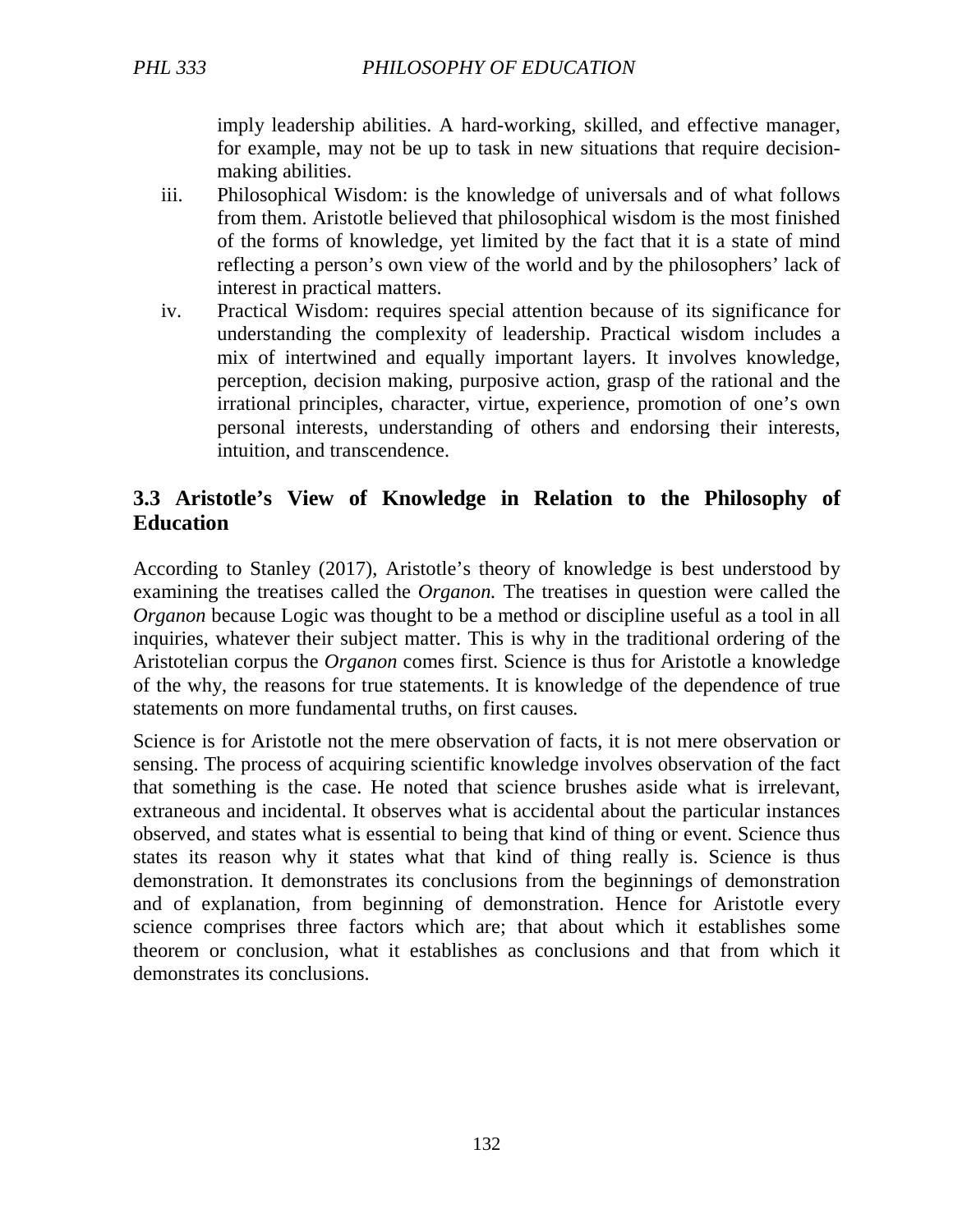## **3.4 Aristotle's View of Leadership in Relation to the Philosophy of Education**

In The Nicomachean Ethics, Aristotle provided us with a vivid description of what an individual should strive for in life, which many have applied in all walks of life, including leadership. One other important quality that Aristotle recognizes is experience. Experience he believes does matter in educational leadership positions. If one does not have experience, then their advice will be vain and unprofitable. Aristotle believes that successful people have learned from both positive and negative experiences to make them the great leader they are. This is no different in the field of education where educational leaders should learn from others as well as their own failures to become better and eventually proven leaders.

According to Michael Nelson (2015), sound decision making is another quality which is important for leadership positions. Effective leaders must be sound in their decision making when making key decisions affecting the organisation. Aristotle noted this by saying that, 'everything that is done by reason of ignorance is not voluntary; it is only what produces pain and regret that is involuntary' (Omoregbe 1998). One who makes sound decisions should receive input or feedback from all the necessary stakeholders from inside and outside an organisation. Carefully thinking about what's best for the whole instead of self, seemed to be one of the insightful thoughts from Aristotle's work. In education, one often hears how the students should be first in every decision that affects a school. Successful leaders not only consider the students but the teachers and overall community as well (Akinpelu 1981). Important decisions need input from everyone, not just a select few. In education, a leader must carefully plan and decide which items will help raise student achievement without wasting important financial resources.

Aristotle's realism is evident in his conception of leadership where he contends that our passions must be tempered or controlled by the mind. What he means is that the irrational must be directed by the rational, that there must be balance in decision making. For this reason, the *golden mean* became Aristotle's guide for the achievement of excellence. He noted that nothing must be done in excess. Whether our action be toward the moral virtues of courage, temperance, and self-respect, or the intellectual virtues of art, scientific knowledge, practical wisdom, philosophic wisdom, or intuitive reason, excellence lies at the mean. It lies between the extremes. Appropriate virtuous activity, however, should not be determined as if it were a mathematical calculation, for it is not an objective mean. Instead, the golden mean must be understood relative to the situation in which one finds oneself. It must be reflective and thoughtful. It must be rational. It must lead to realistic action. Thus, the virtuous leader is one, who, through deliberation, blends action with knowledge and in doing so, achieves happiness.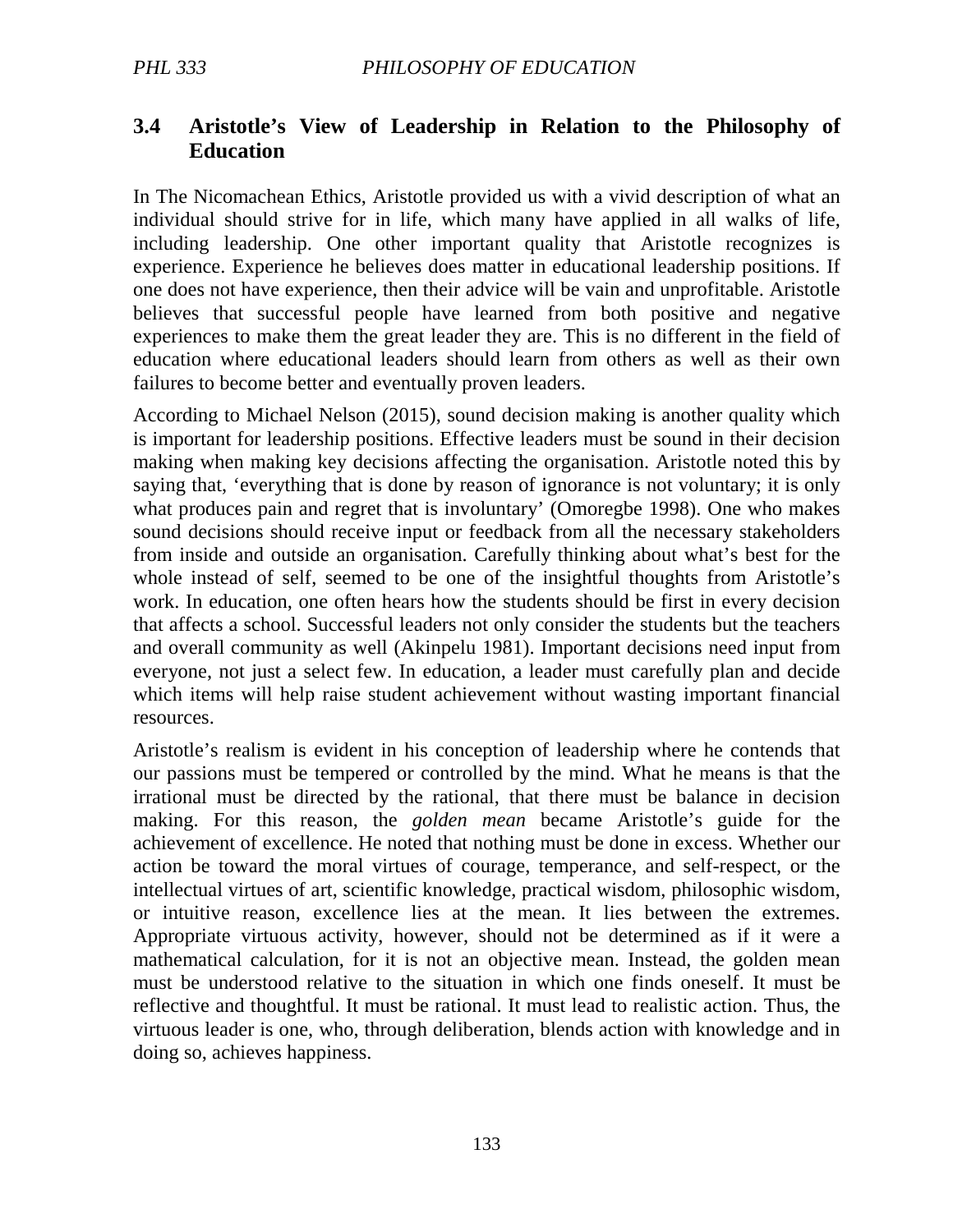# **4.0 CONCLUSION**

Aristotle's realism which has been shown to be very practical encourages the teacher to organize and present content systematically within a discipline, demonstrating use of criteria in making decisions. Teaching methods should focus on mastery of facts and basic skills through demonstration and recitation. Students must also demonstrate the ability to think critically and scientifically, using observation and experimentation. Curriculum should be scientifically approached, standardized, and distinct-discipline based*.* In the Nicomachean Ethics, a popular book written by Aristotle which was mentioned above, Aristotle draws a clear distinction between moral and intellectual virtues both in what concerns their function and in what concerns the methods through which agents develop them. He then proceeds to argue that since the human soul has two different parts, there are also two distinct kinds of virtue; moral and intellectual. According to Aristotle, the locus of the moral virtues is the appetites and intellectual virtues are states by virtue of which the soul possesses truth. Moreover, he argues that intellectual virtues owe their growth to teaching, while moral virtues are acquired through a process of habituation and mimesis.

# **5.0 SUMMARY**

This unit examined the relevance of Aristotle's Philosophy of Education in relation to his school of thought; realism, which holds the belief that we should study logic, critical thinking, and the scientific method to teach students to perceive and understand reality. This is because he believes that the job of schools is to teach students about the world around them. Truth as we have seen above in his work is that which is observable through the senses. Aristotle's view of truth is aimed at understanding objective reality through the diligent and unsparing scrutiny of all observable data. In education, one often hears how the students should be first in every decision that affects a school. Successful leaders do not only consider the students but the teachers and overall community as well.

### **6.0 TUTOR-MARKED ASSIGNMENT**

- i. Evaluate Aristotle's View of Truth in Relation to the Philosophy of Education.
- ii. Critically examine Aristotle's View of Virtue in Relation to the Philosophy of Education.
- iii. Comment on Aristotle's View of Knowledge in Relation to the Philosophy of Education.
- iv. Make a brief summary of Aristotle's View of Leadership in Relation to the Philosophy of Education.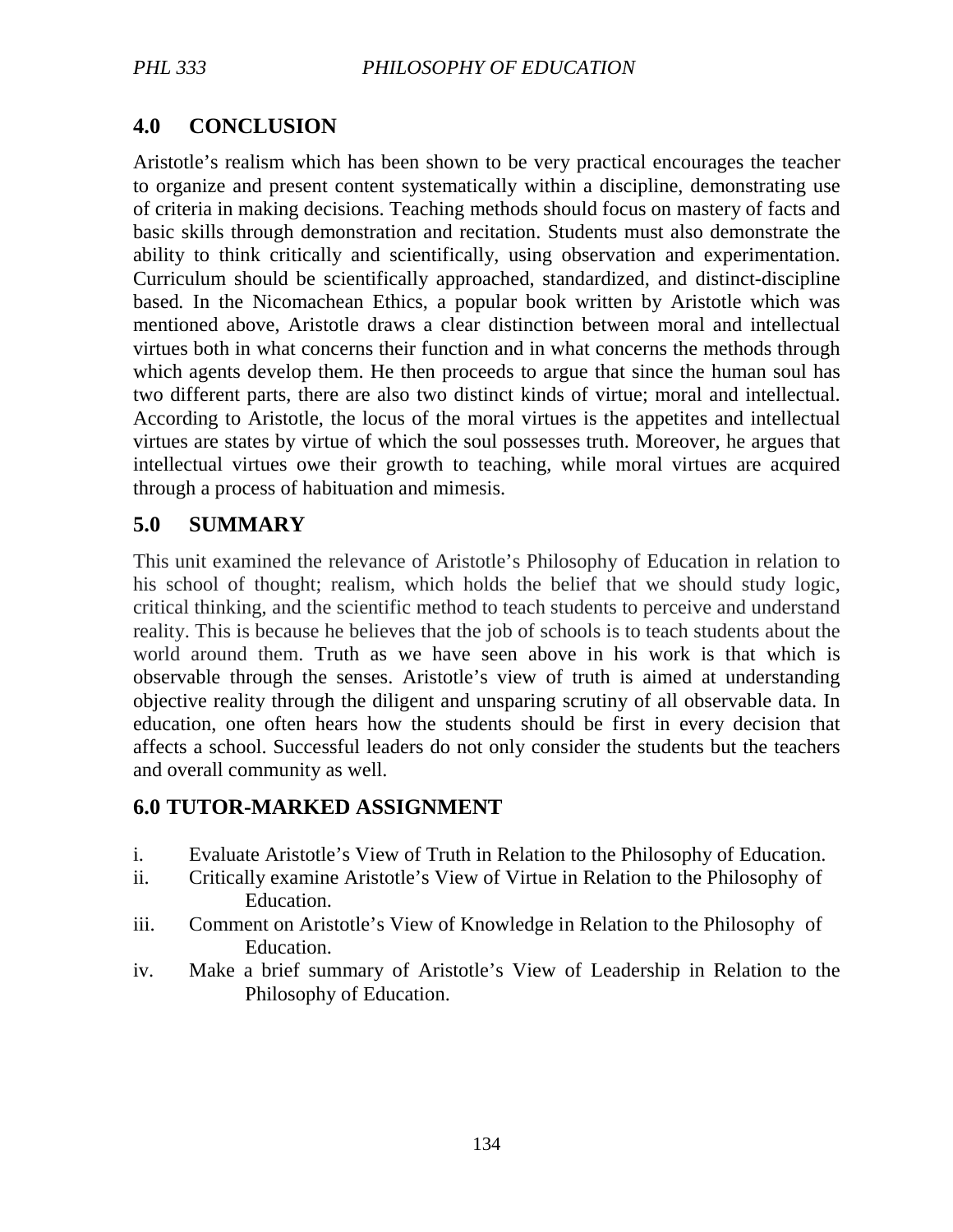# **7.0 REFERENCES/FURTHER READING**

Allan, D.J. (1970). "The Philosophy of Aristotle." Oxford University Press. New York: 1970.

Aristotle's Politics. Translated by Hippocrates G. Apostle and Lloyd P. Gerson. The Peripatetic Press. Iowa: 1986.

Aristotle's Nicomachean Ethics. Translated by Hippocrates G. Apostle. The Peripatetic Press. Iowa: 1984.

Blake, Hestir. (2013). Aristotle's Conception of Truth: An Alternative View. *Journal of the History of Philosophy,* vol. 51, no. 2.

Burnet, J. (1967). *Aristotle on Education*. Cambridge: Cambridge University Press

Barnes, J, (Ed) (1995). *The Cambridge Companion to Aristotle*. Cambridge University Press. University of Geneva: 1995.

David L. Cawthon. (2013). Aristotle on Leadership: Free from the Tyranny of Passion.

Garver, E (2006). *Confronting Aristotle's Ethics: Ancient and Modern Morality*. University of Chicago Press. Chicago: 2006.

Hursthouse, R. (1999). *On Virtue Ethics*. Oxford University Press. New York: 1999.

John Alison. 2013. Human Virtue in Plato and Aristotle. Retrieved: 3/5/2021 from; http://www.hep.upenn.edu/~johnda/Papers/Virtue.pdf

LeoNora M. Cohen. (1999). *Four General or World Philosophies.* OSU-School of Education. https://oregonstate.edu/instruct/ed416/PP2.html

Michael, Nelson. (2015). Aristotle and Leadership. ResearchGate. Retrieved from: https://www.researchgate.net/publication/318280859.

Omoregbe, J. (1998). Ethics: A Systematic and Historical Study, Lagos: Joja Educational Reseach and Publisher Ltd.

Rostankowski, C., Velasquer M. (Eds). Ethics: *Theory and Practice,* USA, Prentice-Hill Inc.

- Stanley Sfekas. (2017). Aristotelian Fundamentals of the Practice of Knowledge and Information. https://www.researchgate.net/publication/317341518
- The Paradoxes of Leadership: The Contribution of Aristotle.2006 SAGE Publications London. 460. www.sagepublications.com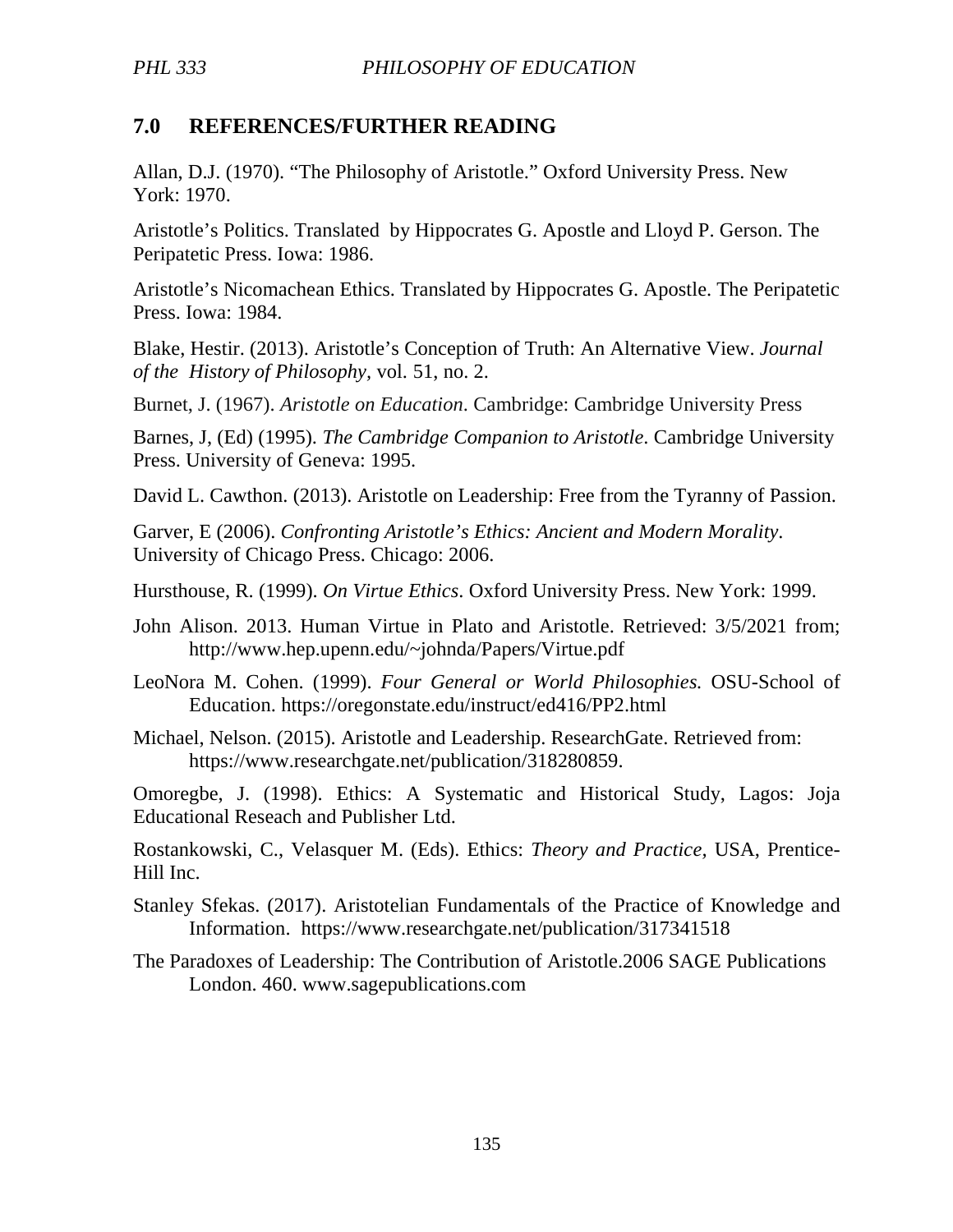# **UNIT 3 ROUSSEAU'S PHILOSOPHY AND EDUCATION (1712 - 1778)**

### **CONTENTS**

1.0 Introduction

2.0 Intended Learning Outcomes (ILOs)

3.0 Main Content

- 3.1 Nature in Rousseau's Philosophy of Education
- 3.2 Stages of Child Development in Rousseau's Philosophy of Education
- 3.3 Rousseau's Educational Methods.
- 4.0Conclusion
- 5.0 Summary
- 6.0Tutor-Marked Assignment

7.0References and Further Reading

# **1.0 INTRODUCTION**

In this unit, you will learn about another important philosopher; Jean Jacque Rousseau. We shall focus in his idea of nature as espoused in his philosophy of education. We shall further discuss his analysis of education and stages of child development as well as his educational method. Rousseau argues that his empirical method of education is best for children since everything that enters into the human understanding comes through the senses.

# **2.0 INTENDED LEARNING OUTCOMES (ILOS)**

By the end of this unit, you will be able to:

- explain the concept of nature in Rousseau's philosophy of education
- evaluate the stages of child development in Rousseau's philosophy of education
- analyse Rousseau's educational methods.

### **3.0MAIN CONTENT**

# **3.1 Nature in Rousseau's Philosophy of Education**

For Rousseau, the main aim of education was the attainment of fullest natural growth of the individual which leads to a balanced, harmonious, useful and natural life. Education is meant to help the child to lead an enjoyable, useful and natural life. Rousseau's theory of education emphasized the importance of expression to produce a well-balanced and freethinking child. He believed that "if children are allowed to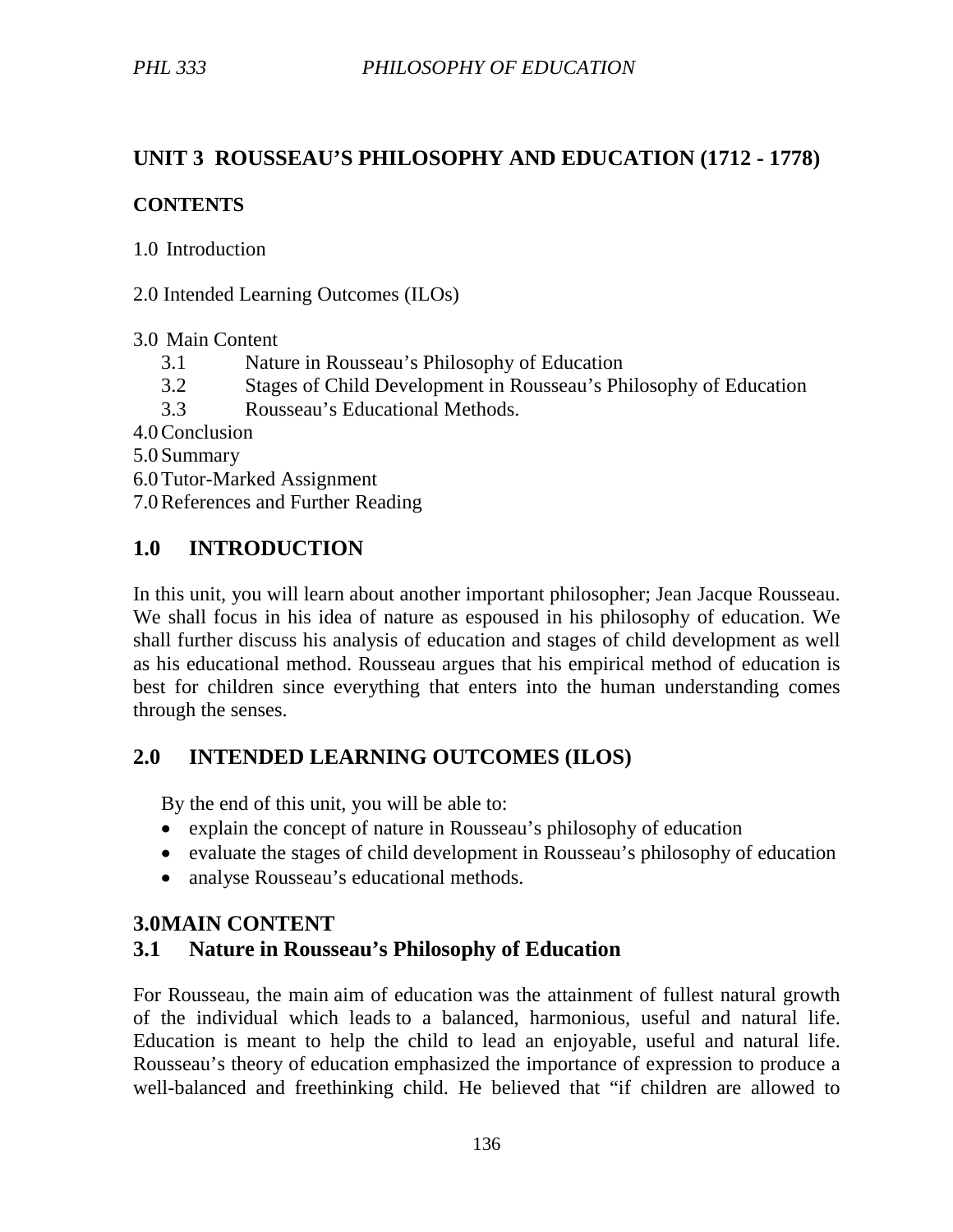develop naturally without constraints imposed on them by society they will develop towards their fullest potential, both educationally and morally". Rousseau is known as the father of early childhood education. As a result of his educational viewpoint, "early childhood education emerged as a child-centered entity rich in unlimited, sensorydriven, practical experiences". "Active participation in drawing, measuring, speaking, and singing also emerged as a result of Rousseau's educational viewpoint". In point of fact, many elements of Rousseau's educational principles remain as a dominant force in early childhood education.

In Rousseau's description of Nature as described by Akinpelu (1981), he noted that nature being the chief teacher consists of tendencies or capacities that are unaltered by habits or prejudices. The education from nature consists in the spontaneous development of natural endowments and capacities. It implies enfoldment of natural powers. Rousseau believes that the influence of social contacts and various institutions and groups form the source of education for man. We receive education from the social environment and physical environment helps man acquire knowledge and gain experience of nature. Rousseau believes that in order to have a perfect harmony education from man and things should be subordinated to that of nature, for we have no control over nature as nature is the main teacher.

Rousseau identified some very important focus of education thus;

- i. Firstly, that education was the attainment of fullest natural growth of the individual, leading to balanced, harmonious, useful and natural life.
- ii. Secondly, the education is to help the child to lead an enjoyable, useful and natural life. He believed that if children are allowed to develop naturally without constraints imposed on them by society they will develop towards their fullest potential, both educationally and morally.

This natural development should be child-centered and focused on the needs and experiences of the child at each stage of development. The crux of his philosophy is 'Naturalism' and thus, the keynote of his philosophy was to have a Natural State, a Natural man and a Natural Civilisation *(*Jamwal. 2017*)*. He thought that all the ills and miseries of the people are due to the apparent departure from the state of nature. This is why he stated as we mentioned previously that "**e**verything is good as it comes from the hands of the author of nature but everything degenerates in the hands of man".

# **3.2 Stages of Child Development in Rousseau's Philosophy of Education**

In Rousseau's opinion the original nature of the child can be preserved by careful control of his education and environment based on an analysis of the different physical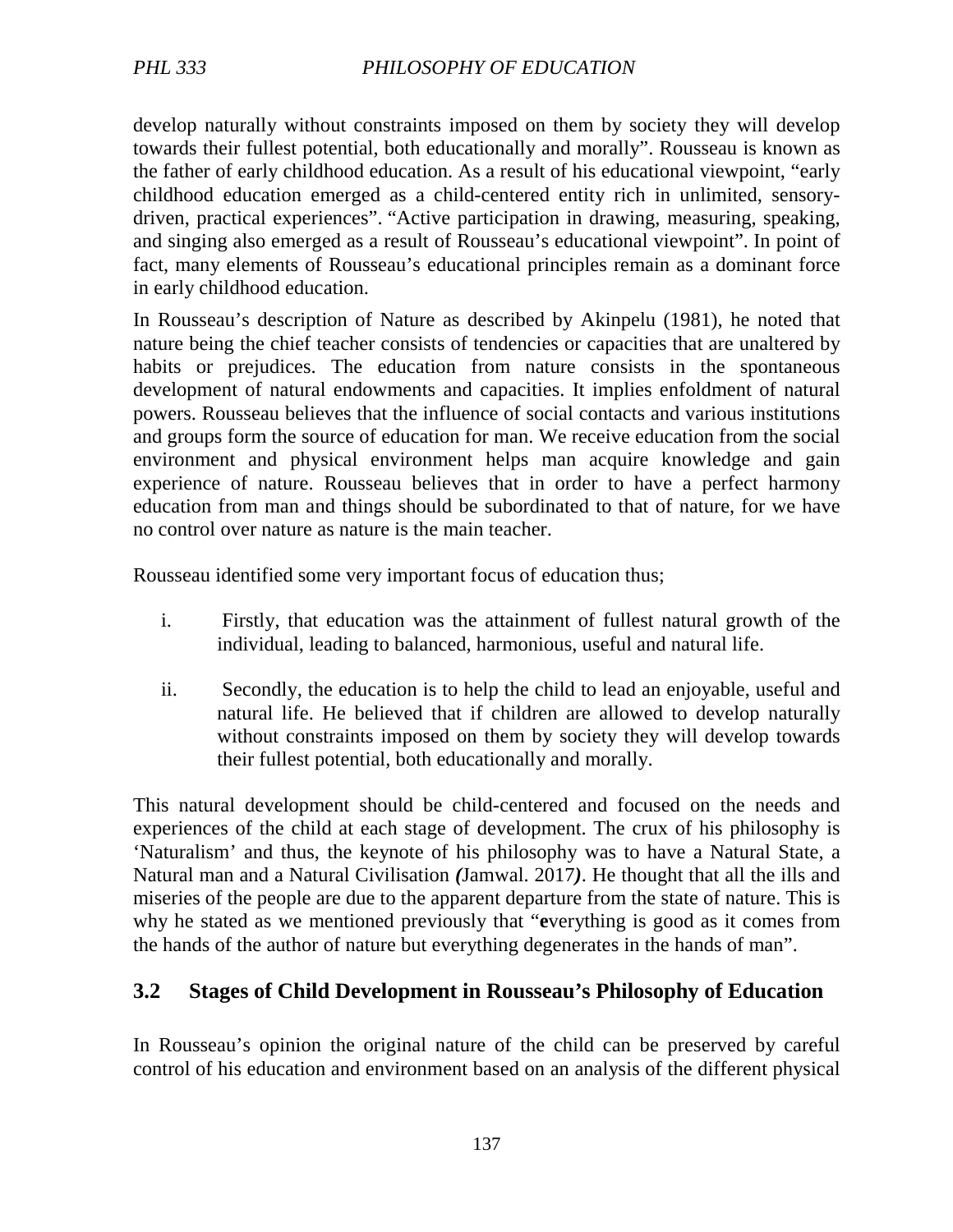and psychological stages through which the child passes from birth to maturity. Child development can be divided into five different stages.

## **3.2.1. The Stage of Infancy**

This is the first stage which ranges from birth to about two years when the infant would have been weaned. Here, Rousseau posits that children should be given more real liberty and less power, to let them do more for themselves and demand less of others. The major aim here is "to ensure that children are taught from the very early stage to put their desires and wishes under control and not go beyond the reach of their powers. This will make them able to overlook that which is not in their power". (Adejoh,2015): This will prepare the child in good time to know how "to exercise of his powers properly, be his own master and follow the dictates of his will as soon as he has a will of his own"(Akinpelu 1981). According to Rousseau, 'children's first sensations are wholly in the realm of feeling'. They are only aware of pleasure and pain. We are born with a capacity for learning, but know nothing and distinguish nothing. The mind is cramped by imperfect half-formed organs and has not even the consciousness of its own existence (Okafor 1988). Even the movements, the cries of the new born child are purely mechanical, quite devoid of understanding and will. The method of nature had to be followed in everything. Thus Rousseau, with impassionate pleading, recalled mothers to their natural duties, and even made it fashionable to breast feed their offspring.

### **3.2.2. The age of Nature**

This is the second stage which ranges from two to ten or twelve years (Akinpelu 1981). During this period, the child receives only a 'negative education'. By this negative education, Rousseau did not maintain that there should be no education at all, but that there should be one of a different kind, from the normally accepted educational practices. Rousseau claimed that positive education was that type of education which formed the mind prematurely, and which instructed the child in duties that belonged to man. Negative education according to him, was that education which perfected the organs that are the instruments of knowledge, before giving the knowledge directly (Okafor1988). It further prepares the way for reason by the proper exercise of the senses. Negative education does not imply a time of idleness. It does not give virtues, but protects the person from vice. It does not inculcate truth, but protects one from error. It helps the child to take the path that will lead him to truth, when he has reached the age to understand it. It will also help him to take the path of goodness, when he has acquired the faculty of recognizing and loving it. The first education, then, should be purely negative. It consists, not in teaching the principles of virtue and truth, but in guarding the heart against vice and the mind against error (ibid).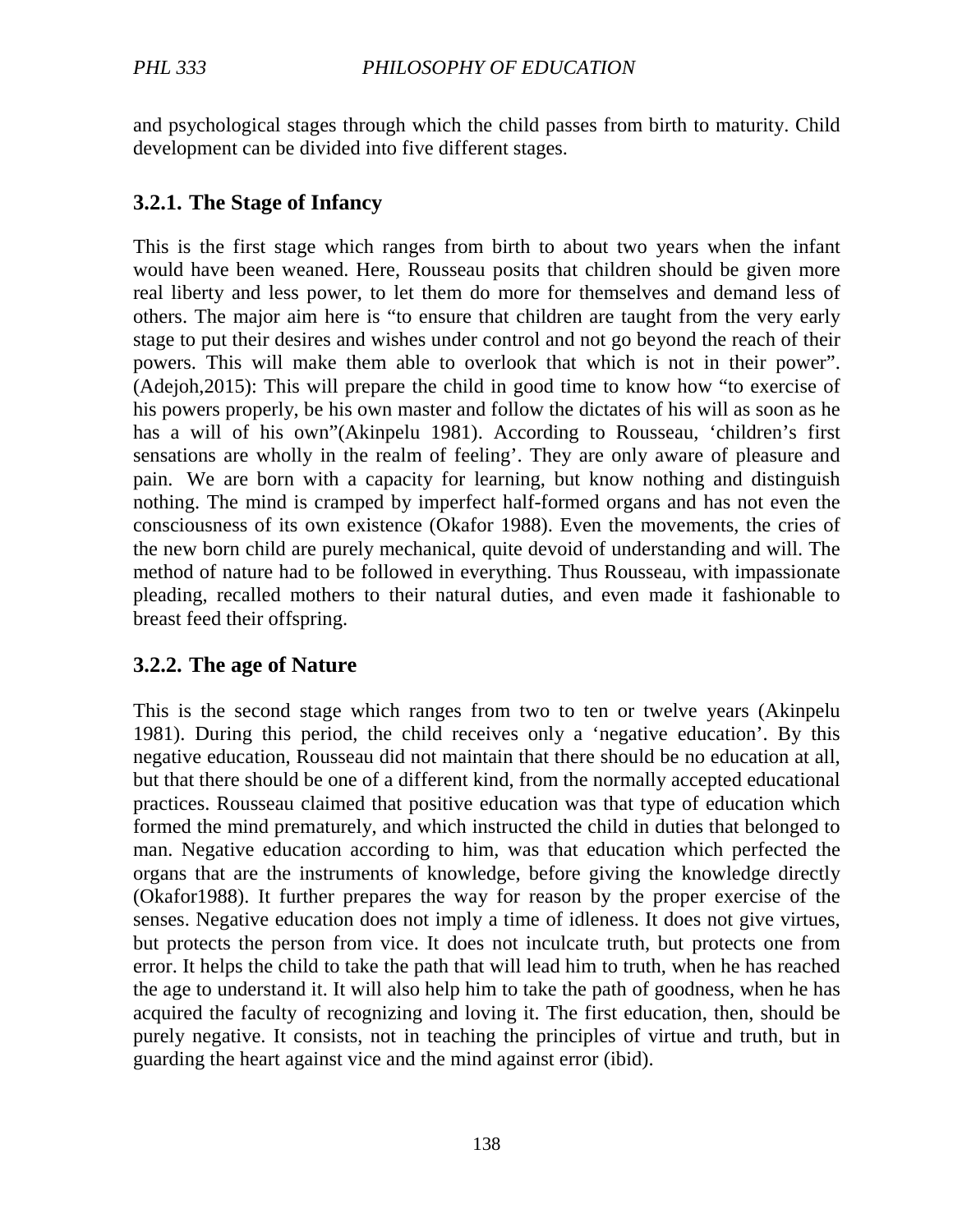### **3.3.3. The Pre-adolescence Stage**

This is the third stage, with the ages of children ranging from about twelve or thirteen to about fifteen years. At this stage, the child's strength increases far more rapidly than his needs (Akinpelu 1981). The urge for activity now takes a mental form and there is greater capacity for sustained attention with less distraction. Rousseau believes that our real teachers are our experiences and emotions and man will never learn what befits a man except under its own conditions (ibid). A child knows he must become a man and all the ideas he may have as to man's estate are so many opportunities for his instruction, but he should remain in complete ignorance of those ideas which are beyond his grasp. This is the period in life in which the strength of the individual is greater than his needs. The sex passions, the most violent and terrible of all, have not yet awakened. He is indifferent to the rigours of weathers and seasons, and braves them light heartedly. His growing body heat takes the place of clothing. Appetite is his sauce, and everything nourishing tastes good. When he is tired, he stretches himself out on the ground, and goes to sleep. He is not troubled by imaginary wants. What people think does not trouble him. Not only is he self-sufficient, but his strength goes beyond his requirements (Adaralegbe1992). Only when the child has reached the aged of twelve, does reason begin to stir, and the time for its uninterrupted development is exceedingly brief. When the strength of youth is augmented out of proportion to his needs, reason awakens in order to furnish guidance, for this is the function of the rational life.

#### **3.3.4. The Stage of Puberty**

Rousseau believes that by the time a child is fifteen, his reason will be well developed, and he will then be able to deal with what he sees as the dangerous emotions of adolescence, and with moral issues and religion (Akinpelu 1981). At this stage, Rousseau still believes that the child should be shielded from societal pressures and influences so that the natural inclinations of the person may emerge without undue corruption. He proposes a gradual entry into community life. This is because the mind of the child is limited to a low level of experience. He knows things but does not know their relation to others or to man. He does not know himself, and in the consequence, he cannot judge others. He is, accordingly, incapable of social and religious experience. It is because of this reason that he cannot comprehend and appreciate the meaning of life (ibid). The world of the spirit, morality, art, and philosophy is as yet sealed to him. Nevertheless, these are the interests that raise mankind above the level of the savage.

#### **3.3.5. The Stage Adulthood**

Here the ages ranges from about twenty to twenty-five years. The adult learns about love, and is ready to return to society after such a lengthy preparation aga inst its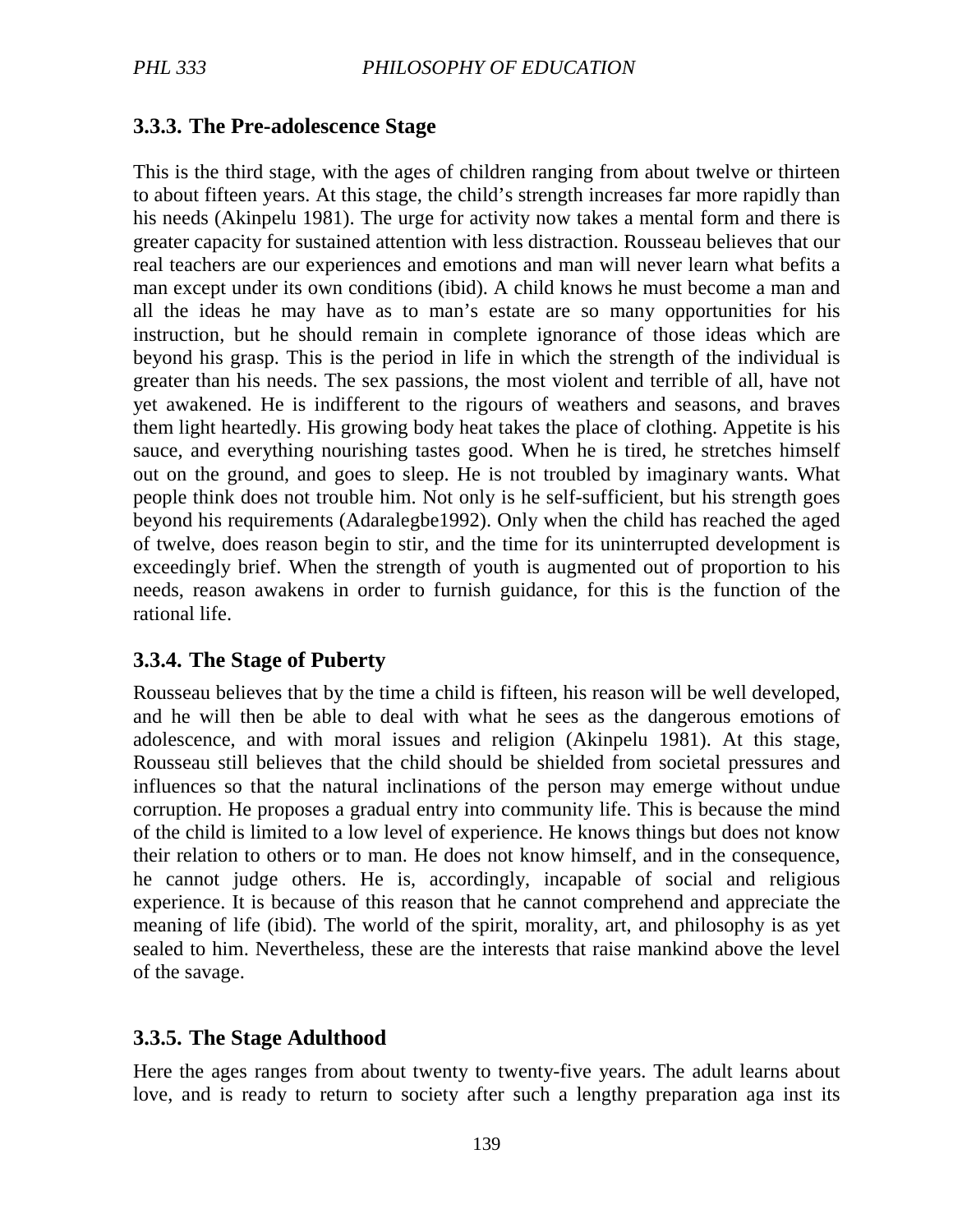corrupting influences (Akinpelu 1981). Rousseau subscribes to a view that sex differences go deep and are complementary. He believes that education must take account of this**.** The man should be strong and active while the woman should be weak and passive (Okafor 1988). The one must have both the power and the will while it is enough that the other should offer little resistance**.** From this difference comes a contrasting education. They are not to be brought up in ignorance and kept to housework. Nature means them to think, to will, to love, to cultivate their minds as well as their persons; she puts these weapons in their hands to make up for their lack of strength and to enable them to direct the strength of men. Thus, we see that the education of the boy begins with radical naturalism and individualism, but ends by evolving a romantic idealist. The education of the girl, however, remains hopelessly traditional (Okafor 1988).

### **3.4. Rousseau's Educational Methods**

In proposing his method of education, Rousseau opposes strict dogmatism and compulsory indoctrination of students. He advocates conforming to the natural nature of students, through a variety of teaching activities, while stimulating their interest in learning and enhancing their sensory knowledge. Rousseau's teaching methods can be summarised in the following points as noted by (Lu Yawei; 2019)

- i. Rousseau insists that students should conform to their natural nature, encourages children to come into independent contact with things and explore the truth, and by highlighting the focus of different stages of education. He believes that it is also necessary to cultivate children's sensory experience through certain teaching activities. Rousseau recognized the uniqueness of children and attached importance to the physical and mental health development of children, rather than treating children as small adults, but as children, as previously believed in the concept of negative education. He regards children as an independent, important and special group and attaches importance to their natural nature, which provides important enlightenment for learning development and child psychology in later generations. Starting from humanitarianism, Rousseau demanded to love and respect children.
- ii. Rousseau strongly opposed compulsory education and advocates stimulating students' interest and cultivating the ability of autonomous learning in educational practice. Rousseau advocates respecting the natural nature of students as the premise to develop students' sensory talent. He emphasised the importance to the practical function of education to cultivate selfsupporting as well as coordinated development of social and natural persons.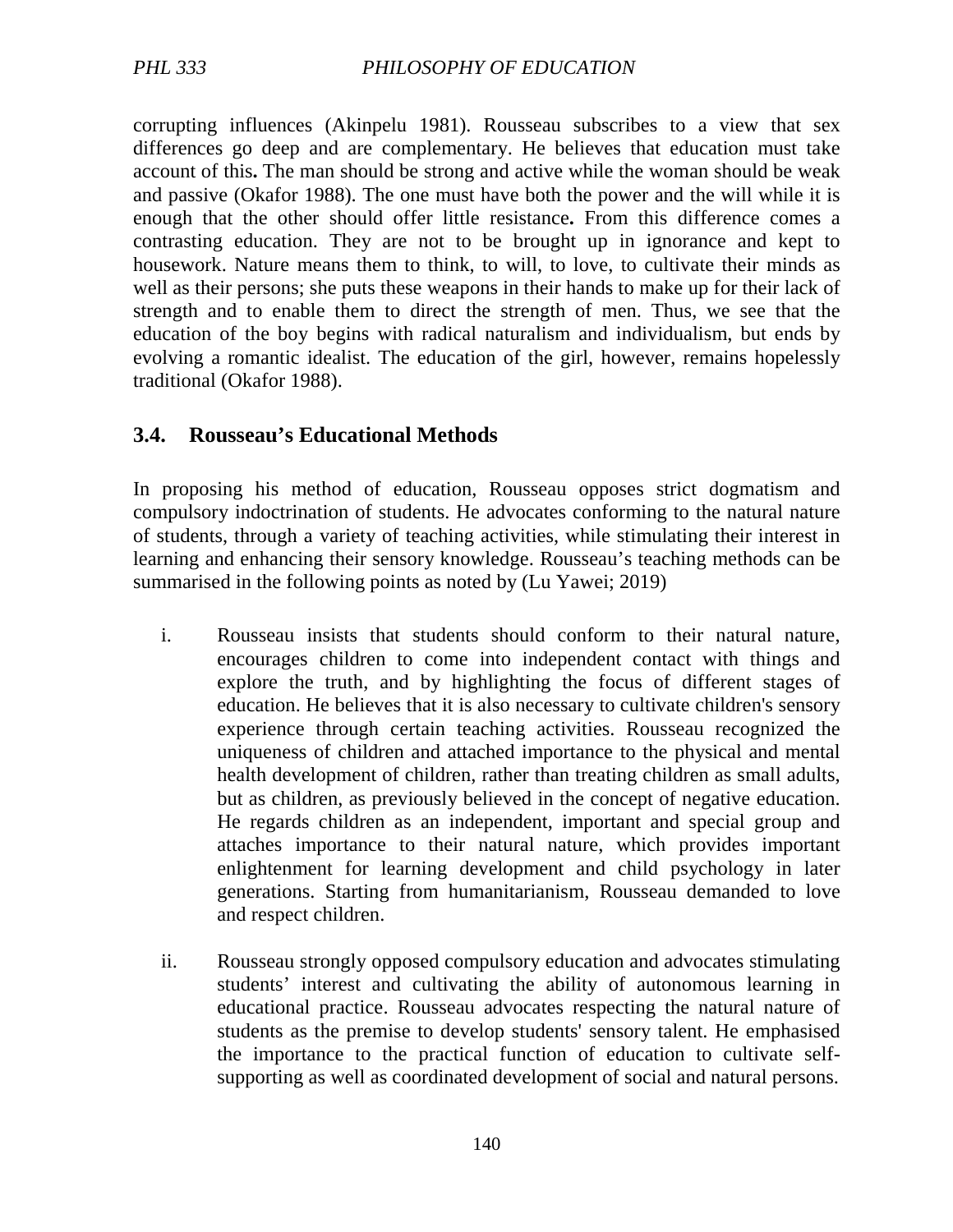iii. Rousseau stressed that educators should play an exemplary role in educational activities, education should not be limited to words, but should be taught through practical action. In order to promote active learning and standardized teachers' activities, he posits that we should pay attention to personality and stimulate interest in education. Rousseau's theories on educational methods provide important methodological guidance for learning development in later generations.

## **4.0 CONCLUSION**

Rousseau's gift to later generations is very rich and instructive. He believed that nature is supreme and there is nothing beyond and behind the nature. He believed in natural consequences. He believed in isolation of individual than society. He was totally against the society. He had laid stress on negative education. He had no place for positive virtues. He believed in free discipline, free personality and free education. He had not given the higher place to the teacher. He was anti of physical punishment. He was the champion of dignity of man. He has stated that man born free, but everywhere he is in chain. He had full faith in natural man, natural civilisation and natural state without any corruption, corrupt rulers and social classes. He has stated that God makes all things good man meddles with them and they become evil. He did not like artificiality. His philosophy is totally based on natural things and natural man.

### **5.0 SUMMARY**

In the course of this unit, we were able to show that Rousseau's conception of education emphasizes development of the child's natural powers from within, not an accretion from without, in a spontaneous manner in a free atmosphere. More precisely, it is the expansion of natural powers. Rousseau marked three teachers of education of a man-Nature, Men and Things. These can also be known as the three sources of education. We were also able to show that Rousseau desires for a child to have no other guide than his own reason by the time he is educated. He believes that men can attain this freedom and independence of thought through naturalistic education. Rousseau does not deny that men need nurturing to overcome feebleness and to develop intelligence and judgment. He understands education to come from three sources such as nature, men and things.

### **6.0 TUTOR-MARKED ASSIGNMENT**

- Explain the concept of nature in Rousseau's philosophy of education
- Evaluate the stages of child development in Rousseau's philosophy of education
- Analyse Rousseau's educational methods.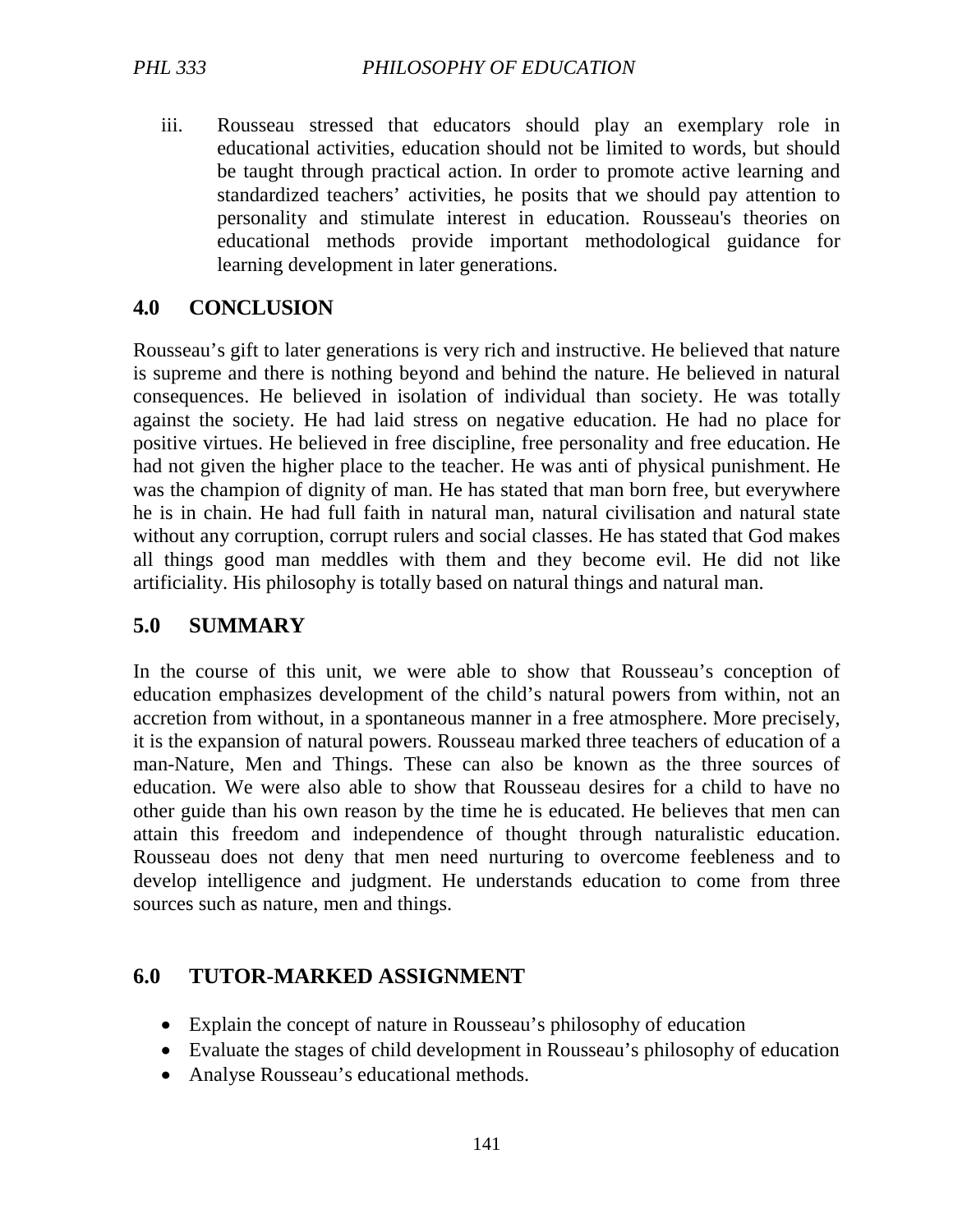## **7.0REFERENCES/ FURTHER READING**

Adaralegbe, A. (1992). *A Philosophy for Nigerian Education,* Ibadan: Heinemann.

Adejoh,, M.J. &Targema, L. (2009). *Introduction to Philosophy of Education,* Benue: Selfers Academic Press Ltd.

Balbir, Singh Jamwal. (2017). Rousseau and his Educational Philosophy. Scholarly *Research Journal for Interdisciplinary* Studies*.*

Jean-Jacques, Rousseau. (nd). *On Nature, Wholeness and Education*. Available at https://infed.org/mobi/jean-jacques-rousseau-on-nature-wholeness-and-education/

Lu, Yawei. (2019). Exploring Jean-Jacques Rousseau's Nature Education Thought from Emile. Advances in Economics, Business and Management Research, vol. 82.

Maheshwari, V.K, (2014). *Rousseau- On the Development of the Person*. http://www.vkmaheshwari.com/WP/?

Okafor, F.C .(1988), *Philosophy of Education and Third World Perspective,* Enugu: Star Publishing Company.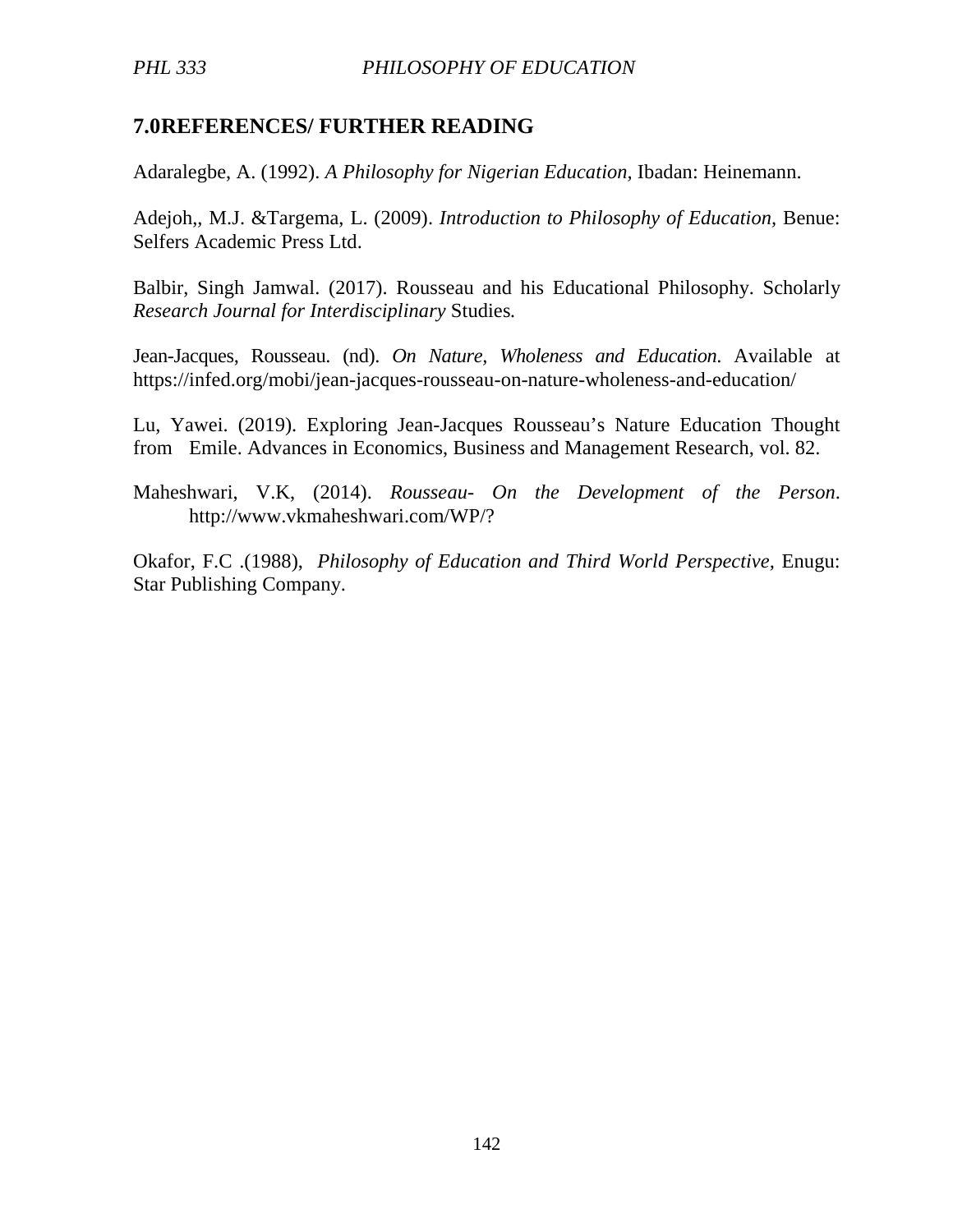# **UNIT 4 JOHN DEWEY'S PRAGMATISM (1859-1952)**

### **CONTENTS**

- 1. Introduction
- 2.0 Intended Learning Outcomes (ILOs)
- 3.0 Main Content
	- 3.1 Dewey's Pragmatism
		- 3.2 Dewey's Democratic System of Education
		- 3.3 Dewey's Pragmatism and Method of Education
		- 3.4 Dewey's View on School Curriculum
- 4.0 Conclusion
- 5.0 Summary
- 6.0 Tutor-Marked Assignment
- 7.0 References and Further Reading

## **1.0 INTRODUCTION**

In this unit, our discussion centered on John Dewey who was a leading proponent of the American school of thought known as pragmatism. This is a view that favours of a naturalistic approach that viewed knowledge as arising from an active adaptation of the human organism to its environment. Dewey promotes pragmatism, a theory which holds that reality must be experienced. This is why he believed that human beings learn properly through a practical approach. Dewey championed the claim that education is life and emphasised that education is not a preparation for life, but that it is life itself. Our discussion therefore examines the pragmatic approach of John Dewey's philosophy of education on child, school and societal development.

# **2.0 INTENDED LEARNING OUTCOMES (ILOS)**

By the end of this unit, you will be able to:

- explain Dewey's Pragmatism
- analyse Dewey's Democratic System of Education
- evaluate Dewey's Pragmatism and Method of Teaching
- explain Dewey view on School Curriculum.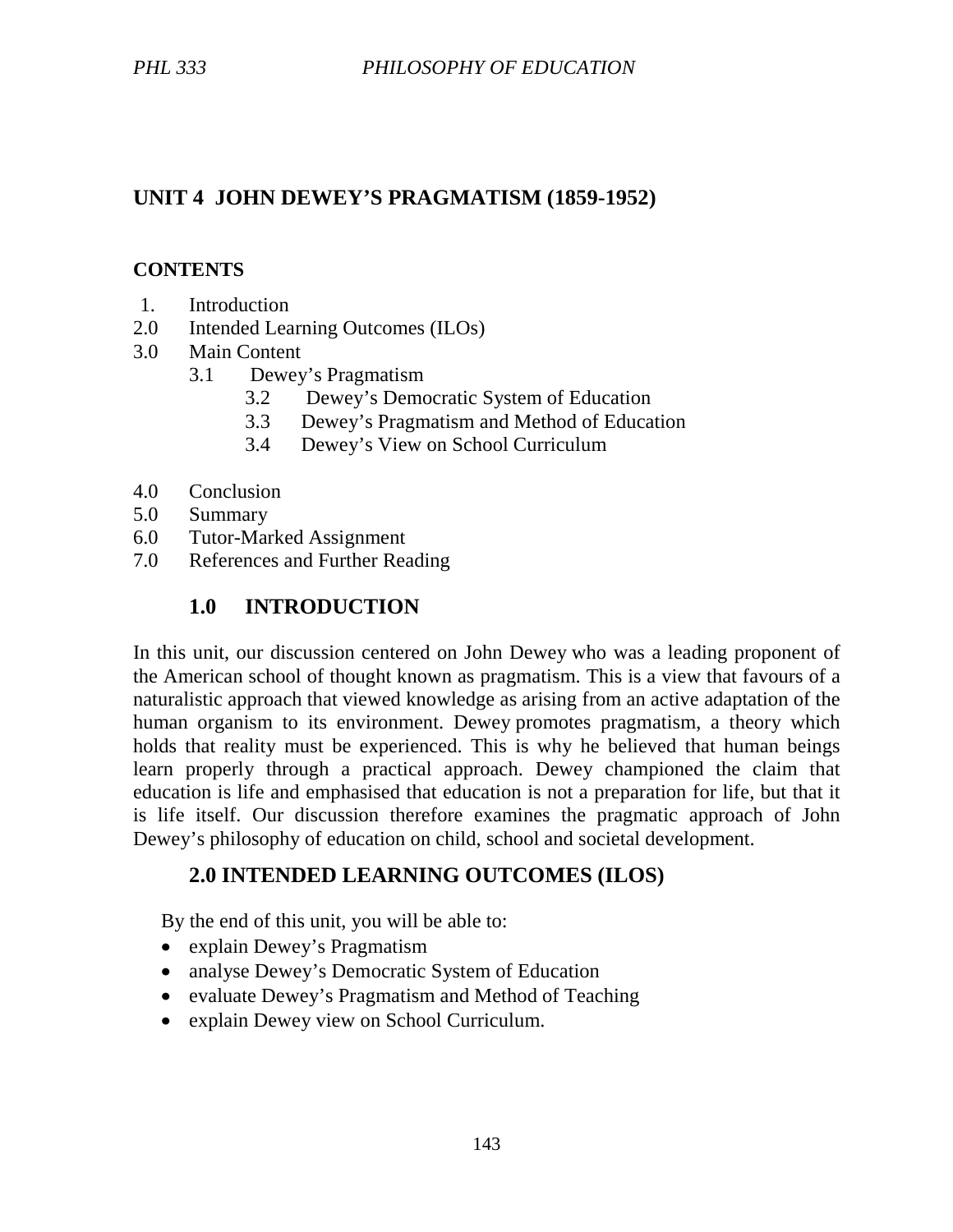# **3.0 MAIN CONTENT**

### **3.1 Dewey's Pragmatism**

Pragmatism is a theory which holds that the truth or meaning of an idea or a proposition lies in its observable practical consequences rather than anything metaphysical (Bamisaye1989). The basic claim of a pragmatist therefore is, if it works, then it is probably true. This view is hinged on the position that reality changes. For this reason, as well, whatever works will also change and no one can claim to possess any final or ultimate truth. Pragmatism is a practical, matter-of-fact way of approaching or assessing situations or of solving problems. Sakshi, Rajesh and Jyoti (2018) noted that, even though, pragmatism as a philosophical movement began in the United States of America in the late 1800s, its roots can be traced back to British, European, and the ancient Greek philosophical traditions. One important element of this tradition is the development of world-view with regards to scientific revolution. The background of pragmatism can be found in the works of such people like Francis Bacon and John Locke. For Dewey, a democratic society must be mobile and dynamic; it is a society in which teachers know that what works for one student might not work for another. He believed that experience is not a mental state that is within us; instead, we are within experience. For Dewey, a democratic society is not one that makes provisions for equal participation in its good for all its members. This kind of society involves flexible readjustments of its institutions through interactions among the different forms of life. Pragmatic philosophy therefore is a practical philosophy that has no fixed or absolute standards. This is so because man always creates new values and education should aid him in doing so.

# **3.2 Dewey's Democratic System of Education**

In Dewey's perspective, a democratic system of education is one where the children will be trained to think, to act, to develop qualities of initiative, independence and of an intelligent citizen. Children will actively participate in the learning process and they will not be passive recipients of knowledge. In a democracy, the child's views will be honoured.

Dewey's writings on democracy and education express his philosophy of education as a way of social reform. He saw education as a means of serving the democratic process through making corrections in the economic evils and by obtaining political ends that would lead to progression of a society. This is why education for Dewey is the culmination of his political ideas. The shaping of a society in which the common goods among which are the knowledge and social intelligence, are distributed fairly among all who participate in that society. Dewey was concerned about the schools because of his belief that freedom alone was no solution and that learning needs a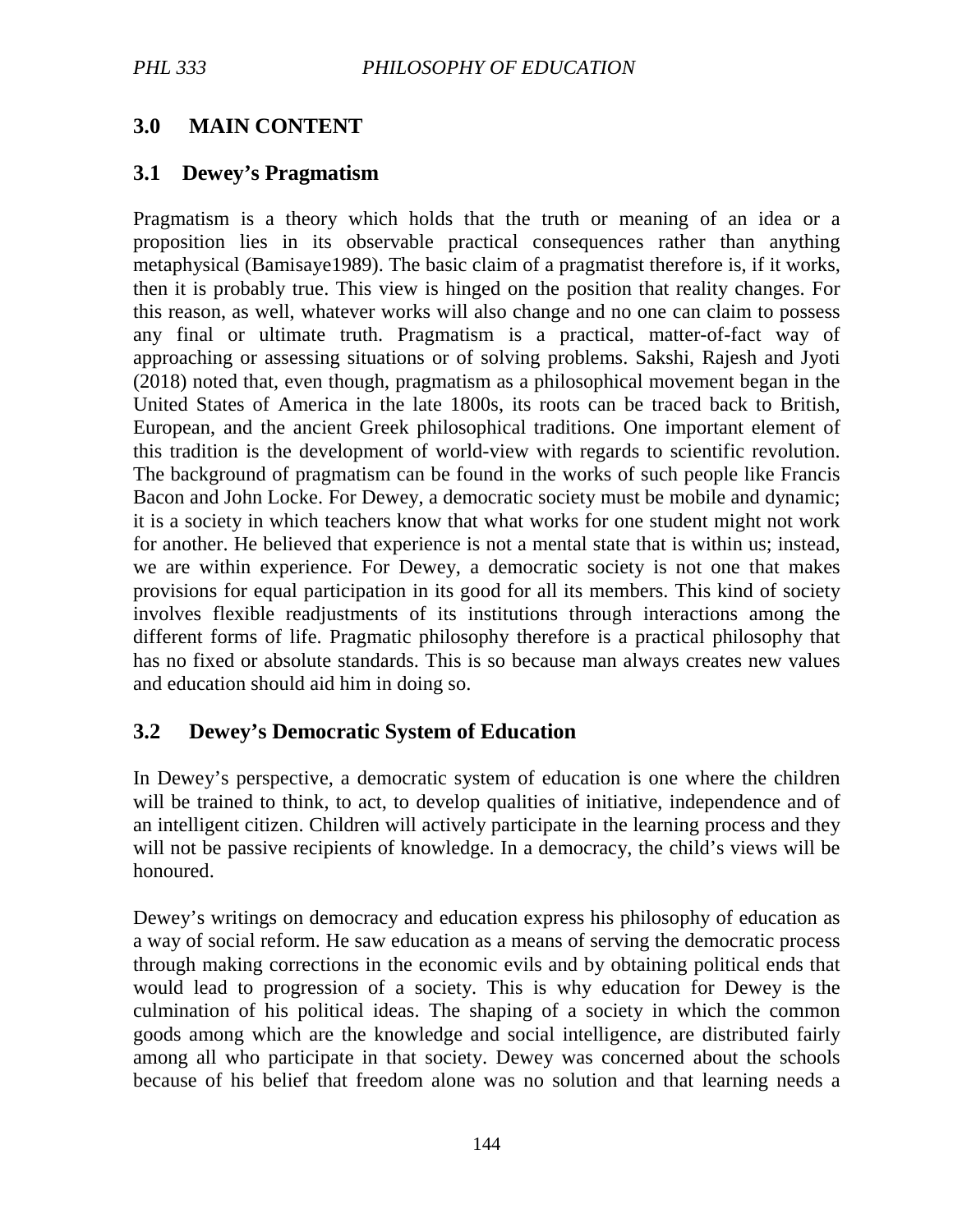structure and order that must be based on a clear theory of experience, not simply the whim of teachers or students.

Dewey emphasised that individuals are capable of achieving self-realisation by utilizing their peculiar talents to contribute to the well-being of their community. It is for this reason that Dewey pointed out that the important task of education in a democratic society was to help children develop the character, the habits and virtues that would enable them to achieve self-realisation. Generally, he believed that schools were failing to provide an environment in which self-realisation could be attained because most schools employed highly individualistic methods that called upon all the students in a classroom to read the same books simultaneously and recite the same lessons. In these conditions, Dewey noted that the social impulses of the child atrophied, and the teacher was unable to take advantage of the child's natural desire to give out, to do, and that means to serve. In this king of system, social spirit was replaced with positively individualistic motives and standards such as fear, emulation, rivalry, and judgments of superiority and inferiority, and as a consequence, the weaker gradually lose their sense of capacity and accept a position of continuous and persistent inferiority while the stronger grow to glory, not in their strength, but in the fact that they are stronger. Dewey argued that in order for a school to foster social spirit and develop democratic character in children, it had to be organized as a co-operative community.

### **3.3 Dewey's Pragmatism and Method of Teaching**

The principle of philosophy of pragmatic method of teaching is practical utility. In this method, the child is the basic concern. Sakshi, Rajesh and Jyoti (2018) noted that Pragmatic method is an activity-based method and that the essence of pragmatic method is learning through personal experience of the child. To a pragmatist, education means preparation for practical life, education is not so much about teaching the child things he ought to know, but about encouraging the child for him or herself to learn through experimental and creative activity. Learning by doing makes a person creative, confident and cooperative. Sakshi, Rajesh and Jyoti (2018) also noted that the pragmatic method is socialistic in nature. This means that learning should be thoroughly purposive and aimed at fulfilling the purpose of life.

The method employed by the pragmatist teacher is experimental because the pupil is required to discover the truth for himself. To facilitate this discovery the application of the inductive and heuristic methods of teaching is necessary. Sakshi, Rajesh and Jyoti (2018) noted that experiences should be planned to arouse the curiosity of children to acquire knowledge. Textbooks and teachers are not so much important in pragmatic education. Their position is secondary in the teaching- learning process. They are required to suggest and prompt only. The teacher suggests problems, indicates the lines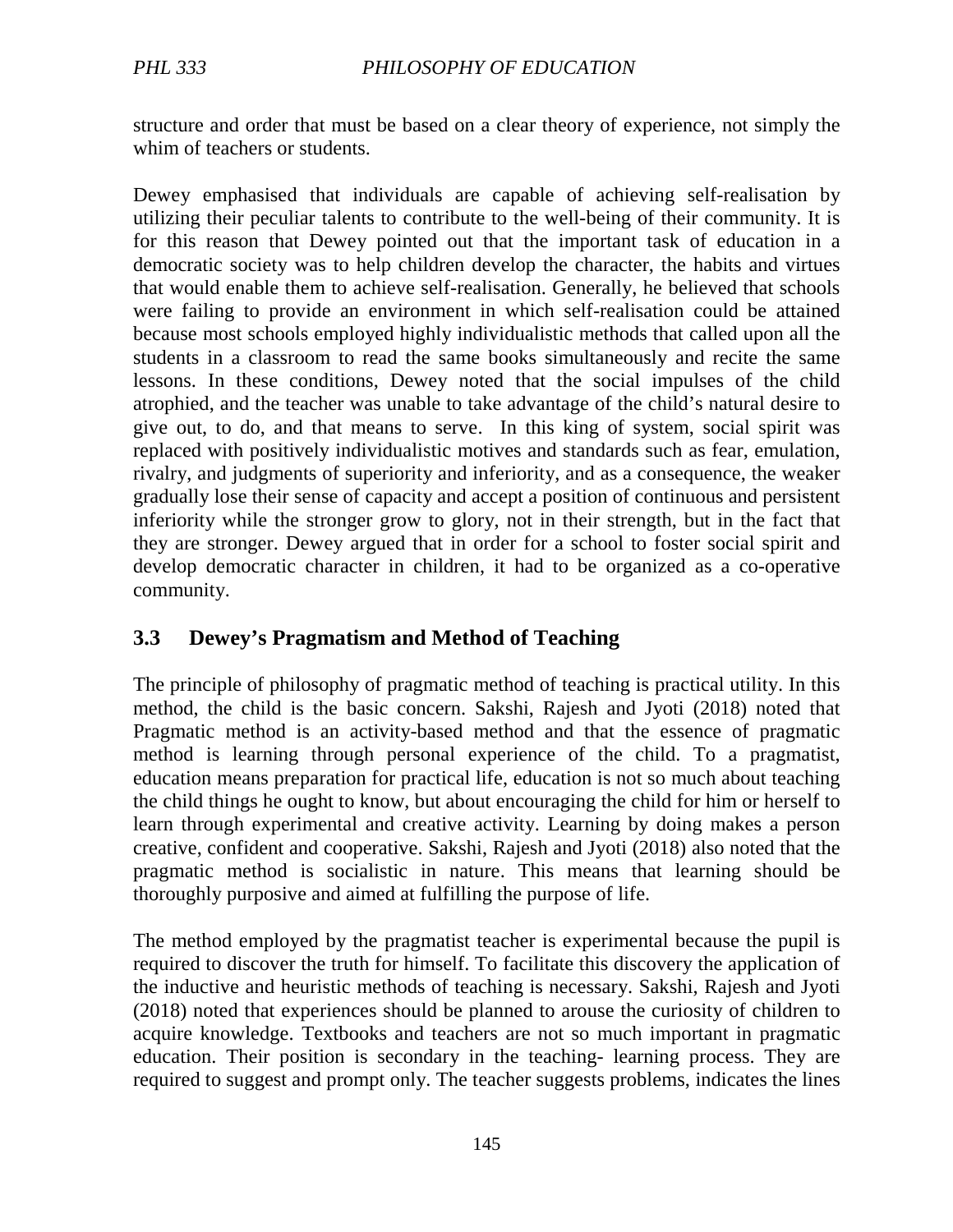of active solution and then leaves the students to experiment for themselves. The child learns for himself. Pragmatic education is thus auto-education or self-education.

Dewey's methodology of teaching as noted by Aliya (2015) should lead to the purpose of teaching. As teaching and learning is pedagogical, the subject-matter should be planned in effective ways. He clearly states that, the subject-matter of the learner is not identical with the formulated, the crystallized, and systematized subject-matter of the adult. The subject-matter alone is not a guarantee of learning and development; rather, the teacher should plan and connect the subject-matter to the students, keeping in consideration the needs, desires, interests, and cognitive development of the students. Dewey's main concern was a disparity between the experiences of child and the kind of concepts imposed upon him. He believed that this gap curbs a child's natural experiences and abilities, forcing him to follow the dictates of a formal education. Dewey, as noted in 3.1 above is critical of the traditional or progressive education which imposes concepts, such as the right of free expression or free activity as these tenets of education also impose ideas upon a child. Dewey was deeply inspired by the vision of a liberal free society and realised the pressing need of freedom and equality, emancipation from social bounds to liberate individual and society from the structures of power.

In the process of learning by experience, Dewey says, the starting point is a particular problem situation, because the problem itself is the provocative element in the experience that calls upon the mind and puts it into operation. Having in mind that the development depends on the exposure to difficulties that should be overcome through the engagement of mind, Dewey believes that the key method in the process of learning is problem solving. Problem situations should be connected to actual child experience and within the child's abilities for their resolution. Since earliest ages, children work on projects, individually or in groups, in school laboratories that enables them to develop their intelligence and manipulative skills. The aim of such an activity is not to give students analytical knowledge about the subject, but to stimulate their curiosity and research spirit. Hence, learning methods should be active and inquiry based and the accumulation of information and principles must be subordinated to the development of intellectual self-control and ability to identify and solve problems. Experience is the link between the method and the curriculum, between the action and the object upon which it is acted.

Pratima (2020) noted that in Dewey's philosophy of education, teaching-learning process is a social and bi-polar process. Learning takes place as an interaction between the teacher and the taught. Pragmatism gives priority to the taught. Similarly, between the thought and action, it gives priority to action. They prefer practical over theorybased teaching–learning process. The pragmatists have completely discarded the conventional method of teaching and laid emphasis on the invention of new methods. The whole emphasis of method of teaching in pragmatism is on child, not the book of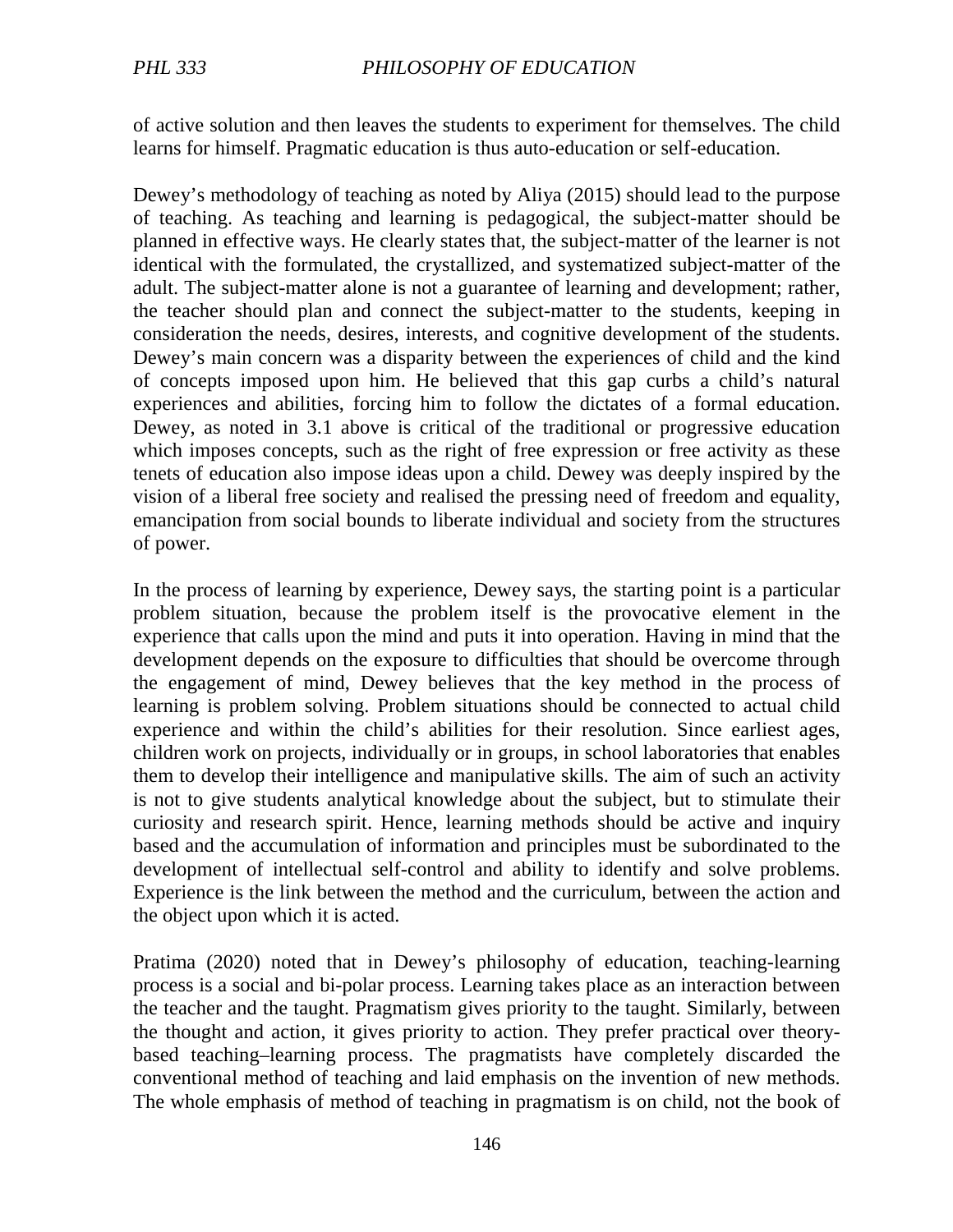the teacher or the subject. The dominant interest of the child is 'to do' and 'to make'. The method should be flexible and dynamic. Pragmatists believe that minds of different children are different. Hence, we cannot have a fixed method of teaching which can be useful to all situations. Learning by doing and the project methods have an important place in the methods of teaching proposed by the pragmatists. Pratima (2020) also noted that all learning must come as a product of action since learning by doing makes a person creative, confident and co-operative.

### **3.4 Dewey's View on School Curriculum**

Dewey is of the view that curriculum should not be imposed upon the students; it should be designed in such a way that it has the capacity to allow individual differences among the students and value their experiences. Dewey's curriculum theory is based on anthropological, psychological, and social-philosophical perspectives that hold a child to be like an organism and this organism is searching for stimuli in order to grow.

According to Elena (2016), Dewey posits that;

- i. Broader curricular programmes are needed and emphasis should be placed in the total development of the person as being equally important as the intellectual and the academic.
- ii. The teacher is a guide and director he steers the boat, but the energy that people it must come from those who are learning. The more a teacher is aware of the past experience of students of their hopes, desires, chief interests the better will be.
- iii. The teacher is engaged not simply in the training of individuals but in the formation of the proper social life. In this way the teacher always is the prophet of the true God.

Curriculum represents central issue in Dewey's school and key concept in his educational theory. He believes that the starting point is the child who creates his experience in transaction with the surrounding environment. This is why his concept of curriculum is different from the traditional one, which is perceived as a set of systematized information that is carefully packed in subjects and is independent from the child's experience (Akinpelu 1981). Hence, traditional school is separated from the real life and becomes place for listening. In such a situation, knowledge becomes formal, static, and dead, while the child is treated as immature, superficial being with egoistic, impulsive and confused behaviour (Ibid). Despite the fact that Dewey criticized traditional separation of the curriculum from child's experiential learning, he didn't reject the idea of systematized knowledge (Ibid). The education should follow the path that leads from child's individual experience towards cumulative experience of the human kind. In this way, the child and the school curriculum build together the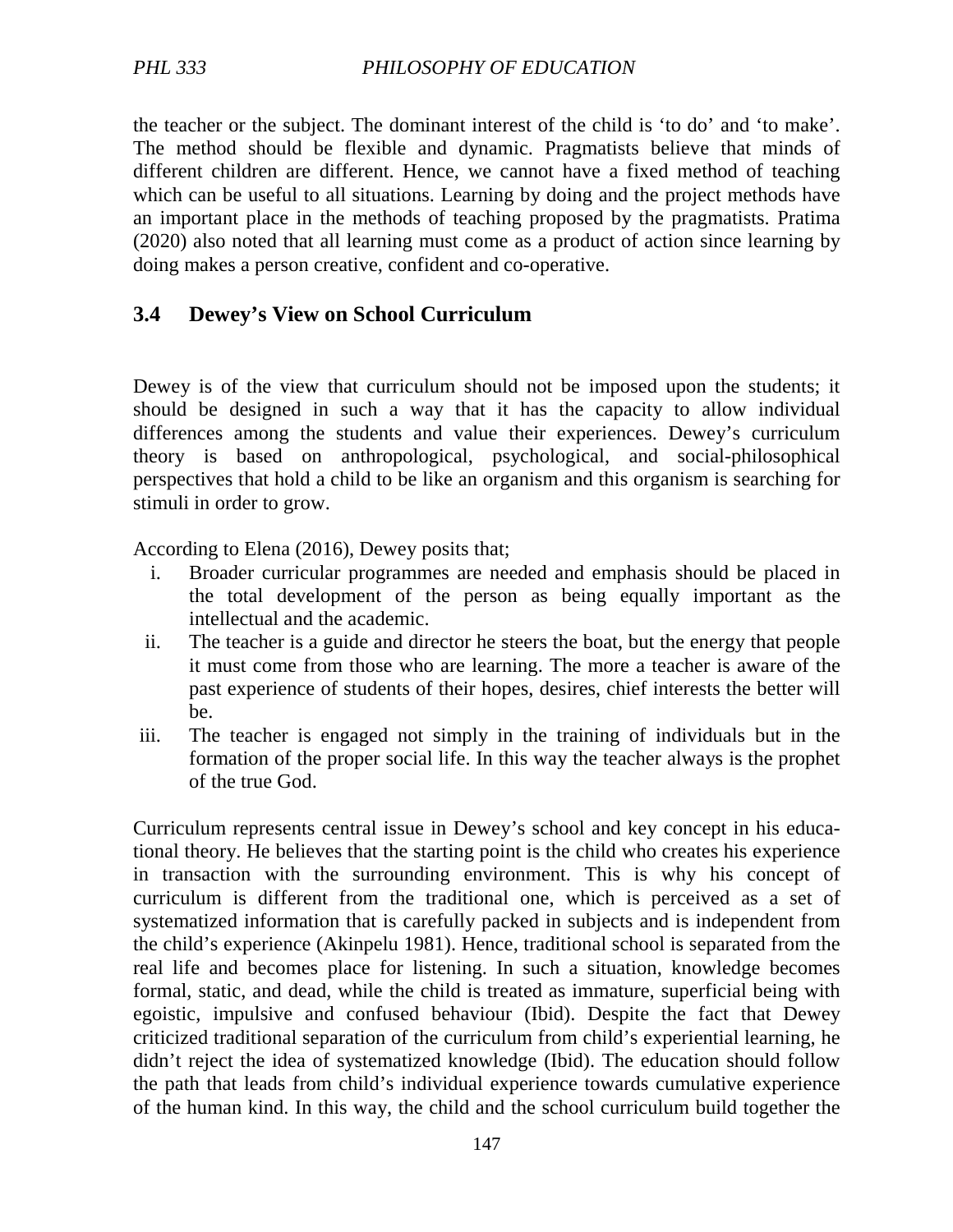unity of the educational process. Dewey pays great attention to the relationship between the child and the curriculum, trying to overcome the separation between the two fundamental factors in the educational process, between an immature, undeveloped being and certain social aims, meanings, values incarnate in the matured experience of the adult. (Bamisaye 1989).

#### **SELF-ASSESSMENT EXERCISE**

Explain Dewey's Pragmatism.

### **4.0 CONCLUSION**

Dewey's philosophy of education is pragmatic in nature. He believes that life is dynamic and subject to constant change. This is why he proposed a dynamic system of education. He is in favour of the position that education deals with human life, so it must help the children to fulfil their biological and social needs. Education should enable a child to create values in his life. The main task of educator then, is to put the learners into a position to develop values for them. The aims of education are therefore to create new values since pragmatists do not believe in the theory of any fixed aim of education. The aim of education is to enable pupils to gather experience through activity: For the creation of new values, activity and experience are essential. Education should therefore, provide physical, intellectual, moral and aesthetic activities as the media for the creation of new values. It is also aimed at helping the pupil to adjust with the teacher and the society. The other important aim of education according to pragmatists is to help the pupil to make adjustment with himself and the society.

### **5.0 SUMMARY**

Our dicsuccion so far in this unit centered on the contributions of John Dewey's pragmatic approach to education. Dewey was specifically concerned about the rights of child as an individual, his right to exercise his decisions, choices in learning and education, and his participation in a democratic learning process. He posits that the child lives in the present; the future is meaningless to him and it is absurd to expect the child to do things for some future preparation. Dewey favoured an education that is by experience, of experience and for experience. Every new experience is education. An old experience is replaced by a new experience. Dewey believed that education should combine theory & practice. The aim of education, according to Dewey should be to create a balance between theoretical and practical activities. He has stressed equal importance to both action and thought believing that they should go hand in hand.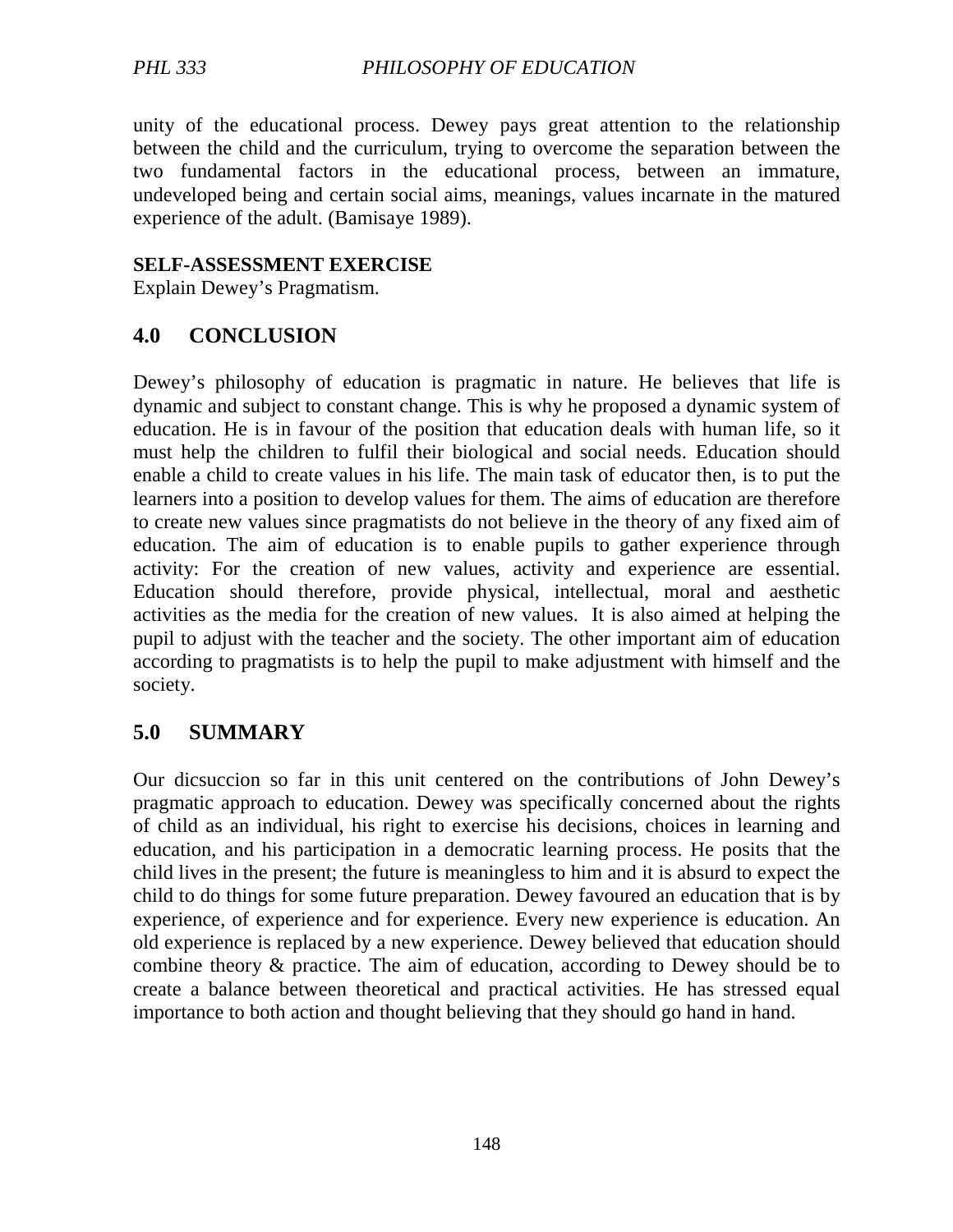### **6.0 TUTOR-MARKED ASSIGNMENT**

- i. Analyse Dewey's Democratic System of Education.
- ii. Evaluate Dewey's Pragmatism and Method of Teaching.
- iii. Explain Dewey view on School Curriculum.

### **7.0 REFERENCES AND FURTHER READING**

Aliya, Sikandar. (2015). John Dewey and His Philosophy of Education. *Journal of Education and Educational Development*. Vol. 2 No. 2.

Bamisaye, O. A. (1989). *A Practical Approach to Philosophy of Education,* London: Macmillian Ltd.

Elena, Leshkovska & Suzana, Spaseva. (2016). John Dewey's Educational Theory

And Educational Implications Of Howard Gardner's Multiple Intelligences Theory. International Journal of Cognitive Research in Science, Engineering and Education. Vol. 4, No.2.

Pratima, Chamling Rai, & Rupen, Lama. (2020). Pragmatism and Its Contribution to Education. International Journal of Creative Research Thoughts. Volume 8,

Issue 3.

Robert, B. Westbrook., (1993). John Dewey. The Quarterly Review of Comparative Education. XXIII, no. 1/2.

Sakshi, Sharma, Rajesh, Devi & Jyoti, Kumari. (2018). Pragmatism in Education. International Conference on New Frontiers of Engineering, Science, Management and Humanities (ICNFESMH).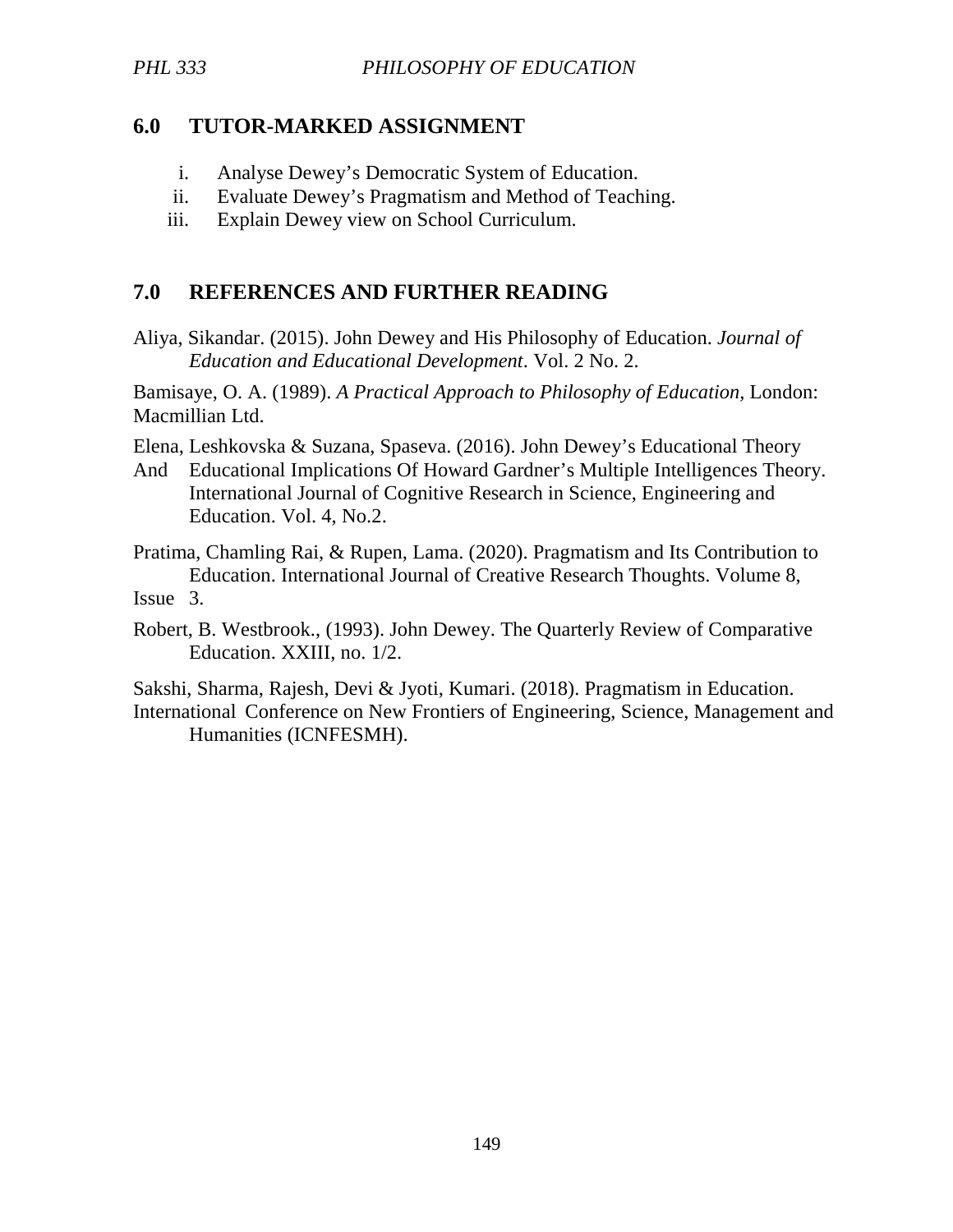# **UNIT 5 WHITEHEAD'S PHILOSOPHY (1861-1947)**

#### **CONTENTS**

- 1.0 Introduction
- 2.0 Intended Learning Outcomes (ILOs)
- 3.0 Main Content
	- 3.1 Whitehead's Philosophical Standpoint
	- 3.2 Whitehead's Three-Fold Rhythm of Education
	- 3.2 Whitehead's View on The Aims of Education
- 4.0 Conclusion
- 5.0 Summary
- 6.0 Tutor-Marked Assignment
- 7.0 References and Further Reading

## **1.0 INTRODUCTION**

The relevance of Whitehead's philosophy cannot be underestimated in the area of philosophy of education for this module to be meaningful. Having considered some of the proponients of various schools of philosophy, it will be inappropriate if we outway Whitehead's contribution. Whitehead's philosophy worth studying on the premise that he believes that attempt to educate a person by merely focusing on objective content or inert ideas, scraps of information and bare knowledge while disregarding the subjective form or emotional pattern of that person's experience can never be successful. His philosophy thus worth studying in order to have an insight on what form of experience is the subject focus on his philosophy of experience.

## **2.0 INTENDED LEARNING OUTCOMES (ILOS)**

By the end of this unit, you will be able to:

- explain Whitehead's View on Wisdom
- state the importance of Whitehead's Three-Fold Rhythm of Education
- evaluate Whitehead's View on the Aims of Education.

## **3.0 MAIN CONTENT**

### **3.1 Whitehead's Philosophical Standpoint**

Whitehead's philosophy of experience begins with two important notions that seem to underlie all forms of experience; one of them is the notion of importance, the other is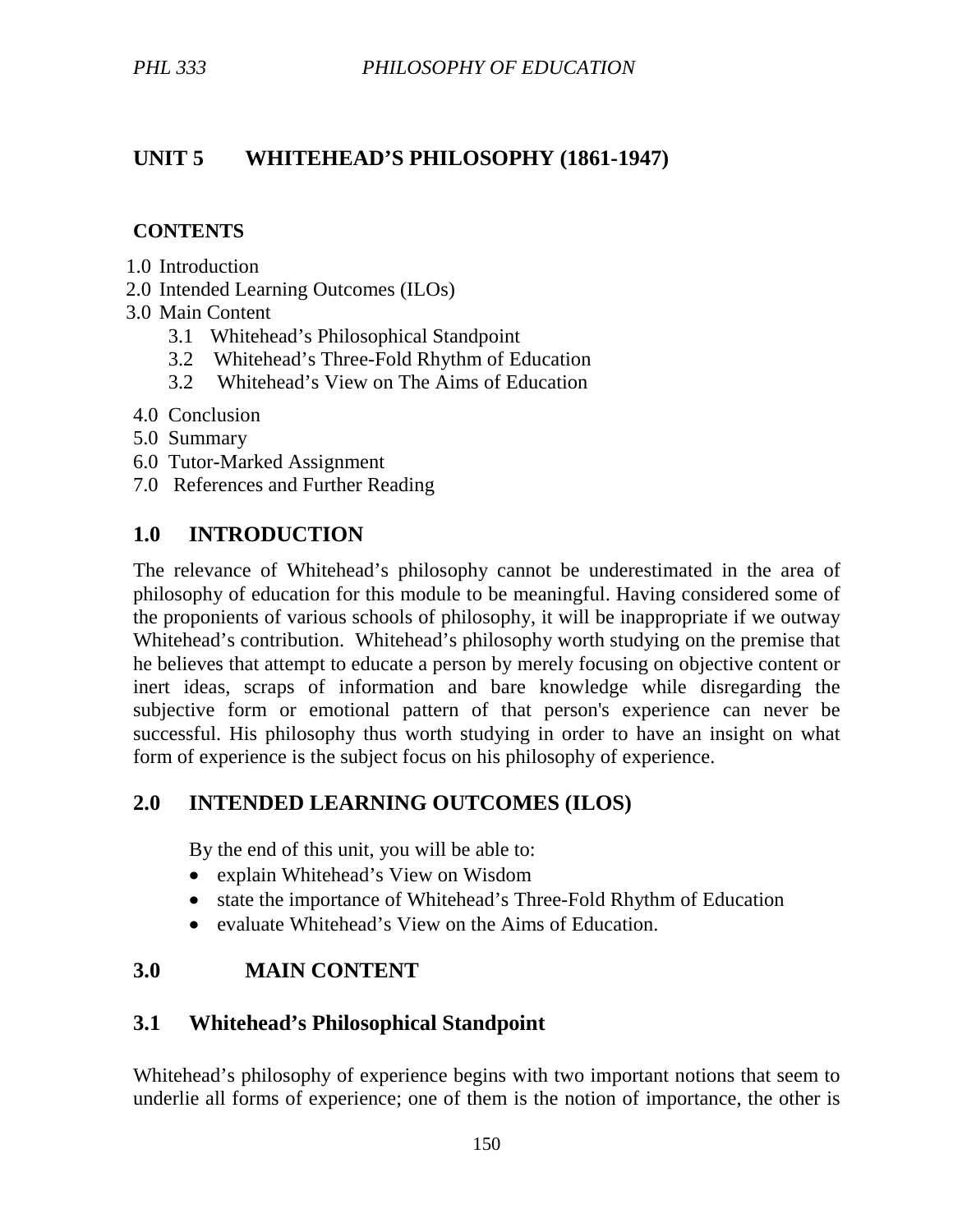the notion of matter-of-fact (Akinpelu 1981). In reading Whitehead's writings, it is easy to note that his love of wisdom implies that he includes, from the very start not only matter-of-fact, but importance too. He believes that philosophy can exclude nothing and the love of wisdom implies that not only the fact-dimension but also the value-dimension of experience is taken into account right from the start (ibid). A technical account of Whitehead's philosophy of experience, the pair of notions that corresponds with 'matter-of-fact' and 'sense of importance' consists of objective content which implies what is experienced and subjective form which implies how it is experienced (Venturillo. 2018). Whitehead is of the opinion that all scientific, artistic, ethical and religious interpretations of experienced reality are selective and hence involve half-truths and he holds that the task of philosophy is to recover the totality obscured by the selection instead of explaining away the various elements of what we experience in practice. He believes that scientific modes of thought are mainly ways of focusing on the objective content of experience, that is, on the fact-dimension of experienced reality in abstraction of its value-dimension. Aesthetical, ethical and religious modes of thought are mainly ways of focusing on the subjective form of experience, that is, on the value-dimension of experienced reality in abstraction of the fact-dimension. Whitehead's philosophical mode of thought, however, refuses all reductions to half-truths, and Whitehead stated that even though knowledge is one of the very important aims of intellectual education, that there is another ingredient which is vaguer but greater and more dominating in its importance. He says that the ancients called it 'wisdom.' Wisdom is very fundamental because no one can be wise without some basis of knowledge but anyone may easily acquire knowledge and will be lacking in wisdom. 'Wisdom is the way in which knowledge is held' (Ronny 2013). It concerns the "handling of knowledge, its selection for the determination of relevant issues, its employment to add value to our immediate experience". This mastery of knowledge which is wisdom is the most intimate freedom that is obtainable.

For Whitehead, "an education which does not begin by evoking initiative and end by encouraging it must be wrong because its whole aim is the production of active wisdom".

Wisdom is the fruit of a balanced development. It is this balanced growth of individuality that should be the goal which education seeks to secure. He criticized the traditional educational methods because they are far too much occupied with intellectual analysis, and with the acquirement of formularized information.

Ronny (2013) noted that the importance of knowledge lies in its use. It is in the active mastery of it, that is to say, it lies in wisdom. It is very common to speak of mere knowledge, as distinct from wisdom in the sense that it impacts a peculiar dignity on its possessor. "The only avenue towards wisdom is by freedom in the presence of knowledge. But the only avenue towards knowledge is by discipline in the acquirement of ordered fact". Freedom and discipline are the two essentials of education. Whitehead believes that the dominant note of education at its beginning and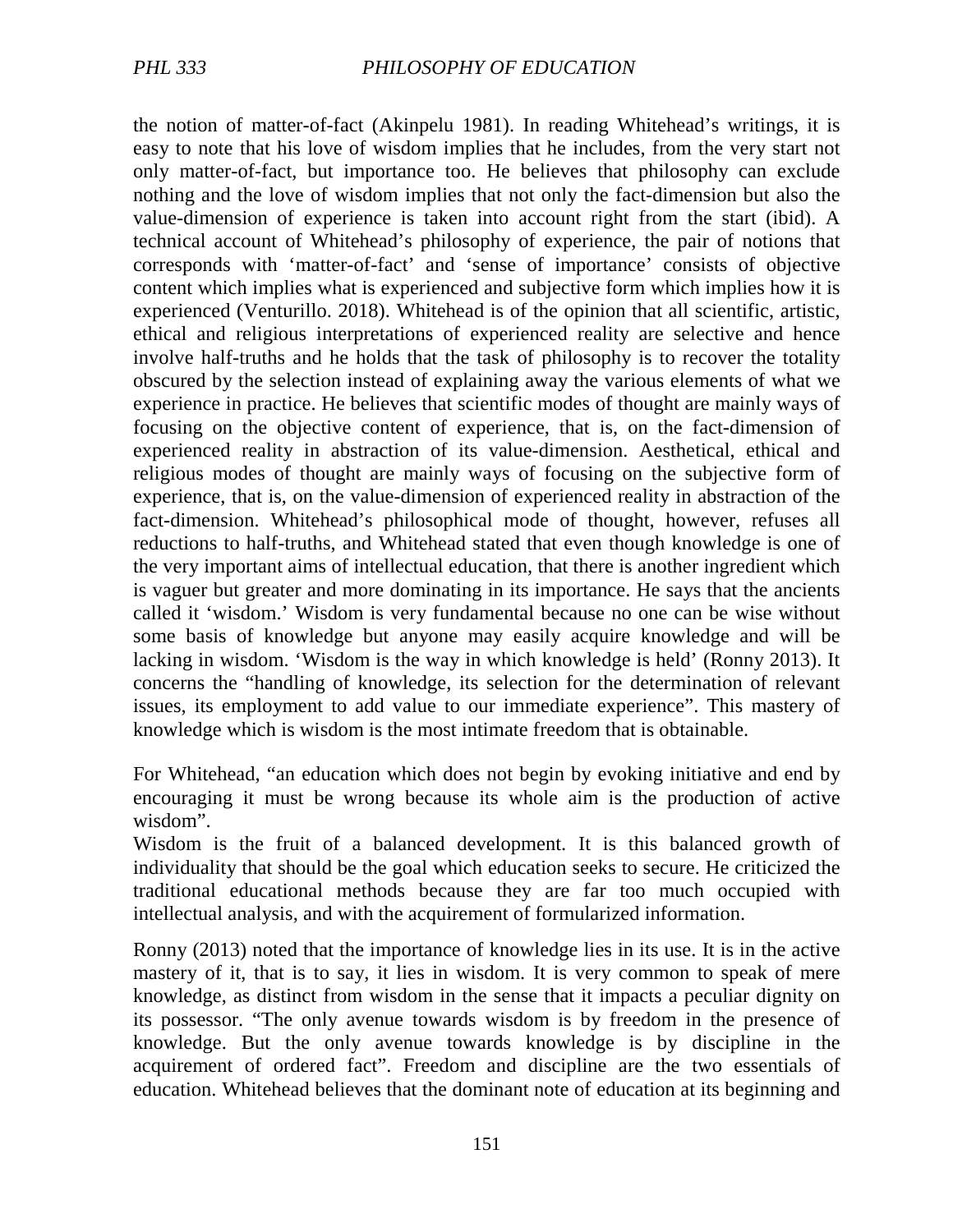at its end is freedom, but that there is an intermediate stage of discipline with freedom in subordination. He calls this stage the first period of freedom which is the 'stage of Romance'. The intermediate period of discipline he calls the 'stage of Precision,' and the final period of freedom is what he calls 'the stage of Generalisation We shall be focusing on these stages in the next sub-heading.

# **3.2 Whitehead's Three-Fold Rhythm of Education**

According to Brennan (1988)**,** Whitehead maintains that the on-going self-creation of all organisms moves through various phases of change and permanence. He believes that the human organism also enjoys the same process of growth, beginning with the dawn of the experience of self, and moving through the various stages of selfdevelopment. From the above, it can be said that human life is essentially periodic and cyclic, with daily, yearly and seasonal periods of growth. For education to be effective, it must therefore be attentive to these stages of growth, and Whitehead points out with characteristic bluntness that lack of attention to the rhythm and character of mental growth is a main cause of woeful futility in education. He admonished that teachers must be sensitive to the stage which each student is experiencing as well as be attentive to the aptitudes which seem to appear at each given stage. Within this framework of awareness, different subjects and modes of study should be undertaken by pupils at fitting times when they have reached the proper stage of mental development. The three-fold rhythms of education are;

i. **The Stage of Romance**: The stage of romance in education is described by Whitehead as the period of 'first apprehension,' wherein the subject matter is perceived as having a vividness of novelty, as holding within itself unexplored connections and possibilities. Inotherwords, it is the first stage of direct contact with the object of comprehension. Brennan (1988) noted that emotions are integral to this stage of learning as there is an excitement that is gained from moving from bare facts to relationships among the facts. There is also the feeling of encouragement as one encounters fresh content, new interests and challenges. This is the stage of learning which is characterized by discovery, curiosity, and wonder. Whitehead sees romance as essential to education, for without the adventure of romance, at best you get inert knowledge without initiative and at the worst you get contempt of ideas without knowledge.

ii. **The Precision Stage:** The stage of precision is described by Whitehead as focusing on the exactness of formulation of ideas. Here the possibilities that were discovered in the romantic period are explored systematically and with exactness. He believes that this is the time for learning clearly with focus on all salient features. At this stage, a careful selection of materials and good pacing are extremely important. If the facts are presented too broadly or quickly the initial interest on the part of the student can easily be killed. If the facts are presented too narrowly, the student can fail to grasp the meaning of the material. Brennan (1988) stated that there are a number of other challenges connected with this stage. The first is attempting to keep a balance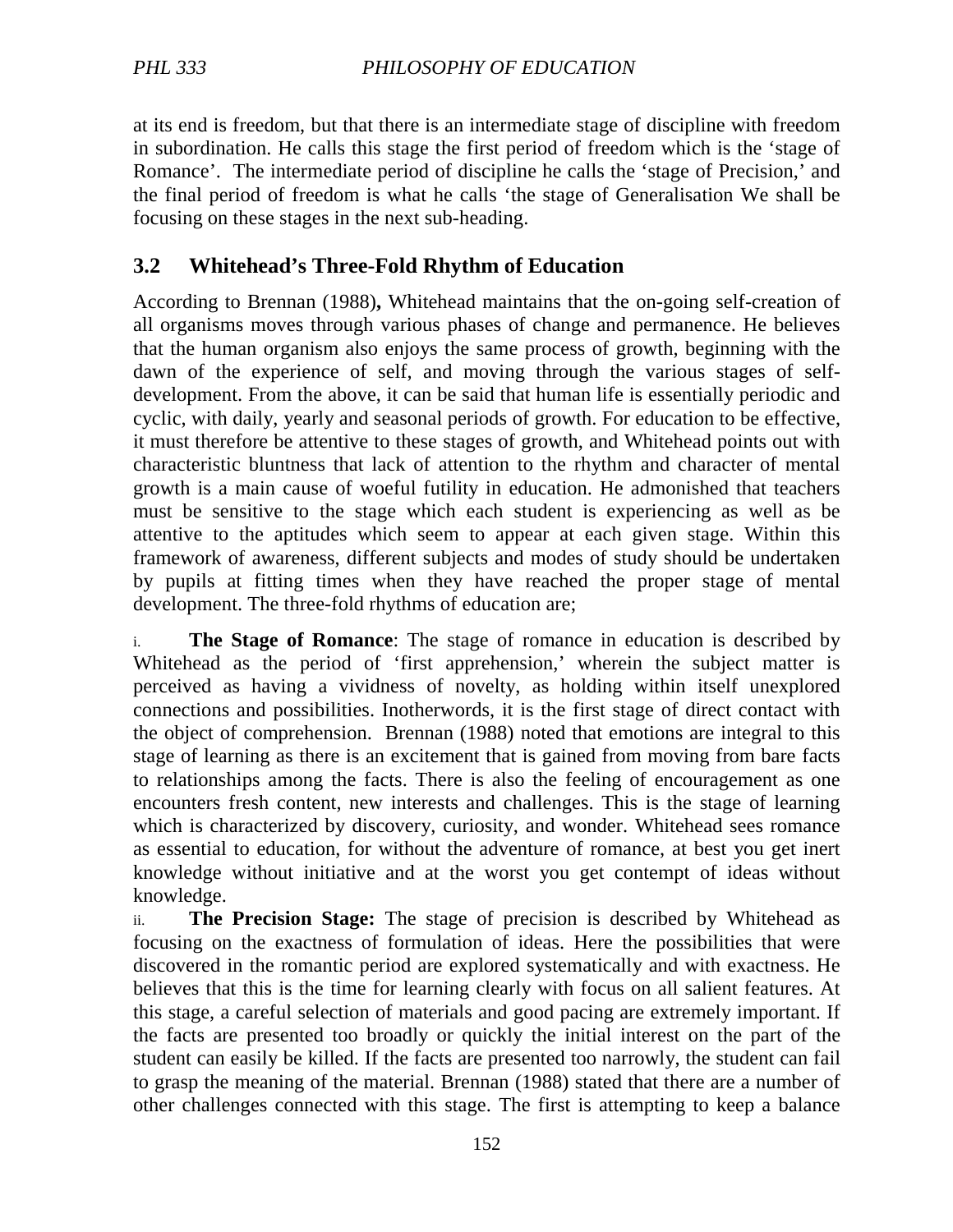between a sound discipline and the ease of pace needed to keep the student's romance with the material alive. Whitehead cautions here that students should not be forced to memorize irrelevant material yet, they should be expected to know the central content in precise fashion. The second challenge is that of not giving the students more material than they can handle at their stage of interest and development. Whitehead's realisation of the difficulties within this stage come through in the following:

iii. **The Stage of Generalisation:** The stage of generalisation which is the third and final stage is described by Whitehead as the time to move toward effectiveness and production. The student has been attracted to knowledge, he understands it, he has acquired certain aptitudes for its application, and can now move toward application and action. Whitehead lamented the fact that in so many schools and universities a paralysis of thought is brought on by aimlessly gathering inert knowledge that is never applied, or generalized. In this stage, the student moves from one pole (romance) to another pole (precision), and then returns to a certain romance experienced in the application of the knowledge. Thus, the students have achieved the very essence of scientific thought, they have seen the general in the particular, the permanent in the transitory, and they can now balance general connections and applications. Just as all nature gains a certain satisfaction through moving from wonder to dynamic activity, learners experience the same excitement in moving from understanding the creative process to actually contributing to it.

### **3.3 Whitehead's View on the Aims of Education**

The importance or aims of education are numerous. Whitehead, according to John and Venturillo (2018) is of the opinion that;

i. Education should enable the individual to use the full potential of his mind, body and spirit. Education should develop the ability of an individual to make the best use of his personality and surroundings in order to actualize his potentialities. Through education, an individual could acquire and develop everything that life offers him. Thus, one goal of education is the cultivation and development of individuals.

ii. Education should aim at the improvement or betterment of the society. Since individuals constitute the society, the society would go with the improvement of individuals who make it up. So, to speak, education has two goals- the development of an individual and the improvement of the society.

iii. Education should aim at producing men who possess both culture and expert knowledge in some specialdirection.

Whitehead is interested in the student actively utilizing knowledge and skills that were taught. His aims of education contrast other educational theories that recommend mental training exclusively. His position is that, the ideas that are presented in the mind of the student cannot be separated from practice. Students should understand and realise the real application of the things they learn in school. Those things or ideas being taught to students should enhance not only their intellect but their self as well.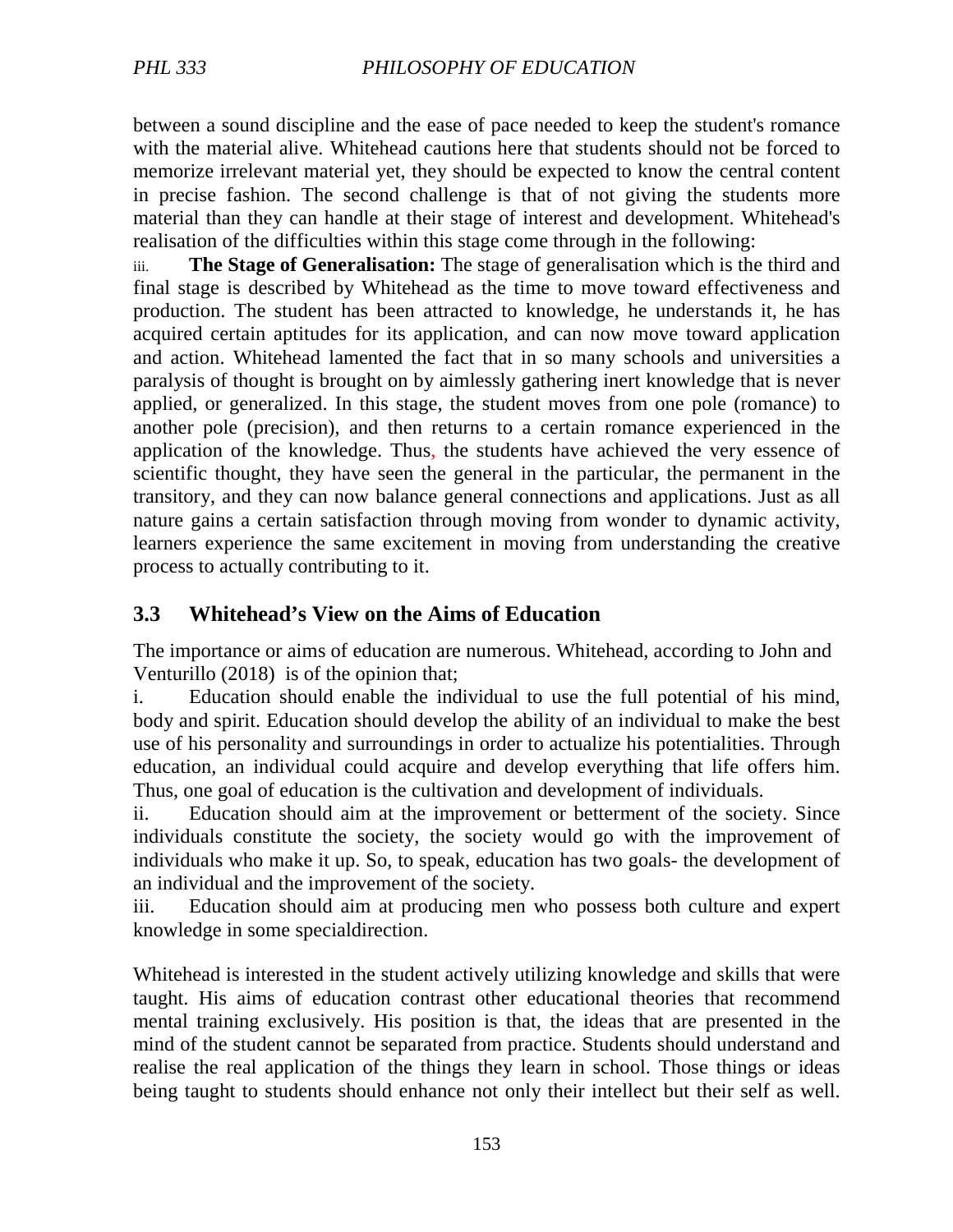For Whitehead, his aims of education tend to emphasize the fact that students have bodies which they bring to class with them. That is why whatever the students learn in school should equip them to become learned. Learn both in mind and behaviour. Thus, these aims should help people to realise and understand the true essence or notion of education, which is the study of life according to Whitehead. And will serve as an inspiration and a doorway for those who still cling to the traditional notion of education.

In Whitehead's rhythm of education as we mentioned above, the elementary level of education falls within the stage of romance where this stage is the beginning or doorway of a new or fresh learning experience and the basis for all learning. It is in this phase where excitement and wonder perform a leading and vital role, where the experience achieved through physical and sensory activities is in its complete form, where this stage of romance emphasizes on freedom to allow the child or the students to see for it and to act for it. And so, it should be taken into serious account the child's self-development for it is his foundation on the next stage of his development, the secondary level. And in this stage, education should allow students to take their part in discoveries and let them sense like they are experiencing something fresh and new, arousing their interest and curiosity. Moreover, in secondary level, it aims to continue promoting the objectives of elementary education and discover and enhance the different aptitudes and interests of students in order to equip them with skills for productive endeavour and to prepare them for tertiary schooling. The secondary education also poses a problem on the inadequate number of trained teachers. As we all know, schools cannot function well if the teachers are not efficient and not adequate in number. Teachers' journey is often marked by attempts at using every available avenue to reach and teach their students. In this context, teachers should be able to convey to the students what they are doing in school and will not just be limited in school and within the duration of their learner's life. Instead, teachers should be trained in the practicality of education.

John and Venturillo (2018) noted that education is not just an event in the school, as its utilisation will go beyond the four corners of the classroom. In his second stage at the secondary level, which is the stage of precision, the foundation provided by freedom for the period of romance fosters the development and growth of self-discipline mainly throughout the stage of precision. In this stage, the students begin to develop confidence, and the ability to form their own perspective and understanding. They are able to realise how the knowledge they discovered freely during the stage of romance is important in their own life, for the enlightenment which comes from precise knowledge can now be understood and it corresponds to the obvious requirements of common sense. Thus, precision turns out to be a necessary and potentially valuable part of Whitehead's rhythm of education, but must continuously be considered within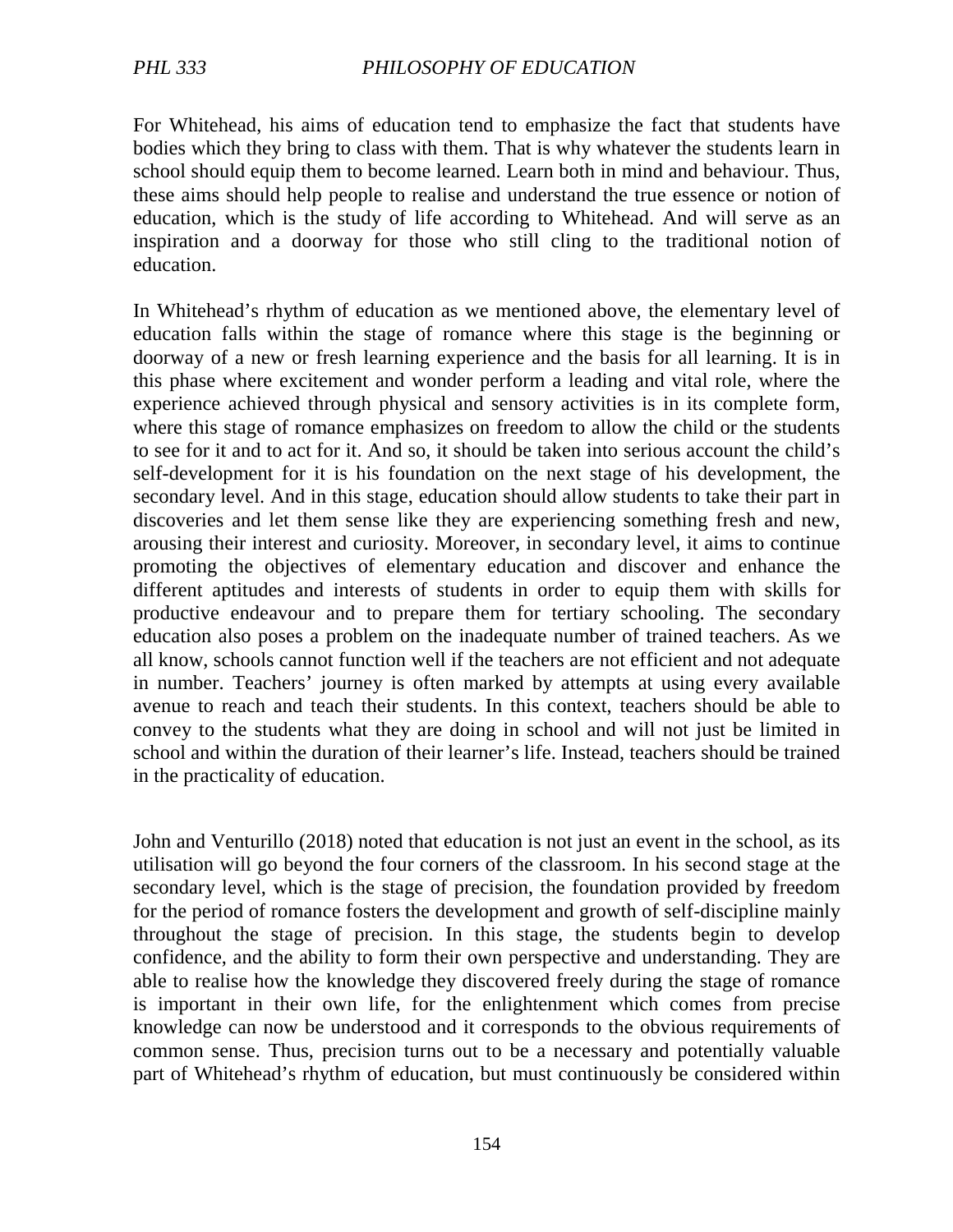its limitations in order not to control and hinder the unlocked living of teaching and learning.

Lastly, the tertiary education aimed at training the youth to become active and productive members of the society. Also, it seeks to meet and match industry demand with a competent and globally competitive workforce. Through a continuing effort to reach global education standards, the tertiary education is aimed to increase the quality of human capital and productivity along the lines of national and economic progress. Further, it develops advance knowledge through research and applies them in improving the quality of human life and respond effectively to changes in the society. Contrary to Whitehead's postion, there are several global issues confronting tertiary education and most especially the third bloc, one is the lack of overall vision, framework, and plan for higher education. Also, the mismatch between the training in schools and in actual jobs that causes the existence of the large number of unemployment result in a large disproportion in tertiary education. The stage of generalisation, which is Whitehead's third rhythmic education as seen above, is a return or revisit to romanticism with an increased advantage of classified ideas and relevant technique. It is the fruition which has been the goal of the precise training. This stage of generalisation depends on the two preceding stages of romance and precision to connect the possible with the actual individual's experience. In the language of education, Whitehead finds the stage of generalisation mainly at the level of university. He states that the spirit of generalisation should dominate a university. The lectures should be addressed to the students or learners with details, and procedures that are familiar, at least in the sense of being congruous to pre-existing training as to be easily acquirable. The student at this stage should start from general ideas and study their applications to concrete cases, but these concrete cases should be studied as illustrating the scope of general ideas. Hence, generalisation permits understanding and realising how every single experience is actually connected to the next and arouses an understanding of the strength or the power of beauty of the experiences.

### **4.0 CONCLUSION**

From the above analysis, we can say that Whitehead's philosophy is primarily about the process of becoming ofour experience, and Whitehead emphasizes that this process involves freedom. He believes that philosophy can exclude nothing and the love of wisdom implies that not only the fact-dimension but also the value-dimension of experience is taken into account right from the start. A technical account of Whitehead's philosophy of experience, the pair of notions that corresponds with 'matter-of-fact' and 'sense of importance' consists of objective content which implies what is experienced and subjective form which implies how it is experienced.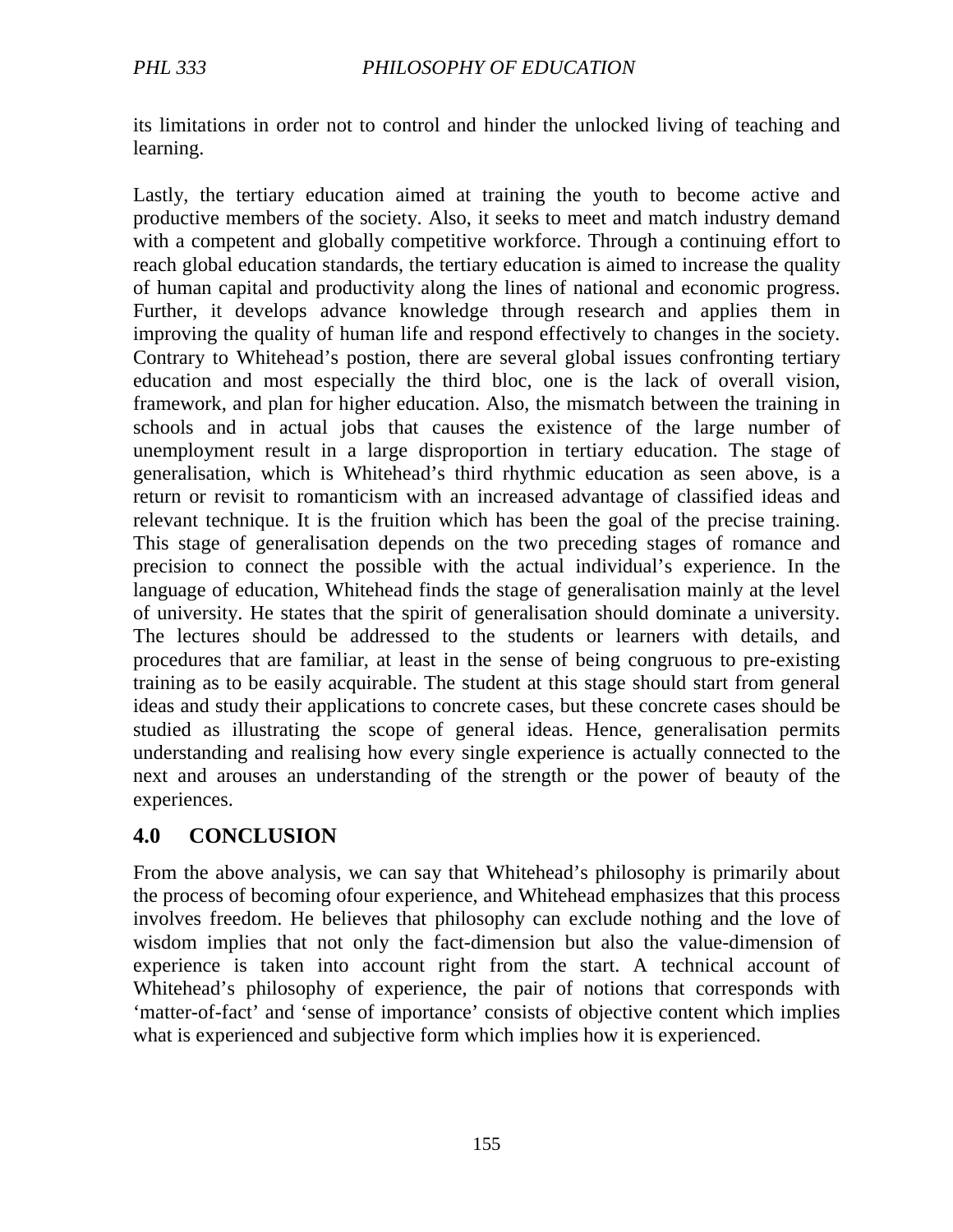# **5.0 SUMMARY**

We have been able to show that one of Whitehead's most often quoted theories of education is thatregarding the three-fold rhythm of education: romance, precision, andgeneralisation. These stages we said occur throughout the chronology of one's life, as a person moves through childhood and adolescence toward adulthood. Yet, there are also cycles within cycles in each period of life, and within eachperiod of an educational experience. One cycle leads to another, as there is acraving for new adventures of thought. Whitehead describes theprocess in education as consisting of continual repetition of such cycles. And that each lesson in its minor way should form an eddycycle issuing its own subordinate process. Longer periodsshould issue in definite attainments, which then form thestarting grounds for fresh cycles.

#### **6.0 TUTOR-MARKED ASSIGNMENT**

- i. Explain Whitehead's View on Wisdom.
- ii. State the importance of Whitehead's Three-Fold Rhythm of Education.
- iii. Evaluate Whitehead's View on the Aims of Education.

### **7.0 REFERENCES & FURTHER READING**

Brennan R. Hill. 1988. Alfred North Whitehead's Approach to Education: Implications for religious education. *McGill Journal of Education,* Vol. 23 No. 1.

John Petrola & Christian Venturillo. 2018. Alfred North Whitehead's Philosophy of Education and Its Relevance to the Philippine Educational System. *International Journal of Science and Research.*

Ronny Desmet. 2013. Whitehead's Process Education: Theory and Practice.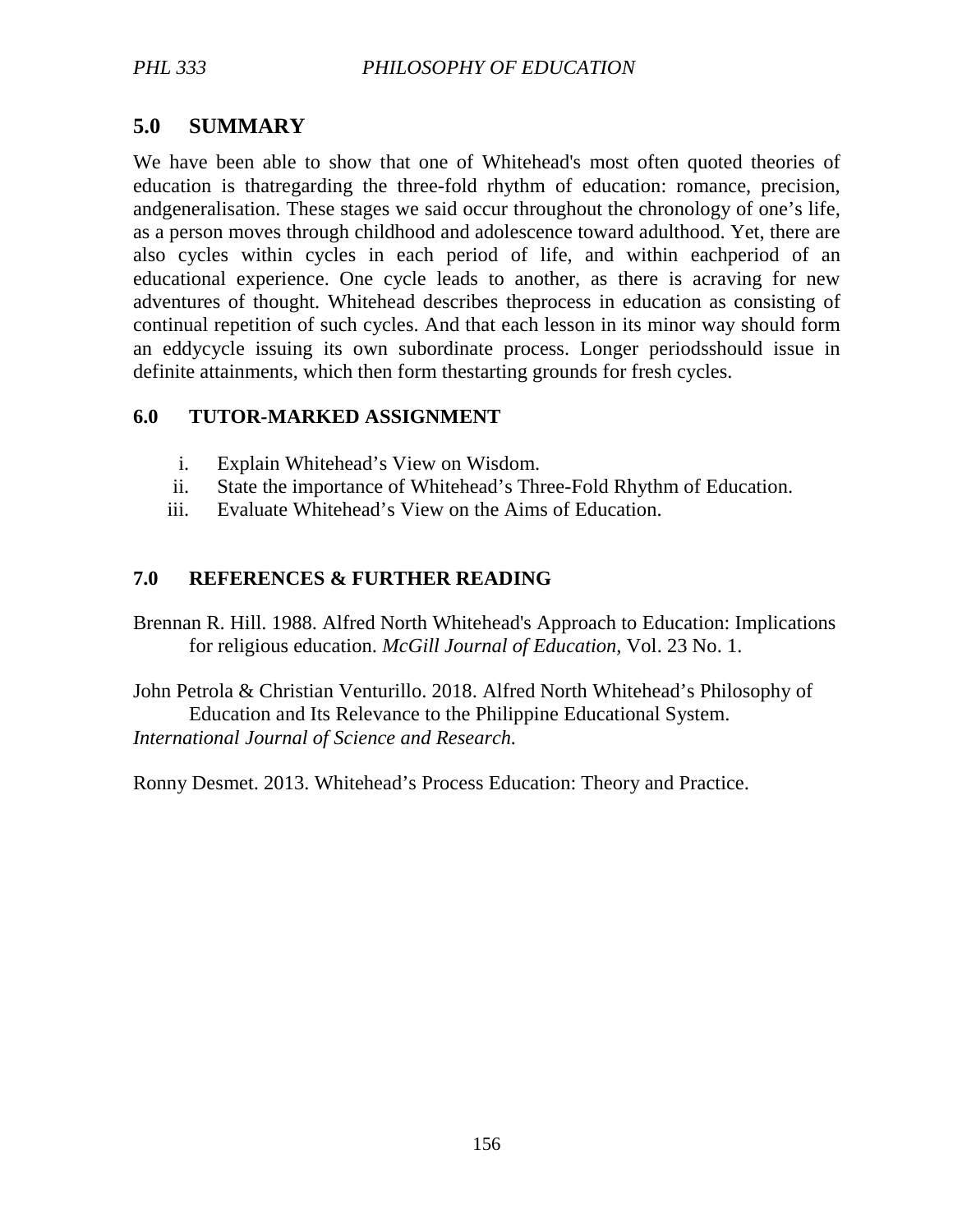### **Module 5: Philosophy and Some Educational Issues in Contemporary Society**

- Unit 1 Education and Developing World
- Unit 2 Impediments to Educational Development in contemporary Century
- Unit 3 Nigeria Educational policy and implication on Educational System
- Unit 4 The Concept of Education, Training and Indoctrination in Educational Process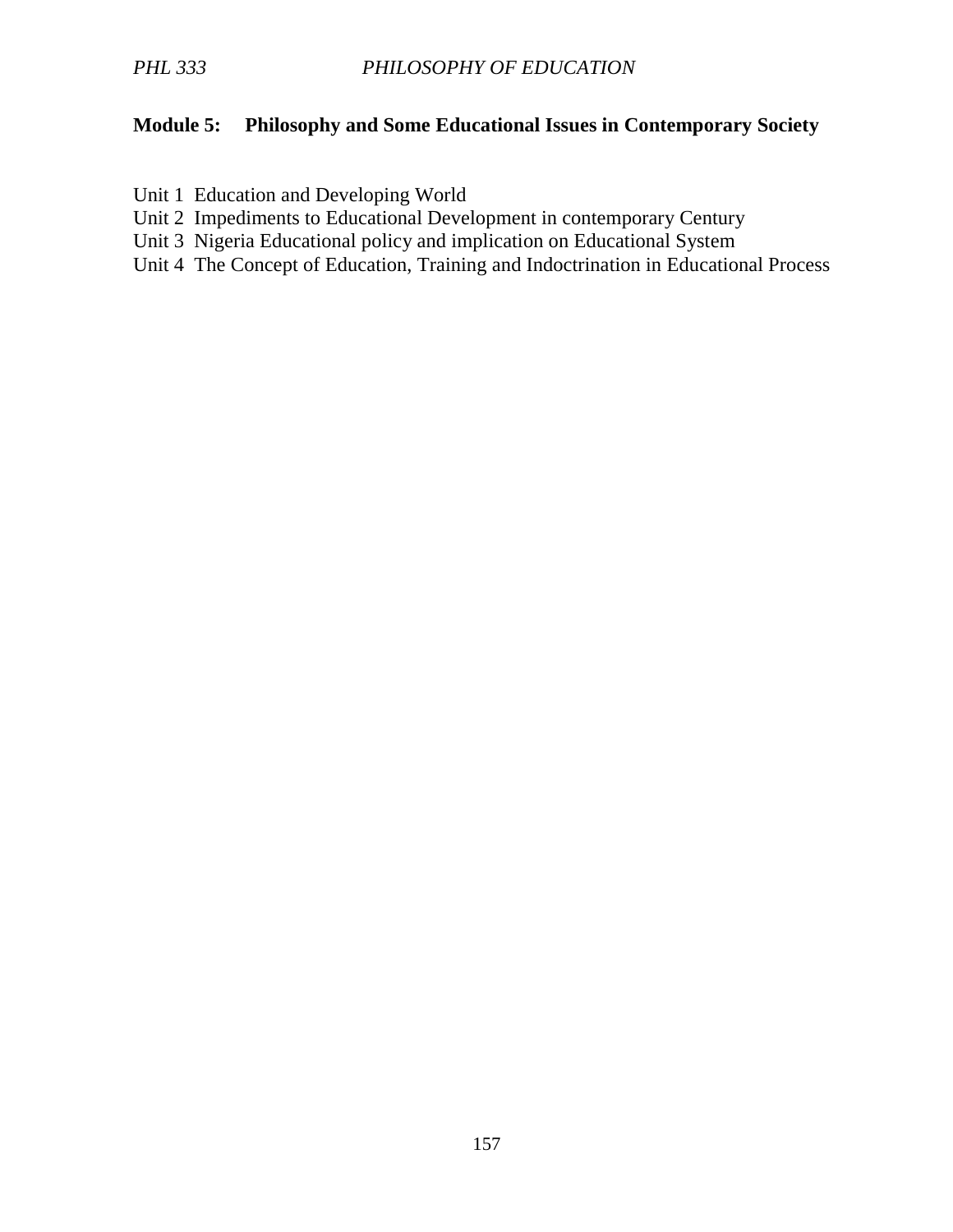#### **MODULE 5 PHILOSOPHY AND EDUCATIONAL ISSUES IN CONTEMPORARY SOCIETY**

- Unit 1 Education and Developing World
- Unit 2 Impediments to Educational Development in contemporary Century
- Unit 3 Nigeria Educational policy and implication on Educational System
- Unit 4 The Concept of Education, Training and Indoctrination in Educational **Process**

# **UNIT 1 EDUCATION AND DEVELOPING WORLD**

### **CONTENTS**

1.0 Introduction 2.0 Intended Learning Outcomes 3.0Main Content 3.1 Idea of Education in a Developing World 3.2Roles of Education in Development 4.0Conclusion 5.0 Summary 6.0Tutor-Marked Assignment 7.0References/Further Reading

# **1.0 INTRODUCTION**

Having discussed the idea of education and some schools of education in our previous modules, the need to discuss how education and development are interwoven is our focus in this study unit. We shall take a critical look by evaluation whether education is the rights or previdge given to human kind, it will further discuss how being educated can enhance personal development in the society.

# **2.0 INTENDED LEARNING OUTCOME**

By the end of this unit, you will be able to:

- outline the values of education to development
- explain how education can help in reducing poverty in the society
- discuss the influence education could have on socio-economic growth and development
- analyse the possible means of using education to close the gender gap and achieving gender equality in the society.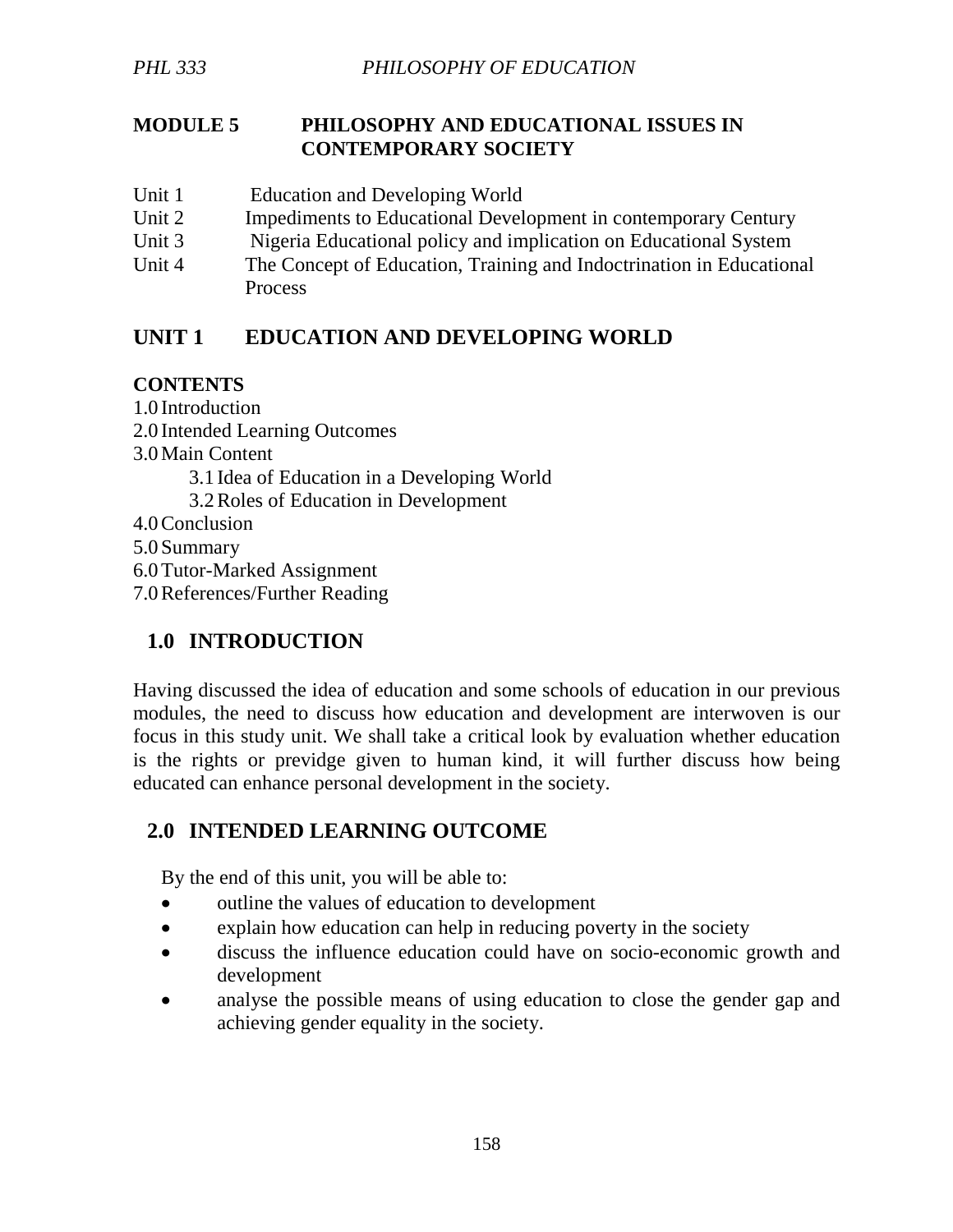# **3.0 MAIN CONTENT**

### **3.1 Idea of Education in Developing World**

Education in every sense is one of the fundamental factors of development. No country can achieve sustainable economic development without substantial investment in human capital. Education enriches people's understanding of themselves and the world. Having conceptualized the idea of education in our previous modules, it will be repetion if we still provided a definition to the word education in this unit.

However, we can start by saying education is human rights and is central to achieving many other sustainable development outcomes. A quality basic education gives children and youth the knowledge and skills they need to face daily life challenges, and take advantage of economic and lifelong learning opportunities. It is also a key driver for reducing poverty, fostering economic growth, achieving gender equality, and social development.

Education has evolved and progressed in the recent years, bringing in different notions of learning, classrooms, curriculum, pedagogies, learner profiles and the overall system, aimed at catering better and effective learning to students, eventually resulting in success that lasts beyond the walls of the school. Learning is no more restricted to the age-old class room lecture strategy. Students and parents, expect much more in this digital era where "holistic education" is not just a trending term, but the new norm

The importance of education cannot be overstated. At such, education should be a priority especially for developing countries. Aside the fact that it enables children and youths develop necessary life skills, it also plays a vital role in aiding development of a country and improving the life of its people. It is therefore expected that education should be sine qua non for development, as both work hand in hand.

Development implies bringing about a positive social change in the environment and life of a people. It is a process of growth, self-enhancement, self-organisation, and the application of techniques—economic, physical and mental measures, to bring about advancement and improvement in a people's quality of life by utilizing their economic and social resources.

Development is one of the core themes of any modern society. There are varieties of factors that aids development in any country and in the world at large. Based on experience from more developed nations, it is admitted that one of such factors for development includes education.

What exactly are the benefits of education in developing countries? Education *is* a powerful agent of change, and improves health and livelihoods, contributes to social stability and drives long-term economic growth. Education is imperative for success as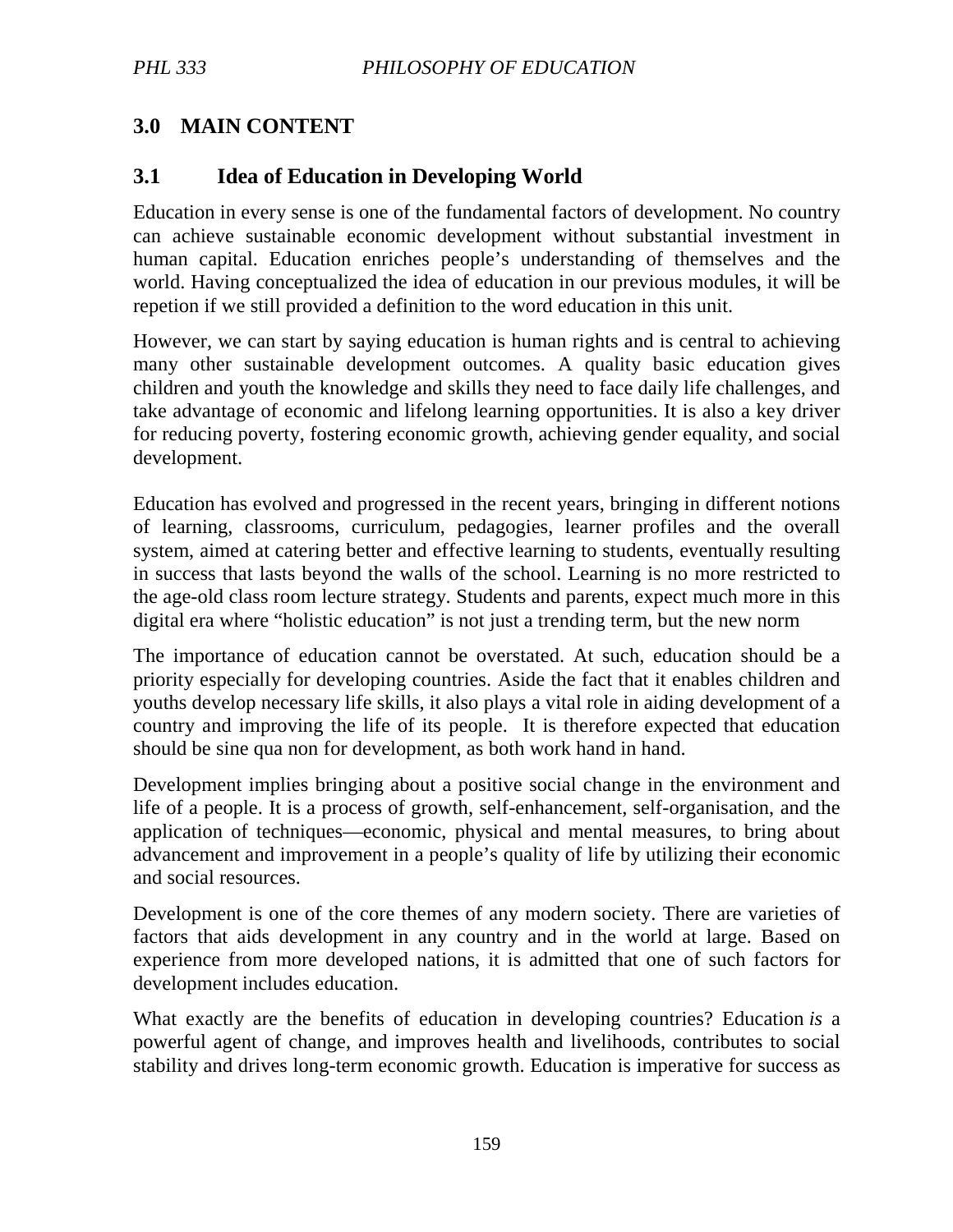learning and education are at the heart of all economic and social development. By learning, individuals are empowered with knowledge and skills to better their lives.

In many developing countries, many children and youths lack access to formal education, and those with formal education systems lack adequate infrastructures to ensure that the educational policies are duly implemented in the country. In most developing countries, the cost of education makes it inaccessible for families to afford, lack of physical and economic infrastructures also contributes to the gradual decline of education in developing countries.

Every country has a different system of education based on their financial stability, government infrastructure and the standard of the government officials. It is noticeable that there is a big difference between the education in developing countries and the prevailing system in developed countries A strong education background can beat poverty. Education in developing countries is the leading global concern as there are many barriers preventing students from getting the education they need.

### **3.2 Roles of Education in Development**

The Role of education in developing countries is a very important one as lack of education causes poverty and slow economic development of a country especially if the country is a developing country. It is pertinent that the quality of education in developing countries is built and strategically invested upon in a way that also effectively leads to the development of the country as well as individual growth.

Education is a form of learning, acquiring required knowledge and skills in certain areas of specialisation that not only aids the students alone but the society at large in a roundabout way. As a form of learning and acquiring valuable skills, education enables youth at individual level to become a skilled professional and at the societal level, it builds them to become human resources and generate revenues which will in turn will contribute to the evaluating and growth of development in their country.

It has been argued that human resource development is one of the functions of education. The purpose of this function is to enable developed and educated individuals efficiently handle the affairs and economic growth of the society. This is not to say that the level and percentage of literacy and educated individuals determine the worth or level of development. But educated individuals and the level of educated youths in the workforce has a great impact and significance to the development of the society especially in cases of developing countries.

In most developing countries the level of drop outs is much higher than in developed states. This can be attributed to a number of factors among them; the lack of infrastructures to put the acquired skills into praxis which is the end goal of learning such skills in the first place. One would expect developing nations to put in place structures that will enable citizens to afford the cost of education however, the reverse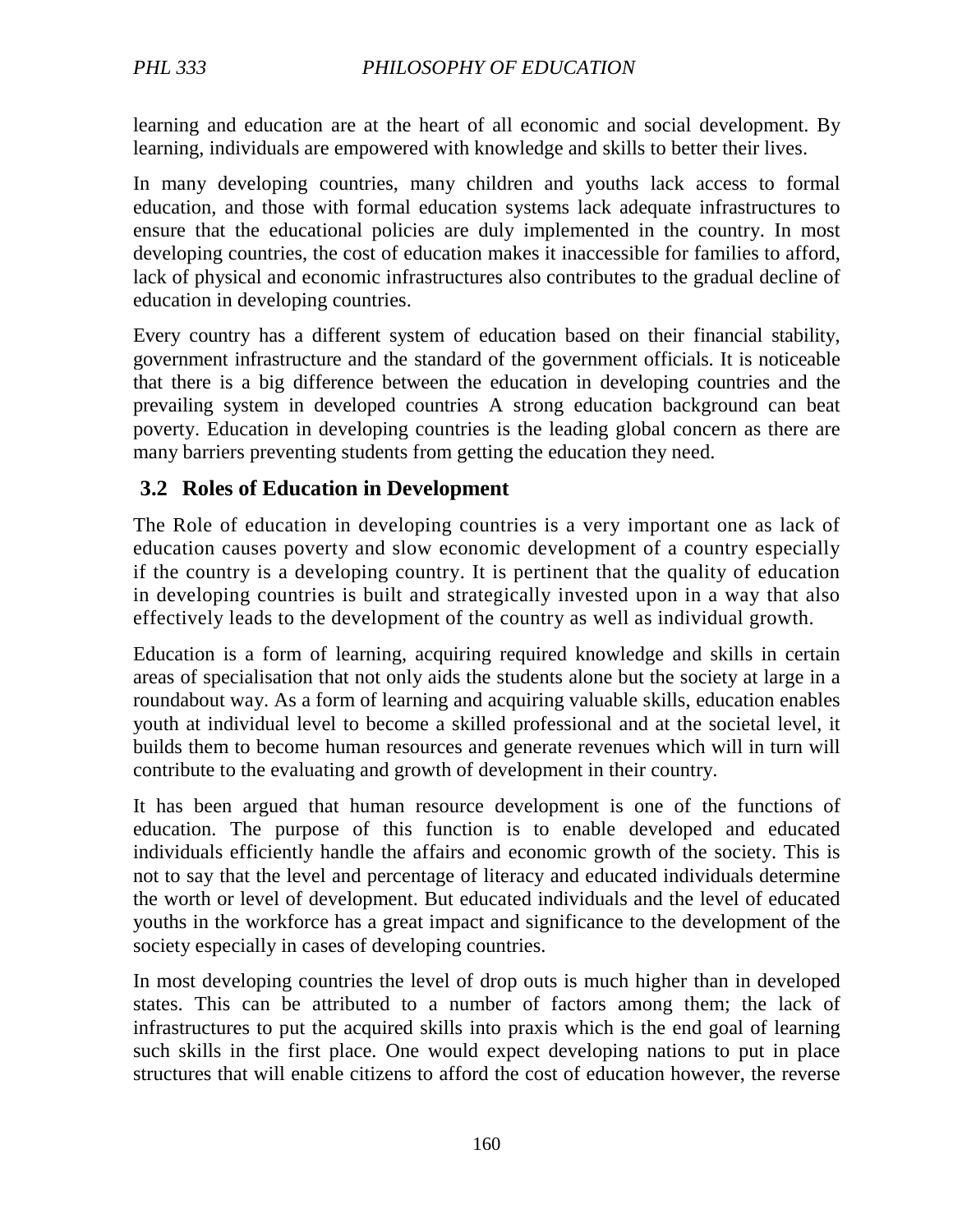is the case. The cost of education is so high that even an average family cannot afford to fiancé the education of their ward.

Even though most developing nations often offer certain waivers, cost reductions in tuition and other incentives, due to the poverty rate and poor quality of living, parents still cannot afford the extra expenses that accompany the process of formal education.

This is also coupled with the belief and sometimes facts, that there exist no jobs outside the educational walls so to speak. Parents would rather engage their wards in informal trainings than spend so much money in the educational development of their children and wards, when there is no guarantee of any job prospect after graduation. So, the lack of employment also becomes a problem for developing nations in the proper circulation for the need for education as a form of development.

Another interesting fact is the curriculum; over the age even though education has developed and advanced from basic classroom settings, many developing countries are yet to adapt to more advanced curriculum that would address some specific problems of development that they currently face. Education should transcend academic level and aim to equip youths and students with needed necessary and life skills to develop them mentally and socially. At such, there is a need to refine, restructure and also reevaluate these education curriculums to distinctly address the socio-economic issues in the nation in such a way that attracts the students to mentally apply their psyche and skills to the development of their home country.

Based on analysis and observation over the years, education has also been observed as a tool to tackle, reduce and mitigate the effect of poverty in developing nations. Poverty is one of the fundamental problems that developing countries grapple with. Children and youth with better access to quality education have more chances of helping reduce the poverty line in the country.

Access and improvement on education can boost the economic and financial status of the individuals in particular, and the society in general especially in the case of developing countries. Without substantial investment in the education of children and youth in developing countries, there will not be adequate economic and financial development.

Gender equality is one of the goals of the Sustainable Development Goals (SDG). Achieving gender equality according to Global Partnership for Education (GPE) refers to the "equal rights, responsibilities, and opportunities of women, men, girls, and boys, and equal power to shape their own lives and contribute to society". This implies that equal educational opportunities are given to all regardless of the gender in order to bring about individuals with the right tools and information to effect change and development in their various society.

Illiteracy is a feature of under development and mostly in under developed third world countries we find out-of-school female children more than male. Gender equality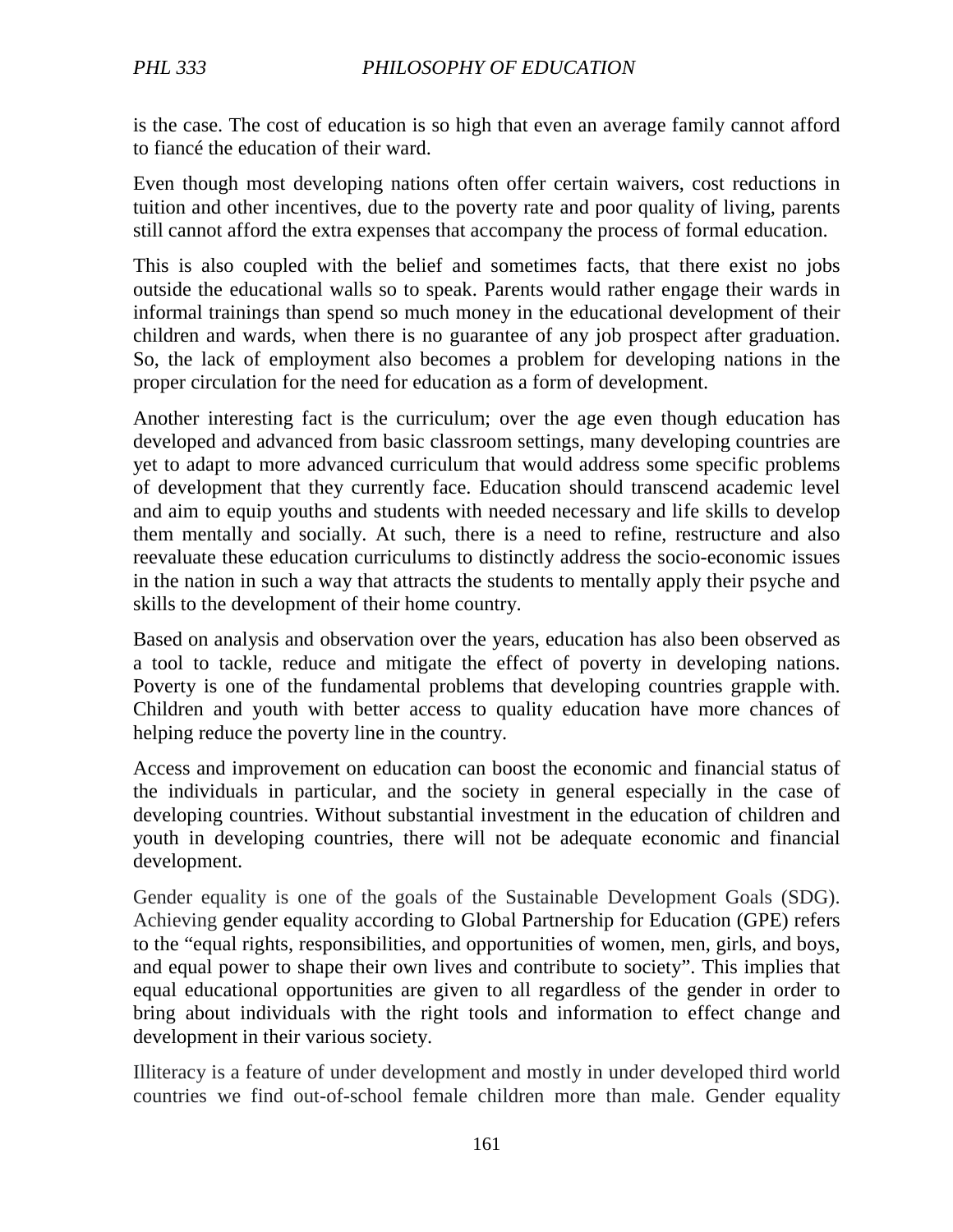through education Achieving gender equality in and through education requires developing equitable institutions that generate policies, budgets and plans that enable all to succeed, regardless of whether they happen to have been born male or female.

Educating girls and women in any level of formal education houses various benefits for the nation; in terms of improving maternal health, reduced infant mortality, fertility rates, reduces gender base violence, poverty, among other benefits. When women and girls are educated there are more likely to know certain information, risks and dangers concerning the female reproduction, maternity and infant care and how to better take care of them selves and offspring. They learn about transmission of diseases through breastfeeding, they learn about early births and the importance of taking proper medical procedures during and after birth among other beneficial information. Education of women and girls reduces infant mortality rates when mothers learn aboutthe importance of immunisation and child care. This is not only for their usefulness but for the betterment of the society at large—economically and socially. It improves the health system of the developing nation as well. At such, education is a crucial tool for changing the attitudes of boys and girls and the society in general towards gender parity and equality to ensure sustainable development. Expanding the depth of education for all ensures adequate productivity, increases economic growth, foster social cohesion, and tolerance which in turn reduces poverty, reduces gender-based violence and achieves quite a number of the Sustainable Development Goals (SDG) for under-developed and developing countries.

#### **SELF-ASSESSMENT EXERCISE**

Explain the concept of development and factors that influence it.

## **4.0 CONCLUSION**

Education is an integral tool and agent of development for any developing country. Education is a key diver for social and economic growth and development; a means of shaping youths not just mentally, but socially and character wise into individuals capable of efficiently providing cutting edge solutions to the society's challenges and problems. Education thus is an essential tool for social restructuring and engineering development in any developing country.

Beyond primary education*,* higher education is a powerful tool to build knowledgebased society and is considered one of the important instruments for the development of any country. Thus, if third world and developing countries can improve their education systems, reduces the cost of education to cater for the low- and middle-class earner and introduce new education models for children regardless of gender, it will greatly impact on the children and youth's personal life, the societal development and overall growth of the country.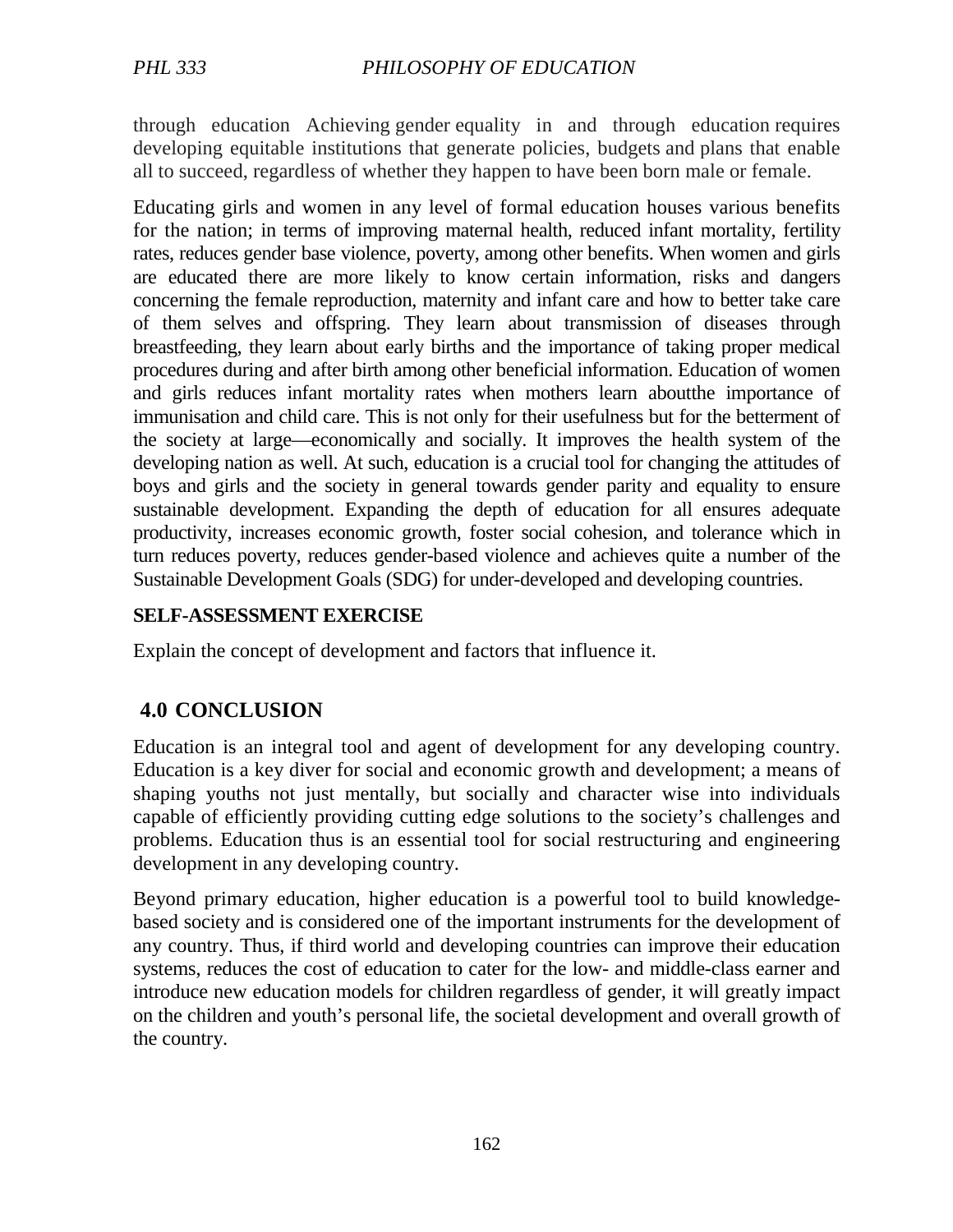# **5.0 SUMMARY**

This unit has examined the importance of education in global development; here we asserted that education served as the bedrock for any meaningful society. The unit further identified some of the factors that influence educational development*.* 

# **6.0 TUTOR-MARKED ASSIGNMENT**

- 1. Identify some impediment to educational development in Nigeria.
- 2. Provide a rational solution to the identified problems.

# **7.0 REFERENCES/FURTHER READING**

Education in Developing Countries, retrieved from https://www.international.gc.ca/world-monde/issues\_developmentenjeux\_developpement/human\_rights-droits\_homme/education.aspx?lang=eng accessed 1/04/2021

Five Prominent Challenges Faced by Teachers in 21<sup>st</sup> Century, Retrieved from, https://blog.edsense.in/five-prominent-challenges-faced-by-teachers-in-21-st-century/ accessed 1/04/2021

Global Partnership Education,2021, "Benefits of Education", retrieved from, https://www.globalpartnership.org/benefits-of-education accessed 1/04/2021

Kudroli Foundation, "Importance of education in developing countries", retrieved from https://www.kudroli.org/blogs/the-importance-of-education-in-developing-countries accessed 1/04/2021

Ilhan, Ozturk, (2001). "The role of education in economic development: a theoretical perspective", MPRA Paper 9023, University Library of Munich, Germany.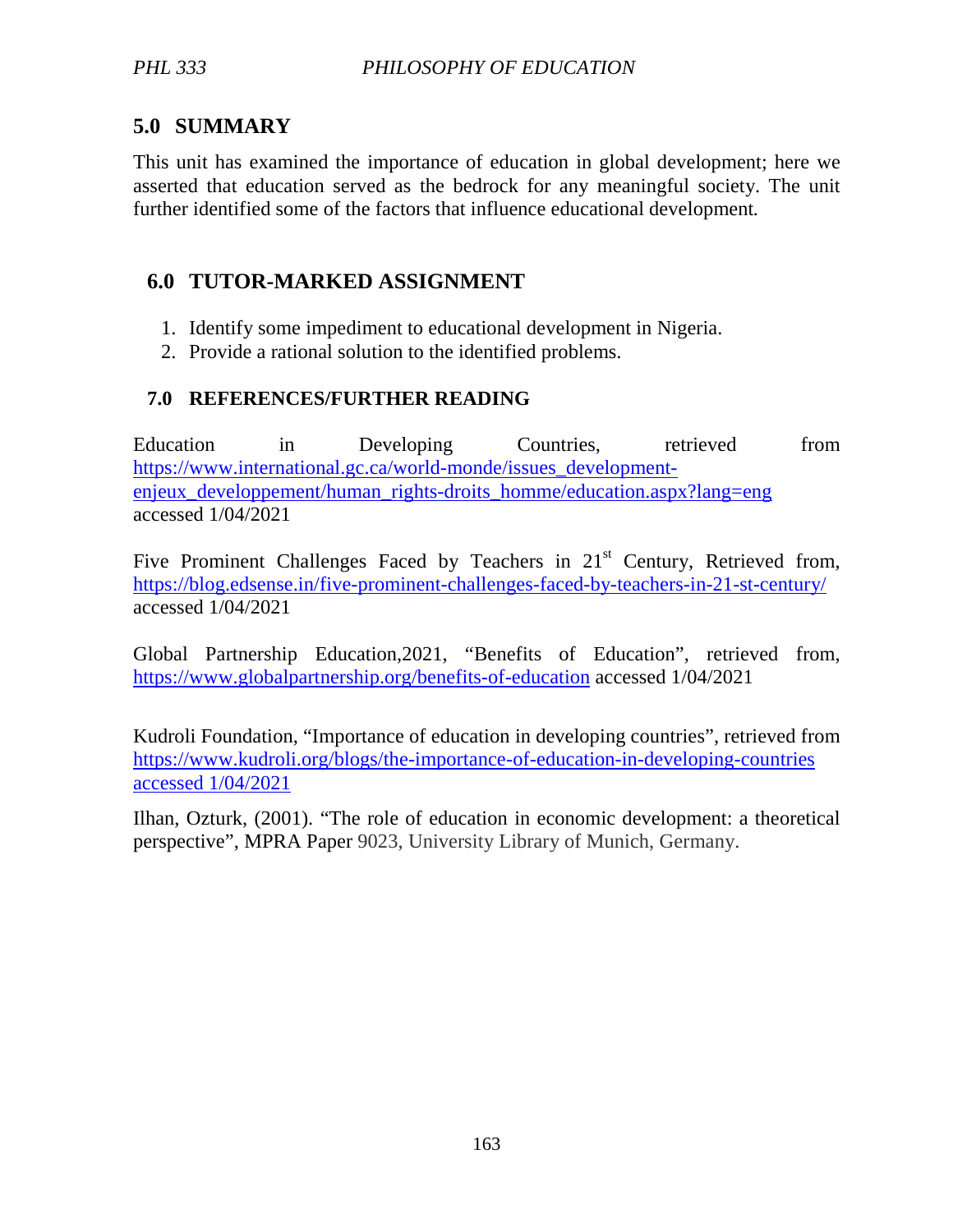# **UNIT 2 IMPEDIMENTS TO EDUCATIONAL DEVELOPMENT IN CONTEMPORARY CENTURY**

#### **CONTENTS**

- 1.0. Introduction
- 2.0. Intended Learning Outcomes
- 3.0. Main Content
	- 3.1Education and Development
	- 3.2Goal of education
	- 3.3 Impediments to Educational Development in Nigeria
	- 3.4Recommendations
- 4.0. Conclusion
- 5.0. Summary
- 6.0. Tutor-Marked Assignment
- 7.0. References/Further Reading

## **1.0 INTRODUCTION**

Despite the educational policies and infrastructures put in place by government to ensure that rights to proper education are duly implemented and protected, education system in contemporary societies especially in developing nations are still poised with so many challenges and obstacles that minimise national development. For convenience, this unit will focus on the obstacles to educational development in Nigeria which impedes quality education in the system as well as sustainable national development.

## **2.0 INTENDED LEARNING OUTCOMES**

By the end of this unit, you will be able to:

- analyse the need for education in a nation
- examine the relationship between education and development
- explain the challenges facing educational system in nigeria
- discuss the impediments to educational growth
- provide recommendations for changes and growth.

## **3.0 MAIN CONTENT**

Education and development are two important concepts that cannot be overemphasized in any given society. These two concepts are determinants of human welfare.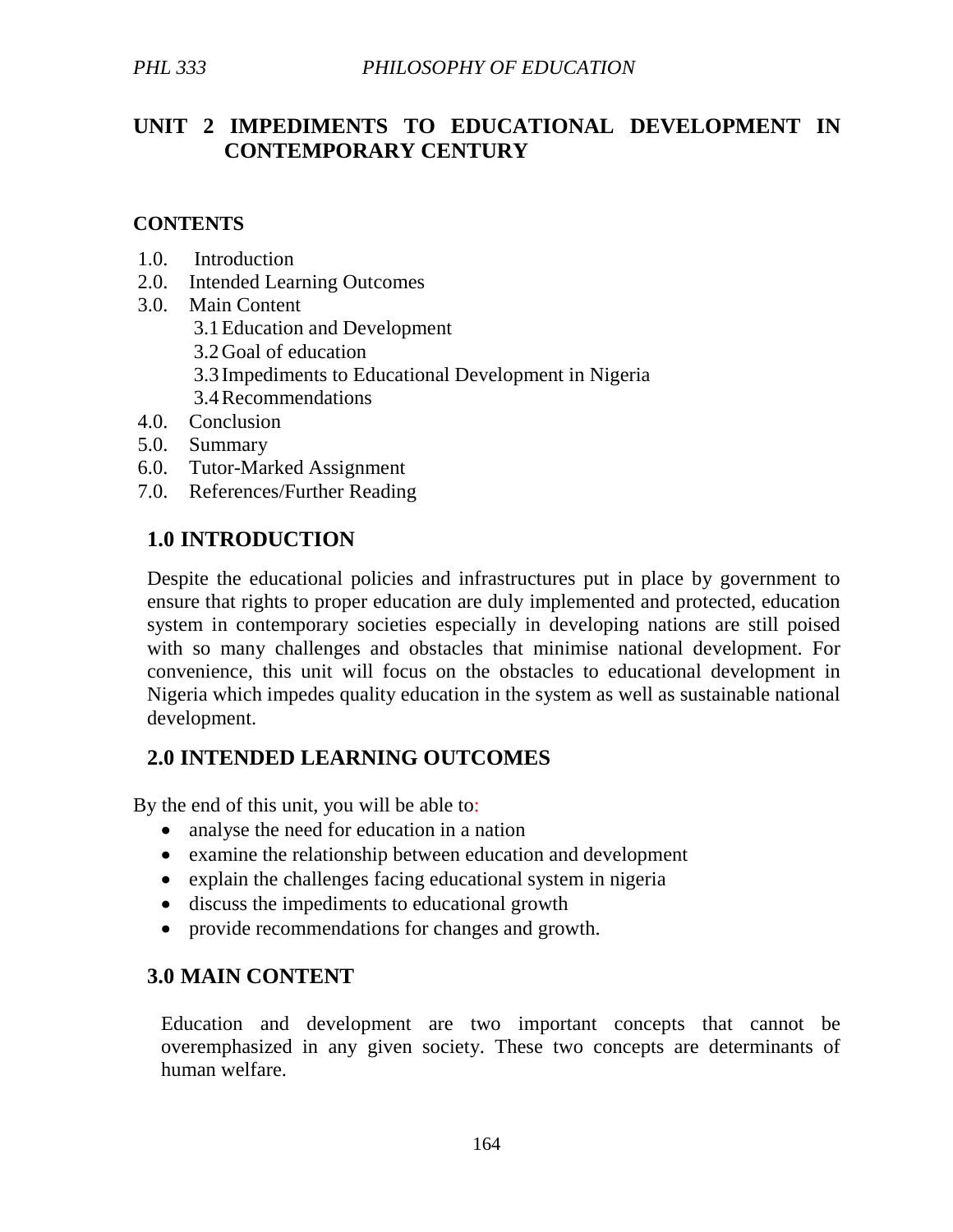### **3.1 Education and Development**

Education has been defined as a systematic procedure for the transfer and transformation of culture through formal and informal training of people in a society; it deals with mental, physical, psychological and social development of citizens in a given society (Ebong 2007, quoted in Aminu 2014).Education is a gradual process of learning, gaining valuable skills, information and experience which brings about positive change in a person's outlook, thought and impacts his worldviews; in order to maximise a person's potential, develop his intellect, serve social needs and contribute to the society's need as well as the overall development in their various capacities. According to Foshay (1991) "The one continuing purpose of education, since ancient times, has been to bring people to as full a realisation as possible of what it is to be a

human being". This implies education not just as a process of formal learning, but developing the psyche and for character formation.

This understanding of education as a life vocation which includes mental and character building is also supported by Martin Luther Jr. in his speech in 1948. Luther opined that,

> "The function of education is to teach one to think intensively and to think critically. But education which stops with efficiency may prove the greatest menace to society. The most dangerous criminal may be the man gifted with reason but no morals. We must remember that intelligence is not enough. Intelligence plus character—that is the goal of true education."

Education goes beyond the need to product literate individuals in the society. The purpose of education is to make resources readily available to cultivate and nurture as best as possible individuals who are creative thinkers, live morally and productively in their society. The goal of education is to fully develop young individuals into the model members of the society. In this sense, education has no end for man.

Education is the conscious deliberate effort and attainment of knowledge about specific knowledge about a particular subject or topic, in order to properly understand the subject-matter and apply the knowledge gained to a specific need. Education in this sense implies formal education and specialisation in a discipline such as law, economics, music, engineering, medicine, etc.

### **3.2 Goal of Education**

What is the goal of education? The objectives of education in any society or nation should be to produce self-sufficient individuals with sound moral values, needed skills,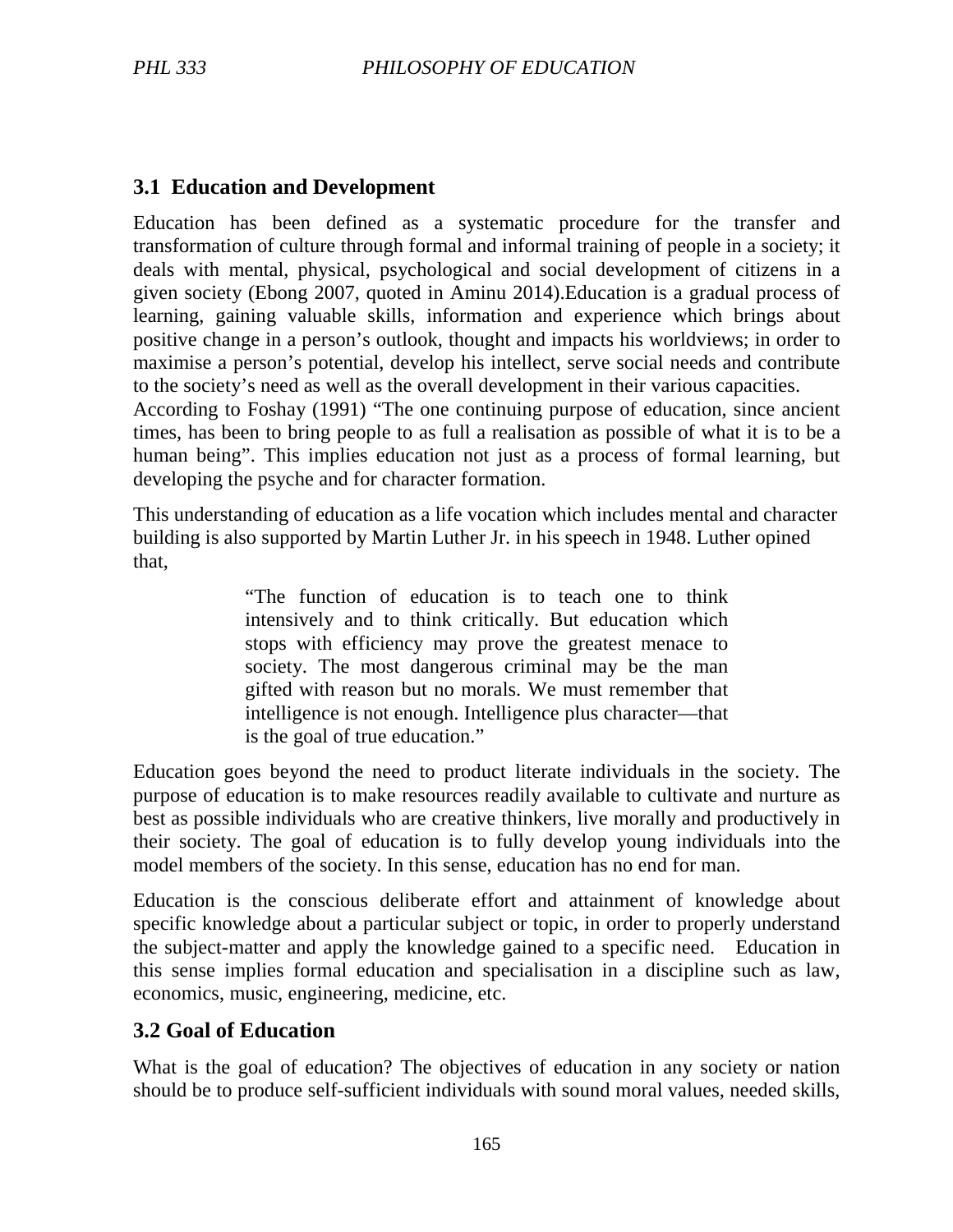knowledge and expertise to successfully contribute to the growth and development of the economy and the social well-being of the nation.

Development as a concept connotes economic, political, environmental, social and positive change, in relation to a person, society or at a national level. Pearson (1992), described development as "An improvement qualitative, quantitative or both - in the use of available resources". For Mathur (quoted in Abuiyada, 2018:117), it means doing what needs to be done to expand and optimise resources on the path of Changing.

According to Abuiyada (2018) development mean different things to different people depending on their current situation and need. Development for a developing country would be quite different from development for a developed country; likewise, a country concerned with poverty reduction will have a different concept of development. So, the perspective at which one views development—economical, political or social depends on their current predicament of need.

For him, thus, development should be seen as a progress towards complex goals such as the elimination of poverty, the provision of employment, the reduction of inequality and the guarantee of human rights (Abuiyada, 2018: 119).

Development, which implies positive values, has been the concern of mankind from time immemorial. Education on the other hand is fundamental to development and growth. The essence and significance of education for any nation cannot be overemphasized. Education is the driving force for national development and has become sine qua non, a necessary tool for sustainable development in a nation.

Asides from increasing literacy rates, the value of quality education to a nation have various positive implication; facilitates quality learning, enhances productivity, leads to higher economic growth, and fosters socio-economic development.

## **3.3 Impediments to Educational Development in Nigeria**

Statements and report about the state of education shows that the current system has fallen and failed. The performance of education in developing countries like Nigeria is declining rapidly and the standard of education has been greatly affected in the country. According to Odia & Omofonmwan (2018 :86), education in Nigeria is bisected with myriads of problems and these includes; poor funding and thus poor educational infrastructures, inadequate classrooms, teaching aids (projectors, Computers, Laboratories and libraries), paucity of quality teachers and poor / polluted learning environment. In addition to these inadequacies, the Nigerian educational system is plagued with numerous social vices such as examination malpractices, cultism, hooliganism and corruption.

Nigeria practices a federation system; the Nigerian education system is handled and supervised by the Nigerian Ministry of Education. The management of public or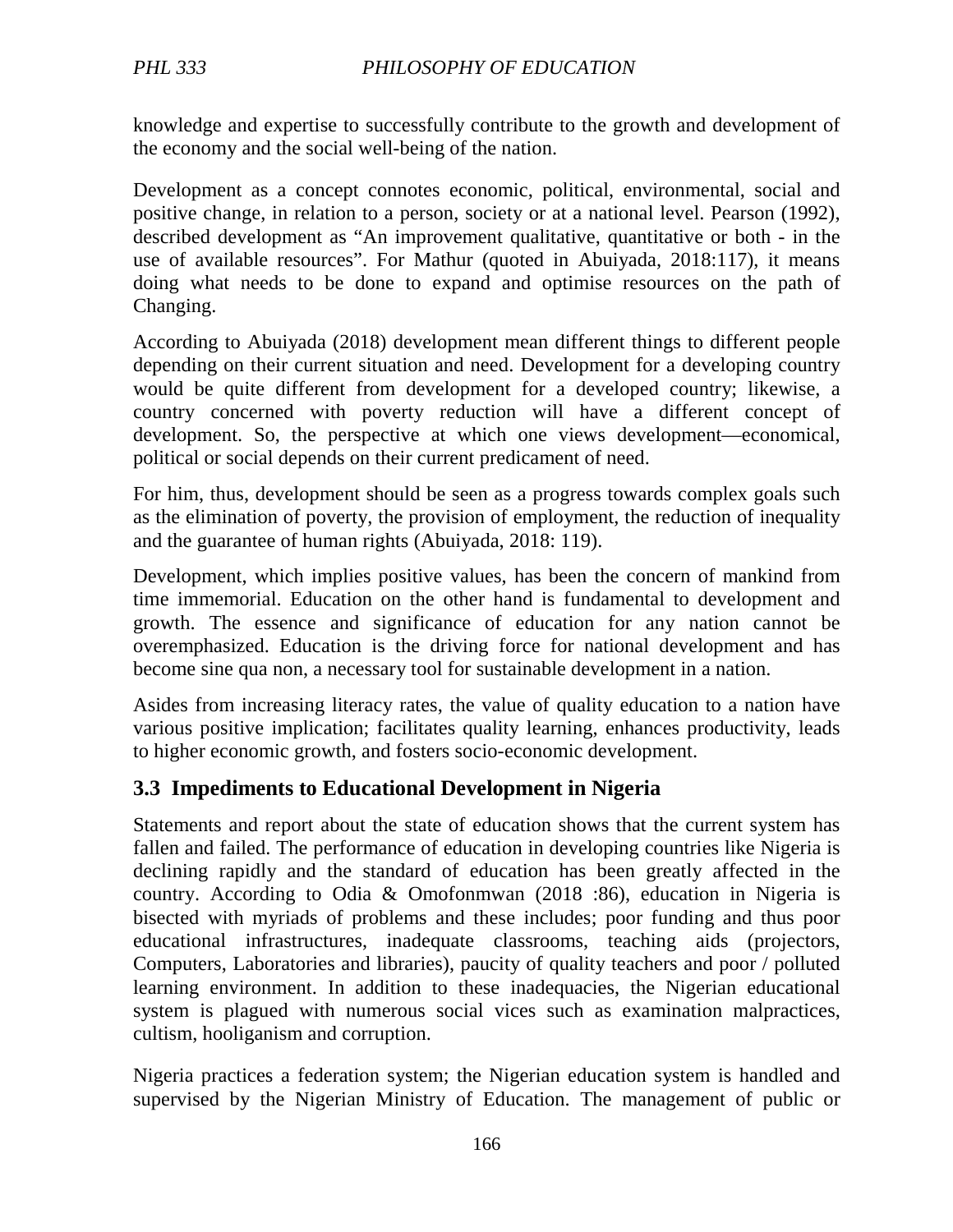government owned institutions and schools are managed at the various levels across the nation; the federal institutions are overseen by the ministry of Education while the primary and secondary schools are controlled by local and state education boards in the various states across the nation.

Based on the current socio-political situation in Nigeria, there are inherent problems in the economic and political sphere that hinders the full achievement of educational policies and the objectives of the various educational goals and associations Nigeria belongs to. According to National policy on Education (2004:8).

> Education shall continue to be highly rated in the national development plans because education is the most important instrument for change: any fundamental change in the intellectual and social outlook of any society has to be preceded by an education revolution.

Despite such vision and goal as stated by the implementers of the National Policy on Education, the sector is one of the most neglected sectors in the nation. The educational sector in all its written glory faces myriads of hindrances; central to these problems is lack of adequate growth in the Nigerian educational system. Tahir (2006) identified a number of daunting challenges which Nigerian education is confronted with. They are as follows:

- i. Gender equity in education
- ii. Dearth of teachers
- iii. Overcrowded classrooms
- iv. Inadequate infrastructures
- v. Funding of education

Poor funding due to decline in economic activities, resources and revenue which in turn led to recession in the country also had adverse implication for the education sector. Inability of the government to pay the salaries of worker leads to strike an action which often puts a pause on academic activities in the state. Also, the lack of funding for the system leads to poor infrastructures and an unsuitable academic environment for learning.

The educational curriculum is another hindrance to educational development; the redundant curriculum makes it impossible to produce individuals who are capable of providing solutions to current predicaments based on new and relevant literatures, information and academic knowledge.

The Nigerian education curriculum needs to be reviewed and re-developed to ensure that children and youths is taught with up-to-date technology, materials and a redesigned curriculum that can address current national challenges.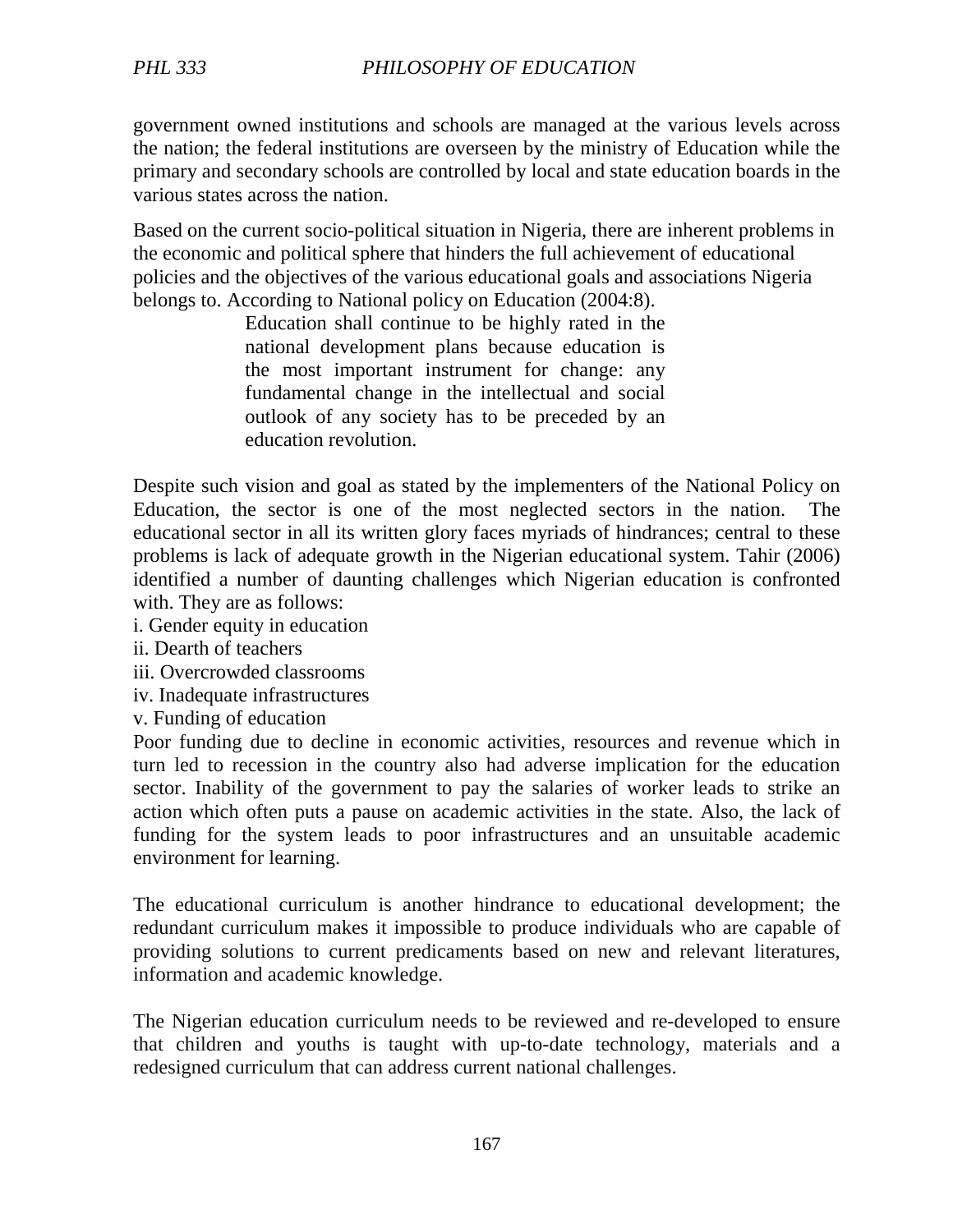Another obstacle to sustainable development in the educational system is lack of experienced and qualified teachers. Due to negligence on the part of the government and personnel in charge of the employment processes most teachers employed in the public school systems are often inexperienced and unqualified. While some were employed through corruption and nepotism, at such, these teachers are not efficient in carrying out the duties assigned to them.

Asides from employing inexperienced and unqualified teachers, there is also a dearth of professional and qualified in the system. This is often because the federal and state governments fail to pay salaries of workers and this often leads to disinterest and lack of application on the part of the citizens.

Another impediment is the lack of infrastructure and learning facilities. Federal and state schools are often neglected and not properly funded, at such, this leads to public schools been in dilapidated and deteriorating conditions with poor learning environments.

The implication of this is parents refusing to enroll children in such educational institutions and rather take their wards to privately owned schools; this in turn leaves the schools with children from poor families and low-income earners. Often times, due to the class of children enrolled in the schools and the level of their parents, those in power and in decision making bodies regarding the educational system are less concerned with the state of the schools and the well-being of the students.

Educational development entails promoting scholarship and academic excellence, encouraging growth in learning and designing suitable curriculum for student's development both mentally and physically. However, the education system is Nigeria hardly redesign curriculum for student learning.

The curriculum remains the same over the years and the effect of this is that the old curriculum is not adequately efficient and effective to address the current predicament of the country. More so, the contents of learning in the curriculum is often filled with theories, subjects and knowledge about western history, courses and thoughts especially in higher learning institutions.

The Nigerian institutions need to revise the contents of the education curriculum and develop analytic and logical curriculum that is concerned with teaching student applicable and transferable skills. These talent and skills inherent in these children and youths should be sharpened and directed as a tool towards national development. This implies that the curriculum should make room for practical and creative research and learning so as not to make student bounded to a specific syllabus and theoretical train of thought.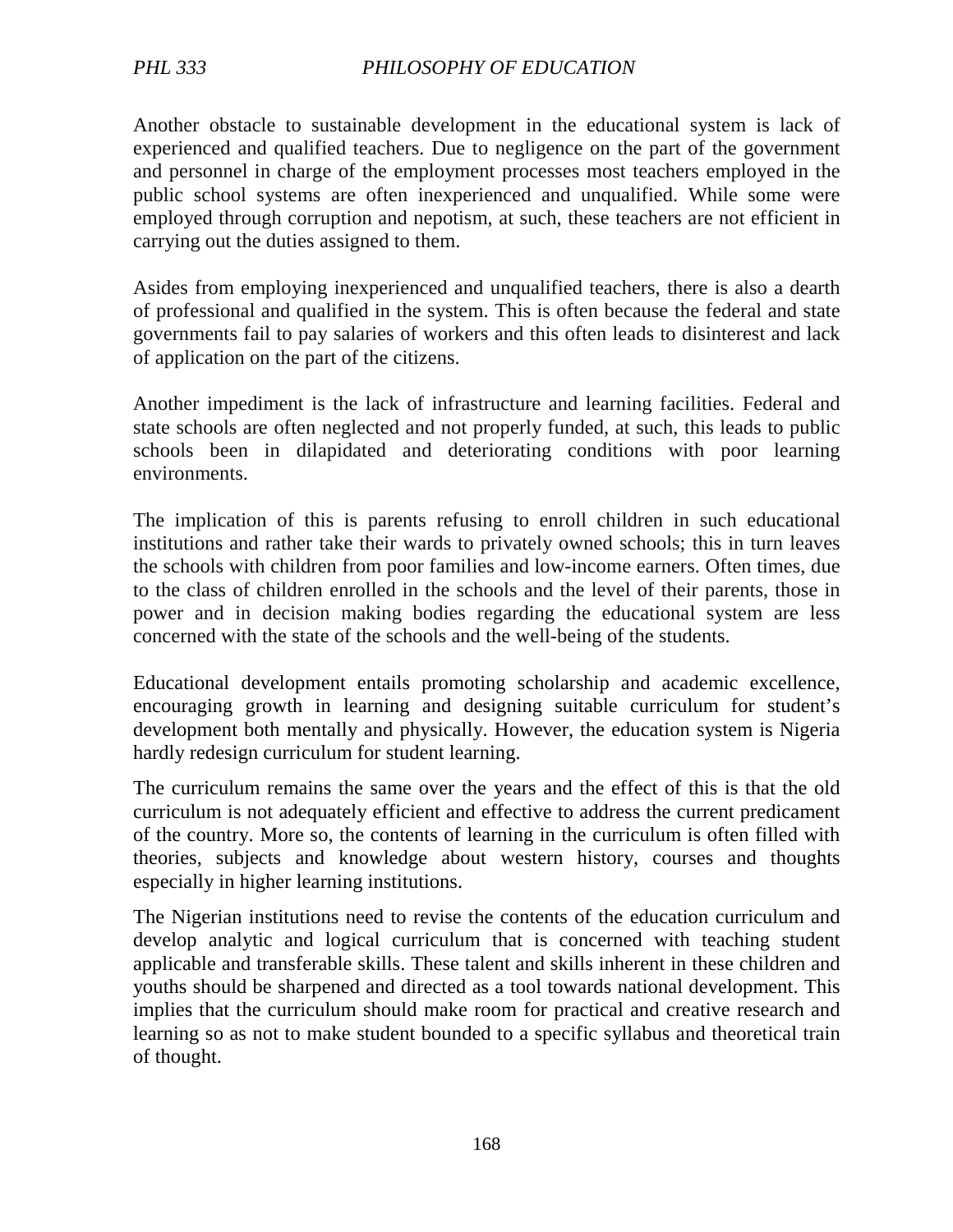These however can only be achieved when there is adequate infrastructure like suitable and spacious classrooms, laboratories, equipped libraries and functional health facility in the school. The school environment and classrooms should be accommodating for the number of students admitted to avoid overcrowding and overpopulation. It is also in the interest of the students and the schools that enrollment is limited and that certain factors are considered such as current population, classroom size, teacher to student ratio, and available learning materials.

The poor teacher to student ratio equally affects the delivery of academic performance on the part of the teachers and also the students. This will not enable the teachers to develop personal relationship with each student in their classrooms.

The strain of overpopulated classroom affects the relationship between the students and the teachers. This also gives the teachers less time for further training that will aid on the job delivery. All these in turn affect the growth of the institution, the teacher and the system in general.

Gross indiscipline and malpractice among students and parents do not encourage academic excellence and growth. Students rely on examination malpractice to pass their studies and parents support these ideas by enrolling and paying for academic fraud and corrupt practices. The lack of concentration, interest and focus on academic activities among students discourage a level of commitment from teachers and trainers.

#### **Recommendations**

Adequate investments and funding of the education sector by the government will not only improve the system but also the quality of education in the country especially the public institutions. When funds are channeled into providing basic educational facilities and renovating the dilapidated conditions of existing structures then students can be in comfortable and conducive environment that will facilitate their learning.

Proper training of teachers in the system as well as hiring qualified and experienced candidates. The vetting system should be based on required qualifications and experienced needed for the vacant positions. Without nepotism and favoritism in the hiring process, the implementers would be transparent and consider the growth of the institution and the sector at large.

The national budget on education needs to be increased based on the nation's yearly budget. When this is done there needs to be proper dissemination of these funds through proper channels. Corruption and embezzlement of funds by those in authority can be curbed if there is a level of monitoring and evaluation carried out on how the funds are channeled out and what they are spent on. This necessitate the need for a monitoring team; to evaluate the problems in the schools, needed upgrade and infrastructures as well as monitoring the disbursement of funds and ensuring there are properly used for the purposes it was acquired for.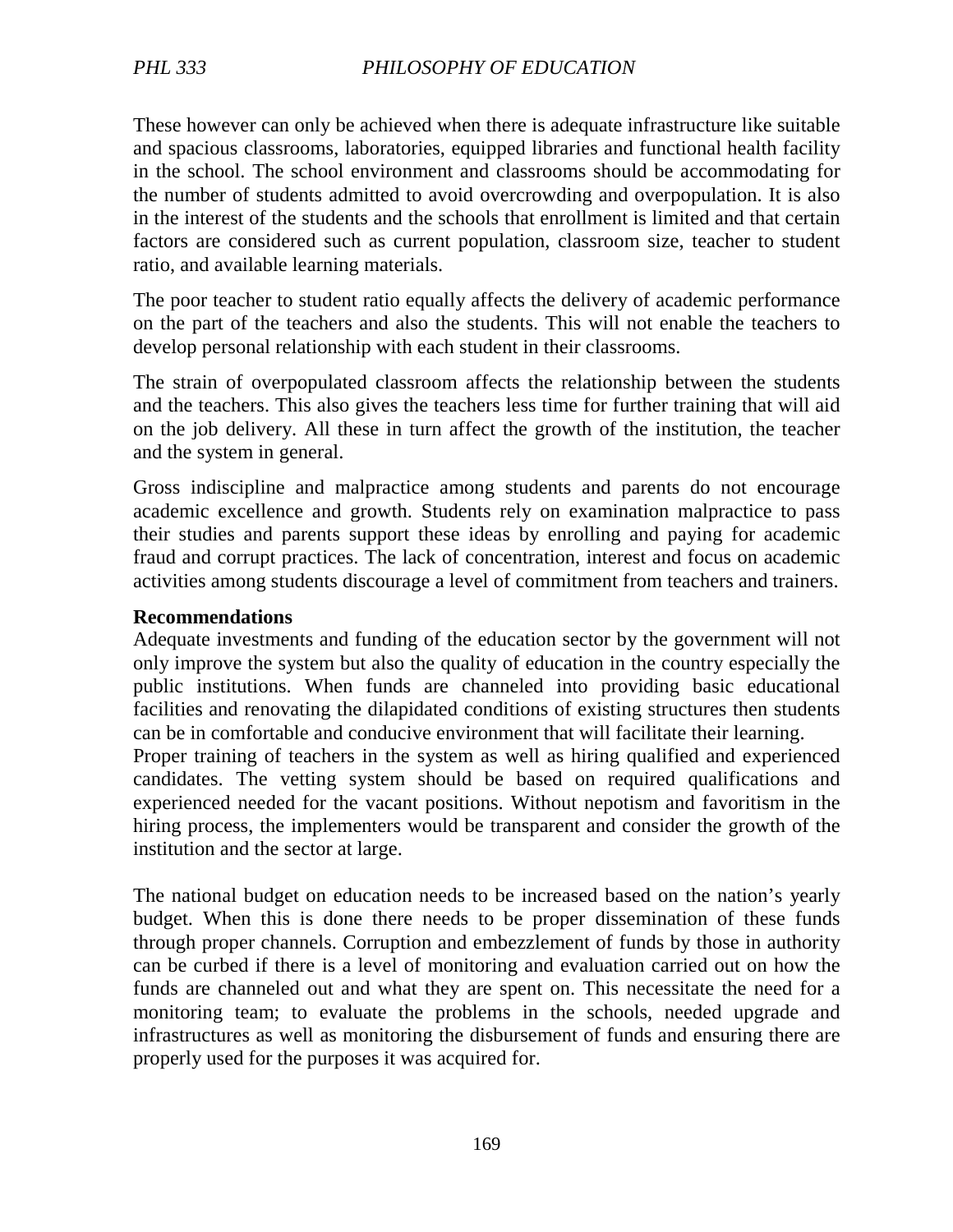The monitoring team will ensure there is a level of responsibility and accountability on those who are in charge and those in the decision-making bodies. This may also help curb the trend of corruption and embezzlement of funds meant for the educational institutions.

When all these solutions are effectively administered to the needs of the educational sector, then there can be sustainable growth in the development of the education sector across the country.

#### **SELF-ASSESSMENT EXERCISE**

What would you consider as the major impediment to Nigeria education system?

# **4.0 CONCLUSION**

Education in Nigeria requires a shift in perspective on the part of the government and also the teachers. Education is the bedrock of development and when the government places significant interest and come to this realisation both in theory and in practice there will be a different in the handling of the educational sector.

The welfare of teachers needs to be improved upon; the salaries of teachers need to be paid on time and increased when necessary. When their welfare is looked after it ensures productivity and they'll spend more time developing themselves and bring about good delivery to the students.

The governments need to be more involved and concerned beyond drafting policies of education to ensuring these policies are implemented and sustained over time and through different governance. As Aminu (2014) observed, "Government should contribute towards achieving sustainable development in the education system. This implies the need for monitoring, supervising and ensuring that all the financial and other investment on education for the purpose of achieving sustainable development are not diverted for other purposes.

### **5.0 SUMMARY**

So far in this study unit, an attempted conceptualisation of some key concept was made. Among the issue examined include

- i. Aim of education
- ii. Idea of development and education

Some impediment to education such as gender equity in education

- ii. Dearth of teachers
- iii. Overcrowded classrooms
- iv. Inadequate infrastructures
	- iv. Funding of education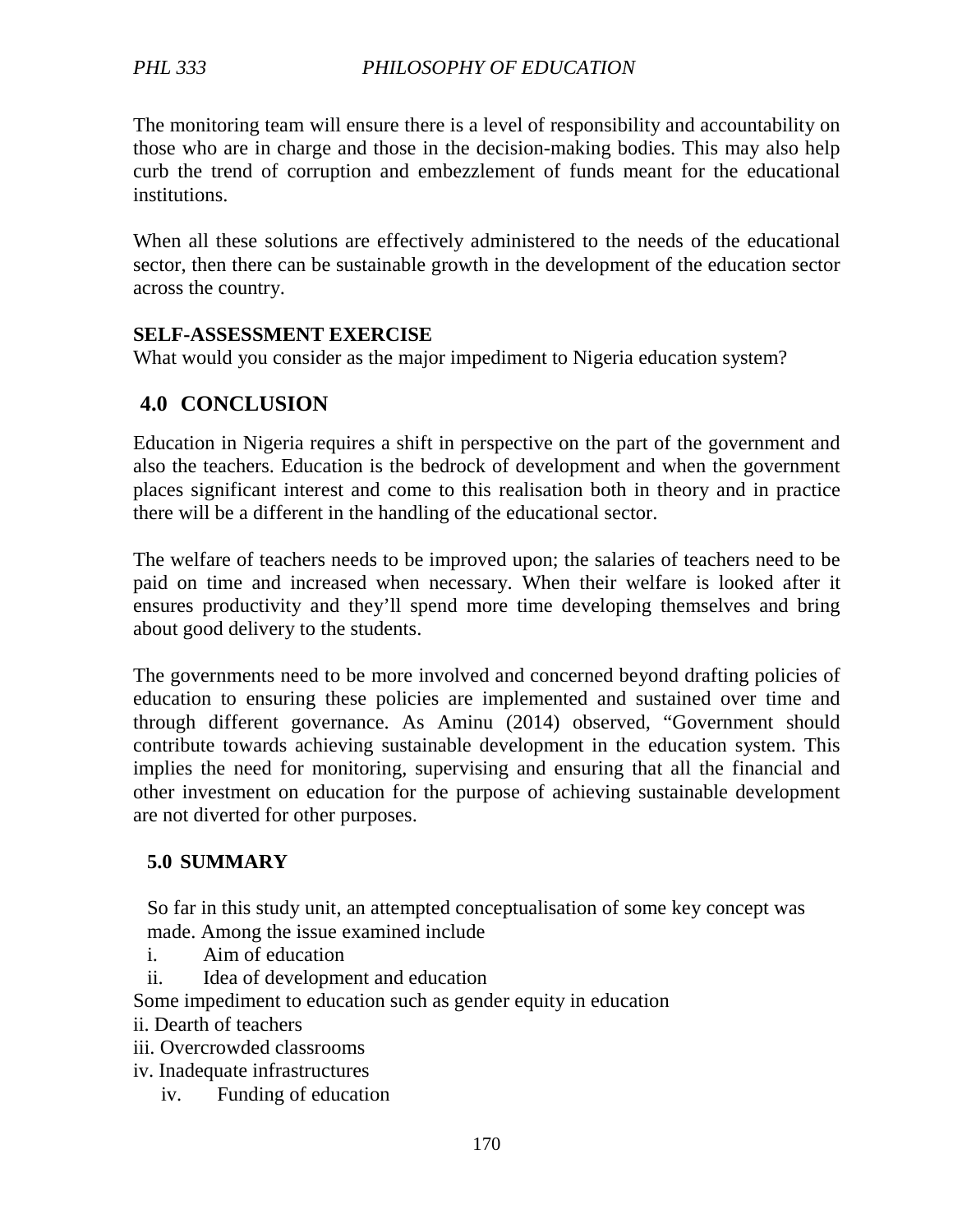### **6.0 TUTOR-MARKED ASSIGNMENT**

- i. What are the roles of government towards eradication to the identified issue?
- ii. How has development contributed to some of the problems facing educational system?

# **7.0 REFERENCES/FURTHER READING**

Abuiyada, Reem. (2018). "Traditional Development Theories have failed to address the Needs of the majority of People at Grassroots Levels with Reference to GAD". *International Journal of Business and Social Science.*Vol.9. No.9. 115-119 doi:10.30845/ijbss.v9n9p12.

Ebong E. (1996). *Fundamentals of Technology and Vocational Education*. Enugu Cheston. In Aminu, A. B. 2014. "Education and sustainable national development in Nigeria: challenges and way forward". *International Letters of Social and Humanistic Sciences.* Vol. 14. 65-72. DOI:10.18052/www.scipress.com/ILSHS.14.65

Foshay, Arthur W. (1991). "The Curriculum Matrix: Transcendence and Mathematics," *Journal of Curriculum and Supervision.* Vol.6. No.4. 277-293.

King, Martin Luther, Jr. (1948). "The Purpose of Education". Morehouse College. Available at https://kinginstitute.stanford.edu/king-papers/documents/purposeeducation Accessed 27th May 2021

Odia, L.O. & Omofonmwan, S.I. "Educational System in Nigeria Problems and Prospects". *Journal of Social Sciences.* Vol.14. No. 1. 86-85. DOI:10.1080/09718923.2007.11978347

Federal Republic of Nigeria. "National Policy on Education". 2004. 4<sup>th</sup> Ed. Available at http://wbgfiles.worldbank.org/documents/hdn/ed/saber/supporting\_doc/AFR/Nigeria/T CH/National%20Policy%20on%20Education.pdf Accessed 27<sup>th</sup> May, 2021.

Tahir G. (2001). "Federal Government Intervention in U.B. E. form 1". (1). 1-12 Kaduna, Nigeria.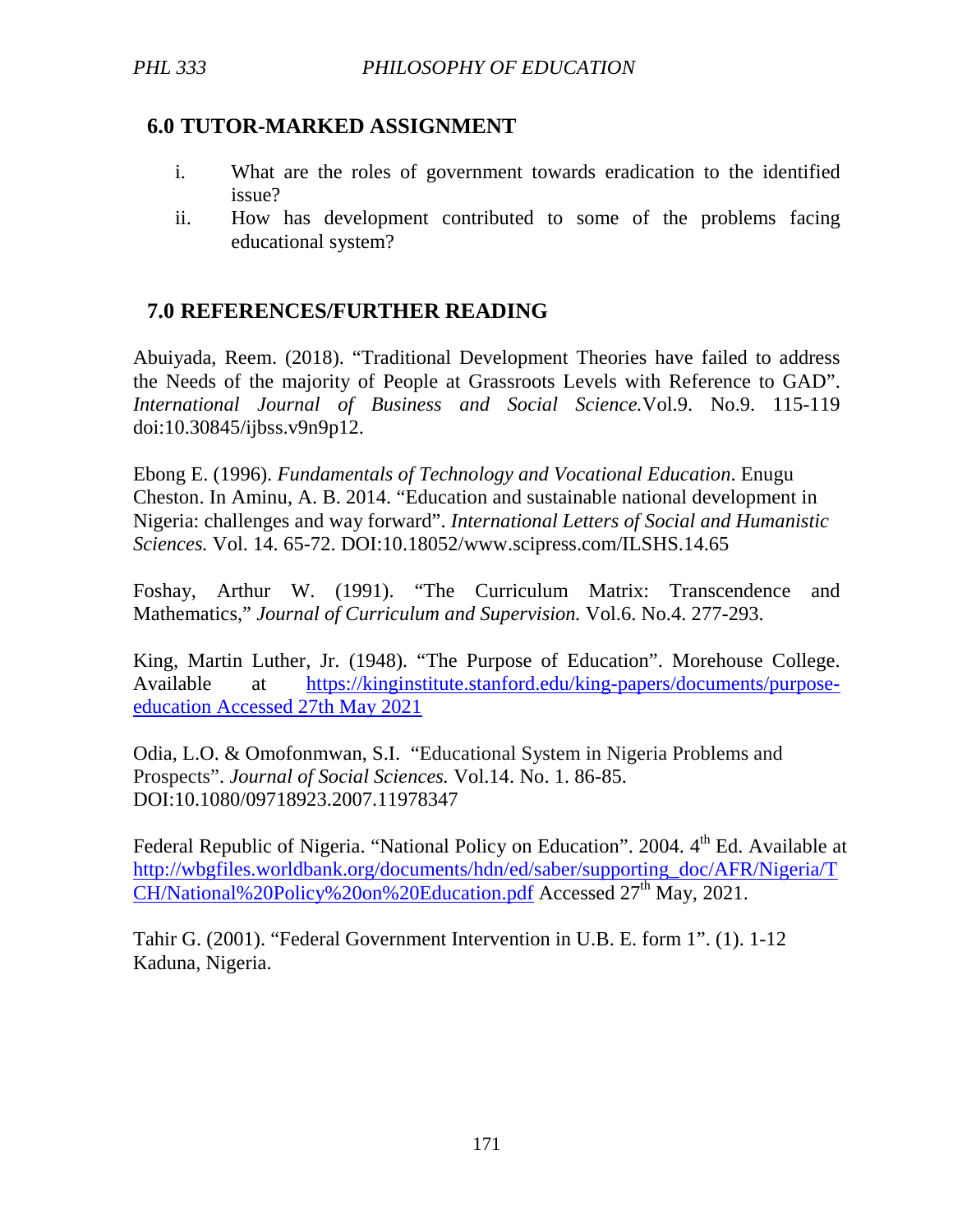# **UNIT 3 NIGERIA EDUCATIONAL POLICY: AN EVALUATION**

#### **CONTENTS**

- 1.0 Introduction
- 2.0 Intended Learning Outcomes
- 3.0 Main Content
	- 3.1 Nigeria Educational Policy Systems
	- 3.2 Evaluation of the Nigeria Educational Policy
- 4.0 Conclusion
- 5.0 Summary
- 6.0 Tutor-Marked Assignment
- 7.0 References/Further Reading

### **1.0 INTRODUCTION**

Education in Nigeria surpasses just government interest and participation as education in the nation keeps garner the intervention of private individuals and nongovernmental bodies. There is no doubt saying, there a lot of different educational policies and systems in Nigeria over the years due to shortcomings and lack of impact of the current systems on Nigeria children and Nigerian societies. it has led to development of new curriculum that focus solely on the relevance of education to Nigeria children with emphasis on developing Nigerian societies and thus national policies that will ensure this objective was formulated at different successions. However, a substantial part of the various educational policies has been faced with multifaceted challenges that cripple the proper implementation of the National Policy on Education's Objectives and philosophy. It is on this note that this unit examines educational policy and the challenges of implementation it has in Nigeria. We shall also try to give recommendations for ways in which these challenges can be mitigated and averted to ensure strategic implementation.

### **2.0 INTENDED LEARNING OUTCOME**

By the end of this unit, you will be able to:

- analyse the current National Policy on Education
- trace the historical development of the national policy on education in Nigeria
- examine the reasons for the lack of implementation of the current educational policies in Nigeria
- discuss how the current systems and policies can be better adopted and strategically implemented?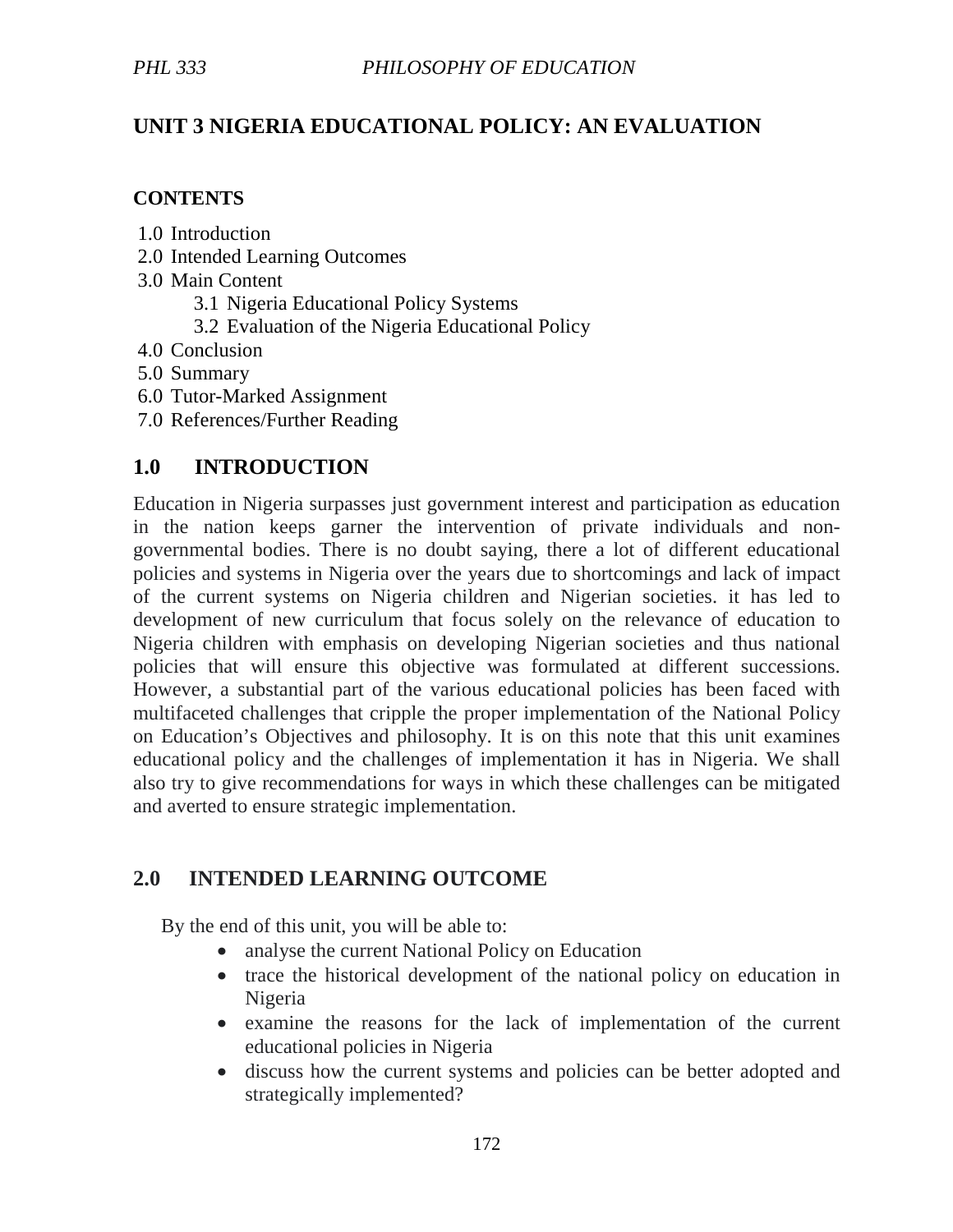# **3.0 MAIN CONTENT**

# **3.1. The Concept of Nigeria Educational Policy Systems**

The idea of education has been conceptualized in most of our discussion in our previous units. However, for the purpose of our discussion here as background to this unit, Fafunwa's definition is being considered appropriate. Fafunwa (1974) defines education as the "aggregate of all the processes by which a child or an adult develops the abilities, attitudes and other forms of behavior which are of positive value to the society in which he lives, that is to say, it is a process of disseminating knowledge either to ensure social control or to guarantee rational direction of the society or both".

Access to quality education is one of the fundamental rights of every Nigerian child. More important when education has become one of the powerful tools for sustainable socio-economic development for nations such that different nations of the world are more committed to investing heavily on their educational systems and formulating working policies to ensure equal and universal access to quality education for all citizens.

There are four levels of Education in Nigeria; Early childhood (pre-primary: Creche, kindergarten and pre-nursery), Basic Education (10 years) - comprising Primary and Junior Secondary Education, universal and free—Senior Secondary Education (3 years); and lastly, Tertiary Education. The national objectives and philosophy of education in Nigeria includes:

a. a free democratic society;

- b. a just and egalitarian society
- c. a united, strong and self-reliant nation,
- d. a great and dynamic economy,
- e. a land full of bright opportunities for all citizens. (Awolowo: 1982)

## **3.1.1 Historical development of National policy on Education in Nigeria**

Nigeria has made education "par excellence" for development, hence, the need for the National Policy on Education. The need for the national policy on Education was as a result of the 1969 curriculum conference that was attended by a cross-section of Nigerians. The conference was an avenue for Nigerians to express their dissatisfaction to the British educational system and its lack of relevance and impact for the Nigerian children and society. So, deliberations commenced with a group of experts from a wide range of disciplines that screened the conference recommendations in a seminar in 1973. This resulted in a draft policy that was later published as the first National policy in 1977 and later revised in 1981 and 1988 respectively. These subsequent reviews of the national Policy on Education reflected the changing realities of Nigeria education.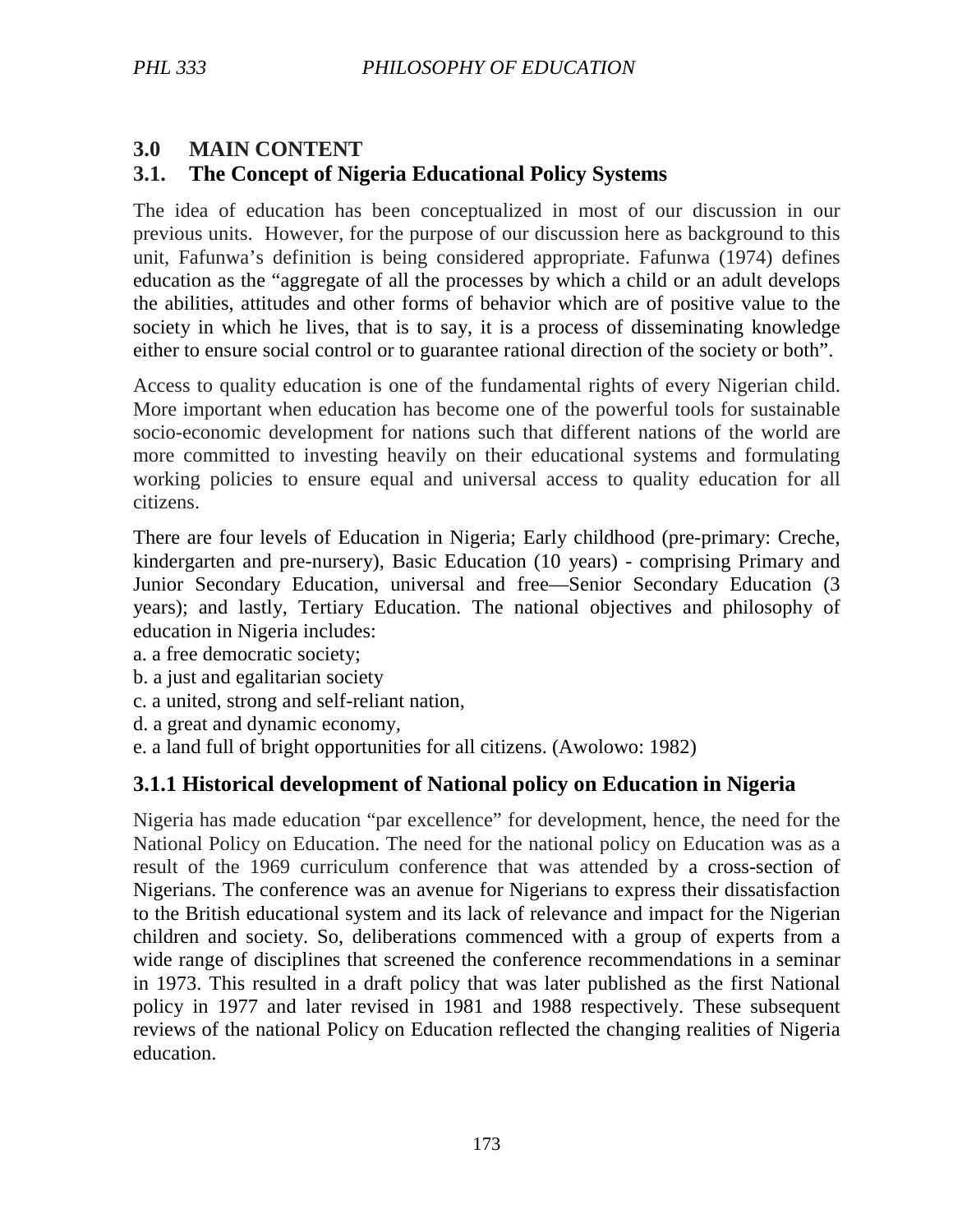The National Policy on Education of 1977 introduced the American system known as the 6-3-3-4, which according to different Nigeria scholars lacked the necessary tools to equip the Nigerian child and prompt development for the Nigerian society (Imam: 2012, Nwagwu 2007). In 1987 the National Policy on Education was revised to include the learning of at least one indigenous language—Yoruba, Igbo or Hausa. English remained the official language of instruction but the language stipulation was introduced to foster cultural integration. The revision also introduced the learning of foreign languages—French and Arabic.

The 1999 National Policy on Education also came with revised changes. It introduced equal and sufficient educational opportunities for all citizens at all levels of education and the abolition of illiteracy. The law made primary education free and compulsory, and then made university education and adult literacy programs free.

The structure of the Nigerian education system and policy was to enable education for all, in terms of free education. Since the inception of the Obasanjo led administration in 1999, a Universal Basic Education Scheme was launched in 1999, to eradicate illiteracy and aid self and national development. The policy stipulations were nine years of continuous education in the form of six years or primary education and three years of junior secondary education. The 1998 NPE also introduced various programs like the Nomadic education for the education of the migrant ethnic groups such as the nomadic cattle rearing Fulani and Ijaw fishermen.

In 2004 the 4<sup>th</sup> revised edition of the National Policy on Education introduced and recognized the need for an inclusive education for children with special needs. It also recognized the importance of girls' education and access to education for children everywhere including itinerant pupils and out-of-school children. The 4<sup>th</sup> edition saw education as sine qua non for national development. It was tailored towards selfimprovement, growth and producing individuals with adequate knowledge and skills in all levels of formal education, who can enhance the overall development of the nation. (Federal Republic of Nigeria (1999)).

## **3.2. Implications of Educational policy on Educational System**

However, despite the changing policies in the Nigerian educational system, the education sector still faces a lot of challenges and problem of implementations due to a number of socio-political factors. The main thrust of these educational policies is to ensure the proper management and implementation of Nigerian education system cross all areas of the society. A number of factors has been pointed out to be responsible for the failure to properly implement this educational system in Nigeria. Among such factors are;

**Lack of proper planning and strategy implementation**: despite the attractive philosophy and objective of the National Policy on Education at different levels and editions. It still lacked proper strategy to adequately implement these policies into real life situation in the educational sectors.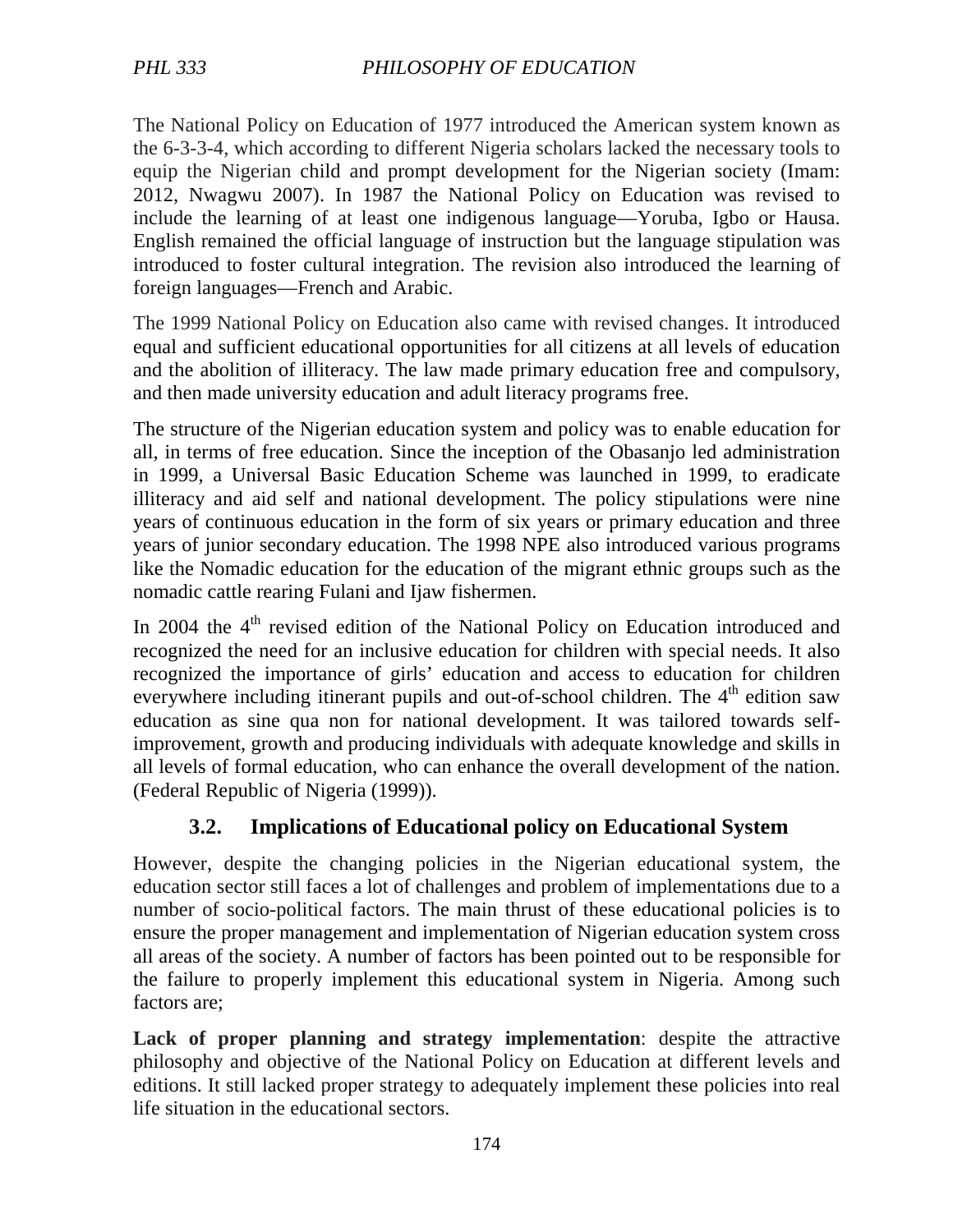Okoroma (2006) observes that the problem of policy implementation is traceable to the planning stage which comes immediately after policy formulation. Oyedeji (2015) also states that "It talks about the philosophy and objectives of Nigerian education at various levels but fails to proffer strategies for the implementation by the classroom teachers and how the students would know when they have reached acceptable level of performance."

**Lack of funds:** Over the years, Nigeria education sector has been poorly funded and deteriorates due to lack of attention and funds. The sector lacks fuds needed to equip the various institutions especially the government funded schools, to hire more teachers or even carry out the basic aspect of the policy like free and quality education for all.

Nigeria's current budget shows that rather than the 26 percent stated by the UNESCO to be allotted to the educational sector, the nation currently spends about seven (7) percent of its budget to the improvement of the educational sector.

**Lack of continuity:** As stated by Oyedeji (2015), the high turnover and constant change in education ministers in the nation leads to inconsistencies of policy which in turn affects the teachers and makes it hard to put the policies to practice and ensure efficient delivery. According to him,

> most programmes initiated by a particular administration are hardly completed by another administration after the termination of that government rather; the incoming government would come in with its own agenda. Inconsistent policy making is a problem in education, especially with a high turnover of education ministers. The 6-3-3-4 system of education was introduced in 1982 to replace the 6-5-4-system adopted from British system of education. The policy was changed about 24 years later and 9-3-4 system was introduced. Barely less than five years of implementation of 9-3-4 system of education, the incumbent Minister of Education, proposed to the National Assembly (NASS), the need to revert to the old system of 6-3-3-4, but with a modification that would include Early Childhood Education (ECE). (Oyedeji 2015:34)

The inconsistent and regular changes to education policies continue to disrupt and present challenges to the educational sector in effectively achieving their objectives. **Corruption:** this is one of the most problematic challenges in Nigeria. As noted by Adesina (2004:16)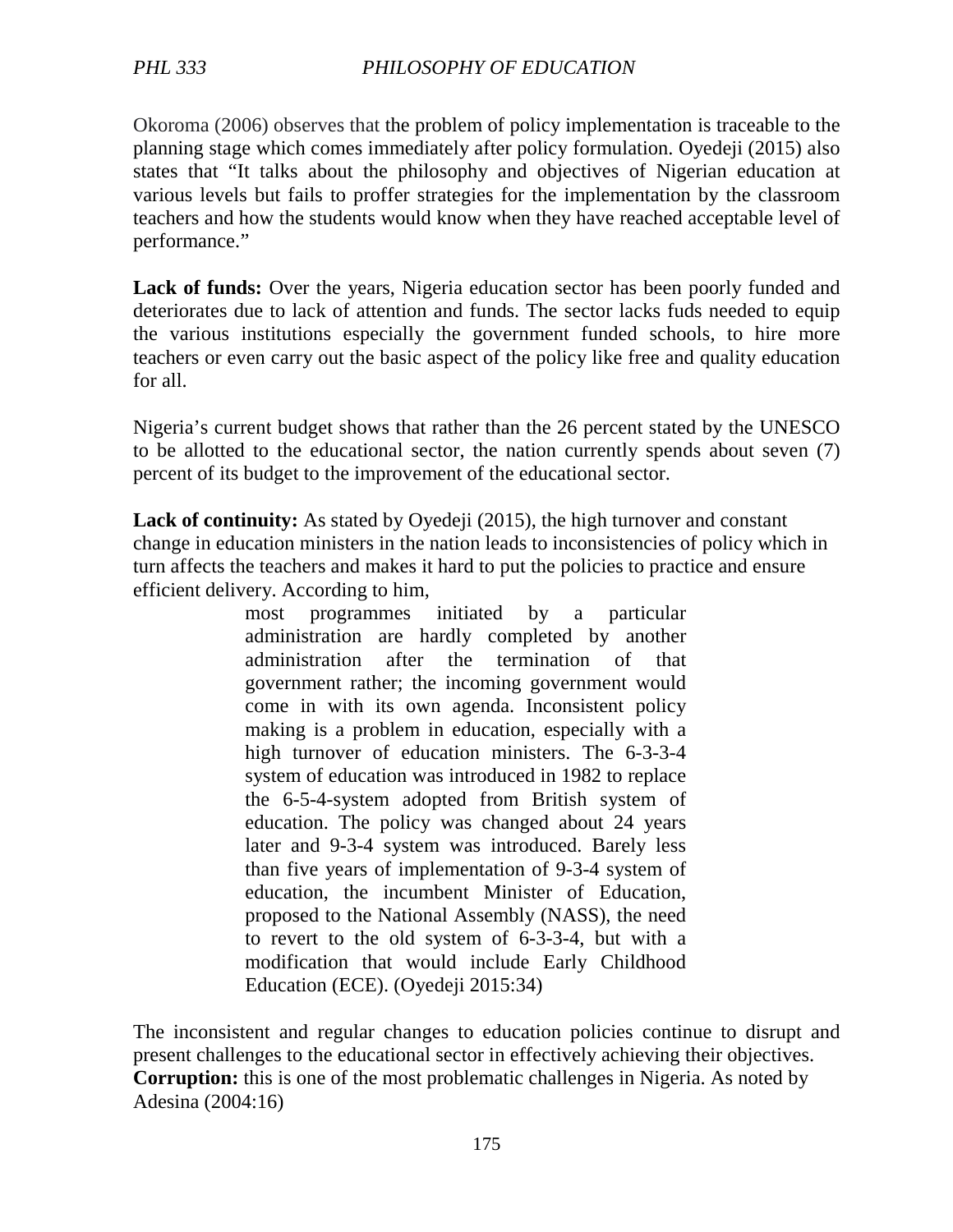The 2004 Corruption Perceptions Index, released by Transparency International (TI), the watchdog on global corruption, ranks Nigeria as the third most corrupt country in the world. In 2003, the organisation ranked Nigeria second, a one-step improvement from the previous position as the most corrupt country in the world.

Despite the visionary and good purpose of the National Policy on Education, it has been difficult to achieve or fulfill its philosophy due to gross mismanagement of funds meant for the educational sector. Corrupt leader due to personal and selfish interest siphon funds meant for the sector into all sectors of the nation that will enable embezzlement. They only care about ammasing personal wealth at the detriment of the society and their needs.

This selfish interest coupled with lack of political will on the side of the government continues to present an obstacle for the development of education in the country. The budget allocated to the education sector is never well spent or managed as it passes through different channels of disbursement. Neither the schools nor teachers receive funds for better management of the various government owned schools in the nations. Supporting the position that Aghenta (1984) asserted that,

> The money available is never carefully used. The money the government votes for running the school …does not get to the schools and the little that gets there is normally wasted by those whose responsibility it is to manage the schools.

**Shortage of Resources and Under-Funding**: Unavailability of teachers in some schools and lack of resources to pay the existing ones militates against policy implementation in Nigeria. Most of the employed teachers are either inexperienced or lack sufficient teacher's training to handle the students. There is a huge gap in the lack of resources in terms of facilities, materials and structures.

Most government owned schools designed to provide free and quality education to all, are in dilapidating and deteriorating states; they lack materials in terms of books and teaching materials for the teachers, laboratories, even the free food mentioned in one of the policies has never been achieved. Poor learning environment, under-funding, collapse of structures, lack of classromms, incessant teacher's strike all these are the some of the reason for the decline in academic performance and growth in development. The schools lack proper management and necessary funds meant to equip the students and improve the school facilities.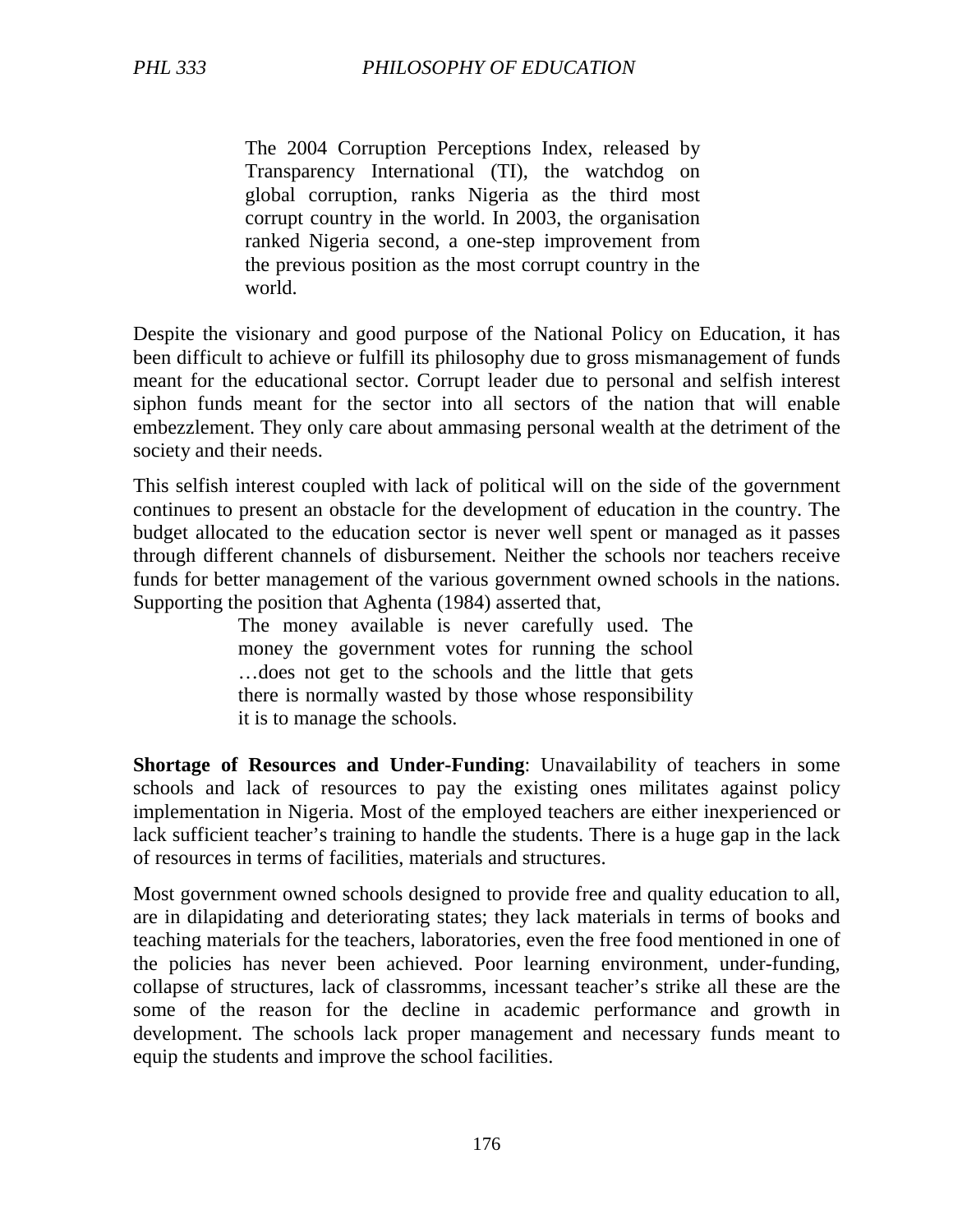In order to ensure that the current policy on education is strategically implemented to ensure the proposed development, the federal government of Nigeria should start by following the UNESCO guide of allocating the stipulated percentage of the national budget on the education sector.

Secondly, the resources in terms of funds distributed for the maintenance of the schools should be properly monitored to ensure proper disbursement of funds to the necessary channels.

Thirdly, proper planning in the policy making stage should be carried out. The policy should make a leeway for excess and unforeseen lapses to cover up any situation that may layer arise such as the case of the U.P.E change in policy to U.B.E where more children than estimated in the policy design stage were enrolled leaving the schools overpopulated and short staffed.

To ensure continuity of existing policy and the changing government, the education stakeholders should make sure that the current government are well informed with the progress of the existing system, their objectives and make sure education projects under the previous government are not abandoned or jettisoned for new policies that seem to be same old ideas in new administration under the guise of revision and reediting.

The education sector should rebuild facilities and provide funds for renovation of building structures, provide reading and study materials for students and teachers. The government schools should be more equipped to provide the students with an enabling and conducive environment for academic activities, learning and growth. The government also needs to invest in staff training and hire more hands especially in the areas of indigenous languages for thorough integration and promotion of cultural values among Nigeria children.

#### **SELF-ASSESSMENT EXERCISE**

What do you understand by the word "educational policy?

### **4.0 CONCLUSION**

Nigeria is a country blessed with resources and visionaries with good intent for the development and growth of the nation. Therefore, there is need to adequately invest in its education sector, equip the schools with better technology, adequate infrastructure and experienced staff members and teachers.

The National Policy on Education in writing has so many wonderful expected goals and philosophy for the improvement of quality of life, quality education and development of the nation. However, the current realities and education in contemporary Nigeria shows the negative implication that Nigeria socio-political issues continually have on the education system and how they further hinder the proper implementation of the education objectives in the nation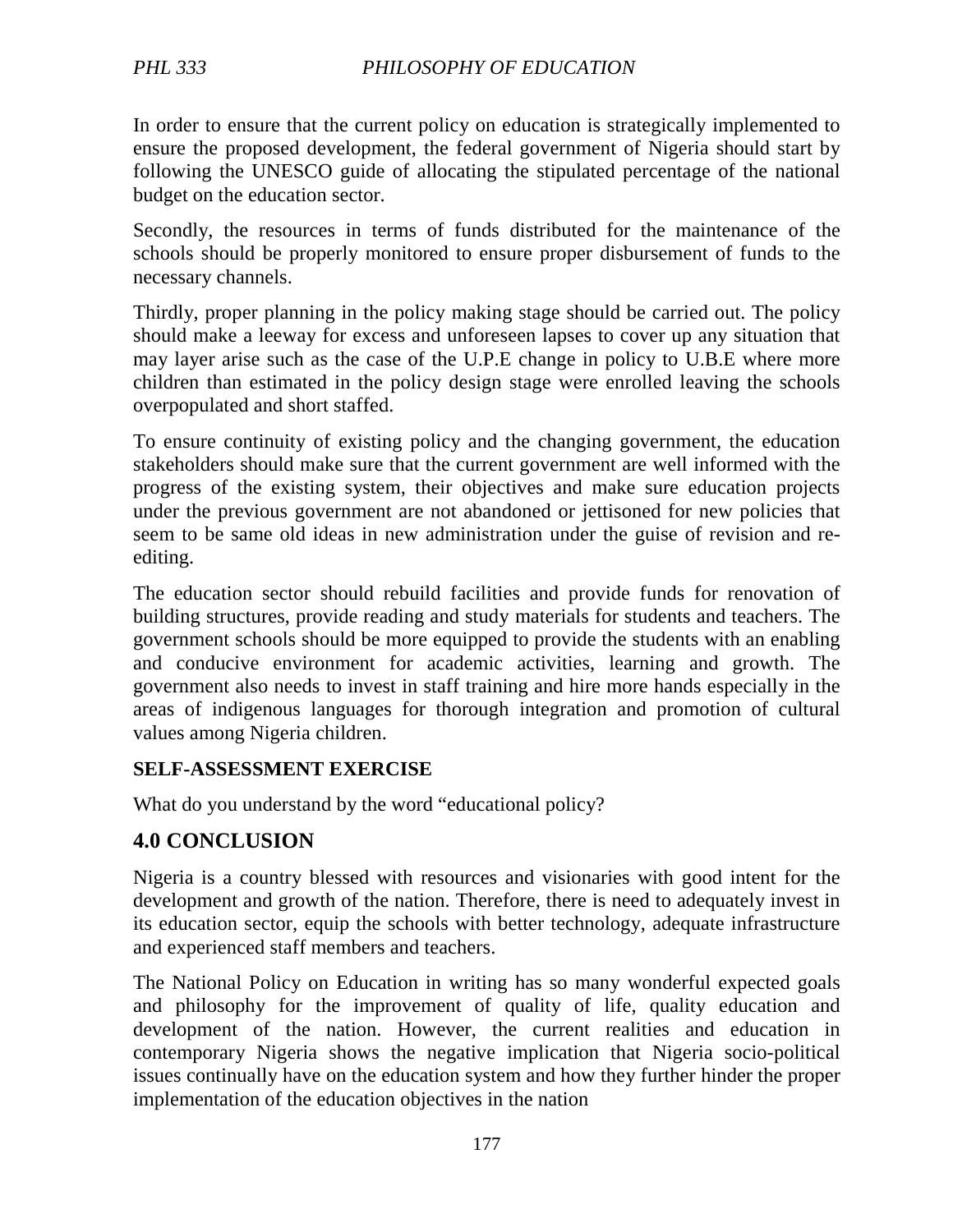We recommend that if some of these issues are properly addressed by the stakeholders and the federal government regarding the education system of the country, there will be drastic changes that will bring about positive growth not just for the system but the nation in general.

### **5.0 SUMMARY**

Issues discussed in this unit include: the concept of Nigeria Educational Policy Systems; where we identified five major policy among with include a free democratic society, a just and egalitarian society,a united, strong and self-reliant nation, a great and dynamic economy, a land full of bright opportunities for all citizens we also identified and discussed some of the impediment to this policy in the country and reasons why there is need for the government to invest more on education for better tomorrow.

### **6.0 TUTOR-MARKED ASSIGNMENT**

- i. Identify and discuss educational policy of Nigeria.
- ii. Do you think it is philosophically plausible for Nigeria to achieve its set policy?

### **7.0 REFERENCES/FURTHER READING**

Adesina, O. (2004). *The Guardian Newspaper*. Nigeria.

Aghenta, J.A. (1984). Towards a systems approach to the planning of Secondary Education in Nigeria', in Adesina, Segun and Ogusaju (eds.). *Secondary Education in Nigeria*, Ile Ife: University of Ife Press.

Fafunwa, A.B. (1974). *History of education in Nigeria.* London: George Allen & Unwin Ltd.

Oyedeji, Samson Oyelola. (2015). "Lapses in Education Policy Formulation Processes in Nigeria: Implications for the Standard of Education", *Journal of Education and Practice,* Vol.6, No 29.

Federal Republic of Nigeria (1999). *National policy on education*. Abuja: Government Press.

Federal Government of Nigeria. (2004). *National Policy on Education.*. (4<sup>th</sup> ed.) Nigerian Educational Research and Development Council Publisher.